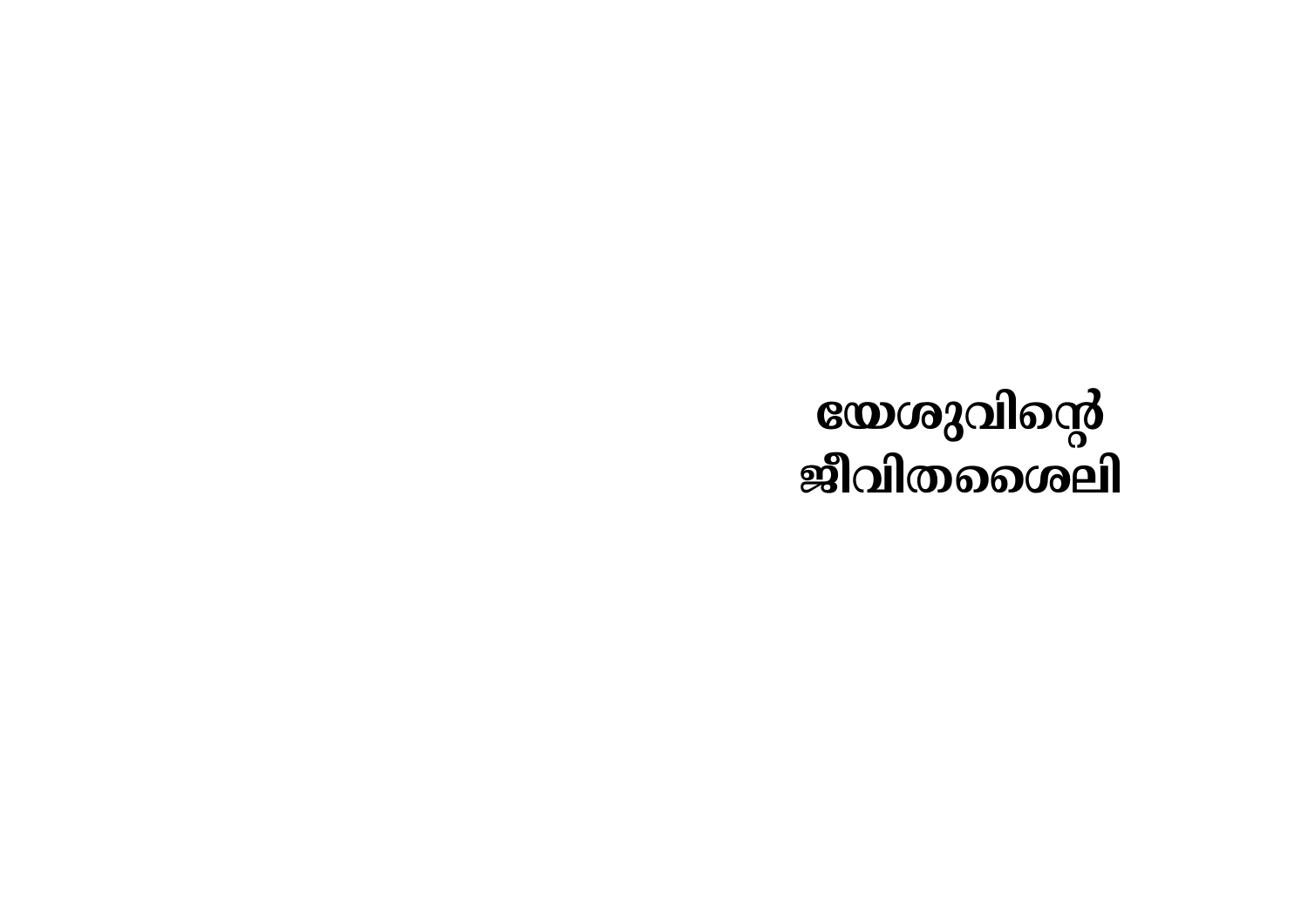## യേശുവിന്റെ<br>ജീവിതശൈലി

ഗെയ്ൽ ഡി. എർവിൻ

പരിഭാഷ: മാത്വു പാലത്തുങ്കൽ



ഗോസ്പൽ ഫോർ ഏഷ്വ പബ്ലിക്കേഷൻസ് 2ഞ്ഞാടി ജംഗ്ഷൻ പി.ഒ., തിരുവല്ല – 689 105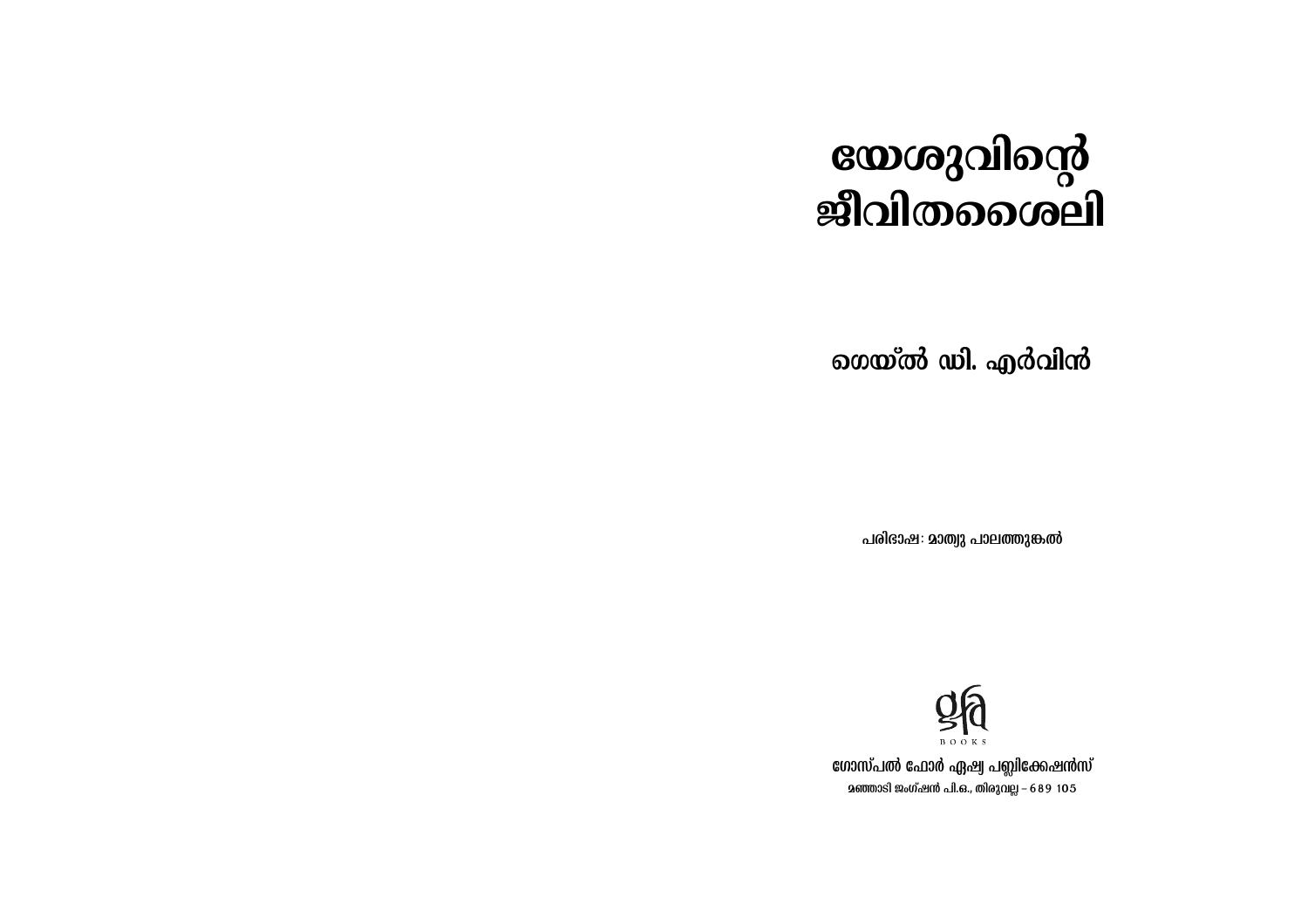### YESHUVINTE JEEVITA SHAILI *( Malayalam )*

The Jesus Style

*Gayle D. Erwin*

*© Gospel For Asia Publications*

*Translated by Mathew Palathunkal*

*All rights reserved. No part of this publication may be reproduced, stored in retrieval system, or transmitted in any form or by any means electronic, mechanical, photocopying, recording or otherwise, without prior permission of the Publisher.*

*Published by: Gospel For Asia Publications, Manjadi Jn. P.O., Tiruvalla-5, Kerala, India.*

*International Standard Book Number 81 - 7377 - 363 - 7*

*1st Edition : 1983 1st Malayalam Edition : 1987 2nd Edition : 1992 Revised 3rd Edition : 2006*

*Printed at Believers Church Press, Tiruvalla-5, Kerala, India*

Price Rs. 80.00

എന്നെ <mark>ആ</mark>ഴമായി സ്നേഹിച്ച എന്റെ ഭാര്വ ആദാ, എന്റെ  $a$ ക്കൾ, വലേറി $\boldsymbol{\cdot}$ ജൈഡ്, ഭഗ്ലാറിയ ഭർത്താവ് പീറ്റർ, അക്തെലാ ഭർത്താവ് മാർക്ക് എന്നിവർ**ക്ക**്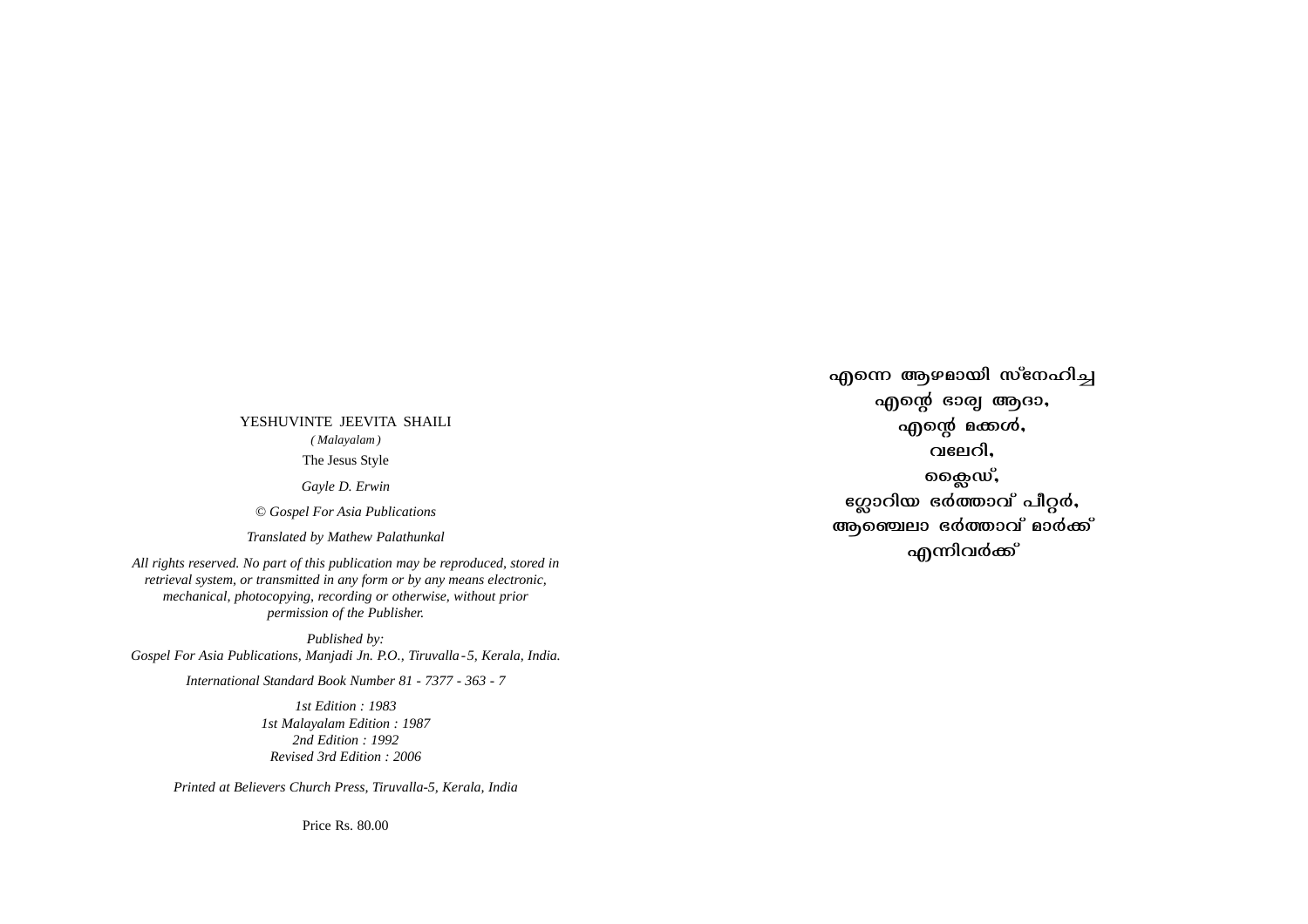### താളുകൾ മറിക്കുമ്പോൾ...

| പുസ്തകപരിചയം                 | 9   |
|------------------------------|-----|
| അവതാരിക                      | 13  |
| ആമുഖം                        | 17  |
| അവന്റെ സ്വന്തം ശൈലി          |     |
| യേശു - വേണം                  | 19  |
| യേശുവിന്റെ സമീപനം            | 23  |
| ശൈലി രൂപപ്പെടുത്തൽ           |     |
| ഒന്ന്                        | 37  |
| സകലർക്കും വേണ്ടി ഒന്ന്       | 41  |
| ഒന്നിനുവേണ്ടി സകലവും         | 43  |
| പലതിൽ ഒന്ന്                  | 49  |
| യേശുവിന്റെ ശൈലി              |     |
| നമ്മുടെ കൈയെത്തും ദൂരത്ത്    | 53  |
| നിങ്ങളുടെ ശുശ്രൂഷയ്ക്ക്      | 55  |
| അധികാര സ്തൂപം                | 61  |
| എനിക്കു പ്രസംഗം കാണാനാണിഷ്ടം | 69  |
| കൂടുതലില്ല, കുറവുമില്ല       | 75  |
| ഒരു ശിശു എന്നാൽ              | 85  |
| ഇളയവനെപ്പോലെ                 | 91  |
| പിൻനിരയെ വളർത്തുക            | 95  |
| പുൽക്കൂട്ടിലെ മുറി           | 101 |

"ആരെങ്കിലും തന്റെ ജീവനെ രക്ഷിപ്പാൻ ഇച്ഛിച്ചാൽ അതിനെ കളയും; ആരെങ്കിലും എന്റെയും സുവിശേഷത്തിന്റെയും നിമിത്തം തന്റെ ജീവനെ കളഞ്ഞാൽ അതിനെ രക്ഷിക്കും.'' മർക്കൊസ് 8:35

്....എന്റെ കർത്താവായ ക്രിസ്തുയേശുവിനെക്കുറിച്ചുള്ള പരിജ്ഞാനത്തിന്റെ ശ്രേഷ്ഠതനിമിത്തം ഞാൻ ഇപ്പോഴും എല്ലാം ചേതം എന്നു എണ്ണുന്നു. ഞാൻ ക്രിസ്തുവിനെ നേടേണ്ടതിനും.... എല്ലാം ഉപേക്ഷിച്ചു ചവറ് എന്നു എണ്ണുന്നു." ഫിലിപ്പിയർ 3:8,11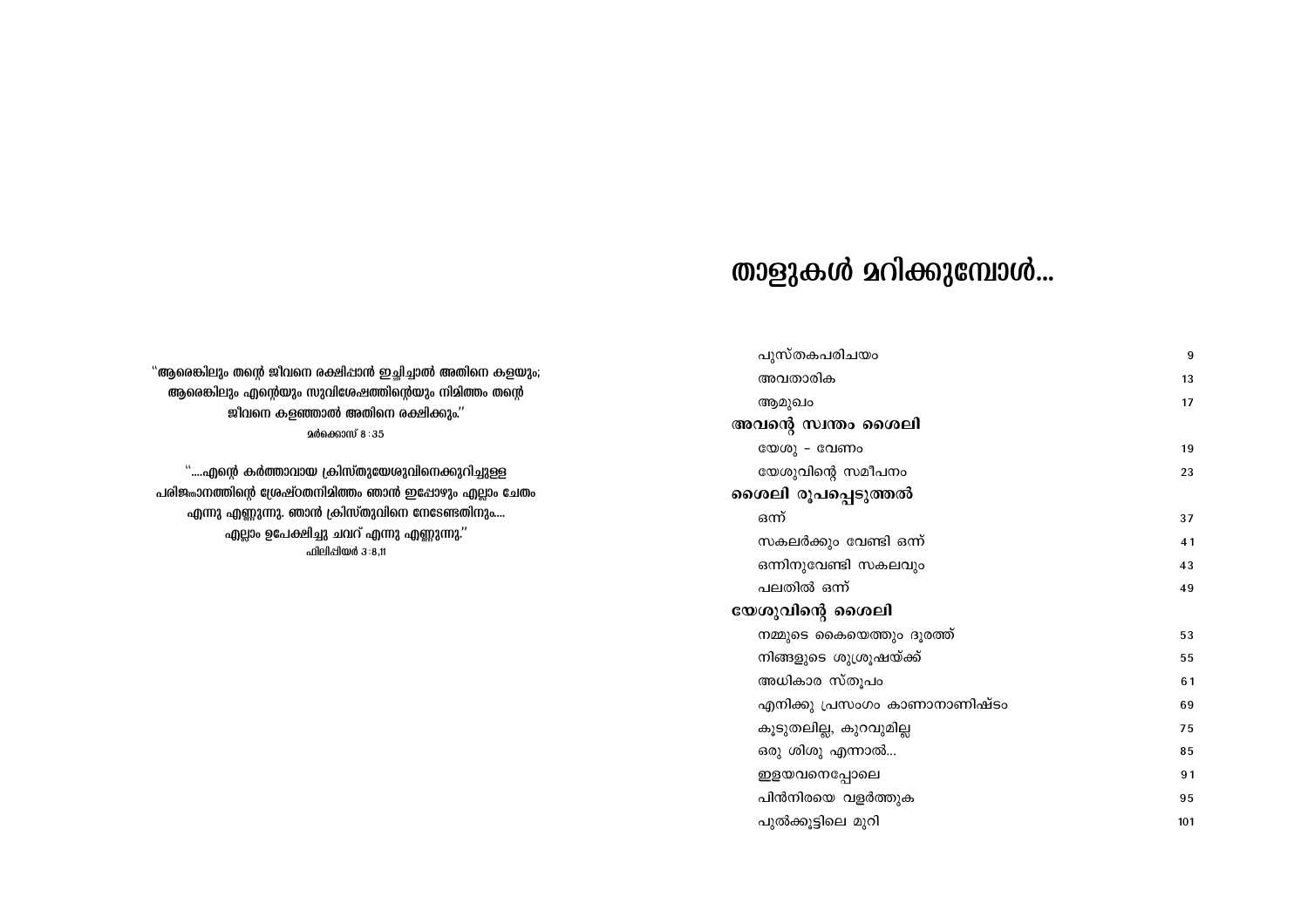| കൈക്കരുത്തിന്റെ തന്ത്രങ്ങൾക്കു വിട                | 107 |
|---------------------------------------------------|-----|
| ഹലോ, ഞാൻ റവറന്റ്                                  | 113 |
| ഭൂമിയോളം താണ്                                     | 123 |
| പിതാവിനെപ്പോലെ പുത്രനും                           | 127 |
| ഇടയന്മാർ ഓടിപ്പോകുകയില്ല                          | 133 |
| ഭാഗ്യാവസ്ഥ                                        | 137 |
| ശക്തിയുടെ ഇടനിലക്കാരൻ                             | 139 |
| ശൈലിയിൽ ജീവിക്കുക                                 |     |
| മധുരവും കൈപ്പും                                   | 143 |
| കണങ്കാൽ അസ്ഥി പാദാസ്ഥിയോടു ബന്ധപ്പെട്ടിരിക്കുന്നു | 145 |
| ചരിത്രത്തിന്റെ തടവുകാർ                            | 147 |
| നമ്മെ ഒന്നിച്ചു നിർത്തുന്നത്                      | 155 |
| ശരീരത്തോടൊപ്പം വീട്ടിൽ                            | 157 |
| വേദന പങ്കുവെയ്ക്കുക                               | 163 |
| ഒരു വാക്ക് മറ്റൊന്നിനെ പിന്തുടരുന്നു              | 165 |
| എല്ലാക്കാലത്തേക്കുമുള്ള ശൈലി                      | 167 |
| കൃപ വിജയിക്കുന്നു                                 | 171 |
| പഠന സഹായി                                         | 175 |

### പുസ്തകപരിചയം

COLIO<sup>കം ക്രിസ്തുവിനെ ആദ്യമായി മനസ്സിലാക്കിയത് മനുഷ്യരൂപ<br>COLIO ത്തിൽ–വ്യക്തിയായി–യേശു എന്ന മനുഷ്യനായിട്ടാണ്. സഞ്ചാര</sup> റബ്ബീയായി മാറിയ യെഹുദ ആശാരിയായിട്ടാണ് അവർ അവനെ മനസ്സി ലാക്കിയത്. അവന്റെ പഠിപ്പിക്കൽ ആഴമേറിയതും പാരമ്പര്യ മതവിശ്വാ സങ്ങളെ ഖണ്ഡിക്കുന്നതും മശീഹായെയും അവന്റെ രാജ്യത്തെയും സംബന്ധിച്ച പരമ്പരാഗത വിശ്വാസത്തെ തകിടം മറിക്കുന്നതുമായിരുന്നു. നമ്മുടെ സാംസ്കാരികവും വേദശാസ്ത്രപരവുമായ സാഹചര്യത്തിൽ യേശുവിന്റെ വിപ്ലവകരമായ പഠിപ്പിക്കലുകൾ നമുക്കറിയാമെന്നും നാമതു വിശ്വസിക്കുന്നുവെന്നും ഉള്ള ധാരണയിൽ നാമതു വായിക്കുന്നതിനാൽ അവൻ ഇന്നു നമ്മോടു പറയുന്നതു ശ്രവിക്കുവാൻ നമുക്കു കഴിയാതെ പോകുന്നു. നമ്മുടെ പാരമ്പര്യങ്ങൾ നമ്മുടെ വഴിമുടക്കുന്നു.

ഗെയ്ൽ എർവിൻ "യേശുവിന്റെ ജീവിത ശൈലി" എന്ന ഗ്രന്ഥത്തിൽ, യാതൊരു മുൻധാരണകളും തയ്യാറെടുപ്പും മുൻവിധികളുമില്ലാത്ത രീതി യിൽ യേശുവിനെ കാണാനും അനുഭവിക്കാനും കേൾക്കാനും നമ്മെ സഹായിക്കുന്നു. നമ്മുടെ പാരമ്പര്യങ്ങളിൽ നിന്നും യേശുവിന്റെ സമകാ ലികരായിരുന്ന മതനേതാക്കൾ കുടുങ്ങിയിരുന്ന അതേ അർത്ഥശുന്യമായ സിദ്ധാന്തങ്ങളുടെ തടവിൽ നിന്നും സ്വതന്ത്രരാകാൻ അദ്ദേഹം നമ്മെ സഹായിക്കുന്നു.

അവൻ അവരോടു ഉത്തരം പറഞ്ഞത്: കപട ഭക്തരായ നിങ്ങ ളെക്കുറിച്ച് യെശയ്യാവു പ്രവചിച്ചതു ശരി: "ഈ ജനം അധരം കൊണ്ടു എന്നെ ബഹുമാനിക്കുന്നു; എങ്കിലും അവരുടെ ഹൃദയം എങ്കൽ നിന്നു ദൂരത്ത് അകന്നിരിക്കുന്നു. മാനുഷ കല്പ്പ നകളായ ഉപദേശങ്ങളെ അവർ ഉപദേശിക്കുന്നതുകൊണ്ടു എന്നെ വൃർത്ഥമായി ഭജിക്കുന്നു. നിങ്ങൾ ദൈവകല്പന വിട്ടുകളഞ്ഞു മനുഷ്യരുടെ സമ്പ്രദായം പ്രമാണിക്കുന്നു." (മർക്കൊസ് 7:6-8).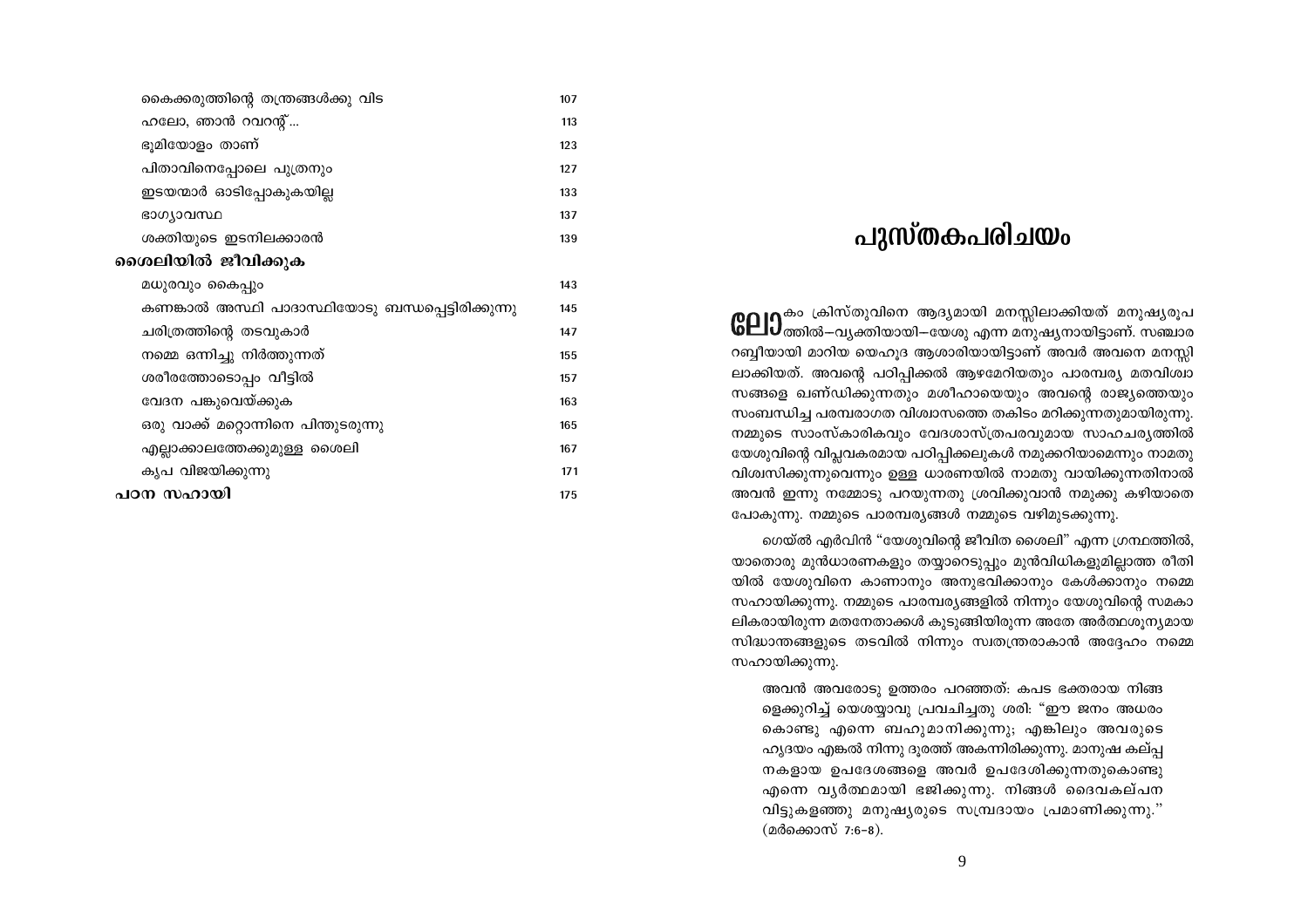#### പ്പാസ്തകപരിചയം

ക്കയും ക്രിസ്തു ജഡത്തിൽ വന്നുവെന്നത് നിഷേധിക്കയും അവൻ മനു ഷ്യനെന്നു തോന്നുക മാത്രമാണു ചെയ്തതെന്നു പഠിപ്പിക്കയും ചെയ്തു. ഈ നൂറ്റാണ്ടിന്റെ ആരംഭത്തിൽ ക്രിസ്തുവിന്റെ ദൈവത്വം സംബന്ധിച്ച വാദഗതികൾ സഭയിൽ വളരെ പ്രാധാന്യമുള്ള വിഷയമായിരുന്നു. യേശു വിന്റെ ദൈവത്വം സ്ഥാപിക്കാനുള്ള ശ്രമത്തിൽ സുവിശേഷവിഹിത വിശ്വാ സികൾ യേശുവിന്റെ മനുഷ്യത്വത്തെ ഏതാണ്ട് തള്ളിക്കളയുക തന്നെ ചെയ്തു. തൽഫലമായി, ദൈവം എങ്ങനെയുള്ളവനെന്നു മാത്രമല്ല, ദൈവ ഹിതപ്രകാരമുള്ള മനുഷ്യൻ എങ്ങനെയായിരിക്കണമെന്നും നമ്മെ പഠി പ്പിക്കുവാൻ ദൈവം ചരിത്രത്തിലേക്കയച്ച മാതൃകാ പുരുഷനെ അവർ ഉപേക്ഷിച്ചു.

ദൈവിക പദ്ധതിയുടെ സത്തയും ജഡത്തിലുള്ള ദൈവത്തിന്റെ ആത്യന്തിക വെളിപ്പാടും ഒരു വാദമുഖത്തിനു വേണ്ടി – അതു ശരിയായ തായിരുന്നുവെങ്കിലും–ബലികഴിച്ചതു മുഖാന്തരം ദൈവം താൻ തന്നെ മനുഷ്യനുമായി താദാത്മ്യം പ്രാപിച്ച ആത്യന്തിക സത്യത്തെ ഉൾക്കൊ ള്ളാൻ കഴിയാതെ പോയി.

അവിശ്വാസ ലോകത്തോടുള്ള സുവിശേഷവിഹിത വിശ്വാസികളുടെ സമീപനത്തിൽ ഈ വിഷയം ഇന്ന് നിർണ്ണായകമാണെന്ന് ഈ ലേഖകൻ ഉറച്ചു വിശ്വസിക്കുന്നു. അതിശയവാനും നിരസിക്കാനാവാത്തവനുമായ യേശുവിനെ പ്രസംഗിക്കുന്നതിനുപകരം ഒരു ഉപദേശമാണു നാം പങ്കു വെക്കുന്നത്. ഒരു വ്യക്തിയോട് അവനെ അറിയുക, അവനെ സ്വീകരി ക്കുക, അവനിൽ ആശ്രയിക്കുക, അവനെ സ്നേഹിക്കുക എന്നു പറയു ന്നതിനുപകരം അവനെക്കുറിച്ചുള്ള ഒരു വിഷയം വിശ്വസിക്കുവാൻ ആവ ശ്യപ്പെടുന്ന പ്രവണതയാണിന്നുള്ളത്. നമ്മുടെ സുവിശേഷം, അപ്പൊസ്ത ലിക വിശ്വാസത്തിന്റെ കേന്ദ്രമായിരുന്ന അത്ഭുതവാനായ ഒരു വ്യക്തി യിൽ നിന്നും ഒരു വിശ്വാസപ്രമാണത്തിലേക്കു മാറിയിരിക്കുന്നു. അപ്പൊ സ്തലന്മാർ യേശുവിനെക്കുറിച്ച് വളരെക്കുറച്ചേ അറിഞ്ഞിരുന്നുള്ളു – പക്ഷേ അവർ അവനെ അറിഞ്ഞിരുന്നു. നാം അവനെക്കുറിച്ച് വളരെയ ധികം അറിയാൻ ശ്രമിക്കുന്നു. പക്ഷേ അവനുമായി ആത്മാർത്ഥമായ ബന്ധം പുലർത്തുന്നതിൽ പരാജയപ്പെടുന്നു.

അങ്ങനെയെങ്കിൽ നിർണ്ണായക വിഷയം യേശുവാണ്; അവൻ ആരാ യിരുന്നു, അവൻ ഭൂമിയിലായിരുന്നപ്പോൾ എന്തു പറയുകയും പ്രവർത്തി ക്കുകയും ചെയ്തു എന്നതാണ്. ഗെയ്ൽ എർവിൻ, യേശു എന്ന മനു ഷ്യന്റെ, ഗലീലയിലെ ചെമ്മൺ പാതയിലൂടെ നടന്ന, യഥാർത്ഥ ജീവിത സാഹചര്യങ്ങളിൽ യഥാർത്ഥ ജീവിതം നയിച്ച് അടിസ്ഥാന സത്യങ്ങൾ ലളിതഭാഷയിൽ പഠിപ്പിച്ച, യഥാർത്ഥ വ്യക്തിയുടെ മുമ്പിൽ നമ്മെ മുഖാ മുഖം നിർത്തുന്നു.

യേശുക്രിസ്തുവിനെപ്പറ്റി നാം എന്തു വിശ്വസിക്കുന്നു എന്നതാണ് ഇന്ന് സഭയിലെ നിർണ്ണായകമായ വിഷയം എന്ന് ചില വേദശാസ്ത്ര പണ്ഡിതന്മാർ അഭിപ്രായപ്പെടുന്നു. ഒരർത്ഥത്തിൽ, അവൻ എല്ലായ് പ്പോഴും സഭയിലെയും അതിനാൽ തന്നെ ചരിത്രത്തിലെയും നിർണ്ണായക വിഷയമായിരുന്നു. മറ്റെന്തെങ്കിലും നിർണ്ണായക വിഷയമായി വന്നാൽ അത് യേശുവിനെ കർത്താവും രക്ഷിതാവുമായി അംഗീകരിച്ചവരെ ഭിന്നിപ്പിക്കാനേ ഉതകൂ എന്ന് തീർച്ചയാണ്. ഒരു വിഷയം ക്രിസ്തുവിനെ കർത്താവായി അംഗീകരിക്കുന്നവരെ ഒറ്റപ്പെടുത്താനാണുപകരിക്കുന്നതെ ങ്കിൽ, ആ വിഷയം, അതെന്തായിരുന്നാലും ക്രിസ്തുവിനെക്കാൾ പ്രാധാ ന്യമുള്ളതായി മാറ്റപ്പെടുമെന്നത് ഈ പ്രശ്നത്തിന്റെ മറുവശമാണ്. ഞാൻ വളരെ ബഹുമാനിക്കുന്ന ഒരു വേദപണ്ഡിതൻ ഇപ്രകാരമാണിതിനെപ്പറ്റി പറഞ്ഞത്: "നിങ്ങൾ എന്തു വിഷയം ഉണ്ടാക്കുമ്പോഴും നിങ്ങൾ വിഗ്രഹ ത്തെ ഉണ്ടാക്കുകയാണ് ചെയ്യുന്നത്."

ക്രിസ്തുവാണ് നിർണ്ണായക വിഷയമെന്നത് നിസ്തർക്കമാണ്. ഫിലി പ്പിന്റെ കൈസര്യയിൽവെച്ച് ശിഷ്യന്മാരെ അഭിമുഖീകരിച്ചപ്പോൾ താനാണ് നിർണ്ണായക വിഷയമെന്ന് യേശു വെളിപ്പെടുത്തി. അവന്റെ ചോദ്യത്തിന് ശിഷ്യന്മാർ പറഞ്ഞ മറുപടിയുടെ അടിസ്ഥാനത്തിന്മേലാണ് അവൻ തന്റെ സഭയെ പണിതത്:

"നിങ്ങളോ എന്നെ ആർ എന്നു പറയുന്നു എന്നു അവൻ ചോദി ച്ചതിന്നു ശിമോൻ പത്രൊസ്: നീ ജീവനുള്ള ദൈവത്തിന്റെ പുത്ര നായ ക്രിസ്തു എന്നു ഉത്തരം പറഞ്ഞു. യേശു അവനോടു: ബർയോനാശിമോനേ, നീ ഭാഗൃവാൻ; ജഡരക്തങ്ങൾ അല്ല, സ്വർഗ്ഗസ്ഥനായ എന്റെ പിതാവത്രേ നിനക്കു ഇതു വെളിപ്പെടു ത്തിയത്" (മത്തായി 16:15-17).

"ദൈവപുത്രന്റെ നാമത്തിൽ വിശ്വസിക്കുന്നവർക്ക്" തന്റെ ആദൃലേ ഖനമെഴുതിയ അപ്പൊസ്തലനായ യോഹന്നാൻ, സത്യത്തിന്റെ മാനദ ണ്ഡത്തെ വിശദമാക്കുമ്പോൾ, കേന്ദ്ര വിഷയത്തെ സ്പഷ്ടമായി രേഖ പ്പെടുത്തുന്നു.

"ദൈവാത്മാവിനെ ഇതിനാൽ അറിയാം; യേശുക്രിസ്തു ജഡ ത്തിൽ വന്നു എന്നു സ്വീകരിക്കുന്ന ആത്മാവൊക്കെയും ദൈവ ത്തിൽ നിന്നുള്ളത്. യേശുവിനെ സ്വീകരിക്കാത്ത യാതൊരു ആത്മാവും ദൈവത്തിൽ നിന്നുള്ളതല്ല." (1 യോഹന്നാൻ 4:2–3).

സഭയിലെ ആദ്യത്തെ ദുരുപദേശം യേശുവിന്റെ ദൈവത്വം നിഷേ ധിക്കുന്നതായിരുന്നില്ല, മറിച്ച് അവന്റെ മനുഷ്യത്വം നിഷേധിക്കുന്നതായി രുന്നു. ജ്ഞാനവാദം, വസ്തുമയമായവ പാപപങ്കിലമാണെന്നു വിശ്വസി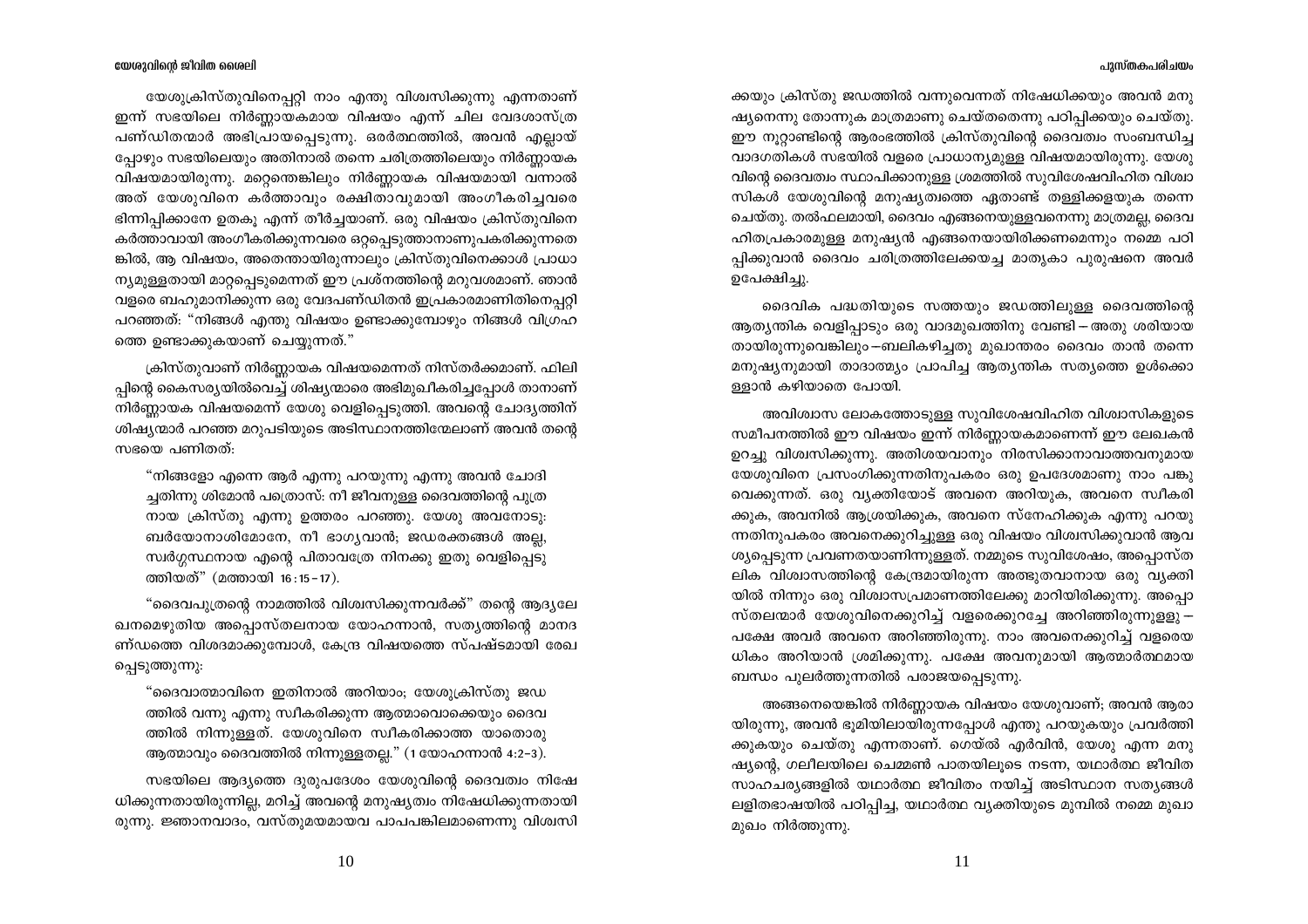എഴുത്തുകാരൻ തന്റെ ഇടയശുശ്രൂഷയിലെ അനുഭവത്തിന്റെയും, വിശദമായി പറഞ്ഞാൽ മുൻപരാജയങ്ങളുടെയും വെളിച്ചത്തിൽ, തങ്ങൾ മനസ്സിലാക്കിയിരിക്കുന്ന യേശുവിന്റെ ലളിതമായ ഉപദേശങ്ങളെ സത്യ സന്ധമായി വിലയിരുത്തുവാനും പുനർവിചിന്തനം ചെയ്യുവാനും വായ നക്കാരെ പ്രേരിപ്പിക്കുന്നു. യേശുവിനെക്കുറിച്ചുള്ള നമ്മുടെ പരമ്പരാഗത വിശ്വാസത്തിന് ക്ഷതമേൽപ്പിക്കുന്നവിധം പുതിയ നിയമത്തിലെ യേശു വിനെ ഈ ഗ്രന്ഥം അവതരിപ്പിക്കുന്നു. അർദ്ധമനസ്സോടും ഭാഗികമായും അവനെ അനുസരിക്കയും അപ്പോൾ തന്നെ അവന്റെ ശിഷ്യനാണെന്നഭിമാ നിക്കയും ചെയ്യുന്ന നമ്മുടെ സ്വയനീതീകരണത്തെ ഉപേക്ഷിക്കാനും ഈ ഗ്രന്ഥം ആവശ്യപ്പെടുന്നു.

വ്യക്തിപരമായി, ഈ ഗ്രന്ഥപാരായണത്തിലൂടെ യേശുവിനെ നവ്യ മായൊരു രീതിയിൽ കാണാനെനിക്കു കഴിഞ്ഞു, അതിൽ ഞാൻ അതീവ കൃതാർത്ഥനാണ്.

വായനാവേളയിൽ എന്റെ മനസ്സിൽ കടന്നുവന്നത് യോഹന്നാന്റെ ഒന്നാം ലേഖനത്തിലെ ആമുഖ പ്രസ്താവനയാണ്, "ആദിമുതലുള്ളതും ഞങ്ങൾ കേട്ടതും സ്വന്ത കണ്ണുകൊണ്ടു കണ്ടതും ഞങ്ങൾ നോക്കിയതും ഞങ്ങളുടെ കൈ തൊട്ടതും ആയ ജീവന്റെ വചനം സംബന്ധിച്ച്... ഞങ്ങൾ കണ്ടും കേട്ടുമുള്ളതു നിങ്ങൾക്കു ഞങ്ങളോടു കൂട്ടായ്മ ഉണ്ടാകേണ്ടതിനു നിങ്ങളോടും അറിയിക്കുന്നു" (1 യോഹന്നാൻ 1:1,3).

റിച്ചാർഡ് സി. ഹാൽവേഴ്സൺ (1916 – 1955) ചാപ്ളെയിൻ, യുണൈറ്റഡ് സ്റ്റേറ്റ്സ് സെനറ്റ്

### അവതാരിക

 $\mathbf{0}\mathbf{S}$ ക്സാസിലെ ഗോസ്പൽ ഫോർ ഏഷ്യയിലെ എന്റെ ഓഫീസിൽ<br> $\mathbf{0}\mathbf{S}$ ഞാൻ ഇരിക്കുമ്പോൾ എന്റെ സഹപ്രവർത്തകരിൽ ഒരാൾ കടന്നു വന്ന് ഗെയ്ൽ ഡി എർവിന്റെ 'ജീസസ്സ് സ്റ്റൈൽ' എന്ന ബുക്ക് എന്നെ ഏല്പിച്ചത് ഞാൻ ഇന്നും ഓർക്കുന്നു. ഉടൻതന്നെ ഞാൻ അത് വായിക്കു വാൻ തുടങ്ങി. ഓരോ താളുകൾ മറിക്കുമ്പോഴും ഈ പുസ്തകത്തിന്റെ അസാധാരണത്വം എന്നെ വളരെയധികം ആകർഷിച്ചു. ഏകദേശം പകുതി പേജുകൾ വായിച്ചപ്പോഴേക്കും ഗ്രന്ഥകർത്താവിന് അനുമോദനങ്ങൾ അർ പ്പിക്കുവാൻ എനിക്ക് തിടുക്കമായി. ഞാൻ ടെക്സാസിൽ തന്നെയുളള വേർഡ് ബുക്ക് പബ്ലിഷേഴ്സിനു ഫോൺ ചെയ്തു. ഗെയ്ൽ എർവിനുമായി ബന്ധപ്പെടുവാൻ അവർ എന്നെ സഹായിച്ചു.

ഈ പുസ്തകത്തിൽ അക്ഷരങ്ങളായി മാറിയിരിക്കുന്നത് ഒരു ആത്മാർത്ഥഹൃദയത്തിന്റെ ആത്മീയതുടിപ്പുകൾ ആണെന്ന സത്യം ഈ പുസ്തകത്തിന്റെ എഴുത്തുകാരനുമായി എന്നെ വളരെ അടുപ്പിച്ചു. പുസ്ത കത്തിൽ എന്നതുപോലെ അദ്ദേഹത്തിലും കളങ്കമില്ലാത്ത ദൈവസാ ന്നിദ്ധ്യം ഞാൻ ദർശിച്ചു.

ക്രിസ്തീയ ഗ്രന്ഥകാരന്മാരിൽ അനേകരും വായനക്കാരെ സിദ്ധാന്ത ങ്ങളുടെ കൽത്തുറുങ്കുകളിൽ അടച്ചുപൂട്ടിയിട്ട് ജീവസ്സില്ലാത്തവരാക്കുന്നു എന്നതൊരു വിരോധാഭാസമായി മാറിയിരിക്കുന്ന ഈ കാലഘട്ടത്തിൽ മുൻവിധികളോ, പരീശപ്രവണതകളോ തെറ്റിദ്ധാരണകളോ കൂടാതെ യേശുവിനെ കാട്ടിത്തരുവാൻ ശ്രീ എർവിന് കഴിഞ്ഞിട്ടുണ്ട്. മുൻവിധികൾ കൂടാതെ യേശുവിനെ കാണുവാനും അവന്റെ ജീവൽ സന്ദേശങ്ങളെ കൈ ക്കൊള്ളുവാനും ഈ പുസ്തകത്തിലൂടെ ശ്രീ എർവിൻ എന്നെ സഹാ യിച്ചു എന്നതും എന്നെ വളരെയധികം സന്തോഷിപ്പിക്കുന്നു.

സത്യസന്ധമായി യേശുവിനെ മനസ്സിലാക്കുന്നതിനും പ്രസംഗിക്കു ന്നതിനും പകരം പാരമ്പര്യത്തിന്റെ ഇരുണ്ട കണ്ണാടിയിലൂടെ മാത്രം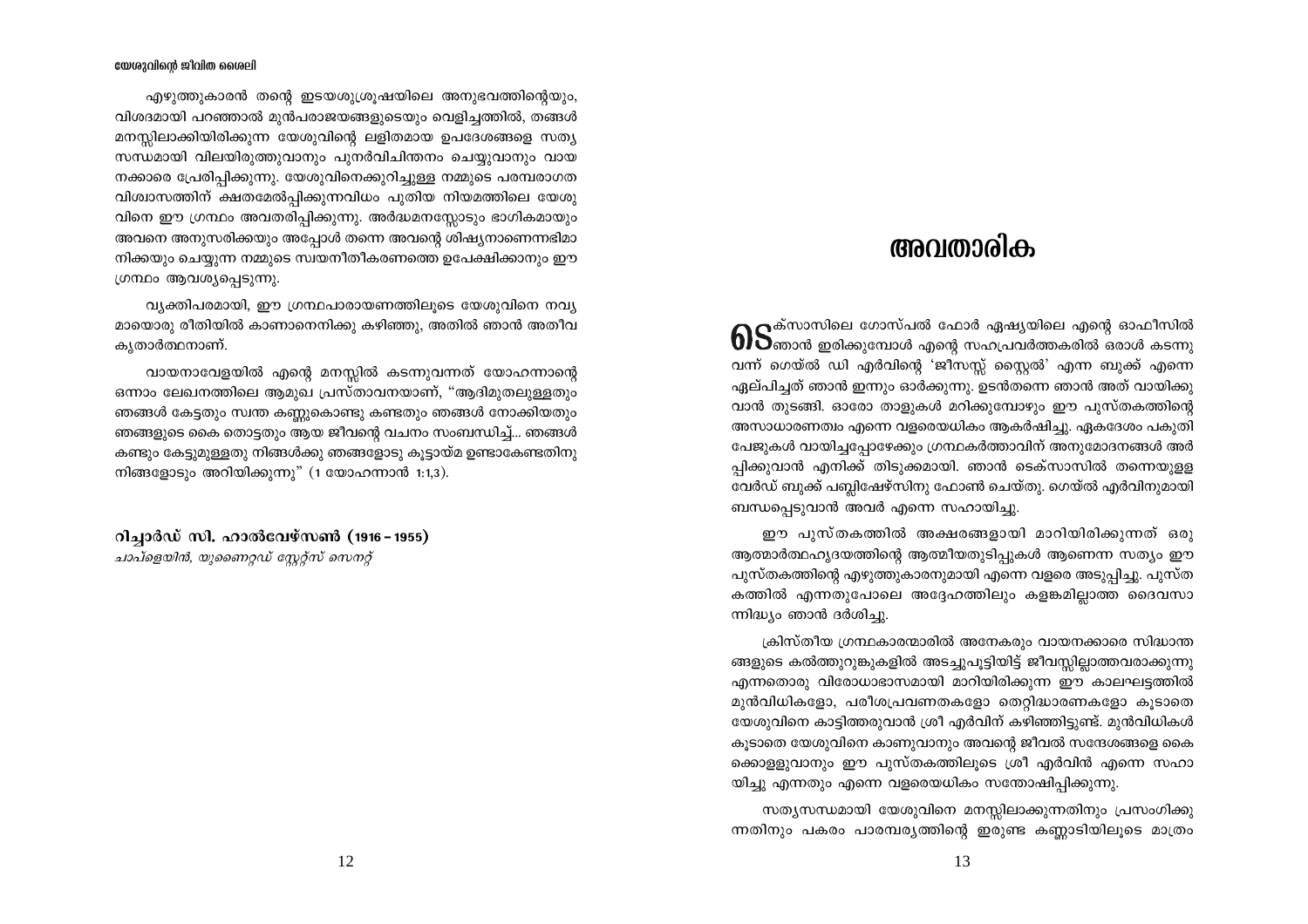യേശുനാഥനെ കാണുവാൻ ശ്രമിക്കുന്ന മതഭ്രാന്തന്മാരുടെ പിടിയിലമർന്നു ഞെരുങ്ങുന്ന അനേക സത്യാന്വേഷികൾക്ക് ഈ പുസ്തകം വിമോചന മൊരുക്കുന്നു. യേശുവിനെ യേശുവായിത്തന്നെ കാണുവാനും, പഠിക്കു വാനും, പ്രസംഗിക്കുവാനും സഹായിക്കുന്നു.

ഇന്ന് ക്രിസ്ത്യാനികൾ എന്നവകാശപ്പെടുന്നവരും അനേക സഭകളും സംഘടനകളും, യേശുവിലേക്ക് നോക്കുന്നത് സ്വാർത്ഥതകൊണ്ടും ലോക സ്നേഹംകൊണ്ടും തിമിരം ബാധിച്ച അവരുടെ കണ്ണുകൾക്കൊണ്ടാണ്. ഇതവർക്ക് അതിവേദനയുളവാക്കുന്നു. അതുകൊണ്ട് നോക്കുന്നതുതന്നെ വേണ്ടെന്നു വച്ചിട്ടുള്ള 'ക്രിസ്തു സ്നേഹികളായി' മാറിയിരിക്കുന്നു അവരി ലധികവും. യേശുവിനേയും യേശുവിന്റെ ജീവിതശൈലിയേയും എല്ലാ വരും അറിയേണ്ടതുപോലെ അറിയണമെന്ന് ശ്രീ എർവിൻ ആഗ്രഹിച്ചു പോയതാണ് ഈ പുസ്തകത്തിന്റെ സൃഷ്ടിപ്പിന്റെ പിന്നിലെ പ്രചോദനം.

ക്രിസ്തീയ സമുഹങ്ങളിൽ വളരെയധികം ദുഷ്പരിചയങ്ങളും, ആചാ രങ്ങളും, വേണ്ടാത്ത വിലക്കുകളും അന്ധവിശ്വാസങ്ങളും എല്ലാം ഉണ്ടാ യത് സഭാനേതാക്കന്മാർ യേശുവിന്റെ ജീവിതം മനസ്സിലാക്കുവാൻ പരാജ യപ്പെട്ടതുകൊണ്ടാണ്. എന്തിനധികം സഭയിലെ വേർകൃത്യങ്ങളും വഴക്കു കളും, സ്നേഹമില്ലായ്മയും പക്ഷപാതവും എല്ലാം യഥാർത്ഥമായി യേശു വിനെ കണ്ടെത്താത്തതുകൊണ്ടാണ്.

യേശുവിനെ ഉള്ളതുപോലെ കാണുകയും അറിയുകയും ചെയ്യുന്ന താണ് വൃക്തിജീവിതങ്ങളുടെ അനുഗ്രഹത്തിന് മുഖാന്തരമായിത്തീ രുന്നത്. അതുതന്നെയാണ് കുടുംബങ്ങളുടെയും സമൂഹങ്ങളുടെയും നിലനിൽപ്പിനും അനുഗ്രഹത്തിനും കാരണമാകുന്നത്. യേശുകർത്താവ് ശമര്യാ സ്ത്രീയോട് പറഞ്ഞത് ഇവിടെ വളരെ ശ്രദ്ധേയമാണ്. "നീ ദൈവ ത്തിന്റെ ദാനവും നിന്നോട് കുടിപ്പാൻ ചോദിക്കുന്നവൻ ആരെന്നും അറി ഞ്ഞുവെങ്കിൽ നീ അവനോടു ചോദിക്കയും അവൻ ജീവനുള്ള വെള്ളം നിനക്ക് തരികയും ചെയ്യുമായിരുന്നു" (യോഹ.4:10). അവൻ ആരാണെന്ന് അറിഞ്ഞിരുന്നുവെങ്കിൽ നമ്മുടെ ആഗ്രഹങ്ങൾക്കും ആവശ്യങ്ങൾക്കും കാഴ്ചപ്പാടുകൾക്കും വളരെയധികം വ്യത്യാസമുണ്ടാകുമായിരുന്നു.

യേശുക്രിസ്തുവിന്റെ ക്രുശുമരണത്തിലുടെയുള്ള ദൈവകൃപയെ മനസ്സിലാക്കാതെപോയ ഗലാതൃരെപ്പോലെ ഇന്നനേകരും പാരമ്പരൃങ്ങൾ ക്കും ദുരാചാരങ്ങൾക്കും അടിമകളായിത്തീർന്നിരിക്കുന്നു. വി. പൗലൊസ് ഗലാത്യരോട് പറഞ്ഞത് ശ്രദ്ധിക്കു: "ഹാ ബുദ്ധിയില്ലാത്ത ഗലാത്യരേ, യേശുക്രിസ്തു ക്രൂശിക്കപ്പെട്ടവനായി നിങ്ങളുടെ കണ്ണിൻ മുമ്പിൽ വരച്ചു കിട്ടിയിരിക്കെ നിങ്ങളെ ക്ഷുദ്രം ചെയ്തു മയക്കിയത് ആർ?" യേശുവിനെ കാണേണ്ടതുപോലെ കാണാൻ കഴിയാത്തതായിരുന്നു അവരുടേയും പ്രശ്നം.

#### അവതാരിക

മനുഷ്യപുത്രനായ യേശുക്രിസ്തു നമ്മോടൊത്ത് വസിച്ചപ്പോൾ അവൻ ആരായിരുന്നു, അവൻ നമുക്കുവേണ്ടി എന്തുചെയ്തു, എന്തു പറഞ്ഞു, എങ്ങനെ ജീവിച്ചു എന്നതൊക്കെ നാം പ്രായോഗികമായി അറി ഞ്ഞേ മതിയാകയുള്ളു. അതല്ലാതെ വ്യക്തികൾക്കും സഭകൾക്കും ആത്മി കാഭിവൃദ്ധിയുണ്ടാകയില്ല എന്നതു ഈ പുസ്തകത്തിലുടെ നാം മനസ്സിലാ ക്കുന്നു. ഇന്നത്തെ ക്രിസ്തീയ സമൂഹത്തിന്റെ എല്ലാ പ്രശ്നങ്ങൾക്കും പരിഹാരം ആ നസ്രേത്തിലെ തച്ചനെ അറിയുന്നതാണ് – അനുഗമിക്കുന്ന താണ്.

വ്യക്തിപരമായി 'യേശുവിന്റെ ജീവിതശൈലി' എന്ന ഈ പുസ്തക ത്തിലൂടെ ഞാൻ വളരെ ധന്യനായി. ഗലീലയുടെ മണ്ണിനു പുളകമണിയിച്ച് ഓടി നടന്ന ആ സ്നേഹത്തിന്റേയും താഴ്മയുടേയും കുഞ്ഞാട് എന്റെ ജീവിതത്തിൽ ഒരു പ്രത്യേകതയോട് ഇന്ന് നിറഞ്ഞുനില്ക്കുന്നു. ശ്രീ എർവിന് എന്റെ നന്ദി.

അനുഗൃഹീതമായ ഈ പുസ്തകം മലയാളം അറിയാവുന്ന എല്ലാ ക്രിസ്തീയ സഹോദരീ സഹോദരന്മാരും അല്ല, മലയാളനാടിന്റെ മക്ക ളെല്ലാവരും വായിക്കേണമെന്ന് ഞാനാഗ്രഹിക്കുന്നു, അഭ്യർത്ഥിക്കുന്നു.

ബിഷപ്പ് ഡോ. കെ. പി. യോഹന്നാൻ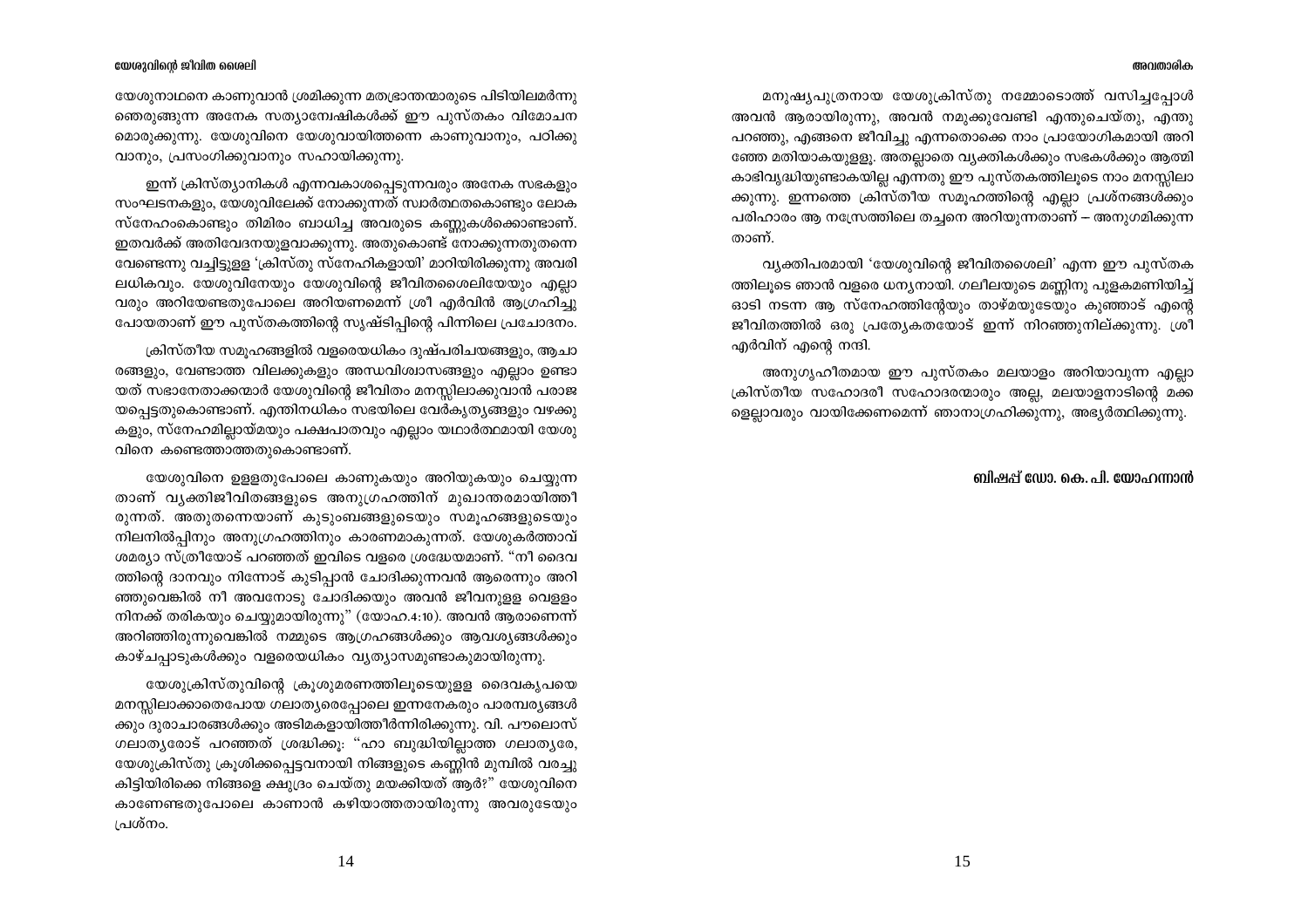### ആമുഖം

**∩⊕**ിന്റെ ഇടയ ശുശ്രൂഷയുടെ ആരംഭത്തിലുടലെടുത്ത ഒരു പ്രതിസന്ധി<br>**∩⊕**യിൽ നിന്നുമാണ് ഈ ഗ്രന്ഥത്തിന്റെ ജനനം. ആ പ്രതിസന്ധിയുടെ പരിണതി എത്രമാത്രം ദൂരവ്യാപകമായിരിക്കുമെന്ന് ഞാനറിഞ്ഞിരു ന്നില്ല. പാരമ്പര്യങ്ങൾക്കും സംസ്കാരത്തിനും പകരം ബൈബിൾ എന്തു പഠിപ്പിക്കുന്നു എന്നതനുസരിച്ച് എന്റെ ശുശ്രൂഷാ പ്രവർത്തനങ്ങൾ ചെയ്യു വാനുള്ള ആർജ്ജവത്വം എന്നിൽ നിന്നുമാവശ്യപ്പെടുന്ന ഒരു ഘട്ടത്തിൽ ഞാനെത്തി. എന്നാൽ യാഥാർത്ഥ്യവും ആദർശവും തമ്മിലുള്ള പാലം തകരാറിലാണെന്ന് ഞാൻ മനസ്സിലാക്കി — നിങ്ങൾ സ്വന്തം ഉത്തരവാദി ത്തത്തിൽ വേണം അക്കരെ കടക്കാൻ; പഴയ സ്വഭാവങ്ങളുടെ അധികച്ചു മട് വഹിക്കാൻ നിങ്ങൾ ധൈര്യപ്പെടുകയില്ല.

ആ പാലം കടക്കുന്നത്, പരിചിതമായ പലതിനെയും ഉപേക്ഷിക്കു ന്നതിന് കാരണമാകയും നിർവ്വികാരമായ സാങ്കൽപ്പികാവസ്ഥയുടെ ഗർത്തത്തോട് അപകടകരമാംവിധം അടുത്തു ചെല്ലുവാൻ ഇടയാക്കു കയും ചെയ്യും. ദൈവത്തോട് ഒരു പ്രത്യേക ചോദ്യം ചോദിച്ച് അവനിൽ നിന്ന് പൂർണ്ണമായ ഒരുത്തരം നേടണമെന്ന് ഞാൻ പലപ്പോഴും ആഗ്രഹി ച്ചിട്ടുണ്ട്: "എന്തുകൊണ്ടാണ് നീ നിന്റെ സഭയെ ഭിന്നതയും സംഘട്ടന ങ്ങളും ദുരുപദേശങ്ങളും കൊണ്ട് ശോകമുകമായ ഒരു രുപത്തിലാക്കാൻ അനുവദിക്കുന്നത്?" അതിന്റെ മറുപടി എനിക്കറിഞ്ഞുകൂടാ. എന്നാൽ എന്നെ രക്ഷിച്ചതും എന്റെ വീക്ഷണത്തിൽ സഭയെ വിടുവിച്ച് യേശു വിഭാ വനം ചെയ്ത രീതിയിലേക്ക് എത്തിക്കാൻ കഴിയുന്നതുമായ ചില അടി സ്ഥാന തത്ത്വങ്ങളെയും ഉദ്ദേശ്യങ്ങളെയും കുറിച്ച് മനസ്സിലാക്കാൻ എനിക്കു കഴിഞ്ഞു.

— ഗെയ്ൽ ഡി. എർവിൻ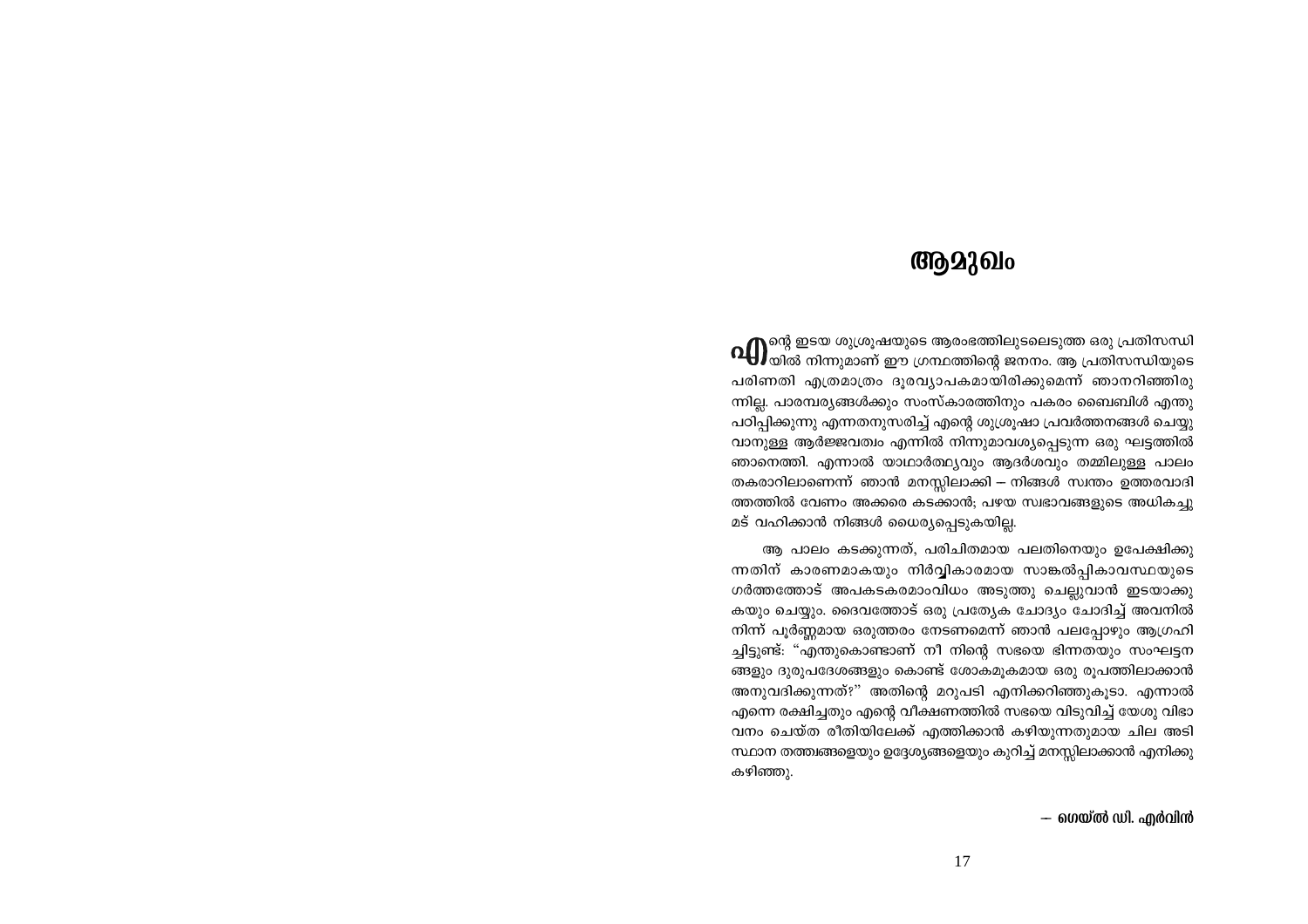### അവന്റെ സ്വന്തം ശൈലി

### യേശു-വേണം

**(6) കൂ**റുപതുകളിൽ പ്രതിഷേധ പ്രകടനക്കാർ ഉയർത്തിപ്പിടിച്ച അനേക<br>**(6) ക്ലാക്കാർഡുകളിൽ ഒന്നാണിത്, പക്ഷേ അതെന്നെ പിടിച്ചുനിർത്തി.** പ്ലാക്കാർഡ് ഇങ്ങനെയാണ്, "യേശു വേണം, ക്രിസ്ത്യാനിത്വം വേണ്ട."

"ഇത്രയും വർഷങ്ങളായി യേശു എന്ന സത്യം സ്വാഭാവികമായും ആകർഷകമായി നിലനിൽക്കുകയും അവനെക്കുറിച്ചുള്ള നമ്മുടെ വ്യാഖ്യാ നങ്ങൾ അനാകർഷകമെന്ന് തെളിയിക്കപ്പെടുകയും ചെയ്യുന്നതെന്തു കൊണ്ടാണ്?" ഞാൻ അത്ഭുതപ്പെട്ടു. അവനെക്കുറിച്ചുള്ള ഏതോ ഒരു അറിവ് നമുക്കില്ലാതെ പോയി എന്നല്ലേ അതിനർത്ഥം? പക്ഷേ, എന്താ ണത്? ഇനിയും നാം അന്വേഷിക്കുകയോ രൂപപ്പെടുത്തുകയോ ചെയ്തി ട്ടില്ലാത്ത ഒരു പ്രത്യേകത അവനുണ്ടോ? അതറിയാനുള്ള ഒരു താക്കോൽ ഉണ്ടോ? എന്റെ ഗവേഷണ വിവരങ്ങൾ ഞാൻ നിങ്ങളുമായി പങ്കുവെയ്ക്കു കയാണ്.

എല്ലാക്കാലത്തെയും എല്ലാ ചരിത്രത്തിന്റെയും എല്ലാ പഠനത്തി ന്റെയും ശ്രദ്ധാകേന്ദ്രം യേശുക്രിസ്തു എന്ന വ്യക്തിയാണ്. എങ്കിലും ഈ ഗ്രന്ഥം യേശുവിന്റെ സർവ്വജ്ഞാനം, സർവ്വശക്തി, സർവ്വവ്യാപിത്വം എന്നി വയെ സംബന്ധിച്ചോ ദൈവത്തിന്റെ മുൻനിർണ്ണയം, മുന്നറിവ് എന്നിവയെ സംബന്ധിച്ചോ ഉള്ളതല്ല. വ്യവസ്ഥിത ദൈവശാസ്ത്രം അവന്റെ സ്വഭാ വത്തെ വ്യാഖ്യാനിക്കുന്നതനുസരിച്ച്, ഈ ഗുണങ്ങൾ യേശുവിനെ അപ്രാ പൃമായ തലത്തിലേക്കുയർത്തുകയാണു ചെയ്യുന്നത്. വെളിപ്പാട് ഒന്നാമ ദ്ധ്യായത്തിലെ വിവരണത്തിനപ്പുറമായി അവന്റെ ഭയങ്കരത്വത്തെപ്പറ്റി എന്താണു കൂടുതൽ പറയാൻ കഴിയുക?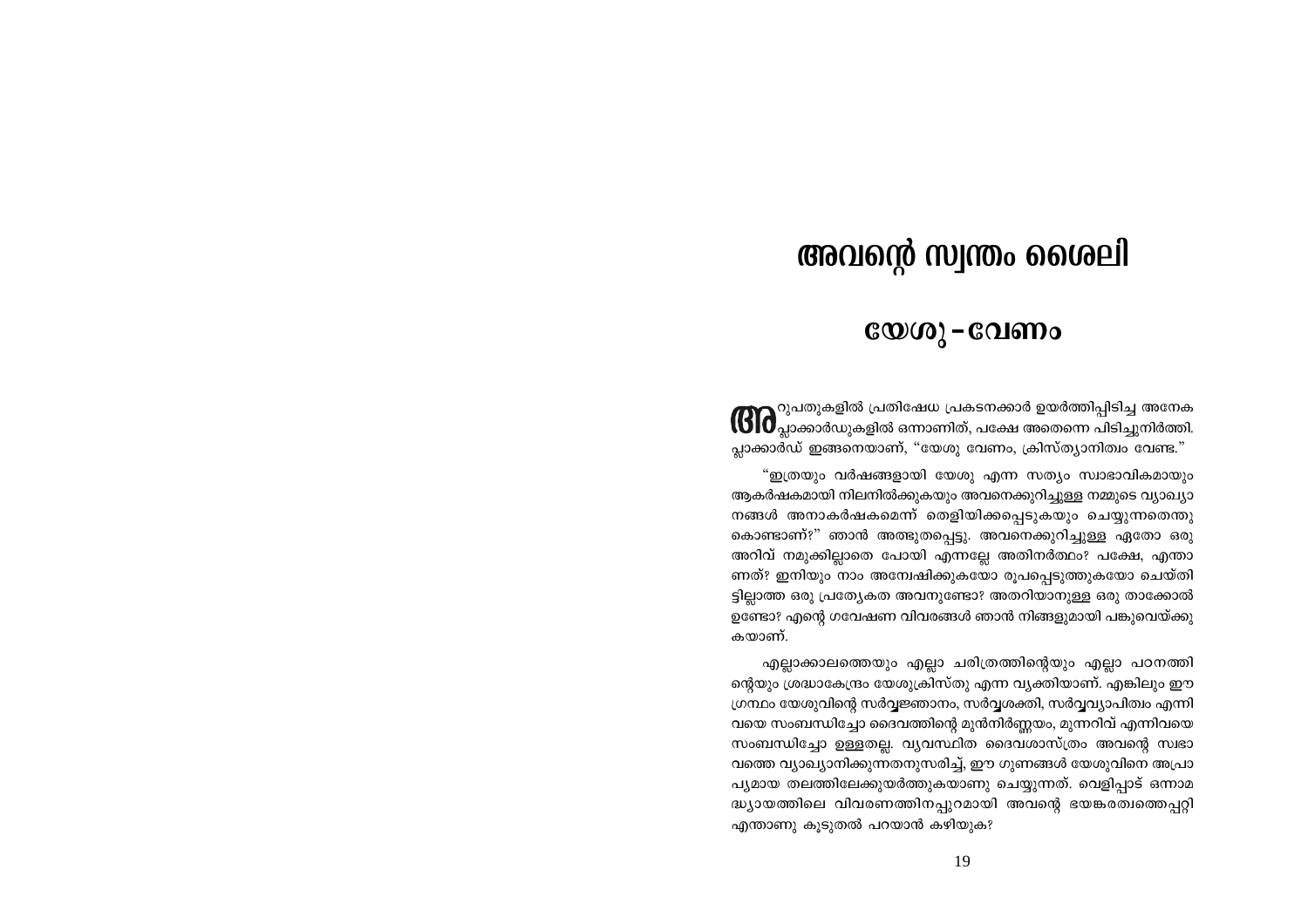#### യേശാ – വേണം

യേശുവിന്റെ ജീവിത ശൈലി

അവന്റെ ചിന്താക്കുഴപ്പത്തിന്റെ ഉറവിടത്തെക്കുറിച്ചൊരു സൂചന യോഹ ന്നാൻ നൽകുന്നുണ്ട്. ആദ്യത്തെ പ്രസ്താവന അവൻ നടത്തുന്ന സമയ ത്ത്, ആത്മാവ് അവന്റെ മേൽ ഇറങ്ങി വസിക്കുന്നത് കണ്ടില്ലായിരുന്നെ ങ്കിൽ താനവനെ അറിയുമായിരുന്നില്ല എന്നവൻ വെളിപ്പെടുത്തുന്നുണ്ട്. മറ്റൊരു വാക്കിൽ പറഞ്ഞാൽ, മശീഹായുടെ പ്രകൃതി സ്വാഭാവികമായി യേശുവിൽ ഇല്ലായിരുന്നു എന്നു മാത്രമല്ല, (യേശുവിന്റെ ചിത്രങ്ങൾ കാണു മ്പോൾ ഇതു വിശ്വസിക്കാൻ പ്രയാസമാണ്) അവന്റെ പ്രവർത്തനങ്ങൾ മശീഹായെക്കുറിച്ചുള്ള പരമ്പരാഗത പ്രതീക്ഷയ്ക്ക് അനുസരിച്ചുള്ള തുമായിരുന്നില്ല.

യോഹന്നാൻ യേശുവിനു വഴിയൊരുക്കുന്നതിനെപ്പറ്റി പ്രസംഗിച്ചി രുന്നുവെങ്കിലും അവനും നീ എപ്പോഴാണ് റോമിനെ കീഴടക്കി രാജ്യം സ്ഥാപിക്കുന്നതെന്ന് നിരന്തരം യേശുവിനോട് ചോദിച്ചുകൊണ്ടിരുന്ന ശിഷ്യന്മാരെപ്പോലെ മശീഹായെക്കുറിച്ചുള്ള പാരമ്പര്യ വിശ്വാസം താലോ ലിച്ചുകൊണ്ടിരുന്നു. അവരുടെ പ്രതീക്ഷകൾ എന്തായിരുന്നാലും അവ രുടെയോ നമ്മുടെയോ മശീഹാ സംബന്ധമായ അറിവിനനുസരിച്ചു നീങ്ങു വാൻ യേശു തയ്യാറല്ലായിരുന്നു. സത്യവുമായി നാം എങ്ങനെ നമ്മുടെ അറിവിനെ പൊരുത്തപ്പെടുത്തും എന്നതാണ് ചോദ്യം.

ദൈവരാജ്യത്തെപ്പറ്റി ശിഷ്യന്മാരെ പഠിപ്പിക്കാൻ യേശു ശ്രമിച്ച കാര്യ ങ്ങൾ അവർക്ക് തുടർമാനമായി ബുദ്ധിമുട്ടുളവാക്കിയിരുന്നു. അവർ പദ വിക്കുവേണ്ടി മത്സരിക്കുകയും പ്രീതിക്കുവേണ്ടി അദ്ധ്വാനിക്കുകയും ആരാണ് വലിയവൻ എന്നതിനെച്ചൊല്ലി വാദിക്കയും ചെയ്തുകൊണ്ടിരു ന്നു. വാസ്തവത്തിൽ അവരുടെ മാനുഷിക സ്വഭാവത്തെ ഞാൻ വിലമതി ക്കുന്നു. സ്വാഭാവികമായും അത്തരം സമീപനങ്ങൾക്ക് എറ്റവുമധികം അടി മയാണ് ഞാൻ. കമ്മിറ്റി മീറ്റിംഗുകൾക്കു പോകുമ്പോൾ, മറ്റുള്ളവരെക്കൊണ്ടു ഞാൻ ചെയ്യിക്കാനാഗ്രഹിക്കുന്ന കാര്യങ്ങൾ അവർക്ക് ചെയ്യാനിഷ്ടമുള്ള കാര്യങ്ങളാക്കി അവരെക്കൊണ്ടു ചെയ്യിച്ചിട്ട് അതിന്റെ അംഗീകാരം എനി ക്കെങ്ങനെ നേടിയെടുക്കാം എന്നാണു ഞാൻ ചിന്തിക്കാറ്. അല്ലെങ്കിൽ സഭാ കൺവൻഷനുകളിൽ വേദിക്കു പിന്നിൽ മറ്റുള്ളവരുമായി രാഷ്ട്രീയ കുശലങ്ങൾ ചർച്ച ചെയ്യുകയും അപ്പോൾതന്നെ എനിക്കതിൽ വലിയ താൽപ്പര്യമില്ല എന്നു വരുത്തിത്തീർക്കുകയും ചെയ്യും.

ശിഷ്യന്മാരുടെ വാഗ്വാദങ്ങൾക്ക് അന്തിമവും വ്യക്തവുമായ മറുപടി യാണ് യേശു നൽകിയത്:

"ജാതികളിൽ അധിപതികളായവർ അവരിൽ കർത്തൃത്വം ചെ യ്യുന്നു; അവരിൽ മഹത്തുക്കളായവർ അവരുടെമേൽ അധികാരം നടത്തുന്നു എന്നു നിങ്ങൾ അറിയുന്നു. നിങ്ങളുടെ ഇടയിൽ അങ്ങനെ അരുതു; നിങ്ങളിൽ മഹാൻ ആകുവാൻ ഇച്ഛിക്കുന്ന

ദൈവശാസ്ത്രപരമായ വ്യാഖ്യാനങ്ങൾക്ക് അനന്തസാദ്ധ്യതകൾ പ്രദാനം ചെയ്യുന്ന ഭയങ്കരവും അതിശയകരവുമായ വിവരണങ്ങൾക്കപ്പു റമായി അവന്റെ മനുഷ്യാവതാരത്തെക്കുറിച്ചു പറയുവാനാണ് ഞാനാഗ്ര ഹിക്കുന്നത്. അവന്റെ അതിഭയങ്കരശക്തി ഒരു ശരീരത്തിലൊതുക്കിയിട്ട് നിങ്ങളുടെ കരം അവന്റെ മേൽ വെച്ച് (നിങ്ങൾക്കത് ഉൾക്കൊള്ളാനുള്ള ശക്തിയുണ്ടെങ്കിൽ) നിങ്ങളനുഭവിക്കുന്ന സ്പർശനവും ചൂടും ദൈവത്തി ന്റേതു തന്നെ എന്നു ബോദ്ധ്യപ്പെടുത്തുകയാണ് എന്റെ ലക്ഷ്യം.

ബേത്ലഹേമിലെ കാലിത്തൊഴുത്തിൽ നിന്നും ആദ്യകരച്ചിലുമായി യോസേഫിന്റെയും മറിയയുടെയും കരങ്ങളിലേക്ക് ചുക്കിച്ചുളിഞ്ഞ, രക്ത പങ്കിലമായ ആ ശിശു പിറന്നു വീണപ്പോൾ പ്രപഞ്ചം അതിന്റെ വഴിത്തി രിവിലെത്തി. കേട്ടറിവു മാത്രമുണ്ടായിരുന്ന ദൈവവും സ്രഷ്ടാവുമായ വൻ അന്നാദ്യമായി ദൃശ്യനും സ്പർശിക്കാവുന്നവനുമായി. അവൻ ജഡ ശരീരമെടുത്തു...സമീപിക്കാവുന്നവനും ലഭ്യനും ഭേദിക്കാവുന്നവനുമായി.

എങ്കിലും മനുഷ്യരാശി ഇഷ്ടപ്പെടുന്നത് അദൃശ്യനും അകന്നിരിക്കു ന്നവനുമായ ദൈവത്തെയാണ്. ജഡത്തിൽ ജീവിക്കുന്ന ദൈവത്തെ അംഗീ കരിക്കാൻ നമുക്കു ബുദ്ധിമുട്ടുണ്ട്. ഒരു വ്യക്തിയെന്ന നിലയിൽ അവൻ നമ്മെ തന്നിലേക്കു വിളിക്കുന്നത് കേൾക്കുന്നതിനേക്കാൾ, തത്ത്വസംഹി തകളും സിദ്ധാന്തങ്ങളും ആശയങ്ങളുമായി മൽപ്പിടുത്തം നടത്താനാണ് നമുക്കിഷ്ടം.

പക്ഷേ, ദൈവം അതല്ല ഇഷ്ടപ്പെടുന്നത്. കാലത്തെ വിഭജിച്ച യേശു സ്പർശിക്കാവുന്നവനും നമ്മെ ദൈവത്തോട് അടുപ്പിക്കുന്നവനും ആണ്. സുവിശേഷങ്ങൾ രേഖപ്പെടുത്തുന്നതും അവൻ ജനത്തെ തൊട്ടുകൊണ്ട് എല്ലായിടത്തും സഞ്ചരിച്ചു എന്നും അതുവരെ തൊട്ടുകൂടാത്തവരായിരു ന്നവരെപ്പോലും തൊട്ടു എന്നുമാണ്. അവൻ തൊട്ട ആളുകൾ പോലും അവൻ ആരാണെന്നറിഞ്ഞിരുന്നില്ല എന്നതാണ് ഏറ്റവും വലിയ വിരോ ധാഭാസം. അവന്റെ ഏറ്റവുമടുത്ത അനുയായികൾക്കും അതു പലപ്പോഴും അവ്യക്തമായിരുന്നു.

### തല കീഴായ രാജ്യം

യേശുവിന്റെ ബന്ധുവായ യോഹന്നാൻ സ്നാപകൻ, ആ അവ്യക്ത തയ്ക്ക് ഒരുദാഹരണമാണ്. അവന്റെ ശുശ്രുഷയുടെ ആരംഭത്തിൽ യേശു വിനെക്കുറിച്ച് അവൻ പറഞ്ഞത്, "ഇതാ വരുവാനുള്ളവൻ" എന്നാണ്. നാളുകൾക്കു ശേഷം തന്റെ സംശയം അവൻ അടക്കിവെച്ചില്ല. "വരുവാ നുള്ളവൻ നീയോ?" അവൻ ചോദിച്ചു.

ഇപ്പോഴെന്താണു സംഭവിച്ചത്? യേശു യഥാർത്ഥത്തിൽ ആരാണെ ന്നതിനെക്കുറിച്ച് അവനു ചിന്താക്കുഴപ്പം ഉണ്ടാകാൻ കാരണമെന്താണ്?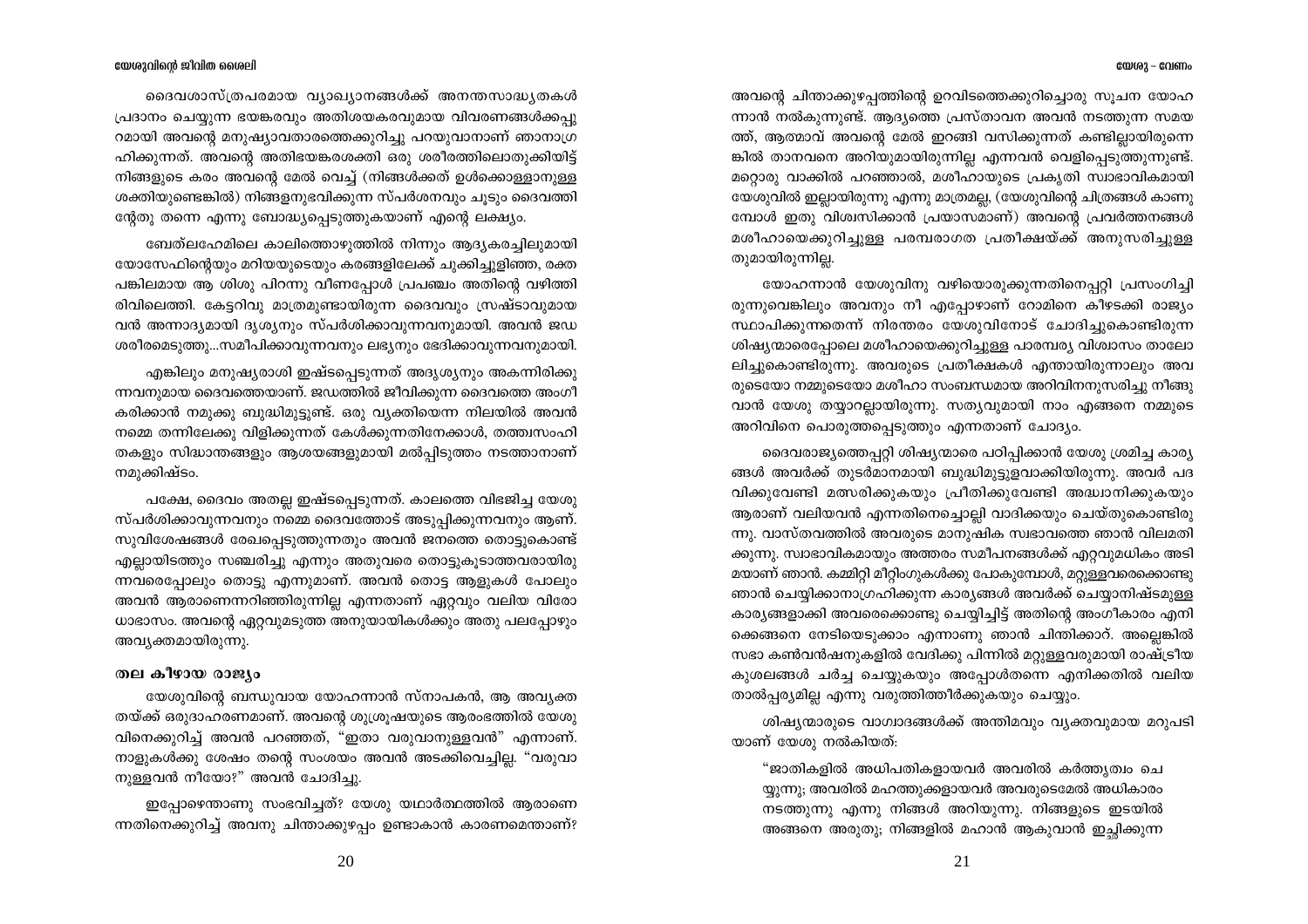വൻ എല്ലാം നിങ്ങളുടെ ശുശ്രുഷക്കാരൻ ആകേണം; നിങ്ങളിൽ ഒന്നാമൻ ആകുവാൻ ഇച്ഛിക്കുന്നവൻ എല്ലാവർക്കും ദാസനാ കേണം. മനുഷ്യപുത്രൻ ശുശ്രൂഷ ചെയ്യിപ്പാനല്ല, ശുശ്രൂഷിപ്പാനും അനേകർക്കുവേണ്ടി തന്റെ ജീവനെ മറുവിലയായി കൊടുപ്പാനും അത്രെ വന്നത്" (മർക്കൊസ് 10:42-45).

ഈ മനുഷ്യൻ പറഞ്ഞത് താൻ ശുശ്രൂഷ ഏൽപ്പാനല്ല, ശുശ്രൂഷിപ്പാ നാണ് വന്നതെന്നാണ്. ഒരു എഴുത്തുകാരൻ പറഞ്ഞതുപോലെ അവൻ ഭരിക്കുന്നത്, "തലകീഴായ രാജ്യ"ത്തെയാണ്. അവനെ പഠിക്കുന്തോറും ശിഷ്യന്മാരെപ്പോലെ തന്നെ നാമും അനേക അത്ഭുതകരമായ കാര്യങ്ങൾ കണ്ടെത്തും. വരുവാനുള്ളവൻ നീയോ? എന്നു യോഹന്നാൻ സ്നാപകൻ ചോദിച്ചപ്പോൾ, തന്റെ പ്രവർത്തനത്തിലൂടെ രോഗികൾ സൗഖ്യമാകു ന്നതും ബദ്ധന്മാർ വിടുവിക്കപ്പെടുന്നതുമായ സംഭവങ്ങൾ—മശീഹായെ ക്കുറിച്ചുള്ള പൊതുധാരണയിൽ അപ്രധാനമായ പ്രവൃത്തികൾ — ആണ് യേശു വിവരിച്ചത്. യോഹന്നാൻ അപ്പോഴും വിടുതലില്ലാതെ കാരാഗൃഹ ത്തിലാണ്. റോമാക്കാർ രാജ്യത്തെ നിയന്ത്രിക്കുന്നു. രാജാവായ യേശു എവിടെ? ഒന്നുകിൽ എവിടെയോ പിശകു പറ്റിയിട്ടുണ്ട്. അല്ലെങ്കിൽ തെറ്റി ദ്ധാരണ സംഭവിച്ചു. തന്നെക്കുറിച്ചുള്ള യാഥാർത്ഥ്യവും നമ്മുടെ അറിവും തമ്മിലുള്ള കുഴമറിച്ചിൽ മനസ്സിലാക്കിയ യേശു പറഞ്ഞു: "എങ്കൽ ഇടറി പ്പോകാത്തവൻ ഭാഗൃവാൻ" (ലൂക്കൊസ് 7:23).

ഈ യേശുവിനെക്കുറിച്ചാണ്, തന്നെത്താൻ ദാസനെന്നു വിളിച്ച യേശുവിനെക്കുറിച്ചാണ്, ഞാൻ പറയാനാഗ്രഹിക്കുന്നത്. യേശുവിൽ വെളി പ്പെട്ടതും അവന്റെ വ്യക്തിത്വത്തിന്റെ അടിസ്ഥാനവുമായ ദാസത്വ ഗുണ ങ്ങളെപ്പറ്റി ബാഹ്യവും ഹൃസ്വവുമായ രീതിയിലുള്ള വിവരണം മാത്രമേ സുവിശേഷങ്ങളിൽ ഉള്ളതായി എന്റെ പഠനത്തിൽ എനിക്കു കണ്ടെത്താൻ കഴിഞ്ഞുളളൂ. അതിന്റെ കാരണങ്ങൾ എനിക്കു മനസ്സിലാക്കാൻ കഴിഞ്ഞി ട്ടില്ല. ഒരു കാര്യം എനിക്കറിയാം; അവ പ്രായോഗികമാക്കുകയും ഒരു ചെ റിയ അളവിലെങ്കിലും ജീവിതത്തിൽ സന്നിവേശിപ്പിക്കുകയും ചെയ്താൽ, എനിക്കു വിവരിക്കാൻ കഴിയാത്തത്ര ശക്തി അതു പ്രദാനം ചെയ്യും; നിങ്ങ ളെ അതിലേക്കു ക്ഷണിക്കാൻ മാത്രമേ എനിക്കു കഴിയു.

തുടർന്നുള്ള അദ്ധ്യായങ്ങളിൽ ആ സ്വഭാവവിശേഷങ്ങൾ നമുക്കു ശ്രദ്ധിക്കാം.

## യേശുവിന്റെ സമീപനം

 $\bigcap$ രു സാങ്കൽപ്പിക ചോദ്യം നമുക്കു ശ്രദ്ധിക്കാം. നിങ്ങൾ ദൈവമായിരി О5 ക്കയും ഒരു ഗ്രഹത്തിലുള്ളവർക്ക് നിങ്ങളെ പൂർണ്ണമായി വെളിപ്പെടു ത്താനാഗ്രഹിക്കയും ചെയ്താൽ എങ്ങനെയിരിക്കും? നിങ്ങളും ആ ഗ്രഹ ത്തിലുള്ള ആളുകളും തമ്മിലുള്ള പ്രകടമായ വൈജാത്യം മനസ്സിലാക്കു മ്പോൾ, നിങ്ങളുടെ ആദ്യപ്രവൃത്തി എന്തായിരിക്കും?

ദൈവം തന്നെത്താൻ വെളിപ്പെടുത്തുവാൻ തിരഞ്ഞെടുത്ത മാർഗ്ഗ ത്തിന്റെ വിരോധാഭാസത്തിനും അനൗചിതൃത്തിനും അറുതിയുണ്ടായി രിക്കയില്ല. യേശു നമ്മുടെ ലോകത്തിലേക്കു കടന്നുവന്നപ്പോൾ സംഭവിച്ച വൈരുദ്ധ്യങ്ങളായ ചില സംഭവങ്ങൾ നോക്കാം.

### പുൽത്തൊഴുത്തിലെ ജനനം

ഒരു രാജാവിനു ജനിക്കാൻ തീരെ അനുചിതമായ സ്ഥലം! ഒൻപതു മാസം ഗർഭിണിയായ ഒരു സ്ത്രീക്കുവേണ്ടി, ദുർഘടമായ യാത്രയ്ക്കൊ ടുവിൽ, കരുതലുള്ള ഭർത്താവിന് കണ്ടെത്താൻ കഴിഞ്ഞ ഒരേയൊരിടം. ക്രിസ്തുമസ് അവസരങ്ങളിൽ അലങ്കരിച്ചു നിർത്തുന്ന പ്രകൃതിസുന്ദര മായ ജനനദൃശ്യങ്ങൾ യാഥാർത്ഥ്യവുമായി പൊരുത്തപ്പെടുന്നതല്ല. ജനിച്ചു വീണയുടനെയുള്ള ഒരു ശിശുവിനെ കന്നുകാലിത്തൊഴുത്തിലെ വിസർ ജ്ജ്യങ്ങളൊന്നും പറ്റാതെ സുക്ഷിച്ച്, ഒടുവിൽ മൃഗങ്ങളുടെ ഉമിനീരിനാൽ നനഞ്ഞ അനാരോഗ്യകരമായ പുൽത്തൊട്ടിയിൽ കിടത്തുന്നത് നമുക്ക് ചിന്തിക്കാൻ പോലും കഴികയില്ല.

ഈ സാഹചര്യത്തിൽ കിടന്ന് പ്രസവവേദനയനുഭവിക്കുന്ന ഭാര്യയെ കണ്ടുകൊണ്ടു നിൽക്കുന്ന യോസേഫിന്റെ ദയനീയത നമുക്ക് മനസ്സിലാ കുകയില്ല. ദൈവപുത്രന് കുറെക്കൂടെ നല്ല സാഹചര്യത്തിന് അർഹതയു ണ്ടായിരുന്നു.

എന്റെ നാലു മക്കളും വളരെ ആരോഗ്യപരമായ സാഹചര്യത്തിലാണ്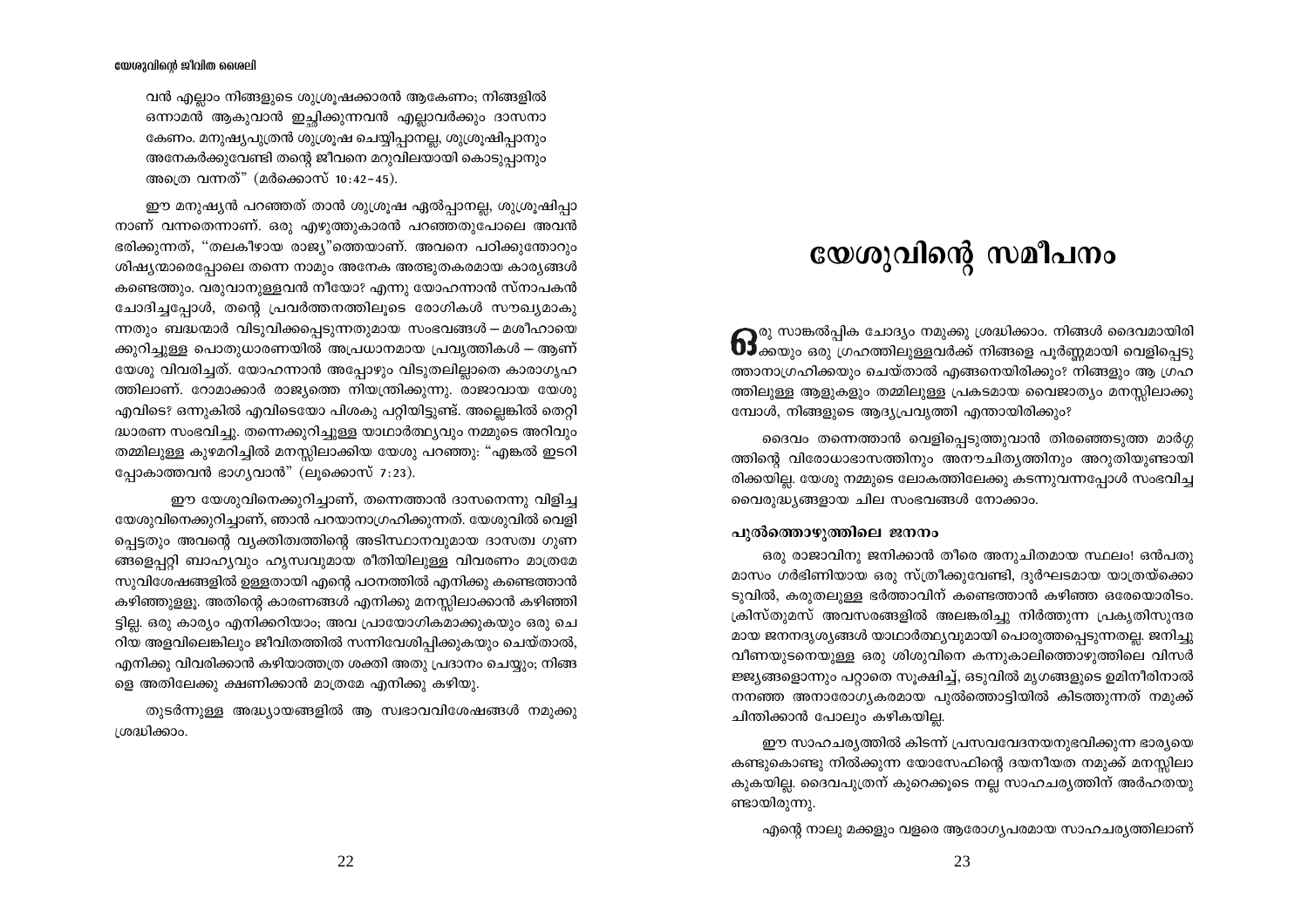### യേശുവിന്റെ സമീപനം

യേശുവിന്റെ ജീവിത ശൈലി

തമായിരുന്നില്ല അവളുടേത്. അതുകൊണ്ട് എല്ലാവരിലും ആ വാർത്ത ഞെട്ടലുളവാക്കി. വളരെ മടിയോടെയും അസ്വസ്ഥതയോടെയുമാണെ ങ്കിലും പ്രസ്ഥാനത്തിന്റെ നേതാവ് ധൈര്യം സംഭരിച്ച് ആരാണതിന് ഉത്ത രവാദിയെന്ന് അവളോടു ചോദിച്ചു. "പരിശുദ്ധാത്മാവ്" എന്നായിരുന്നു മറുപടിയെങ്കിൽ സഭ അവളെ പരിഹസിച്ചു ചിരിക്കും.

അവൻ എന്തുകൊണ്ട് യോസേഫിനോട് ആഭിമുഖ്യം കാട്ടുന്നില്ലെന്ന് യേശുവിന്റെ സ്നേഹിതർ അവനോട് ചോദിച്ചിട്ടില്ലെന്ന് നിങ്ങൾ കരുതു ന്നുണ്ടോ? പരിശുദ്ധാത്മാവാണ് തന്റെ പിതാവ് എന്ന അവന്റെ അവകാ ശവാദം കേട്ട് അവന്റെ ബാല്യകാല സുഹൃത്തുക്കൾ അവനു ചുറ്റും നിന്ന് പരിഹസിച്ചിട്ടില്ല എന്നു നിങ്ങൾ കരുതുന്നുണ്ടോ? പരീശന്മാർ ഒരിക്കലും അതു വിഷയമാക്കിയിട്ടില്ല എന്നു നിങ്ങൾ ചിന്തിക്കുന്നുണ്ടോ?

ന്യായപ്രമാണ കാലഘട്ടത്തിൽ ഒരു ജാരസന്തതി അവന്റെ പത്താം തലമുറവരെ ദൈവസഭയിൽ പ്രവേശിച്ചുകൂടായിരുന്നു. അവർക്ക് പിതാ വിന്റെ കരുതലോ നിയമാനുസരണം മക്കൾക്കുള്ള അവകാശങ്ങളോ ശിക്ഷണമോ അവകാശപ്പെടാൻ കഴികയില്ലായിരുന്നു. യേശു അങ്ങനെ യല്ല എന്നു നമുക്കറിയാമെങ്കിലും ലോകം അവനെ കണ്ടത് അങ്ങനെയാ യിരുന്നു. ദൈവമായി അംഗീകരിക്കപ്പെടാൻ നിങ്ങളാഗ്രഹിക്കുമ്പോൾ അത്തരമൊരു സംഗതിയോ ചരിത്രമോ ഒരിക്കലും ഉചിതമല്ല. നിങ്ങളുടെ എതിരാളികൾ നിങ്ങളുടെമേൽ ചെളി വാരിയെറിയും. എവിടെത്തിരി ഞ്ഞാലും കുശുകുശുപ്പുകൾ മാത്രമായിരിക്കും. എന്നാൽ ലോകത്തിന്റെ ദുരിതങ്ങൾ ആവോളം അനുഭവിച്ച ഒരു മഹാപുരുഷാരം, ജനനം കൊണ്ട് തങ്ങളെ അസ്വസ്ഥനാക്കാത്ത ഒരുവൻ തങ്ങളെ രക്ഷിക്കാനുണ്ട് എന്ന റിഞ്ഞു. തകർന്ന ലോകത്തിൽ അവൻ തകർക്കപ്പെടാവുന്ന അവസ്ഥയിൽ കന്യകയിൽ നിന്നും ജാതനായി. അതും പോരാഞ്ഞിട്ട് അവന്റെ വംശാവ ലിയിലും ചില കുഴപ്പങ്ങൾ ചൂണ്ടിക്കാണിക്കാനുണ്ട്.

### അറയിൽ അസ്ഥികൂടങ്ങൾ

വംശാവലികൾ എന്നെ ഒരിക്കലും ഉത്തേജിപ്പിച്ചിട്ടില്ല. എന്റെ അറി വനുസരിച്ച്, വംശാവലി എത്തിയിടം വെച്ച് പലരും ബൈബിൾ വായന അവസാനിപ്പിച്ചു. എന്നാൽ ക്രിസ്തുവിന്റെ വംശാവലി, കേവലം പേരുക ളുടെ ഒരു പട്ടിക എന്നതിനേക്കാളും അപ്പുറത്തുള്ള ഒന്നാണ്. നമ്മുടെ വംശാവലി പഠിച്ചാൽ ഒന്നോ രണ്ടോ കുതിര മോഷ്ടാക്കളെ കാണാൻ കഴിഞ്ഞേക്കും. "ദൈവം നമ്മോടുകൂടെ" ആയ യേശുവിന്റെ വംശാവലി യിലും അങ്ങനെയുള്ള ചിലരുണ്ട്.

യെഹുദ പിന്തുടർച്ചയുടെ പരിശുദ്ധി മോവാബ്യ സ്ത്രീയായ രുത്തും കനാന്യ സ്ത്രീയായ രാഹാബും നിമിത്തം കളങ്കപ്പെടുന്നുണ്ട്. അതിലും

പിറന്നത്. അണുബാധ ഭയന്ന് എന്നെപ്പോലും അവർ മുറിയിൽ പ്രവേശി പ്പിച്ചില്ല. ഞാൻ വരുന്നതുകണ്ട് അമ്മയുടെ മുറിയിൽ നിന്നും കുട്ടിയെ നേഴ്സ് പെട്ടെന്ന് മാറ്റിയത് എന്നെ ഒട്ടൊന്നുമല്ല അസ്വസ്ഥനാക്കിയത്.

ദൈവം എന്നോടാലോചിച്ചിരുന്നെങ്കിൽ, അവന്റെ കൈയൊന്ന് ഞൊ ടിച്ച്, ആധുനിക സൗകര്യങ്ങളുള്ള ഒരു ബഹുനില ആശുപത്രി നിർമ്മി ക്കാനും ചുറ്റുപാടും സൂര്യപ്രഭ പ്രതിഫലിപ്പിക്കാൻ ഒരു വലിയ വജ്രം അതിനു മുകളിൽ സ്ഥാപിക്കാനും ഞാൻ ഉപദേശിക്കുമായിരുന്നു. അവന്റെ പുത്രൻ ആയിരിക്കും ആ ആശുപത്രിയിൽ ജനിക്കുന്ന ഏറ്റവും പ്രധാന വ്യക്തി. ലോകം മുഴുവൻ ദൈവപുത്രന്റെ ജനനസ്ഥലം സന്ദർശിച്ച് അത്ഭു തപരതന്ത്രരായി നിൽക്കുമായിരുന്നു.

എന്നാൽ, അവൻ എന്നോടാലോചിച്ചില്ലെന്നു മാത്രമല്ല, പുത്രനെ പുൽക്കൂട്ടിൽ ജനിക്കാനനുവദിക്കയും ചെയ്തു. ആരെയും ത്രസിപ്പിക്കുന്ന ജനനമായിരുന്നില്ല അത്; ആർക്കും ഭീഷണിയുമായിരുന്നില്ല. പലർക്കും തങ്ങളുടെ മെച്ചപ്പെട്ട സാഹചര്യങ്ങളെക്കുറിച്ച് പൊങ്ങച്ചം പറയാൻ വക യുണ്ട്. അവന്റെ പട്ടണത്തെക്കുറിച്ചെങ്കിലും നമുക്കു സന്തോഷിക്കാം. അല്ലെങ്കിൽ നമുക്കതിനു കഴിയുമോ?

ജനനസ്ഥലം തിരഞ്ഞെടുത്തതിനെക്കുറിച്ചോ? ഒരു പ്രസിദ്ധ പട്ടണ മായിരുന്നെങ്കിൽ ആളുകൾ അവനെ ഓർമ്മിക്കാൻ കൂടുതൽ സാദ്ധ്യത യുണ്ടായിരുന്നു എന്നു മാത്രമല്ല, അവന്റെ പ്രതിച്ചായയും വർദ്ധിക്കുമാ യിരുന്നു. എന്നാൽ ബേത്ലഹേമോ? ആവശ്യമായ ഹോട്ടലുകളോ സത്ര ങ്ങളോ കൺവൻഷൻ സെന്ററുകളോ ഇല്ലാത്ത ഈ പട്ടണം രാജാവിന്റെ ബഹുമാനാർത്ഥം ആളുകൾക്കു സന്ദർശിക്കാൻ പറ്റിയ ഇടമല്ല. ദൈവപു ത്രന് ജനിക്കാൻ പറ്റിയ ഇടമല്ല ബേത്ലഹേം. എന്നാൽ അവൻ അവിടെ പിറന്നു. അവന്റെ ജനനസ്ഥലം ആർക്കും ഭീഷണിയാവേണ്ട കാര്യമില്ല. എന്നാൽ രാജത്വം രാജത്വം തന്നെയായതിനാൽ അവന്റെ വംശത്തിന്റെ പരിഷ്കൃതി സകലർക്കും ദൃശ്യമായേ മതിയാകു.

*അവന്റെ വംശത്തെക്കുറിച്ചോ?* നാമിപ്പോൾ കന്യകാജനനത്തിൽ വിശ്വ സിക്കുന്നു. ഈ ഉപദേശം പിൽക്കാലത്ത് രൂപപ്പെടുത്തിയതും ഭൂരിപക്ഷം ക്രിസ്ത്യാനികളും വിശ്വസിക്കുന്നതുമാണ്. എന്നാൽ യേശുവിന്റെ ജനന സമയത്ത് അവർക്ക് കന്യകാജനനത്തെക്കുറിച്ച് അറിവില്ലായിരുന്നു. അവി ഹിത സന്തതി എന്ന കുശുകുശുപ്പുകളുടെയും വിവാഹേതര ബന്ധത്തിനു വെളിയിൽ പിറന്നവൻ എന്ന ധാരണയുടെയും നടുവിലാണവൻ വളർ ന്നത്.

ഒരു പ്രസിദ്ധ യുവജനപ്രസ്ഥാനത്തിലെ ഉന്നതസ്ഥാനീയയായ ഒരു യുവതി ഗർഭിണിയാണെന്ന് പെട്ടെന്നു കേട്ടാൽ എന്തായിരിക്കും സംഭവി ക്കുക? അത്തരമൊരു അബദ്ധത്തിൽ ചെന്നു ചാടുന്ന തരത്തിലുള്ള ജീവി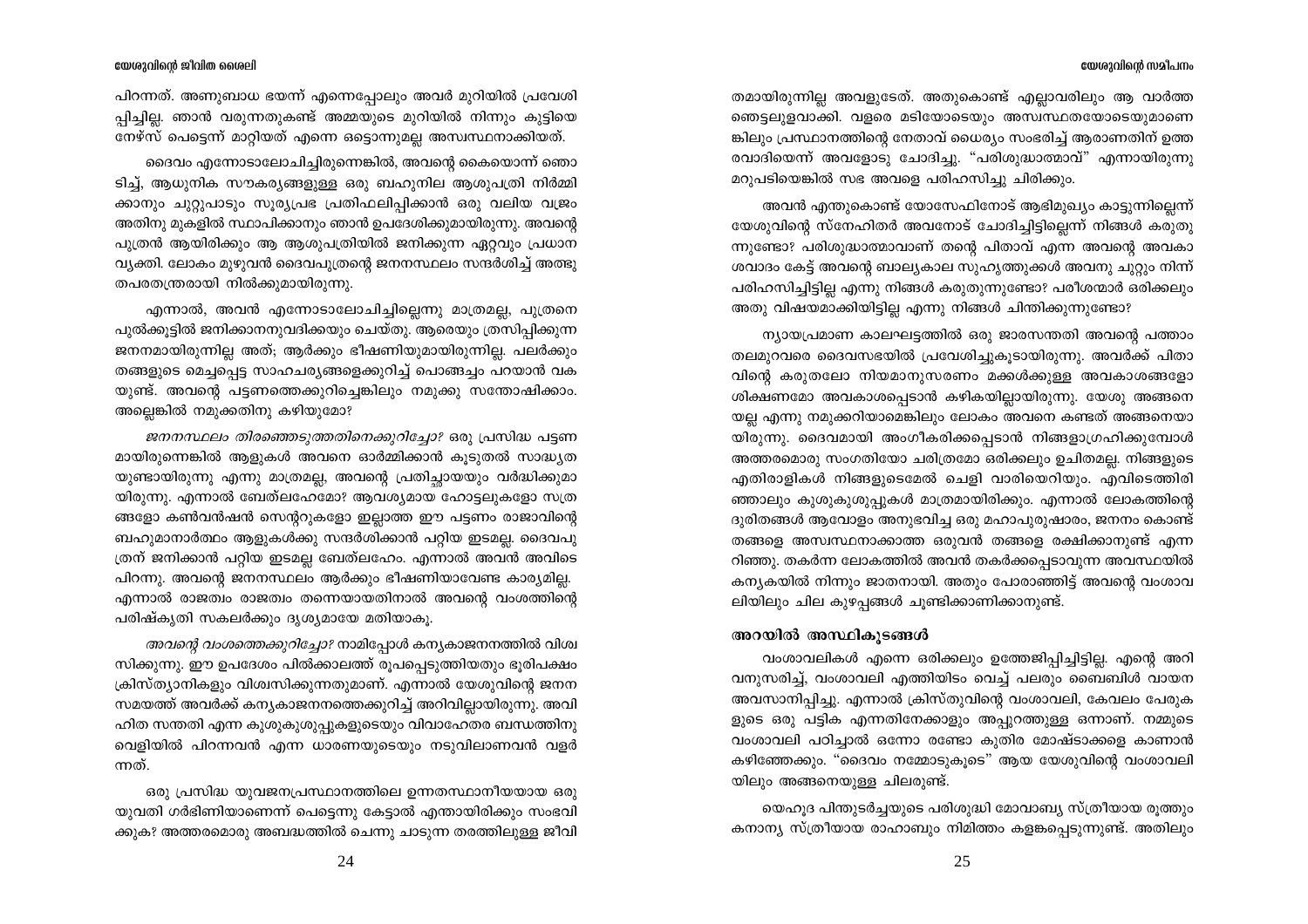വലിയ അപമാനം, രാഹാബ് വേശ്യയായിരുന്നു എന്നതാണ്. യാക്കോബ് പേരു സുചിപ്പിക്കുന്നതുപോലെ പേരുകേട്ട ചതിയനായിരുന്നു, യെഹുദാ സ്ത്രീലമ്പടനായിരുന്നു. ദാവീദ് — കർത്താവ് അവന്റെ സിംഹാസനത്തിൽ ഇരിക്കയും അവന്റെ പേര് ഉപയോഗിക്കയും ചെയ്യുന്നു — കൊലപാതകനും വ്യഭിചാരിയും രക്തപങ്കിലമായ കൈകൾ നിമിത്തം ദൈവാലയ നിർമ്മാ ണത്തിൽ നിന്നും വിലക്കപ്പെട്ടവനുമാണ്. ഊരീയാവിനെ കൊന്ന് അവൻ സ്വന്തമാക്കിയ ബത്ത്ശേബയിൽ അവനു ജനിച്ച ശലോമോൻ മഹാജ്ഞാ നിയായിരുന്നിട്ടും നൂറുകണക്കിനു ഭാര്യമാരെയും വെപ്പാട്ടികളെയും സ്വന്ത മാക്കുകയും ദൈവത്തിൽ നിന്നും ഹൃദയം അകറ്റിക്കളയുകയും ചെയ്തു.

നമ്മുടെ രാജകീയമോ സുപ്രസിദ്ധമോ ആയ പൈതൃകത്തെക്കുറിച്ച് നമുക്കഭിമാനിക്കാം. എന്നാൽ ഈ അത്ഭുതവാനായ യേശു, തന്റെ കിട യറ്റ പൈതൃകം കൊണ്ട് നമ്മെ അസ്വസ്ഥരാക്കാതിരിക്കാൻവേണ്ടി അതു വേണ്ടെന്നുവെച്ചു. ഒരു ഉന്നതകുലത്തിലെ അവസാന കണ്ണിയെന്ന് അവി ശ്വാസികൾ പറയാനും അവൻ അവസരമൊരുക്കിയില്ല.

അസാധാരണമായ ഒരു പേരു കുടാതെ തന്നെ തന്റെ മശീഹാ പദവി നിലനിർത്താൻ യേശുവിനു കഴിഞ്ഞു. യേശു എന്ന പേര് ഒരു സാധാ രണ പേരോ ഒരു ബലഹീനമായ പേരോ അല്ല എന്നു പറഞ്ഞ് നിങ്ങൾ എന്നെ എതിർത്തേക്കും. എന്നാൽ അതു തീർച്ചപ്പെടുത്തും മുമ്പ് ആ പേരി ന്റെ പശ്ചാത്തലം നമുക്കൊന്നു പരിശോധിക്കാം.

ഒന്നാമത്, അവന്റെ പേര് യഥാർത്ഥത്തിൽ യേശു എന്നല്ല യോശുവ എന്നാണ്. അതൊരു നല്ല പേരാണ്; "യഹോവ ആകുന്ന രക്ഷ" എന്നാ ണതിന്റെ അർത്ഥം. എന്നാൽ അതൊരു സാധാരണ പേരാണ്; ഒരു രാജാ വിന് അനുയോജ്യമായ പേരല്ല അത്.

യോശുവ എന്ന പേര് ഗ്രീക്കിൽ യേശു എന്നാണ്. അതു നാം ചോദ്യം ചെയ്യാതെ അംഗീകരിക്കുന്നു. ജെയിംസ് എന്ന പേര് സ്പാനീഷിലേക്ക് തർജ്ജമ ചെയ്യുമ്പോൾ ഇയാഗോ എന്നോ ജയ്മി എന്നോ മാറുന്നത് മന സ്സിലാക്കാൻ എളുപ്പമാണ്.

യോശുവ എന്ന സാധാരണ നാമം മറ്റുള്ളവയിൽ നിന്നും വേറിട്ടു നിൽക്കുന്നില്ല എന്നത് അവന്റെ സ്വഭാവത്തെ വെളിപ്പെടുത്തുന്നു. കാര ണം, അവൻ "ദൈവം നമ്മോടുകുടെ" എന്നർത്ഥമുള്ള ഇമ്മാനുവേൽ എന്നും വിളിക്കപ്പെട്ടിരിക്കുന്നു. അവൻ ജനത്തിൽ നിന്നും വേറിട്ടു നിൽ ക്കാനല്ല അവരോട് താദാത്മ്യപ്പെടാനാണ് ആഗ്രഹിച്ചത്.

ഒരു രാജാവിന് ഏറ്റവും അനുയോജ്യമായ പേരു നിർദ്ദേശിക്കാനാവ ശ്യപ്പെട്ടാൽ നാമെന്തു നിർദ്ദേശിക്കും? കേൾക്കാൻ ഇമ്പമുള്ള, ആകർഷ കമായ, അതുല്യമായ, ഹോളിവുഡ് സ്റ്റേജുകളിൽ പ്രശോഭിക്കുന്ന പേരല്ലേ നാം നിർദ്ദേശിക്കുക? എന്നാൽ യോശുവയോ? ഇപ്പോൾ തന്നെ അവന്റെ ഗണത്തിൽ മുന്നു പേരുണ്ട്. തുടക്കത്തിൽ തന്നെ പിശകിയ ഒരു ജനനം പ്രഖ്യാപിക്കേണ്ട കാര്യം തന്നെയുണ്ടോ? സംഭവിച്ചതനുസരിച്ച്, ആ പ്രഖ്യാ പനം ദുർബലമായ ഒന്നായിരുന്നു.

വീണ്ടും നിങ്ങൾ എതിർക്കും. "ഒന്നു നിൽക്കു. ഞാൻ ജനിച്ചപ്പോൾ ദുതന്മാർ ഗാനമാലപിച്ചില്ല. അങ്ങനെയെങ്കിൽ അതൊരു ദുർബ്ബലമായ പ്രഖ്യാപനമാണെന്നെങ്ങനെ പറയും?" നമുക്കു നോക്കാം.

### അവൻ വന്ന വഴി

ഒന്ന്, ദൈവം എന്നോടാലോചിച്ചിരുന്നെങ്കിൽ, പ്രഖ്യാപനം കുറേക്കൂടി ആർഭാടപൂർണ്ണമാക്കാനുള്ള വഴി ഞാൻ നിർദ്ദേശിക്കുമായിരുന്നു. ഒരു വില കുടിയ മൈക്രോഫോൺ പിടിച്ചു കൊണ്ട് അവൻ ചന്ദ്രനിൽ നിൽക്കണം. ഇരുനൂറുകോടി വാട്ട്സിന്റെ സ്പീക്കറുകൾ ആകാശത്തിൽ സ്ഥാപിച്ചിട്ട്, "ഹലോ ലോകമേ, ഇത് ഞാനാണ്… ദൈവം" എന്നു പ്രഖ്യാപിക്കണം.

അഥവാ ഒരു സംഗീത സംഘവുമായി പോകാനാണവന് ആഗ്രഹ മെങ്കിൽ അവൻ ആദ്യം സൻഹദ്രീം സംഘത്തിൽ പോകുകയോ അല്ലെ ങ്കിൽ ചന്തസ്ഥലത്തു ചെന്ന് കുറഞ്ഞ സമയംകൊണ്ട് കൂടുതൽ പേരോട് വാർത്തയറിയിക്കുകയോ ചെയ്യണമെന്ന് ഞാനുപദേശിക്കുമായിരുന്നു.

പക്ഷേ അവൻ തിരഞ്ഞെടുത്തത് നിർജ്ജനമായ സ്ഥലമായിരുന്നു. ജനനം പ്രഘോഷിക്കാൻ തിരഞ്ഞെടുക്കപ്പെട്ട സ്വർഗ്ഗീയദൂത ഗാനസംഘ ത്തിലെ അംഗമായിരുന്നു നിങ്ങളെങ്കിൽ എന്തു ചെയ്യുമായിരുന്നു? 200 വർഷങ്ങളായി നിങ്ങൾ ഇത് പരിശീലിക്കുകയും അരങ്ങേറ്റത്തിനായി പ്രതീ ക്ഷയോടെ കാത്തിരിക്കയും ചെയ്യുമായിരുന്നു. യുഗങ്ങളുടെ സംഗീത വിരു ന്നിന് സകലവും ഒരുക്കപ്പെടുകയും കൃത്യ സമയം വന്നെത്തുകയും ചെയ്യു ന്നു. ആ വിലയേറിയ നിമിഷങ്ങൾക്കായി 100 വർഷങ്ങൾ കൊണ്ട് ആകാ ശത്ത് ഒരു സ്റ്റേജു പണിതുയർത്തി.

തുടർന്ന് ഗബ്രിയേൽ പറയുന്നു, "അവൻ ജനിച്ചു, നമുക്കു തുടങ്ങാം കൂട്ടരേ." കർട്ടനുകൾ ഉയരുമ്പോൾ സദസ്സിനെ നിങ്ങൾ കാണുന്നു — ആറ് ആട്ടിടയന്മാർ! എന്തൊരു ഇച്ഛാഭംഗം! "ശരി, ആരാണ് പരസ്യങ്ങൾ ചെ യ്തത്?" ഒരാൾ ചോദിക്കുന്നു.

ഇടയന്മാരുടെയിടയിൽ ആശയവിനിമയത്തിനു വലിയ സ്ഥാനമില്ല. അവരുടെ സദസ്സിന് മറ്റ് ആടുകളോടു മാത്രമേ സംസാരിക്കാൻ കഴിയൂ. ഇത്തരത്തിലുള്ള പ്രധാനപ്പെട്ട വാർത്ത കൊണ്ടുപോകുവാൻ പറ്റിയ സന്ദേ ശവാഹകരല്ല ഇടയന്മാർ. ദാവീദിന്റെ കാലഘട്ടത്തിൽ അവർക്കുണ്ടായി രുന്ന മാന്യത യേശുവിന്റെ കാലത്ത് നഷ്ടപ്പെട്ടിരുന്നു. അവരുടെ മാന്യത ചോദ്യം ചെയ്യപ്പെട്ടിരുന്നു. പട്ടണങ്ങളിൽ അവർ സ്വാഗതം ചെയ്യപ്പെട്ടിരു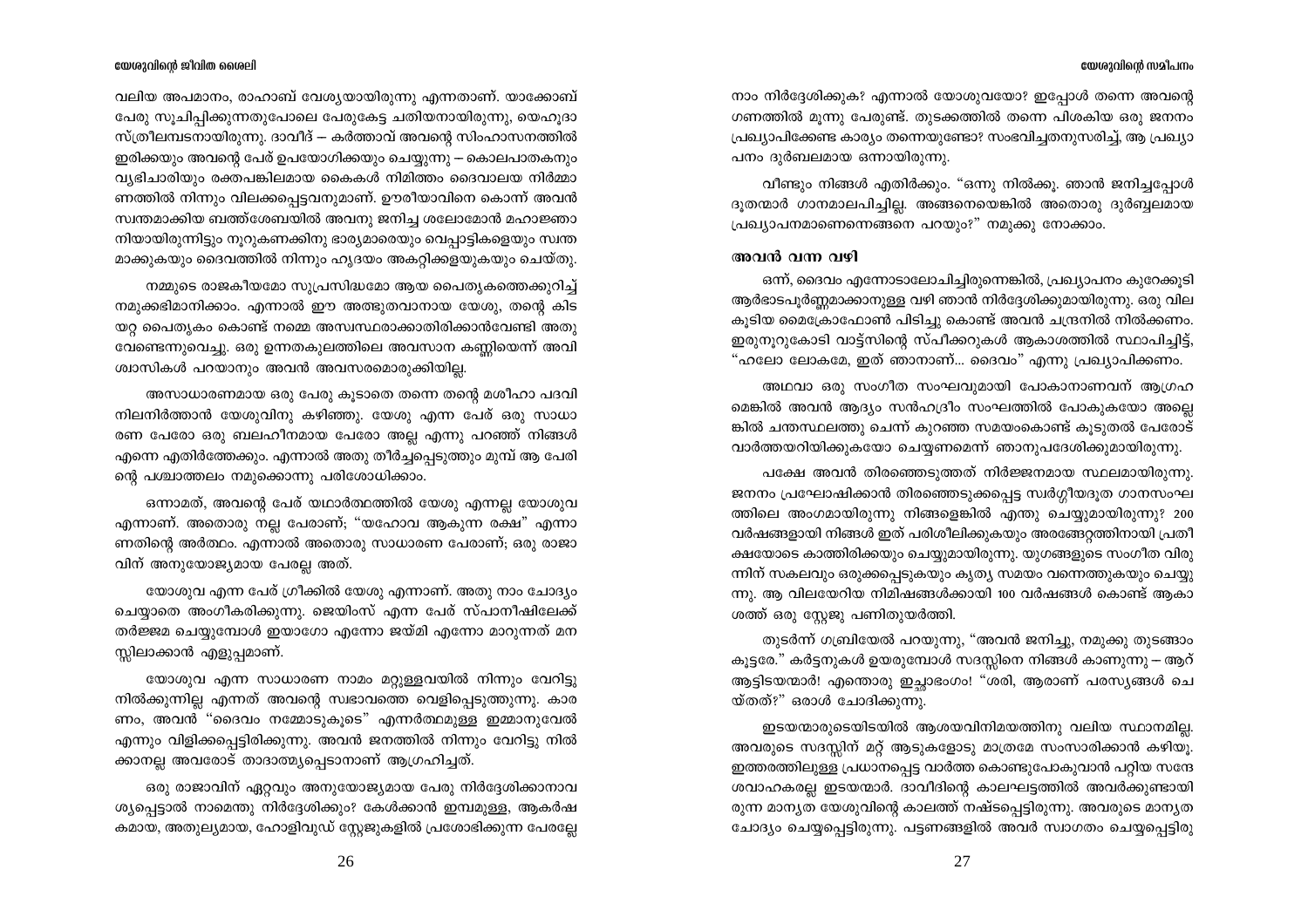ന്നില്ല. അവരെക്കുറിച്ച് അധികമാരും സംസാരിച്ചിരുന്നുമില്ല.

ബേത്ലഹേമിലെ ഒരു വീട്ടിൽ നടന്ന സംഭാഷണം ശ്രദ്ധിക്കു. ഇടയ ന്മാർ യേശുവിനെ കണ്ടതിനുശേഷം പട്ടണം വിട്ട് ഓരോ വീട്ടിലും മുട്ടി വാർത്തയറിയിക്കാൻ തുടങ്ങി. "യോശുവ ജനിച്ചിരിക്കുന്നു! യോശുവ ജനി ച്ചിരിക്കുന്നു!"

"അമ്പടാ, ഒരു യോശുവ കൂടി ഇവിടെ ജനിച്ചുവെന്നോ? അതു നന്നായി."

"ആരാണിതു പറഞ്ഞത്?"

"നമ്മുടെ സ്നേഹിതൻ, ആ കള്ളൻ."

"എന്താ പറഞ്ഞത്?"

ഈ പ്രാകൃതമായ ജനന വിളംബരം നാം വായിക്കുമ്പോൾ ദാസ നായ യേശുവിന്റെ ജനനത്തിൽ ആരു സന്തോഷിക്കുമെന്ന് നാം അതിശ യിച്ചു പോകും. എന്തായാലും അവനെ മുഖാമുഖം കാണുംവരെ കാത്തി രിക്കുക, അപ്പോൾ നാം ശരിക്കും അത്ഭുതപരതന്ത്രരാകും.

### അവന്റെ രൂപം

യേശു മനോഹരരൂപി ആയിരുന്നില്ല. ഒരുപക്ഷേ, ഇതംഗീകരിക്കാൻ നിങ്ങൾക്കു ബുദ്ധിമുട്ടുണ്ടാകും. നിങ്ങൾ പറഞ്ഞേക്കും: "ഇതു കുറച്ചധി കമാണ്. എന്റെ ഭിത്തിയിൽ അവന്റെ ചിത്രമുണ്ട്, അതു മോശമല്ല. ഒരു സുന്ദരപുരുഷന്റെ ആകർഷക രുപമാണവനുള്ളത്." ക്ഷമിക്കണം അവന്റെ രുപമെന്തെന്ന് യെശയ്യാവ് വിവരിക്കുന്നുണ്ട്: "അവനു രുപഗുണം ഇല്ല. കോമളത്വം ഇല്ല; കണ്ടാൽ ആഗ്രഹിക്കത്തക്ക സൗന്ദര്യവുമില്ല" (യെ ശയ്യാവ് 53:2).

യേശു സാധാരണ മനുഷ്യനായിരുന്നതിനാൽ അവൻ ജനക്കൂട്ടത്തിൽ പലപ്പോഴും മുങ്ങിപ്പോയിരുന്നു. മൂന്നു വർഷം അവൻ സമൂഹത്തിൽ ഇട പഴകിയിട്ടും യുദായ്ക്ക് ചുംബനം കൊണ്ട് അവനെ കാണിച്ചു കൊടു ക്കേണ്ടി വന്നു. ആർക്കറിയാം, ഒറ്റുകാരൻ ഒരു പക്ഷേ അവനേക്കാൾ സുന്ദ രനായിരുന്നിരിക്കാം?

വ്യക്തികളോടുള്ള യേശുവിന്റെ സമീപനത്തിന്റെ നല്ലൊരു താക്കോ ലാണിത്. അസാധാരണ സൗന്ദര്യമുള്ള ആളുകളുടെ സാന്നിദ്ധ്യത്തിൽ എനിക്കു തോന്നുന്ന വികാരമെന്തെന്നെനിക്കറിയാം — അസുയ!

എന്നാൽ മറ്റാർക്കും അസ്വസ്ഥത ഉളവാക്കാത്ത രൂപത്തിലാണ് യേശു ഭൂമിയിലവതരിച്ചത്. അവന്റെ സാന്നിദ്ധ്യത്തിൽ അവർ സന്തുഷ്ടരായിരു ന്നു. അവന്റെ നോട്ടം അവനെ സാധാരണക്കാരിൽ നിന്നും തന്റെ പിതാവ് അവനെ ആരുടെ അടുക്കൽ അയച്ചോ ആ ദരിദ്രജനത്തിൽ നിന്നും അക റ്റിനിർത്തുന്നതായിരുന്നില്ല. അവന്റെ മുഖം അവനെ അകറ്റി നിർത്തിയി ല്ലെങ്കിലും അവന്റെ ഭവനം അങ്ങനെ ആയിരുന്നില്ല.

നിങ്ങളുടെ കൂടുംബത്തിൽ മശീഹാ ജനിച്ചാൽ നിങ്ങൾ എന്തുചെയ്യു മായിരുന്നു എന്ന് ചിന്തിച്ചിട്ടുണ്ടോ? ചരിത്രത്തിലെ ഏറ്റവും വിലയേറിയ രത്നമാണ് നിങ്ങളുടെ കൈയിലുള്ളത്. അവനെ നിങ്ങൾ എന്തുചെയ്യാൻ പോകുന്നു? എതു തരത്തിലുള്ള വീടാണ് നിങ്ങൾ തിരഞ്ഞെടുക്കുക? എതു തരത്തിലുള്ള പട്ടണമാണ് നിങ്ങൾ തിരഞ്ഞെടുക്കുക? എങ്ങനെ യുള്ള അയൽപക്കമാണ് നിങ്ങൾ ആഗ്രഹിക്കുക? എങ്ങനെയുള്ള കുട്ടു കാരെയാണ് നിങ്ങൾ അവന് അനുവദിക്കുക? ചില വസ്തുക്കൾ വളരെ വിലയേറിയതായതിനാൽ അവകൊണ്ട് എന്തു ചെയ്യണമെന്നുപോലും നിങ്ങൾ അറിയാതെപോകും. വിലയേറിയ വജ്രം നിങ്ങൾ പോക്കറ്റിൽ സുക്ഷിക്കുകയോ പൊതുസ്ഥലങ്ങളിൽ നിങ്ങളുടെ കഴുത്തിലണിയുക യോ ചെയ്യുകയില്ല.

### നസറെത്തിൽ നിന്നു വല്ല നന്മയും വരുമോ?

യോസേഫിനും മറിയക്കും ഇപ്പോൾ ദൈവപുത്രൻ സ്ഥതമായി. അവർ എന്തുചെയ്യും? അവർ അവനെ നസറെത്തിലേക്കു കൊണ്ടുപോയി (ജീവരക്ഷയ്ക്കായി ഈജിപ്റ്റിലേക്കു പോയനന്തരം). തീർച്ചയായും ദൈവ പുത്രനെ വളർത്തുവാൻ പറ്റിയ സ്ഥലമല്ല നസറെത്ത്. നസറെത്തിന്റെ സാന്മാർഗ്ഗികവും മതപരവുമായ അവസ്ഥ അധഃപതിച്ചതാണെന്ന് നഥന യേലിന്റെ ചോദ്യം വെളിവാക്കുന്നുണ്ട്: "നസറെത്തിൽ നിന്നു വല്ല നന്മയും വരുമോ?" (യോഹന്നാൻ 1:46).

ഏറ്റവും താഴേക്കിടയിൽ ജീവിതം നയിക്കുന്നവരുടെ ഇടയിലാണ് യേശു വളർന്നതും താദാത്മ്യപ്പെട്ടതും. അവന്റെ പിതാവ് പർവ്വതങ്ങളിലെ ആയിരമായിരം ആടുമാടുകളുടെ ഉടമസ്ഥനാണ്. ആ പണം അവൻ ചില വഴിക്കാനാരംഭിച്ചപ്പോൾ എന്തു സംഭവിച്ചുവെന്നു നമുക്കു നോക്കാം.

വസ്തുക്കളുടെ ഉടമസ്ഥാവകാശം പാശ്ചാതൃസമൂഹത്തിൽ കേന്ദ്ര വിഷയമാണ്. കാലിഫോർണിയയിലെ ഹോളിവുഡിലുള്ള ബവർലി ഹിൽസ് പ്രദേശത്ത് സഞ്ചരിക്കുമ്പോൾ ധനത്തിന്റെ പ്രദർശനം കണ്ട് ഞാൻ അമ്പരന്നു പോകാറുണ്ട് — ബൃഹത്തായ വീടുകൾ, വാഹനങ്ങൾ, സെക്യുരിറ്റി ഗാർഡുകൾ. ഉടമസ്ഥന്റെ പ്രാധാന്യം വ്യക്തമാണ്.

എന്നാൽ തനിക്കു കൊണ്ടുനടക്കാൻ കഴിയുന്നതിലപ്പുറമായിട്ടൊന്നും യേശുവിനില്ലായിരുന്നു. അതാരെയും അത്ഭുതപ്പെടുത്തുന്നതോ അസ്വ സ്ഥരാക്കുന്നതോ അല്ലായിരുന്നു താനും. അവൻ തന്നെക്കുറിച്ചു പറ ഞ്ഞത്: "കുറുനരികൾക്കു കുഴികളും ആകാശത്തിലെ പറവകൾക്കു കൂടു കളും ഉണ്ട്; മനുഷ്യപുത്രനോ തല ചായിപ്പാൻ ഇടം ഇല്ല" (മത്തായി 8:20).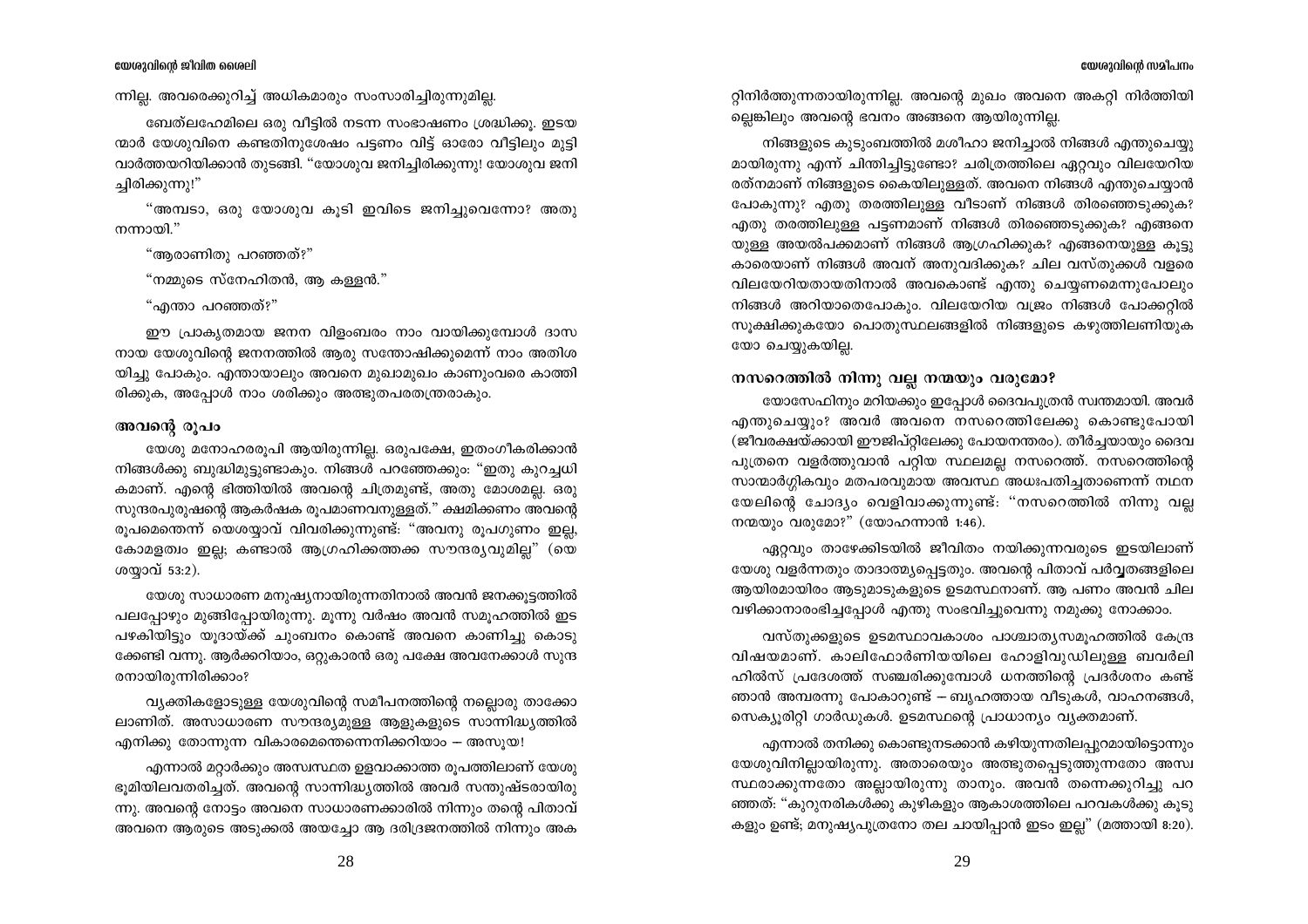തല ചായിക്കാൻ സ്വന്തമായൊരു ഭവനമില്ലാത്തവന് സാമ്പത്തിക ലോകത്തെ സ്വാധീനിക്കാൻ കഴിയുമെന്ന് എങ്ങനെ പ്രതീക്ഷിക്കാം? നാം കാണുന്നതു പോലെയല്ല അവൻ ധനത്തെ കണ്ടിരുന്നത്. ഗിരിപ്രഭാഷണ ത്തിൽ അവന്റെ വാക്കുകൾ വളരെ വ്യക്തമായിരുന്നു:

"പുഴുവും തുരുമ്പും കെടുക്കയും കള്ളന്മാർ തുരന്നു മോഷ്ടി ക്കയും ചെയ്യുന്ന ഈ ഭൂമിയിൽ നിങ്ങൾ നിക്ഷേപം സ്വരൂപിക്ക രുത്. പുഴുവും തുരുമ്പും കെടുക്കാതെയും കള്ളന്മാർ തുരന്നു മോഷ്ടിക്കാതെയുമിരിക്കുന്ന സ്വർഗ്ഗത്തിൽ നിക്ഷേപം സ്വരൂപി ച്ചുകൊൾവിൻ. നിന്റെ നിക്ഷേപം ഉള്ളേടത്തു നിന്റെ ഹൃദയവും ഇരിക്കും" (മത്തായി 6:19-21).

പണത്തിന് യേശുവിനെ കബളിപ്പിക്കാൻ കഴിഞ്ഞില്ല. അതവന് പ്രാധാ ന്യമുള്ളതായിരുന്നില്ല. മത്സ്യത്തിന്റെ വായിലിരുന്ന നാണയംകൊണ്ട് നികുതി കൊടുക്കുവാനും കല്ലിനെ അപ്പമാക്കുവാനും കഴിവുള്ളവന് സക ലകാലത്തെയും ധനത്തിന്റെ പ്രഭുവായിരിക്കാൻ നിഷ്പ്രയാസം കഴിയു മായിരുന്നു.

ആളുകളുമായുള്ള നമ്മുടെ ബന്ധത്തെ സ്വാധീനിക്കുന്നു എന്നതാണ് ധനത്തിന്റെ ഏറ്റവും വലിയ കുഴപ്പം. ആളുകൾ ധനാഢ്യരാണെന്നറി ഞ്ഞാൽ അവരുടെ മുമ്പിൽ സ്വാഭാവികത പ്രകടിപ്പിക്കാൻ എനിക്കു കഴി യാതെ വരും. അവരുടെ മുമ്പിൽ വളരെ "നല്ലവനാകാൻ" നാം ശ്രമിക്കും.

ലോകത്തിന്റെ വസ്തുവകകളിൽ നിന്നും അകന്നു നിൽക്കാനുള്ള യേശുവിന്റെ തീരുമാനം, തന്നെക്കാൾ ധനാഢ്യരും ദരിദ്രരും ആയ ആളു കളുമായുള്ള സംഭാഷണത്തെ സ്വാധീനിക്കുമായിരുന്ന അസൂയയിൽ നിന്നും സ്വതന്ത്രനാകുവാൻ അവനെ സഹായിച്ചു. തൽഫലമായി, താൻ ശുശ്രൂഷിപ്പാൻ വന്ന വ്യക്തികളുടെ യഥാർത്ഥ ആവശ്യങ്ങൾക്ക് തന്റെ ഊർജ്ജവും ശ്രദ്ധയും തിരിച്ചു വിടാനും സ്നേഹത്താൽ മാത്രം പ്രവർത്തി ക്കുവാനും അവനു കഴിഞ്ഞു.

2 കൊരിന്ത്യർ 8:9 ൽ പൗലൊസ് എഴുതി: "നമ്മുടെ കർത്താവായ യേശുക്രിസ്തു സമ്പന്നൻ ആയിരുന്നിട്ടും അവന്റെ ദാരിദ്ര്യത്താൽ നിങ്ങൾ സമ്പന്നർ ആകേണ്ടതിന് നിങ്ങൾ നിമിത്തം ദരിദ്രനായിത്തീർന്ന കൃപ നിങ്ങൾ അറിയുന്നുവല്ലോ." ധനത്തിന്റെ ഭാരമില്ലാതെ ഈ ഭൂമിയിൽ നട ക്കുന്നത് യേശു തിരഞ്ഞെടുത്തപ്പോൾ, ജനത്തിനു തന്നെത്തന്നെ നൽകു ന്നതിന് തടസ്സമായി ഒന്നും അനുവദിക്കാതിരിക്കയാണ് ചെയ്തത്. വസ്തു വകകളെ വീണ്ടെടുക്കാനല്ല, ജനത്തെ വീണ്ടെടുക്കാനാണ് അവൻ വന്ന ത്. അതുകൊണ്ട് അവൻ തന്നെത്തന്നെ പൂർണ്ണമായി നമുക്കു നൽകി.

### വിചിത്രമായൊരു മുന്നോടിയുമായി അവൻ വന്നു

എന്റെ ശുശ്രുഷയോടു ബന്ധപ്പെട്ട് ഞാൻ ക്രുസേഡുകൾ സംഘടി പ്പിക്കുന്നുവെന്നു കരുതുക. കാര്യങ്ങൾ ക്രമീകരിക്കുന്നതിന് ഒരാളെ അയ ക്കേണ്ടി വരുമ്പോൾ സുമുഖനും, നല്ല വസ്ത്രങ്ങൾ അണിഞ്ഞവനും ആകർഷകമായി സംസാരിക്കുന്നവനും ഒരു പ്രകോപനവും ഉണ്ടാക്കാത്ത വനും ആയ ഒരുവനെ ആയിരിക്കും ഞാനയക്കുക. എന്നാൽ എന്റെ രീതി യിലല്ല യേശു കാര്യങ്ങൾ ചെയ്തത്. പകരം കർക്കശക്കാരനും ശരിയായി വസ്ത്രധാരണം ചെയ്യാത്തവനും വെട്ടുക്കിളിയെ ഭക്ഷണമാക്കുന്നവനു മായ ഒരുവനെയാണ് അവനയച്ചത്. അതിലെല്ലാമുപരി മാനൃമല്ലാത്ത ഒരു പ്രവൃത്തിയോടെയാണ് അവൻ യോഗങ്ങൾ അവസാനിപ്പിച്ചിരുന്നത്: പ്രതി കരിക്കാൻ ധൈര്യം കാണിച്ചവരെ വെളളത്തിൽ മുക്കിക്കൊണ്ട്.

"യോഹന്നാൻ വന്നു മരുഭൂമിയിൽ സ്നാനം കഴിപ്പിച്ചും പാപ മോചനത്തിനായുള്ള മാനസാന്തര സ്നാനം പ്രസംഗിച്ചും കൊണ്ടിരുന്നു.... യോഹന്നാനോ ഒട്ടകരോമം കൊണ്ടുള്ള ഉടുപ്പും അരയിൽ തോൽവാറും ധരിച്ചും വെട്ടുക്കിളിയും കാട്ടുതേനും ഉപജീവിച്ചും പോന്നു" (മർക്കൊസ് 1:4,6).

"അവനാൽ സ്നാനം ഏൽപ്പാൻ വന്ന പുരുഷാരത്തോടു അവൻ പറഞ്ഞതു: സർപ്പസന്തതികളേ, വരുവാനുള്ള കോപത്തെ ഒഴി ഞ്ഞു ഓടിപ്പോകുവാൻ നിങ്ങൾക്കു ഉപദേശിച്ചുതന്നതു ആർ?" (ലുക്കൊസ് 3:7).

ഇത്രയും നയചാതുര്യമില്ലായ്മ പ്രകടിപ്പിക്കാൻ നിങ്ങൾക്കു കഴി യുമോ? ഞാൻ യേശു ആയിരുന്നുവെങ്കിൽ എന്റെ സമയത്തിന്റെ നല്ലൊരു പങ്കും എന്റെ മുന്നോടിയുടെ പ്രവൃത്തികളെ വിശദീകരിക്കാൻ ചിലവഴി ക്കുമായിരുന്നു. എന്നാൽ യേശുവിന്റെ ജീവിതകാലം മുഴുവനും അനു യോജ്യരല്ലാത്തവരെ ഉപയോഗിക്കുകയാണു ചെയ്തത്. ഞാൻ കാണു ന്നതിലും വ്യത്യസ്തമായിട്ടാണവൻ ജനങ്ങളെ കണ്ടത്. അവന്റെ ചില തിരഞ്ഞെടുപ്പുകൾ പരിശോധിച്ചാൽ ജനത്തെക്കുറിച്ചുള്ള അവന്റെ കാഴ്ച പ്പാട് വൃക്തമാകും.

### അവന്റെ സഹപ്രവർത്തകർ

നമുക്ക് ഒരു പുതിയ പ്രധാനമന്ത്രിയെ ലഭിച്ചു കഴിഞ്ഞാൽ അദ്ദേഹ ത്തിന്റെ കുട്ടുപ്രവർത്തകർ ആരൊക്കെയാണെന്ന് നാം ശ്രദ്ധിക്കാറുണ്ട്. എങ്ങനെയുള്ള സ്റ്റാഫിനെയും ക്യാബിനറ്റംഗങ്ങളെയുമാണു തിരഞ്ഞെ ടുക്കുന്നതെന്ന് നാം വിലയിരുത്തും. അതുപോലെ, ദൈവപുത്രൻ വന്ന പ്പോൾ തന്റെ സഹയാത്രികസംഘത്തെ തിരഞ്ഞെടുക്കുന്നതിലൂടെ എങ്ങ നെയുള്ള ഭരണമാണ് താൻ നടത്താൻ പോകുന്നതെന്ന് വെളിപ്പെടുത്തി.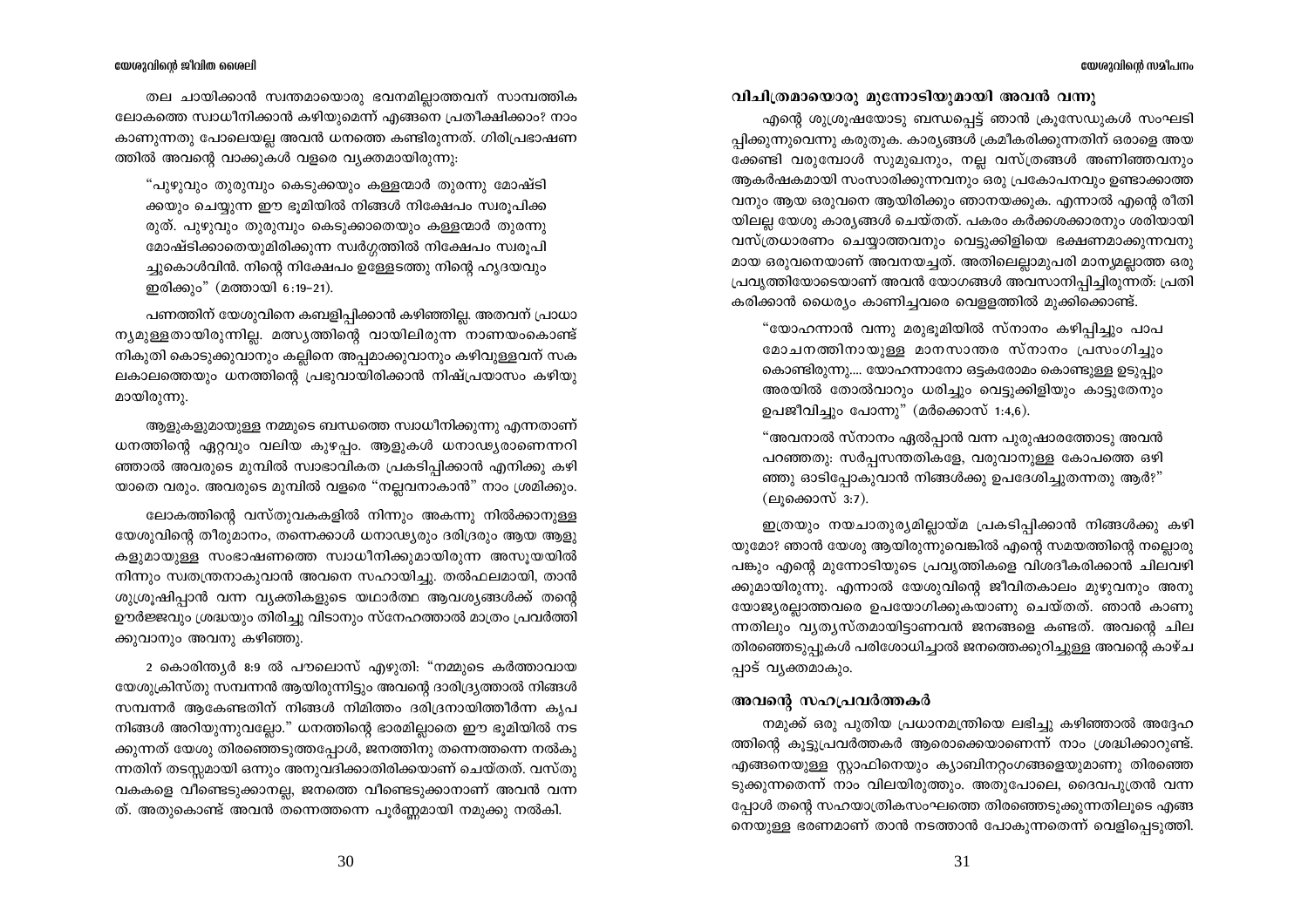#### യേശാവിന്റെ സമിപനം

### യേശുവിന്റെ ജീവിത ശൈലി

എന്നോടു ചോദിച്ചിരുന്നുവെങ്കിൽ ഏറ്റവും നല്ല സെമിനാരിയിൽ ചെന്ന് തിയോളജിയും അതിന്റെ വകഭേദങ്ങളും നന്നായി അറിയാവുന്ന മുന്നു പ്രൊഫസർമാരെയെങ്കിലും തിരഞ്ഞെടുക്കണമെന്ന് ഞാൻ പറയു ്മായിരുന്നു. എന്നിട്ട് ഹോളിവുഡിൽ ചെന്ന് ജനങ്ങളുടെ ശ്രദ്ധ പിടിച്ചുപ റ്റാൻ കഴിയുന്ന ചില ജനപ്രിയ നായകന്മാരെ കൊണ്ടുവരണം. അവൻ പറയുന്നത് അവർ ജനത്തിന് വിശദീകരിച്ചു കൊടുക്കണം. തുടർന്ന് വാൾസ്ട്രീറ്റിൽ ചെന്ന് ചില കോടീശ്വരന്മാരെ കണ്ടെത്തണം. (അങ്ങനെ ചിലർ ടീമിലുള്ളത് എപ്പോഴും നല്ലതാണ്). മസിൽബീച്ചിൽ നിന്നുള്ള ആറ് അംഗരക്ഷകർ ഏതായാലും വേണം. കാരണം മതനേതാക്കൾ അവനെ ക്രൂശിക്കാനും മടിക്കില്ല.

എന്നാൽ യേശു എന്നോട് ആലോചിച്ചതേയില്ല. പകരം അവൻ തെരു വുകളിലും കടൽത്തീരത്തും ചെന്ന്, ലോകത്തെ രൂപാന്തരപ്പെടുത്തുന്ന ദൗത്യത്തിന് ഒരിക്കലും അനുയോജ്യരല്ലാത്ത പ്രവർത്തകരെ തിരഞ്ഞെ ടുത്തു. അൻപതടി അവരോടുകൂടി നടന്നാൽ മതി, മീനിന്റെ ഗന്ധം അറി യും. അവന്റെ സംഘത്തിൽ ഒരു എരിവുകാരനും ചുങ്കക്കാരനും ഉണ്ടാ യിരുന്നു (രണ്ടു വൃത്യസ്ത തീവ്രവാദികൾ ഒരുമിച്ചു ചേരുന്നതു പോ ലെയാണിത്). സംഘത്തിന് അനുയോജ്യമല്ലാത്ത നിലയിലുള്ള പരുക്കൻ നാടൻ ഉച്ചാരണ ശൈലിയാണ് ചിലരുടേത്. അവർ പരസ്പരം തർക്കി ക്കുകയും വാദിക്കുകയും ചെയ്യുന്നത് യേശു പലപ്പോഴും കണ്ടിട്ടുള്ള താണ്.

ഞാനായിരുന്നെങ്കിൽ ഒന്നു രണ്ടാഴ്ചക്കുള്ളിൽ പത്രൊസിനെ പിരി ച്ചുവിടുമായിരുന്നു. അവന്റെ എടുത്തുചാട്ടം അവന്റെ കഴിവിന്റെ പകുതി നിഷ്പ്രയോജനമാക്കി. എന്നിട്ടും യേശു അവനെ തുടരാനനുവദിക്കുകയും പ്രഥമസ്ഥാനം നൽകുകയും ചെയ്തു. നമ്മെക്കാൾ വ്യത്യസ്തമായി യേശു ജനങ്ങളെ കാണുകയും ക്ഷമയോടെ അവരിലുള്ള നന്മ കണ്ടെത്തുകയും ചെയ്യന്നതിനാലാണ് ഇങ്ങനെ സംഭവിച്ചത്.

അവന്റെ സംഘത്തിന്റെ വിശകലനം എനിക്കു വളരെ ധൈര്യം പകർന്നു. അവരുടെകുടെ പ്രവർത്തിക്കാൻ അവനു കഴിഞ്ഞെങ്കിൽ എന്റെ കൂടെയും നിങ്ങളുടെ കൂടെയും പ്രവർത്തിക്കാൻ അവനു കഴിയും. നാം ഉപയോഗിക്കുന്ന സ്വാഭാവിക മാനദണ്ഡങ്ങൾ അല്ല അവൻ ഉപയോഗി ക്കുന്നത്. ഏറ്റവും പ്രാപ്തിയുള്ള അനുയായികളെ ലഭിക്കുവാൻ അദ്ധ്വാ നിക്കുന്നവരെയും ഭാരം ചുമക്കുന്നവരെയും ക്ഷണിച്ചുകൊണ്ടുള്ള പരസ്യം തീരെ അനുയോജ്യമല്ല. മാത്രമല്ല, അയോഗ്യരെയുള്ള വിളി അവൻ തുട രുകയും ചെയ്യുന്നു.

"സഹോദരന്മാരെ, നിങ്ങളുടെ വിളിയെ നോക്കുവിൻ; ലോകാ ഭിപ്രായപ്രകാരം ജ്ഞാനികൾ ഏറെയില്ല, ബലവാന്മാർ ഏറെ യില്ല, കുലീനന്മാരും ഏറെയില്ല. ജ്ഞാനികളെ ലജ്ജിപ്പിപ്പാൻ ദൈവം ലോകത്തിൽ ഭോഷത്വമായതു തിരഞ്ഞെടുത്തു; ബല മുള്ളതിനെ ലജ്ജിപ്പിപ്പാൻ ദൈവം ലോകത്തിൽ ബലഹീനമാ യതു തിരഞ്ഞെടുത്തു. ഉള്ളതിനെ ഇല്ലായ്മയാക്കുവാൻ ദൈവം ലോകത്തിൽ കുലഹീനമായതും നികൃഷ്ടവുമായതും ഏതുമി ല്ലാത്തതും തിരഞ്ഞെടുത്തു; ദൈവസന്നിധിയിൽ ഒരു ജഡവും പ്രശംസിക്കാതിരിക്കേണ്ടതിനു തന്നേ" (1 കൊരിന്ത്യർ 1:26-29).

ആളുകളെക്കുറിച്ചുള്ള അവന്റെ കാഴ്ചപ്പാടും അവരോടുള്ള അവന്റെ സ്നേഹവും എന്റെ യുക്തിക്കു നിരക്കുന്നതായിരുന്നില്ല. എന്നാൽ അവന്റെ സ്വഭാവത്തിന് തികച്ചും അനുയോജ്യമായിരുന്നു അത്.

അവനു തന്റെ മഹത്വം നിലനിർത്താൻ ചെയ്യാമായിരുന്ന അവസാന പ്രവൃത്തി മരണത്തിൽ നിന്നും പെട്ടെന്നുളള ഒരു രക്ഷപെടലായിരുന്നു. അവന്റെ ജനസ്വാധീനത്തിനേറ്റ കനത്ത ആഘാതമായിരുന്നു അവന്റെ മരണം.

എന്താണ് സംഭവിച്ചതെന്നു നമുക്കു നോക്കാം.

### അവന്റെ മരണവിധം

ഭീകരമായൊരു മരണമാണ് യേശു വരിച്ചതെന്നു നാമെല്ലാം സമ്മതി ക്കും. പക്ഷേ അവൻ സഹിച്ച അപമാനത്തിന്റെ അളവ് എനിക്കു മനസ്സി ലാക്കാൻ കഴിഞ്ഞിട്ടില്ലെന്ന് ഞാൻ കണ്ടെത്തി. തിരുവചന വിശദീകരണ ത്തിന്റെ അർത്ഥം എനിക്കു മനസ്സിലായില്ല: "ക്രൂശിന്റെ വചനം നശിച്ചു പോകുന്നവർക്കു ഭോഷത്വം" (1 കൊരിന്ത്യർ 1:18). ക്രൂശ് എനിക്കൊരിക്ക ലും ഭോഷത്വമായിരുന്നില്ല. എല്ലായിടത്തും ഞാനതു കാണാറുണ്ട്. ദേവാ ലയ ഗോപുരങ്ങളെ ക്രൂശ് അലങ്കരിക്കുന്നു. മിനുസമുള്ള വെള്ളിയിലും തടിയിലും നിർമ്മിച്ച അവ പള്ളികളുടെയും മറ്റ് മതസ്ഥാപനങ്ങളുടെയും അന്തർഭാഗത്തിന് അലങ്കാരമാണ്. സുന്ദരമായ കഴുത്തുകളിൽ വിലയേ റിയ ആഭരണത്തിലവ തൂങ്ങുന്നു. സ്യൂട്ടുകളുടെ ബട്ടണിലും വലിയ പള്ളി കളുടെ അലങ്കാരപ്പണികളിലും ക്രൂശ് അലങ്കാരമാണ്. എല്ലായിടത്തും അതിനെക്കുറിച്ച് പാടുന്നു; പ്രഘോഷിക്കുന്നു. പാപക്ഷമയ്ക്കും പ്രസി ദ്ധിക്കുമായി വലിയ ക്രുശും വഹിച്ച് ആളുകൾ നടക്കുന്നു. എന്റെ ചുറ്റു പാടുകളിൽ ക്രൂശ് നിറഞ്ഞിരിക്കുന്നു. അതൊരിക്കലും ഭോഷത്വമല്ല. എങ്ങ നെയത് ഭോഷത്വമാകും?

ക്രൂശിനെ ഞാൻ ശരിക്കും മനസ്സിലാക്കിയിട്ടില്ല. കാരണം ഇക്കാല ങ്ങളിൽ ക്രൂശിൽ ആരും മരിക്കാറില്ല. ഈ കാലഘട്ടത്തിലാണ് യേശു വന്നിരുന്നതെങ്കിൽ കുറേക്കൂടി മാനുഷിക പരിഗണന അവനു കിട്ടുമായി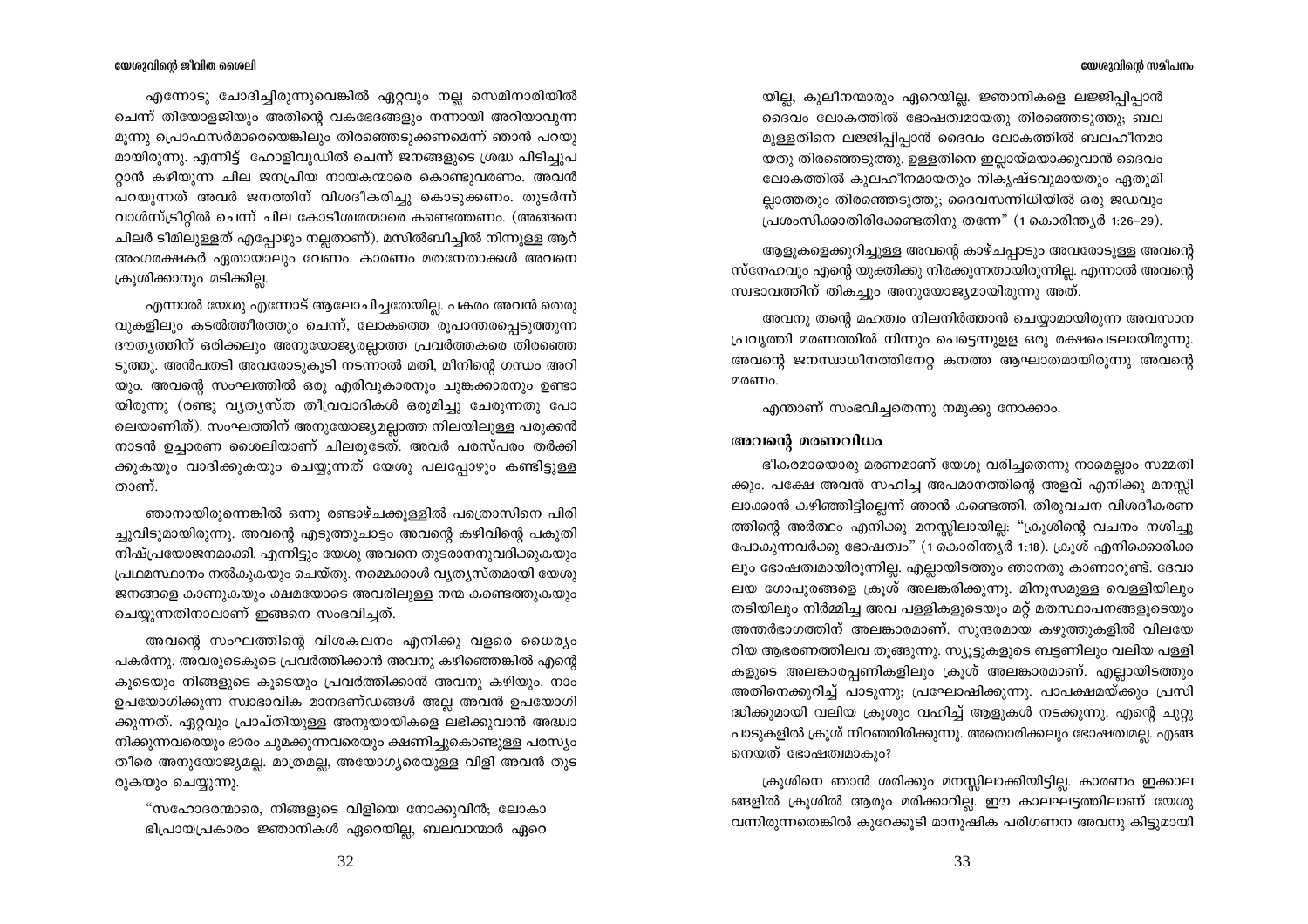രുന്നു. നമ്മളവനെ വൈദ്യുതി കസേരയിലിരുത്തുകയോ, തൂക്കിക്കൊല്ലു കയോ, ഗ്യാസ് ചേമ്പറിലിടുകയോ, വെടിവെച്ചു കൊല്ലുകയോ അതുമ ല്ലെങ്കിൽ മരുന്നു കുത്തിവച്ച് കൊല്ലുകയോ ചെയ്യുമായിരുന്നു.

അത്തരമൊരു ആധുനിക വധശിക്ഷയുടെ ഫലത്തെക്കുറിച്ച് ചിന്തിച്ചു നോക്കു. റോഡിൽ നിന്ന് ആളുകൾ ഇങ്ങനെ സാക്ഷ്യം പറയും: "സുഹൃ ത്തേ, എന്റെ ഏറ്റവും നല്ല സുഹൃത്ത് നിങ്ങൾക്കുവേണ്ടി വൈദ്യുത കസേ രയിൽ മരിച്ചു. ഇതു നിങ്ങൾ വിശ്വസിക്കയും നിങ്ങളുടെ വൈദ്യുത കസേര എടുത്ത് അവനെ അനുഗമിക്കുകയും ചെയ്താൽ നിങ്ങൾ രക്ഷിക്കപ്പെ ടും." നമ്മുടെ നല്ല ഗാനങ്ങൾ എല്ലാം എത്ര വ്യത്യസ്തമാകുമായിരുന്നു: "വൈദ്യുത കസേരയിൽ…. വൈദ്യുത കസേരയിൽ കാണുന്നതാരിതാ?" എന്നു പാടുന്നത് സങ്കൽപ്പിക്കാൻ നിങ്ങൾക്കു കഴിയുമോ? അല്ലെങ്കിൽ, "ഗ്യാസ് ചേമ്പറിൽ തലചായ്ച്ചനുദിനം" എന്നോ "ഫയറിംഗ് സ്ക്വാഡി നെയും കൂട്ടി എന്നെ അനുഗമിക്ക" എന്നോ പാടിയാൽ എന്തു തോന്നും?

ലോകത്തിന്റെ പരിഹാസമായി നാം മാറുമായിരുന്നു. അവൻ ഉയിർ ത്തെഴുന്നേറ്റെങ്കിലും നമ്മുടെ "പ്രത്യാശ" വളരെ നിന്ദാപൂർവ്വം മരിച്ചത് നമ്മെ സ്തബ്ധരാക്കുമായിരുന്നു. ക്രൂശിനെക്കുറിച്ചുള്ള നമ്മുടെ സങ്കൽപ്പ ത്തിൽ അത്തരമൊരു മരണം ചിന്തിക്കുക പ്രയാസകരമാണ്. അതനുസ രിച്ച് ദൈവവചനം നമുക്കൊന്നു ചിന്തിച്ചു നോക്കാം.

"യെഹുദന്മാർ അടയാളം ചോദിക്കയും യവനന്മാർ ജ്ഞാനം അമ്പേഷിക്കുകയും ചെയ്യുന്നു; ഞങ്ങളോ *വൈദ്യുതി കസേര യിൽ ഇരുത്തപ്പെട്ട* യോശുവയെ പ്രസംഗിക്കുന്നു" (1 കൊരി ന്ത്യർ 1:22,23 - ക്ഷമാപണപൂർവ്വം).

*"വൈദ്യുതി കസേരയിൽ ഇരുത്തപ്പെട്ട* യോശുവ മശീഹായെ അല്ലാതെ മറ്റൊന്നും അറിയാത്തവനായി നിങ്ങളുടെ ഇടയിൽ ഇരിക്കേണം എന്നു ഞാൻ നിർണ്ണയിച്ചു" (1 കൊരിന്ത്യർ 2:2-ക്ഷമാപണപൂർവ്വം).

ആരുടെയെങ്കിലും മരണത്തോട് ഐക്യപ്പെടണമെന്ന് എനിക്കാഗ്ര ഹമുണ്ടെങ്കിൽ അത് ഒരു സാധാരണ ക്രിമിനലിന്റെ മരണത്തോടല്ല, ബഹു മാനിക്കപ്പെടുന്ന ഒരു വീരമൃത്യുവിനോടായിരിക്കും എന്നുറപ്പാണ്. അവന്റെ "പാനപാത്രം" കേവലം ഒരു കുറ്റവാളിയുടെ മരണത്തിനപ്പുറത്തുള്ളതാ യിരുന്നു. സകല സൃഷ്ടിയുടെയും പാപവും അകൃതൃവും ലംഘനങ്ങളും സ്വന്തം തോളിൽ വഹിച്ചതു മുലമുള്ള അപമാനത്തിന്റെയും നിന്ദാർഹമാ യ ശിക്ഷാവിധിയുടെയും 'പാനപാത്ര'മായിരുന്നു അത്.

ഇതുവരെയുള്ള നമ്മുടെ കണ്ടെത്തലുകൾ നമുക്കൊന്നു നോക്കാം.

### തിരഞ്ഞെടുപ്പിനുള്ള അവസരം

യേശുവിന്റെ പ്രകൃതിയെക്കുറിച്ച് ഇതുവരെ നാം ചിന്തിച്ച കാര്യങ്ങൾ പുൽക്കൂട്ടിലെ ജനനം, സംശയാസ്പദമായ പിതൃത്വം, കറപുരണ്ട വംശ പാരമ്പര്യം, സാധാരണനാമം, വഴി തെറ്റിയ പ്രഖ്യാപനം, അനാകർഷക മായ രൂപം, മോശമായ ചുറ്റുപാടിൽ വളർത്തപ്പെട്ടത്, സ്വന്തമായി ഒന്നുമി ല്ലാത്തത്, അനാകർഷകമായ സഹപ്രവർത്തകരുടെ സാന്നിദ്ധ്യം, അപ മാനകരമായ മരണം – പരിഗണിക്കുമ്പോൾ, "ലോകത്തെ നേടുക" എന്ന പദ്ധതിക്ക് ഇതൊരിക്കലും അനുയോജ്യമായതല്ല എന്നു മനസ്സിലാകും.

അവന്റെ മുഴുവൻ സമീപനവും ആർക്കും ഭീഷണിയില്ലാത്തതും പ്രയോജനരഹിതവും എന്നു വിശേഷിപ്പിക്കാവുന്നതാണ്. അവന്റെ ജീവി തത്തിന്റെ ഓരോ ചുവടും ബലഹീനതയിലാണ് മുന്നേറിയതെന്ന് തോന്നി പ്പോകും. അവന് ലോകത്തിൽ ഒന്നുമില്ലായിരുന്നെങ്കിലും ദൈവത്തിലും ആത്മാവിലും സകലവും ഉണ്ടായിരുന്നു.

ഇത്തരത്തിലുള്ള സമീപനം മൂലം അതിനോടുള്ള നമ്മുടെ പ്രതിക രണം സത്യസന്ധമായ ഒന്നായിരിക്കുമെന്ന് അവന് ഉറപ്പായിരുന്നു. നമ്മെ ഭയപ്പെടുത്തുന്നതോ ആത്മാർത്ഥ വിശ്വാസത്തിൽ കുറഞ്ഞതെന്തെങ്കിലും ഉളവാക്കുന്നതോ ആയ യാതൊന്നും അവൻ ഉപയോഗിച്ചില്ല. യഥാർത്ഥ സ്നേഹത്തിന്റെ സ്വഭാവമാണിത്. മറ്റുള്ളവരുടെ താല്പര്യം സംരക്ഷിക്കു ന്നവനും അവരുടെ ദാസനും എന്ന നിലയിൽ, കഴിയുന്നിടത്തോളം അവരെ യഥാർത്ഥവും സതൃസന്ധവുമായ വ്യക്തികളായി വിടുവാൻ അവൻ താല് പര്യപ്പെട്ടു. ഹൃദയംഗമമായ തീരുമാനങ്ങൾ എടുക്കുവാൻ അവർ പ്രാപ്ത രാകണമെന്ന് അവനാഗ്രഹിച്ചു.

1956 ലെ സ്തോത്രദിനത്തിൽ കൈയിൽ മോതിരവുമായി ആദാ ഫെയ് ബ്രൗണിനോട് എന്റെ ഭാര്യയാകാൻ ഞാൻ ആവശ്യപ്പെട്ടപ്പോൾ മെംഫി സിലെ തണുപ്പിനേക്കാൾ ഭയവും ആവേശവും നിമിത്തം ഞാൻ വിറച്ചു പോയി. ഭാഗ്യവശാൽ അവൾ അതിനു സമ്മതിച്ചു.

മറ്റൊരു രീതിയിൽ എനിക്കതു ചെയ്യാൻ കഴിയുമായിരുന്നു. ഒരു കൈ യിൽ മോതിരവും മറുകൈയിൽ തോക്കും പിടിച്ച്, "നിന്റെ നന്മയ്ക്കുവേണ്ടി നീ എന്നെ വിവാഹം ചെയ്യാൻ പോകയാണ്" എന്നു പറയാമായിരുന്നു. അങ്ങനെയാണതു സംഭവിച്ചിരുന്നതെങ്കിൽ, അവൾ ഉണ്ടാക്കുന്ന ഓരോ ഭക്ഷണവും ആദ്യം നായക്കിട്ടു കൊടുത്ത് അത് ചത്തു വീഴുന്നുണ്ടോ എന്നെനിക്കു നോക്കേണ്ടിവരുമായിരുന്നു! സ്നേഹത്തിനു മാത്രമേ ആത്മാർത്ഥ പ്രതികരണം പ്രതീക്ഷിക്കാനാവു.

ജീവിതത്തിൽ വളരെക്കുറച്ച് ആത്മാർത്ഥ തീരുമാനങ്ങളേ നാം എടു ക്കാറുള്ളു. നാമെടുക്കുന്ന മിക്ക തിരഞ്ഞെടുപ്പുകളും ബാഹൃപ്രേരണ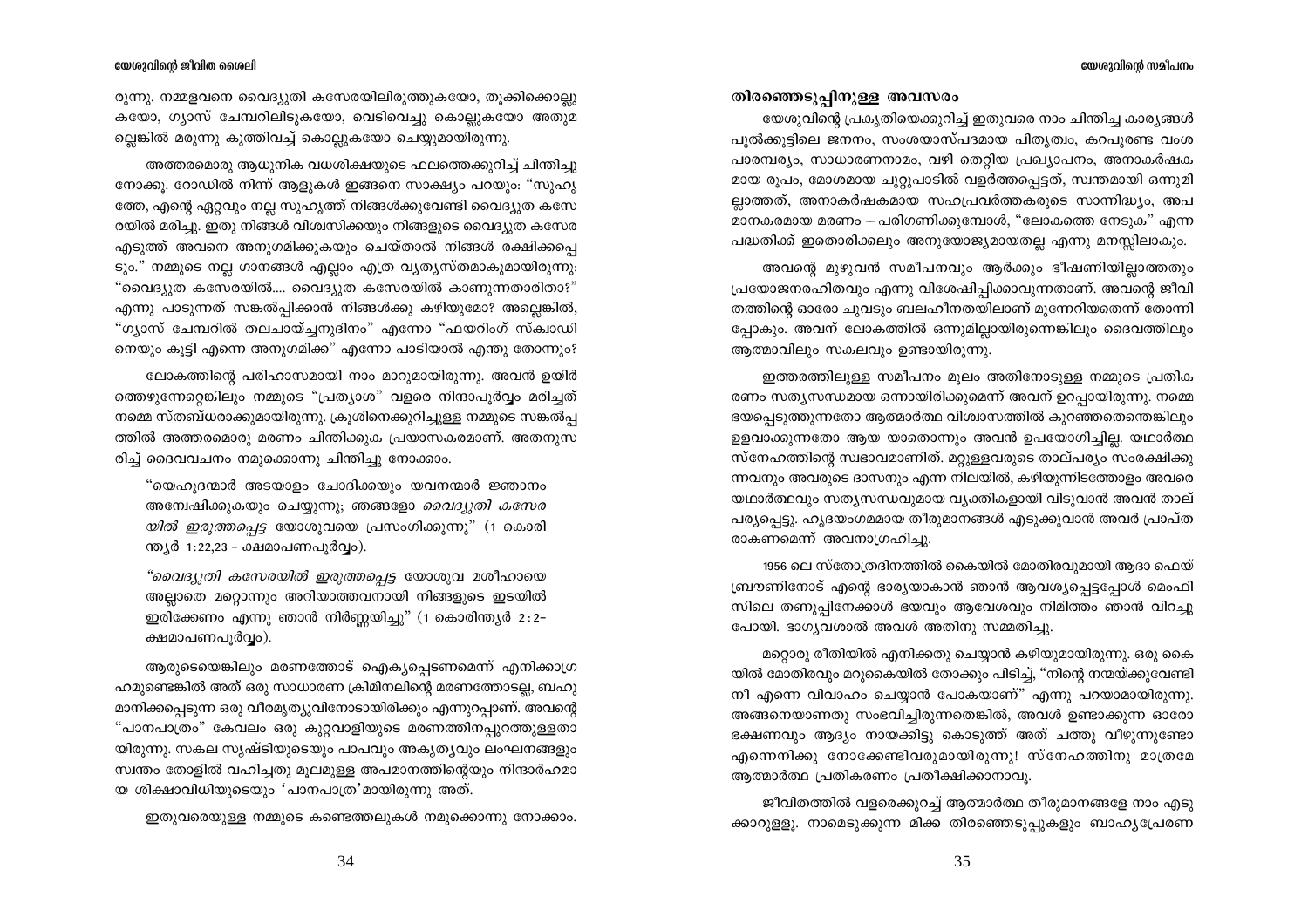യാലും ആവശ്യങ്ങളുടെ സമ്മർദ്ദത്താലും നിർബന്ധിക്കപ്പെട്ട് എടുക്കുന്ന താണ്. എന്നാൽ ജീവിതത്തിലെ ഏറ്റവും സുപ്രധാന തീരുമാനത്തിലേക്കു വരുമ്പോൾ – ദൈവത്തെ സംബന്ധിച്ച നമ്മുടെ തീരുമാനത്തിൽ – ആത്മാർത്ഥമായ ഒന്നാണ് യേശു പ്രതീക്ഷിക്കുന്നത്. ആ തീരുമാനം ആത്മാർത്ഥമായി എടുക്കുവാൻ നമുക്ക് സ്നേഹപുർവ്വം സ്വാതന്ത്ര്യം തരുന്ന രീതിയിലാണ് യേശു നമ്മെ സമീപിക്കുന്നത്. നമുക്കു സ്വീകരി ക്കുകയോ തിരസ്കരിക്കയോ ചെയ്യാം, നമ്മുടെ വ്യക്തിത്വത്തിന്മേലോ, തിരഞ്ഞെടുപ്പിനുള്ള സ്വാതന്ത്ര്യത്തിന്മേലോ കടന്നു കയറാൻ ദൈവം താല്പര്യപ്പെടുന്നില്ല. അതാണ് സ്നേഹം.

### ശൈലി രൂപപ്പെടുത്തൽ

### ഒന്ന്

**(റ്ഥി**ത്യേക ലക്ഷ്യത്തോടെ ബൈബിൾ പരിശോധിച്ച് ഒരു പ്രത്യേക മുൻ<br>ശ്മീ ഗണനാടിസ്ഥാനത്തിൽ സംഭവങ്ങളെയും വ്യക്തികളെയും ക്രമീക രിച്ചാൽ യേശുവായിരിക്കും സംശയലേശമെന്യേ കേന്ദ്രകഥാപാത്രം. യേശു തന്നെ പറഞ്ഞു: "ഞാൻ തന്നേ വഴിയും സതൃവും ജീവനും ആകുന്നു; ഞാൻ മുഖാന്തരമല്ലാതെ ആരും പിതാവിന്റെ അടുക്കൽ എത്തുന്നില്ല. നിങ്ങൾ എന്നെ അറിഞ്ഞു എങ്കിൽ എന്റെ പിതാവിനെയും അറിയുമായി രുന്നു; ഇന്നു മുതൽ നിങ്ങൾ അവനെ അറിയുന്നു; അവനെ കണ്ടുമിരി ക്കുന്നു" (യോഹന്നാൻ 14:6,7).

കൊലൊസ്സ്യലേഖനത്തിൽ രേഖപ്പെടുത്തിയിരിക്കുന്ന രീതിയിൽ യേശുവിനെ മനസ്സിലാക്കാൻ പരിശുദ്ധാത്മാവ് പൗലൊസിനെ സഹാ യിച്ചു:

"അവൻ അദൃശൃനായ ദൈവത്തിന്റെ പ്രതിമയും സർവ്വസൃ ഷ്ടിക്കും ആദ്യജാതനും ആകുന്നു. സ്വർഗ്ഗത്തിലുള്ളതും ഭൂമി യിലുള്ളതും ദൃശ്യമായതും അദൃശ്യമായതും സിംഹാസനങ്ങൾ ആകട്ടെ കർത്ത്യത്വങ്ങൾ ആകട്ടെ വാഴ്ചകൾ ആകട്ടെ അധി കാരങ്ങൾ ആകട്ടെ സകലവും അവൻ മുഖാന്തരം സൃഷ്ടിക്ക പ്പെട്ടു; അവൻ മുഖാന്തരവും അവനായിട്ടും സകലവും സൃഷ്ടി ക്കപ്പെട്ടിരിക്കുന്നു. അവൻ സർവ്വത്തിനും മുമ്പെയുള്ളവൻ; അവൻ സകലത്തിനും ആധാരമായിരിക്കുന്നു. അവൻ സഭ എന്ന ശരീരത്തിന്റെ തലയും ആകുന്നു; സകലത്തിലും താൻ മുമ്പനാ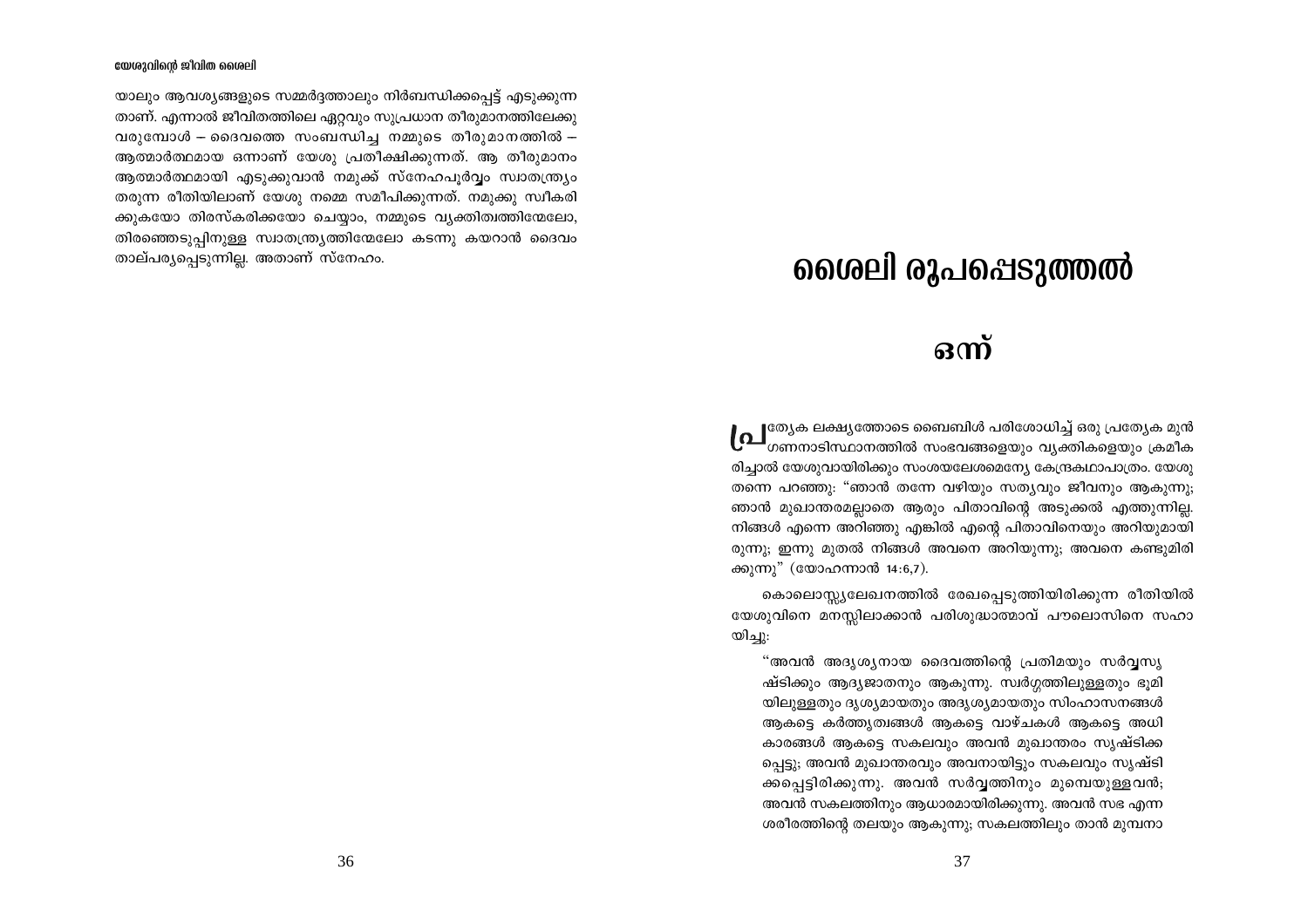കേണ്ടതിനു അവൻ ആരംഭവും മരിച്ചവരുടെ ഇടയിൽനിന്നു ആദ്യനായി എഴുന്നേറ്റവനും ആകുന്നു. അവനിൽ സർവ്വ സമ്പുർ ണ്ണതയും വസിപ്പാനും അവൻ ക്രൂശിൽ ചൊരിഞ്ഞ രക്തം കൊണ്ടു അവൻ മുഖാന്തരം സമാധാനം ഉണ്ടാക്കി, ഭൂമിയിലു ള്ളതോ സ്വർഗ്ഗത്തിലുള്ളതോ സകലത്തെയും അവനെക്കൊണ്ടു തന്നോടു നിരപ്പിപ്പാനും പിതാവിനു പ്രസാദം തോന്നി." (കൊ ലൊസ്സ്യർ 1:15-20)

ദൈവത്തിന്റെ സർവ്വ സമ്പൂർണ്ണതയും ദേഹരൂപമായി യേശുവിൽ വെളിപ്പെട്ടതിനാലും സകലജ്ഞാനത്തിന്റെയും വിവേകത്തിന്റെയും നിധി കൾ അവനിൽ ഉള്ളതിനാലും നമുക്ക് പറയാൻ കഴിയും:

- ഞാൻ ദൈവത്തെ അറിയണമെങ്കിൽ യേശുവിലൂടെ ഞാൻ അവനെ അറിയണം.
- ഞാൻ ജ്ഞാനം നേടണമെങ്കിൽ അതു യേശുവിൽ ഉള്ളടങ്ങിയി രിക്കുന്നു.
- ഞാൻ വിവേകം പ്രാപിക്കേണമെങ്കിൽ, അത് യേശുവിലാണ്.
- എന്നിൽ ദൈവം വസിക്കുന്നുവെങ്കിൽ അതിനു കാരണം യേശു എന്നിൽ വസിക്കുന്നുവെന്നതാണ്.
- ദൈവത്തെക്കുറിച്ച് പഠിക്കണമെങ്കിൽ ഞാൻ യേശുവിനെ പഠി ക്കണം.
- പരിശുദ്ധാത്മാവ് എന്റെ ജീവിതത്തിൽ പ്രവർത്തനനിരതനാണെ ങ്കിൽ അവൻ യേശുവിനെക്കുറിച്ച് സംസാരിക്കുന്നത് എനിക്ക് കേൾക്കാൻ കഴിയും.

അവന്റെ വ്യക്തിത്വവും ജീവിതവും വാക്കുകളും പൂർണ്ണശക്തിയോടെ നാം ഉൾക്കൊള്ളേണ്ടതാണ്. സകലത്തിനും അവൻ സർവ്വാധികാരിയാ കണം. എന്നിരുന്നാലും മറ്റു പല കാര്യങ്ങൾക്കും നമ്മുടെ ജീവിതത്തിൽ കൂടുതൽ പ്രാധാന്യമുണ്ടെന്ന് നാം സമ്മതിച്ചേ മതിയാകൂ. ഉദാഹരണ ത്തിന് എനിക്കു സുരക്ഷിതത്വം തരുന്ന കാര്യങ്ങളിൽ — ധനവും പ്രശസ് തിയും ആർജ്ജിക്കൽ, ലക്ഷ്യങ്ങൾ നേടിയെടുക്കൽ — എന്റെ ചിന്താമണ്ഡ ലം കേന്ദ്രീകരിക്കപ്പെട്ടിരിക്കുന്നു. യേശുക്രിസ്തുവിനെക്കുറിച്ചുള്ള എന്റെ വികലമായ ധാരണയാകാം ഈ കാര്യങ്ങൾ എന്റെ ജീവിതത്തിൽ പ്രഥമ പരിഗണന നേടാൻ കാരണം. ആത്മീയ തിമിരം എന്റെ ദർശനത്തെ വിക ്ലമാക്കുന്നു. 'നടപ്പിലാകുന്നതും' 'അഭിവൃദ്ധി' തരുന്നതുമായ സകല ത്തെയും അവന്റെ നാമവുമായി കൂട്ടിയിണക്കിയിട്ട്, യേശുവിന്റെ നാമത്തിൽ ഞാനതു ചെയ്യുന്നതിനാൽ അവൻ അതിനെ അനുഗ്രഹിക്കുമെന്നു ഞാൻ ചിന്തിക്കുന്നു. "വിജയകരമായി" നടപ്പിലാകുന്ന ലൗകിക പദ്ധതികൾ

എല്ലാം ദൈവപ്രചോദിതമാണെന്നു ഞാൻ ചിന്തിക്കുന്നു; കാരണം അവ യെല്ലാം യേശുവിന്റെ നാമത്തിലോ സഭയുടെ രൂപത്തിലോ ആണ് പ്രവർ ത്തിക്കുന്നത്.

എന്റെ പരാജയം ഞാൻ അംഗീകരിക്കുന്നു എന്നതുകൊണ്ട് ശരിയാ യതിനെ മനസ്സിലാക്കി പിന്തുടരുന്നു എന്നർത്ഥമില്ല. പിന്നെ ഈ വികല മായ കാഴ്ചപ്പാടിനെ എനിക്കെങ്ങനെ തിരുത്താൻ കഴിയും? യേശുവിന്റെ സ്വഭാവം ഞാൻ ജീവിതത്തിൽ പകർത്തണമോ? ഇതിന് ഉത്തരം കണ്ടെ ത്തുവാൻ, യേശു ശിഷ്യന്മാർക്കു നൽകുകയും ഊന്നിപ്പറയുകയും അവർ അനുസരിക്കണമെന്നാവശ്യപ്പെടുകയും ചെയ്ത ഒരു കല്പന നമുക്കു പരി ശോധിക്കാം.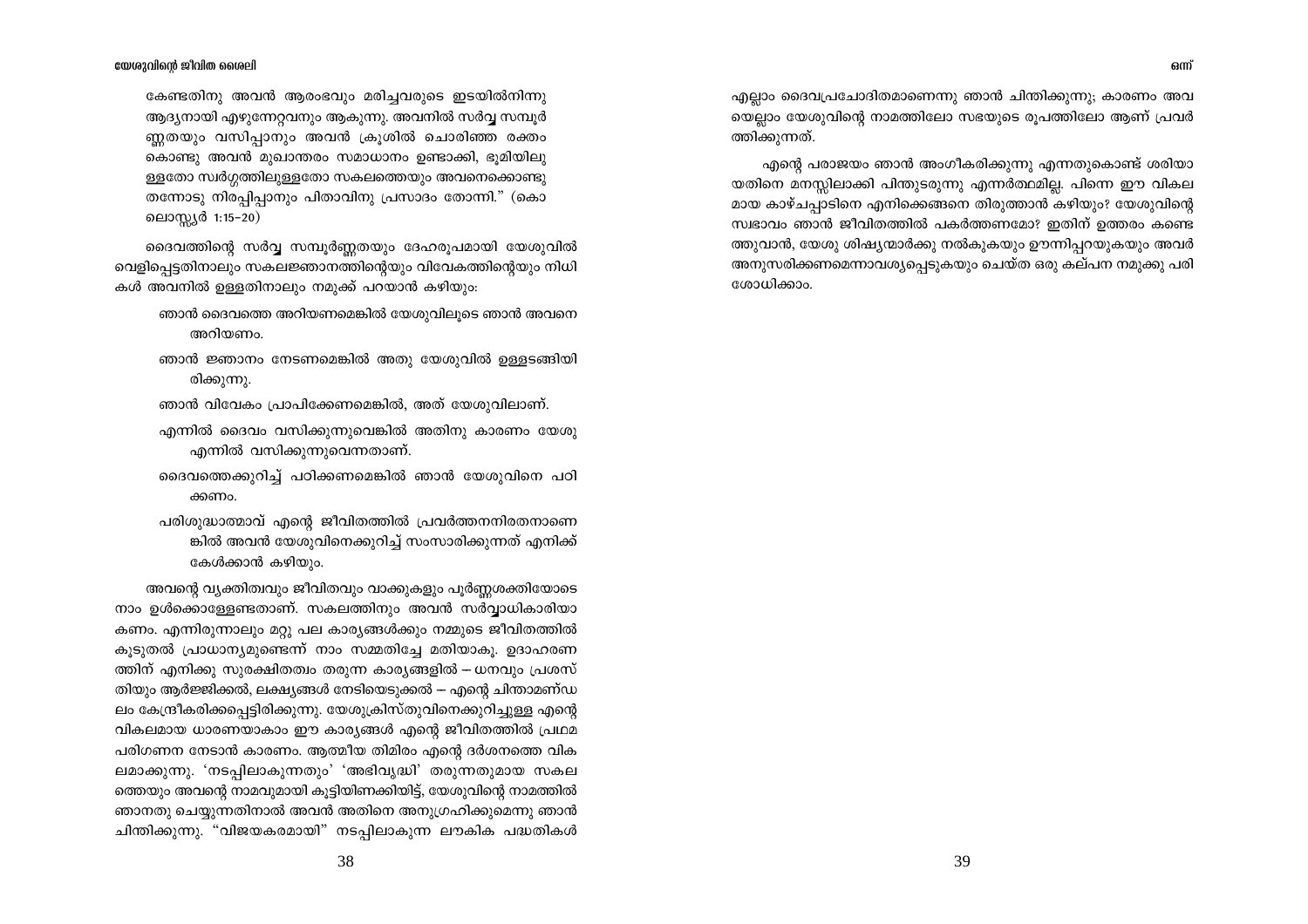### \സകലർക്കും വേണ്ടി ഒന്ന്

ശു തന്റെ ശിഷ്യന്മാർക്കും തന്നെ അനുഗമിച്ചവർക്കും ധാരാളം .<br>കല്പനകൾ നൽകിയിട്ടുണ്ടെങ്കിലും അവൻ നമുക്കു നൽകിയ  $\alpha$ ദുറവും പ്രധാന കല്പനയുടെ ഉപവിഭാഗങ്ങൾ മാത്രമാണ് അവയെല്ലാം. "നിങ്ങൾ തമ്മിൽ തമ്മിൽ സ്നേഹിക്കേണം എന്നു പുതിയോരു കല്പന ഞാൻ നിങ്ങൾക്കു തരുന്നു; ഞാൻ നിങ്ങളെ സ്നേഹിച്ചതുപോലെ നിങ്ങ  $g_{\lambda}$ ം തമ്മിൽ തമ്മിൽ സ്നേഹിക്കേണം എന്നുതന്നേ. നിങ്ങൾക്കു തമ്മിൽ തമ്മിൽ സ്നേഹം ഉണ്ടെങ്കിൽ നിങ്ങൾ എന്റെ ശിഷ്യന്മാർ എന്നു എല്ലാ വരും അറിയും" (യോഹന്നാൻ  $13:34,35$ ).

ഇതു വായിച്ചപ്പോൾ രണ്ടു കാര്യങ്ങൾ എന്റെ ശ്രദ്ധയെ പെട്ടെന്നാ കർഷിച്ചു. ഒന്ന്, തന്റെ അനുയായികളുടെ അടയാളമായി ഒരൊറ്റ കാര്യ മാണ് യേശു നിഷ്കർഷിച്ചത്: പരസ്പരമുള്ള സ്നേഹം. തിരുവെഴുത്തു കളിലുള്ള എന്റെ ജ്ഞാനമല്ല. എന്റെ വേഷവിധാനമോ, ശരീരത്തിന്റെ എത്ര ഭാഗം മറയപ്പെട്ടിരിക്കുന്നു എന്നതോ അല്ല. ഓരോ ആഴ്ചയിലും ഞാൻ പാലിക്കുന്ന അനുഷ്ഠാനങ്ങളും ഒരു പ്രത്യേക സംഘടനയിലുള്ള എന്റെ അംഗത്വവുമല്ല. എന്റെ ആത്മീയ പഴക്കം പോലുമല്ല. മറ്റുള്ളവരോ ടുള്ള എന്റെ സ്നേഹമാണ് ഞാനാരാണെന്നു വെളിവാക്കുന്നത്.

ഇത് എന്റെ മനസ്സിൽ പെട്ടെന്ന് എതിർപ്പാണുളവാക്കിയത്. ജ്ഞാന ത്തിന്റെയും വിശുദ്ധിയുടെയും ശരിയായ വേഷവിധാനത്തിന്റെയും ആവ ശൃകതയെ കർത്താവ് കുറച്ചു കാണുന്നതായും സ്നേഹിക്കുന്നവർ മാത്ര മാണ് തന്റേതെന്ന് പറയുന്നതായും തോന്നിപ്പോകും. ഈ സന്ദർഭത്തിൽ ശരിയായ ആത്മീയ അനുഭവത്തിന്റെയും പ്രയോഗത്തിന്റെയും കാര്യം കർത്താവ് ഇവിടെ പരാമർശിക്കുന്നുപോലുമില്ല. പാപബോധം, രക്ഷ, വിശു ദ്ധീകരണം, സ്നാനം, വിശുദ്ധജീവിതം, ദശാംശം എന്നിവയുടെ കാര്യമോ? ഇവയൊക്കെ അടയാളങ്ങളല്ലേ? ഞാനാരാണെന്ന് എളുപ്പത്തിൽ വെളു പ്പെടുത്തുന്നവയല്ലേ ഇതൊക്കെ? നമ്മുടെ ചിന്തയിൽ അതായിരിക്കാം,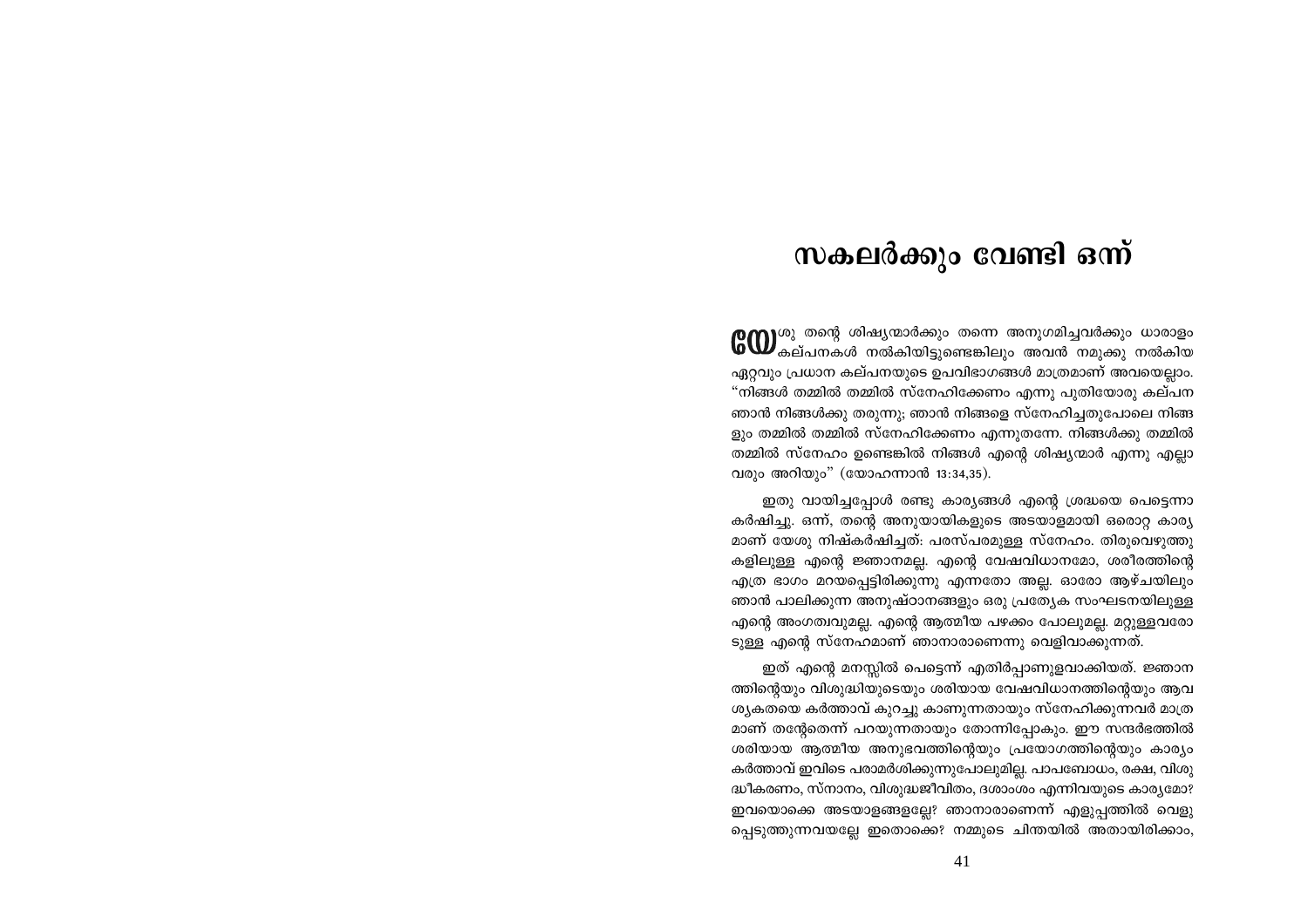പക്ഷേ യേശുവിനെ സംബന്ധിച്ചിടത്തോളം അവയ്ക്കൊന്നും യാതൊരു പ്രാധാന്യവും ഇല്ല. അപ്പോൾ പിന്നെ അവൻ നമുക്കു തരുന്നത് വിലകുറ ഞ്ഞതും അനായാസവുമായ ഒരു സുവിശേഷമാണോ? ഒരിക്കലുമല്ല! എന്റെയുള്ളിൽ യേശുവിന്റെ സാന്നിദ്ധ്യവും ശക്തിയും ഇല്ലെങ്കിൽ ഞാൻ എത്രമാത്രം സ്വാർത്ഥനും സ്നേഹരഹിതനുമായ വ്യക്തിയാണെന്ന് കണ്ടെ ത്താൻ എനിക്കധികസമയം വേണ്ടിവന്നില്ല.

അവന്റെ കല്പനയിലെ രണ്ടാമത്തെ ശ്രദ്ധേയമായ കാര്യം, നമ്മുടെ പരസ്പര സ്നേഹം 'ഞാൻ നിങ്ങളെ സ്നേഹിച്ചതുപോലെ' ആകണമെ ന്നതാണ്. ഇക്കാര്യത്തിലും അസാധാരണമായ എന്തോ ഒന്നു ഞാൻ കണ്ടു. നാമെല്ലാം അവനെപ്പോലെ ക്രൂശിക്കപ്പെടണമെന്നാണോ? എങ്കിലല്ലേ അതുപോലെ സ്നേഹിക്കാനാകു? അത് അനാകർഷകവും അപ്രായോ ഗികവുമാണെന്നതു തീർച്ച. എല്ലാ ക്രിസ്ത്യാനികളും ക്രുശിൽ മരിച്ചാൽ പിന്നെ ആര് സുവിശേഷം അറിയിക്കും? മാത്രമല്ല ഇതു പുതിയൊരു അനു ഷ്ഠാനമായി മാറുകയും ചെയ്യും. ശ്രദ്ധിക്കു. യേശു ഇതു പറഞ്ഞപ്പോൾ അവൻ ക്രൂശിക്കപ്പെട്ടിരുന്നില്ലെന്നു മാത്രമല്ല, അവൻ പറഞ്ഞത് ശിഷ്യ ന്മാർ ഗ്രഹിക്കുകയും ചെയ്തു. 'സ്നേഹം' എന്നതുകൊണ്ട് നീ എന്താ ണർത്ഥമാക്കുന്നത്? എന്ന് പത്രൊസുപോലും ചോദിച്ചില്ല. യേശുവിന്റെ ഇതുവരെയുള്ള പ്രവൃത്തികളും അവരോടുള്ള സമീപനവും അവരോടുള്ള അവന്റെ സ്നേഹത്തെ അവർക്കു ബോദ്ധ്യപ്പെടുത്തിയെന്നു മാത്രമല്ല, പ്രായോഗികവും അവർക്ക് അനുകരിക്കാവുന്നതുമായ ഒരു മാതൃക അവർക്കു നൽകുകയും ചെയ്തു.

നമ്മുടെ സംസ്കാരമനുസരിച്ച്, ഒരുവനെ നാം സ്നേഹിക്കുന്നു എന്ന റിയാൻ "ഞാൻ നിന്നെ സ്നേഹിക്കുന്നു" എന്നു പറയുകയാണ് ചെയ്യു ന്നത്. യേശു സ്നേഹിച്ചുവെങ്കിലും സ്നേഹം പ്രകടമാക്കാൻ അത്തരം മാർഗ്ഗങ്ങൾ അവൻ ഉപയോഗിച്ചതായി തിരുവെഴുത്തിൽ യാതൊരു തെളി വുമില്ല. ശിഷ്യന്മാരെ നിരത്തി നിർത്തി, "പത്രൊസേ, ഞാൻ നിന്നെ സ്നേ ഹിക്കുന്നു." "യോഹന്നാനേ, ഞാൻ നിന്നെ സ്നേഹിക്കുന്നു" എന്നവൻ പറഞ്ഞിരിക്കാൻ സാദ്ധ്യതയില്ല.

ശിഷ്യന്മാരെ ശുശ്രൂഷിച്ചതിലൂടെയാണ് യേശു തന്റെ സ്നേഹം വെളി പ്പെടുത്തിയത്. തികച്ചും നിസ്വാർത്ഥമായ ഈ രീതിയിൽ ആരും ഒരിക്കലും അവരെ സ്നേഹിച്ചിട്ടില്ല. ഈ കല്പന നിങ്ങൾ വ്യക്തമായി മനസ്സിലാ ക്കിക്കഴിഞ്ഞാൽ പുതിയനിയമത്തെ കോർത്തിണക്കുന്ന ചരടാണിതെന്ന് നിങ്ങൾക്ക് കണ്ടെത്താൻ പ്രയാസമില്ല. അത്രമാത്രം പ്രാധാന്യമുള്ള കല്പ നയും മാതൃകയുമാണിത്.

### ഒന്നിനുവേണ്ടി സകലവും

്രനേഹത്തോളം വ്യക്തതയുള്ള പുതിയനിയമ വിഷയങ്ങൾ വളരെ  $\prod$  വിരളമാണ്. അതിന്റെ പ്രാധാന്യം യേശു തന്നെ അടിവരയിട്ടു പറ യുന്നുണ്ട്.

അവരിൽ ഒരു വൈദികൻ അവനെ പരീക്ഷിച്ചു: "ഗുരോ, ന്യായ പ്രമാണത്തിൽ ഏതു കല്പന വലിയതു എന്നു ചോദിച്ചു." യേശു അവനോടു: "നിന്റെ ദൈവമായ കർത്താവിനെ പൂർണ്ണഹൃദയ ത്തോടും പൂർണ്ണാത്മാവോടും പൂർണ്ണമനസ്സോടും കൂടെ സ്നേ ഹിക്കണം. ഇതാകുന്നു വലിയതും ഒന്നാമത്തേതുമായ കല്പന. രണ്ടാമത്തേതു അതിനോടുസമം: കുട്ടുകാരനെ നിന്നെ പ്പോലെ തന്നേ സ്നേഹിക്കേണം. ഈ രണ്ടു കല്പനകളിൽ സക ലന്യായപ്രമാണവും പ്രവാചകന്മാരും അടങ്ങിയിരിക്കുന്നു" എന്നു പറഞ്ഞു (മത്തായി 22:35-40).

മറ്റൊരു വാക്കിൽ പറഞ്ഞാൽ ഇതാണ് ബൈബിളിന്റെ ഉള്ളടക്കം! ദൈവത്തോടുള്ള സ്നേഹത്തിനും അയൽക്കാരനോടുള്ള സ്നേഹ ത്തിനും ഇത്രമാത്രം പ്രാധാന്യം ഉണ്ടായിരിക്കെ, സഭകളുടെ ഉപദേശസം ഹിതകളിൽ ഇതു കാണാത്തതും, വേദശാസ്ത്രഗ്രന്ഥങ്ങളിൽ ഇതു പരാ മർശിക്കാത്തതും നിർഭാഗൃകരമാണ്. ഈ കല്പനകൾ നമ്മുടെ ദൈനം ദിന ജീവിതത്തിൽ പ്രകടമാകാത്തതും എന്നെ ഞെട്ടിച്ചുകളഞ്ഞു.

യേശുവിന്റെ ദാസത്വ സ്വഭാവം സ്നേഹത്തിന്റെ എല്ലാ ഘടകങ്ങ ളെയും ഉൾക്കൊള്ളുന്നുണ്ടോ? സ്നേഹം ചെയ്യുന്ന കാര്യങ്ങൾ എന്തെ ല്ലാമാണ്? അപ്പൊസ്തലനായ പൗലൊസ് സ്നേഹത്തെക്കുറിച്ച് പ്രാമാണി കമായ ഒരു വിവരണം 1കൊരിന്ത്യർ 13-ൽ നൽകുന്നുണ്ട്. അന്യഭാഷയും വാക്വൈഭവവും പ്രവചനവും ജ്ഞാനവും വിശ്വാസവും ജീവകാരുണ്യ പ്രവൃത്തികളും സ്നേഹം കൂടാതെ നിഷ്പ്രയോജനമാണ് എന്നവൻ പറ യുന്നു. നമ്മുടെ ചില ബലഹീനതകൾക്കെതിരെ വിരൽചൂണ്ടുന്നതാ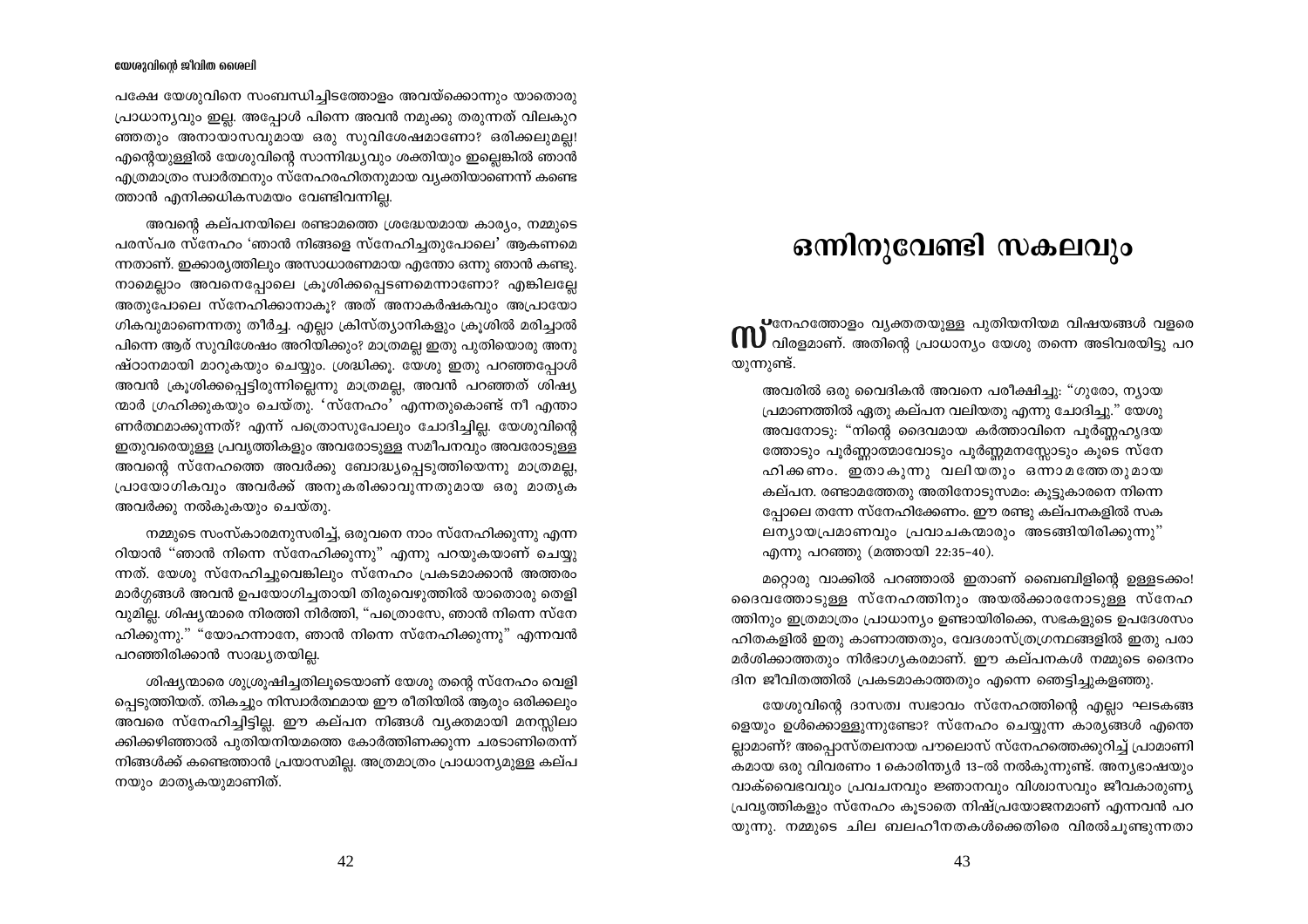ണിത്. വാക്വൈഭവം കൊണ്ടു നമ്മെ ചലിപ്പിക്കുന്ന വാഗ്മികളും ദുതന്മാ രുടെ ഭാഷയിൽ സംസാരിച്ച് നമ്മെ ഹരം കൊള്ളിക്കുന്നവരും പ്രസംഗ പര്യടനങ്ങൾ സംഘടിപ്പിക്കുന്നുവെങ്കിലും അവരിൽ സ്നേഹമില്ലായെങ്കിൽ അവർ ഏതുമില്ല എന്നു പൗലൊസ് പറയുന്നു. സമയാസമയങ്ങളിൽ പ്രവാ ചകന്മാർ എഴുന്നേറ്റ് സമയങ്ങളും കാലങ്ങളും തീയതികളും അല്ലെങ്കിൽ ദൈവത്തിൽ നിന്നും നേരിട്ടു പ്രാപിച്ച ഏറ്റവും പുതിയ ആലോചനകളും നൽകാറുണ്ട്. അവരെ ഇരുകരങ്ങളും നീട്ടി സ്വീകരിപ്പാൻ നമ്മുടെ ആത്മിക വിശപ്പ് നമ്മെ പ്രേരിപ്പിക്കുമെങ്കിലും, സ്നേഹത്തിൽ നിന്നല്ലെങ്കിൽ ഇതും വെറും പൂഴിസമാനമാണെന്ന് പൗലൊസ് ഓർമ്മിപ്പിക്കുന്നു.

ഞാൻ കോളജിൽ പഠിപ്പിക്കുന്ന ആളാണ്. ജ്ഞാനമാണ് അവിടെ പ്രധാനം. ഒരുവന്റെ പഠന നിലവാരം അളക്കാനുള്ള ഏക വസ്തുത അതു മാത്രമാണ്. ഒരുവന് ആതൃന്തികമായി ബിരുദം നൽകാനുള്ള വസ്തുതയും അതു മാത്രമാണ്. ഉയർന്ന ജ്ഞാനവും ഡിഗ്രിയുമുള്ളവരെ മാതൃകാ വ്യക്തികളായി ഞങ്ങളുടെ സ്ഥാപനം ഉയർത്തിക്കാട്ടാറുണ്ട്. എന്നാൽ സ്നേഹമില്ലായെങ്കിൽ ഇത് വെറും നിഷ്പ്രയോജനമെന്ന് പൗലൊസ് പ്രസ്താവിക്കുന്നു.

വിശ്വാസവും വിശ്വാസത്തെപ്പറ്റിയുള്ള പഠിപ്പിക്കലും ക്രിസ്തീയ മണ്ഡലത്തിലെ വലിയ ബിസിനസ്സാണ്. ഒരുവൻ വന്നിട്ട് വിശ്വാസത്താൽ കോളറാഡോയിലെ പൈക്ക് പർവ്വതം നെബ്രാസ്കയിലേക്ക് മാറ്റി സ്ഥാപി ക്കാൻ പോകയാണെന്ന് പറകയും അങ്ങനെ ചെയ്കയും ചെയ്താൽ രാജ്യ ത്തെ മുഴുവൻ വാർത്താ മാദ്ധ്യമങ്ങളും കണ്ണുമടച്ച് അയാളെ പിന്തുടരുക യും ഏറ്റവും വലിയ സ്റ്റേഡിയങ്ങൾ അയാളുടെ പ്രസംഗത്തിനായി ഒരുക്കു കയും ചെയ്യും. വിശ്വാസം പ്രവൃത്തിയിൽ കാണിക്കുന്നത് ഉന്നതമായ കാര്യ മാണ്. എന്നാൽ ഇത് സ്നേഹത്താൽ പ്രേരിതമല്ലെങ്കിൽ അതിനെ കേവലം അർത്ഥശൂന്യമായേ വിലകല്പിക്കാനാവു എന്ന് പൗലൊസ് സമർത്ഥിക്കുന്നു.

ഒരു മനുഷ്യസ്നേഹിയുടെ പ്രവർത്തനങ്ങളെ ലോകം സന്തോഷ ത്തോടെ സ്ഥീകരിക്കും; മറ്റൊരുവന് അടിമയായിരിക്കാൻ, അവന്റെ അട യാളം ശരീരത്തിൽ വഹിക്കാൻ സന്മനസ്സ് കാണിക്കുന്നവനെ പ്രത്യേ കിച്ചും. ആ പ്രവൃത്തിപോലും സ്നേഹത്താലല്ലാതെ മറ്റു കാരണങ്ങളാ ലാണെങ്കിൽ അർത്ഥശൂനൃമാണ്. ചില ദാനങ്ങൾ സ്വാധീനത്തിനും നികുതി ലാഭത്തിനും വേണ്ടി ചിലർ ചെയ്യാറുണ്ട്.

വാക്ചാതുര്യം, വിശ്വാസം, ജ്ഞാനം, ദാനം എന്നിവയെല്ലാം നമ്മുടെ ദൃഷ്ടിയിൽ നല്ലതും ലാഭകരവുമാണെങ്കിലും സ്നേഹമാണ് ഏറ്റവും ഉന്ന തമായ നേട്ടം. സ്നേഹത്താൽ പ്രേരിപ്പിക്കപ്പെട്ടതല്ലെങ്കിൽ നല്ലതും ലാഭ കരവുമായ കാര്യങ്ങൾപോലും മരണത്തെ ഉളവാക്കുന്നതായിരിക്കും.

സ്നേഹം എന്താണ്, എന്തു ചെയ്യുന്നു എന്നതിന് വലിയൊരു പട്ടിക പൗലൊസ് നൽകുന്നുണ്ട്.

സ്നേഹം ദീർഘമായി ക്ഷമിക്കുന്നു സ്നേഹം ദയ കാണിക്കുന്നു സ്നേഹം സ്പർദ്ധിക്കുന്നില്ല സ്നേഹം നിഗളിക്കുന്നില്ല സ്നേഹം അഹങ്കരിക്കുന്നില്ല സ്നേഹം ദേഷ്യപ്പെടുന്നില്ല സ്നേഹം സ്വാർത്ഥം അന്വേഷിക്കുന്നില്ല സ്നേഹം അയോഗ്യമായി പെരുമാറുന്നില്ല സ്നേഹം ദോഷം കണക്കിടുന്നില്ല സ്നേഹം സത്യത്തിൽ സന്തോഷിക്കുന്നു സ്നേഹം അനീതിയിൽ സന്തോഷിക്കുന്നില സ്നേഹം എപ്പോഴും സംരക്ഷിക്കുന്നു സ്നേഹം എപ്പോഴും വിശ്വസിക്കുന്നു സ്നേഹം എപ്പോഴും പ്രത്യാശിക്കുന്നു സ്നേഹം എപ്പോഴും സഹിഷ്ണുത കാണിക്കുന്നു സ്നേഹം ഒരുനാളും ഉതിർന്നു പോകയില്ല

ദാസത്വം സ്വാഭാവികമായിത്തന്നെ ഈ പ്രവൃത്തികൾ എല്ലാം നിവർത്തിക്കുന്നു.

സ്നേഹത്തെക്കുറിച്ച് യോഹന്നാൻ പറയുന്നതു ശ്രദ്ധിക്കുക.

"അവൻ നമുക്കുവേണ്ടി തന്റെ പ്രാണനെ വെച്ചുകൊടുത്തതി നാൽ നാം സ്നേഹം എന്തു എന്നു അറിഞ്ഞിരിക്കുന്നു; നാമും സഹോദരന്മാർക്കുവേണ്ടി പ്രാണനെ വെച്ചുകൊടുക്കേണ്ടതാ കുന്നു. എന്നാൽ ഈ ലോകത്തിലെ വസ്തുവകയുള്ളവൻ ആരെങ്കിലും തന്റെ സഹോദരനു മുട്ടുള്ളതു കണ്ടിട്ടു അവനോടു മനസ്സലിവു കാണിക്കാഞ്ഞാൽ ദൈവത്തിന്റെ സ്നേഹം അവ നിൽ എങ്ങനെ വസിക്കും? കുഞ്ഞുങ്ങളേ, നാം വാക്കിനാലും നാവിനാലും അല്ല, പ്രവൃത്തിയിലും സത്യത്തിലും തന്നേ സ്നേ ഹിക്കുക" (1 യോഹന്നാൻ 3:16-18).

ദൈവവുമായുള്ള നമ്മുടെ ബന്ധവും ലോകത്തിലുള്ള നമ്മുടെ ഫല പ്രദമായ ജീവിതവും പരസ്പരം സ്നേഹിക്കാനുള്ള നമ്മുടെ കഴിവിന്റെ അടിസ്ഥാനത്തിലാണ് എന്ന ചിന്ത എന്നിലുണ്ടായപ്പോൾ, എങ്ങനെ നാം പരസ്പരം ഇടപെടണം എന്നതിനെക്കുറിച്ച് പുതിയനിയമം ധാരാളം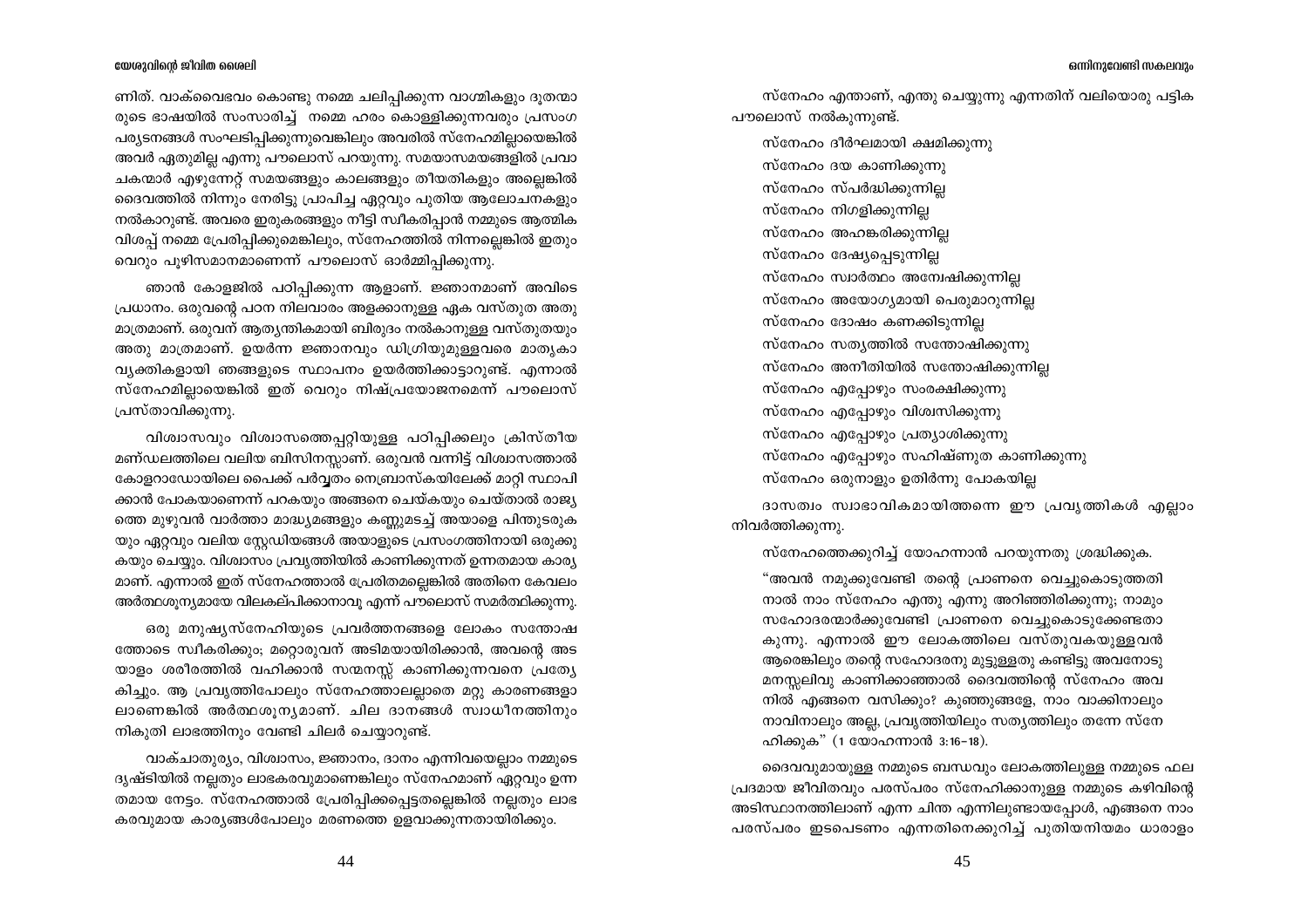### **ഒന്നിനുവേണ്ടി സകലവാം**

### യേശുവിന്റെ ജീവിത ശൈലി

 $\alpha$ ിർദ്ദേശങ്ങൾ നൽകുന്നുണ്ട് എന്നു ഞാൻ കണ്ടെത്തി. ചില ഉദാഹരണ ങ്ങൾ ഇതാ:

തമ്മിൽ തമ്മിൽ ദയ കാണിക്കുക, മറ്റുളളവരെ ശ്രേഷ്ഠരായി എണ്ണുക തമ്മിൽ തമ്മിൽ ഏകഭാവമുള്ളവരാകുക തമ്മിൽ തമ്മിൽ ബഹുമാനം കൊടുക്ക തമ്മിൽ തമ്മിൽ വിധിക്കരുത് അന്യോന്യം ആത്മീയ വർദ്ധന വരുത്തുക അന്യോന്യം സ്വീകരിക്കുക അന്യോന്യം പ്രബോധിപ്പിക്കുക വിശുദ്ധചുംബനത്താൽ അന്യോന്യം വന്ദനം ചെയ്യുക അന്യോന്യം സേവിപ്പിൻ അന്യോന്യം ക്ഷമിപ്പിൻ അന്യോന്യം കീഴടങ്ങിയിരിപ്പിൻ അന്യോന്യം ഭോഷ്കു പറയരുത് അന്യോന്യം ആശ്വസിപ്പിച്ചുകൊൾവിൻ അന്യോന്യം ബുദ്ധിയുപദേശിപ്പിൻ അന്യോന്യം മുഖപക്ഷം അരുത് അന്യോന്യം കാത്തിരിപ്പിൻ അന്യോന്യം പ്രാർത്ഥിപ്പിൻ അന്യോന്യം സ്നേഹിപ്പിൻ (അനേക പ്രാവശ്യം)

ഇവിടെ വീണ്ടും ദാസത്വം അതിന്റെ പ്രകൃതിയാൽ തന്നെ, നിർവ്വച നമനുസരിച്ച്, ഈ കല്പനകൾ നിവർത്തിക്കുകയാണ്. വർഷങ്ങൾക്കു <u>മുമ്പ് ഒരു ഈസ്റ്റർ പ്രഭാതത്തിൽ ഒരാൾ പ്രസംഗിച്ചതു കേട്ടു, എന്തു വിശ്വ</u> സിക്കണമെന്നതിനെക്കുറിച്ച് ബൈബിൾ ധാരാളം പറയുന്നുണ്ടെങ്കിലും മറ്റുളളവരോട് എങ്ങനെ പെരുമാറണമെന്നതിനെക്കുറിച്ച് ഒന്നും പറയു ന്നില്ല എന്ന്. സതൃവിരുദ്ധമായ പ്രസ്താവനയാണിത്. ഈ നിർദ്ദേശങ്ങൾ എല്ലാം ശേഖരിച്ച് പരസ്പര ബന്ധത്തിന്റെ ഒരു ദൈവശാസ്ത്രം തന്നെ നിർമ്മിക്കേണ്ട സമയമാണിത്. അങ്ങനെയായാൽ ദൈവരാജ്യത്തിലെ പൗര ന്മാരെന്ന നിലയിൽ നന്നായി ജീവിക്കാൻ നമുക്കു കഴിയും. ബന്ധങ്ങളെ ക്കുറിച്ച് ഈ തിരിച്ചറിവുണ്ടായാൽ ഈ വിഷയത്തെക്കുറിച്ചുള്ള തിരുവെ ഴുത്തിലെ തത്ത്വങ്ങൾ നമുക്കു നന്നായി പ്രസംഗിക്കാൻ കഴിയും. സ്വാർത്ഥ താൽപ്പര്യങ്ങൾക്കായി തിരുവെഴുത്തുകളെ ദുരുപയോഗം ചെയ്യുന്ന പ്രവ ണത നാം നിർത്തുകയും ചെയ്യും.

ഓരോ വർഷവും ക്രിസ്തൃൻ എഡ്യൂക്കേഷന്റെ ക്ലാസ്സിലെ വിദ്യാർത്ഥി കളോട്, അവരെ ഏറ്റവും അധികം സ്വാധീനിച്ചതും പഠനത്തിനു പ്രേരണ  $\,$ നൽകിയിട്ടുള്ളതുമായ അദ്ധ്യാപകനെക്കുറിച്ച് ഒരു കടലാസിൽ എഴുതാൻ ഞാൻ ആവശ്യപ്പെടാറുണ്ട്. എല്ലാവരും എഴുതുന്നത് അവരെ സ്നേഹി ക്കുകയും സ്നേഹം പ്രകടിപ്പിക്കുകയും ചെയ്ത അദ്ധ്യാപകന്റെ പേരാ യിരിക്കും. എന്നാൽ എന്റെ അറിവിൽപെട്ടിടത്തോളം ഒരു വിദ്യാഭ്യാസ  $\mu$ സ്ഥാപനവും വേദപഠനശാല ഉൾപ്പെടെ, സ്നേഹിക്കാനുള്ള കഴിവ് നോക്കി അദ്ധ്യാപകരെ നിയമിക്കാറില്ല.

സ്നേഹത്തിന്റെ അനിവാര്യതയും യേശു സ്നേഹിച്ചതുപോലെ സ്നേഹിക്കേണ്ടതിന്റെ അനിവാര്യതയും അവസാനിക്കാത്തതാണ്. സ്നേ ഹത്തെ സംബന്ധിച്ച് നമ്മുടെ എല്ലാ ചോദ്യങ്ങൾക്കും ഉത്തരം നൽകു  $m$ താണ് യേശുവിന്റെ ദാസമനോഭാവം.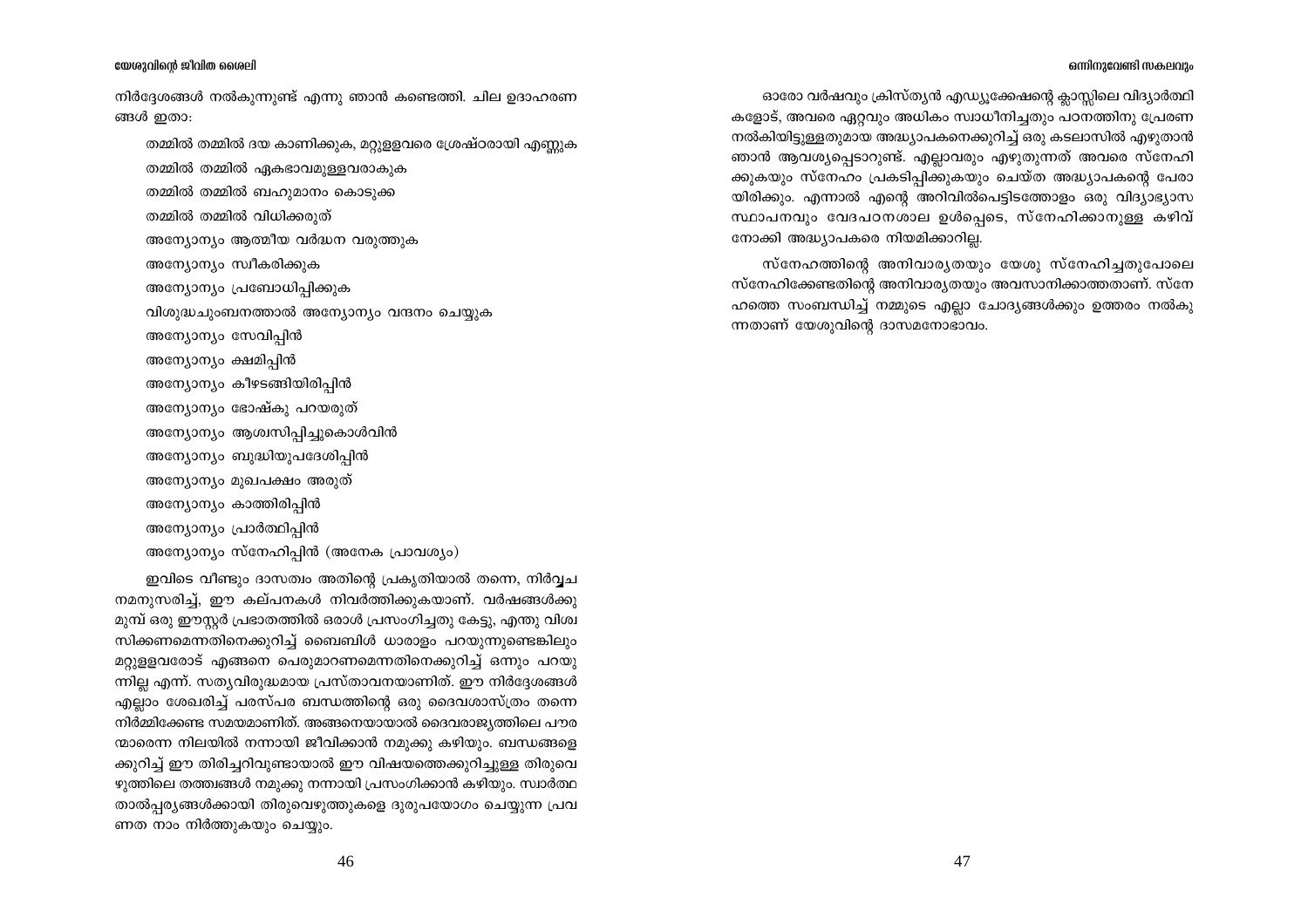### ചലതിൽ ഒന്ന്

**COD** പാരെ സുവിശേഷത്തിൽ രേഖപ്പെടുത്തിയിട്ടുള്ള<br>സാധ്യാഹ.17-ാം അദ്ധ്യായം) യേശുക്രിസ്തുവിന്റെ മഹാപൗരോ ഹിത്യ പ്രാർത്ഥന, തമ്മിൽ തമ്മിൽ സ്നേഹിക്കേണം എന്ന കല്പനയുടെ അടിസ്ഥാനത്തിൽ മാത്രമേ വ്യക്തമായി മനസ്സിലാക്കാൻ കഴിയുകയുളളൂ. ദൈവവുമായി നമുക്കുള്ള ബന്ധത്തിന്റെ തെളിവ് പതിമുന്നാം അദ്ധ്യായ ത്തിൽ നൽകിയ ശ്രേഷ്ഠമായ കല്പനയിലുടെ അവൻ വ്യക്തമാക്കി. ഇവിടെ അവന്റെ പ്രാർത്ഥനയിലൂടെ അവൻ വ്യക്തമാക്കിയ മറ്റൊരു കാര്യം, ബന്ധത്തിന്റെ സുവിശേഷീകരണവശം എന്റെ സഹോദരനെ സ്നേഹിക്കാനുള്ള എന്റെ കഴിവിനോടു ബന്ധപ്പെട്ടിരിക്കുന്നു എന്ന താണ്.

ഈ മഹത്തായ പ്രാർത്ഥനയിൽ, യേശു ഒരേ വിഷയത്തിനുവേണ്ടി അഞ്ചു പ്രാവശ്യം പ്രാർത്ഥിക്കുന്നുണ്ട് — നമ്മുടെ ശ്രദ്ധ ക്ഷണിക്കുന്ന തര ത്തിലുള്ള ആവർത്തനം. പലരായ തന്റെ ശിഷ്യന്മാർ ഒന്നായി തീരേണ്ടതി നുവേണ്ടി അവൻ പ്രാർത്ഥിക്കുന്നു! അവന്റെ പ്രാർത്ഥന അതിശയകര മാംവിധം ലളിതമാണ്. അവനും പിതാവും ഒന്നായിരിക്കുന്നതുപോലെ നാമും ഒന്നായിരിക്കേണ്ടതിന് അവൻ പ്രാർത്ഥിക്കുന്നു. ഞാൻ ത്രിത്വത്തിൽ വിശ്വസിക്കുന്നവനാണെങ്കിലും ഇതെനിക്കു മനസ്സിലാകുന്നില്ല എന്നു ഞാൻ സമ്മതിക്കുന്നു. മൂന്നു വേറിട്ടവരും വ്യത്യസ്തരുമായ ആളുകൾ വേർപിരിയാത്ത വ്യക്തിത്വമായിരിക്കുന്നത് എങ്ങനെ എന്ന് മനസ്സിലാ ക്കാൻ ബുദ്ധിമുട്ടുണ്ട്. അതൊരു താദാത്മ്യമാണ്, കമ്മിറ്റിയല്ല. കമ്മിറ്റിയാ ണെങ്കിൽ യേശുവിനെ ഭുമിയിലയക്കാൻ ഒരാൾക്കെതിരെ രണ്ടുപേർ വോട്ടു ചെയ്തേനെ, എന്നാൽ അവരുടെ കൂട്ടായ്മ, "എന്നെ കണ്ടവൻ പിതാ വിനെ കണ്ടിരിക്കുന്നു" എന്നു യേശുവിനു പറയുവാൻ കഴിയുമാറുളള തായിരുന്നു.

"ഞാൻ എങ്ങനെയുള്ള ക്രിസ്താനിയാണെന്നറിയണമെങ്കിൽ മറ്റൊരു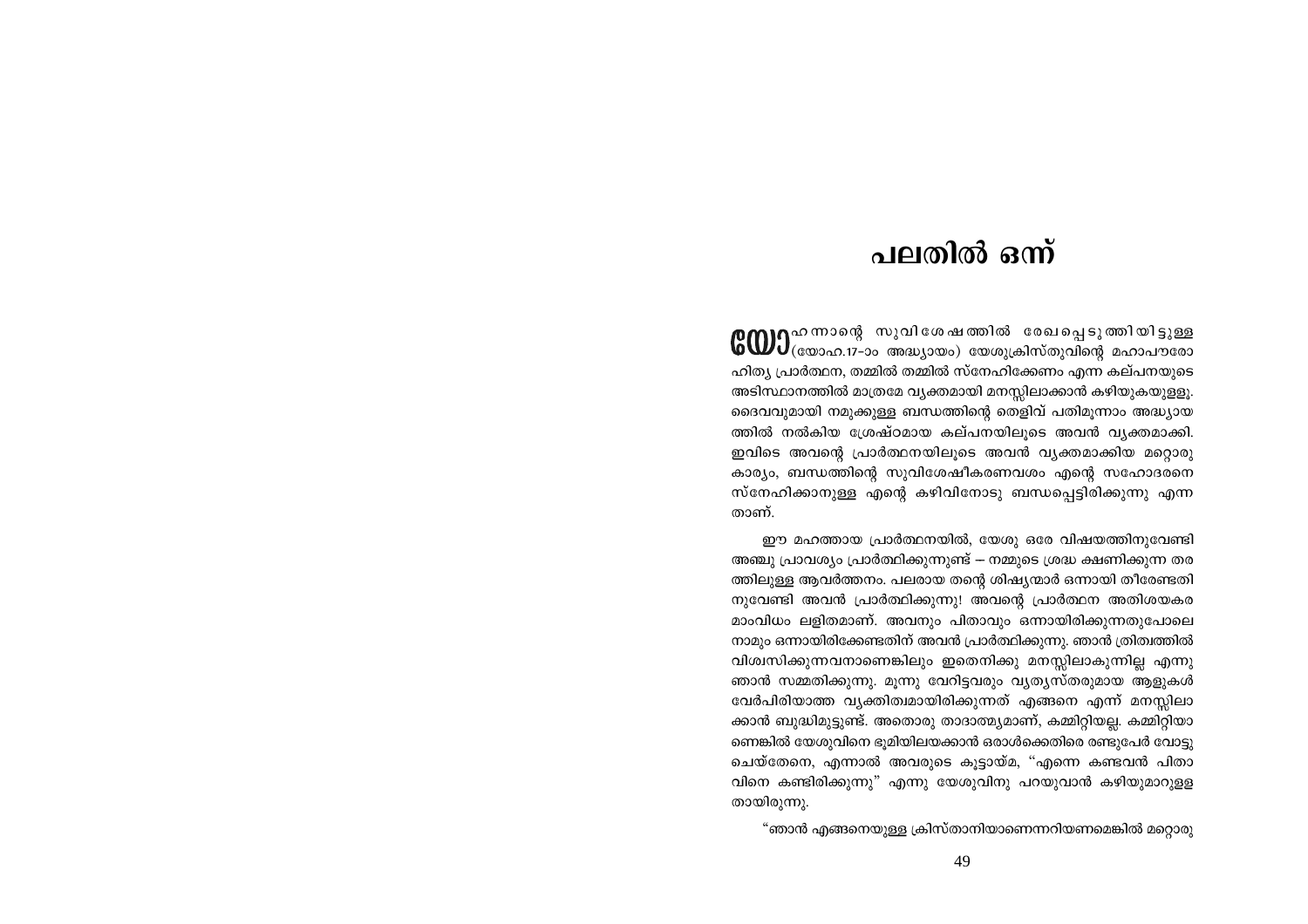പലതിൽ ഒന്ന്

### യേശുവിന്റെ ജീവിത ശൈലി

ക്രിസ്ത്യാനിയെ പരിശോധിക്കുക. ഞാൻ അവനെപ്പോലെയാണ്" എന്നു നമുക്കു പറയണമെങ്കിൽ നമുക്ക് എങ്ങനെയുള്ള കുട്ടായ്മയാണ് ഉണ്ടാ യിരിക്കേണ്ടത്? ഇതു സംഭവിക്കണമെങ്കിൽ സഭയ്ക്കുള്ളിലും സഭക്കതീ തമായും നാം പരസ്പരം പ്രകടിപ്പിക്കുന്ന സ്നേഹത്തിന് മാറ്റവും വളർ ച്ചയും സംഭവിച്ചേ തീരു.

ഐക്യത്തിനു വേണ്ടിയുള്ള പ്രാർത്ഥനയിൽ അവൻ പരാമർശിക്കുന്ന മറ്റൊരു സംഗതി, സുവിശേഷീകരണത്തിൽ ഗൗരവമായി പാലിക്കേണ്ട ഒന്നാണ്. അവൻ പ്രാർത്ഥിക്കുന്നത്, "നീ എന്നെ അയച്ചിരിക്കുന്നു എന്നും നീ എന്നെ സ്നേഹിക്കുന്നതുപോലെ *അവരെയും സ്നേഹിക്കുന്നു എന്നും ലോകം അറിവാൻ*, നാം ഒന്നായിരിക്കുന്നതുപോലെ അവരും ഒന്നാകേ ണ്ടതിനു ഞാൻ അവരിലും നീ എന്നിലുമായി അവർ ഐക്യത്തിൽ തിക ഞ്ഞവരായിരിക്കേണ്ടതിനു തന്നേ" (യോഹന്നാൻ 17:23) എന്നാണ്.

ലോകത്തിന്റെ പ്രതിരോധത്തെ തകർത്ത് സുവിശേഷം എത്തിക്കാൻ കൂടുതൽ ഫലപ്രദമായ പദ്ധതികൾ ഒരുക്കുന്നതിനെ ചുറ്റിപ്പറ്റിയാണ് എന്റെ സുവിശേഷീകരണ പദ്ധതികൾ അധികവും മുന്നേറുന്നത്. അതിനാൽ ആളാംപ്രതി സുവിശേഷ വേലയിൽ മുന്തിയ വിപണന തന്ത്രങ്ങൾ ഞാൻ കണ്ടെത്തുന്നു. ഉയർന്ന സ്റ്റേജ് പ്രോഗ്രാമുകൾ നടത്തുന്നു. ഏറ്റവും നന്നായി പ്രസംഗിക്കുന്നവരെ കൊണ്ടുവരുന്നു, മാദ്ധ്യമങ്ങളെ ഏറ്റവും നന്നായി ഉപയോഗിക്കുന്നു. എങ്കിലും ഏറ്റവും ഫലപ്രദമായി ലോകത്തെ നേരിടുന്നതിനുള്ള ശക്തി നിലകൊള്ളുന്നത് നാം എത്ര നന്നായി പരസ് പരം സ്നേഹിക്കുന്നു എന്നതിലും യേശു പ്രാർത്ഥിച്ച ഐക്യം സഫലീ കരിക്കുന്നതിലുമാണ്.

ക്രിസ്തുവിൽ നാം വസിക്കുന്നു എന്നതിന്റെ ഏറ്റവും വ്യക്തമായ ആ ഫലം നമ്മിൽ ഇല്ലാത്തിടത്തോളം കാലം ലോകം എന്തിനു നമ്മെ ശ്രദ്ധിക്കണം? ഐക്യതയാകുന്ന സ്നേഹത്തിന്റെ ഫലം ഉളവാകാത്തിട ത്തോളം ക്രിസ്ത്യാനിത്വം കേവലം സംവാദത്തിനുള്ള ഒരു തത്ത്വശാ സ്ത്രം മാത്രമായിരിക്കും; ജീവിക്കാനുള്ള ഒന്നായിരിക്കയില്ല. ഭിന്നതയുടെ അടിസ്ഥാനം സ്വാർത്ഥതയും ഐക്യതയുടെ അടിസ്ഥാനം ദാസത്വവു മാണ്. നമ്മുടെയിടയിൽ യഥാർത്ഥസ്നേഹം വെളിപ്പെട്ടാൽ, ലോകം നമ്മുടെ വീട്ടുവാതിലിൽ മുട്ടി "സ്വർഗ്ഗരാജ്യം ബലാൽക്കാരേണ കൈവ ശമാക്കും."

യോഹന്നാൻ 13–ലെ കല്പനയിലും യോഹന്നാൻ 17–ലെ പ്രാർത്ഥ നയിലും പറഞ്ഞിരിക്കുന്ന "നിങ്ങൾ എന്റെ ശിഷ്യൻമാരെന്ന് എല്ലാവരും അറിയും," "നീ എന്നെ അയച്ചു എന്നു ലോകം അറിയേണ്ടതിന്" എന്നീ പ്രസ്താവനകളാൽ തന്റെ ശിഷ്യന്മാരെ ന്യായംവിധിക്കുവാൻ യേശു ലോകത്തിന് അവസരം നൽകിയിരിക്കുകയാണ്. ഇവിടെ വീണ്ടും എന്റെ

മനസ്സ് എതിർക്കുന്നു. ഇത് അനീതിയാണ്! എന്റെ ജീവിതകാലം മുഴുവ നും, "നിങ്ങൾക്കെന്നെ വിധിക്കാനാവില്ല; നിങ്ങൾ പുറമേ മാത്രമേ കാണു ന്നുള്ളൂ; ദൈവം എന്റെ ഹൃദയവും കാണുന്നു" എന്ന നീതീകരണത്തിനു പിന്നിൽ ഞാൻ ഒളിച്ചിരിക്കയായിരുന്നു. അതു ശരിയായിരിക്കാം, എന്നാൽ ഇവിടെ നമ്മുടെ രക്ഷയുടെയും വളർച്ചയുടേയും ഫലം പരിശോധിക്കു വാൻ ദൈവം ലോകത്തിന് അധികാരം കൊടുത്തിരിക്കുന്നു.

എന്റെ മുറ്റത്തൊരു മരം നിൽപ്പുണ്ട്. ഞാൻ വീടു വാങ്ങുന്ന സമയം അതു പീച്ചു മരമാണെന്നായിരുന്നു പറഞ്ഞിരുന്നത്. അതിനു പീച്ച് മര ത്തിന്റെ രൂപമാണെന്നതും ഇലകൾ പീച്ച് മരത്തിന്റെ ഇലകൾപോലെയാ ണെന്നതും ശരിയാണെങ്കിലും ഇക്കാലമത്രയും ഒരു കായ്പോലും അതി ലുണ്ടായിട്ടില്ല. അതു വെട്ടിക്കളയാൻ ഒരു കോടാലിയുമായി ഞാൻ ചെല്ലു മ്പോൾ അതെന്നോട് യാചിക്കുന്നുവെന്ന് കരുതുക, "എന്നെ വെട്ടരുത്. പുറമേ നോക്കി നിനക്കെന്നെ വിധിക്കാൻ കഴികയില്ല. ഹൃദയത്തിൽ ഞാൻ ഒരു യഥാർത്ഥ പീച്ച് മരമാണ്." അത്തരം യാചനകൾ ഞാൻ ഒരിക്കലും ശ്രദ്ധിക്കുകയില്ല. അതിനെ സൃഷ്ടിച്ചതും നട്ടതും ഫലത്തിനുവേണ്ടി യാണ്; പീച്ച് ഹൃദയത്തിനുവേണ്ടിയല്ല!

ഞാൻ എന്നോടു തന്നെ ചോദിക്കേണ്ട ചോദ്യം, യേശുവിന്റെ പ്രാർത്ഥ നയുടെ നിവൃത്തിയിൽ ഞാനും ഒരു ഭാഗമാണോ എന്നതാണ്. ഞാൻ സ്വർഗ്ഗരാജ്യത്തിലേക്കുള്ള ഒരു വാതിലാണോ അതോ, നമ്പർ അറിയി ല്ലെങ്കിൽ — എന്റെ ശരിക്കുള്ള സ്വഭാവം — മറ്റുള്ളവർക്കു തുറന്നുകൊടു ക്കാത്ത വാതിലിലെ പൂട്ടാണോ?

ഇവിടെ വീണ്ടും മറ്റുള്ളവരെ സ്നേഹിക്കയും സേവിക്കയും ചെയ്യേ ണ്ടതിന്റെ ആവശ്യകതയിലേക്ക് ഞാൻ വരികയാണ്. ഒരു ക്രിസ്ത്യാനി യായി അംഗീകരിക്കപ്പെടാനും ലോകത്തെ നേടുന്നതിൽ ഫലപ്രദമാകുന്ന തിനും ഇത് അനിവാര്യമാണ്. യേശു കല്പിച്ചതുപോലെ സ്നേഹിക്കാനും അവൻ ആഗ്രഹിച്ചതുപോലെ ശരീരത്തോട് ഐക്യപ്പെടുവാനും കഴിയ ണമെങ്കിൽ, അവൻ പിതാവിന്റെ സമ്പൂർണ്ണ വെളിപ്പാടും എന്റെ മാതൃക യുമാണെന്ന് ഞാൻ മനസ്സിലാക്കണം. പരിശുദ്ധാത്മാവിനാൽ ഞാൻ നിറ യപ്പെട്ടവനെങ്കിൽ പരിശുദ്ധാത്മാവ് യേശുവിനെക്കുറിച്ച് പ്രസ്താവിക്കു ന്നതു ഞാൻ കേൾക്കുകയും യേശുവിനെപ്പോലെ ആകുവാൻ ആത്മാ വിന്റെ നടത്തിപ്പുകളെ പിന്തുടരുകയും ചെയ്യും.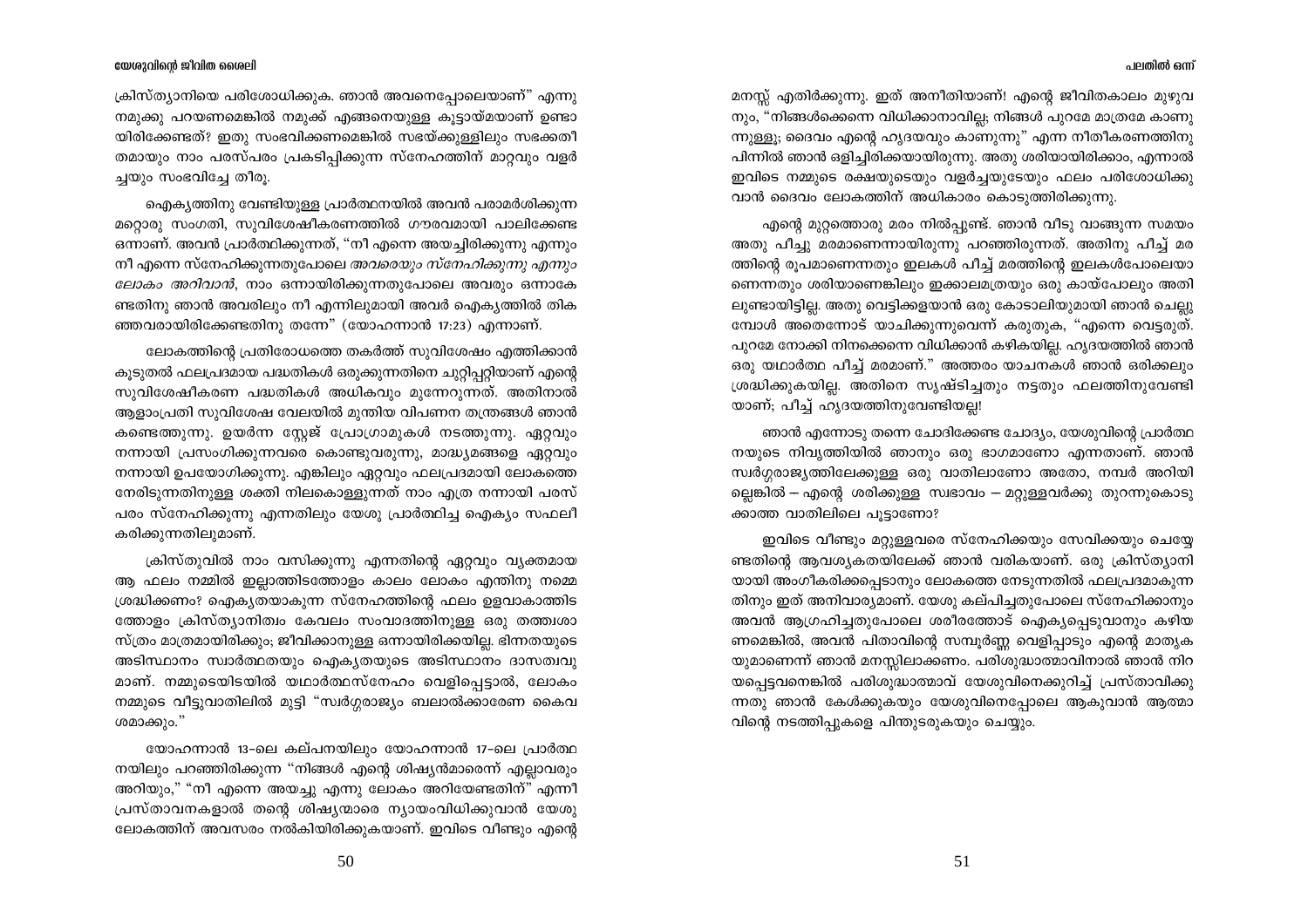### യേശുവിന്റെ ശൈലി

### നമ്മുടെ കൈയെത്തും ദൂരത്ത്

∩ മ്മുടെ ജീവിതത്തിൽ പ്രായോഗികമാക്കപ്പെടാത്ത വേദശാസ്ത്ര<br>∩ മൊന്നുംതന്നെ നമ്മിൽ ഭീഷണിയോ, പ്രത്യാഘാതമോ സൃഷ്ടിക്കു ന്നില്ല. യേശുവിനെക്കുറിച്ചുള്ള ഈ പഠനവും അങ്ങനെ തന്നെയാണ്. നമ്മുടെ കർത്താവിനെപ്പോലെ ജീവിക്കാൻ നാം ധൈര്യപ്പെടുംവരെ നമ്മുടെ ജീവിതം സുരക്ഷിതവും സാധാരണവുമായ ഒന്നായിരിക്കും. ആ സമയത്താണ് യേശുവിന്റെ ഈ വാഗ്ദത്തം സത്യമായിത്തീരുന്നത്: "എന്റെ നാമം നിമിത്തം എല്ലാവരും നിങ്ങളെ പകെക്കും" (മത്തായി 10:22). അനേക വാഗ്ദത്ത പേടകങ്ങളിലും കാണാത്ത ഒരു വാഗ്ദത്തമാണിത്.

ആദ്യഭാഗത്ത് നാം ശ്രദ്ധിച്ചതുപോലെ, യേശുവിന്റെ സ്വഭാവത്തിന്റെ മിക്ക സവിശേഷതകളും പിതാവിന്റെ സ്വഭാവത്തെയും ഉദ്ദേശത്തെയും വെളിപ്പെടുത്താൻ അതുല്യമായ നിലയിൽ രൂപപ്പെടുത്തിയതും നിവർത്തി ക്കുവാൻ നമുക്കു കല്പന ഇല്ലാത്തതുമാണ്. ഉദാഹരണത്തിന്, ചോദ്യം ചെയ്യപ്പെടുന്ന പിതൃത്വത്തോടെ പുൽക്കൂട്ടിൽ ജനിക്കുവാനും ഒരു സാധാ രണ പേരു സ്വീകരിക്കുവാനും ദുതന്മാരുടെ പ്രഖ്യാപനം ഏറ്റുവാങ്ങാനും എനിക്കു സാധിക്കുകയില്ല. ദാരിദ്ര്യത്തിലും, മോശമായ സാഹചര്യത്തിലും എനിക്കു വളരാമെങ്കിലും നിങ്ങളുടെ വീണ്ടെടുപ്പിന് അതു ഉപയോഗപ്രദ മല്ല. യേശുവിന്റെ മറ്റ് പ്രത്യേകതകളായ ശിഷ്യഗണങ്ങളോടും അപമാന കരമായ മരണത്തോടും ഉള്ള ബന്ധത്തിലും ഇതു ശരിയാണ്.

ഇവയെല്ലാം അവന്റെ പ്രകൃതിയുടെ കേവലം അടയാളങ്ങളും നമുക്കു പകർത്താൻ കഴിയാത്തവയും ആണെങ്കിലും സ്വർഗ്ഗരാജ്യത്തിന്റെ പഠിപ്പി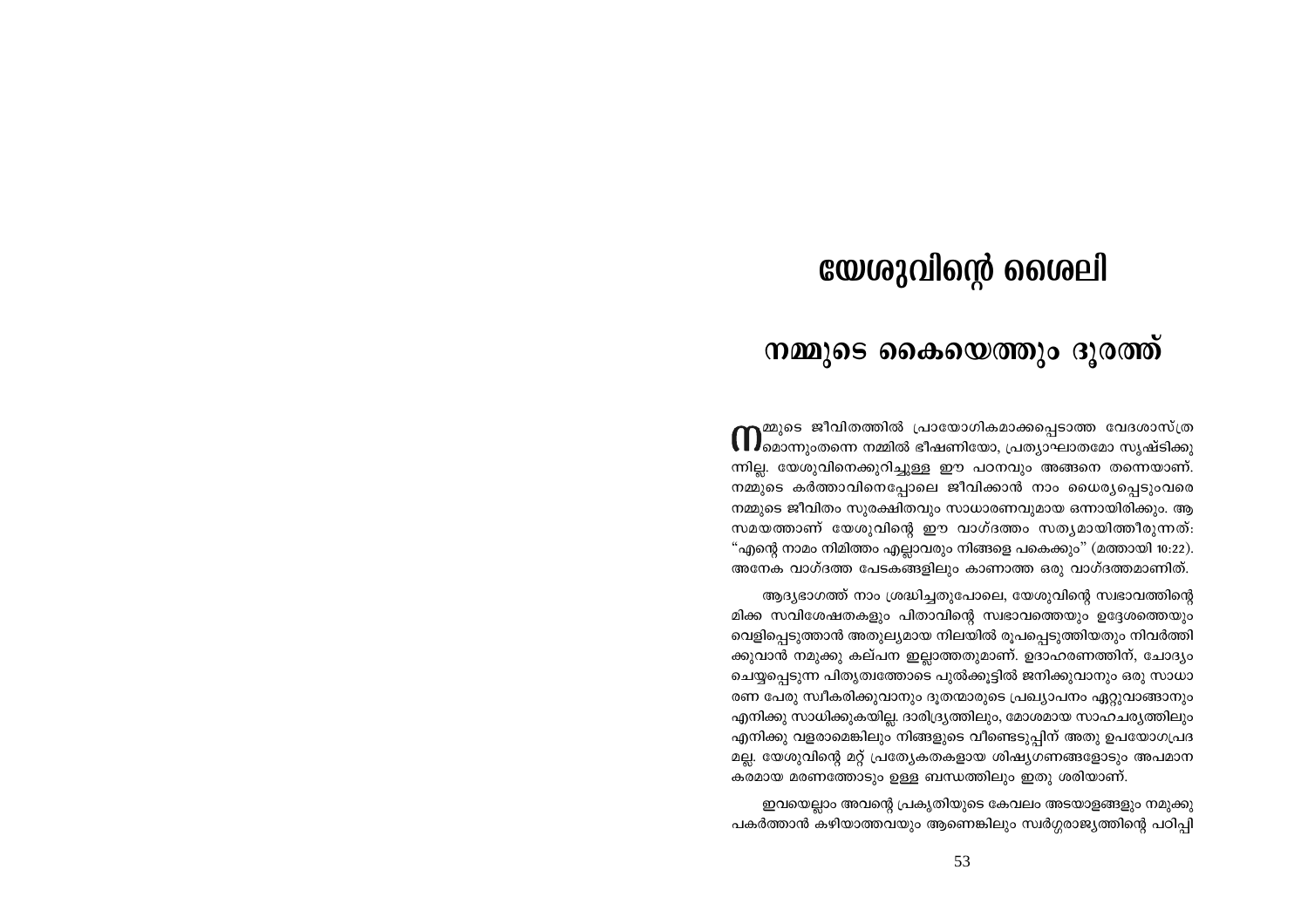ക്കലുകളിലും ഫിലിപ്പിയർ 2:5-11-ലും വെളിപ്പെടുത്തപ്പെട്ട അവന്റെ പ്രകൃതി നമ്മുടെ കൈയെത്താവുന്ന ദുരത്താണ്.

സ്ഥർഗ്ഗരാജ്യത്തിൽ ഏറ്റവും വലിയവൻ ആരാണ്?

"ഒരുവൻ മുമ്പൻ ആകുവാൻ ഇച്ചിച്ചാൽ അവൻ എല്ലാവരിലും ഒടുക്ക ത്തവനും എല്ലാവർക്കും ശുശ്രൂഷകനും ആകേണം." (മർക്കൊസ് 9:35)

"ശിശുക്കളെ എന്റെ അടുക്കൽ വരുവാൻ വിടുവിൻ; അവരെ തടുക്ക രുത്; സ്വർഗ്ഗരാജ്യം ഇങ്ങനെയുള്ളവരുടേതല്ലോ."

(മത്തായി 10:14)

"ദൈവരാജ്യത്തെ ശിശു എന്നപോലെ കൈക്കൊള്ളാത്തവൻ ആരും ഒരുനാളും അതിൽ കടക്കയില്ല" എന്നു ഞാൻ സത്യമായിട്ടു നിങ്ങളോടു പറയുന്നു. (മർക്കൊസ് 10:15)

"ജാതികളിൽ അധിപതികളായവർ അവരിൽ കർത്ത്യത്വം ചെയ്യുന്നു; അവരിൽ മഹത്തുക്കളായവർ അവരുടെമേൽ അധികാരം നടത്തുന്നു എന്നു നിങ്ങൾ അറിയുന്നു. നിങ്ങളുടെ ഇടയിൽ അങ്ങനെ അരുത്.' (മർക്കൊസ് 10:42,43)

"ആകയാൽ ഈ ശിശുവിനെപ്പോലെ തന്നെത്താൻ താഴ്ത്തുന്നവൻ സ്വർഗ്ഗരാജ്യത്തിൽ ഏറ്റവും വലിയവൻ ആകുന്നു." (മത്തായി 18:4)

"നിങ്ങളിൽ വലിയവൻ ഇളയവനെപ്പോലെയും നായകൻ ശുശ്രുഷിക്കുന്നവനെപ്പോലെയും ആകട്ടെ." (ലുക്കൊസ് 22:26)

"കർത്താവും ഗുരുവുമായ ഞാൻ നിങ്ങളുടെ കാൽ കഴുകി എങ്കിൽ നിങ്ങളും തമ്മിൽ തമ്മിൽ കാൽ കഴുകേണ്ടതാകുന്നു. ഞാൻ നിങ്ങൾക്കു ചെയ്തതുപോലെ നിങ്ങളും ചെയ്യേണ്ടതിനു ഞാൻ നിങ്ങൾക്കു ദൃഷ്ടാന്തം തന്നിരിക്കുന്നു. ആമേൻ, ആമേൻ, ഞാൻ നിങ്ങളോടു പറയുന്നു: ദാസൻ യജമാനനെക്കാൾ വലിയവൻ അല്ല."  $(\text{0000} \text{nm})$ ൻ 13:14-16)

"നിങ്ങളെല്ലാവരിലും ചെറിയവനായവൻ അത്രേ വലിയവൻ ആകും എന്നു അവരോടു പറഞ്ഞു." (ലുക്കൊസ് 9:48)

### നിങ്ങളുടെ ശുശ്രൂഷയ്ക്ക്

"ഒന്നാമൻ ആകുവാൻ ഇച്ചിക്കുന്നവൻ എല്ലാവർക്കും ദാസൻ ആകേണം"

**MJ**ിർഗ്ഗരാജ്യത്തിൽ ഏറ്റവും വലിയവൻ എന്നാൽ എന്താണെന്ന് യേശു<br>ആരംഭിച്ചുവാരെ പഠിപ്പിക്കാൻ ആരംഭിച്ചപ്പോൾ സ്വർഗ്ഗരാജ്യത്തിൽ ഏറ്റവും വലിയവനായ തന്റെ സ്വന്തം പ്രകൃതിയെക്കുറിച്ചാണ് പഠിപ്പി ച്ചത്. ആ സമയത്ത് യേശുവിന്റെ ദാസത്വത്തെ അടുത്തറിയാൻ ശിഷ്യ ന്മാർക്ക് അവസരം ലഭിക്കയും അവൻ പറഞ്ഞത് അവർക്കു മനസ്സിലാകു കയും ചെയ്തു.

ഏറ്റവും വലിയവൻ എല്ലാവർക്കും അടിമ അല്ലെങ്കിൽ ദാസനാകണം. എന്റെ സ്വാഭാവികമായ താല്പര്യങ്ങൾക്ക് എത്രയോ വിരുദ്ധമാണിത്. എന്റെ സംസ്കാരം എന്നെ പഠിപ്പിക്കുന്നത്, ക്രിസ്തീയ ആശയങ്ങളനു സരിച്ച് നന്നായി ജീവിച്ചാൽ ദൈവം എന്നെ നേട്ടങ്ങൾ കൊണ്ടനുഗ്രഹി ക്കയും സ്ഥിരമായ മുന്നേറ്റങ്ങളിലൂടെ ഞാൻ ബോസ്സോ അല്ലെങ്കിൽ പ്രസി ഡന്റോ ആയിത്തീരുമെന്നുമാണ്. യേശുവിന്റെ യഥാർത്ഥ സ്വഭാവം എന്റെ ഉൽക്കർഷേച്ചയുള്ള കാഴ്ചപ്പാടിലും എത്രയോ വ്യത്യസ്തമാണ്!

ഞാൻ വീട്ടിൽ വന്നിട്ട്, ഞാൻ ഒരു അടിമയായിത്തീരാൻ തീരുമാ നിച്ചു എന്നു പറഞ്ഞാൽ എന്റെ വീട്ടുകാരുടെ പ്രതികരണം എന്തായിരി ക്കും? അത്ര സന്തോഷകരമായിരിക്കാൻ സാദ്ധ്യതയില്ല. വാസ്തവത്തിൽ അതെനിക്ക് അഭിമാനത്തോടെ പറയാൻ പറ്റിയ ഒന്നല്ല. യേശുവിന്റെ സ്വഭാ വവും അതെന്റെ ജീവിതത്തിൽ പ്രാവർത്തികമാക്കുന്നതും മറ്റുള്ളവരെ ആകർഷിക്കാൻ പറ്റിയ ഒന്നല്ല.

എനിക്കിഷ്ടമുള്ള ഒരു കൂട്ടം ആളുകളുടെ ദാസനായിരിക്കാൻ എനിക്കു കഴിഞ്ഞേക്കും. പക്ഷേ അങ്ങനെ രക്ഷപ്പെടാൻ തിരുവെഴുത്ത് അനുവദിക്കുന്നില്ല. യേശു പറഞ്ഞു: "എല്ലാവർക്കും ദാസൻ ആകേണം."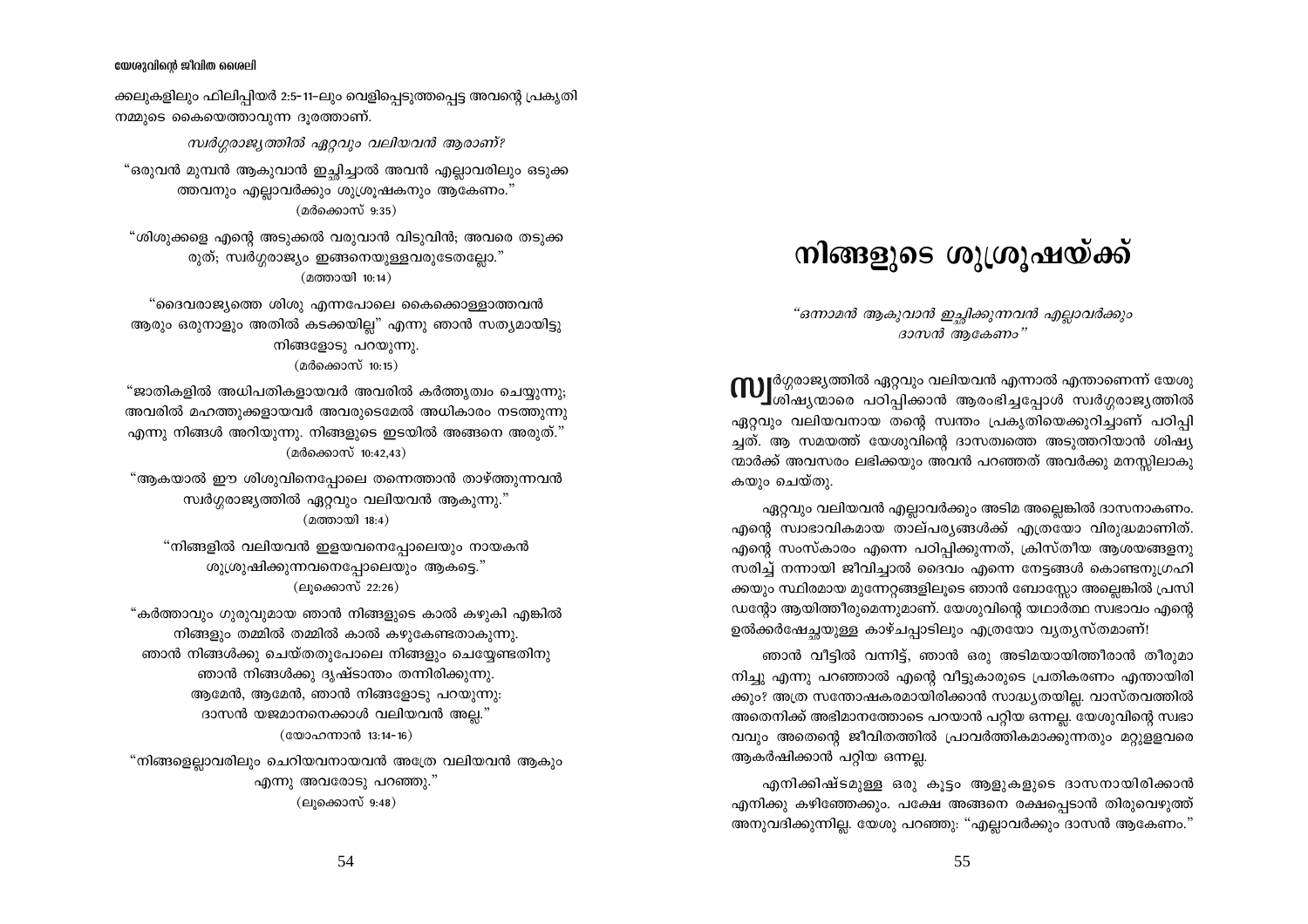#### നിങ്ങളുടെ ശുശ്രൂഷയ്ക്ക്

### യേശുവിന്റെ ജീവിത ശൈലി

ഒരു ദാസന്റെ ജോലി മറ്റുള്ളവരുടെ ജീവിതം സന്തോഷപ്രദമാകാൻ തനിക്കു കഴിയുന്നതെല്ലാം ചെയ്യുക എന്നതാണ്. ഒരു ദാസന്റെ പ്രഥമ താല്പര്യം അവനെ സംബന്ധിച്ചുള്ളതല്ല, മറ്റുള്ളവരെ സംബന്ധിച്ചുള്ള താണ്. അടിമത്തത്തെക്കുറിച്ചല്ല ഞാൻ സംസാരിക്കുന്നത്. മറ്റുള്ളവരെ ശുശ്രുഷിക്കുവാൻ നമ്മുടെ ഇഷ്ടാനുസരണമുള്ള തിരഞ്ഞെടുപ്പാണ് ദാസ ത്വം. അതു ബലാൽക്കാരത്തിന്റെയോ, ചുഷണത്തിന്റെയോ ഫലമായി ട്ടുള്ളതല്ല.

### ചവിട്ടുമെത്തയിൽ തട്ടി വീഴരുത്

ഒരു ചവിട്ടുമെത്തയാകുന്നത് സന്തോഷകരമായ കാര്യമല്ല; യേശു വിന്റെ ചവിട്ടുമെത്ത ആയാൽപ്പോലും. ചൂഷണത്തിൽ മറഞ്ഞിരിക്കുന്ന ശക്തിയും യേശുവിന്റെ സ്വഭാവം അതിനെ എങ്ങനെ തടയുന്നുവെന്നും നാം മനസ്സിലാക്കുന്നില്ലെങ്കിൽ നാം വളരെ വേഗം ചൂഷണത്തിനു വിധേ യരാകാനും കേവലം ചവിട്ടുമെത്തയായിത്തീരാനും സാദ്ധ്യതയുണ്ട്.

നമ്മുടെ പരസ്പരമുള്ള ബന്ധത്തിലേക്ക് മുതലെടുപ്പ് വ്യാപിക്കാ റുണ്ട്. കൗശലത്തിലൂടെയും വഞ്ചനയിലൂടെയും മറ്റുള്ളവരെക്കൊണ്ട് നമ്മുടെ കാര്യങ്ങൾ സാധിച്ചെടുക്കാറുണ്ട്. നമ്മുടെ കൗശലത്തിൽ അവർ വീഴുമ്പോൾ നാം അതിന് അവരെ ബഹുമാനിക്കയല്ല മറിച്ച് നിന്ദിക്കയാണ് ചെയ്യാറുള്ളത്. അവർ വഴിപ്പെടാതിരുന്നാലോ, ധാർമ്മികരോഷത്തോടെ നമ്മെ സേവിക്കാൻ അവർ തയ്യാറാകേണ്ടതാണെന്ന് ഉപദേശിക്കും.

എന്നോട് ചിലയാളുകൾ അവർക്കുവേണ്ടി ചിലതു ചെയ്യാൻ ആവ ശ്യപ്പെടാറുണ്ട്. അത് അവർക്ക് ഗുണം ചെയ്കയില്ല എന്നറിയാവുന്നതി നാൽ ഞാനതു നിരസിക്കുമ്പോൾ അവർ പറയും, "താങ്കൾ ഒരു വിശ്വാ സിയാണെന്നാണ് ഞാൻ കരുതിയത്. ഒരു വിശ്വാസി ഇത്തരം കാര്യങ്ങൾ ചെയ്യേണ്ടവനല്ലേ?" അതൊരു കുറ്റാരോപണമാണ്. എനിക്ക് ഒരു കാര്യം ചെയ്യാൻ ഇഷ്ടമില്ലാതിരിക്കയും അതിന്റെ പേരിൽ കുറ്റബോധം അനുഭ വിക്കേണ്ടിവരികയോ ചില വ്യക്തികളുമായി തെറ്റേണ്ടി വരികയോ, അവർ ക്കുവേണ്ടി അതു ചെയ്യാതിരിക്കാൻ ഭയപ്പെടുകയോ ചെയ്യുമ്പോൾ ഞാൻ മുതലെടുക്കപ്പെടുകയാണ്.

ഞാൻ ചൂഷണത്തിനു വിധേയനാകുമ്പോൾ എനിക്കു കൂടുതൽ വിഷ മമാകുന്നു. ഇനിയും എനിക്കതു സംഭവിക്കുമെന്നറിയുമ്പോൾ എന്റെ സ്വാഭിമാനം നഷ്ടപ്പെടുന്നു. ചൂഷണത്തിന്റെ ഏറ്റവും ശക്തമായ ഭാവം ഞാൻ അറിയുന്നത്, അവർക്കുവേണ്ടി ഈ കാര്യം ചെയ്താൽ അവരും വിശ്വാസി ആകുന്ന കാര്യം പരിഗണിക്കും എന്നു പറയുമ്പോഴാണ്. അങ്ങ നെ ചെയ്യുന്നതിലൂടെ ഞാനായിരിക്കുമോ അവരെ വിശ്വാസത്തിലേക്കു നയി ക്കുന്നത് എന്ന ചോദ്യം ഉയരുമ്പോഴാണ് എനിക്കതു പ്രശ്നമാകുന്നത്.

ചില സമയത്ത് ആളുകൾ നമ്മെക്കൊണ്ട് ചില കാര്യങ്ങൾ ചെയ്യി ക്കുന്നത്, അതു ചെയ്യുന്നതുവരെ സ്നേഹമോ പണമോ നമുക്കു നിഷേ ധിച്ചുകൊണ്ടാണ്. മാതാപിതാക്കൾ കുട്ടികളെ മുതലെടുക്കുന്നത് അനു സരിച്ചില്ലെങ്കിൽ രോഗം വരുമെന്ന് ഭീഷണിപെടുത്തിക്കൊണ്ടാണ്. ഇങ്ങനെ ധാരാളം കാര്യങ്ങൾ പറയാനുണ്ടാകും.

ആളുകൾ യേശുവിനെ ചുഷണം ചെയ്യാൻ ശ്രമിച്ച അവസരങ്ങൾ ധാരാളമുണ്ട്. അവനെ വാക്കിൽ കൂടുക്കേണ്ടതിന് പരീശന്മാരെയും ഹെരോദ്യരെയും അവന്റെ അടുക്കൽ അയച്ചു.

അവർ വന്നു: "ഗുരോ, നീ മനുഷ്യരുടെ മുഖം നോക്കാതെ ദൈവ ത്തിന്റെ വഴി നേരായി പഠിപ്പിക്കുന്നതുകൊണ്ടു നീ സത്യവാനും ആരേയും ഗണ്യമാക്കാത്തവനും എന്നു ഞങ്ങൾ അറിയുന്നു; കൈസർക്കു കരം കൊടുക്കുന്നതു വിഹിതമോ അല്ലയോ? ഞങ്ങൾ കൊടുക്കയോ കൊടുക്കാതിരിക്കയോ വേണ്ടതു എന്നു അവ നോടു ചോദിച്ചു. അവൻ അവരുടെ കപടം അറിഞ്ഞു..." നിങ്ങൾ എന്നെ പരീക്ഷിക്കുന്നതെന്ത്? എന്നു പറഞ്ഞു (മർക്കൊസ്  $12:13-15$ ).

ചൂഷണത്തെ പ്രതിരോധിക്കാനുള്ള പ്രധാന മാർഗ്ഗം താഴ്മയാണ്. നാം ആരാണെന്ന് മനസ്സിലാക്കുകയും അതിനെ നേരിടുകയും ചെയ്യു കയാണ് താഴ്മ എന്നതുകൊണ്ട് ഉദ്ദേശിക്കുന്നത്. യേശുവിന് താൻ ആരാണെന്നറിയാമായിരുന്നു, അതിനാൽ അവൻ സ്വസ്ഥനായിരുന്നു, അവൻ അവരുടെ മുഖസ്തുതിയിൽ മയങ്ങിപ്പോയില്ല. അവന്റെ സ്ഥാനത്തു ഞാനായിരുന്നെങ്കിൽ, ഞാൻ ചിന്തിക്കുന്നത്, ഒടുവിൽ എന്റെ വില എന്താ ണെന്ന് ഈ ആളുകൾ മനസ്സിലാക്കിയെന്നും എന്റെ കഴിവു പ്രകടിപ്പി ക്കാൻ പറ്റിയ അവസരമാണിതെന്നും ആയിരിക്കും. ശരിയായ അംഗീകാരം സ്ഥീകരിക്കുന്നതിൽ തെറ്റൊന്നുമില്ല, എന്നാൽ താഴ്മയെന്നത് മുഖസ്തുതി തിരിച്ചറിയുന്നതും എപ്പോഴാണത് സംഭവിക്കുന്നതെന്നറിയുന്നതുമാണ്.

യേശു ചൂഷണത്തെ മുൻപ് ചെയ്തതുപോലെ ശക്തമായി എതി ർത്തു:

"അനന്തരം പരീശന്മാർ വന്നു അവനെ പരീക്ഷിച്ചുകൊണ്ട് ആകാശത്തുനിന്നു ഒരു അടയാളം അന്വേഷിച്ചു അവനുമായി തർക്കിച്ചു തുടങ്ങി. അവൻ ആത്മാവിൽ ഞരങ്ങി: ഈ തലമുറ അടയാളം അന്വേഷിക്കുന്നത് എന്തു? ഈ തലമുറെക്കു അട യാളം ലഭിക്കയില്ല എന്നു ഞാൻ സത്യമായിട്ടു നിങ്ങളോടു പറ യുന്നു എന്നു പറഞ്ഞു. അവരെ വിട്ടു പിന്നെയും പടകു കയറി അക്കരെക്കു കടന്നു" (മർക്കൊസ് 8:11-13).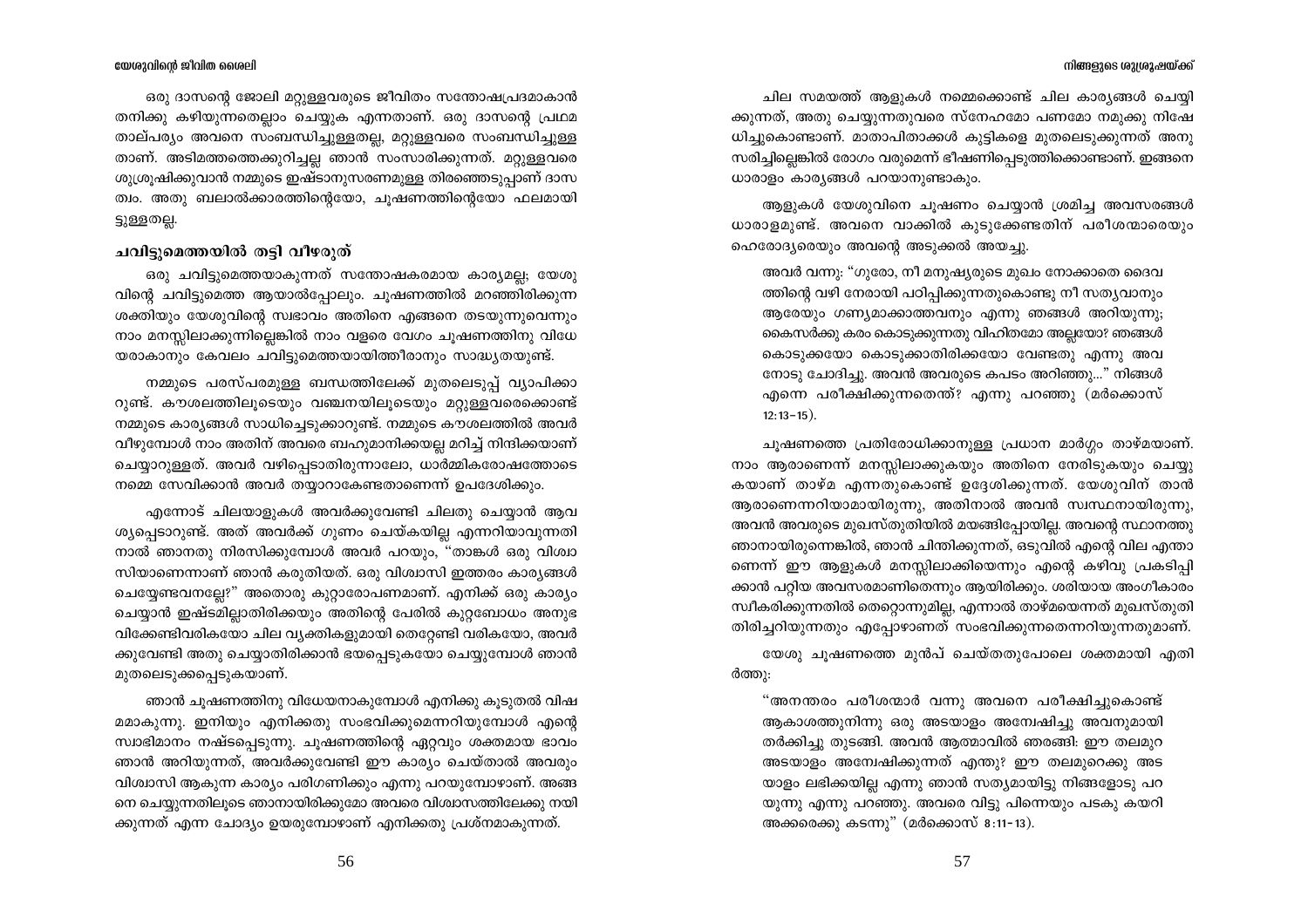പരീശന്മാർ തന്നെ സമീപിച്ചത് ശത്രുതയോടെയാണെന്നും സഹായം ചോദിക്കാനല്ലെന്നും യേശു അറിഞ്ഞിരുന്നു. താഴ്മയിലൂടെ (തന്റെ യഥാർത്ഥ അവസ്ഥയിൽ, ഒട്ടും ഉയർന്നല്ല, ഒട്ടും താണുമല്ല) തനിക്കു അനു ഭവപ്പെട്ട കോപം പ്രകടിപ്പിക്കാൻ യേശുവിനു കഴിഞ്ഞു. കൂടുതൽ സംസാ രിക്കുന്നതുകൊണ്ട് പ്രയോജനമില്ലെന്നു മനസ്സിലാക്കിയ യേശു അവരെ വിട്ടുപോയി.

ചൂഷണത്തെ എതിർക്കുന്നതിനുള്ള രണ്ടാമത്തെ മാർഗ്ഗം മാറിപ്പോ കുക എന്നതാണ്. ഒന്നിലധികം പ്രാവശ്യം യേശു അതു ചെയ്തിട്ടുണ്ട്.

യോഹന്നാൻ രേഖപ്പെടുത്തുന്നത്, "അവർ വന്നു തന്നെ പിടിച്ചു രാജാ വാക്കുവാൻ ഭാവിക്കുന്നു എന്നു യേശു അറിഞ്ഞിട്ടു പിന്നെയും തനിച്ചു മലയിലേക്കു വാങ്ങിപ്പോയി" (യോഹന്നാൻ 6:15) എന്നാണ്.

ചുഷണത്തിന്റെ ഒരു പ്രത്യേകത, അതു തിരഞ്ഞെടുപ്പിനുള്ള നമ്മുടെ സ്വാതന്ത്ര്യത്തെ ഹനിക്കുന്നു എന്നതാണ്. ഒന്നുകിൽ പ്രതിരോധത്തോടെ നാം അതിനെ സമീപിക്കും. അല്ലെങ്കിൽ മറ്റുള്ളവരുടെ തിരഞ്ഞെടുപ്പനു സരിച്ച് നാം പ്രവർത്തിക്കും. യേശുവിനെ ചൂഷണം ചെയ്യാൻ വന്ന ഒരാൾ ക്കുപോലും പ്രതീക്ഷിച്ച ഉത്തരം ലഭിച്ചില്ല. യേശുവിന്റെ യഥാർത്ഥ ചിന്ത യുടെ പ്രകടനമാണ് അവർക്കു ലഭിച്ചത്. ചിലരിൽ നിന്നും അവൻ മാറി പ്പോകുകയും ചെയ്തു. ഓരോ സംഭവത്തിലും തിരഞ്ഞെടുക്കാനുള്ള തന്റെ കഴിവ് അവൻ സംരക്ഷിക്കുകയുണ്ടായി.

അടിച്ചേൽപ്പിക്കുന്ന അടിമത്തവും തിരഞ്ഞെടുക്കുന്ന ദാസത്വവും തമ്മിൽ പ്രകടമായ വ്യത്യാസമുണ്ട്. യേശു തന്റെ ജീവനെ വെച്ചുകൊടു ക്കുകയാണെന്നും അത് അവനിൽ നിന്നും ആരും എടുക്കുകയില്ലെന്നും പറഞ്ഞപ്പോൾ, സ്നേഹത്തിന്റെ അടിസ്ഥാന പ്രമാണത്തെ വിവരിക്കയാ ണവൻ ചെയ്തത്. മറ്റുള്ളവർക്ക് പ്രയോജനകരവും അവരെ സേവിക്കു ന്നതുമായ കാര്യങ്ങളാണ് സ്നേഹം എപ്പോഴും തിരഞ്ഞെടുക്കുന്നത്; എങ്കിലും അതൊരു തിരഞ്ഞെടുപ്പാണ്; സ്വയം തിരഞ്ഞെടുക്കുന്നതിലൂടെ മാത്രമേ നിങ്ങൾക്കു സ്നേഹിക്കാനാവു. നിയമം മൂലമോ, ശക്തി പ്രയോ ഗിച്ചോ, മുതലെടുപ്പിലുടെയോ യഥാർത്ഥ സ്നേഹം ഉളവാക്കാൻ കഴിക യില്ല. തിരഞ്ഞെടുക്കാനുള്ള അവന്റെ അവകാശത്തെ ഹനിക്കുന്ന എന്റെ എന്തു പ്രവൃത്തിയും അവന്റെ വ്യക്തിത്വത്തിന്മേലുള്ള കടന്നുകയറ്റമായി രിക്കും. തിരഞ്ഞെടുപ്പിനുള്ള എന്റെ അവകാശത്തിന്മേൽ ഭീഷണി ഉയരു മ്പോൾ, ഞാൻ സ്നേഹിക്കപ്പെടുന്നില്ലെന്നും, ശുശ്രൂഷയ്ക്ക് വാതിൽ തുറ ക്കുന്നില്ലെന്നും എനിക്കു മനസ്സിലാകും.

താഴ്മയോടെ എനിക്ക് ഇങ്ങനെ പറയാനാകും: "ഒരു പക്ഷേ, അത് ശരിയല്ലായിരിക്കാം, എന്റെ മേൽ സമ്മർദ്ദമുണ്ടെന്നും ഞാൻ മുതലെടു പ്പിനു വിധേയനാകുന്നുവെന്നും എനിക്കു തോന്നുന്നു. ഇങ്ങനെയുള്ള സമ യത്ത് സ്നേഹത്തിൽ പ്രവർത്തിക്കാൻ എനിക്കു ബുദ്ധിമുട്ടാകയാൽ, എനിക്കു ശരിയെന്നു തോന്നുന്നത് തിരഞ്ഞെടുക്കാൻ സ്വാതന്ത്ര്യം ഉണ്ടാ കുന്നതുവരെ ഞാൻ മാറി നിൽക്കുകയാണ്."

ചില സമയങ്ങളിൽ, അപേക്ഷയിലാണ് മുതലെടുപ്പ് നിങ്ങൾ തിരിച്ച റിയുന്നതെങ്കിൽ 'ഇല്ല' എന്ന ഒറ്റ മറുപടി മതിയാകുന്നതാണ്. കാരണം വിശദീകരിക്കാൻ ആവശ്യപ്പെടുന്നത് മുതലെടുപ്പു പ്രക്രിയയുടെ ഭാഗ മാണ്. ശരിയായി എതിർത്തു നിൽക്കുന്നതിന് ഉത്തരം പറയേണ്ട കാര്യ മില്ലെന്ന് നാം അറിഞ്ഞിരിക്കണം. എങ്കിലും മറ്റുള്ളവർക്ക് പ്രയോജനക രവും സ്നേഹപൂർവ്വവുമായ തിരഞ്ഞെടുപ്പ് നടത്താൻ കഴിയേണ്ടതിന് നാം സത്യസന്ധരായി ജീവിക്കേണ്ടതാവശ്യമാണ്.

പലപ്പോഴും നാം 'ഇല്ല' എന്നു പറയുമ്പോൾ മുതലെടുപ്പിനു ശ്രമി ക്കുന്ന വ്യക്തി ഒരു രംഗം സൃഷ്ടിക്കാറുണ്ട്. അതും മുതലെടുപ്പു പ്രക്രി യയുടെ ഭാഗമാണ്. നമ്മുടെ ആർജവത്വം സൂക്ഷിക്കുന്നതിന് നാം കൊടു ക്കേണ്ട വിലയാണ് അതും. ആ രംഗം മൂലം നിങ്ങൾ വിഡ്ഢിയാകരുത്. ആ വ്യക്തിയുടെ സൗഖ്യത്തിന്റെ പ്രക്രിയയുടെ ഭാഗമായി അതു മാറാൻ സാദ്ധ്യതയുണ്ട്.

ഇത്തരത്തിലുള്ള മുതലെടുപ്പുകാരൻ രോഗിയാണ്. നമ്മെ മുതലെ ടുക്കാൻ നാം ഒരുവനെ അനുവദിച്ചാൽ ആ മനുഷ്യന്റെ രോഗത്തിനു നാം വളംവെച്ചുകൊടുക്കുകയാണ്. എന്നാൽ മുതലെടുപ്പിനെ നാം എതിർത്തു നിന്നാൽ, അതു പ്രയാസകരവും രംഗങ്ങൾ സൃഷ്ടിക്കുന്നതാണെങ്കിലും അയാളുടെ സൗഖ്യത്തിനും നമ്മുടെ തന്നെ ആരോഗ്യത്തിനും കാരണ മായിത്തീരും.

യേശുവിന്റെ ജീവിതശൈലി അനുവർത്തിക്കാനാഗ്രഹിക്കുന്ന വൃക്തി കളെ തളർത്തുന്ന മറ്റൊരു മുതലെടുപ്പാണ് സ്വയകേന്ദ്രീകൃതത്വം. ലോക ത്തിന്റെ ആവശ്യം നാം മനസ്സിലാക്കുകയും ലോകത്തിനു നമ്മെ ആവ ശ്യമുണ്ടെന്നറിയുകയും ചെയ്തശേഷം പ്രശ്നപരിഹാരത്തിന് നമ്മുടെ പക്കൽ വളരെയൊന്നും ഇല്ലെന്നറിഞ്ഞ് സ്വസ്ഥത നഷ്ടപ്പെടുന്നതാ ണിത്. നമ്മുടെ മുമ്പിൽ വരുന്ന സകല ആവശ്യങ്ങൾക്കും പ്രതികരിക്കാൻ ശ്രമിച്ച് ഒടുവിൽ ഉറവകൾ വറ്റിവരണ്ട് തളർന്നു വീഴുകയും യേശുവിനെ പ്പോലെ ഒരിക്കലും ജീവിക്കാൻ നമുക്കു കഴികയില്ലെന്ന് പറഞ്ഞ് അവ സാനിക്കയും ചെയ്യുന്നു.

ഇവിടെയും താഴ്മയാണ് നമുക്കുള്ള ഉത്തരം. നാം ദൈവമല്ല. അതു കൊണ്ട് ദൈവമാകാൻ ശ്രമിക്കുന്നതും നമ്മുടെ പരിമിതിയിൽ നിന്നു കൊണ്ട് ലോകത്തിന്റെ സകലപ്രശ്നങ്ങളും പരിഹരിക്കാൻ ശ്രമിക്കുന്നതും നിർത്താം. നാം നമ്മോടു തന്നെ സത്യസന്ധത പുലർത്തുകയും ഊർജ്ജം തീർന്നിരിക്കുന്നു എന്നു മനസ്സിലാക്കുകയും ചെയ്യുമ്പോൾ ഏകാന്തതയിൽ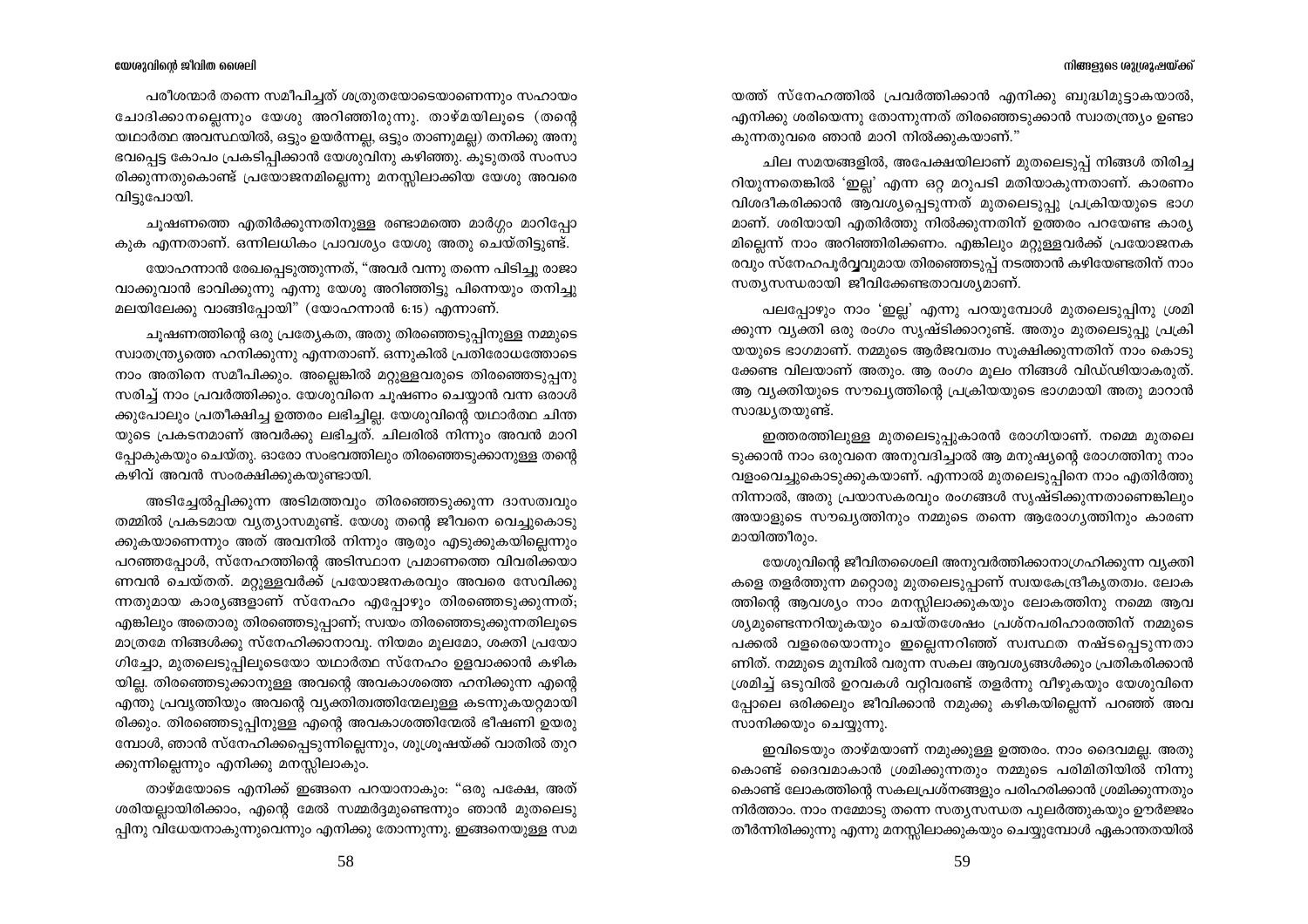അൽപ്പസമയം വിശ്രമിക്കുന്നതാണ് ഉത്തമം. യേശു പലപ്പോഴും ശിഷ്യ ന്മാരെ ഏകാന്ത സ്ഥലത്തേക്ക് വിശ്രമത്തിനായി കുട്ടിക്കൊണ്ടു പോകു മായിരുന്നു. അവൻ ദൈവമായിരുന്നിട്ടും സ്വന്തജീവിതത്തിൽ മുതലെടുപ്പ് അവൻ അനുവദിച്ചില്ല. സ്നേഹപൂർവ്വമുള്ള തീരുമാനമെടുക്കാനുള്ള തന്റെ ശക്തി അവനെപ്പോഴും നിലനിർത്തി. സകലർക്കും ദാസനായിരിക്കുന്ന തിന് ആവശ്യമായിരിക്കുന്ന സ്നേഹപൂർവ്വമായ തീരുമാനങ്ങൾ എടുക്കു വാൻ അവൻ നമ്മെ ആഹ്വാനം ചെയ്യുന്നു.

"സ്വർഗ്ഗരാജ്യത്തിലെ ഏറ്റവും വലിയവൻ" എന്ന പഠിപ്പിക്കലിൽ അവൻ വെളിപ്പെടുത്തിയ തന്റെ സ്വഭാവങ്ങളുടെ ഒരു പട്ടിക ഇവിടെ ആരംഭിക്കു കയാണ്. ഈ പട്ടിക, ഈ പുസ്തകത്തിന്റെ ഏറ്റവും പ്രധാന സന്ദേശം ഉൾക്കൊള്ളുന്നതാകയാൽ, ഓരോ ഭാഗത്തിനുമൊടുവിൽ ആ ഭാഗത്തി ന്റെയും മുമ്പിലത്തെ ഭാഗത്തിന്റെയും പ്രധാനം ഉള്ളടക്കം ചേർക്കുന്നു ണ്ട്. പതിന്നാലെണ്ണമാണ് പട്ടികയിലുള്ളത്. ഈ ഭാഗത്തിന്റെ പ്രധാന ചിന്ത ദാസൻ എന്നതാണ്.

 $\omega$ ocamalo:

1. ദാസൻ

### അധികാര സ്തൂപം

"ജാതികളിൽ അധിപതികളായവർ അവരിൽ കർത്തൃത്വം ചെയ്യുന്നു... നിങ്ങളുടെ ഇടയിൽ അങ്ങനെ അരുത്"

**ണന്ന** കല്പനയുടെ അടിസ്ഥാനത്തിൽ വിശകലനം ചെയ്താൽ നമ്മുടെ സഭകളും ആത്മീയ സംവിധാനങ്ങളും തകർന്നുപോകു മെന്ന് ഞാൻ അത്ഭുതപ്പെടുന്നു. എന്നിട്ടും നമ്മുടെ സംവിധാനങ്ങൾ വച നാനുസരണമുള്ളതാണെന്നും ദൈവനിയോഗപ്രകാരമുള്ളതാണെന്നും നാം അവകാശപ്പെടുന്നു.

എല്ലാവർക്കും ദാസനാകുക എന്ന തത്ത്വം, അധികാര ശൃംഖലകളി ലും സംവിധാനങ്ങളിലും തട്ടിത്തകരുന്നു. ഈ സംവിധാനത്തിൽ കീഴ്പ്പെ ടൽ ഉത്തരോന്മുഖമാണ്. അനേക ആത്മീയ പ്രസ്ഥാനങ്ങളും ഭീമൻ കോർ പ്പറേഷനുകളുടെ പിരമിഡ് രൂപത്തിലുള്ള ഭരണ സംവിധാനത്തിന്റെ കാർ ബൺ കോപ്പികൾ മാത്രമാണ്. ദൈവരാജ്യത്തിൽ അധികാരസ്തുപം തല തിരിഞ്ഞതാണ്; അവിടെ അധികാരം മുകളിലല്ല, അടിയിലാണ്.

യേശുക്രിസ്തു കീഴ്പ്പെടുന്നതിനെക്കുറിച്ച് സൂചിപ്പിച്ചപ്പോഴെല്ലാം അതു നേതാക്കന്മാരോടും ദൈവരാജ്യത്തിൽ വലിയവരാകാൻ ആഗ്രഹി ച്ചവരോടുമായിരുന്നു. അവർ താഴേക്കു വരാനാണവൻ കല്പിച്ചത്, മുക ളിലേക്കുയരാനല്ല. ഉദാഹരണത്തിന്, മത്തായി 20:26-ൽ അവൻ വ്യക്തമാ ക്കിയത്, "നിങ്ങളിൽ ഒന്നാമൻ ആകുവാൻ ഇച്ചിക്കുന്നവനെല്ലാം നിങ്ങ ളുടെ ദാസൻ ആകേണം" എന്നാണ്.

ഈ ദക്ഷിണോന്മുഖമായ കീഴ്പ്പെടൽ, ആളുകളെക്കുറിച്ചുള്ള യേശു വിന്റെ വീക്ഷണ രീതിയിൽനിന്നും ഉരുത്തിരിഞ്ഞതാണ്. അവൻ അവരെ സേവിച്ചത് അവരുടെ വില അവൻ അറിഞ്ഞതുകൊണ്ടാണ്. നാം അവരെ ഭരിക്കുന്നത്, അവരുടെ വില നാം മനസ്സിലാക്കാത്തതുകൊണ്ടും യേശു വീക്ഷിച്ച രീതിയിൽ അവരെ വീക്ഷിക്കാത്തതുകൊണ്ടുമാണ്.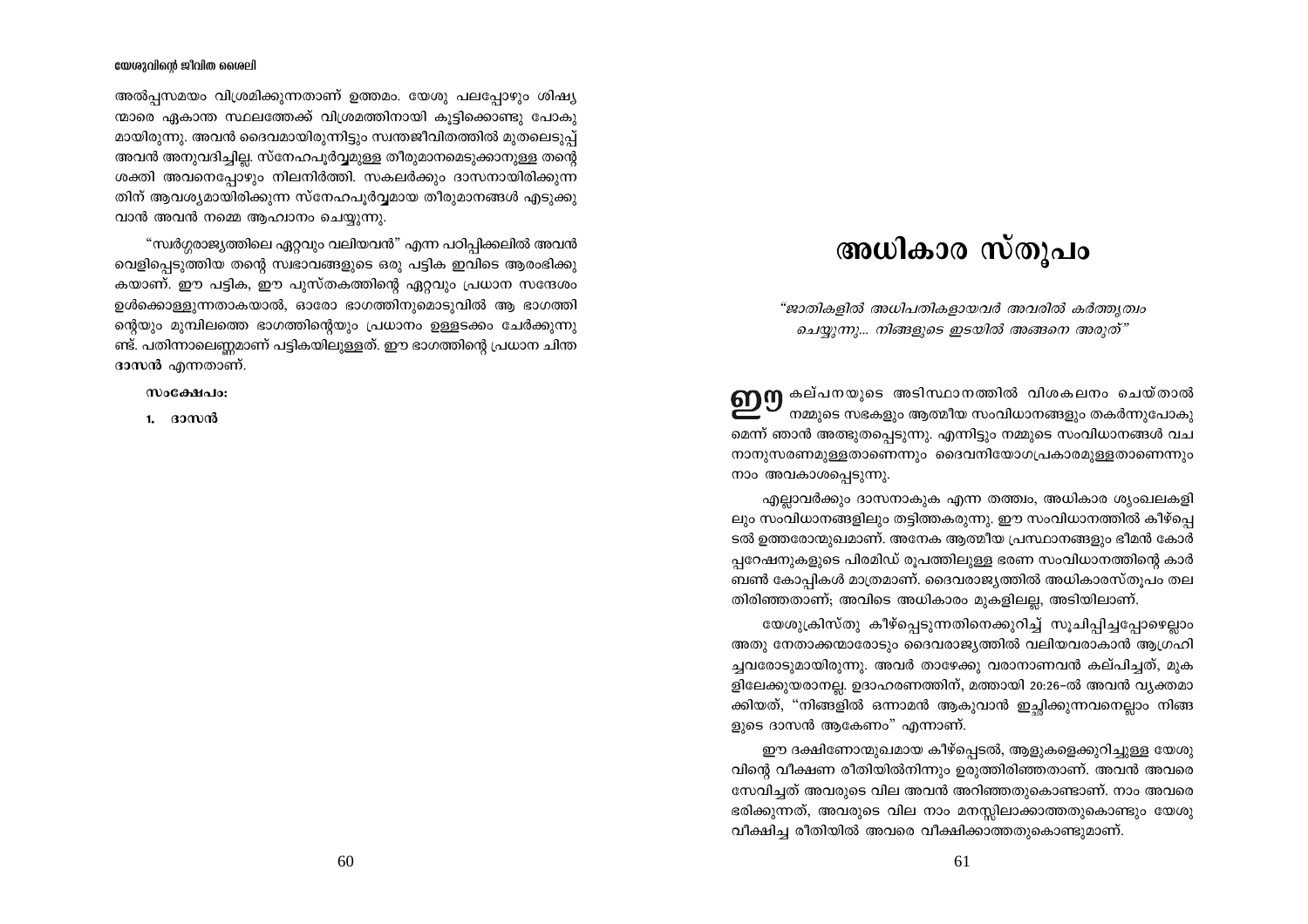ഓരോ വിശ്വാസിക്കും സഭയുടെ തലയായ ക്രിസ്തുവിനോട് അതു ല്യവും നേരിട്ടുള്ളതുമായ ഒരു ബന്ധമുണ്ടെന്ന് ദൈവരാജ്യത്തിലെ നേതാ ക്കന്മാർ അംഗീകരിക്കേണ്ടതാണ്. നിയന്ത്രണം ലക്ഷ്യം വെയ്ക്കുന്ന ലോക സംവിധാനത്തെക്കാൾ വൃതൃസ്തമായി സ്വർഗ്ഗരാജ്യത്തിലെ നേതാവ്, ജനത്തെ ശുശ്രൂഷയ്ക്ക് സജ്ജരാക്കാനും വിശ്വാസത്തിലും പരിജ്ഞാന ത്തിലും ഐക്യത വളർത്തുവാനും സ്ഥിരത നിലനിർത്തുന്നതിനായി ജന ത്തെ പക്വതയിലേക്കു നയിക്കുവാനും തിരഞ്ഞെടുക്കപ്പെട്ടവനാണ് (എഫെസ്യർ 4:11-16 കാണുക).

യേശു ഏറ്റവും ശക്തമായ ഭാഷ ഉപയോഗിച്ചത് അന്നത്തെ ആത്മീയ നേതാക്കൾക്കെതിരെയാണ്. പുരുഷാരത്തെ ഇടയനില്ലാത്ത ആടുകളെ പ്പോലെ കണ്ടിട്ട് അവരെക്കുറിച്ച് അവൻ മനസ്സലിഞ്ഞു. നേതാക്കൾക്കു കീഴടങ്ങുവാൻ അവൻ ജനത്തിന്മേൽ യാതൊരു സമ്മർദ്ദവും ചെലുത്തി യില്ല. പകരം ജനങ്ങളുടെ അടിമയായിത്തീരുവാൻ നേതാക്കന്മാരുടെമേൽ അവൻ സമ്മർദ്ദം ചെലുത്തി.

### ഇവിടെ ഞാനാണ് അധികാരി

ഇന്നത്തെ നേതാക്കന്മാർ, അവരുടെ അനുയായികളും പൊതുജനവും എങ്ങനെ അവരോടു സതൃസന്ധത പുലർത്തണമെന്നും എങ്ങനെ അവരെ അനുസരിക്കണമെന്നും എങ്ങനെ പിന്തുണ നൽകണമെന്നും എങ്ങനെ അവർക്കു കീഴടങ്ങണമെന്നും ഉള്ള പ്രഖ്യാപനങ്ങൾ നടത്തുന്നത് ഞാൻ സ്ഥിരമായി കേൾക്കാറുണ്ട്. എന്നിരുന്നാലും അനുയായികൾക്ക് ആത്മാർ ത്ഥമായും ബാഹ്യ ഇടപെടൽ കൂടാതെയും പ്രതികരിക്കാനുള്ള സ്വാത ന്ത്ര്യം നൽകേണ്ടത് നേതാവിന്റെ മാത്രം ഉത്തരവാദിത്തമാണ്.

ഒന്നാമതായി, യേശു ചെയ്തതുപോലെ, നേതാക്കന്മാർ തങ്ങളുടെ ജീവിതം വെളിപ്പെടുത്തുവാൻ ദാസവേഷം ധരിക്കണം. നിർഭാഗ്യവശാൽ, വളരെക്കുറച്ച് പ്രസംഗകരും മതനേതാക്കളും മാത്രമേ അവർ ശുശ്രൂഷി ക്കുന്ന ആളുകളുമായി ആത്മാർത്ഥമായി അടുത്തിടപഴകാറുളളൂ. തങ്ങ ൾക്കു ലഭിച്ച പരിശീലനം മൂലമോ, വായിച്ച പുസ്തകങ്ങളിൽ നിന്നുള്ള അറിവു നിമിത്തമോ, അനേക നേതാക്കന്മാരും ജനത്തിൽ നിന്നും പദവി ക്കനുസരണമായ അകലം സൂക്ഷിക്കണമെന്ന് ധരിക്കുകയും അങ്ങനെ തങ്ങളെ മറ്റുള്ളവരുടെ മീതെ നിർത്തുകയും ചെയ്യുന്നു.

ഇത്തരത്തിലുള്ള നിലപാടിന് സ്വതസിദ്ധമായ നശീകരണ പ്രശ്നങ്ങ ളുണ്ട്. അധികാരസ്തൂപത്തിന്റെ മുകളിലുള്ള വ്യക്തി യാഥാർത്ഥ്യത്തിൽ നിന്നും വളരെ അകലെയാണ്. അയാൾക്കു താഴെയുള്ളവർ പൂർണ്ണ സത്യ സന്ധത പുലർത്തുകയില്ല. ഏറ്റവും മുകളിലുള്ള വ്യക്തിയോട്, തങ്ങളുടെ ജോലി സംരക്ഷിക്കുവാൻ ആവശ്യമായ കാര്യങ്ങൾ മാത്രമേ താഴെയു

#### അധികാര സ്തൂപം

ള്ളവർ പറയുകയുള്ളൂ. മുകളിലുള്ള വൃക്തിക്ക് താഴെയുള്ളവരുടെ സതൃ സന്ധതയും വിശ്വസ്തതയും ഉറപ്പാക്കാനുള്ള ഏക വഴി തന്നെത്തന്നെ 'ബഹുമാനമില്ലാത്തവൻ' ആക്കുകയാണ് — തന്റെ ശക്തിയും അധികാരവും മാറ്റിവച്ച് ഒരു ദാസനെപ്പോലെ അവരെ സമീപിക്കുക. ആദ്യം മുൻകൈ യെടുക്കേണ്ടത് മുകളിലുള്ള ആളാണ്. അതു താഴെയുള്ളവരിൽ നിന്നു മല്ല വരേണ്ടത് — വിപ്ലവം മാത്രമേ ആ ഭാഗത്തു നിന്നുണ്ടാകയുള്ളൂ. യേശു വിന്റെ സ്വഭാവത്തിൽ, മാനുഷിക തലത്തിൽ താഴേക്കുള്ള കീഴ്പ്പെടൽ മാത്രമേ സാദ്ധ്യമാകയുളളൂ.

ഒരു നേതാവിന് തന്നെത്തന്നെ സമ്പൂർണ്ണമായി സമർപ്പിച്ച ഒരു മനു ഷ്യനെപ്പറ്റിയുള്ള ഒരു ലേഖനം ഞാൻ ഒരിക്കൽ വായിക്കുകയുണ്ടായി. നേതാവ്, തനിക്കു കീഴ്പ്പെട്ട ആ മനുഷ്യനെ ദാസത്വം പഠിപ്പിക്കുന്നതിനു വേണ്ടി തന്റെ പുൽത്തകിടിയിലെ പുല്ലു ചെത്താനാവശ്യപ്പെട്ടു. യേശുവി ന്റെ ശൈലിയുടെ വിപരീതമാണിത്. മറിച്ച് നേതാവ് ദാസത്വം പഠിപ്പിക്കേ ണ്ടത് ദാസനായവന്റെ പുൽത്തകിടിയിലെ പുല്ലറുത്തുകൊണ്ടാകണം.

യേശുവിന്റെ ശൈലിയിലുള്ള നേതൃത്വം വഹിക്കുന്നവർ ഒരു തര ത്തിലുമുള്ള കടന്നുകയറ്റം ഉപയോഗിക്കുകയോ അധികാരത്തിന്റെ ഏതെ ങ്കിലും പദവിയിൽ ആശ്രയിക്കുകയോ ചെയ്യുന്നില്ല. പകരം ആളുകളെ സേവിക്കുന്നതിലൂടെ അവരെ നയിക്കുകയും അവർ അവന്റെ കഴിവുകൾ അംഗീകരിച്ച് സ്വമേധയാ അവരെ പിന്തുടരുകയും ചെയ്യുന്നു. ഏതുവിധ ത്തിലായാലും അവനെ അനുഗമിക്കുന്നവർ, നല്ലതിനായാലും അല്ലെങ്കി ലും, നേതാവിനെപ്പോലെ ആയിത്തീരുകയും ചെയ്യുന്നു.

ദൈവത്തിനു വേണ്ടി അതിശക്തമായി ഉപയോഗിക്കപ്പെട്ട ഒരു നേതാ വ്, വൃക്തിപരമായ നേട്ടത്തിനായി തന്റെ പദവി ദുരുപയോഗം ചെയ്ത് പിടിക്കപ്പെട്ടപ്പോൾ അനുയായികളോടു പറഞ്ഞത്, അവർ ആ സ്ഥാനത്തു വന്നാൽ ചെയ്യാത്തതൊന്നും താനും ചെയ്തിട്ടില്ല എന്നാണ്. മറ്റു വാക്കിൽ പറഞ്ഞാൽ, അവസരം ലഭിച്ചാൽ അവർക്കും അതു ചെയ്യുവാൻ കഴിയു മായിരുന്നു എന്നാണതിനർത്ഥം. അവരുടെ സംവിധാനത്തിന്റെയും പരി ശീലനത്തിന്റെയും നേരെ ചുമത്താവുന്ന ഏറ്റവും വലിയ കുറ്റപത്രമാണ് ഈ പ്രസ്താവന.

നേതൃത്വത്തിന്റെ കുരുക്കുകളെ അതിജീവിക്കുവാൻ ഏറ്റവും നല്ല മാർഗ്ഗം നമ്മുടെ സുന്ദരമായ ഓഫീസിനു മുമ്പിൽ **"അടിമ"** എന്ന ബോർ ഡു തുക്കുകയും അതിനു യോജിക്കാത്ത സാഹചര്യങ്ങൾ എല്ലാം ഒഴി വാക്കുകയുമാണ്. ഓർക്കുക, അധികാരം ദുഷിപ്പിക്കുകയും പരമാധികാരം പരമമായി ദുഷിപ്പിക്കുകയും ചെയ്യും.

ഒരു അടിമക്ക് ആ താണ നിലവാരത്തിനു മുകളിലേക്ക് തന്നെ ഉയർത്തുന്നതോ മറ്റുള്ളവരുടെ മീതെ തന്നെ ഉയർത്തുന്നതോ ആയ മറ്റു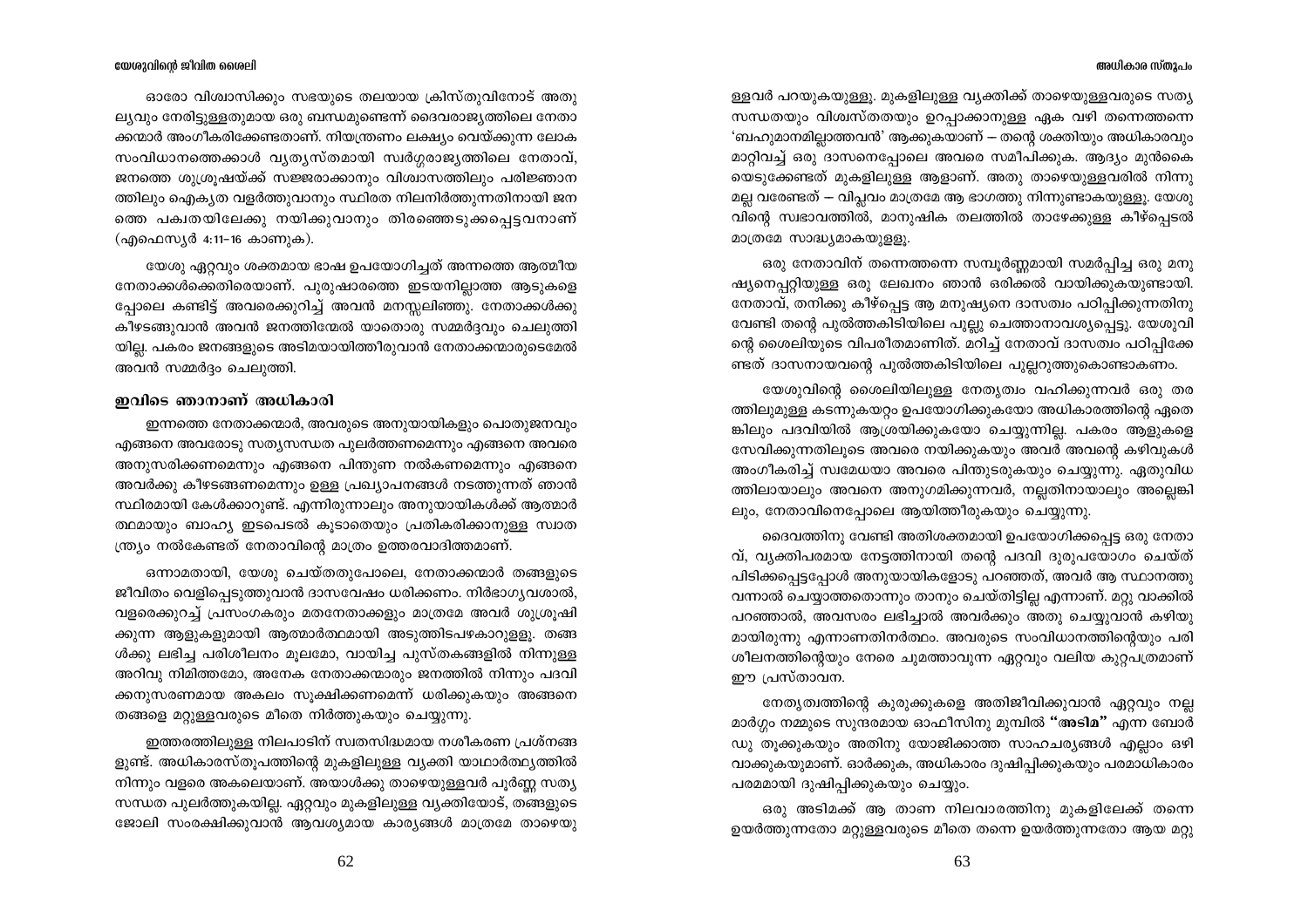### നാണയത്തിന്റെ ഇരുവശങ്ങൾ

അധികാരസ്തുപം കീഴ്മേൽ തിരിക്കുന്നത് ആരംഭിക്കുവാൻ പറ്റിയ ഏറ്റവും പ്രധാന സ്ഥലം കുടുംബമാണ്. എന്നാൽ ലോകത്തിലെ ആദ്യ സ്ഥാപനം ഇന്നു വല്ലാത്ത പ്രതിസന്ധിയെ അഭിമുഖീകരിക്കുകയാണ്. വിവാഹ വഴിയിലെ ചില ദുർഘടമായ കുഴികൾ, വൃതൃസ്ത മതസംവി ധാനങ്ങളുടെ പഠിപ്പിക്കലുകളുടെ പരിണതഫലമാണ്. യേശുവിന്റെ സ്വഭാവം എങ്ങനെ വിവാഹജീവിതത്തെ രൂപാന്തരപ്പെടുത്തുമെന്നറിയു ന്നതിന് ആദ്യം ചില ആനുകാലിക പഠിപ്പിക്കലുകൾ നമുക്കു നോക്കാം.

"ഏതൊരു അധികാര ശൃംഖലയുടെയും മുകളിൽ പുരുഷനാണു ള്ളത്." സ്ത്രീകൾ അധികാര ശൃംഖലയിലെ താഴത്തെ കണ്ണികളാണ്. പുരു ഷന്റെ അധികാരപത്രമില്ലാതെ ദൈവത്തെ സമീപിക്കുവാൻ പാടില്ല. ആനു കാലിക പഠിപ്പിക്കലുകൾ വിവാഹബന്ധത്തിൽ ഈ വിഷയം ഊന്നിപ്പറ യുന്നു. ഈ പഠിപ്പിക്കലിന്റെ അടിസ്ഥാനം, എഫെസ്യലേഖനത്തിൽ, ഭാര്യ മാർ ഭർത്താക്കന്മാർക്ക് കർത്താവിനു എന്നപോലെ കീഴടങ്ങുവിൻ എന്നു പൗലൊസ് പറയുന്ന പ്രസ്താവനയാണ്.

സ്ത്രീകൾക്കുവേണ്ടി സ്ത്രീകൾ എഴുതുന്ന പുസ്തകങ്ങളും കീഴ്പ്പെ ടലിനെക്കുറിച്ചുള്ള ഈ അറിവിന്റെ ആനുകൂല്യം ഉപയോഗിക്കുകയും രസ കരമായ വളച്ചൊടിക്കലിലുടെ അതിനെ പിന്തുണയ്ക്കുകയും ചെയ്യുന്നു. ലൈംഗികതയുടെ ശക്തിയും കീഴ്പ്പെടലെന്ന കൗശലവും ഉപയോഗിച്ച് അവരാഗ്രഹിക്കുന്ന കാര്യം പുരുഷനെക്കൊണ്ട് ചെയ്യിക്കാൻ സ്ത്രീകളെ അവർ പഠിപ്പിക്കുന്നു. അത് തരംതാഴലാണെങ്കിലും സ്ത്രീകൾ അതിൽ വിജയിക്കുന്നു. തൽഫലമായി പുരുഷൻ തനിക്കു ചെയ്യാൻ ബുദ്ധിമുട്ടുള്ള ദൈവത്തിന്റെ റോളിലേക്കു മാറ്റപ്പെടുന്നു. കീഴ്പ്പെടൽ കൈപ്പുള്ള അവ സ്ഥയായി മാറുന്നത് യേശുവിന്റെ സ്വഭാവം മനസ്സിലാക്കാത്തതിനാ ലാണ്. എഫെസ്യലേഖനത്തിലെ ഭാഗം നമുക്ക് ആഴമായൊന്നു ചിന്തി ക്കാം. കുറച്ചു കൂടി മുമ്പുള്ള ഭാഗത്തു നിന്നും നമുക്കു തുടങ്ങാം.

"ക്രിസ്തുവിന്റെ ഭയത്തിൽ, അന്യോന്യം കീഴ്പ്പെട്ടിരിപ്പിൻ. ഭാര്യ മാരേ, കർത്താവിനു എന്നപോലെ സ്വന്ത ഭർത്താക്കന്മാർക്കു കീഴടങ്ങുവിൻ. ക്രിസ്തു ശരീരത്തിന്റെ രക്ഷിതാവായി സഭക്കു തലയാകുന്നതുപോലെ ഭർത്താവു ഭാര്യയ്ക്കു തലയാകുന്നു. എന്നാൽ സഭ ക്രിസ്തുവിനു കീഴടങ്ങിയിരിക്കുന്നതുപോലെ ഭാര്യമാരും ഭർത്താക്കന്മാർക്കു സകലത്തിലും കീഴടങ്ങിയിരി ക്കേണം. ഭർത്താക്കന്മാരേ, ക്രിസ്തുവും സഭയെ സ്നേഹിച്ചതു പോലെ നിങ്ങളുടെ ഭാര്യമാരെ സ്നേഹിപ്പിൻ" (എഫെസ്യർ  $5:21-25$ ).

യാതൊരു പദവിയുമില്ല. ഒരു അടിമക്ക് കഠിനാദ്ധ്വാനത്താലുള്ള തഴമ്പ ല്ലാതെ മറ്റൊരു ബഹുമതി മുദ്രകളുമില്ല. തന്റെ യജമാനനേക്കാൾ സൗക ര്യപ്രദമായ ഒരു പാർക്കിംഗ് ഏരിയ അടിമയ്ക്ക് ഉണ്ടായിരിക്കുമെന്ന് പ്രതീ . ക്ഷിക്കരുത്. ഒരു അടിമയ്ക്ക് മറ്റുള്ളവർക്കുള്ളതിനെക്കാൾ വലിയതോ, തന്റെ സ്ഥാനമഹിമക്കനുസരിച്ച് അലങ്കരിച്ചതോ ആയ ഒരു ഓഫീസ് ഉണ്ടായി രിക്കില്ല. ഒരു ദാസന്റെ വേഷത്തിനപ്പുറമായി മറ്റുള്ളവരെ അസ്വസ്ഥരാ ക്കുന്നതോ, സ്വാധീനിക്കുന്നതോ ആയ ഒരു വേഷം അടിമക്ക് ഉണ്ടായിരി ക്കയില്ല. തന്റെ യജമാനന്റെ കഴിവുകളുടെ പ്രകടനത്തെ മിതപ്പെടുത്തുവാൻ തന്റെ സ്ഥാനം അടിമ ഉപയോഗിക്കുകയില്ല. തന്റെ 'ഒന്നാം സ്ഥാനം' നില നിർത്തുവാൻ തന്റെ 'അധികാരം' ഒരിക്കലും അടിമ ഉപയോഗിക്കുകയില്ല.

ഒട്ടനവധി കാര്യങ്ങളിൽ യേശുവിന്റെ സ്വഭാവം ലോകത്തിന്റെ നേതൃത്വ മാതൃകക്ക് എതിരായിരിക്കുന്നു. സഭ അവയെല്ലാം ചോദ്യം ചെ യ്യാതെ സ്വീകരിച്ചിരിക്കുന്നതിനാൽ ഈ പട്ടിക ഇങ്ങനെ മുന്നോട്ടു പോകും. ഇതു വളരെ നിർഭാഗ്യകരമാണ്. കാരണം, ഉപദേശ വിഷയങ്ങ ളെക്കാൾ ഈ ദൃശ്യമായ മാതൃകക്ക് വളരെ സ്വാധീന ശക്തിയുണ്ട്. ഉപ ദേശപരമായ തെറ്റുകൾ തിരിച്ചറിയുന്നതിൽ നാം വളരെ ശ്രദ്ധാലുക്കളാണ്; ഒരു പക്ഷേ, പ്രയോഗത്തിലെ തെറ്റ് തിരിച്ചറിയേണ്ട സമയമാണിത്.

"ആളുകൾ പൊട്ട ആടുകളാണ്; അവയെ എപ്പോഴും ഉത്സാഹിപ്പി ച്ചുകൊണ്ടിരിക്കണം." ലോകസംവിധാനത്തെ പിന്തുണയ്ക്കുന്നവർ പല പ്പോഴും പറയുന്നതു ഞാൻ കേട്ടിട്ടുണ്ട്. നാം സഭ അല്ലെന്നും യേശുവിന്റെ ഭാഗമല്ലെന്നും സമ്മതിക്കുകയാണെങ്കിൽ, നമ്മുടെ ചൊൽപ്പടിക്ക് ജനത്തെ നിർത്തുവാൻ നമുക്ക് ഇഷ്ടമുള്ള രീതിയിൽ അവരെ ഉത്സാഹിപ്പിക്കാൻ കഴിയും. എന്നാൽ യേശുവിന്റെ അനുയായികളായിരിക്കാൻ നാം ആഗ്രഹി ക്കുന്നുവെങ്കിൽ, നാം ജനത്തെ സ്നേഹിക്കുന്നവരായിരിക്കണം, ഏതൊരു ഉത്തേജനവും സ്നേഹത്തോടുള്ള അവരുടെ സ്വാഭാവിക പ്രതികരണമാ വണം — അതു വളരെ വേഗത്തിലോ വിദഗ്ധർ നമ്മോടു പറയുന്നത്ര ഫല പ്രദമോ അല്ലെങ്കിൽ പോലും. പരിശുദ്ധാത്മാവിലൂടെ യേശു നമ്മിൽ ആരം ഭിച്ച പ്രവൃത്തി ലോകസംവിധാനത്തിനനുസരിച്ച് അവസാനിപ്പിക്കാൻ നമുക്കു കഴികയില്ല.

യേശുവിന്റെ സ്വഭാവത്തിനനുസരിച്ച് നാമെല്ലാം തമ്മിൽ തമ്മിൽ ഇട പെടുകയും നേതാക്കൾ നമുക്കുവേണ്ടി ജീവിക്കാനാരംഭിക്കുകയും ചെയ് താൽ ക്രിസ്തുവിന്റെ ശരീരത്തിന് എന്തു സംഭവിക്കും? ആ സാദ്ധ്യതയിൽ എന്റെ മനസ്സ് ഇളകിമറിയുന്നു. ഇപ്പോഴുള്ള രീതി നമ്മെ പഠിപ്പിച്ചതാണ്, അതിനാൽ തീർച്ചയായും വ്യത്യസ്തമായ മറ്റൊന്ന് നമ്മെ പഠിപ്പിക്കാനാ കും. അങ്ങനെയായാൽ ലോകം നമ്മുടെ സഭയുടെ അംഗമാകാൻ നമ്മുടെ വീട്ടുവാതിൽക്കൽ കാത്തുകിടക്കും.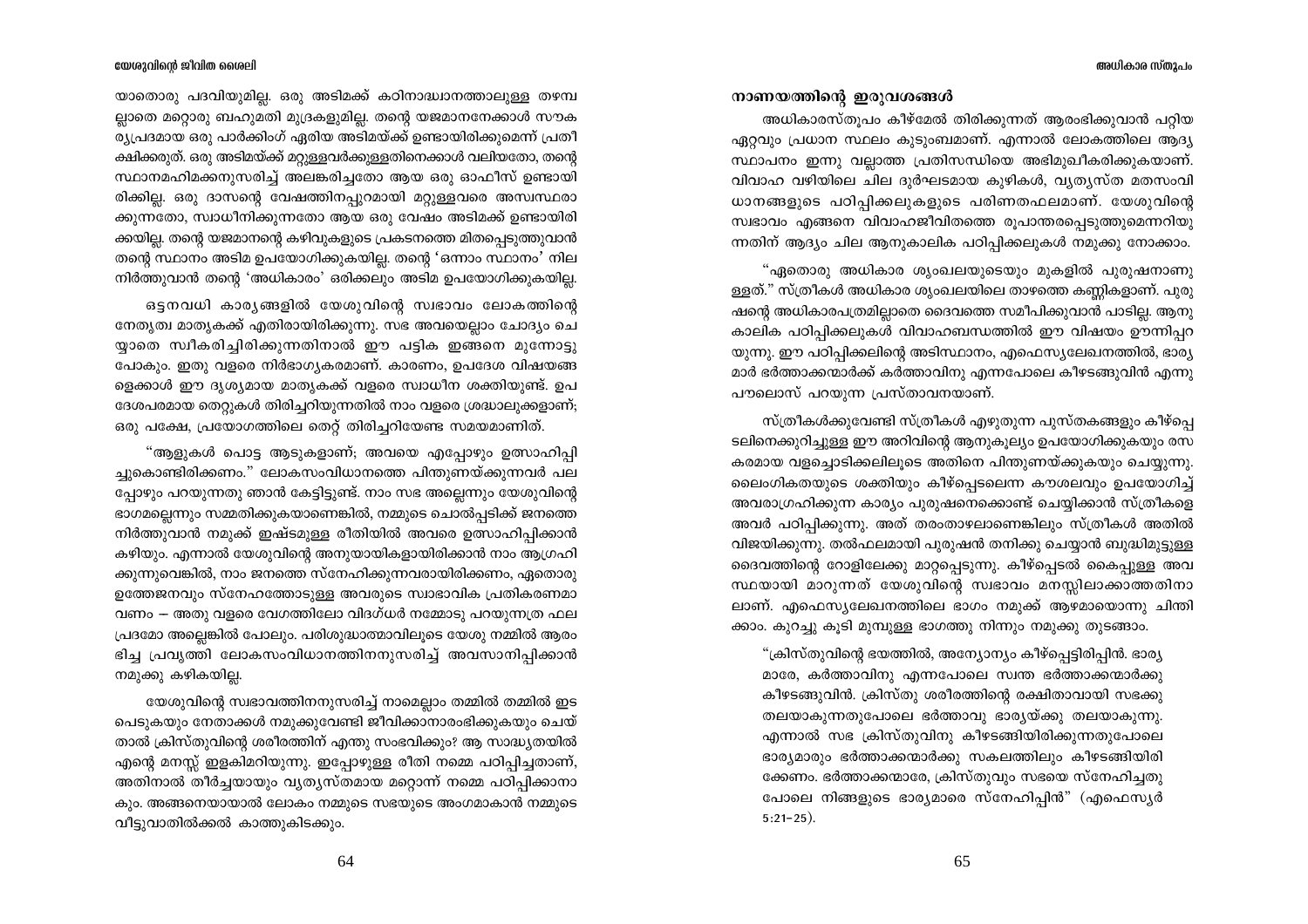#### അധികാര സ്തൂപം

### യേശുവിന്റെ ജീവിത ശൈലി

ഒന്നാമത്തെ കല്പന അന്യോന്യം കീഴ്പ്പെട്ടിരിക്കാനാണ്. അങ്ങനെ യാണ് ഒരു ശരീരം പ്രവർത്തിക്കുന്നത്. അടുത്ത കല്പനകൾ ആദ്യത്തേത് വിപുലപ്പെടുത്തിയതാണ്. വിവാഹബന്ധത്തിൽ കീഴ്പ്പെടൽ എങ്ങനെ പ്രാവർത്തികമാകുന്നുവെന്നാണ് അവ പറയുന്നത്; ഭാര്യമാർ ഭർത്താക്ക ന്മാർക്ക് കർത്താവിനു എന്നപോലെ കീഴടങ്ങുക; ക്രിസ്തു സഭയെ സ്നേ ഹിച്ചതുപോലെ ഭർത്താക്കന്മാർ ഭാര്യമാരെ സ്നേഹിക്കുക.

ഭാര്യയുടെ സ്ഥാനം ഏറെക്കുറെ വ്യക്തമാണ്. എന്നാൽ അവൾ കീഴ ടങ്ങേണ്ട ഭർത്താവിന്റെ സവിശേഷതകൾ എന്താണ്? ക്രിസ്തു സഭയെ സ്നേഹിച്ചതെങ്ങനെയാണ്? അവൻ സഭയിലേക്ക് വന്നത് അടിമയായി ട്ടാണ്, ഭരിക്കാനല്ല. ഒരു മാതൃകയായി, താഴ്മയോടെ, ഒരു ശിശുവായി, ഏറ്റവും ഹീനനായി, ഒരു ബാലകനായി, ഒടുക്കത്തവനായി, ബലം പ്രയോ ഗിക്കാതെ, ബഹുമാനിതനല്ലാതെ, മരണത്തോളം അനുസരണമുള്ളവനാ യിട്ടാണ്. ഈ വിധത്തിൽ ഞാൻ എപ്പോൾ എന്റെ ഭാര്യയോട് ഇടപെ ട്ടിട്ടുണ്ടോ അപ്പോഴൊക്കെ കീഴ്പ്പെടൽ കേവലം സംതൃപ്തിക്കുവേണ്ടി യായിരുന്നില്ല. നിർബന്ധത്താലുള്ള കീഴ്പ്പെടൽ ഒരിക്കലും കീഴ്പ്പെട ലല്ല. ഓർക്കുക, അടിമയായിത്തീരാൻ മുൻകൈ എടുക്കേണ്ടത് നേതാവോ ഗൃഹനാഥനോ ആണ്.

പരസ്പരം അതിലംഘിക്കാതെ പ്രശ്നങ്ങൾ പരിഹരിക്കാൻ ഭാര്യ യെയും ഭർത്താവിനെയും താഴ്മ സഹായിക്കും. തർക്കങ്ങൾ ഉണ്ടാകു മ്പോൾ പരസ്പരം ആക്രമിക്കുകയും പഴിചാരുകയും ചെയ്യുന്നതിനു പകരം അവരവരുടെ വികാരങ്ങളോടു സത്യസന്ധത പുലർത്തുവാൻ അവർക്ക് കഴിയും.

ദൈവത്തിന്റെ പുതിയ വ്യവസ്ഥയനുസരിച്ച് ഭൗതിക കുടുംബത്തിൽ അംഗമാകുന്നതിനു മുമ്പ് നാമെല്ലാം ദൈവിക കുടുംബത്തിലെ അംഗങ്ങ ളാണെന്ന കാര്യം ശ്രദ്ധിക്കേണ്ട സുപ്രധാന വസ്തുതയാണ്. അതുകൊണ്ട് എന്റെ ഭാര്യ എന്റെ ഭാര്യയാകുന്നതിനുമുമ്പ് ക്രിസ്തുവിൽ എന്റെ സഹോ ദരിയാണ്. അതിനാൽ ഞാൻ അവളോട് ഒരു ദൈവപൈതൽ എന്ന നില യിൽ പെരുമാറുകയും എന്റെ കുഞ്ഞുങ്ങളോട് മറ്റൊരാൾ എങ്ങനെ പെരു മാറണമെന്ന് ഞാൻ ആഗ്രഹിക്കുന്നുവോ അതിലും കരുതലോടെ പെരു മാറുകയും വേണം. ഒരു ദൈവപൈതലിന്റെ മേൽ അധികാരം കൈയാ ളാനോ അവന്റെമേൽ മുതലെടുപ്പ് നടത്താനോ ഞാൻ ധൈര്യപ്പെടുക യില്ല.

### മുറിവേൽക്കാതിരിക്കുക

നമ്മുടെ കുട്ടികളെ ചീത്തയാക്കാതെ എങ്ങനെ നമുക്ക് അവരുടെ ദാസനായിരിക്കാൻ കഴിയും? വാസ്തവത്തിൽ അവരുടെ ആത്മീയ ആരോ

ഗ്യം ഉറപ്പാക്കാൻ കഴിയുന്ന ഏറ്റവും നല്ല മാർഗ്ഗം ദാസത്വമാണ്. നമ്മുടെ മക്കൾ ഒന്നാമത് ദൈവത്തിന്റെ മക്കളാണെന്ന് നാം മനസ്സിലാക്കുമ്പോൾ, അവന്റെയും അവരുടെയും ദാസനായി അവനുവേണ്ടി അവരെ നാം വളർ ത്തുകയാണെന്നു നമുക്കു ബോധ്യപ്പെടും. തൽഫലമായി നമ്മുടെ ദാസ ത്വത്തിലൂടെ അവർക്കു പരിശീലനവും ശിക്ഷണവും നൽകി അവരുടെ പിതാവിന്റെ ആത്മാവിനെ അവരിൽ പുനരുത്പാദിപ്പിക്കുവാൻ നാം തയ്യാ റാവും.

നമ്മുടെ മക്കളുടെ കുടെ സമയം ചെലവഴിക്കാനും അവരുടെ അടു ത്തിരുന്ന് അവരുടെ ആവശ്യങ്ങൾ നിർവഹിക്കാനും പിതാവിന്റെ സ്വഭാ വത്തിൽ നിന്നകന്നു പോകാനുള്ള അവരുടെ പ്രവണതയ്ക്കെതിരെ ജാ ഗ്രത പൂലർത്താനും അതിനെതിരെ പ്രതികരിക്കാനും ദാസത്വം നമ്മെ പ്രേരിപ്പിക്കും. കുട്ടികൾക്കുവേണ്ടി ശരിയായ തീരുമാനങ്ങളെടുക്കുന്നതും അതിലുറച്ചു നിൽക്കുന്നതുമാണ് ദാസത്വം കൊണ്ടർത്ഥമാക്കുന്നത്. ഇല്ല എന്നു പറയുന്നതാണ് അവർക്കു നല്ലതെന്നറിയുമ്പോൾ ഇല്ല എന്നു പറ യുന്നതാണ് ദാസത്വം. പൗലൊസിന്റെ ആഹ്വാനവും അതിലുൾപ്പെടുന്നു. "പിതാക്കന്മാരേ, നിങ്ങളുടെ മക്കളെ കോപിപ്പിക്കാതെ കർത്താവിന്റെ ബാലശിക്ഷയിലും പത്ഥ്യോപദേശത്തിലും പോറ്റി വളർത്തുവിൻ" (എഫെസ്യർ 6:4). യേശുവിന്റെ ശൈലിയിൽ ജീവിക്കുന്നവർ മക്കളെ കോ പിപ്പിക്കുകയില്ല പകരം, അവർ സ്നേഹിക്കപ്പെടുന്നുവെന്ന് അവരെ ബോ ധ്യപ്പെടുത്തും.

ദാസത്വമെന്നത് മക്കളെ സ്വതന്ത്രരായി മുതിർന്നവരാകാൻ സജ്ജ രാക്കുകയും അവരെ പിതാവിന്റെ പക്കൽ മടക്കി നൽകുകയും ചെയ്യുന്ന താണ്. അത് കർക്കശവുമല്ല അയച്ചു വിടലുമല്ല; അത് അനുയോജ്യമാ യത് ചെയ്യലാണ്.

ദൈവത്തിന്റെ മക്കളെ സംരക്ഷിക്കാൻ ഒരു അടിമയായി അവനാൽ നിയോഗിക്കപ്പെടുന്നത് കഠിനമായ ഉത്തരവാദിത്തമാണ്. എങ്കിലും ഏത് സാഹചര്യത്തിലും മാതാപിതാക്കളുടെ ദാസസ്നേഹം ദൈവം മാനിക്കു കതന്നെ ചെയ്യും.

എനിക്ക് ആറു വയസ്സുള്ളപ്പോൾ വിമാനാപകടത്തിൽ എന്റെ പിതാ വിന്റെ ശരീരം ഭാഗികമായി തളരുകയും തലച്ചോറിന് ക്ഷതം സംഭവിക്കു കയും ചെയ്തു. പിന്നീട് അമ്മയാണ് ജോലി ചെയ്ത് ഞങ്ങളെ വളർത്തി യത്.

ജോലിക്കുവേണ്ടി അമ്മ പോയിരുന്നതിനാലും പിതാവ് ശാരീരിക മായും മാനസികമായും തളർന്നതിനാലും അവരുടെ അസാന്നിദ്ധ്യം പല കുടുംബ പ്രശ്നങ്ങൾക്കും കാരണമായി. എങ്കിലും ഞങ്ങളുടെ കുടുംബം തകർന്നു പോയില്ല. പ്രശ്നങ്ങളുടെ നടുവിലും ഞങ്ങളുടെ മാതാപിതാ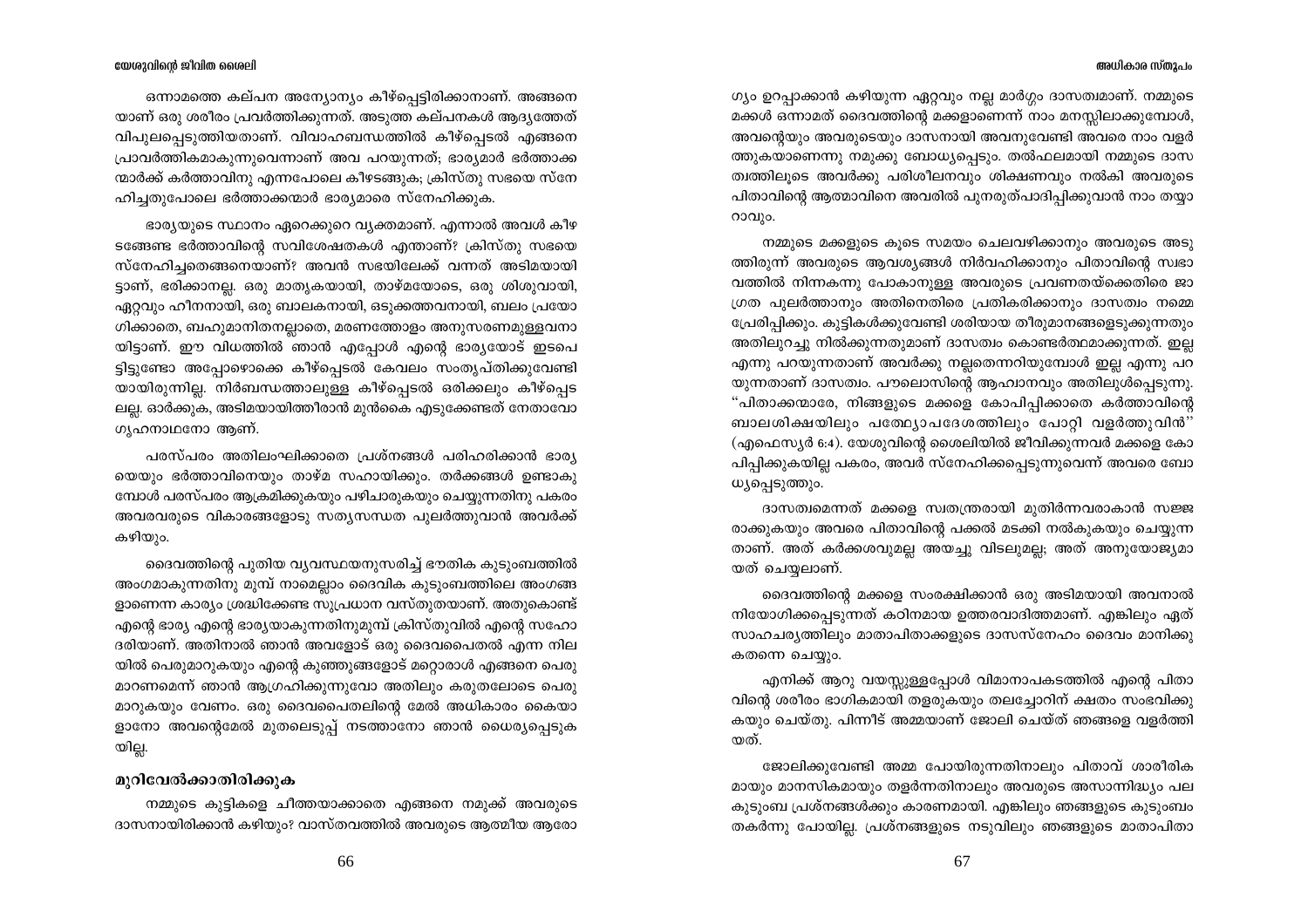ക്കൾ ദൈവത്തോടും ഞങ്ങളോടും വിശ്വസ്തത പുലർത്തി. പണവും നല്ല വീടും ഇല്ലായിരുന്നെങ്കിലും പ്രാർത്ഥനയും വിശ്വാസവും സ്ഥിരതയും സ്നേഹവും ഞങ്ങളെ പൊതിഞ്ഞിരുന്നു.

എന്റെ പിതാവ് മരിച്ചപ്പോൾ, ഞാനും എന്റെ രണ്ടു സഹോദരന്മാരും പിതാവിന്റെ ശവശരീരത്തിനു മുൻപിൽ നിന്നുകൊണ്ട് കുടിവന്ന സ്നേഹി തരോട് ഇപ്രകാരം പറഞ്ഞു: "ഞങ്ങളുടെ പിതാവ് വലിയൊരു ബിസി നസ്സ് സാമ്രാജ്യം ഞങ്ങൾക്കു തന്നിട്ടല്ല പോയത്. സാധാരണ പിതാക്ക ന്മാർ മക്കൾക്കു ചെയ്യുന്ന പല കാര്യങ്ങളും ഞങ്ങൾക്കു ചെയ്യുവാൻ പിതാ വിനു കഴിഞ്ഞിട്ടില്ല. ഒരു പിതാവ് മക്കളെ പഠിപ്പിക്കുന്ന കാര്യങ്ങളൊക്കെ പഠിപ്പിക്കാൻ ഞങ്ങളുടെ പിതാവ് അശക്തനായിരുന്നു. എന്നാൽ തനി ക്കുണ്ടായിരുന്ന ചിലത് അദ്ദേഹം ഞങ്ങൾക്ക് നൽകി. ദൈവത്തോടുള്ള സ്നേഹം, ബൈബിളിനോടുള്ള സ്നേഹം, മനുഷ്യരോടുള്ള സ്നേഹം, ആരാധനയെക്കുറിച്ചുള്ള അറിവ്, വെറുക്കുവാനുള്ള കഴിവില്ലായ്മ എന്നിവ അദ്ദേഹം ഞങ്ങൾക്ക് നൽകി. നിലനിൽക്കുന്ന വസ്തുക്കൾ മാത്രമാണ് അദ്ദേഹം ഞങ്ങൾക്ക് വെച്ചിട്ടു പോയതെന്ന് ഞങ്ങളറിയുന്നു. അതിനാൽ അദ്ദേഹത്തിന്റെ മക്കളെന്ന നിലയിൽ ഞങ്ങൾ അദ്ദേഹത്തിന്റെ ദൈവത്തെ പിൻപറ്റുമെന്ന് ഞങ്ങൾ നിങ്ങളുടെ മുമ്പിൽ പരസ്യമായി പ്രഖ്യാപി ക്കുന്നു."

തങ്ങളുടെ ഭവനത്തിൽ ദൈവികമായ ദാനങ്ങൾ വിലമതിക്കുന്ന ദാസ– മാതാപിതാക്കൾ, ദൈവത്തിന്റെ ജീവിത ഉദ്യാനത്തെ പരിപാലിക്കാൻ തങ്ങൾക്കു ലഭിച്ച പദവിയെയും ഉത്തരവാദിത്തത്തെയും തിരിച്ചറിയുന്ന വരാണ്. അതിനാൽ അവരുടെ മക്കൾ കുറച്ചു മുറിവുകളും ശക്തമായ ആത്മാവും ആരോഗ്യമുള്ള വ്യക്തിത്വവും ളളള വ്യക്തികളായി വളർന്നു വരും. യേശു മോശമായ അയൽപക്കങ്ങളുള്ളിടത്താണ് വളർന്നുവെ ന്നത്, ദാസത്വത്തിന് വിജയിക്കാൻ മാതൃകാകുടുംബമോ ഭൗതിക സാഹ ചര്യങ്ങളോ ആവശ്യമില്ല എന്നതിന്റെ തെളിവാണ്. സാമ്പത്തിക ഭദ്രതയും അതിനാവശ്യമില്ല. യേശുവിന്റെ ദാസസ്വഭാവത്തോടുള്ള നമ്മുടെ അനു സരണം മാത്രമേ അതിനാവശ്യമുളളു.

 $\omega$ ം  $\omega$ 

- 1. ദാസൻ
- 2. അധികാരം കൈയാളരുത്

### എനിക്കു പ്രസംഗം കാണാനാണിഷ്ടം

"ഞാൻ നിങ്ങൾക്കു ചെയ്തതുപോലെ നിങ്ങളും ചെയ്യേണ്ടതിന് ഞാൻ നിങ്ങൾക്കു ദൃഷ്ടാന്തം തന്നിരിക്കുന്നു"

.<br>രിക്കൽ ഞാൻ പ്രസംഗിക്കുന്ന ഒരു ക്യാമ്പിൽ സംബന്ധിക്കുവാൻ  $\mathbf{O5}$ എന്റെ ഭാര്യയും കുടുംബവും നാനൂറു മൈൽ യാത്ര ചെയ്തു വന്നു. ആ യാത്രയിൽ അവർക്ക് കുഴയ്ക്കുന്ന ഗതാഗത സംവിധാനങ്ങളുള്ള ഒരു വലിയ നഗരത്തിലൂടെ കടന്നുപോകേണ്ടിവന്നു. രണ്ടു മണിക്കുർ ആ നഗര ത്തിലൂടെ അവർ ചുറ്റിത്തിരിഞ്ഞു. പോലീസുകാരോടും യാത്രക്കാരോടും അവർ വഴി ചോദിച്ചു. ഓരോ തവണയും അവർക്കു കൂടുതൽ വഴിതെറ്റു കയാണുണ്ടായത്.

ഒടുവിൽ നിരാശരായി ഒരു സർവ്വീസ് സ്റ്റേഷനിൽ കാർ നിർത്തി അവ സാന ശ്രമം കൂടി നടത്താൻ തീരുമാനിച്ചു. ഓരോ വഴിയും പറയുമ്പോൾ ഭാര്യ പറയും, "അതുവഴി പോയതാണ്. അതു പ്രയോജനമില്ല." അവരുടെ സംഭാഷണം കേട്ടുകൊണ്ടിരുന്ന ഒരു മനുഷ്യൻ മുമ്പോട്ടു വന്നിട്ടു പറ ഞ്ഞു: ''ഇതാ ഈ ചുവന്ന കാർ എന്റെയാണ്. നിങ്ങൾ എന്റെ പിന്നാലെ വരിക. ഞാൻ വഴികാണിച്ച തരാം.''

തിരക്കേറിയ വഴികളിലൂടെ അദ്ദേഹം അവരെ നയിച്ചു. അനേക ജംഗ്ഷനുകൾ പിന്നിട്ട് നഗരത്തിൽ നിന്നും മൈലുകൾ അപ്പുറത്ത് അവരെ എത്തിച്ചു. പ്രധാന ഹൈവേ മാത്രമുള്ളിടത്ത് നിർത്തിയിട്ട് ആ മനുഷ്യൻ പറഞ്ഞു, "ഇനി നിങ്ങൾക്കു വഴി തെറ്റുകയില്ല. ഈ റോഡിലൂടെ തന്നെ പോകുക." എന്റെ കുടുംബത്തിന് ആ മനുഷ്യൻ യേശുവിനെപ്പോലെ ആയിരുന്നു. അയാൾ യേശുവിനെ അനുഗമിക്കുന്ന വ്യക്തിയാണോയെന്ന് എനിക്കറിയില്ല. പക്ഷേ, യേശുവിനെ അനുഗമിക്കുന്ന നമ്മിൽ പലരെ ക്കാളും യേശുവിന്റെ നേതൃത്വ ശൈലിയെക്കുറിച്ച് അറിയാവുന്നവനായി രുന്നു ആ മനുഷ്യൻ.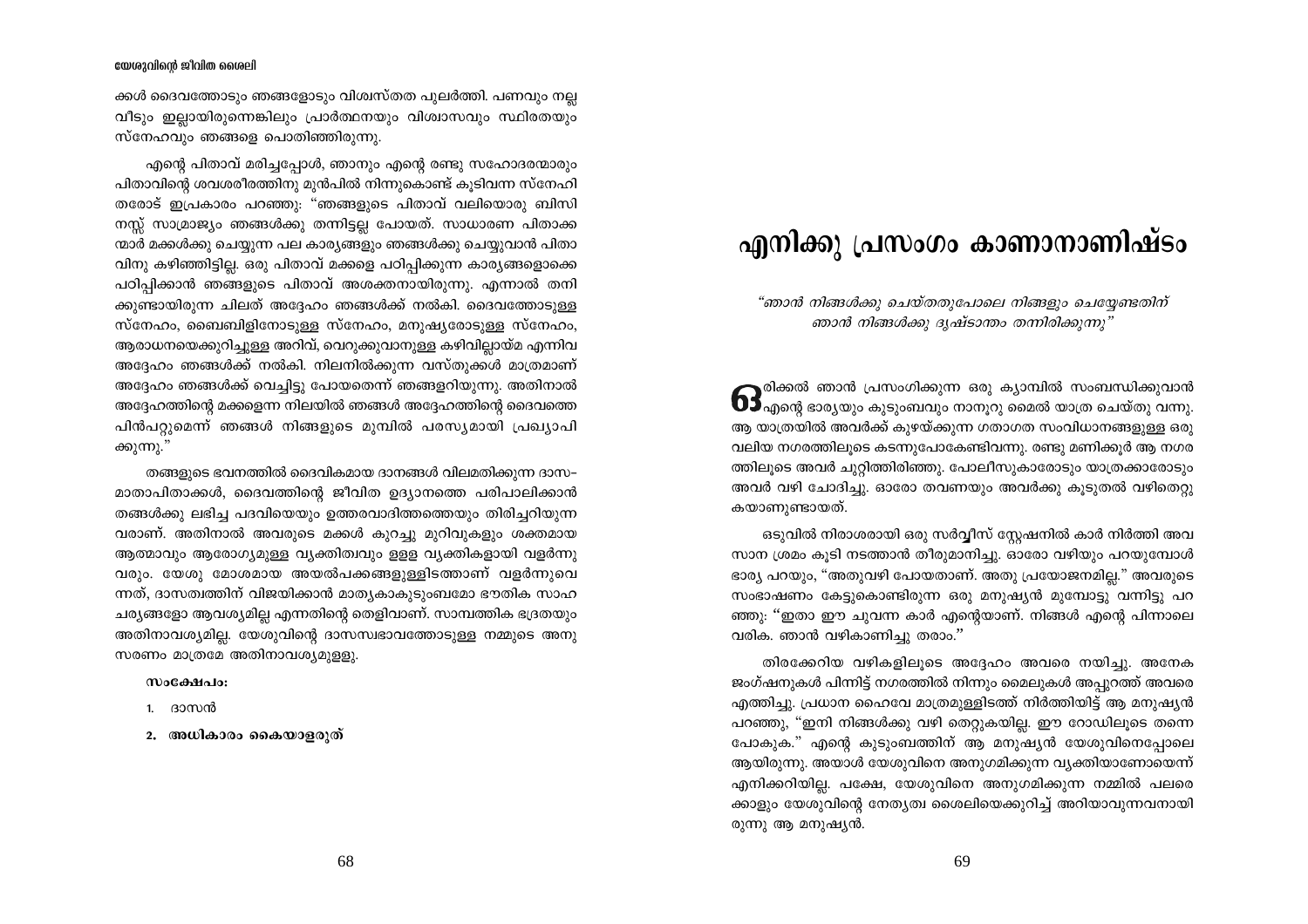### എനിക്കു പ്രസംഗം കാണാനാണിഷ്ടം

ന്നു. വെളിച്ചം പുറത്തു പ്രകാശിക്കുന്നതിനു പകരം സഭയുടെ അൾത്താ രയിൽ മറച്ചുവെച്ചിരിക്കുന്നു. പാപി നിസ്സഹായനായി നാശത്തിലേക്കു പോ കുമ്പോൾ നാം അകന്നുമാറി നിന്ന് നാശത്തിലേക്ക് നിസ്സഹായനായി പോകരുതെന്ന് അവനെ ഉപദേശിക്കുന്നു.

എന്നാൽ യേശു ഇമ്മാനുവേൽ ആയിരുന്നു — ദൈവം നമ്മോടു കുടെ. തന്നെ അനുഗമിക്കാൻ അവൻ നമ്മെ വിളിക്കുന്നു. തന്റെ ശിഷ്യന്മാരുടെ മേൽ അവൻ കർത്തൃത്വം നടത്തിയില്ല. താൻ ചെയ്യാതിരുന്നതും എങ്ങനെ ചെയ്യണമെന്ന് കാണിച്ചുകൊടുക്കാത്തതുമായ ഒരു കാര്യവും അവരോട് ചെയ്യാനവൻ ആവശ്യപ്പെട്ടില്ല. യേശുവിനെപ്പോലെ നാമും ജനത്തെ യഥാർ ത്ഥമായി സ്നേഹിക്കുന്നുവെങ്കിൽ അവരുമായി ചേർന്നു നടന്ന് അവർക്ക് മാതൃക കാണിച്ചു കൊടുക്കണം.

### നാലു ഭിത്തിക്കുള്ളിലൊതുങ്ങാത്ത അദ്ധ്യാപനം

ഞാൻ ക്രിസ്തീയ കോളേജിൽ പഠിപ്പിച്ചുകൊണ്ടിരുന്നപ്പോൾ, പ്രാർ ത്ഥനയെക്കുറിച്ചുള്ള എന്റെ ക്ലാസ്സുകളും പരീക്ഷയിൽ നല്ല ചോദ്യങ്ങൾ ചോദിക്കുന്നതുംകൊണ്ട് വിദ്യാർത്ഥികളെ എങ്ങനെ നന്നായി പ്രാർത്ഥി ക്കാമെന്ന് പഠിപ്പിക്കാനാവില്ലെന്ന് ഞാൻ മനസ്സിലാക്കി. എങ്ങനെ നോട്ട് എഴുതിയെടുക്കാമെന്നും പരീക്ഷയിൽ ഉത്തരമെഴുതാമെന്നും മാത്രമേ അതുകൊണ്ട് അവർ പഠിച്ചുള്ളു. ചുരുക്കത്തിൽ അവരോടൊപ്പം പ്രാർത്ഥി ക്കുന്നതിലൂടെ മാത്രമേ അവരെ പ്രാർത്ഥന പഠിപ്പിക്കുവാൻ എനിക്കു കഴി യുകയുള്ളു.

സുപ്രസിദ്ധമായ ഒരു സെമിനാരിയിലെ മുഖ്യ പ്രൊഫസറന്മാരിലൊ രാൾ, തന്റെ സെമിനാരി ''പാസ്റ്റർമാരെ പരിശീലിപ്പിച്ചിട്ടില്ല, സെമിനാരി യിൽ പഠിപ്പിക്കാൻ മാത്രമേ പരിശീലിപ്പിച്ചിട്ടുള്ളു'' എന്നു സമ്മതിക്കുക യുണ്ടായി. കാരണം ക്ലാസ്സ് മുറികളിൽ അവർക്ക് ലഭിച്ച മാതൃക അതാ ണ്. തന്റെ അദ്ധ്യാപന രീതിയായി യേശു തിരഞ്ഞെടുത്തത് ക്ലാസ്സ് മുറി യിലെ പഠിപ്പിക്കലല്ല, മാതൃക കാണിക്കുകയായിരുന്നു. പ്രദർശിപ്പിച്ചു കാണി ക്കാത്ത ഒരു മനോഭാവമോ തൊഴിലോ പഠിക്കുകയെന്നത് വളരെ പ്രയാ സകരമാണ്. ഒരു ഡ്രൈവർ ഡ്രൈവിംഗ് പഠിപ്പിച്ചതിൽ ഞാൻ നന്ദിയുള്ള വനാണ്. എന്റെ ഷൂ ലെയ്സ് കെട്ടാൻ എന്നെ പരിശീലിപ്പിച്ചത് എന്റെ പിതാവ് എന്റെ കരങ്ങളിൽ പിടിച്ചാണ്.

"കഴിവുള്ളവർ പ്രവർത്തിക്കും, കഴിവില്ലാത്തവർ പഠിപ്പിക്കും" എന്ന പഴഞ്ചൊല്ല് സത്യമായിരുന്നെങ്കിൽ പഠിപ്പിക്കൽ ഉണ്ടാകുമായിരുന്നില്ല കാരണം, പഠിപ്പിക്കലെന്നത് നിർദ്ദേശപ്രകാരമുള്ള പ്രവൃത്തിയാണ്. ഒരു വൻ മുൻപിൽ നടന്നുകൊണ്ട് ഒടുവിലത്തെ ആളാകുന്നത് മാതൃക കാട്ട ലാണ്. ചില പ്രവർത്തനങ്ങളിൽ മുൻപേ പോകുവാൻ വിദ്യാർത്ഥികൾ ഉത്കണ്ഠപ്പെടുമ്പോൾ അദ്ധ്യാപകർ ആ റോൾ ഏറ്റെടുത്ത് രാജാവി

ക്രിസ്തീയ നേതൃത്വത്തിന്റെ ഏറ്റവും ഫലപ്രദമായ രീതി മാതൃക കാണിക്കുന്നതിലുടെയുള്ള നേതൃത്വമാണ്. "ഞാൻ ചെയ്യുന്നതുപോലെ യല്ല, ഞാൻ പറയുന്നതുപോലെ ചെയ്യുക" എന്ന് യേശു പറഞ്ഞില്ല. മറിച്ച് അവന്റെ രീതി മത്തായി രേഖപ്പെടുത്തുന്നതുപോലെ ആയിരുന്നു:

"അനന്തരം യേശു പുരുഷാരത്തോടും തന്റെ ശിഷ്യന്മാരോടും പറഞ്ഞത്: ശാസ്ത്രിമാരും പരീശന്മാരും മോശെയുടെ പീഠ ത്തിൽ ഇരിക്കുന്നു. ആകയാൽ അവർ നിങ്ങളോടു പറയുന്നതു ഒക്കെയും പ്രമാണിച്ചു ചെയ്വിൻ; അവരുടെ പ്രവൃത്തികൾ പോലെ ചെയ്യരുതുതാനും. അവർ പറയുന്നതല്ലാതെ ചെയ്യുന്നി ല്ലല്ലോ. അവർ ഘനമുള്ള ചുമടുകളെ കെട്ടി മനുഷ്യരുടെ തോ ളിൽ വെക്കുന്നു; ഒരു വിരൽ കൊണ്ടുപോലും അവയെ തൊടു വാൻ അവർക്കു മനസ്സില്ല. അവർ തങ്ങളുടെ പ്രവൃത്തികൾ എല്ലാം മനുഷ്യർ കാണേണ്ടതിന്നത്രേ ചെയ്യുന്നതു; തങ്ങളുടെ മന്ത്രപ്പട്ട വീതിയാക്കി തൊങ്ങൽ വലുതാക്കുന്നു. അത്താഴത്തിൽ പ്രധാനസ്ഥലവും പള്ളിയിൽ മുഖ്യാസനവും അങ്ങാടിയിൽ വന്ദ നവും മനുഷ്യൻ റബ്ബീ എന്നു വിളിക്കുന്നതും അവർക്കു പ്രിയ മാകുന്നു. നിങ്ങളോ റബ്ബീ എന്ന പേർ എടുക്കരുത്, ഒരുത്തൻ അത്രേ നിങ്ങളുടെ ഗുരു. നിങ്ങളോ എല്ലാവരും സഹോദരന്മാർ. ഭൂമിയിൽ ആരെയും പിതാവ് എന്നു വിളിക്കരുത്; ഒരുത്തൻ അത്രേ നിങ്ങളുടെ പിതാവ്, സ്വർഗ്ഗസ്ഥൻ തന്നേ. നിങ്ങൾ നായ കന്മാർ എന്നും പേർ എടുക്കരുത്; ഒരുത്തൻ അത്രേ നിങ്ങളുടെ നായകൻ ക്രിസ്തു തന്നേ. നിങ്ങളിൽ ഏറ്റവും വലിയവൻ നിങ്ങ ളുടെ ശുശ്രുഷക്കാരൻ ആകേണം" (മത്തായി 23:1-11).

ദൈവത്തിന്റെ സൈന്യത്തിൽ ജനറൽമാർ യുദ്ധമുന്നണിയുടെ പിന്നിൽ സുരക്ഷിതസ്ഥലങ്ങളിലല്ല നിലയുറപ്പിക്കുന്നത്. അവരുടെ സ്ഥാനം മുന്നണിപ്പോരാളികൾക്കൊപ്പം ശത്രുവിന്റെ വെടിയുണ്ടകൾക്ക് തങ്ങളെത്തന്നേ ആദ്യം ഏൽപ്പിച്ചുകൊടുത്തുകൊണ്ട് എങ്ങനെ യുദ്ധം ജയിക്കാമെന്ന് മാതൃക കാട്ടിക്കൊടുക്കലാണ്.

ഒരിക്കൽ ഒരു വേദശാസ്ത്ര വിദ്യാർത്ഥിയുടെ പരാതി കേട്ടപ്പോൾ വിശ്വസിക്കാനായില്ല. തന്നെപ്പോലെയുള്ള വിദ്യാർത്ഥികൾക്ക് "ശുശ്രൂഷ" യിൽ താൽപ്പര്യമില്ലാത്തവരെക്കൊണ്ട് ശല്യമുണ്ടാവാതെയും അവർമൂലം ദുഷിച്ചു പോകാതെയും പ്രത്യേകം പാർക്കാൻ ഹോസ്റ്റൽ ലഭ്യമല്ല എന്ന തായിരുന്നു അയാളുടെ പരാതി.

യേശുവിന്റെ കാലത്തെപ്പോലെ തന്നെ ഇക്കാലത്തും വിശ്വാസികൾ അവിശ്വാസികളുടെ സ്വാധീനമുണ്ടാകാതെ തങ്ങളെ സംരക്ഷിച്ചുകൊണ്ടി രിക്കുകയാണ്. എല്ലായിടത്തും ക്രിസ്തീയ കോളനികൾ ഉയർന്നു വരു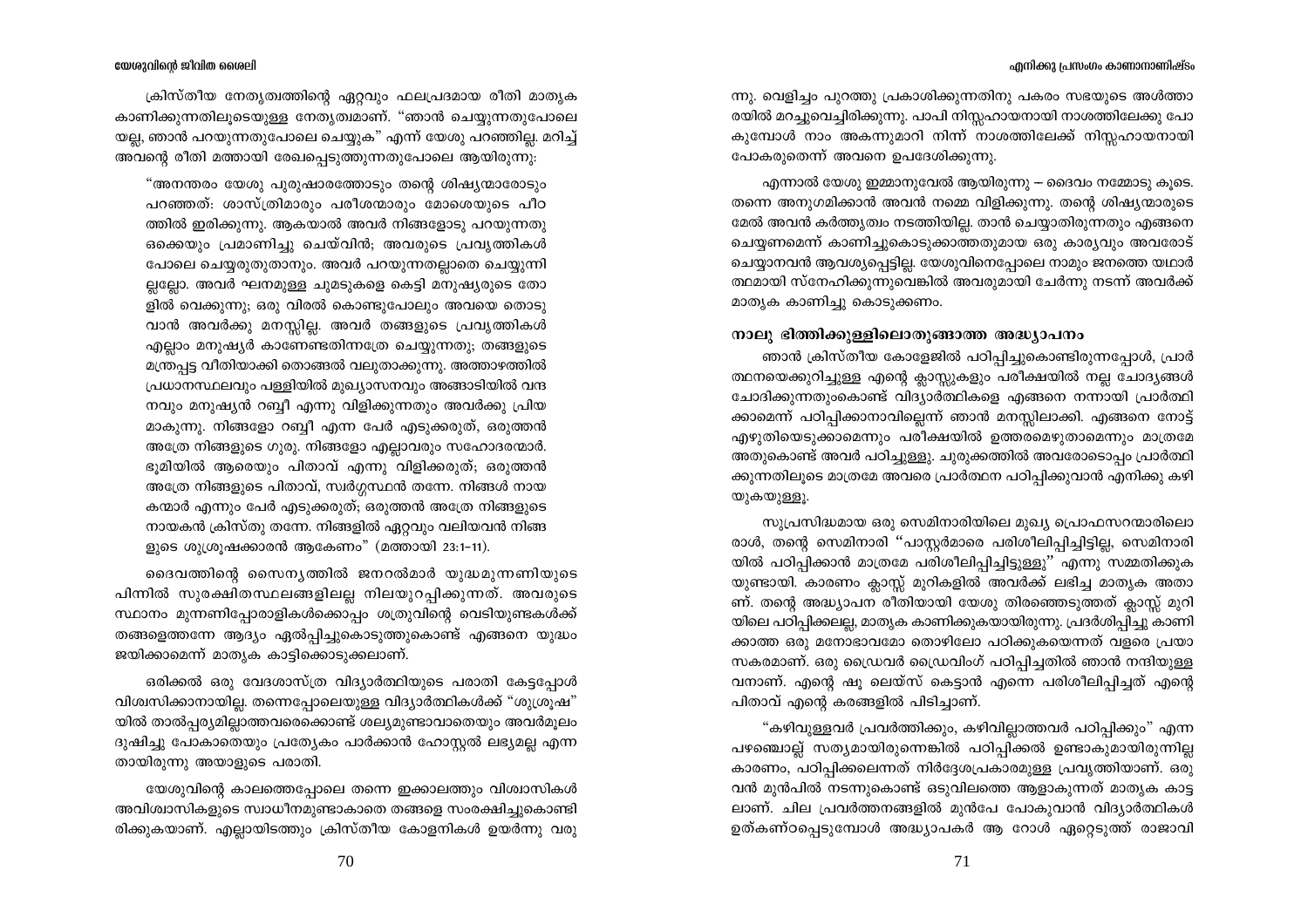#### എനിക്കു പ്രസംഗം കാണാനാണിഷ്ടം

നുവേണ്ടി പാചകം ചെയ്ത ഭക്ഷണം ആദ്യം രുചിനോക്കുന്നതുപോലെ യുളള ദാസത്വത്തിന്റെ വക്താവായി മാറണം.

അറിവും മൂല്യങ്ങളും കൈമാറ്റം ചെയ്യുകയും സ്വഭാവരൂപീകരണം വരുത്തുകയും ചെയ്യുന്ന പ്രക്രിയയാണ് വിദ്യാഭ്യാസം. ക്രിസ്തു വിശ്വാ സിയെ സംബന്ധിച്ചിടത്തോളം അതിനപ്പുറമായ ഒരു തലം കൂടിയുണ്ട്– ജീവൻ കൈമാറ്റം ചെയ്യുക. ജീവൻ മാത്രമേ ജീവൻ ഉത്പ്പാദിപ്പിക്കുന്നുള്ളൂ.

വർഷങ്ങളായി സഭ അതിന്റെ വിദ്യാഭ്യാസ രീതികൾ, "ശിഷ്യൻ ഗുരു വിനു മീതെയല്ല, അഭ്യാസം തികഞ്ഞവൻ എല്ലാം ഗുരുവിനെപ്പോലെ യാകും" (ലൂക്കൊസ് 6:40) എന്നു പറഞ്ഞ യേശുവിൽ നിന്നു സ്വീകരി ക്കുന്നതിനു പകരം ലോകത്തിൽ നിന്നാണ് സ്വീകരിക്കുന്നത്. വിദ്യാർത്ഥി കളെ നാം ജീവിതത്തിൽ നിന്നകറ്റി ക്ലാസ്സ് മുറിയിൽ ഒതുക്കിയിരിക്കുന്നു. യേശുവാകട്ടെ വിദ്യാർത്ഥികളെ ജീവിതത്തിന്റെ മദ്ധ്യത്തിലേക്കടുപ്പിക്കു ന്നു. വിദ്യാഭ്യാസത്തിന്റെ സമയം നാം ഒന്നോ രണ്ടോ മണിക്കൂറായി പരി മിതപ്പെടുത്തിയിരിക്കുന്നു. യേശു തന്റെ സമയം മുഴുവൻ ശിഷ്യന്മാരെ അഭ്യസിപ്പിക്കാനായി ഉപയോഗിച്ചു. നാം നമ്മുടെ തിങ്ങിനിറഞ്ഞ ക്ലാസ്സു കളിൽ അഭിമാനം കൊള്ളുന്നു. യേശു പന്ത്രണ്ടു പേരെ "തന്നോടു കൂടെ ഇരിക്കാൻ" തിരഞ്ഞെടുത്തു. അദ്ധ്യാപകരെ നാം ഒറ്റപ്പെട്ട, മറ്റുള്ളവർക്കു വെളിപ്പെടുത്താത്ത ലക്ചറന്മാരായി നിലനിർത്തുന്നു. യേശു തന്റെ ജീവിതം ശിഷ്യന്മാർക്കു വെളിപ്പെടുത്തി. നാം നമ്മുടെ കുട്ടികളെ ശരീര സംഭരണികളിലേക്ക് എറിഞ്ഞിട്ട് അവരുടെ പരിശീലനം അപരിചിതരെ ഏൽപ്പിക്കുന്നു. ബൈബിൾ പ്രഥമ ഉത്തരവാദിത്തം മാതാപിതാക്കളെ ഏൽപ്പിക്കുന്നു.

ഒരു ക്ലാസ്സ് മുറിയിലെ സംവിധാനത്തിലോ മറ്റേതെങ്കിലും പരിമിതി കളിലോ ബുദ്ധിമുട്ടുന്ന ഒരു അദ്ധ്യാപകനാണ് നിങ്ങളെങ്കിൽ താഴെപ്പ റയുന്ന തത്ത്വങ്ങൾ നിങ്ങളെ അസ്വസ്ഥനാക്കുന്ന കുറവായിട്ടല്ല, ധൈര്യ ത്തിനുള്ള ആഹ്വാനമായി നിങ്ങൾക്കു ബോധ്യപ്പെടും.

യേശുവിന്റെ ശൈലിയിലുള്ള വിദ്യാഭ്യാസത്തിൽ അദ്ധ്യാപകർ വിദ്യാർത്ഥികൾക്കൊപ്പം നടക്കുകയും തങ്ങളുടെ ജീവിതവും പ്രശ്നങ്ങളും വെളിപ്പെടുത്തുകയും ചെയ്യും. യേശുവിന്റെ ദാസസ്വഭാവം നിവർത്തിക്കു ന്നവരായിരിക്കും അദ്ധ്യാപകർ. യേശു ശൈലിയിലുള്ള വിദ്യാഭ്യാസത്തിൽ, വിദ്യാഭ്യാസം അദ്ധ്യാപകനോ അഡ്മിനിസ്ട്രേറ്റർക്കോ വേണ്ടിയല്ല, വിദ്യാർത്ഥിക്കുവേണ്ടിയാണെന്ന് അംഗീകരിക്കുകയും അതനുസരിച്ച് വിദ്യാഭ്യാസ സമ്പ്രദായം രൂപപ്പെടുത്തുകയും ചെയ്യും.

യേശു ശൈലിയിൽ ഉള്ള വിദ്യാഭ്യാസം ജനങ്ങളെ ഒന്നാമത് ഇന്ത്യ യുടേയോ മറ്റേതെങ്കിലും രാജ്യത്തിന്റെയോ പൗരന്മാരായിരിക്കാനല്ല, ഒന്നാ മത് ദൈവരാജ്യത്തിലെ പൗരന്മാരായിരിക്കാനാണ് പരിശീലിപ്പിക്കുന്നത്.

അദ്ധ്യാപകരും ഇതര പ്രവർത്തകരും തിരഞ്ഞെടുക്കപ്പെട്ട ഘടനയനുസ രിച്ച് വിദ്യാർത്ഥികൾക്ക് ദൈവരാജ്യത്തിന്റെ മാതൃകയായിത്തീരുന്നു.

യേശു ശൈലിയിൽ ഉള്ള വിദ്യാഭ്യാസം ഭവനത്തെ ആത്മീയ പരിശീ ലനത്തിനുള്ള പ്രധാന ശക്തിയായി ഒരുക്കിയെടുക്കുന്നു. യേശു ശൈലി യിൽ ഉള്ള വിദ്യാഭ്യാസം ദൈവരാജ്യത്തിന്റെ സ്നേഹപ്രമാണവും സംസ് കാരത്തിന്റെയും പാരമ്പര്യത്തിന്റെയും ശക്തികളും തമ്മിലുള്ള വ്യത്യാസം തിരിച്ചറിയുന്നു. സംസ്കാരവും പാരമ്പര്യവും ദൈവരാജ്യത്തിന്റെ മാർഗ്ഗ മായി അതു പഠിപ്പിക്കുന്നില്ല.

യേശു ശൈലിയിലുള്ള വിദ്യാഭ്യാസത്തിൽ വിദ്യാർത്ഥികളുടെ എണ്ണം അദ്ധ്യാപകനു സ്നേഹിക്കാനും ഇടപെടാനും കഴിയുന്നിടത്തോളമായി പരിമിതപ്പെടുത്തുന്നു. യേശു ശൈലിയിലുള്ള വിദ്യാഭ്യാസത്തിൽ വ്യക്തി ക്കു തന്നെക്കുറിച്ചു തന്നെയുള്ള കാഴ്ചപ്പാടിനെ കുറച്ചു കാണിക്കുന്ന യാതൊരു വിലയിരുത്തൽ രീതിയും ഉപയോഗിക്കുന്നില്ല.

യേശു ശൈലിയിലുള്ള വിദ്യാഭ്യാസം, അദ്ധ്യാപകനും വിദ്യാർത്ഥി യും തമ്മിലുള്ള ആത്മാർത്ഥ ബന്ധത്തിൽ നിന്നും ഉടലെടുക്കാത്ത യാതൊരു അച്ചടക്ക നടപടിയും അവലംബിക്കുന്നില്ല.

യേശു ശൈലിയിലുള്ള വിദ്യാഭ്യാസത്തിന്റെ മാനദണ്ഡം ദൈവം വിദ്യാർത്ഥികൾക്കു നൽകിയിട്ടുള്ള സകല കഴിവുകളും വികസിപ്പിക്കുക യെന്നതാണ്. വിദ്യാർത്ഥികളെ രൂപപ്പെടുത്തുന്നതിനു മറ്റു പ്രതീക്ഷക ളുടെ മാനദണ്ഡങ്ങളൊന്നും അതുപയോഗിക്കുന്നില്ല.

യേശു ശൈലിയിലുള്ള വിദ്യാഭ്യാസം ദീർഘകാലസ്വാധീനം ലക്ഷ്യ മിടുകയും സമ്പൂർണ്ണ ജീവിതത്തിനായി ഒരുക്കുകയും ചെയ്യുന്നു. വിദ്യാ ഭ്യാസ സമ്പ്രദായം മെച്ചപ്പെടുത്തുന്നതിനുള്ള പദ്ധതികളായി തരംതാ ഴാതെ വിദ്യാർത്ഥിയുടെ പ്രയോജനത്തിനായി അതു പ്രവർത്തിക്കുന്നു.

യേശു ശൈലിയിലുള്ള വിദ്യാഭ്യാസത്തിന്റെ ലക്ഷ്യം ജ്ഞാനമല്ല സ്നേഹമാണ്. ശരിയായി അഭ്യസിപ്പിക്കപ്പെട്ട ദൈവിക ജ്ഞാനം, യേശു സ്നേഹിച്ചതുപോലെ സ്നേഹിക്കുകയും യേശു ജീവിച്ചതുപോലെ ജീവി ക്കുകയും ചെയ്യുന്ന ജീവിതങ്ങളെ വാർത്തെടുക്കുന്നു എന്ന കാര്യം തിരി ച്ചറിയുന്നു.

#### $w$ o $c$  $a$  $M$  $ol$ o:

- 1. ദാസൻ
- 2. അധികാരം കൈയാളരുത്
- 3. മാതൃക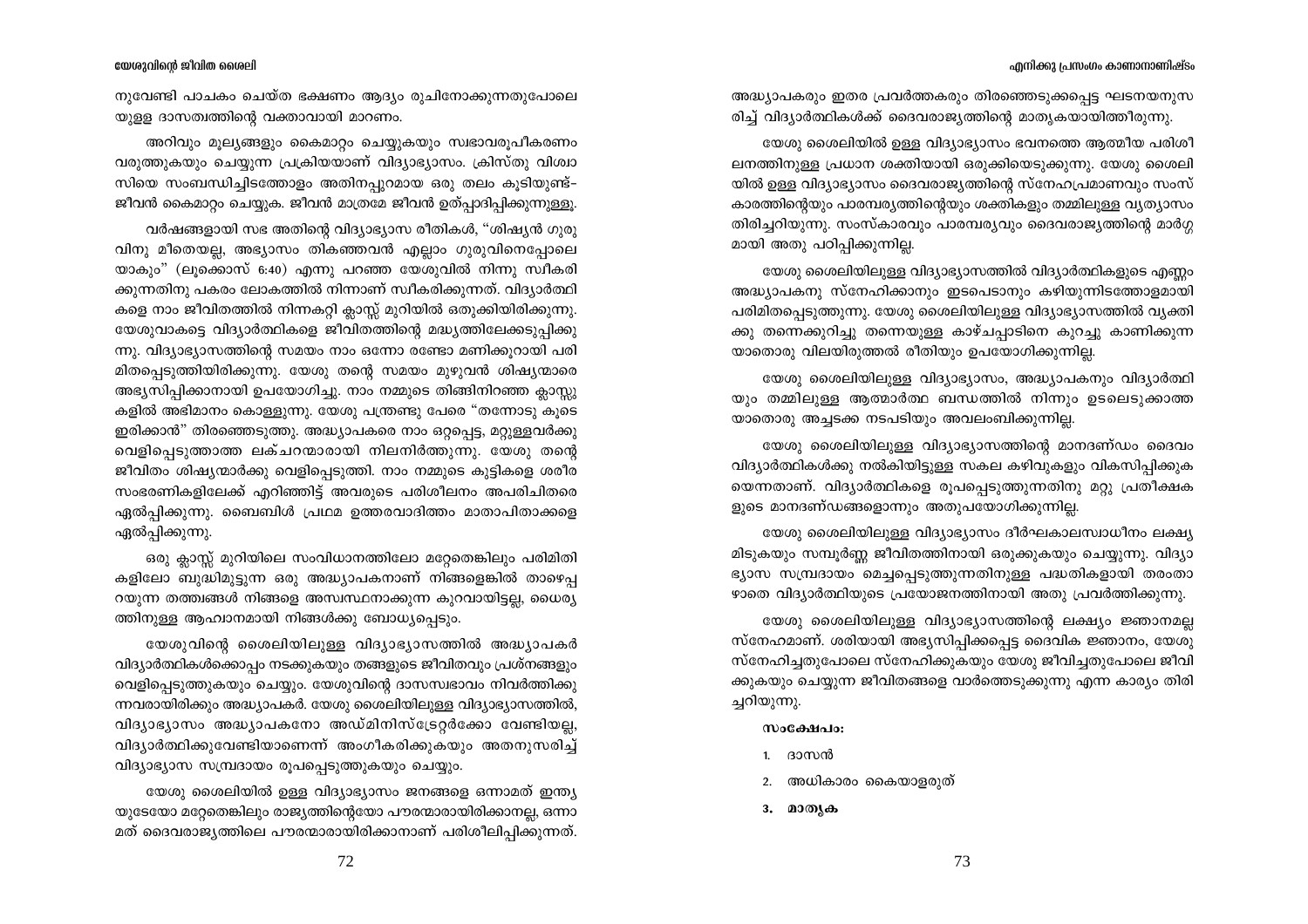# കൂടുതലില്ല, കുറവുമില്ല

"ഈ ശിശുവിനെപ്പോലെ തന്നെത്താൻ താഴ്ത്തുന്നവൻ സ്ഥർഗ്ഗരാജ്യത്തിൽ ഏറ്റവും വലിയവൻ ആകുന്നു"

**. 9** ർഘനാളുകൾ ഞാൻ താഴ്മയെക്കുറിച്ച് തെറ്റിദ്ധാരണ പുലർത്തിയി  $\bf{G}$   $\bf{I}$ രുന്നു. അപകർഷ ബോധത്തിനു തുലുമാണതെന്നു ചിന്തിച്ച ഞാൻ പരാജിതന്റെ നോട്ടത്തോടെ ഞാൻ ഒന്നുമല്ലെന്നു ചിന്തിച്ചു. എനിക്കു പാടാൻ കഴിവില്ല, പ്രസംഗിക്കാൻ കഴിവില്ല, പിയാനയോ മറ്റു സംഗീതോപ കരണങ്ങളോ വായിക്കാൻ കഴിവില്ല, നടക്കാൻപോലും കഴിയാത്ത അവ സ്ഥയിലായിരുന്നു. ഞാൻ പ്രതീക്ഷിച്ചതുപോലെ തന്നെ ആളുകൾ പ്രതി കരിച്ചു, "നീ വളരെ താഴ്മയുള്ളവനാണ്." അവർ ശ്രദ്ധിച്ചതിന് ഞാൻ താഴ്മയോടെ നന്ദി പറഞ്ഞു.

ഈ മനോഭാവം താഴ്മയല്ല രോഗമാണെന്ന് ഇപ്പോൾ ഞാൻ തിരിച്ച റിയുന്നു. ജീവിതത്തോടുള്ള നിസ്സംഗമായ സമീപനമല്ല താഴ്മ. താഴ്മയെ ന്നത് നമ്മെ യഥാർത്ഥ അവസ്ഥയിൽ, ഒട്ടും കൂടുതലോ ഒട്ടും കുറച്ചോ അല്ലാതെ കാണുന്നതാണ്. നാം ആരാണെന്നും നമ്മുടെ വികാരങ്ങളെന്താ ണെന്നും തിരിച്ചറിയുന്നതാണത്. കാപട്യങ്ങളില്ലാതെ ജീവിക്കുന്നതാ ണത്.

മരുഭൂമിയിൽ കത്തുന്ന മുൾപടർപ്പിലൂടെ ദൈവവുമായി ഒരു അഭി മുഖം മോശെക്കുണ്ടായി. യിസ്രായേൽ മക്കളെ മിസ്രയീമിൽ നിന്നും പുറ പ്പെടുവിക്കുന്നതിന് മിസ്രയീമിലേക്കു പോകാൻ സമ്മതിച്ച ശേഷം, ആരും തന്റെ ആധികാരികതയെ ചോദ്യം ചെയ്യരുതെന്നാഗ്രഹിച്ച മോശെ, തന്നോടു സംസാരിച്ചതാരെന്നറിയണമെന്നാവശ്യപ്പെട്ടു. ഏതു കമ്പനിക്കു വേണ്ടിയാണ് താൻ പ്രവർത്തിക്കാൻ പോകുന്നത്? ദൈവം പറഞ്ഞു "ഞാനാകുന്നവൻ ഞാനാകുന്നു." ദൈവം സംഗതമാണ്. അവൻ ആകു ന്നവൻ അവനാകുന്നു. യേശു പറഞ്ഞു: "ഞാൻ തന്നെ വഴിയും സത്യവും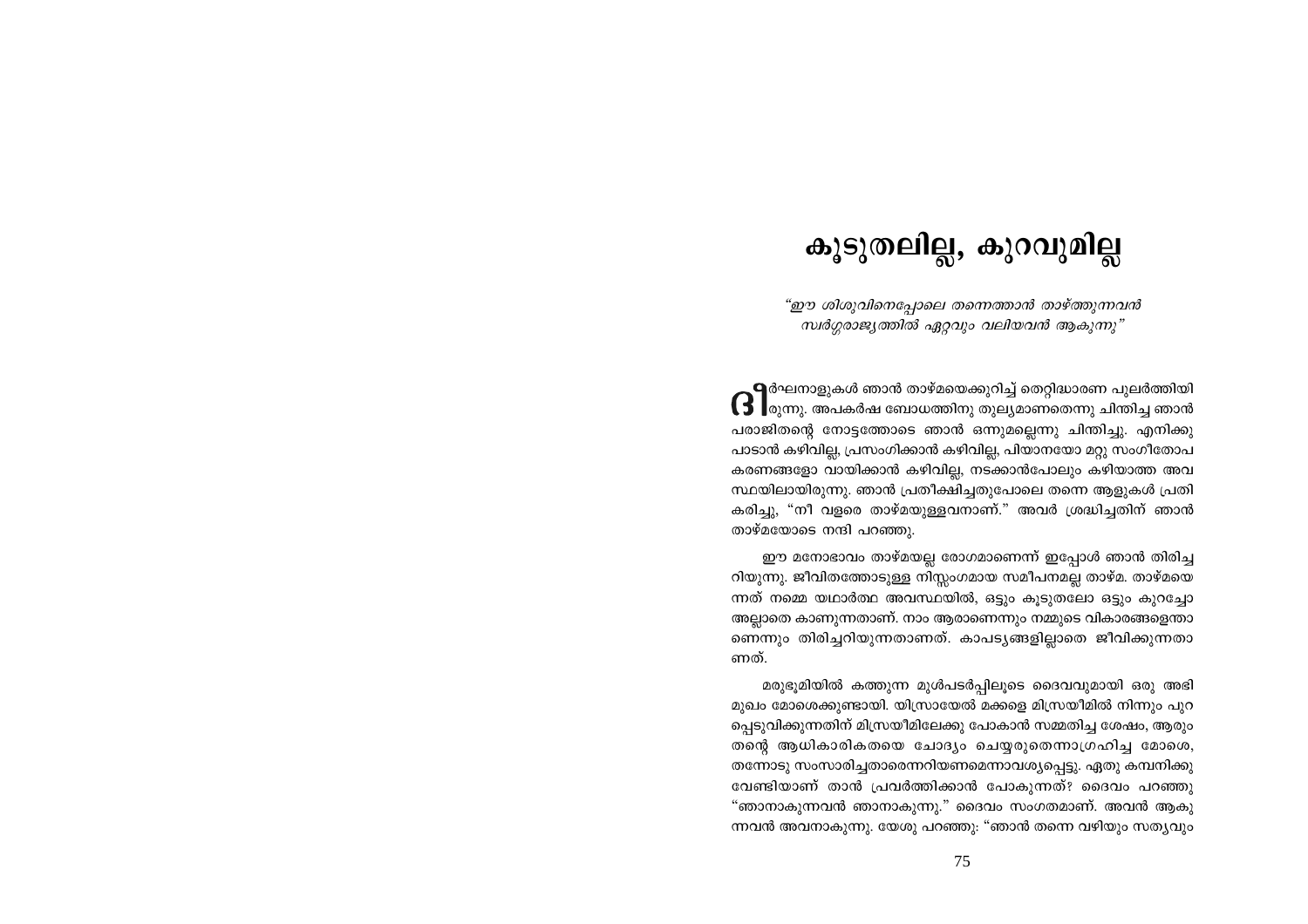#### കൂടുതലില്, കുറവുമില

#### യേശുവിന്റെ ജീവിത ശൈലി

ജീവനും ആകുന്നു. അബ്രഹാം ജനിച്ചതിനുമുമ്പെ ഞാൻ ഉണ്ട്." ഞാൻ ആകുന്നു എന്ന അവസ്ഥയാണ് താഴ്മ.

മറ്റുള്ളവർക്കുവേണ്ടി എനിക്കു ചെയ്യാൻ കഴിയുന്ന ഏറ്റവും നല്ല കാര്യം എന്നെക്കുറിച്ചു തന്നെ സതൃസന്ധത (താഴ്മ) പുലർത്തുകയെ ന്നതാണ്. അങ്ങനെയായാൽ എന്റെ വഞ്ചനയിൽ അവർ കുടുങ്ങിപ്പോകു കയില്ല. യേശു രാവിലെ ശിഷ്യന്മാരെ അഭിവാദനം ചെയ്യുമ്പോൾ അവൻ എന്താണ് അർത്ഥമാക്കുന്നതെന്ന് അവർ അത്ഭുതപ്പെടുമായിരുന്നു എന്നു പറഞ്ഞാൽ എനിക്കു സംശയമാണ്. ഇന്നലെയും ഇന്നും എന്നെന്നേക്കും അനന്യൻ ആണ് അവൻ എന്നു പറഞ്ഞാൽ അവന് വികാരങ്ങളോ ഭാവ വ്യത്യാസങ്ങളോ ഇല്ല എന്നർത്ഥമില്ല. അതിനർത്ഥം അവൻ എല്ലായ് പ്പോഴും അവരോടു സത്യസന്ധത പുലർത്തുന്നു എന്നാണ്; എല്ലായ്പ്പോ ഴും "ഞാൻ ആകുന്നു" എന്നാണ്.

തന്നെ അടുപ്പമുള്ളവനായി ജനം കാണുവാൻ ദാസൻ സന്നദ്ധനാ യിരുന്നു.

"അവർ: റബ്ബീ (എന്നു വെച്ചാൽ ഗുരോ) നീ എവിടെ പാർക്കുന്നു എന്നു ചോദിച്ചു. അവൻ അവരോടു: വന്നു കാണ്മിൻ എന്നു പറഞ്ഞു" (യോഹന്നാൻ 1:38,39).

യേശുവിന്റെ തുറന്ന മനസ്ഥിതി നിരീക്ഷണത്തിന്റെയോ സാമൂഹിക അമ്പേഷണത്തിന്റെയോ ഫലമായുണ്ടായതല്ല എന്നത് പ്രത്യേകം ശ്രദ്ധി ക്കുക. സ്വന്തതീരുമാനത്തിൽ നിന്നും ഉളവായതാണ് ആ മനോഭാവം. "അവർക്ക് അറിഞ്ഞുകുടാത്തത് അവരെ വേദനിപ്പിക്കുന്നില്ല" എന്ന സിദ്ധാ ന്തം അവനില്ലായിരുന്നു.

അവൻ ശിഷ്യന്മാരെ തിരഞ്ഞെടുത്തത് ''തന്നോടുകൂടെ ഇരിക്കാൻ'' ആണ്. സ്വയം വെളിപ്പെടുത്തുന്ന ഒരു ബന്ധമാണത്. കൂടെയിരിക്കുമ്പോൾ സാമുഹ്യതലത്തിനപ്പുറം ദൈനംദിന ജീവിതത്തിലെ യാഥാർത്ഥ്യങ്ങൾ നാം കാണുന്നു. ഞാനും എന്റെ ഭാര്യയും ആദ്യം പരിചയപ്പെടുമ്പോൾ ഞങ്ങൾ നന്നായി വസ്ത്രം ധരിച്ചും മുടി ചീകിയും വാസനദ്രവ്യങ്ങൾ ഉപ യോഗിച്ചുമാണ് കണ്ടുമുട്ടിയത്. വിവാഹ ബന്ധത്തിൽ ഞങ്ങൾ ഒന്നാകു ന്നതു വരെ എന്റെ അലോസരപ്പെടുത്തുന്ന പ്രവൃത്തികളോ ശാരീരികാ വസ്ഥകളോ ഒന്നും അവൾ മനസ്സിലാക്കിയില്ല. അതിനുശേഷം എന്റെ താല്പര്യങ്ങളുടെ ശരിയായ സ്ഥിതി അവൾ അറിയുവാൻ തുടങ്ങി. സമ യവും കൂടെയിരിക്കലും വെളിപ്പാട് ഉളവാക്കുന്നു.

ശിഷ്യന്മാരോടുള്ള ബന്ധത്തിൽ തന്റെ വെളിപ്പാടിൽ യേശു വിശ്വ സ്തത പുലർത്തി. തന്റെ 'ബിരുദദാന' പ്രസംഗത്തിൽ അവൻ അവരോടു പറഞ്ഞു, "ഞാൻ എന്റെ പിതാവിനോടു കേട്ടതു എല്ലാം നിങ്ങളോടു അറി യിച്ചതുകൊണ്ടു നിങ്ങളെ സ്നേഹിതന്മാർ എന്നു പറഞ്ഞിരിക്കുന്നു" (യോഹന്നാൻ 15:15). സഖിത്വത്തിന് വെളിപ്പാട് അനിവാര്യമാണ്.

തുറന്ന മനസ്ഥിതിയെപ്പറ്റിയും വെളിപ്പാടിനെപ്പറ്റിയുമുള്ള യേശുവിന്റെ പഠിപ്പിക്കൽ വലിയ ജനക്കൂട്ടത്തിന് ലഭിച്ചുവെങ്കിലും ആത്മാർത്ഥമായ അടുപ്പം ശിഷ്യന്മാർക്കുവേണ്ടി അവൻ മാറ്റിവച്ചു. പിതാവിനെപ്പറ്റിയുള്ള പഠിപ്പിക്കൽ യേശുവിന് ഏറ്റവും പ്രധാനപ്പെട്ടതായിരുന്നു. അതവൻ വിശാ ലമായ വേദികളിൽ ചെയ്തു. എന്നാൽ പിതാവിനെ വെളിപ്പെടുത്തിയത് കൂടുതൽ അടുപ്പമുള്ള ബന്ധങ്ങളിലായിരുന്നു. മറിച്ച് മുത്തുകളെ പന്നി കളുടെ മുമ്പിൽ എറിയുക ആയിരുന്നില്ല. ജിജ്ഞാസുക്കളായ അമ്പേഷ കരെ അവൻ തൃപ്തിപ്പെടുത്തിയില്ല. പക്ഷേ തന്റെ സാന്നിദ്ധ്യം ആത്മാർ ത്ഥമായി ആഗ്രഹിച്ചവർ അതു നേടിയെടുത്തു.

നമ്മുടെ സമുഹത്തിൽ (സഭയിലും ഇതരസമുഹത്തിലും) എത്ര ഉയ രത്തിലേക്കു നിങ്ങൾ വളരുമോ അത്രയും നിങ്ങൾ ജനങ്ങൾക്ക് അപ്രാ പൃനാകും – നിങ്ങളുടെ വൃക്തിപരമായ ജീവിതം കൂടുതൽ രഹസ്യമുള്ള താകും. യേശു തന്റെ മശീഹൈക ശുശ്രുഷയിൽ എത്രമാത്രം മുന്നേറിയോ അത്രമാത്രം അവന്റെ ശിഷ്യന്മാർക്ക് അവന്റെ ആന്തരീക ജീവിതത്തി ന്റെയും വികാരങ്ങളുടെയും ആഴം കാണാൻ കഴിഞ്ഞു.

#### പകൽ വെളിച്ചത്തിൽ

തുറന്ന ജീവിതം പരിചിതമല്ലാത്ത നമുക്ക് ഈ വാകൃങ്ങൾ തിരുവെ ഴുത്തിലെ ഏറ്റവും ഭയപ്പെടുത്തുന്ന വാകൃങ്ങളായി തോന്നാം.

"പരീശന്മാരുടെ പുളിച്ചമാവായ കപടഭക്തി സുക്ഷിച്ചുകൊൾ വിൻ. മുടിവെച്ചതു ഒന്നും വെളിച്ചത്തു വരാതെയും ഗുഢമായതു ഒന്നും അറിയാതെയും ഇരിക്കയില്ല. ആകയാൽ നിങ്ങൾ ഇരു ട്ടത്തു പറഞ്ഞതു എല്ലാം വെളിച്ചത്തു കേൾക്കും; അറകളിൽ വെച്ചു ചെവിയിൽ മന്ത്രിച്ചതു പുരമുകളിൽ ഘോഷിക്കും" (ലുക്കൊസ് 12:1-3).

താഴ്മയുടെ ഏറ്റവും നല്ല വിശദീകരണം ''വെളിച്ചത്തിൽ നടക്കുക'' എന്നതാണ്. താഴ്മ യഥാർത്ഥമായിരിക്കാനാഗ്രഹിക്കുകയും ഒന്നും ഒളി ക്കാതിരിക്കയും തുറന്ന മനഃസ്ഥിതി കാണിക്കയും ചെയ്യുന്നു. ഇതു തീർച്ച യായും ജനത്തോടുള്ള സ്നേഹപൂർവ്വമായ ഒരു സമീപനരീതിയാണ്. ഇതിന്റെ യുക്തിസഹമായ മുന്നേറ്റം 1 യോഹന്നാൻ 1:7–ൽ കാണാം:

"അവൻ വെളിച്ചത്തിൽ ഇരിക്കുന്നതുപോലെ നാം വെളിച്ചത്തിൽ നടക്കുന്നുവെങ്കിൽ നമുക്കു തമ്മിൽ കൂട്ടായ്മയുണ്ടു; അവന്റെ പുത്രനായ യേശുവിന്റെ രക്തം സകലപാപവും പോക്കി നമ്മെ ശുദ്ധീകരിക്കുന്നു."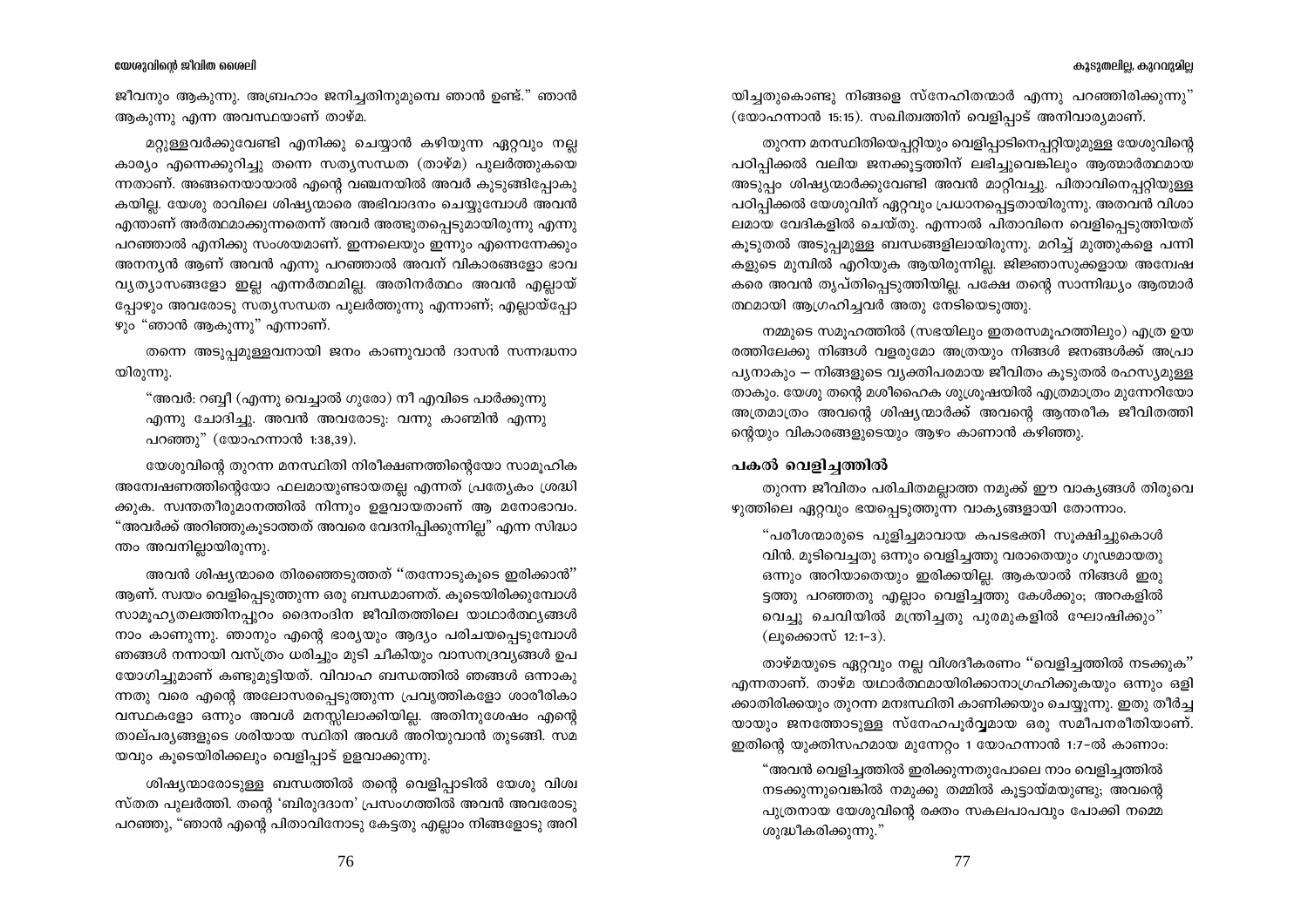#### കൂടുതലില്, കുറവുമില

#### യേശുവിന്റെ ജീവിത ശൈലി

നമ്മുടെ മനോഭാവങ്ങളും മൂല്യങ്ങളും തിരുവചന സത്യങ്ങളിൽ നിന്നും ഉരുത്തിരിയാത്തതുകൊണ്ട് വെളിച്ചത്തിൽ ജീവിക്കുന്നതു മുഖാ ന്തരം ലഭ്യമാകുന്ന ശക്തി പ്രാപിക്കാൻ നമുക്കു കഴിയുന്നില്ല. അതിന്റെ സുതാര്യതയെ നാം ഭയപ്പെടുന്നു. അതു മുഖാന്തരം നമുക്കു സംഭവിക്കുന്ന മാറ്റങ്ങളെക്കുറിച്ചുള്ള അറിവ് നമ്മെ ഉത്ക്കണ്ഠാകുലരാക്കുന്നു.

എങ്കിലും നമ്മുടെ അപൂർണ്ണതകൾ ആളുകൾ കാണുമെന്ന് നാം ഭയ പെടേണ്ടതില്ല. അവയുള്ള മനുഷ്യരാശിയോടു നാം ചേർന്നിരിക്കുന്നു. നമുക്കു പാപക്ഷമ ലഭിച്ചുവെന്നും നാം വളർന്നുകൊണ്ടിരിക്കുന്നുവെന്നു മുള്ള വസ്തുതയിലാണ് നാം സന്തോഷിക്കുന്നത്

നാം എല്ലാവരും പാപികളാണ്. ചില പാപികൾ മറ്റുള്ളവരെക്കാൾ വലിയ പാപികൾ ആണോ എന്ന കാര്യത്തിൽ എനിക്കു സംശയമുണ്ട്. ചില പാപ ങ്ങൾ മറ്റുള്ളവയേക്കാൾ ദൃശ്യമാണെന്നതാണ് വാസ്തവം. പുറമെ എത്ര മറച്ചാലും 'ഹൃദയത്തിൽ അകൃത്യം കരുതാൻ' എനിക്കു കഴിയും. അധികം ക്ഷമിച്ചു കിട്ടിയവൻ അധികം സ്നേഹിക്കുന്നുവെന്ന് യേശു പറഞ്ഞു. ആന്ത രികവും ബാഹ്യവുമായ പാപങ്ങൾ ഏറ്റു പറഞ്ഞു മാനസാന്തരപ്പെട്ടവർ ഇപ്പോൾ മുഴുവനായും ദൃശൃവും തുറന്നതുമാണെന്ന് ഇതിനർത്ഥമാക്കാം. ദൈവത്തിന്റെ സമ്പൂർണ്ണ വീണ്ടെടുപ്പ് അവർ അനുഭവിക്കുന്നതിനാൽ തങ്ങ ളുടെ ഊർജ്ജം മുഴുവനും കൂടുതൽ സ്നേഹിക്കുന്നതിനുപയോഗിക്കുന്നു. എന്നാൽ പരീശന്മാർ പുറമെ വെള്ളപൂശിയവരെങ്കിലും അകമെ മറഞ്ഞി രിക്കുന്ന പാപങ്ങളിൽ നിന്നും മാനസാന്തരപ്പെട്ടിട്ടില്ലാത്തതിനാൽ, സ്നേ ഹിക്കാനുള്ള അവരുടെ കഴിവ് ബലഹീനമാക്കപ്പെട്ടിരിക്കുന്നു.

#### മറച്ചുവെക്കുന്നതിനു കൊടുക്കേണ്ട വില

മനഃശാസ്ത്രജ്ഞരുടെ അഭിപ്രായത്തിൽ ഏതു രഹസ്യവും നല്ലതാ യാലും ചീത്തയായാലും പാപം ഉളവാക്കുന്ന അതേ കുറ്റബോധം നമ്മി ലുളവാക്കും. വെളിപ്പെടുത്താതെ നാം ഉൾക്കൊള്ളുകയും സൂക്ഷിക്കുകയും ചെയ്യുന്ന ഏതു ശക്തമായ വികാരവും, സാധകാത്മകമായവ ഉൾപ്പെടെ, അനാരോഗ്യകരമായ രീതിയിൽ നമ്മെയും നമ്മുടെ ചുറ്റുപാടുകളെയും സ്വാധീനിക്കും.

നമ്മുടെ യഥാർത്ഥ പ്രകൃതി, നമ്മുടെ സ്വത്വത്തെ മറച്ചുവെക്കത്തക്ക വണ്ണമല്ല സൃഷ്ടിക്കപ്പെട്ടിരിക്കുന്നത്. മനുഷ്യന്റെ വീഴ്ചയിൽ ആരംഭിച്ച മറക്കാനുള്ള ശ്രമം, മുഴുലോകത്തിന്റെയും ജീവിതരീതിയിൽ പ്രകട മാക്കുവാൻ ചെലവഴിക്കുന്ന ഊർജ്ജത്തിന് വ്യക്തികളെന്ന നിലയിൽ കൊ ടുക്കേണ്ട വില വലിയതാണ്. നാം മറയ്ക്കുന്ന ഏതു കാര്യവും സുരക്ഷി തമായി മറയപ്പെട്ടുതന്നെ ഇരിക്കേണ്ടതിന് നമ്മുടെ ജീവിതരീതി അതനു സരിച്ച് ക്രമീകരിക്കാൻ നാം നിർബന്ധിക്കപ്പെടുന്നു. മറ്റു വാക്കിൽ പറ

ഞ്ഞാൽ നാം അയഥാർത്ഥമായി — നമ്മോടു തന്നെ അസത്യമായി, പൊരു ത്തപ്പെടാത്തതായി – തീരുന്നു. യാഥാർത്ഥ്യത്തിന്റെ ദൈവമായ യേശു വിന്റെ സ്വഭാവത്തിന് ഘടകവിരുദ്ധമാണ് ഈ അയഥാർത്ഥ്യം. ഒരു മുഖം മൂടികൊണ്ട് തന്റെ ജീവിതത്തെ മൂടുന്നതിന് ഒട്ടും ഊർജ്ജം അവനു ചെല വാക്കേണ്ടിവന്നില്ല. അവനിൽ ഇരുട്ട് ഒട്ടുമേ ഇല്ല.

"യേശു കണ്ണുനീർ വാർത്തു" എന്നു യോഹന്നാൻ രേഖപ്പെടുത്തിയ തീവ്രമായ പ്രസ്താവന, പരസൃസ്ഥലത്തുപോലും തന്റെ ആന്തരിക ഭാവ ങ്ങളോട് യാഥാർത്ഥ്യം പുലർത്തുവാൻ തക്കവണ്ണം യേശു സ്വതന്ത്രനാ യിരുന്നുവെന്നതിന്റെ തെളിവാണ്. അവന്റെ രോഷവും അവൻ പരസ്യ മായി വെളിപ്പെടുത്തി. അവനെ ചലിപ്പിച്ച മനസ്സലിവ്, അവന്റെ ആനന്ദം, അവന്റെ ദുഃഖങ്ങൾ എല്ലാം, സുവിശേഷ രചയിതാക്കൾക്ക് അവ കാണു വാനും രേഖപ്പെടുത്താനും കഴിഞ്ഞു എന്നതിന്റെ തെളിവാണ്.

താഴ്മയിലുടെ മാത്രമേ ശക്തമായ വികാരങ്ങളെ ശരിയായി കൈ കാര്യം ചെയ്യാൻ നമുക്കു കഴിയുകയുള്ളൂ. കോപിച്ചാൽ പാപം ചെയ്യാതി രിപ്പാനും സുര്യൻ അസ്തമിക്കുവോളം കോപം വെച്ചുകൊണ്ടിരിക്കരുതെ ന്നും ബൈബിൾ നമ്മോടു പറയുന്നു. അതിനർത്ഥം നാം വായ് പുട്ടിയിരി ക്കണമെന്നാണെന്ന് നാം വ്യാഖ്യാനിക്കുന്നു: നിങ്ങളുടെ കോപം പ്രകടി പ്പിക്കരുത്. പല്ലു കടിക്കുക. പല്ലിറുമ്മി അതു സഹിക്കുക.

നമുക്കു സാധിക്കുന്നത്രയും പല്ലു കടിക്കുന്നതുമുലം ഇടക്കിടെ പുറ ത്തു ചാടുന്ന വിരുദ്ധപ്രതികരണം അക്രമമോ കടുത്ത പ്രതികാരമോ ആയി രിക്കും. അക്രമവും വിശുദ്ധിചമയലും കോപത്തെ കൈകാര്യം ചെയ്യുന്ന ആരോഗ്യകരമായ രീതിയല്ല. താഴ്മയാകട്ടെ എന്റെ വികാരങ്ങൾ ഉൾക്കൊ ള്ളാനും അതു സമ്മതിക്കാനും എന്നെ പ്രാപ്തനാക്കുന്നു. ഇപ്പോൾ എനിക്കു സ്വാതന്ത്ര്യത്തോടെ "എനിക്കു കോപം വരുന്നു" എന്നു പറ യാം. എന്റെ പ്രതികരണങ്ങൾ സമ്മതിക്കാനും എനിക്കു കഴിയും. എന്നിൽ കോപമുളവാക്കാനാണോ അയാൾ ആഗ്രഹിക്കുന്നതെന്നു ചോദിക്കു വാനും ആവശ്യമെങ്കിൽ എന്റെ പ്രതികരണത്തിൽ വ്യത്യാസം വരുത്താൻ സഹായം ആവശ്യപ്പെടാനും ഞാൻ സ്വാതന്ത്ര്യമുള്ളവനായിത്തീരുന്നു.

നമ്മുടെ യഥാർത്ഥ വികാരങ്ങൾ വെളിപ്പെടുത്തുവാൻ താഴ്മ മുഖാ ന്തരം ലഭിക്കുന്ന ഈ കഴിവ് ദൈവത്തോടുള്ള ബന്ധത്തിലും നമുക്കുപ യോഗിക്കാൻ കഴിയും. പ്രകൃതിയിലുണ്ടാകുന്ന സംഭവവികാസങ്ങൾ നമ്മെ അസ്വസ്ഥരും കോപിഷ്ടരുമാക്കുമ്പോൾ നമ്മുടെ വികാരം വെളിപ്പെടു ത്തുവാൻ നാം അവയെ സുക്ഷ്മതയോടെ "ദൈവത്തിന്റെ പ്രവൃത്തിക ളായി" മുദ്രകുത്തുന്നു. ദൈവത്തിന്റെ നേരെ നമ്മുടെ കോപം പ്രകടിപ്പി ക്കുന്നത് അപകടകരമല്ലേ? നയം കൊണ്ടും മുഖസ്തുതി കൊണ്ടും ദൈവത്തെ സ്വാധീനിക്കാമെന്ന് നിങ്ങൾ കരുതുന്നുണ്ടോ?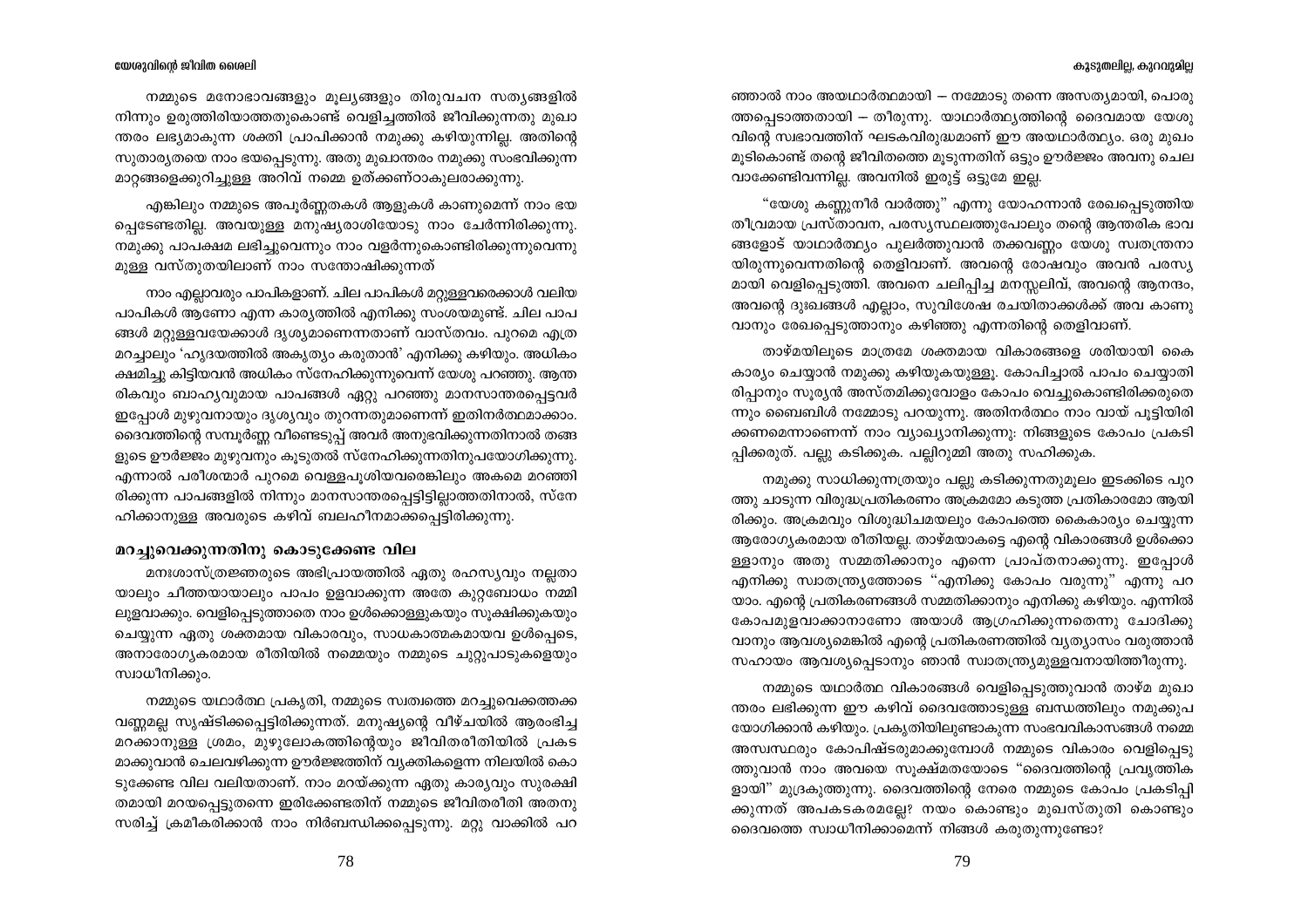#### കൂടുതലില്ല, കുറവുമില്ല

"പറയാൻ പറ്റാത്ത വിഷയം" എന്ന പദം ഉപയോഗിക്കുന്നു. നമുക്കു രോഗ മില്ലെന്നോ, രോഗം ശരീരത്തിന്റെ മറ്റൊരു സ്ഥലത്താണെന്നോ ഡോക്ടറെ തെറ്റിദ്ധരിപ്പിച്ച് ചതിക്കാൻ നാം ഒരുമ്പെടുമോ? ഒരിക്കലുമില്ല! "ഒരു സ്നേഹിതനു വേണ്ടിയാണ് ഞാൻ വന്നത്, എന്നെ പരിശോധിച്ച് അവന്റെ രോഗം കണ്ടുപിടിക്കണം" എന്നു നാം പറയുമോ? തീർച്ചയായും ഇല്ല. പക്ഷേ നാം അവിശ്വാസവും ഭയവും വെച്ചുകൊണ്ട് സഭയിൽ ഇടപെടു ന്നു. നാം അവരുടെ മുമ്പിൽ കാര്യങ്ങൾ മറയ്ക്കുവാനാണ് ശ്രമിക്കുന്നത്. സഭ പാപക്ഷമ പ്രാപിച്ചവരുടെ സമുഹമല്ല, പൂർണ്ണത പ്രാപിച്ചവരുടെ കൂട്ട മാണ് എന്ന് എങ്ങനെയോ നാം തീരുമാനിച്ചിരിക്കുന്നു. ഇങ്ങനെ ബാഹ്യ മോടികൾ ഉയർത്തിപ്പിടിക്കാനുള്ള ശ്രമം സഭയെ സത്യസന്ധതയുടെ ഒരു പ്രതിസന്ധിയിൽ എത്തിച്ചിരിക്കുന്നു. ആദർശങ്ങളുടെ പകർപ്പ് സകല രെയും കാണിക്കാനുള്ള തത്രപ്പാടിനിടയിൽ യാഥാർത്ഥ്യങ്ങൾ തകർന്ന ടിയുന്നു. അതേസമയം, കപടഭാവം അംഗീകരിക്കപ്പെടുന്നുവെന്നും കണ്ടു പിടിക്കപ്പെടുകയില്ല എന്നും നാം പ്രത്യാശിക്കുന്നു. യേശുവിന്റെ നാമത്തിൽ നാം നമ്മുടെ പാപങ്ങളെയും പരാജയങ്ങളെയും മറയ്ക്കുകയും നമ്മുടെ തെറ്റുകൾ വെളിച്ചത്തു കൊണ്ടുവരാൻ ധൈര്യപ്പെടുന്നവരെ ക്രുശിക്കു കയും ചെയ്യുന്നു.

സർ വാൾട്ടർ സ്കോട്ട് താഴ്മയുടെ സ്വഭാവത്തെപ്പറ്റി ഇപ്രകാരം പറ ഞ്ഞിട്ടുണ്ട്: "വഞ്ചിക്കുന്നതിനുള്ള പദ്ധതി തയ്യാറാക്കുവാൻ എത്രമാത്രം കുരുക്കുന്ന വലയാണ് നാം നെയ്യുന്നത്." എന്റെ പൊരുത്തമില്ലായ്മയിൽ ഞാൻ തെറ്റായ അടയാളങ്ങൾ ജനത്തിനു നൽകുമ്പോൾ അവർ അതനു സരിച്ച് തെറ്റായി പ്രതികരിക്കുന്നു. അപ്പോൾ അവരുടെ തെറ്റായ പ്രതിക രണത്തിന് ഞാനും തെറ്റായി പ്രതികരിക്കുന്നു. ഈ ചക്രം ആവർത്തിച്ചു തുടരുകയും ഒരു യുദ്ധം ആരംഭിക്കുകയും ചെയ്യും. പക്ഷേ എങ്ങനെ അതാ രംഭിച്ചുവെന്ന് ആരും ഓർക്കുകയില്ല. പൗലൊസ് ഫിലിപ്പിയർക്ക് എഴുതു മ്പോൾ സഭയിൽ പുലർത്തേണ്ട തുറന്ന മനോഭാവത്തെ അടിവരയിട്ടു പറ യുന്നുണ്ട്: "എന്നോടു പഠിച്ചും ഗ്രഹിച്ചും കേട്ടും കണ്ടുമുള്ളതു പ്രവർത്തി പ്പിൻ" (ഫിലി. 4:9). തെസ്സലൊനീകൃർക്ക് അവനെഴുതി: "ഇങ്ങനെ ഞങ്ങൾ നിങ്ങളെ ഓമനിച്ചു കൊണ്ടു നിങ്ങൾക്കു ദൈവത്തിന്റെ സുവിശേഷം പ്രസംഗിപ്പാൻ മാത്രമല്ല, നിങ്ങൾ ഞങ്ങൾക്കു പ്രിയരാകയാൽ ഞങ്ങളുടെ പ്രാണനും കുടെ വെച്ചുതരുവാൻ ഒരുക്കമായിരുന്നു." (1 തെസ്സലൊ. 2:8).

കൊരിന്തിലുള്ള വിശ്വാസികൾക്ക് എഴുതുമ്പോൾ ആ ആശയം അവൻ ഒന്നുകൂടി വിപുലമാക്കി.

"നീങ്ങിപ്പോകുന്നതിന്റെ അന്തം യിസ്രായേൽമക്കൾ കാണാത വണ്ണം മോശെ തന്റെ മുഖത്തു മൂടുപടം ഇട്ടതുപോലെ അല്ല....

നമ്മുടെ പ്രാർത്ഥനകളുടെ നല്ലൊരു ഭാഗവും അടിസ്ഥാനപരമായി, ദൈവം ലോകത്തെ നടത്തുന്ന വിധത്തെക്കുറിച്ചുള്ള പരാതികളാകയാൽ, ദൈവത്തോടുള്ള നമ്മുടെ വികാരങ്ങളുടെ സത്യസന്ധമായ വെളിപ്പെടു ത്തലുകളും അവനുമായുള്ള ബന്ധത്തിൽ നാമനുഭവിക്കുന്ന നിരാശക ളും അസ്ഥാനത്തുള്ളതാണോ? ആത്മാർത്ഥമായ ബന്ധത്തിന്റെ സൗന്ദ ര്യമെന്നു പറയുന്നത്, അവ വികാരപ്രകടനങ്ങളെ അതിജീവിക്കുന്നു എന്ന തല്ല, അവയാൽ സമ്പുഷ്ടമാക്കപ്പെടുന്നു എന്നതാണ്. ദൈവവുമായുള്ള 'അബ്ബാ' ബന്ധം പെട്ടെന്നു തകരുന്നതാണെന്നും കരുണയുടെ ഉറവിടമാ യവൻ നമ്മോടു പ്രതികാരം ചെയ്യുന്നവനാണെന്നുമാണോ നാം വിചാരി ക്കുന്നത്? യേശുക്രിസ്തുപോലും ആ നിർണ്ണായക ഘട്ടത്തിൽ നിലവിളി ച്ചതാണല്ലോ, ''നീ എന്നെ കൈവിട്ടതെന്ത്?'' എന്ന്.

നമ്മുടെ സംസ്കാരത്തിന്റെ സ്വാധീനം നിമിത്തം നമ്മുടെ വികാര ങ്ങൾ മായ്ക്കുവാൻ നാം പഠിച്ചുകഴിഞ്ഞുവെന്നത് ചിന്തനീയമാണ്. ദുഃഖ കരമെന്നു പറയട്ടെ, ചില ക്രിസ്ത്യാനികൾ പഠിപ്പിക്കുന്നത് നാം ആഴമേ റിയ മുറിവുകളുടെ മദ്ധ്യത്തിലും പുഞ്ചിരിക്കണമെന്നാണ്. ഇത്തരം മുറി വുകൾ ഉണ്ടെന്നുള്ള കാര്യം പോലും അവർ നിഷേധിക്കുന്നു; അവർ ചിന്തി ക്കുന്നത്, ക്രിസ്ത്യാനികൾ എല്ലായ്പ്പോഴും സാധകാത്മകമായി ചിന്തി ക്കുന്നവരും സന്തോഷിക്കുന്നവരും ചിരിക്കുന്നവരും ആയിരിക്കണമെ ന്നാണ്. പ്രശ്നങ്ങളിലൂടെ കടന്നുപോകുന്ന ദമ്പതികൾ ചിരിക്കാതെയും സംസാരിക്കാതെയും പള്ളിയിലേക്കു പോയിട്ട്, വാതിൽക്കലെത്തുമ്പോൾ പെട്ടെന്ന് ചിരിവരുത്താറുമുണ്ട്. എന്തുണ്ട് വിശേഷം എന്ന് പാസ്റ്റർ ചോദി ക്കുമ്പോൾ, "നന്ദി, സന്തോഷമായിരിക്കുന്നു" എന്ന മറുപടി വരികയും ചെയ്യും.

നമ്മുടെ പാപങ്ങളും പ്രകടിപ്പിക്കപ്പെട്ട വികാരങ്ങളുമായി കടന്നുവ രാനും സഹായവും സൗഖ്യവും ലഭിക്കാനും കഴിയുന്ന ഒരിടമുണ്ടെങ്കിൽ അതു സഭയാണ്. പക്ഷേ ഇന്നത്തെ സ്ഥിതി അതല്ല; നമ്മുടെ വികാരങ്ങ ളെ ഏറ്റവുമധികം നാം ഒളിപ്പിക്കുന്നതും സന്തോഷകരമായ വിജയത്തിന്റെ ഭാവം പ്രകടിപ്പിക്കുന്നതുമായ സ്ഥലമായിത്തീർന്നിരിക്കുന്നു ഇന്നു സഭ.

നന്നായി പ്രവർത്തിക്കുന്നതും ചെറുതും ആത്മാർത്ഥതയുള്ളതുമായ ക്രിസ്തുവിന്റെ ശരീരം ആണ് സൗഖ്യം പ്രദാനം ചെയ്യുന്ന ലോകത്തിലെ ഏറ്റവും നല്ല സമുഹം; പക്ഷേ നാം അതനുസരിച്ചല്ല പലപ്പോഴും പ്രവർ ത്തിക്കുന്നത്. ക്രിസ്തുവിന്റെ സൗഖ്യമാക്കുന്ന ശരീരത്തോടു നാം കാണി ക്കുന്ന അകൽച്ച ഒരു മെഡിക്കൽ ഡോക്ടറോടു കാണിക്കാൻ നാം തയ്യാ റാകുകയില്ല. "എനിക്ക് പറയാൻ പറ്റാത്ത" ഒരു രോഗമുണ്ട് എന്നു നാം ഡോക്ടറോടു പറയുമോ? ഒരിക്കലുമില്ല! പക്ഷേ ക്രിസ്തുവിന്റെ ശരീര ത്തോടു നാം നമ്മുടെ ആവശ്യങ്ങൾ പങ്കുവെയ്ക്കുമ്പോൾ നാം പലപ്പോഴും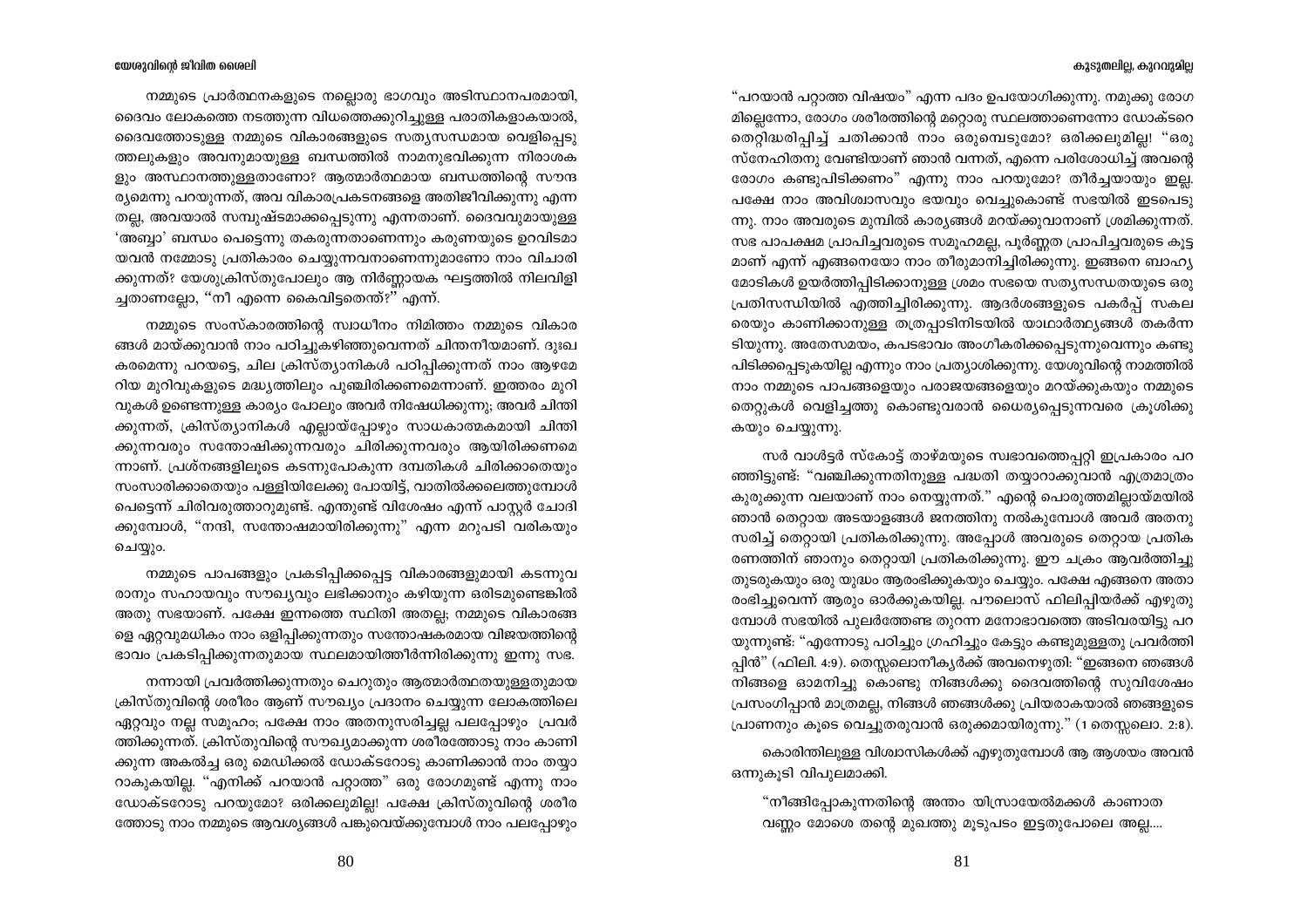#### കൂടുതലില്, കുറവുമില

#### യേശുവിന്റെ ജീവിത ശൈലി

കർത്താവ് ആത്മാവാകുന്നു; കർത്താവിന്റെ ആത്മാവുള്ളേടത്തു സ്വാതന്ത്ര്യം ഉണ്ടു. എന്നാൽ മുടുപടം നീങ്ങിയ മുഖത്തു കർ ത്താവിന്റെ തേജസ്സിനെ കണ്ണാടിപോലെ പ്രതിബിംബിക്കുന്ന വരായി നാം എല്ലാവരും ആത്മാവാകുന്ന കർത്താവിന്റെ ദാന മായി തേജസ്സിന്മേൽ തേജസ്സു പ്രാപിച്ചു അതേ പ്രതിമയായി രൂപാന്തരപ്പെടുന്നു" (2 കൊരിന്ത്യർ 3:13,17,18).

സജീവമായ സഭാജീവിതത്തിലെ ചില വൈചിത്ര്യങ്ങളെ പരിശുദ്ധാ ത്മാവ് നീതീകരിക്കുന്നു എന്ന സ്വാതന്ത്ര്യം പ്രഖ്യാപിക്കുന്നതിനായി ഈ വാകൃങ്ങൾ ഞാൻ എപ്പോഴും ഉപയോഗിക്കാറുണ്ട്. എന്റെ മൂടുപടം വലി ച്ചുമാറ്റിയിട്ട് സ്വാതന്ത്ര്യത്തോടെ നടക്കുവാനുള്ള സ്വാതന്ത്ര്യം പരിശുദ്ധാ ത്മാവ് എനിക്കു നൽകുന്നു. ഇത് ഞാൻ പൂർണ്ണനായതുകൊണ്ടല്ല, ഞാൻ കർത്താവിന്റെ തേജസ്സിനെ പ്രതിബിംബിക്കുന്നതുകൊണ്ടും, രൂപാന്തര പ്പെട്ടുകൊണ്ടിരിക്കുന്നതുകൊണ്ടും സ്ഥിരമായി മുന്നേറ്റവും വളർച്ചയും പ്രാപിക്കുന്നതുകൊണ്ടുമാണ്.

മോശെ മുഖത്തു മൂടുപടമിട്ടത് തന്റെ ബലഹീനത മറയ്ക്കാനാണ്. അതവൻ തിരഞ്ഞെടുത്തതാണ്. അങ്ങനെ ചെയ്യുന്നതിന് പ്രത്യക്ഷമായ യാതൊരു ആവശ്യവുമുണ്ടായിരുന്നില്ല; എന്നാൽ ന്യായപ്രമാണത്തിനു കീഴിൽ നാം പ്രവർത്തിക്കുമ്പോൾ (ചിലപ്പോൾ ഉന്നതമായ, ആത്മീകമായ അനുഭവങ്ങളുടെ മുമ്പിലും), മറ്റുള്ളവർ നമ്മുടെ നല്ലവശം മാത്രം കാണ ത്തക്കവണ്ണം നടിക്കുവാനും മറയ്ക്കുവാനും മൂടിവെയ്ക്കുവാനും മാനു ഷിക ചാപല്യം നമ്മെ നിർബന്ധിക്കും.

എന്നാൽ ന്യായപ്രമാണത്തെ നിവർത്തിക്കുന്ന കാര്യത്തിൽ കൃപ വളരെ വൃതൃസ്തമാണ്. "ന്യായപ്രമാണം മോശെ മുഖാന്തരം ലഭിച്ചു; കൃപ യും സതൃവും യേശുക്രിസ്തു മുഖാന്തരം വന്നു" (യോഹന്നാൻ 1:17) എന്നു യോഹന്നാൻ പറയുന്നു. ന്യായപ്രമാണം നീതി ആവശ്യപ്പെടുന്നു, കൃപ നീതി പ്രദാനം ചെയ്യുന്നു. ന്യായപ്രമാണം ആവശ്യപ്പെടുന്നു, കൃപ പ്രദാനം ചെയ്യുന്നു. ന്യായപ്രമാണം സമ്മർദ്ദമാണ്, കൃപ ആശ്വാസമാണ്. ന്യായപ്രമാണം ബന്ധനമാണ്, കൃപ സ്വാതന്ത്ര്യമാണ്. കൃപയും സത്യവും വെളിച്ചത്തിൽ, കാണപ്പെടുന്ന അവസ്ഥയിൽ, മാത്രമേ മാതൃകയാക്കാൻ കഴിയു. കൃപയുടെ പ്രത്യേക സ്വഭാവം നിമിത്തം നമുക്കു മറയ്ക്കേണ്ട ഒരു കാരണവുമില്ല: "സത്യം പ്രവർത്തിക്കുന്നവനോ, തന്റെ പ്രവൃത്തി ദൈ വത്തിൽ ചെയ്തിരിക്കയാൽ അതു വെളിപ്പെടേണ്ടതിനു വെളിച്ചത്തിങ്ക ലേക്കു വരുന്നു" (യോഹന്നാൻ 3:21).

മുഖംമൂടിയുമായി ജീവിക്കുകയെന്നത്, നമുക്ക് പാപക്ഷമയും മൂടു പടം വലിച്ചുമാറ്റി ദൈവതേജസ്സ് പ്രതിബിംബിക്കുന്നതിന് ധൈര്യവും നൽകുന്ന ആത്മാവിന്റെ സ്വാതന്ത്ര്യത്തെ അനുഭവിക്കാതിരിക്കലാണ്. നമു

ക്കതിനു സ്വാതന്ത്ര്യം ലഭിക്കുന്നത് ലോകത്തിന്റെ അസ്വസ്ഥപ്പെടുത്തുന്ന നോട്ടത്തിൽ നിന്നും നമ്മെ സൂക്ഷിക്കുന്ന പൂർണ്ണതയിൽ നാം എത്തിയ തുകൊണ്ടല്ല മറിച്ച്, "മോശെയെപ്പോലെ മങ്ങിപ്പോകാതെ" ദൈവാനുരൂപം നമ്മിൽ വളരുകയും വർദ്ധിക്കുകയും ചെയ്യുന്നതുകൊണ്ടാണ്.

ദൈവിക പദ്ധതിയിൽ, നാം പറഞ്ഞതും ചെയ്തതും ചിന്തിച്ചതുമെ ല്ലാം വെളിപ്പെടുന്ന ഒരു ദിവസമുണ്ട്. മറച്ചുവെച്ചവർക്ക് അത് കഷ്ടതയു ടെ ദിവസമായിരിക്കും. തുറന്ന മനഃസ്ഥിതിക്കാർക്കും വളർച്ച പ്രാപിക്കു ന്നവർക്കും അതു വീണ്ടെടുപ്പിന്റെ ചരിത്രം തന്നെ ആയിരിക്കും.

#### $\omega_0$ casto lo:

- 1. ദാസൻ
- അധികാരം കൈയാളരുത്  $2.$
- 3. മാതൃക
- 4. താഴ്മയുള്ളവൻ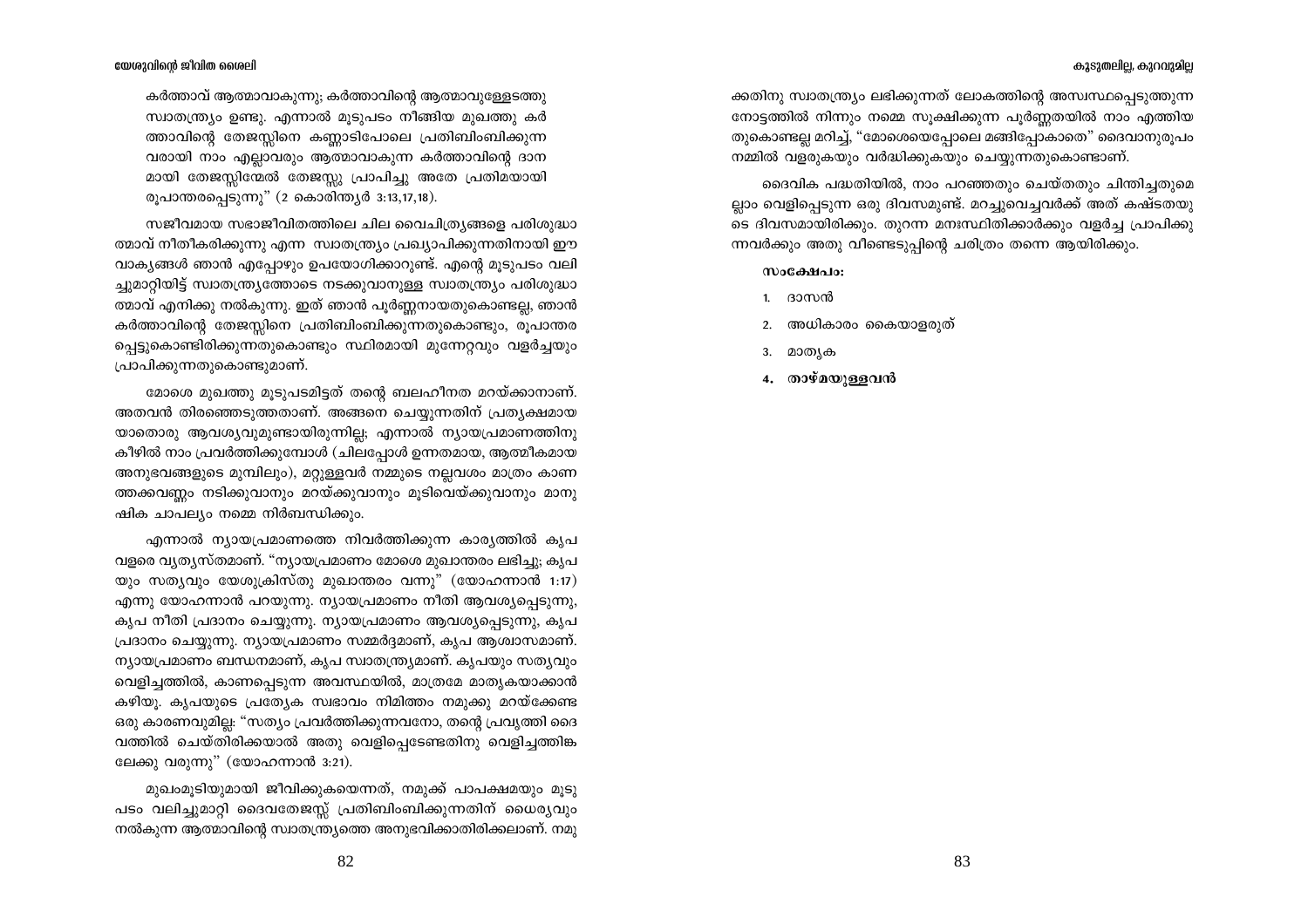### ഒരു ശിശു എന്നാൽ...

"ശിശുക്കളെ എന്റെ അടുക്കൽ വരുവാൻ വിടുവിൻ; അവരെ തടുക്കരുത്; ദൈവരാജ്യം ഇങ്ങനെയുള്ളവരുടേതല്ലോ"

**COD** ശുവിന്റെ ഹൃദയത്തിൽ കുട്ടികൾക്ക് ഒരു പ്രത്യേക സ്ഥാനം തന്നെ<br>**COD** യുണ്ടായിരുന്നു. അവരിലൂടെ ശിഷ്യന്മാർക്ക് ആവശ്യമായ പാഠം അവൻ നൽകി.

"അവൻ തൊടേണ്ടതിനു ചിലർ ശിശുക്കളെ അവന്റെ അടുക്കൽ കൊണ്ടുവന്നു; ശിഷ്യന്മാരോ അവരെ ശാസിച്ചു. യേശു അതു കണ്ടാറെ മുഷിഞ്ഞു അവരോടു: ശിശുക്കളെ എന്റെ അടുക്കൽ വരുവാൻ വിടുവിൻ; അവരെ തടുക്കരുത്; ദൈവരാജ്യം ഇങ്ങ നെയുള്ളവരുടേതല്ലോ. ദൈവരാജ്യത്തെ ശിശു എന്നപോലെ കൈക്കൊള്ളാത്തവൻ ആരും ഒരുനാളും അതിൽ കടക്കയില്ല എന്നു ഞാൻ സത്യമായിട്ടു നിങ്ങളോടു പറയുന്നു എന്നു പറ ഞ്ഞു. പിന്നെ അവൻ അവരെ അണെച്ചു അവരുടെ മേൽ കൈവെച്ചു, അവരെ അനുഗ്രഹിച്ചു" (മർക്കൊസ് 10:13-16).

ഒരു ശിശു ആർക്കുമൊരു ഭീഷണിയല്ല. ഒരു ഇരുണ്ട ഇടവഴിയിൽവെച്ച് ഒരു ശിശുവിനെ കണ്ടുമുട്ടാൻ എനിക്കൊരു പ്രയാസവുമില്ല. അതുപോലെ യേശുവിന്റെ കാലടികളെ നാം പിൻപറ്റുകയും അവനെ ശരിയായി പ്രതി നിധീകരിക്കുകയും ചെയ്താൽ ഒരു ശിശുവിനെപ്പോലെ ലോകത്തിന് നാമൊരിക്കലും ഭീഷണിയായിരിക്കുകയില്ല. യേശു പറഞ്ഞു: "ചെന്നായ്ക്ക ളുടെ നടുവിൽ ആടിനെപ്പോലെ ഞാൻ നിങ്ങളെ അയയ്ക്കുന്നു. ആക യാൽ പാമ്പിനെപ്പോലെ ബുദ്ധിയുള്ളവരും പ്രാവിനെപ്പോലെ കളങ്കമില്ലാ ത്തവരും ആയിരിപ്പിൻ" (മത്തായി 10:16).

ചില വർഷങ്ങൾക്കു മുമ്പ് ഇല്ലിനോയിയിൽ ഞാൻ അസിസ്റ്റന്റ് പാസ്റ്റ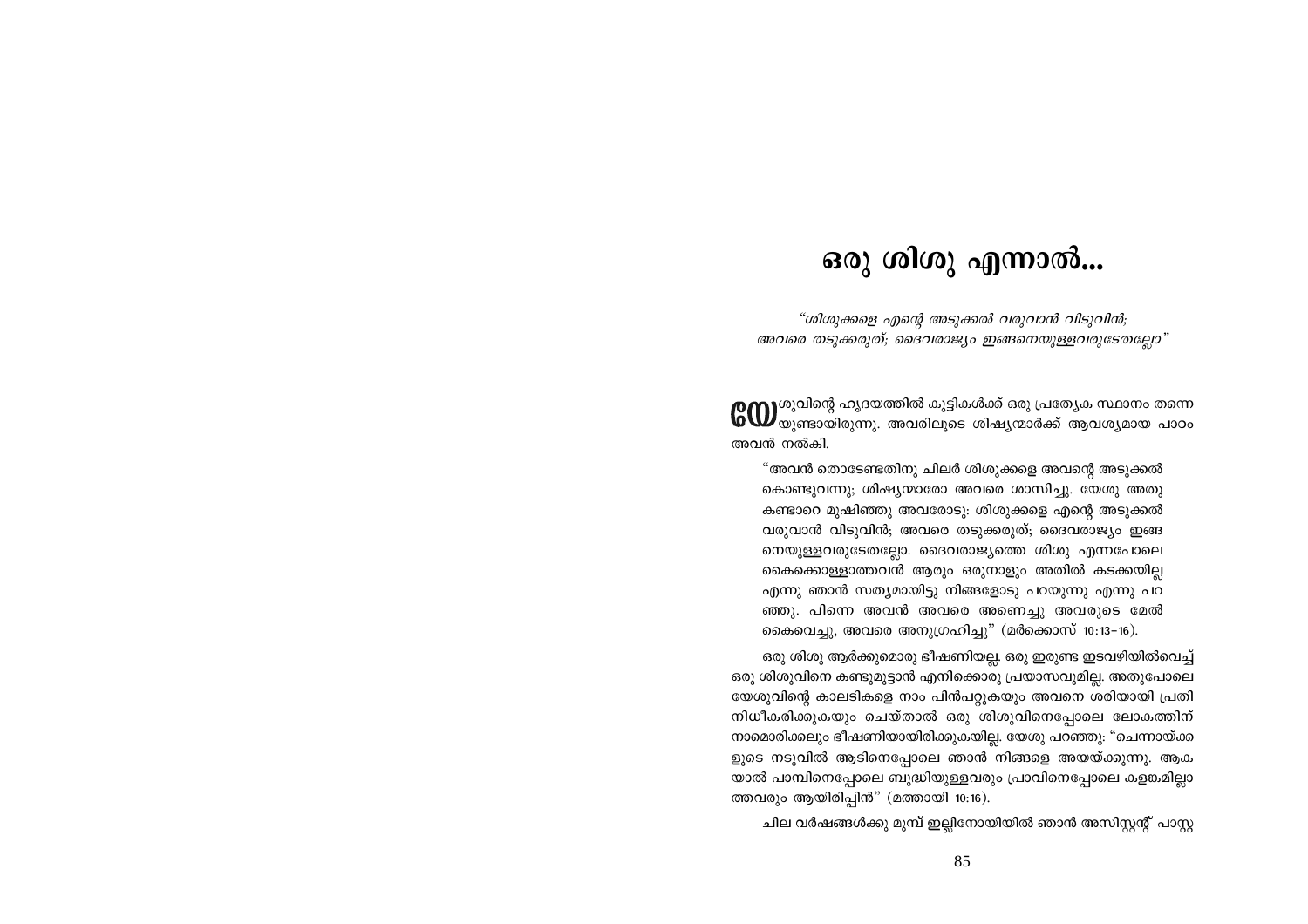#### ഒരു ശിശു എന്നാൽ...

യേശുവിന്റെ ജീവിത ശൈലി

യേശുവിന്റെ ഭീഷണിയില്ലാത്ത ശിശുസഹജഭാവം ആരെയും അസ്വ സ്ഥമാക്കിയില്ല. ശത്രുവും മിത്രവും ഒരുപോലെ സ്വാതന്ത്ര്യത്തോടെ അവ നെ സമീപിച്ചു. പരീശന്മാരും സദൂകൃരും തീക്ഷ്ണതയോടെ അവനെ ആക്രമിച്ചു. യേശു സ്വർഗ്ഗീയ തേജസ്സോടെ നടക്കുകയും രാജകീയഭാവ ത്തിൽ സംസാരിക്കുകയും ചെയ്തുകൊണ്ട് ഭുമിയിൽ സഞ്ചരിച്ചിരുന്നു വെങ്കിൽ അവരതിന് ധൈര്യപ്പെടുമായിരുന്നില്ല. കുട്ടികൾക്ക് അവനു ചുറ്റും കുടാൻ സന്തോഷമായിരുന്നു. ബാഹൃവീക്ഷണത്തിൽ തന്നെ, അതവന്റെ ശിശുസഹജഭാവം കൊണ്ടാണെന്ന് മനസ്സിലാക്കാൻ പ്രയാസമില്ല. യേശു വിനെ പിടിക്കാൻ സൻഹദ്രീം സംഘം കൂടിയാലോചിച്ചെങ്കിലും അവര തിനു തുനിയാതിരുന്നത് യേശുവിനെ ഭയന്നിട്ടായിരുന്നില്ല, പുരുഷാരത്തെ ഭയന്നിട്ടായിരുന്നു.

ശിശു വഞ്ചിക്കുകയില്ല. ശിശുവായിരിക്കുക എന്നതിന്റെ ഭാഗമാണ് താഴ്മയുള്ളവനായിരിക്കുക അഥവാ യഥാർത്ഥ അവസ്ഥയിലായിരിക്കു കയെന്നത്. കുട്ടികൾ എപ്പോഴാണ് സന്തോഷത്തിലായിരിക്കുന്നത്, എപ്പോ ഴാണ് ദുഃഖത്തിലായിരിക്കുന്നത് എന്നു നിങ്ങൾക്കു പറയാൻ കഴിയും. അവർ ഭയപ്പെടുമ്പോൾ അതനുസരിച്ച് പ്രവർത്തിക്കും. രണ്ടു കുട്ടികൾ ഒന്നിച്ചു കളിച്ചാൽ അവിടെ മാറി മാറി ചിരിയും നിലവിളിയും ഓട്ടവും ദേഷ്യവും കരച്ചിലും ഉയരുമെന്ന കാര്യം എല്ലാവർക്കും അറിയാവുന്ന താണ്. അവർക്കു നാം സ്വാതന്ത്ര്യം കൊടുത്താൽ അവർ കൂട്ടുകാരനോട് കോപിക്കുകയും അഞ്ചു മിനിട്ടിനുശേഷം യാതൊന്നും സംഭവിക്കാത്ത മട്ടിൽ വീണ്ടും കളി ആരംഭിക്കുകയും ചെയ്യും.

എന്റെ മകന് അഞ്ചു വയസ്സുള്ളപ്പോൾ, പുറത്തു കൊണ്ടുപോകരു തെന്ന് ഞങ്ങൾ നിർദ്ദേശിച്ചിട്ടുള്ള ഒരു കളിപ്പാട്ടം, മുറിക്കു പുറത്തു കൊണ്ടുപോകണമെന്ന് അവൻ ആഗ്രഹിച്ചു. അവൻ അതിനു ശ്രമിക്കുക തന്നെ ചെയ്തു. കൈ പുറകിൽ വെച്ച്, ശരീരം വളച്ച്, കള്ളനോട്ടത്തോ ടെ, എല്ലാവരുടെയും മുമ്പിലൂടെ വശം ചരിഞ്ഞ് അവൻ നടന്നു. അവൻ എന്താണുചെയ്യുന്നതെന്ന് അവനിൽ പ്രകടമായിരുന്നു. ഒളിച്ചു കടത്താൻ അവനറിയില്ലായിരുന്നു. എന്നാൽ എനിക്കൽപ്പം സമയം തന്നു നോക്കൂ. മുതിർന്നവരുടെ ഒളിച്ചു കടത്തുന്ന കല ഞാനവനു പഠിപ്പിച്ചു കൊടുക്കാം.

ഒരു സമയത്ത് മാജിക് അവനിഷ്ടമായിരുന്നു, പക്ഷേ അതു ശരി യായി ചെയ്യാൻ അവനു കഴിഞ്ഞിരുന്നില്ല. മറച്ചുവെച്ച വസ്തുക്കൾ എവി ടെയാണെന്ന് നിങ്ങൾക്കറിയാം. "മടക്കിയ" കൈയിലാണത്. ആളുകളെ വഞ്ചിക്കേണ്ടതെങ്ങനെയെന്ന് അവനറിഞ്ഞുകൂടായിരുന്നു.

നമ്മുടെ മക്കളെ മരുന്നു കുടിപ്പിക്കുന്ന സന്ദർഭത്തെക്കുറിച്ച് മിക്ക വർക്കും അനുഭവമുണ്ട്. വായ് തുറക്കാനുള്ള നമ്മുടെ അപേക്ഷയുടെ മുമ്പിൽ അവൻ ഒന്നുകൂടി വായ് മുറുക്കിയടയ്ക്കും. തുടർന്ന് മാതാപി

റായിരിക്കുന്ന സമയം സഭയിലെ സ്ത്രീകൾ വ്യാഴാഴ്ച രാവിലെ പ്രാർത്ഥ നയ്ക്കായി കൂടിവരുമായിരുന്നു. അതു സ്ത്രീകളുടെ മീറ്റിംഗാകയാലും എന്നെ ക്ഷണിക്കാത്തതിനാലും ആ സമയം ഞാൻ നേഴ്സറിയിൽ പോയി കൂട്ടികളോടൊത്ത് കളിക്കുമായിരുന്നു. അവിടത്തെ കൂട്ടികളോടൊപ്പം ചെലവഴിച്ച ആദ്യ ദിവസം എനിക്കൊരിക്കലും മറക്കാൻ കഴിയില്ല. നേഴ്സ റിയുടെ വാതിലിന്റെ മുകൾ പാളി തുറന്ന് അകത്തേക്ക് തലയിട്ട് ഞാൻ പറഞ്ഞു: ''ഹായ് കുട്ടികളേ, ഞാൻ പാസ്റ്റർ എർവിനാണ്. നമുക്കു കളിക്കാം!" ഒരു കുട്ടി പേടിച്ച് അടുത്ത മുറിയിലേക്ക് ഓടി. മറ്റുള്ളവർ അവരുടെ കാര്യങ്ങളിൽ മുഴുകിയിരുന്നു. ഞാനാരാണെന്ന് അവർക്ക് മന സ്സിലായില്ലായിരിക്കാം, അതുകൊണ്ട് ഞാൻ മുറിയിൽ കയറി അവരുടെ യിടയിൽ നിന്നുകൊണ്ട് വീണ്ടും പറഞ്ഞു: "ഹായ് കുട്ടികളെ, നമുക്കു കളിക്കാം." ആ സമയം മറ്റൊരു കുട്ടി കുടി പേടിച്ച് അടുത്ത മുറിയിലേക്കോടി. ബാക്കിയു ള്ളവർ, ഒരു ശബ്ദം കേട്ടോ? എന്ന മട്ടിൽ ചുറ്റും നോക്കിയിട്ട് അവരുടെ കളികളിൽ വ്യാപൃതരായി.

ഇത്രയുമായപ്പോൾ എന്റെ അഭിമാനം തലയുയർത്തി. ഈ രംഗം കണ്ട് നേഴ്സറിയുടെ നടത്തിപ്പുകാരി പരിഹാസച്ചുവയോടെ ചിരിക്കാനാരം ഭിച്ചു. ഒരുത്തനെ പിടിച്ചു നിർത്തി, "നീയെന്റെ കൂടെ കളിക്കാൻ തുടങ്ങു കയാണ്. അതു നിനക്കിഷ്ടപ്പെടും, കേട്ടോ?" എന്നു പറയാനെനിക്കു തോ ന്നി. പക്ഷേ ഞാൻ അവരുടെ പ്രായത്തിലായിരുന്നപ്പോൾ മുതിർന്നവരെ എങ്ങനെയാണ് കണ്ടിരുന്നതെന്ന് പരിശുദ്ധാത്മാവ് എന്നെ ഓർമ്മിപ്പിച്ചു. അവർ ഭയപ്പെടുത്തുന്ന ഭീമാകാരന്മാരായിരുന്നു. എന്റെ ലോകത്തിന് മുട്ടോളം ഉയരമേ ഉണ്ടായിരുന്നുളളു. ഞാനൊരിക്കലും മുതിർന്നവരുമായി സംസാരിച്ചിരുന്നില്ല. അല്ലെങ്കിൽ എന്തിനെക്കുറിച്ചു സംസാരിക്കും? രാഷ്ട്രീയത്തെക്കുറിച്ച് എനിക്കൊന്നും അറിയില്ലായിരുന്നു. സാമ്പത്തിക ശാസ്ത്രത്തിന്റെ കാര്യം പറയുകയും വേണ്ട. വലിപ്പമുള്ള രണ്ടു രുപ നാ ണയം ചെറിയ നാണയമായ അഞ്ചിനെക്കാൾ വലിയതായിരിക്കുമെന്നു ഞാൻ കരുതി. കാരണം അതിന്റെ വലിപ്പത്തിനാണ് വിലകല്പിച്ചത്, മൂല്യ ത്തിനു വില കല്പിച്ചില്ല. അതുപോലെ എന്നെ കാണാനുള്ളതായിരുന്നു, കേൾക്കാനുള്ളതായിരുന്നില്ല.

ഈ ചിന്തകൾ എന്നെ ഭരിച്ചപ്പോൾ ഞാൻ തറയിൽ കിടന്നിട്ട് പറ ഞ്ഞു: "ഹായ് കുട്ടികളേ, നമുക്കു കളിക്കാം!" മുപ്പതു സെക്കന്റിനുള്ളിൽ എല്ലാവരും എന്റെ മുകളിലേക്കു വീണു. എന്റെ ടൈ പിടിച്ചു വലിക്കാനും, മുടി പിടിച്ചു വലിക്കുവാനും, എന്റെ മാനൃത ഇല്ലാതാക്കാനും തുടങ്ങി. അതിനു ശേഷം ഞാൻ ആരാണെന്ന ഭാവം നടിച്ചിട്ടില്ല. മുറിയിൽ പ്രവേ ശിച്ചാൽ ഞാൻ തറയിലിരിക്കും, ഞാനൊരു അടുത്ത സ്നേഹിതനാണെ ന്നവരറിയും – ഞാനൊരു ഭീഷണിയല്ല.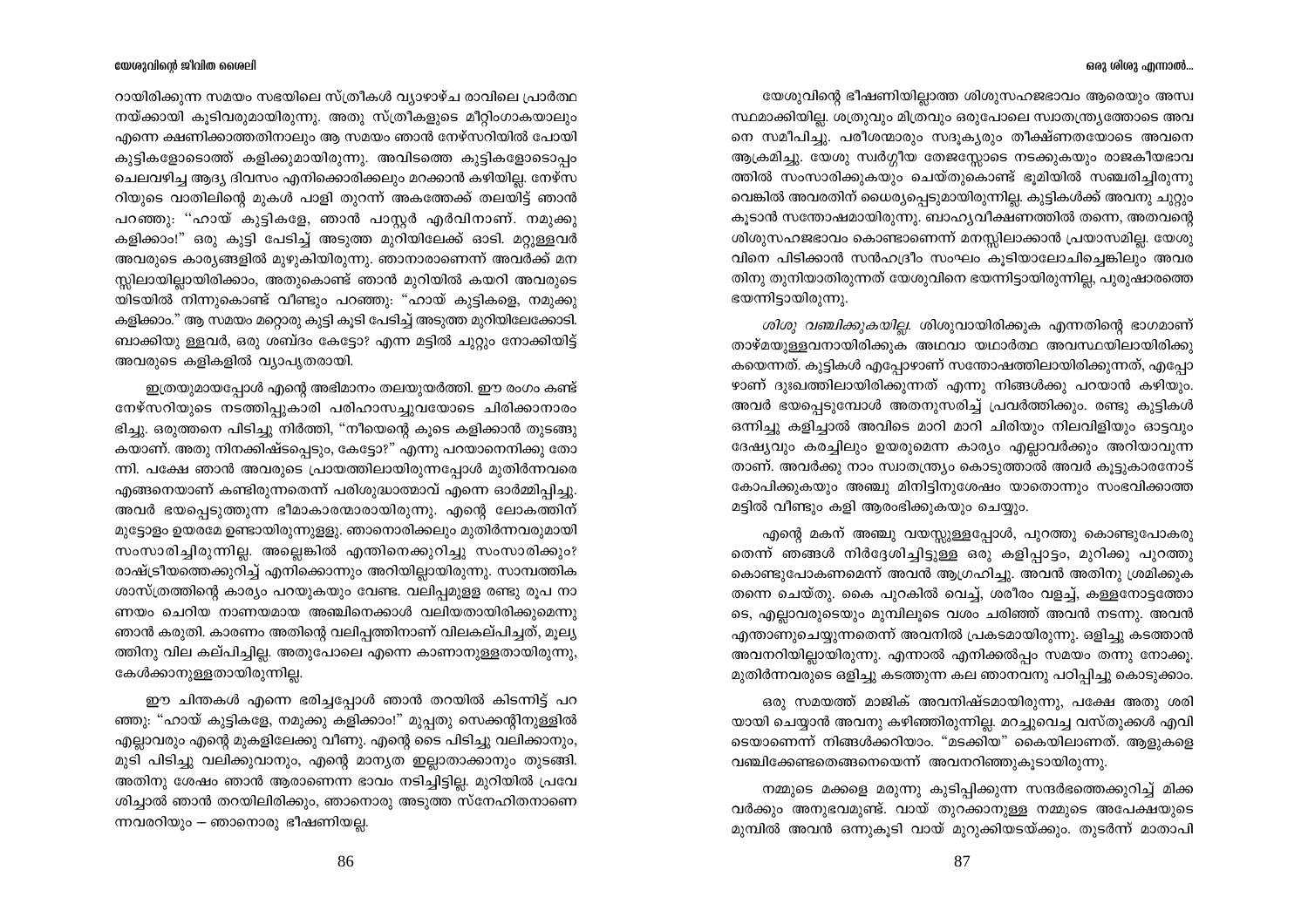#### യേശുവിന്റെ ജീവിത ശൈലി

താക്കളുടെ കാപട്യത്തോടെ നാം പറയും, "നോക്ക് ഇതു നല്ലതാണ്. ഞാൻ കുടിച്ചു കാണിക്കാം" എന്നു പറഞ്ഞിട്ട് കൈപ്പുള്ള ആ മരുന്ന് അൽപ്പം കുടിച്ചിട്ട്, പായസം കുടിച്ച മട്ടിൽ നാം പുഞ്ചിരിക്കും. നാം പറഞ്ഞത് നേരാണ് എന്ന് ധരിച്ച കുട്ടി വായ് തുറന്നു മരുന്നു കുടിച്ചു കഴിയുമ്പോൾ വഞ്ചിക്കപ്പെടുന്നു. തന്മൂലം പ്രായമുളളവർ വഞ്ചനയും ചതിവും കാണി ക്കുന്നവരാണെന്ന് കുട്ടി വേഗം മനസ്സിലാക്കുന്നു.

ഞാൻ സ്നേഹിച്ച ഒരാൾ എന്നെ വഞ്ചിച്ചുവെന്നോ എന്നെ കബളി പ്പിക്കാൻ ശ്രമിക്കുന്നുവെന്നോ ഞാൻ അറിഞ്ഞാൽ അതെന്നെ എങ്ങനെ യായിരിക്കും ബാധിക്കുക? അവർ എന്നെ വഞ്ചിച്ചുവെന്നറിയുമ്പോൾ അവ രുമായുള്ള എന്റെ ബന്ധത്തിനുണ്ടാകുന്ന മാറ്റം എന്തായിരിക്കും? ശിശു സഹജ സ്വഭാവത്തോടും സ്നേഹത്തോടും അഥവാ യേശുവിനോടും ചേർ ന്നുപോകുന്നതല്ല വഞ്ചന.

കുട്ടികൾക്ക് കഥ പറഞ്ഞു കൊടുക്കാൻ എനിക്കു വലിയ ഇഷ്ട മാണ്. സത്യമെന്നോണം ഒരു കാര്യം ഞാനവരോടു പറഞ്ഞാൽ അവ രതു അതുപോലെ വിശ്വസിക്കും. വസ്തുതകൾ മുഖവിലക്കെടുക്കുവാൻ കഴിവുള്ളവരാണവർ. ഈ രീതിയിൽ നാം ദൈവരാജ്യത്തെ കൈക്കൊ ള്ളണമെന്നാണ് യേശു ആവശ്യപ്പെട്ടത്. അതു നമ്മുടെ യുക്തിയുടെ ഭാഗം ആകുന്നതിനു മുമ്പ് പ്രഥമവും പ്രധാനവുമായി നമ്മുടെ വിശ്വാസത്തോടു ബന്ധപ്പെട്ട — അംഗീകരിക്കാൻ നാം തീരുമാനിക്കുന്ന — കാര്യമാണ്.

*ശിശു നിഷ്കളങ്കനാണ്.* സ്വർഗ്ഗരാജ്യത്തെ ശിശു എന്നപോലെ കൈക്കൊള്ളണമെന്ന് യേശു നമ്മോടു പറഞ്ഞപ്പോൾ, ന്യായപ്രമാണ ത്തിന്റെ നിബന്ധനകൾക്കുള്ളിൽ വന്നിട്ടില്ലാത്ത ഒരുവന്റെ ഉദാഹരണ മാണ് ഉപയോഗിച്ചത്. ഒരു പ്രത്യേക പ്രായപരിധിക്കു ശേഷമായിരുന്നു ഒരു ശിശു ന്യായപ്രമാണത്തിന്റെ വ്യവസ്ഥകൾക്കു കീഴിൽ വന്നിരുന്നത്. അതുവരെയും അവൻ നിഷ്കളങ്കനായിരുന്നു. ഒരു ശിശുവെന്നപോലെ ദൈവത്തിന്റെ കൃപയും പാപക്ഷമയും പ്രാപിക്കുകയെന്നു പറഞ്ഞാൽ നാം ഇപ്പോൾ നിഷ്കളങ്ക ഘട്ടത്തിലാണെന്നാണർത്ഥം. ആ വിധത്തിൽ ദൈവത്തിന്റെ ക്ഷമ പ്രാപിക്കുകയെന്നത് എന്നെ സംബന്ധിച്ചിടത്തോളം എത്രയോ ബുദ്ധിമുട്ടാണ്. ഞാൻ എന്നിലും മറ്റുള്ളവരിലും പലവിധത്തി ലുള്ള പ്രമാണങ്ങളും നിബന്ധനകളും അടിച്ചേൽപ്പിച്ചുകൊണ്ടേയിരിക്കു ന്നു. "ഞാൻ ഒരിക്കലും പാപം ചെയ്തിട്ടില്ല" എന്ന അവസ്ഥയെ അംഗീ കരിക്കുന്നത് എനിക്ക് ബുദ്ധിമുട്ടായി തോന്നുന്നു. ദൈവത്തിന്റെ അംഗീ കാരവും ക്ഷമയും പ്രാപിക്കാൻ ഞാൻ ശ്രമിച്ചുകൊണ്ടേയിരിക്കുന്നു. ഈ ക്ഷമയും നിഷ്കളങ്കതയും പ്രാപിച്ച് മറ്റുള്ളവരോടു സമഭാവപ്പെടുന്നതിനും അവരുടെ ആവശ്യങ്ങളറിയുന്നതിനും അവരെ സേവിക്കുന്നതിനും സമ്പൂർണ്ണ സ്വാതന്ത്ര്യമുള്ളവനായിത്തീരുന്നതുവരെ ഞാൻ എന്നെയും

മറ്റുള്ളവരെയും കുറ്റബോധത്തിൽനിന്നു സ്വതന്ത്രരാക്കുന്നതിനുള്ള ശുശ്രൂഷ ചെയ്തുകൊണ്ടേയിരിക്കും.

#### $\omega_0$  $\omega_2$

- 
- 1. ദാസൻ
- 2. അധികാരം കൈയാളരുത്
- 3.

 $\overline{4}$ .

- 
- മാതൃക
- 
- 
- 
- 
- 
- 
- താഴ്മയുള്ളവൻ

5. ശിശു എന്നപോലെ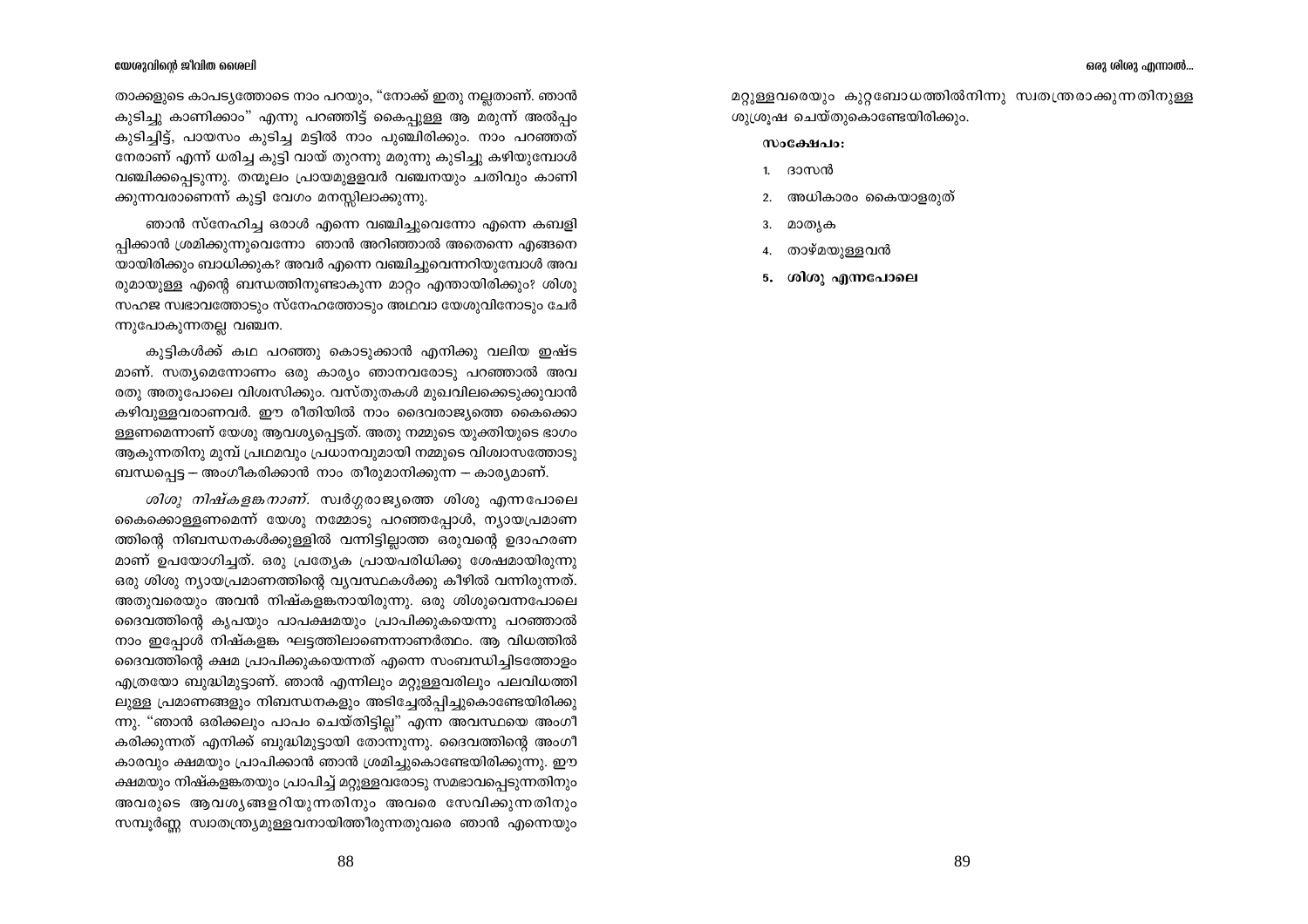### ഇളയവനെപ്പോലെ

"നിങ്ങളിൽ വലിയവൻ ഇളയവനെപ്പോലെ ആകേണം"

**(CID** <sup>ദൃജാതന്മാർ എല്ലായ്പ്പോഴും ഭാഗൃശാലികളാണ്. അവർ കൂടുതൽ<br>ഈ ഉയർന്ന നിലകളിൽ എത്തുകയും ബുദ്ധിപരീക്ഷകളിൽ കൂടുതൽ</sup> മാർക്ക് കരസ്ഥമാക്കുകയും ചെയ്യുന്നുവെന്ന് കണക്കുകൾ ചൂണ്ടിക്കാ ട്ടുന്നു. തുടർന്നുള്ള കുട്ടികൾക്ക് ലഭിക്കുന്നതിനേക്കാൾ കുടുതൽ ശ്രദ്ധ അവർക്ക് മാതാപിതാക്കളിൽനിന്നും ലഭിക്കുന്നു. നേരത്തെ ഉത്തരവാദി ത്തങ്ങൾ ലഭിക്കുന്നത് വേഗത്തിൽ പക്വതയിലെത്താൻ അവസരമൊരു ക്കുന്നു. യഥാർത്ഥത്തിൽ മൂത്തയാൾക്ക് ബാഹ്യസഹായത്തിന്റെ ആവ ശ്യം വരുന്നില്ല. അവനതു ലഭിച്ചുകഴിഞ്ഞു.

എന്നാൽ ഇളയവൻ അങ്ങനെയല്ല. ഒന്നാമതായി, മൂത്ത സഹോദ രന്റെ ധാർഷ്ട്യം സൃഷ്ടിക്കുന്ന പ്രശ്നത്തെ അവൻ നേരിടണം. അത് ജീവിതകാലം മുഴുവനും അവനെ വേട്ടയാടിക്കൊണ്ടിരിക്കും. സഹോദര ന്മാർ ഉപയോഗിച്ചു കഴിഞ്ഞ സാധനങ്ങളായിരിക്കും അവന്റെ സമ്പാദ്യം. അവനെ അളക്കുന്ന മാനദണ്ഡം മിക്കപ്പോഴും മൂത്ത സഹോദരനായിരി ക്കും. സ്കൂളിൽ അവനെ അറിയുന്നത് മൂത്ത സഹോദരന്റെ പേരിലായി രിക്കും. "ഓ ശരി, നീ ഇന്ന ആളുടെ അനുജനാണല്ലേ?" സഹോദരൻ മികവു തെളിയിച്ച രംഗങ്ങളിലെല്ലാം അവനും മികവു തെളിയിക്കണമെന്ന് പ്രതീക്ഷിക്കുന്നു. പിന്നീടുളള അവന്റെ ജീവിതം മുഴുവൻ താൻ ആരാ ണെന്നു കണ്ടെത്തുന്നതിനുള്ള ഒരു സാഹസിക പര്യടനം ആയിരിക്കും.

ഇളയവനായിരിക്കുകയെന്നത്, പ്രകൃത്യാതീത ശക്തിയുടെയോ അധി കാരത്തിന്റെയോ സ്ഥാനമല്ല. ഉന്നത സ്ഥാനത്തെക്കുറിച്ച് അതു സംസാ രിക്കുന്നതേ ഇല്ല. മറ്റുള്ളവരുടെ തിരഞ്ഞെടുപ്പു കഴിഞ്ഞതിനുശേഷം ലഭി ക്കുന്നതിനുവേണ്ടി കാത്തിരിക്കുവാനും അതു സ്വീകരിക്കുവാനും ഉള്ള അവസ്ഥയാണത്.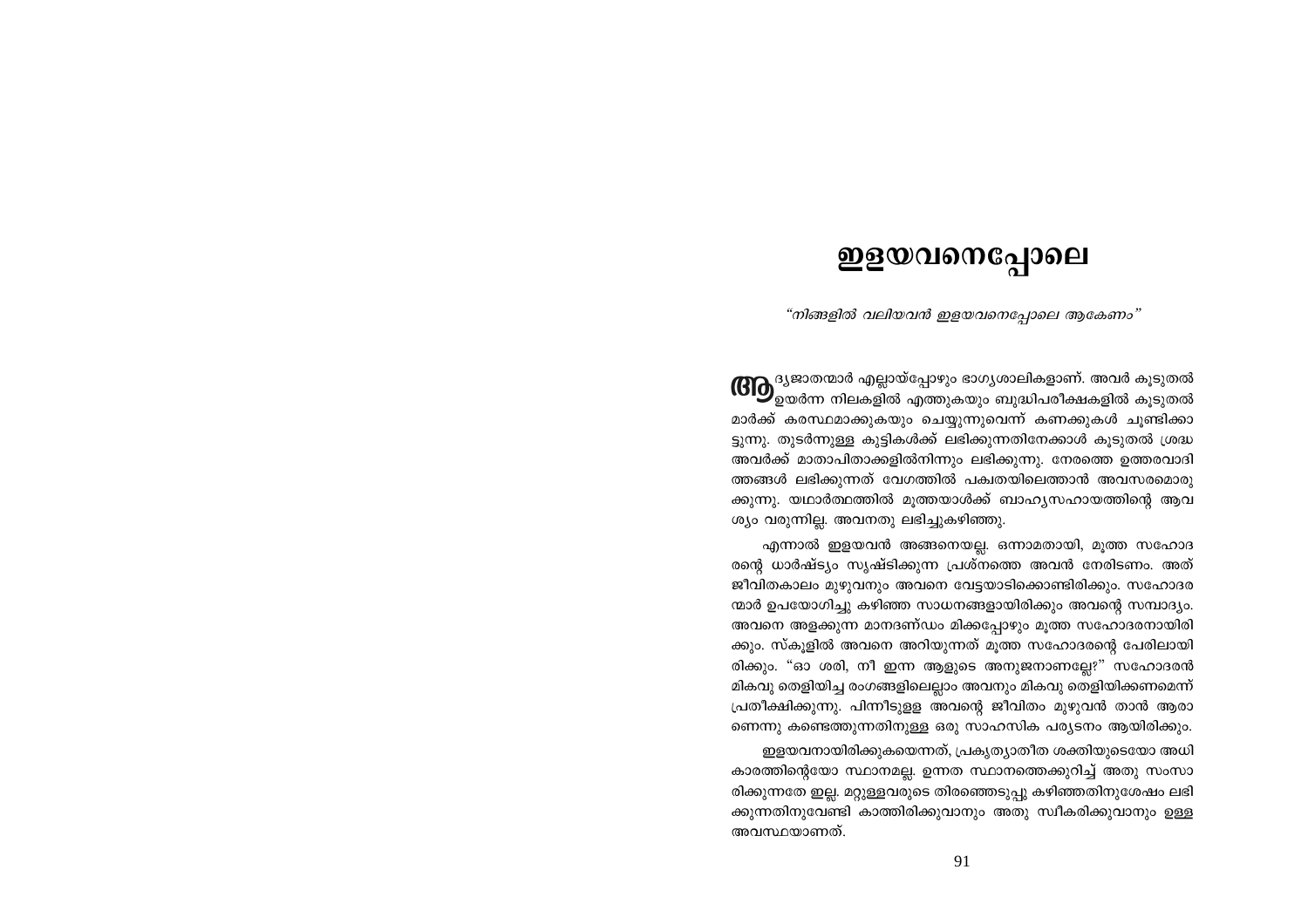'ഇളയവൻ' എന്ന വാക്കിന് ഇന്നുളളതിനേക്കാൾ കൂടുതൽ അർത്ഥ വ്യാപ്തി യേശുവിന്റെ കാലത്തുണ്ടായിരുന്നു. ഇളയ സഹോദരൻ മത്സരി യായിരുന്നു – സമൂഹത്തിൽ ഉന്നതസ്ഥാനമില്ലാത്ത വ്യക്തി. അവൻ ജീവിച്ച സാമൂഹിക സംവിധാനം അവനെതിരായിരുന്നു. അവന്റെ സ്വന്ത കഴിവുകളെയും മറ്റുള്ളവരുടെ കരുണയെയും ആശ്രയിച്ചായിരുന്നു അവന്റെ ജീവിതവിജയം നിലകൊണ്ടിരുന്നത്. ജീവിതം പൊതുവെയും പാരമ്പര്യം പ്രത്യേകമായും അവന്റെ ഗുണകാംക്ഷിയായിരുന്നില്ല. മൂത്ത വന് ജന്മാവകാശവും ചിലപ്പോൾ പൈതൃക സ്വത്ത് മുഴുവനും ലഭിച്ചി രുന്നു. ഈ അവസ്ഥയിൽ ഇളയവൻ എങ്ങനെ മത്സരിക്കാതെയിരിക്കും? അധികാരം മറ്റെ ഭാഗത്ത് നിർബന്ധമായും കേന്ദ്രീകരിക്കപ്പെട്ടിരുന്നു. സ്വന്തവൃക്തിത്വത്തിലൂന്നിയുള്ള ഏറ്റവും ചെറിയ പ്രവൃത്തിപോലും അവനെ മത്സരിയെന്നു മുദ്രകുത്താനുള്ള കാരണമായി അധികാരികളായ മുത്തവർ വ്യാഖ്യാനിച്ചിരുന്നു.

നേരെ മറിച്ച് മുത്ത സഹോദരന്മാർക്ക് നിലവിലുള്ള സംവിധാനത്തിൽ സ്ഥാപിത താല്പര്യങ്ങളുണ്ടായിരുന്നു. ജനനത്തിലെ സ്ഥാനം ഒന്നു കൊണ്ടു മാത്രം അവർ ഭാവി സ്ഥാനങ്ങൾ ഉറപ്പാക്കിക്കഴിഞ്ഞിരുന്നു. അവരെ സംബന്ധിച്ചിടത്തോളമുള്ള മുദ്രാവാക്യം: "പൂർവ്വസ്ഥിതി നില നിർത്തുക" എന്നതായിരുന്നു (കാര്യങ്ങൾ ഇപ്പോൾ നന്നായി പോകുന്നു ണ്ട്, നമുക്കത് ആ നിലയിൽ തന്നെ നിലനിർത്തണം). മുത്തവരാണ് ഭര ണാധികാരികൾ. അധികാരത്തിന്റെ പദവി അവരിലേക്കാണ് ചെല്ലുന്നത്. ഭൗതിക ലോകത്തെ സംബന്ധിച്ചിടത്തോളം അതായിരുന്നു ഏറ്റവും പ്രയോജനപ്രദമായ സ്ഥാനം.

എന്നാൽ യേശു പറഞ്ഞത് നാം ഇളയവരെപ്പോലെ ആകണമെ ന്നാണ് – നാം മുത്തവരാണെങ്കിൽ പോലും. ഏതു അധികാരവും സൗക ര്യങ്ങളും ഇളയവരാണെന്ന നിലയിൽ കൈകാര്യം ചെയ്യുന്നില്ലെങ്കിൽ അതു യേശുവിന്റെ സ്വഭാവത്തെ അതിലംഘിക്കുന്നതായിരിക്കും. ലോക ത്തിന്റെയും സഭയുടെയും മാറ്റിക്കുടാത്ത അധികാര സംവിധാനത്തോട് യുദ്ധം പ്രഖ്യാപിക്കലായിരിക്കും ഇത്.

യെഹൂദപാരമ്പര്യവും ന്യായപ്രമാണവുമനുസരിച്ച് മൂത്ത സഹോദ രൻ അവകാശത്തിന്റെ അധിക ഓഹരിക്ക് അവകാശി ആയതിനാൽ ഇള യവനെന്ന നിലയിൽ ഭൗതിക വസ്തുക്കൾ നിസ്സാരമായി പരിഗണിക്കണ മെന്ന് ഈ പ്രസ്താവനയിലൂടെ യേശു നമ്മെ ഉദ്ബോധിപ്പിക്കുന്നു. ഒരർത്ഥത്തിൽ, യേശു ഈ കല്പനയിലൂടെ അധികാരമോഹവും ദ്രവ്യാ ഗ്രഹവും ഇല്ലാതാക്കുകയാണ്.

എന്റെ ജീവിതത്തിൽ ഈ ഭാഗം നിയന്ത്രണവിധേയമാണെന്നാണ് ഞാൻ കരുതിയിരുന്നത്. എന്നാൽ ഒരു വർഷത്തിൽ രണ്ടു പ്രാവശ്യം വീടു

#### ෨෧യവനെപ്പോലെ

മാറേണ്ടിവന്നപ്പോഴാണ് അതു തെറ്റാണെന്നെനിക്കു മനസ്സിലായത്. ഇത്ര യധികം പെട്ടികൾ ഉണ്ടെന്നു ഞാൻ കരുതിയിരുന്നില്ല. അവയിൽ പലതും 'സാധനങ്ങൾ' എന്നേ പറയാനാവുമായിരുന്നുള്ളു. സാധനങ്ങൾ ശേഖ രിക്കുന്ന ഒരുവനാണ് ഞാനെന്ന് എനിക്കു മനസ്സിലായി. മുപ്പതുവർഷം മുമ്പു മുതലുള്ള സാധനങ്ങൾ എന്റെ സമ്പാദൃത്തിലുണ്ടായിരുന്നു. പ്ലാസ്റ്റിക് ഷെൽഫുകളുള്ള മൂന്ന് അലമാര നിറയെ സാധനങ്ങളുണ്ടായി രുന്നുവെങ്കിലും അവയിലെന്താണെന്നുപോലും എനിക്കറിവില്ലായിരുന്നു. പക്ഷേ അവ എനിക്കു വളരെ ഇഷ്ടപ്പെട്ടവയായിരുന്നതിനാൽ മുപ്പതു വർഷം അവ ഉപേക്ഷിക്കുവാൻ മനസ്സില്ലായിരുന്നു.

നാമെന്തുകൊണ്ടാണ് ഭാരം ഇറക്കിവെച്ച് യാത്ര ചെയ്യണമെന്ന് യേശു ആവശ്യപ്പെടുന്നത്? നാം അത്യാഗ്രഹമില്ലാത്തവരായിരിക്കാനും അവനു നമ്മെ ഉപയോഗിക്കാനുള്ള ഏതു സ്ഥലത്തേക്കും പോകാൻ തക്ക വഴക്ക മുള്ളവരായി മാറേണ്ടതിനുമാണ്. ഓരോ വർഷവും വളരെയധികം മൈലു കൾ ഞാൻ യാത്ര ചെയ്യാറുണ്ട്. എത്രമാത്രം ഭാരം ഞാൻ കൊണ്ടുനട ക്കുന്നു എന്നതിനോടു ബന്ധപ്പെട്ടാണ് യാത്രയുടെ സന്തോഷം നിലകൊ ള്ളുന്നത് എന്നു ഞാൻ മനസ്സിലാക്കി. കൂടുതൽ ഭാരം, കുറച്ചു സന്തോഷം; കുറച്ചു ഭാരം, കൂടുതൽ സന്തോഷം!

അതുകൊണ്ട് ഇളയവനായിരിക്കുക എന്നതിന് അതിന്റെ സന്തോഷ ങ്ങളുമുണ്ട്. അസൗകര്യങ്ങൾ നമുക്കുണ്ടെങ്കിലും, ഒരു പക്ഷേ നാം പരമ ദരിദ്രരാണെങ്കിലും, നാം സ്വാതന്ത്ര്യമുള്ളവരാണ്. മാത്രമല്ല, ലോകത്തെ ജയിച്ചവൻ നമ്മുടെ പക്ഷത്താണ്.

#### $\omega_0$   $\omega_2$

- 1. ദാസൻ
- അധികാരം കൈയാളരുത്  $2.$
- മാതൃക 3.
- 4. താഴ്മയുളളവൻ
- ശിശു എന്നപോലെ 5.
- 6. ഇളയവനെപ്പോലെ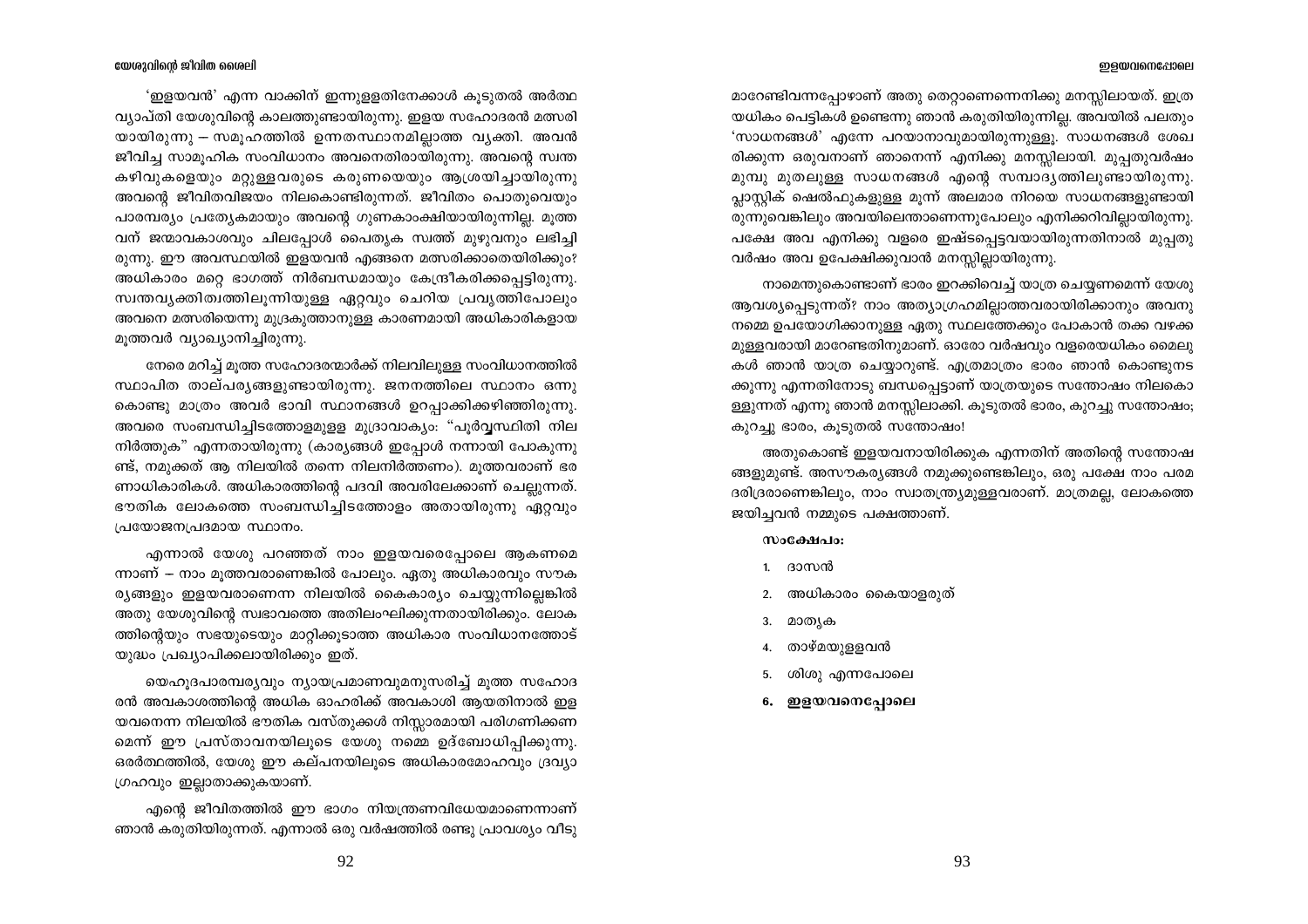### പിൻനിരയെ വളർത്തുക

"ഒരുവൻ മുമ്പൻ ആകുവാൻ ഇച്ചിച്ചാൽ അവൻ എല്ലാവരിലും ഒടുക്കത്തവൻ ആകേണം"

ടുക്കത്തവൻ – ദാസനാകാനുള്ളവന്റെ മുഴുജീവിത ശൈലിയുടെ ആകെത്തുകയാണെന്നു പറഞ്ഞാൽ എങ്ങനെയിരിക്കും? പക്ഷേ നമ്മുടെ മാനുഷിക പ്രകൃതിയിൽനിന്നും എത്രയോ വ്യത്യസ്തമാണിത്.

ഞങ്ങളുടെ കുടുംബത്തിന്റെ ആദ്യനാളുകളിൽ വേനൽക്കാലത്തെ എന്റെ പ്രസംഗ പര്യടനങ്ങൾക്ക് ഞങ്ങളൊരുമിച്ച് ഞങ്ങളുടെ വാനിൽ യാത്ര ചെയ്തിരുന്നു. റോഡരുകിൽ ടെന്റ് കെട്ടി ക്യാമ്പടിച്ചായിരുന്നു യാത്ര. ഇരുനൂറ് മൈൽ വാഹനമോടിച്ചു കഴിയുമ്പോൾ ഞങ്ങൾ ക്ഷീണി ക്കും. അപ്പോൾ പറ്റിയ ഒരു സ്ഥലത്ത് വണ്ടി നിർത്തി വിശ്രമിക്കുമായി രുന്നു. പലപ്പോഴും ഏതെങ്കിലും പാർക്കിനടുത്തായിരുന്നു നിർത്താറു ള്ളത്. ഞങ്ങളുടെ മക്കൾ കാറിൽ നിന്നിറങ്ങി പാർക്കിലെ ഒരേയൊരു ഊഞ്ഞാൽ ലക്ഷ്യംവെച്ച്, "എനിക്കവസാനം, എനിക്കവസാനം, എനിക്ക വസാനം" എന്നു പറഞ്ഞ് ഓടുന്നത് നിങ്ങൾക്ക് സങ്കൽപ്പിക്കാൻ കഴി യുമോ? അതാലോചിച്ച് നിങ്ങൾ തല പുകക്കേണ്ട, കാരണം അതൊരി ക്കലും സംഭവിക്കില്ല. നമ്മുടെ മാനുഷിക സ്വഭാവം ഒന്നാമനാകുവാനാണ് നമ്മെ പ്രേരിപ്പിക്കുന്നത്.

ഇതു മത്സരത്തിന്റെ കാലഘട്ടമാണ്. എന്നാൽ നേടാൻ ഒരു ഒന്നാം സ്ഥാനവും തോൽപ്പിക്കാൻ ഒരു എതിരാളിയും ഇല്ലെങ്കിൽ മത്സരം വെറും അർത്ഥശൂന്യമാണ്. ഒടുക്കത്തെ സ്ഥാനം തിരഞ്ഞെടുക്കുകയും ഒന്നാമ നാണെന്നു തെളിയിക്കുന്നതിനുള്ള ഓട്ടത്തിൽ ചേരാൻ വിസമ്മതിക്കു കയും ചെയ്യുന്ന ഒരുവനോടു മത്സരിക്കുക പ്രയാസമാണ്.

അങ്ങനെ ചെയ്യാൻ എനിക്ക് ആഗ്രഹമില്ലെങ്കിൽ പോലും, ഒന്നാമനാ

63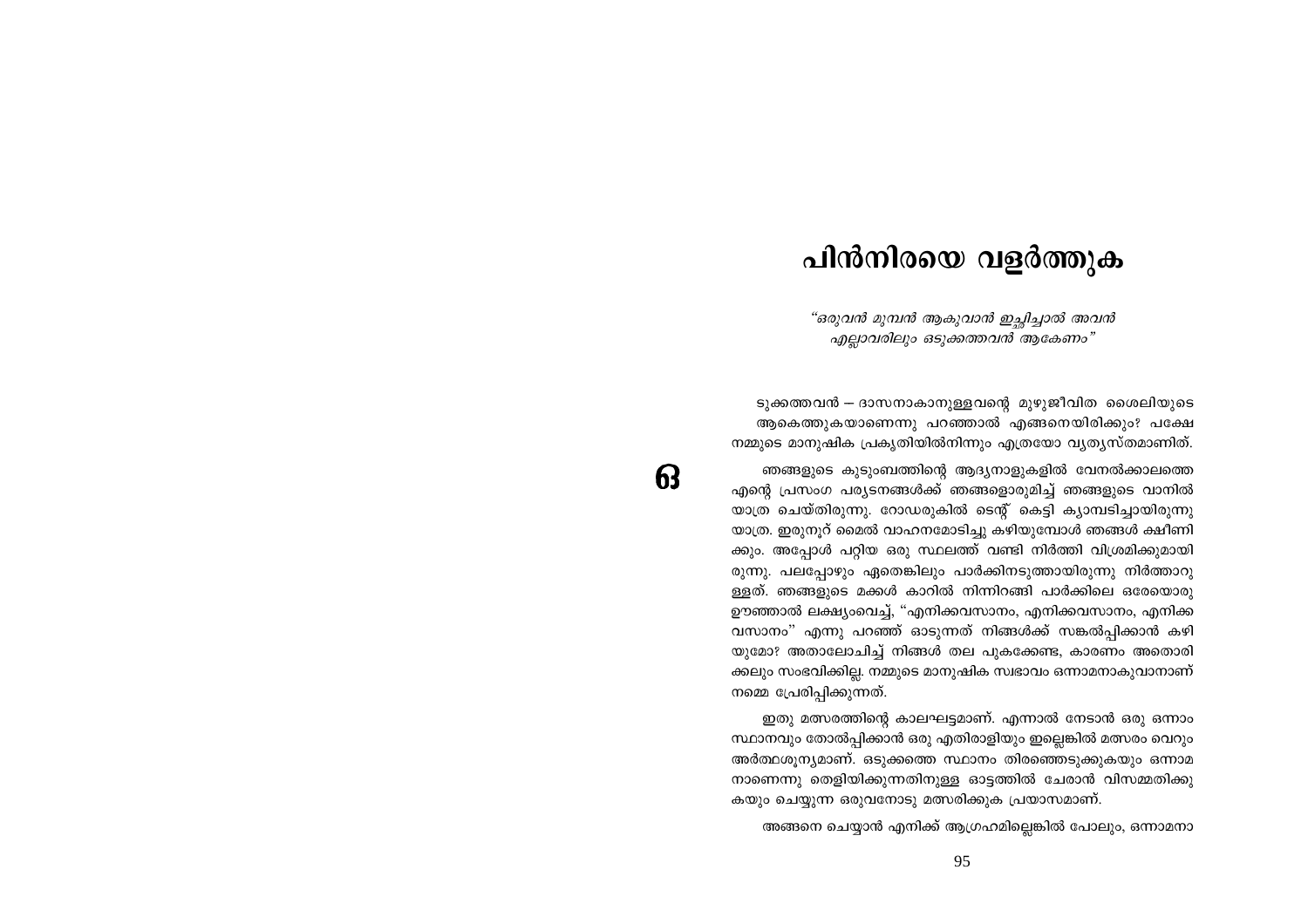#### പിൻനിരയെ വളർത്തുക

#### യേശുവിന്റെ ജീവിത ശൈലി

കുമ്പോൾ ഞാൻ മറ്റുളളവരെ കുറഞ്ഞ സ്ഥാനങ്ങളിലേക്കു തള്ളുക യാണ്. എന്റെ ഉന്നതസ്ഥാനം എപ്പോഴും മറ്റൊരുവന്റെ ചെലവിലാണ്. അതിനാൽ എനിക്കൊരു തിരഞ്ഞെടുപ്പുണ്ട്. ഞാൻ സ്വയത്തെ ഉയർത്തു ന്നുവോ അതോ മറ്റുള്ളവരെ സ്നേഹിക്കുകയും സേവിക്കുകയും ചെയ്യു ന്നുവോ? എന്റെ സ്വാർത്ഥത വളരെ ശക്തമാകയാൽ, ഞാൻ ഈ സ്ഥാന ത്തിരിക്കാൻ തിരുവചനം അനുവദിക്കുന്നുവെന്ന് തെളിയിക്കുന്നതിനുള്ള ബൈബിൾ വാകൃങ്ങൾ ഞാൻ കണ്ടുപിടിക്കും. മാത്രമല്ല, ചിലർക്കു വെങ്കലം ലഭിക്കുകയെന്നത് ദൈവത്തിന്റെ "ഹിത"വുമാണ്. അതുകൊണ്ട് ഞാനെന്തിനു ദൈവവുമായി വാദിക്കണം? (നീതീകരിക്കുന്ന കാര്യത്തിൽ ഞാനെപ്പോഴും ഒന്നാമതായിരിക്കും).

#### സഹോദര മത്സരം

ലോകസമുഹത്തിൽ നന്നായി തോന്നുന്ന പല ആചാരങ്ങളും ചോദ്യം ചെയ്യപ്പെടാതെ സഭയിലേക്ക് കൊണ്ടുവന്നിട്ടുണ്ട്. അവയിലൊന്നാണ് മത്സരം. ജീവിതാരംഭത്തിൽത്തന്നെ ജയിക്കുന്നതിനെക്കുറിച്ചും ഒന്നാമതാ കുന്നതിനെക്കുറിച്ചും കൂടുതൽ നേടുന്നതിനെക്കുറിച്ചും ഉന്നത പദവികൾ കരസ്ഥമാക്കുന്നതിനെക്കുറിച്ചുമുള്ള ചിന്തകൾ നമ്മിലേക്ക് പകരപ്പെ ടുന്നു. മത്സര മനോഭാവത്തെ ദിനംതോറും വളർത്തുന്നതിൽ മുഖ്യപങ്കു വഹിക്കുന്നത് സ്കൂൾ ആണ്. അസഹനീയമായിത്തോന്നുന്ന ദീർഘസ മയങ്ങളെ സന്തോഷപ്രദമാക്കുന്നതിൽ മത്സരത്തിന് മുഖ്യപങ്കുണ്ട്. നിശ്ച യമായും അതൊരു നല്ല പ്രേരകശക്തിയാണ്. നല്ല മത്സരമുണ്ടെങ്കിൽ നാം കഠിനാദ്ധ്വാനം ചെയ്യും. എന്നാൽ ക്രിസ്തുവിന്റെ ശരീരത്തിൽ മത്സരത്തിന് എന്തു പങ്കാണുള്ളത്?

പരസ്പരം മത്സരിക്കുന്ന ഭാഗങ്ങളുമായി ഒരു ശരീരത്തിനും നില നിൽക്കാനാവില്ല. ഓരോ അവയവവും അവയുടെ ദൗത്യം പരസ്പരം സഹ കരണത്തോടെ പ്രവർത്തിക്കുന്നതിനുവേണ്ടി ആരോഗ്യകരമായ രീതിയി ലാണ് ശരീരം രൂപകൽപ്പന ചെയ്തിരിക്കുന്നത്. മത്സരം, പ്രകൃത്യാ തന്നെ സ്വയം സേവിക്കുന്നതാണ്. അത് സ്വയത്തെ ഏൽപ്പിച്ചു കൊടുക്കുന്ന യേശുവിന്റെ സ്വഭാവമായ ദാസത്വത്തിന് എതിരാണ്. മത്സരത്തിന്റെ ചില പ്രത്യേക സ്വഭാവങ്ങൾ ഇതിനു തെളിവാണ്.

മത്സരം പ്രാവർത്തികമാകണമെങ്കിൽ ഒരു സമ്മാനം ഉണ്ടായിരി ക്കണം — ഇത് വിലയുള്ള എന്തെങ്കിലും വസ്തുവോ അല്ലെങ്കിൽ മറ്റുള്ള വരുടെമേൽ അധീശത്വം പുലർത്തുന്നതും ഒന്നാമനാകുന്നതുമായ ഒരു സ്ഥാനമോ ആകാം.

ഒന്നാമത്, ദൈവവേല ചെയ്യുന്നതിന് പ്രതിഫലമായി ഭൗതിക സമ്മാനം പ്രതീക്ഷിക്കുന്നത്, ദൈവവചനത്തെ തെറ്റിദ്ധരിക്കുകയും ദൈവ

വചനത്തോട് അനുസരണക്കേട് കാണിക്കുകയുമാണ്. "ദൈവരാജ്യം ഭക്ഷ ണവും പാനീയവുമല്ല, നീതിയും സമാധാനവും പരിശുദ്ധാത്മാവിൽ സന്തോഷവും അഹ്രേ" (റോമർ 14:17).

രണ്ടാമത്, മറ്റുള്ളവരുടെമേൽ കർത്ത്യത്വം നടത്താനാഗ്രഹിക്കുന്നത് മറ്റുള്ളവരുടെ നന്മക്കായി ഒടുക്കത്തവൻ ആയിരിക്കേണം എന്ന കല്പന ലംഘിക്കലാണ്. മറ്റുള്ളവരുടെമേൽ ഒരു സ്ഥാനം ആഗ്രഹിക്കുന്നതും ആർജ്ജിക്കുന്നതും അഹന്തയെ പോഷിപ്പിക്കലാണ്. അഹന്തയില്ലാതെ മറ്റുള്ളവരേക്കാൾ ഉന്നതനിലയിൽ ആയിരിക്കുന്ന സ്ഥാനലബ്ധിയും അർത്ഥശുന്യമാണ്.

സമ്മാനത്തിന്റെ വിലയും അതിനുള്ള നമ്മുടെ ത്വരയും നിമിത്തം മത്സരം ചതിവിനു കാരണമാകാൻ സാദ്ധ്യതയുണ്ട്. ഉത്തമ സ്വഭാവഗുണ ങ്ങളെ പരിപോഷിപ്പിക്കുന്നതിനുപകരം അത് ഭൗതികതയുടെ ആത്മാവി നോടും അഹന്തയോടും ഒത്തു പോകുന്നവയെ ഉൽപ്പാദിപ്പിക്കും.

ജയിക്കുന്ന കാര്യത്തിൽ ഞാനെപ്പോഴും പുറകോട്ടായിരുന്നു. ഞാൻ ആരേക്കാളെങ്കിലും മികവു കാണിച്ചാൽ ഞാൻ അഹങ്കരിക്കുമായിരുന്നു. എനിക്കതു ഒഴിവാക്കാൻ കഴിയുമായിരുന്നില്ല. അതെന്റെ പ്രകൃതമായിരു ന്നു. ചിലപ്പോൾ സൗഹൃദ തമാശയോടെ, ഞാനവനെ തോല്പിച്ചു എന്ന വസ്തുത കൂടെക്കൂടെ അവനെ ഓർപ്പിക്കുമായിരുന്നു. ചിലപ്പോൾ നിന്ദ്യ മായ രീതിയിൽ ഇത് ആയിത്തീരുമായിരുന്നു.

എന്നാൽ ഞാൻ മോശമായ വിജയിയായിരുന്നെങ്കിൽ, അതിനേക്കാൾ മോശമായ പരാജിതനുമായിരുന്നു. തോറ്റു കഴിഞ്ഞാൽ നീതീകരണത്തി ന്റെ കെട്ടു ഞാൻ അഴിച്ചിടുമായിരുന്നു. എന്നെ തോൽപ്പിക്കാൻ തക്ക പരു ക്കനായവന്റെ നേരെയുള്ള എന്റെ അസുയയും നീരസവും അതിരു കട ക്കുമായിരുന്നു. നഷ്ടം സംഭവിച്ച നിമിഷം മുതൽ ഞാൻ തന്ത്രങ്ങൾ മെന യുവാൻ തുടങ്ങും — എനിക്കു ജയിക്കാൻ കഴിയുന്ന സമയത്തിനുവേണ്ടി യുള്ള തന്ത്രങ്ങൾ. എന്നാൽ ജയത്തോടും തോൽവിയോടുമുള്ള എന്റെ മനോഭാവത്തിന് ക്രിസ്തുതുല്യമായ സ്വഭാവത്തോട് യാതൊരു ബന്ധ വുമില്ലെന്ന് ഒരു ദിവസം ഞാൻ മനസ്സിലാക്കി.

മത്സരത്തിന്റെ മറ്റൊരു പ്രശ്നം, നമ്മുടെ പ്രവൃത്തികളെ മാത്രമേ അതുകൊണ്ട് അളക്കാനാവൂ എന്നതാണ്. ആത്മീയതയ്ക്കോ, വിശ്വാസ ത്തിനോ, സ്നേഹത്തിനോ, ഒരിക്കലും സമ്മാനം നൽകാൻ കഴികയില്ല, കാരണം അവ അളക്കാനാവില്ല. പകരം സൺഡേസ്കുളിലേക്ക് എത്ര പേരെ കൊണ്ടുവന്നു, മിഷനുവേണ്ടി ഏറ്റവും കൂടുതൽ പണം ശേഖരി ച്ചത് തുടങ്ങിയ പ്രത്യേക പ്രവർത്തനങ്ങളെയാണ് നാം വിലയിരുത്തു ന്നത്. അത്തരം പ്രവർത്തനങ്ങൾക്ക് കൊടുക്കുന്ന സമ്മാനം, യഥാർത്ഥ ലക്ഷ്യമെന്തായിരുന്നുവെന്ന് വെളിപ്പെടുത്തുന്നു.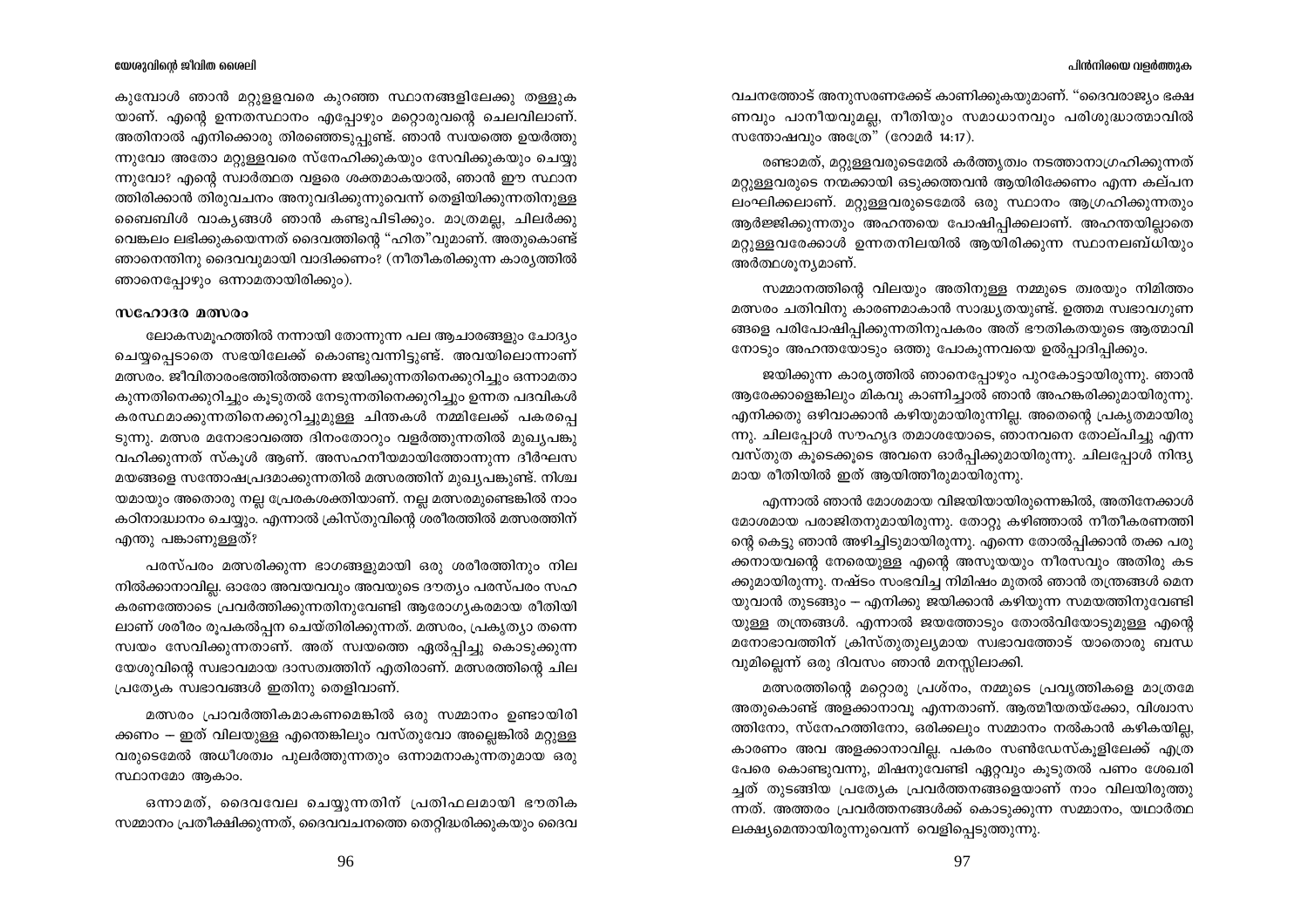#### പിൻനിരയെ വളർത്തുക

#### യേശുവിന്റെ ജീവിത ശൈലി

എല്ലാ മത്സരങ്ങൾക്കും നിയമങ്ങളുണ്ട്. ആരാണ് നിയമങ്ങൾ നിശ്ച യിക്കുന്നത്? ഒരാളിരുന്ന് അയാൾ ആഗ്രഹിക്കുന്ന പ്രവർത്തനങ്ങൾക്കനു സരിച്ച് ചില നിയമങ്ങൾ നിശ്ചയിക്കുന്നു. നമ്മുടെ ജീവിതത്തെ നിയന്ത്രി ക്കുന്നതിന് ഒരാൾക്കു ബോധിച്ചതുപോലെയുള്ള ഒരു വഴിയാണിത്. ഒരു പക്ഷേ, ക്രിസ്തുവിന്റെ ശരീരം നേരിടുന്ന ഏറ്റവും വലിയ ആരോഗൃപ്ര ശ്നം, മത്സരം മുഖാന്തരം ധാരാളം പരാജിതരെയും കുറച്ചു മാത്രം വിജ യികളേയും സൃഷ്ടിക്കുന്നുവെന്നതാണ്. നിതൃതയോടുള്ള ബന്ധത്തിൽ, ക്രിസ്തുവിൽ ആയിരിക്കുന്നവൻ വിജയിയാണ്. ആ യാഥാർത്ഥ്യത്തെ പരി പോഷിപ്പിക്കാത്തതും പകരം ഒരു പരാജിതനെന്ന സാധാരണ മാനുഷിക ചിന്തയെ പ്രോത്സാഹിപ്പിക്കുന്നതുമായ ഏതു പ്രവർത്തനവും യേശുവിന്റെ സ്വഭാവത്തിന്റെ മാതൃകയ്ക്ക് യോജിച്ചതല്ല.

ശരീരത്തിനുള്ളിലെ മത്സരം നല്ലതാണെന്നും അതുളവാക്കുന്ന വിനോദവും ഉത്തേജനവും അതിനെ വിലയുള്ളതാക്കുന്നുവെന്നും ആളു കൾ എന്നോട് ഉഗ്രമായി വാദിക്കാറുണ്ട്. ഞാൻ മനസ്സിലാക്കിയ ഒരു വസ് തുത, അവർ ജയിച്ചു ശീലിച്ച ആളുകൾ മാത്രമാണ് — അവർ തിരഞ്ഞെ ടുത്തതല്ല, ജന്മനാ ശക്തമായ ശരീരത്തിനും മനസ്സിനും ഉടമകളായവർ മാത്രമാണ് — മത്സരത്തിനുവേണ്ടി ഉഗ്രമായി വാദിക്കാറുള്ളത്. അതു മാത്രം മതി സകലവും എനിക്കു വ്യക്തമാകാൻ.

മത്സരത്തെ വീണ്ടെടുക്കാൻ കഴിയുമെന്ന് ഞാൻ വിശ്വസിക്കുന്നു. സമ്മാനം വിലയില്ലാത്തതാക്കുകയോ അല്ലെങ്കിൽ പ്രവർത്തനത്തിൽ അന്തർലീനമായിരിക്കുന്ന മൂല്യം — പ്രവർത്തനത്തിന്റെ സന്തോഷം അല്ലെ ങ്കിൽ കുട്ടുകാർക്കൊപ്പം ആയിരിക്കുന്നതിന്റെ സന്തോഷം – വിലയായി നൽകുകയോ ആണ് ആദ്യപടി. കായിക ബലത്തിന് പ്രാധാന്യം കൊടു ക്കാതെ, കഴിവ് കണക്കാക്കാതെ തന്നെ എല്ലാവർക്കും പങ്കെടുക്കാവുന്ന കളികൾ രൂപപ്പെടുത്തുകയാണ് രണ്ടാമത്തെ പടി. മത്സരത്തിന്റെ ആത്മാ വിനുപകരം കൂട്ടായ്മയുടെ ആത്മാവിനെ വളർത്തിയെടുക്കാൻ കഴിയുന്ന സാഹചര്യം ഒരുക്കുകയാണ് മൂന്നാമത്തെ പടി. 1 കൊരിന്ത്യർ 12:25–25 ൽ പൗലൊസ് പറയുന്ന, "മാനം കുറഞ്ഞവ എന്നു തോന്നുന്നവയ്ക്കു അധികം മാനം അണിയിക്കുന്ന" മാർഗ്ഗങ്ങൾ കണ്ടെത്തുകയാണ് നാലാ മത്തെ പടി.

നാം മനസ്സിലാക്കുകയും എതിർത്തു നിൽക്കുകയും ചെയ്യേണ്ടതായ ഒരു ഗഹനമായ പ്രശ്നം ഇവിടെ ഉയരാൻ സാദ്ധ്യതയുണ്ട്. "ഞാൻ വലി യവനായതുകൊണ്ട് നീ ഒന്നാമതായിക്കോ, ഞാൻ ഒടുക്കത്തവനായിക്കൊ ള്ളാം" എന്നു നാം പറയരുത്. ഇത് എത്രയോ അസ്വസ്ഥജനകമാണ്! യേശു സ്നേഹിച്ചതുപോലെ നാം മറ്റുള്ളവരെ സ്നേഹിക്കുന്നുവെങ്കിൽ, അവൻ നേട്ടം കൊയ്യുകയും ഒന്നാമതാകയും ചെയ്യുന്നതുകണ്ട് അതൃ

ധികം സന്തോഷിക്കുന്നതിനാൽ, അവരെ സഹായിക്കാനുള്ള ശ്രമത്തിൽ ഒടുക്കത്തവരായിപ്പോയത് നാം ശ്രദ്ധിക്കുകയേ ഇല്ല. പൂർണ്ണമായും മറ്റുള്ള വർക്കുവേണ്ടി സമർപ്പിതനായ ഒരു ദാസന്റെ മനോഭാവമാണിത്.

നാമെല്ലാവരും പരസ്പരം ഈ രീതിയിൽ ഇടപെട്ടാൽ സഭയ്ക്ക് എന്തു സംഭവിക്കും എന്നത് ആവേശഭരിതമായ ഒരു ചോദ്യമാണ്. ക്രിസ്തുവിന്റെ ശരീരത്തിലെ ഈ സ്നേഹപുർവ്വമായ ദാസത്വം അംഗങ്ങളെ ഉത്തേജി പ്പിക്കുകയും സത്യാമ്പേഷികളുടെ ഹൃദയത്തെ കീഴടക്കുകയും നിരവധി ആളുകൾ നമ്മെത്തേടിയെത്തുകയും ചെയ്യുമെന്ന് ഞാൻ വിശ്വസിക്കുന്നു. പ്രതിരോധിക്കാനാവാത്തതാണ് സ്നേഹം. "ആ ക്രിസ്ത്യാനികൾ എങ്ങ നെ പരസ്പരം സ്നേഹിക്കുന്നു" എന്ന് ലോകം ഒരിക്കൽകൂടി പറയുന്നതു കേൾക്കാൻ ഞാൻ ദാഹിക്കുന്നു.

ശിഷ്യന്മാരുടെ ഇടയിലുണ്ടായിരുന്ന മത്സര സ്വഭാവം (മറ്റുള്ളവരെ ക്കാൾ വലിയവനാകുവാനുളള ആഗ്രഹം) നിമിത്തമാണ് ദൈവരാജ്യ ത്തിലെ വലിയവൻ ആരെന്ന വിഷയം ശിഷ്യന്മാരെ പഠിപ്പിക്കുവാൻ യേശു വിനെ പ്രേരിപ്പിച്ചത്. ഞാൻ യേശുവിന്റെ മാതൃകയിൽ ജീവിക്കാനാരംഭി ച്ചാൽ അതെന്റെ ജീവിതത്തിന്റെ സമസ്ത മേഖലകളെയും, എന്റെ സഹോ ദരന്മാരെ തോൽപ്പിക്കാൻ എന്നെ പ്രേരിപ്പിക്കുന്ന എന്നിൽ വസിക്കുന്ന അഹന്തയെയും സ്പർശിക്കുക തന്നെ ചെയ്യും.

#### $\omega$ oca $\omega$ ndo:

- 1. ദാസൻ
- അധികാരം കൈയാളരുത് 2.
- മാതൃക 3.
- താഴ്മയുള്ളവൻ  $\overline{4}$ .
- ശിശു എന്നപോലെ 5.
- ഇളയവനെപ്പോലെ 6.
- 7. ഒടുക്കത്തവനെപ്പോലെ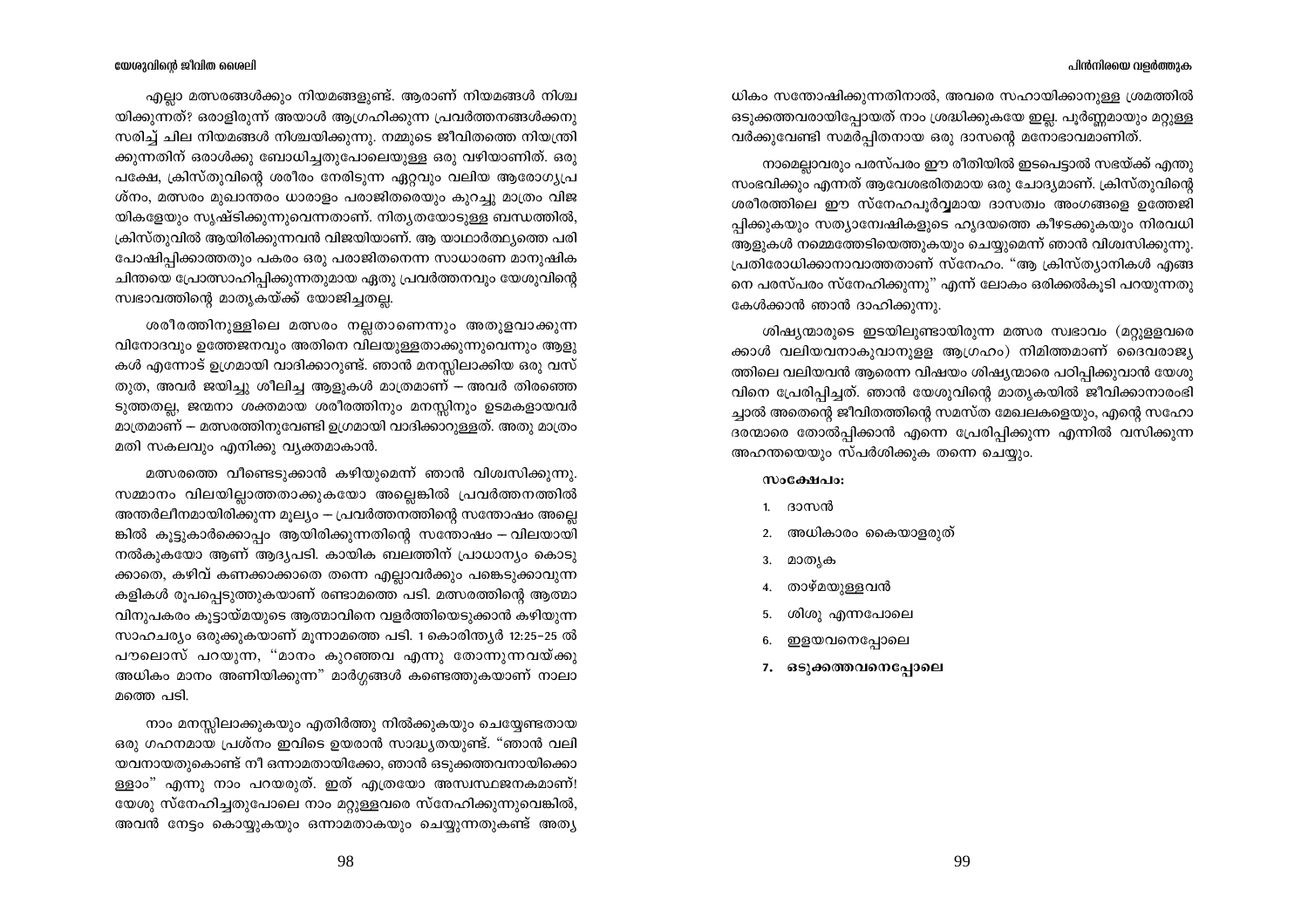### പുൽക്കൂട്ടിലെ മുറി

"നിങ്ങളിലെല്ലാവരിലും ചെറിയവനായവൻ അത്രേ വലിയവൻ ആകും"

 $\alpha$ ႐ြ) ഐ $_{\rm el.}$  അറിവിൽ എറ്റവും ചെറിയവന് ലഭിക്കുന്ന ഒരു സമ്മാനവുമി<br>തില്ല. മഹത്വം ലഭിക്കുന്നവരുടെ കൂട്ടത്തിൽ ചെറിയവരാരും ഉണ്ടാക യില്ല. നമ്മൾ ആയിരിക്കുന്ന അവസ്ഥയിൽ സംതൃപ്തരാകുമ്പോൾ മാത്ര മേ ചെറിയവരായിരിക്കാനുള്ള മനസ്സുണ്ടാകയുളളു. സ്ഥാനം നഷ്ടപ്പെ ടുന്നത് നമ്മെ മുറിപ്പെടുത്തുമെങ്കിൽ നമുക്ക് ചെറിയവരായിരിക്കാൻ കഴി യുകയില്ല. അംഗീകാരത്തിനുവേണ്ടിയുള്ള അനാരോഗ്യകരമായ ആഗ്രഹം നമുക്കുണ്ടെങ്കിൽ, നേട്ടങ്ങൾക്ക് പ്രശംസ നാം പ്രതീക്ഷിക്കുന്നുണ്ടെങ്കിൽ, ഏറ്റവും ചെറിയവന്റെ മാർഗ്ഗത്തിൽ സഞ്ചരിക്കാൻ നമുക്കാവില്ല.

വിജയത്തിനുവേണ്ടി അതൃധികം താൽപ്പര്യപ്പെടുന്ന നേതാക്കൾ അവാർഡുകളെയും ബഹുമതികളെയും അണികളെ കൂടെനിർത്തുന്നതി നുള്ള മാർഗ്ഗമായി കാണാറുണ്ട്. സഭയിലെ പ്രമാണിത്തമുള്ള നേതാക്കൾ പോലും അംഗീകാരത്തിനുവേണ്ടി ലജ്ജയില്ലാതെ അനുരഞ്ജനത്തിനു മുതിരാറുണ്ട്.

സ്വയപുകഴ്ചക്കുവേണ്ടിയുള്ള ദാഹം മത്സരത്തെ വളർത്തുന്നതു പോലെ ബഹുമാനത്തിനു വേണ്ടിയുള്ള നമ്മുടെ ആഗ്രഹത്തെ ആളി ക്കത്തിക്കുന്നത് യേശുവിന്റെ പ്രേരണകളിൽനിന്നും വൃത്യസ്തമായ പ്രേര ണകളാണ്. അവൻ തനിക്കു തന്നെ ഒരു ബഹുമാനവും കൊടുത്തില്ല. ഞാൻ ചുരുക്കം ചിലരുടെ മാത്രം ശ്രദ്ധ ക്ഷണിക്കാനാഗ്രഹിക്കുന്നതിൽ നിന്നും ബഹുമാനത്തിന്റെയും അംഗീകാരത്തിന്റെയും മേഖലകളിൽ അവ ന്റെ സ്വഭാവത്തോടുള്ള നമ്മുടെ ലംഘനം വ്യക്തമാണ്.

ഞാൻ ജീവിക്കുന്ന സമൂഹം പരസ്യത്തിനും പൊതുജനസമ്പർക്ക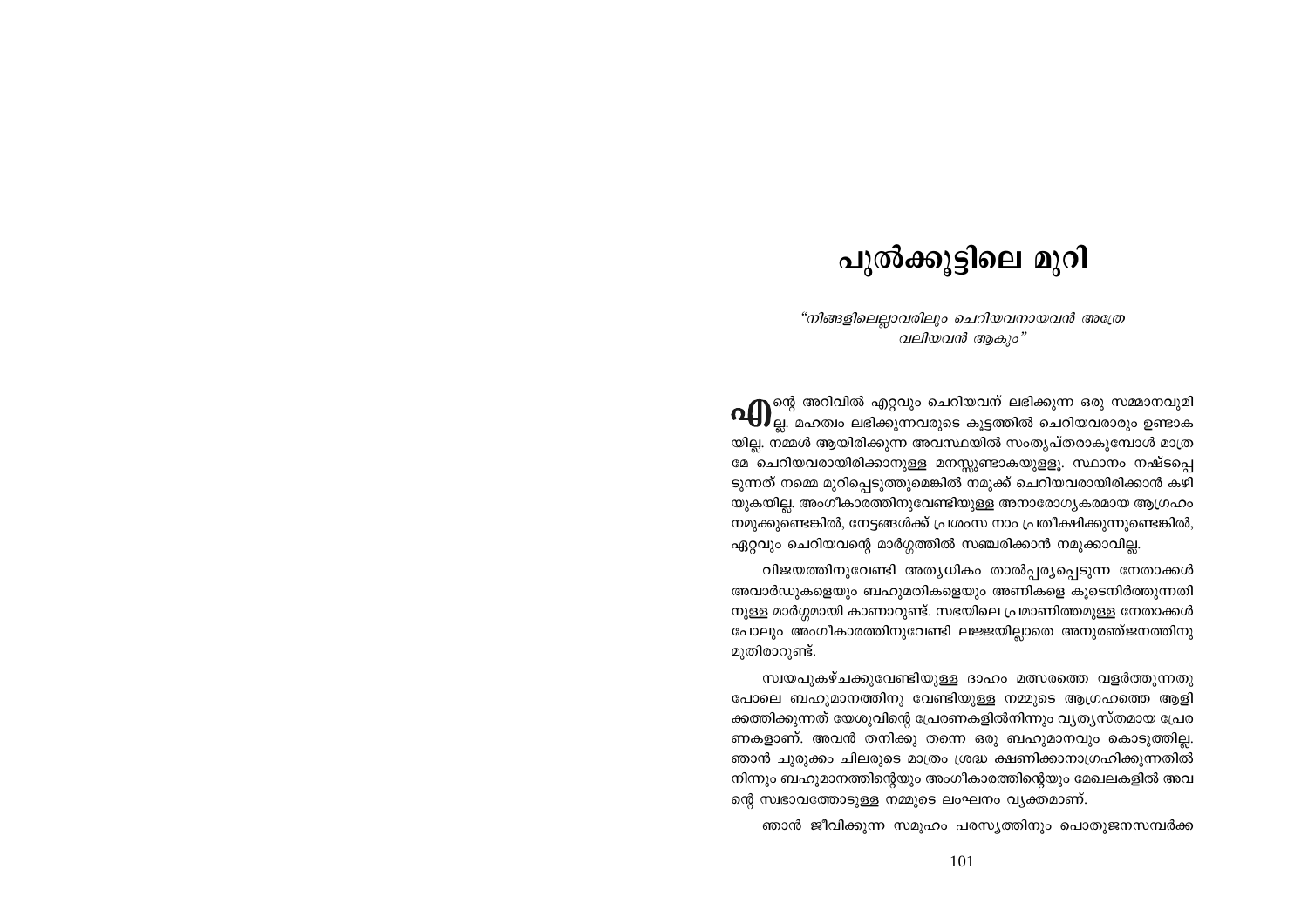#### പുൽക്കൂട്ടിലെ മുറി

സ്യത്തിൽ ദാനം ചെയ്യുവാനും രഹസ്യത്തിൽ പ്രാർത്ഥിക്കുവാനും യേശു നമ്മെ ആഹ്വാനം ചെയ്യുന്നു. പ്രതിഫലം കൈകാര്യം ചെയ്യേണ്ട ഉത്തര വാദിത്തം മനുഷ്യരുടെ കരങ്ങളിലല്ല, ദൈവത്തിന്റെ കരങ്ങളിലാണ് ഏൽപ്പിക്കേണ്ടത്. സ്വയം മഹത്വമെടുക്കുന്ന സംവിധാനത്തിന്റെ കീഴിലാ യിക്കഴിയുമ്പോൾ, നാം നമ്മെത്തന്നെയല്ല, സംവിധാനമാണ് നമ്മെ ബഹു മാനിക്കുന്നത് എന്ന കാരണത്താൽ അതു പിതാവിൽ നിന്നുള്ളതാണ് എന്ന് സമർത്ഥിക്കാൻ നമുക്കു കഴികയില്ല. 2 കൊരിന്ത്യർ 10:17-ൽ പൗലൊസ് വളരെ വ്യക്തമായ അതിർവരമ്പ് നിശ്ചയിച്ചിരിക്കുന്നു: "പ്രശംസിക്കുന്ന വൻ കർത്താവിൽ പ്രശംസിക്കട്ടെ. തന്നെത്താൻ പുകഴ്ത്തുന്നവനല്ല കർത്താവ് പുകഴ്ത്തുന്നവനത്രേ കൊള്ളാവുന്നവൻ."

യേശുവിനു പുകഴ്ച ലഭിച്ചതായി സൂചിപ്പിക്കുന്ന രണ്ടു സംഭവങ്ങൾ പുതിയനിയമത്തിൽ രേഖപ്പെടുത്തിയിട്ടുണ്ട്. മാനുഷിക മാനത്തിനു വേണ്ടിയുള്ള നമ്മുടെ സ്വന്തം സംവിധാനത്തെ പക്ഷേ, ഇതു സാധുകരി ക്കുന്നില്ല. ലൂക്കൊസ് 2:52 പറയുന്നു: "യേശുവോ ജ്ഞാനത്തിലും വളർച്ച യിലും ദൈവത്തിന്റെയും മനുഷ്യരുടേയും കൃപയിലും മുതിർന്നുവന്നു." എന്നാൽ അവൻ ആരുടെ കൃപയിൽ മുതിർന്നു വന്നോ അവർ തന്നെ പിൽക്കാലത്ത് അവനെ പരിഹസിക്കുകയും നിരസിക്കുകയും, "ഒരു പ്രവാ ചകൻ തന്റെ പിതൃനഗരത്തിലും ചർച്ചക്കാരുടെ ഇടയിലും സ്വന്ത ഭവന ത്തിലും അല്ലാതെ ബഹുമാനമില്ലാത്തവൻ അല്ല" എന്നു പറയുവാൻ അവനെ പ്രേരിപ്പിക്കുമാറ് അവനോടിടപെടുകയും ചെയ്തു.

മത്തായി 21 –ൽ കാണുന്ന യേശുവിന്റെ യെരുശലേമിലേക്കുള്ള രാജ കീയ പ്രവേശനത്തിൽ, ഒലിവിലയുമേന്തി അവന് ഹോശന്ന പാടിയ ജന ങ്ങൾ തന്നെ പിന്നീട് അവനെ ക്രൂശിക്കണമെന്ന് ആർത്തുവിളിച്ചു. മനു ഷ്യരുടെ പുകഴ്ച, അതെങ്ങനെ ലഭിച്ചാലും അർത്ഥശൂന്യവും ചാഞ്ചല്യ മുള്ളതുമാണ്. നാം അന്വേഷിക്കേണ്ട ന്യായമായ പുകഴ്ച, ഒരിക്കലും വില കുറഞ്ഞു പോകാത്ത പുകഴ്ച, "ക്രിസ്തുവേശുവിലുള്ള ദൈവത്തിന്റെ പരമവിളിയുടെ വിരുതെന്ന പുകഴ്ചയാണ്'' (ഫിലിപ്പിയർ 3:14). "പരമ വിളി" ദാസത്വത്തിനായുള്ള വിളിയാണ്.

#### സത്രം നിറയുമ്പോൾ

മടിയരും കഴിവുകെട്ടവരും നിർവ്വികാരികളുമായ അധമരെ ഉദ്ദേശി ച്ചല്ല 'ചെറിയവൻ' എന്നു പറഞ്ഞിരിക്കുന്നത്. യേശുവിന്റെ സ്വഭാവത്തിൽ, നിങ്ങൾ തിരഞ്ഞെടുക്കുന്ന ഒന്നാണത്. നിങ്ങൾക്ക് മറ്റുള്ളവരെക്കുറിച്ച് ഉന്നതമായ ഒരു കാഴ്ചപ്പാട് ഉണ്ടാകുകയും അവരെ ഉയർത്തുവാനായി നിങ്ങൾക്കു കഴിവുള്ളതെല്ലാം ചെയ്യുകയും ചെയ്യുമ്പോൾ അവർക്കു വേണ്ടിയുള്ള നിങ്ങളുടെ ശ്രമം മൂലം നിങ്ങൾ ഏറ്റവും ചെറിയവനായി തീരുന്നതാണത്... പക്ഷേ നിങ്ങളതു ശ്രദ്ധിക്കപോലുമില്ല.

#### യേശുവിന്റെ ജീവിത ശൈലി

ത്തിനും മുൻതുക്കം നൽകുന്ന സമുഹമാണ്. പ്രാദേശിക പത്രത്തിൽ, സഭാ വാർത്തകൾ പ്രസിദ്ധീകരിക്കുന്ന പേജിൽ ഉപയോഗിക്കുന്ന സ്വയം തിര ഞ്ഞെടുത്ത വിശേഷണങ്ങൾ, തങ്ങളുടെ ഉൽപ്പന്നങ്ങൾ പ്രദർശിപ്പിക്കു വാൻ ഹോളിവുഡ് ഉപയോഗിക്കുന്ന വിശേഷണങ്ങളാണ്. പത്രത്തിന്റെ ഒടുവിലത്തെ പേജ് വായിക്കുന്നത് എന്തൊരു ശിക്ഷയാണ്! ലോകത്തിന്റെ നിലവാരത്തിനനുസരിച്ച് വ്യക്തികളുടെയും സമുഹത്തിന്റെയും നേട്ടങ്ങ ളും ബഹുമതികളും അവിടെ നിരത്തിയിരിക്കുന്നു. ക്രിസ്തീയ കൺവൻഷ നുകളിലെ സ്വാഗത പ്രസംഗം കേൾക്കുന്നത് ഏറ്റവും വേദനാജനകമായ അനുഭവമാണ്. സംഭാവനയ്ക്കുവേണ്ടിയോ മറ്റേതെങ്കിലും ലാഭത്തിനുവേ ണ്ടിയോ ഹോണററി ഡിഗ്രികൾ നൽകുന്നത് ക്രിസ്തീയ സ്ഥാപനങ്ങൾക്ക് അപമാനകരമാണ്. ചില കോളജുകളിലെ ബഹുമതി നൽകുന്ന പദ്ധതി രൂപപ്പെടുത്തിയിരിക്കുന്നതു തന്നെ ആഢംബരങ്ങൾക്കു ചെലവഴിക്കാൻ പണം കണ്ടെത്തുന്നതിനും ബഹുമാന്യരായ അഭ്യുദയകാംക്ഷികൾക്ക് തങ്ങളുടെ പുസ്തകങ്ങൾ വിറ്റഴിക്കുന്നതിനും വേണ്ടിയാണ്.

ചില സഭകളുടെ പൊതുജന സമ്പർക്ക ഏജന്റുമാരുടെ ജോലികളി ലൊന്ന്, സഭയുടെ അധീശത്വം നിലനിർത്തുന്നതിന് പരസ്യമായി ബഹു മതികൾ നേടിയെടുക്കുക എന്നതാണ്. ഈ മാനുഷിക ബലഹീനത മുത ലെടുത്ത് തങ്ങളുടെ ലക്ഷ്യം നേടുന്നതിനുള്ള ഇത്തരം ബഹുമതി വിത രണ പദ്ധതികളിൽ ഞാനും പങ്കാളിയായിട്ടുണ്ട് എന്നത് എന്നെ ലജ്ജിപ്പി ക്കുന്നു.

തിരുവെഴുത്തിന്റെ മുന്നറിയിപ്പിനെ അവഗണിച്ച് ബഹുമതികളെ മുത ലെടുപ്പിന് ഉപയോഗിക്കുന്നതും അവയ്ക്കുവേണ്ടി മുറവിളി കൂട്ടുന്നതും തുടരാൻ നമുക്കെങ്ങനെ കഴിയും എന്നത് അപകടകരമാംവിധം മറുപടി യില്ലാത്ത ചോദ്യമാണ്.

മനുഷ്യൻ കാണത്തക്കവണ്ണം നാം ചെയ്യുന്ന കാര്യങ്ങളെക്കുറിച്ച് യേശുവിന്റെ പഠിപ്പിക്കൽ വളരെ വ്യക്തതയുള്ളതാണ്.

"മനുഷ്യർ കാണേണ്ടതിന് നിങ്ങളുടെ നീതിയെ അവരുടെ മുമ്പിൽ ചെയ്യാതിരിപ്പാൻ സൂക്ഷിപ്പിൻ; അല്ലാഞ്ഞാൽ സ്ഥർഗ്ഗ ത്തിലുള്ള നിങ്ങളുടെ പിതാവിന്റെ പക്കൽ നിങ്ങൾക്കു പ്രതിഫ ലമില്ല. ആകയാൽ ഭിക്ഷകൊടുക്കുമ്പോൾ മനുഷ്യരാൽ മാനം ലഭിപ്പാൻ പള്ളികളിലും വീഥികളിലും കപടഭക്തിക്കാർ ചെയ്യു ന്നതു പോലെ നിന്റെ മുമ്പിൽ കാഹളം ഊതിക്കരുത്; അവർക്കു പ്രതിഫലം കിട്ടിപ്പോയി എന്നു ഞാൻ സത്യമായിട്ടു നിങ്ങളോടു പറയുന്നു" (മത്തായി 6:1-2).

പിതാവിൽ നിന്നും പരസ്യമായി പ്രതിഫലം ലഭിക്കേണ്ടതിന് രഹ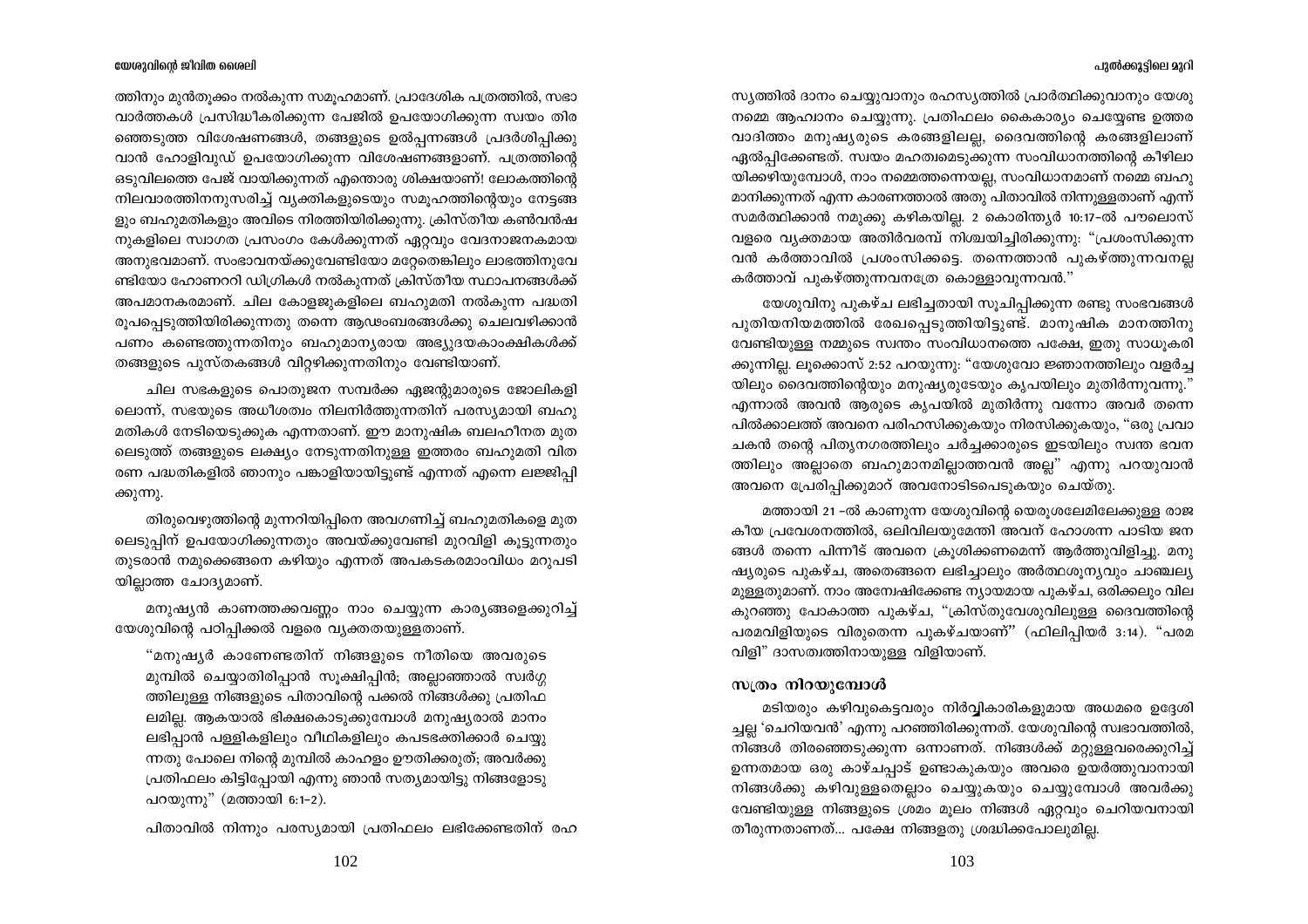#### യേശുവിന്റെ ജീവിത ശൈലി

ഈ ലോകത്തിൽ വളരെ കുറച്ചുപേർക്കു മാത്രമേ ഉന്നത സ്ഥാന ങ്ങളിൽ എത്താൻ കഴിയു. ഈ യത്നത്തിൽ ചിലർക്കു മുറിവേൽക്കുന്നു, ചിലർ നിരാശപ്പെടുന്നു. എല്ലാവരും പ്രാപ്തരാണെങ്കിൽപോലും മുകളിൽ കുറച്ചു സ്ഥലമേ ഉള്ളൂ എന്നതിനാൽ കഴിവുള്ളവർപോലും തഴയപ്പെടും. പ്രശസ്തിയും സൗഭാഗൃവും എന്നറിയപ്പെടുന്ന സത്രത്തിൽ ഒരു പക്ഷേ, നിങ്ങൾക്കു പ്രവേശിക്കാനാകും. പക്ഷേ ആ സമയം സത്രം ആൾക്കാരെ ക്കൊണ്ട് നിറഞ്ഞിരിക്കുന്നതുകാണാം. ഏറ്റവും നല്ല ജോലിക്ക് ധാരാളം അപേക്ഷകൾ; ഏറ്റവും നല്ല താമസത്തിന് ഉയർന്ന വില – എന്നിട്ടും അവിടെ ഇടമില്ല.

എന്നാൽ ഇഷ്ടംപോലെ ഇടമുള്ള ഒരു സ്ഥലമുണ്ട്. അതിന്റെ പേ രാണ് പുൽത്തൊട്ടി. അതു ചെറുതും വൃത്തിഹീനവും മൃഗങ്ങളുടെ വാസ സ്ഥലവും ആണെങ്കിലും സ്വർഗ്ഗരാജ്യത്തിൽ ഏറ്റവും വലിയവനും ദാസ നും ദൈവപുത്രനുമായവൻ അവിടെയാണ് ജനിച്ചത്. ദാസത്വത്തിന്റെ കാര്യത്തിൽ എല്ലാവർക്കും ധാരാളം സ്ഥലമുണ്ട്. പുൽക്കൂട്ടിലേക്ക് വരു വാൻ അധികം പേർ മത്സരിക്കാറില്ല. നിങ്ങൾ യഥാർത്ഥമായി മറ്റുള്ളവരെ സ്നേഹിക്കുകയും അവരെ സേവിക്കാനാഗ്രഹിക്കുകയും ചെയ്യുന്നുവെ ങ്കിൽ അതിനു അവസരങ്ങളുണ്ട്. ഒരു പക്ഷേ മാനുഷിക പുകഴ്ചയും സമ്മാനങ്ങളും ലഭിച്ചില്ലെങ്കിലും ധാരാളം ഇടം ലഭിക്കും.

മറിയ, താൻ മശീഹായെ ഗർഭം ധരിക്കുമെന്ന് ദൂതനിൽനിന്നു കേട്ട പ്പോൾ, അഹങ്കാരികളെയും താഴ്മയുള്ളവരെയും കുറിച്ച് മനസ്സിലാക്കി; മാത്രമല്ല പുൽത്തൊട്ടിയെക്കുറിച്ചും അവൾ ഗ്രഹിച്ചു. അപ്പോൾ മറിയ പറഞ്ഞത്:

"എന്റെ ഉള്ളം കർത്താവിനെ മഹിമപ്പെടുത്തുന്നു; എന്റെ ആത്മാവ് എന്റെ രക്ഷിതാവായ ദൈവത്തിൽ ഉല്ലസിക്കുന്നു. അവൻ തന്റെ ദാസിയുടെ താഴ്ച കടാക്ഷിച്ചിരിക്കുന്നുവല്ലോ; ഇന്നു മുതൽ എല്ലാ തലമുറകളും എന്നെ ഭാഗ്യവതി എന്നു വാഴ്ത്തും ശക്തനായവൻ എനിക്കു വലിയവ ചെയ്തിരിക്കുന്നു; അവന്റെ നാമം പരിശുദ്ധം തന്നേ. അവനെ ഭയപ്പെടുന്നവർക്കു അവന്റെ കരുണ തലമുറ തലമുറയോളം ഇരിക്കുന്നു. തന്റെ ഭുജംകൊണ്ടു അവൻ ബലം പ്രവർത്തിച്ചു. ഹൃദയവിചാരത്തിൽ അഹങ്കരിക്കുന്നവരെ ചിതറിച്ചിരിക്കുന്നു. പ്രഭുക്കന്മാരെ സിംഹാസനങ്ങളിൽ നിന്നു ഇറക്കി താണവരെ ഉയർത്തിയിരിക്കുന്നു.

വിശന്നിരിക്കുന്നവരെ നന്മകളാൽ നിറച്ചു, സമ്പന്നന്മാരെ വെറുതെ അയച്ചുകളഞ്ഞിരിക്കുന്നു. നമ്മുടെ പിതാക്കന്മാരോടു അരുളിച്ചെയ്തിരിക്കുന്നതുപോലെ അബ്രാഹാമിനും അവന്റെ സന്തതിക്കും എന്നേക്കും കരുണ ഓർക്കേണ്ടതിന് തന്റെ ദാസനായ യിസ്രായേലിനെ തുണച്ചിരിക്കുന്നു." (ലുക്കൊസ് 1:46–55)

യേശുവിനെ നാം കാണുന്നത് താഴ്മയുള്ളിടത്താണ് — പുൽത്തൊട്ടി കളിൽ, ദരിദ്രരുടെ ഇടയിൽ, ഒരു ദാസനായി, താഴ്മയുള്ളവനായി, ഒരു മാതൃകയായി, ശിശുവിനെപ്പോലെ, ഇളയവനായി, ഒടുക്കത്തവനായി, ഏ റ്റവും ചെറിയവനായി. അവൻ എന്തെല്ലാം ആയിരുന്നുവോ, അവന്റെ ദാസനും അതുപോലെയാകണം.

#### $**Q**$  $**M**o1o:$

- 1. ദാസൻ
- $\overline{2}$ . അധികാരം കൈയാളരുത്
- 3. മാതൃക
- താഴ്മയുള്ളവൻ  $\overline{4}$ .
- ശിശു എന്നപോലെ 5
- ഇളയവനെപ്പോലെ 6.
- 7. ഒടുക്കത്തവൻ
- 8. ഏറ്റവും ചെറിയവൻ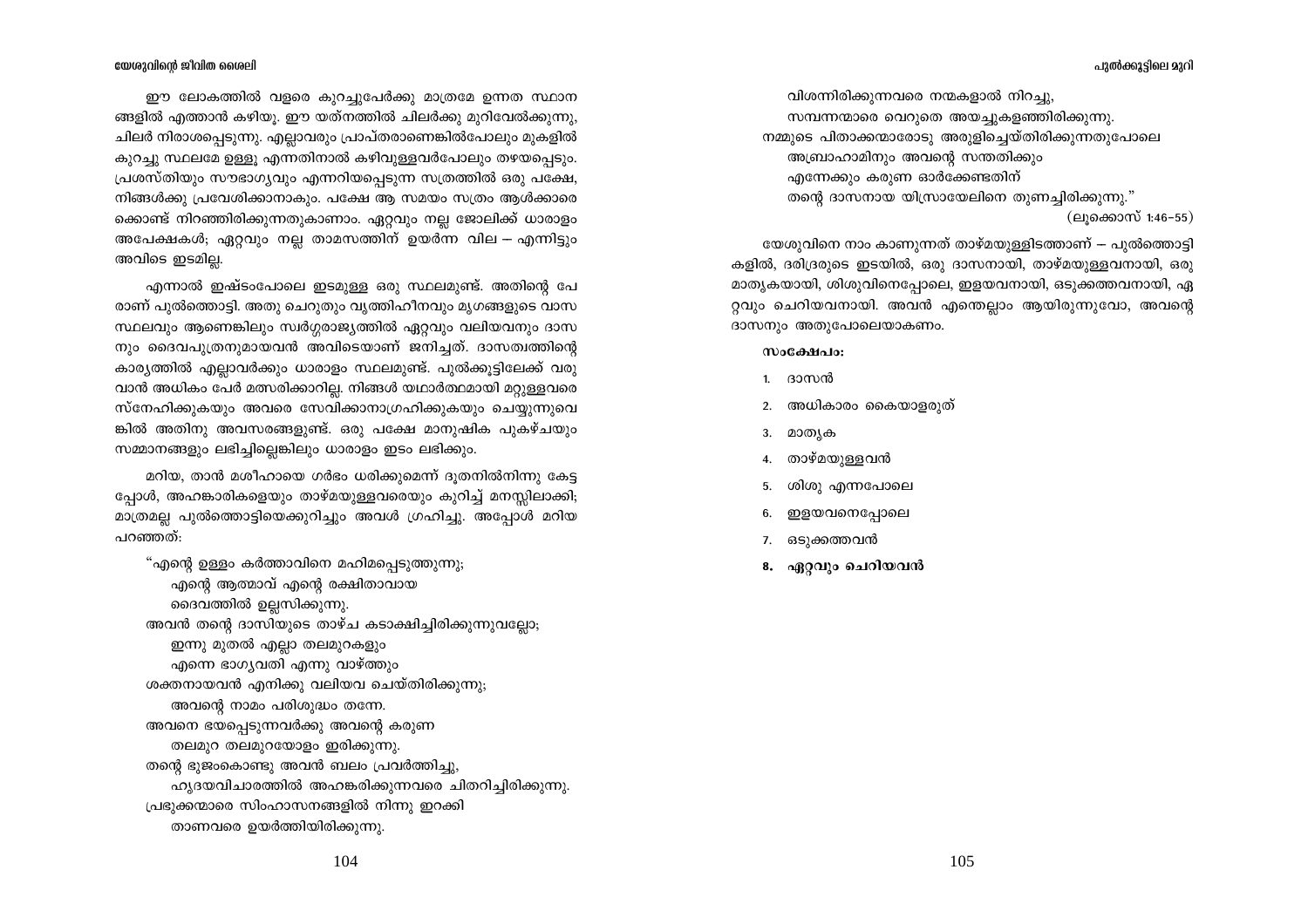#### നിങ്ങളുടെ മനോഭാവം യേശുക്രിസ്തുവിന്റെ മനോഭാവം തന്നെയായിരിക്കണം:

ക്രിസ്തുയേശുവിലുള്ള ഭാവം തന്നേ നിങ്ങളിലും ഉണ്ടായിരിക്കട്ടെ: "അവൻ ദൈവരുപത്തിൽ ഇരിക്കെ ദൈവത്തോടുള്ള സമത്വം മുറുകെ പിടിച്ചുകൊള്ളേണം എന്നു വിചാരിക്കാതെ ദാസരൂപം എടുത്തു മനുഷ്യസാദൃശൃത്തിലായി തന്നെത്താൻ ഒഴിച്ചു വേഷത്തിൽ മനുഷ്യനായി വിളങ്ങി തന്നെത്താൻ താഴ്ത്തി മരണത്തോളം ക്രുശിലെ മരണത്തോളം തന്നേ, അനുസരണമുള്ളവനായിത്തീർന്നു. അതുകൊണ്ടു ദൈവവും അവനെ ഏറ്റവും ഉയർത്തി സകലനാമത്തിനും മേലായ നാമം നൽകി; അങ്ങനെ യേശുവിന്റെ നാമത്തിങ്കൽ സ്വർല്ലോകരുടെയും ഭൂലോകരുടെയും അധോലോകരുടെയും മുഴങ്കാൽ ഒക്കെയും മടങ്ങുകയും എല്ലാനാവും "യേശുക്രിസ്തു കർത്താവ്" എന്നു പിതാവായ ദൈവത്തിന്റെ മഹത്വത്തിനായി ഏറ്റുപറകയും ചെയ്യേണ്ടിവരും" ഫിലിപ്പിയർ 2:5-11

## കൈക്കരുത്തിന്റെ തന്ത്രങ്ങൾക്കു വിട

"ക്രിസ്തു യേശു... ദൈവത്തോടുള്ള സമത്വം മുറുകെ പിടിച്ചു കൊള്ളേണം എന്നു വിചാരിക്കാതെ..."

**. 1**ലിപ്പിയയിലെ സഭയ്ക്ക് എഴുതുന്ന ലേഖനത്തിൽ യേശുക്രിസ്തു  $\Omega$  $\coprod$  വിന്റെ ആളതിവും പ്രകൃതിയും എന്ന വിഷയം പൗലൊസ് ആഴ ത്തിൽ വിചിന്തനം ചെയ്യുന്നു. സ്വർഗ്ഗരാജ്യത്തിൽ ഏറ്റവും വലിയവനെ ക്കുറിച്ചുള്ള പഠിപ്പിക്കലിൽ യേശു തന്നെക്കുറിച്ചു നൽകിയ വിശദീകര ണങ്ങൾ പൗലൊസ് ഉപയോഗിക്കുന്നു. മാത്രമല്ല ചില പുതിയ ഉൾക്കാ ഴ്ചകൾ കൂടി അവൻ കൂട്ടിച്ചേർക്കുന്നു: "ക്രിസ്തുയേശുവിലുള്ള ഭാവം തന്നെ നിങ്ങളിലും ഉണ്ടായിരിക്കട്ടെ. അവൻ ദൈവരുപത്തിൽ ഇരിക്കെ ദൈവത്തോടുള്ള സമത്വം മുറുകെപ്പിടിച്ചു കൊള്ളേണം എന്നു വിചാരി ക്കാതെ" (ഫിലിപ്പിയർ 2:5–6). ഈ ഭാഗത്തിന്റെ ഏറ്റവും ലളിതമായ വ്യാ ഖ്യാനം, യേശു ദൈവത്തോടു സമനായിരുന്നതിനാൽ രാജ്യം അവന് അവ കാശമായിരുന്നിട്ടും ബലപ്രയോഗത്തിലൂടെ അതു കരസ്ഥമാക്കുവാൻ അവൻ ശ്രമിച്ചില്ല എന്നാണ്.

ആയുധങ്ങൾക്കുവേണ്ടി വലിയൊരു തുക ഇന്നു ലോകത്തിൽ ചെല വഴിക്കുന്നുണ്ട്, എന്നാൽ യേശുക്രിസ്തു മനുഷ്യരെ വിലയേറിയവരായി കണക്കാക്കിയതിനാൽ ബലം പ്രയോഗിച്ച് ജനത്തെ കീഴടക്കുവാൻ തയ്യാ റായില്ല. യേശു അവരെ ഉന്നത നിലയിലാണ് വീക്ഷിച്ചിരുന്നത്. തന്നെ ക്രൂശിൽനിന്ന് രക്ഷിക്കുവാനും ക്രൂശിക്കാൻ തയ്യാറായവരോടു പ്രതികാരം ചെയ്യുവാനും ദൂതസഞ്ചയത്തെ വിളിക്കാനുമുള്ള അധികാരം യേശുവി നുണ്ടെന്നുള്ളത് സത്യമാണ്; പക്ഷേ അവനതു ചെയ്തില്ല.

തീർച്ചയായും അവനു രാജ്യത്തുടനീളം സഞ്ചരിച്ച് ജനത്തെ കഴു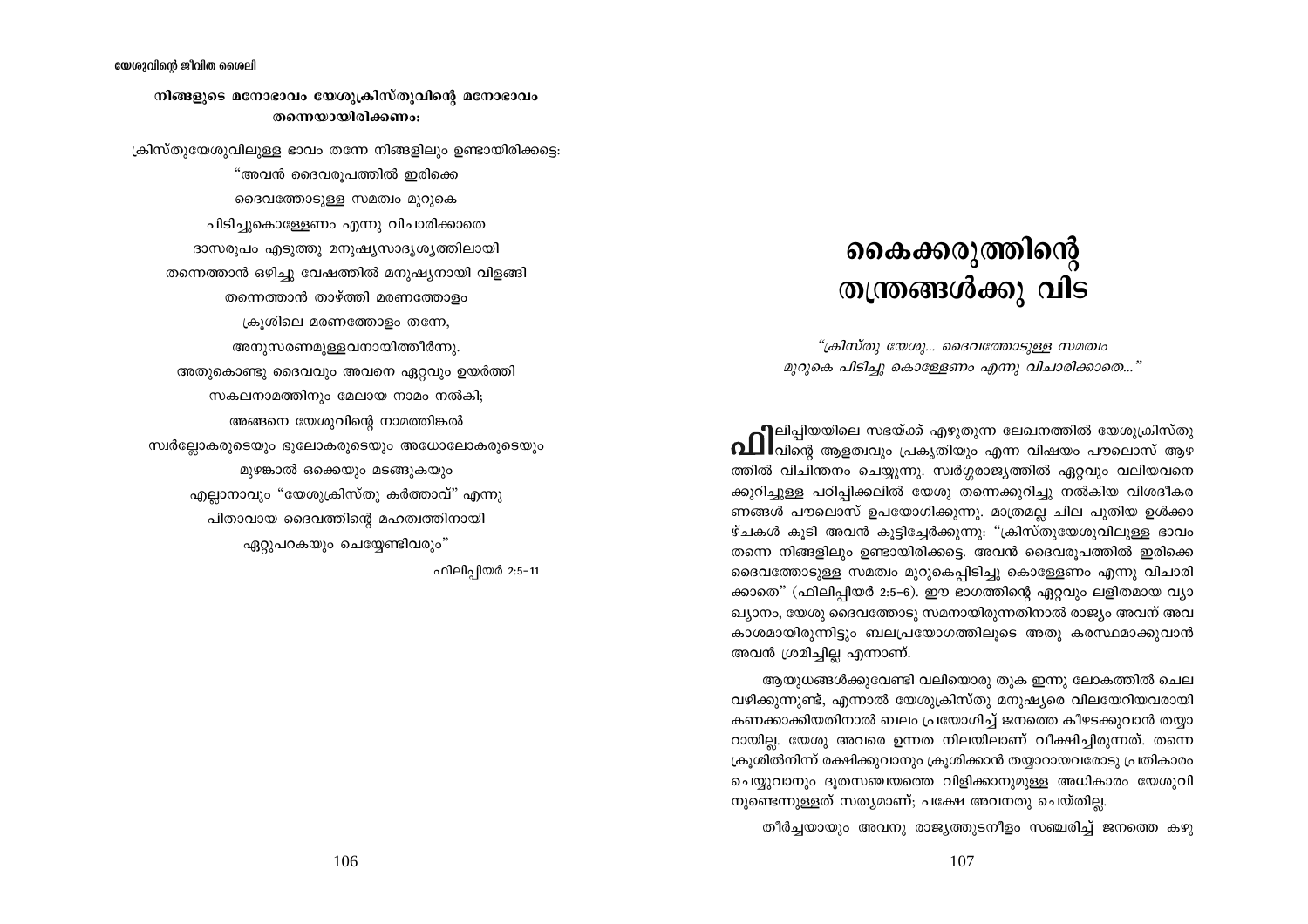#### കൈക്കരുത്തിന്റെ തന്ത്രങ്ങൾക്കു വിട

#### യേശുവിന്റെ ജീവിത ശൈലി

ത്തിനു കുത്തിപ്പിടിച്ച് തന്നെ അനുഗമിക്കാനാവശ്യപ്പെടുകയും ഇല്ലെങ്കിൽ ലോകത്തെ നശിപ്പിക്കുമെന്ന് ഭീഷണിപ്പെടുത്തുകയും ചെയ്യാമായിരുന്നു. പക്ഷേ അവൻ ചെയ്തില്ല. തിരഞ്ഞെടുപ്പിനുള്ള നമ്മുടെ കഴിവിനെ നശി പ്പിക്കുന്ന എന്തെങ്കിലും ചെയ്യാൻ അവൻ തയ്യാറല്ലായിരുന്നു. ആ നിലയി ലാണ് സ്നേഹം പ്രവർത്തിക്കുന്നത്.

യേശുവിന്റെ സൗമൃതയെ സൂചിപ്പിക്കുവാൻ മത്തായി യെശയ്യാവിന്റെ പ്രവചനം ഉദ്ധരിക്കുന്നു:

"ഇതാ ഞാൻ തിരഞ്ഞെടുത്ത എന്റെ ദാസൻ, എന്റെ ഉള്ളം പ്രസാദിക്കുന്ന എന്റെ പ്രിയൻ; ഞാൻ എന്റെ ആത്മാവിനെ അവ ന്റെ മേൽ വെക്കും; അവൻ ജാതികൾക്ക് ന്യായവിധി അറിയി ക്കും. അവൻ കലഹിക്കയില്ല, നിലവിളിക്കയില്ല; ആരും തെരു ക്കളിൽ അവന്റെ ശബ്ദം കേൾക്കയുമില്ല. ചതഞ്ഞ ഓട അവൻ ഒടിച്ചുകളകയില്ല; പുകയുന്ന തിരി കെടുത്തുകളകയില്ല; അവൻ ന്യായവിധി ജയത്തോളം നടത്തും. അവന്റെ നാമത്തിൽ ജാതി കൾ പ്രത്യാശവെക്കും" (മത്തായി 12:17-21).

"ചതഞ്ഞ ഓടയും പുകയുന്ന തിരിയും" എന്നതിനോടു താരതമ്യ പ്പെടുത്താവുന്ന മറ്റൊരു ശൈലി നമുക്കില്ല. അവൻ പറഞ്ഞതിൽ നിന്നും നമുക്കു മനസ്സിലാക്കാവുന്ന അർത്ഥം, "വീണുകിടക്കുന്ന ഒരു മനുഷ്യനെ അവൻ തൊഴിക്കുകയില്ല എന്നു മാത്രമല്ല, ആളുകളിൽ പ്രത്യാശയുടെ ഒരു കിരണമെങ്കിലും ഉണ്ടോ എന്നു നോക്കി അത് ഊതിക്കത്തിക്കുകയും ചെയ്യും."

ഞാൻ സ്കൗട്ട് സംഘത്തിൽ അംഗമായിരുന്ന കാലത്ത് ഞങ്ങൾ കല്ലു കളോ കമ്പുകളോ കൂട്ടി ഉരസി തീ ഉണ്ടാക്കിയിരുന്നു. പെട്ടെന്ന് തീ പിടി ക്കുന്ന ഉണക്കപ്പുല്ല് ശേഖരിച്ചിട്ട് അതിനു മുകളിൽ കല്ലിൽ നിന്നുള്ള തീപ്പൊരിയോ കമ്പിൽ നിന്നുള്ള ചൂടോ ഏൽക്കത്തക്കവണ്ണം വെയ്ക്കും. കല്ല് പെട്ടെന്നുരയ്ക്കുമ്പോൾ ഉണക്കപ്പുല്ലിൽ തീപ്പൊരി വീഴും. ഒരു തീപ്പൊരി കാണുമ്പോൾ ഇതൊരു ചെറിയ തീപ്പൊരിയെ ഉളളൂ എന്നു പിറുപിറുത്ത് കെടുത്തിക്കളയുന്ന ആരെയും ഞാൻ കണ്ടിട്ടില്ല. പകരം അവർ ഉണക്കപ്പുല്ല് കൈയിലെടുത്ത് അതിൽ വീണ തീപ്പൊരി കത്തുവാ നാവശ്യമായ അധിക ഓക്സിജൻ കൊടുക്കുന്നതിന് ഊതുകയാണു ചെയ്യുന്നത്. നമ്മുടെ പരസ്പരമുള്ള പെരുമാറ്റത്തിൽ നിന്നു എത്ര വ്യത്യ സ്തമായാണ് യേശു ഇടപെടുന്നതെന്നെനിക്ക് മനസ്സിലാക്കുവാൻ ഈ ഉദാഹരണം പര്യാപ്തമാണ്.

ഒരു കോളേജ് അദ്ധ്യാപകനെന്ന നിലയിൽ, ആളുകൾക്ക് ഗ്രേഡ് അടി സ്ഥാനത്തിൽ മാർക്കിടേണ്ട ആവശ്യം എനിക്കു വരാറുണ്ട്. എന്റെ അദ്ധ്യാ പനത്തിൽ എനിക്ക് ഏറ്റവും ഇഷ്ടമില്ലാത്ത കാര്യമാണത്. ഗ്രേഡിംഗ് സമ്പ്രദായപ്രകാരം എന്റെ നിലവാരത്തിന്റെ അറുപത്തഞ്ചു ശതമാനമെ ങ്കിലും വരാത്തവർക്ക് തുടർന്ന് എന്റെ മുമ്പിൽ നിൽക്കാനവസരമില്ല. അവർക്ക് മറ്റെവിടെയെങ്കിലും പോകാം.

നിർഭാഗ്യവശാൽ, ജനങ്ങളെ പൊതുവായി വിലയിരുത്തുന്നതിലും അറിഞ്ഞോ അറിയാതെയോ ഗ്രേഡിംഗ് സമ്പ്രദായം കടന്നുവരാറുണ്ട്. ശ്രേഷ്ഠതക്ക് നാം കല്പിക്കുന്ന മാനദണ്ഡത്തിന്റെ ഒരു അളവിലെങ്കിലും എത്തുവാൻ അവർക്കു കഴിയുന്നില്ലെങ്കിൽ, നമ്മുടെ സ്നേഹിതരായിരി ക്കുവാൻ പിന്നൊരവസരം നാമവർക്കു നൽകുകയില്ല. സഭയിൽ നാം വെച്ചി രിക്കുന്ന പ്രമാണങ്ങളുടെ ഏറ്റവും താണനിലവാരത്തിൽ എൺപതു ശത മാനം സമയമെങ്കിലും അവർ ജീവിക്കുന്നില്ലെങ്കിൽ പിന്നെ അവർക്കു വേണ്ടി നാം സമയം ചെലവഴിക്കുകയില്ല.

ഭാരപ്പെടുന്നവരും അസ്വസ്ഥരുമായ ആളുകളെ ശപിക്കുന്ന എന്റെ സ്വഭാവത്തിൽ നിന്നും വ്യത്യസ്തമായി യേശു അവരെ ക്ഷണിക്കുന്നത് ശ്രദ്ധിക്കുക: "അദ്ധ്വാനിക്കുന്നവരും ഭാരം ചുമക്കുന്നവരും ആയുള്ളോരേ, എല്ലാവരും എന്റെ അടുക്കൽ വരുവിൻ; ഞാൻ നിങ്ങളെ ആശ്വസിപ്പിക്കും. ഞാൻ സൗമൃതയും താഴ്മയും ഉള്ളവൻ ആകയാൽ എന്റെ നുകം ഏറ്റുകൊണ്ട് എന്നോടും പഠിപ്പിൻ; എന്നാൽ നിങ്ങളുടെ ആത്മാക്കൾക്കു ആശ്വാസം കണ്ടെത്തും. എന്റെ നുകം മൃദുവും എന്റെ ചുമടു ലഘുവും ആകുന്നു." നമ്മിൽ പ്രതീക്ഷയുടെ ഒരു പൊരി മാത്രമേ ഉളളൂ എന്ന കാര ണത്താൽ അവൻ നമ്മെ അവഗണിക്കുകയില്ല. പകരം, നമ്മെ കരുണ യോടെ എടുത്തുയർത്തി അവന്റെ അഗ്നിയാൽ നാം സ്നാനമേൽക്കും വരെ ദൈവത്തിന്റെ വലിയ കാറ്റ് നമ്മുടെ മേൽ ഊതും.

#### ലക്ഷ്യം മാർഗ്ഗത്തെ സാധുകരിക്കുന്നുവോ?

ഫിലിപ്പിയർ 2:5–6–ൽ യേശു ദൈവരാജ്യത്തെ മുറുകെപ്പിടിച്ചില്ല എന്നതിന്റെ മറ്റൊരർത്ഥം (അതോടു ചേർന്നതോ പകരമായിട്ടുള്ളതോ ആയ), യേശു സ്വാർത്ഥതയാലോ അന്ധമായ മോഹത്താലോ, അല്ല പ്രവർത്തിച്ചിരുന്നത് എന്നാണ്. ലക്ഷ്യം ഉന്നതവും നിത്യമായി വിലമതി ക്കുന്നതും ആകുമ്പോൾ ശരിയായ മാർഗ്ഗത്തിൽ അതു കൈവരിക്കുക യെന്നത് വളരെ പ്രയാസകരമാണ്. "ലക്ഷ്യം മാർഗ്ഗത്തെ സാധൂകരിക്കു മോ?" എന്ന ചോദ്യം നാമെല്ലാം കേട്ടിട്ടുണ്ട്.

നിശ്ചയമായും ഉന്നതമായ ലക്ഷ്യങ്ങളുള്ള യേശുവിന് തന്റെ ലക്ഷ്യം സാധൂകരിക്കുന്നതിനായി തനിക്കാവശ്യമുള്ള ഏതു മാർഗ്ഗവും സ്വീകരി ക്കാമായിരുന്നു, എന്നിട്ടും അന്ധമായി മുന്നോട്ടു പോകാൻ അവൻ തയ്യാ റല്ലായിരുന്നു. വ്യവസായത്തിലോ മാനുഷിക സാമ്പത്തിക സംവിധാന ത്തിലോ പ്രവർത്തിക്കുന്നവർക്ക്, ഉന്നതലക്ഷ്യത്തിലെത്താൻ ആഗ്രഹിക്കു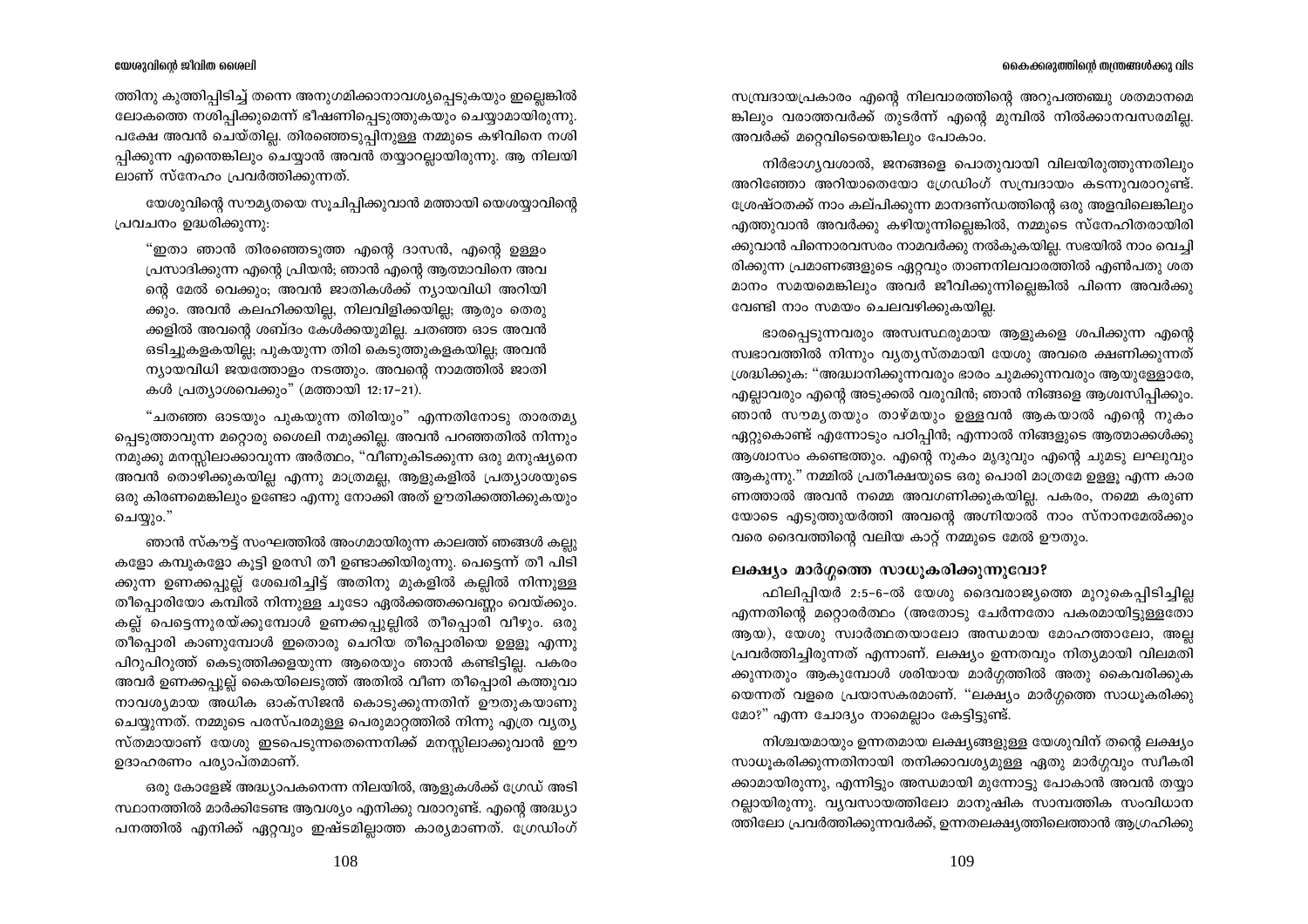#### കൈക്കരുത്തിന്റെ തന്ത്രങ്ങൾക്കു വിട

#### യേശുവിന്റെ ജീവിത ശൈലി

ന്നവരും വരുമാനം വർദ്ധിക്കാനാഗ്രഹിക്കുന്നവരും ഉപയോഗിക്കുന്ന കഴു ത്തറപ്പൻ രീതികൾ പരിചിതമായിരിക്കും. ഇത്തരം ഉയർച്ചക്കുള്ള ചവിട്ടു പടികളായി മറ്റുള്ളവർ തീരാറുണ്ട്; അതും സുവിശേഷീകരണംപോലെ യുള്ള സർവ്വസമ്മതമായ ലക്ഷ്യങ്ങളിൽ പോലും.

#### വിജയത്തിന്റെ വഴി

നല്ല പങ്കു സുവിശേഷീകരണവും വിശന്നുവലഞ്ഞ സ്രാവിന്റെ ഇര പിടുത്തം പോലെയാണ്. നാം ചുറ്റും നിന്നാക്രമിച്ച് ധാരാളം രക്തം ചൊരി യിച്ചിട്ട് സ്ഥിതിവിവരക്കണക്കുകൾക്കു വേണ്ടിയുള്ള വിശപ്പ് ശമിപ്പിക്കുന്നു. നമ്മുടെ ചിന്താഗതി ഇങ്ങനെയാണ്: "അവർ പാപിയുടെ പ്രാർത്ഥന പ്രാർത്ഥി ക്കുന്നതാണ് പരമപ്രധാനം. അതെങ്ങനെ സാധിക്കുന്നു എന്നതല്ല, അവ രതു ചെയ്യുന്നുണ്ടോ എന്നതാണ് പ്രധാനം. അവർക്കതു മനസ്സിലായിട്ടു ണ്ടോ എന്നതല്ല പ്രധാനം, അവരതു ചെയ്യണമെന്നതാണ് പ്രധാനം."

തൽഫലമായി, അവരെ സ്നേഹിക്കുകയോ അവരോടു ഇടപഴകുക യോ ചെയ്യാതെ തന്നെ അവരെ നേടുവാനുള്ള എല്ലാ വഴികളും നാം ഉപ യോഗിക്കുന്നു. നമ്മുടെ ഉദ്ദേശ്യം വെളിപ്പെടുത്താതെ ഒരു കച്ചവടക്കാര നെപ്പോലെ അവരെ സമീപിക്കാനും മാനസികമായ ഒരുക്കം സംഭവിച്ചു കഴിയുമ്പോൾ അവർ ആവശ്യപ്പെട്ടാലും ഇല്ലെങ്കിലും കാര്യം പറയുവാനും ആണ് നമ്മെ പഠിപ്പിച്ചിരിക്കുന്നത്. തുടർന്ന് ചടങ്ങ് അവസാനിപ്പിച്ച് അനു യോജ്യമായ സാഹിത്യപ്രതികളും നൽകി ആ വ്യക്തിയുടെ ജീവിതത്തോട് നാം എന്നെന്നേക്കുമായി വിടപറയുന്നു. നമ്മുടെ പുതിയ ശിശു ആരുടെ യെങ്കിലും വാതിൽക്കൽ എത്തിക്കൊള്ളുമെന്നും അല്ലെങ്കിൽ മറ്റാരെങ്കിലും അവനെ സന്ദർശിച്ചുകൊള്ളുമെന്നും ഉള്ള പ്രതീക്ഷയിൽ നാം കടന്നു പോകുന്നു.

ആധുനിക രക്ഷാ ആഹ്വാനത്തിന് സമാനമായി പുതിയനിയമത്തിൽ രേഖപ്പെടുത്തിയിട്ടുള്ള ഏക സംഭവം നടന്നത്, പെന്തെക്കൊസ്തു നാളി ലെ പത്രൊസിന്റെ പ്രസംഗത്തിലാണ്. അന്നു മൂവായിരം പേർ ക്രിസ്തു വിനെ സ്വീകരിച്ചു. ഈ സംഭവത്തിലെ അതിപ്രധാനമായ വ്യത്യാസം, ആഹ്വാനം നടത്തിയത് പത്രൊസല്ല ജനങ്ങളാണെന്നതാണ്. ഇന്നത്തേ തിൽ നിന്ന് എത്ര വ്യത്യസ്തം! പരിശുദ്ധാത്മാവ് ജനത്തെ നയിക്കുന്നു ണ്ടോ എന്നതൊന്നും ഇന്ന് വിഷയമല്ല. നാം സ്വന്തനിലയിൽ അതു ചെയ്യു കയാണ്. സുവിശേഷകരുടെ വിപണന രഹസ്യം ഏറ്റവുമധികം പേരെ സ്റ്റേജിലേക്കു നയിക്കുക എന്നതാണ്. എന്റെ ജീവിതകാലം മുഴുവൻ സഭ യിലായിരുന്നതിനാൽ, എല്ലാവിധത്തിലുള്ള ദുരുപയോഗങ്ങൾക്കും ഞാൻ വിധേയനായിട്ടുണ്ട്. അവയെ തിരിഞ്ഞു ചിന്തിക്കുന്നത് വേദനാജനകമാ ണെങ്കിലും ചിലത് നമുക്ക് ചിന്തിക്കേണ്ടിയിരിക്കുന്നു.

ലഭിച്ച സന്ദേശത്തോടു യാതൊരു ബന്ധവും പുലർത്താതെയുളള ഉപസംഹാരം നൽകപ്പെടുന്നത് ഞാൻ മിക്കപ്പോഴും കേൾക്കാറുണ്ട്. ആളു കളെ വികാരവിവശരാക്കി മുമ്പിലേക്കു നയിക്കുന്നതിനും ക്രിസ്തുവിനെ സ്ഥീകരിക്കുന്നതിനും ആഹ്വാനം ചെയ്യുന്നതിനായി പ്രത്യേകമായി രൂപ പ്പെടുത്തിയ ഒരു മരണക്കിടക്കയിലെ കഥയാവാം വിവരിക്കുക.

എല്ലാ തലകളും വണക്കി, കണ്ണുകൾ അടച്ച്, സംഗീത ഉപകരണങ്ങ ളുടെ ഉച്ചത്തിലുള്ള ശബ്ദം അസ്വഭാവിക അന്തരീക്ഷം സൃഷ്ടിക്കുമ്പോൾ, ഒരു വ്യക്തിയുടെ സ്വാഭാവിക തിരഞ്ഞടുപ്പിനുള്ള കഴിവിനെ നശിപ്പിക്കുന്ന അന്തരീക്ഷം സംജാതമാകുന്നു. മനോനിലയെ സ്വാധീനിക്കുന്ന ഈ അന്ത രീക്ഷത്തിൽ, മനഃശാസ്ത്രപരമായ ശക്തികൾ ഉണർന്ന് പ്രവർത്തിക്കു കയും ആശയക്കുഴപ്പം സൃഷ്ടിക്കുകയും ചെയ്യുന്നു.

ഒരിക്കൽ ഞാൻ ഒരു വ്യക്തിയോടു സുവിശേഷം പറയുകയായിരുന്നു. ഒടുവിൽ കർത്താവിനെ സംബന്ധിച്ച് ഒരു തീരുമാനത്തിനായി ഞാനയാളെ ക്ഷണിച്ചപ്പോൾ, അദ്ദേഹം എന്നോടു ചോദിച്ച ചോദ്യം, അതുവരെ അദ്ദേഹം കടന്നുപോയ മാനസിക അവസ്ഥയെ വെളിപ്പെടുത്തുന്നതായിരുന്നു. അദ്ദേഹം ചോദിച്ചു, "ഞാൻ 'ഇല്ല' എന്നു പറഞ്ഞാൽ നിങ്ങൾ തുടർന്നും എന്റെ സ്നേഹിതനായിരിക്കുമോ?"

യേശുവിന്റെ ശൈലിയിലുള്ള സുവിശേഷീകരണം ആരുടെയും സ്വാതന്ത്ര്യത്തെ ലംഘിക്കുന്നതോ, ബഹുമാനിക്കാതിരിക്കുന്നതോ അല്ല. അതവരുടെ തീരുമാനിക്കാനുള്ള കഴിവിനെ എടുത്തുകളയുകയല്ല, ശക്തി പ്പെടുത്തുകയാണ് ചെയ്യുന്നത്.

യേശുവിന്റെ ശൈലിയിലുള്ള സുവിശേഷീകരണം, ആളുകളെ മാന സാന്തരപ്പെടുത്താൻ വഞ്ചനാപരമായ മാർഗ്ഗങ്ങളോ, സത്യസന്ധമല്ലാത്ത കാര്യങ്ങളോ ഉപയോഗിക്കുന്നില്ല. ദൈവം സത്യവും യാഥാർത്ഥ്യവുമാണ്. ഒരു വ്യക്തിയെ കബളിപ്പിക്കുന്നതിനോ, വിഡ്ഢിയാക്കുന്നതിനോ ഉള്ള ഏതു മാർഗ്ഗവും രഹസ്യ മേലാപ്പണിഞ്ഞ ഏതൊരു പ്രവൃത്തിയും യേശു വിന്റെ ശൈലിയുടെ ലംഘനമാണ്.

യേശുവിന്റെ ശൈലിയിലുളള സുവിശേഷീകരണം യേശു എന്ന വ്യക്തിയെ ഉയർത്തിക്കാണിക്കുന്നതാണ്, ഏതെങ്കിലും സഭയുടെ ഉപദേ ശത്തെയോ ശൈലിയെയോ ഉയർത്തുന്നില്ല

യേശുവിന്റെ ശൈലിയിലുള്ള സുവിശേഷീകരണം നമ്മുടെ ജീവിത ത്തിന്റെ ഫലത്തിൽ നിന്നും വളർച്ച പ്രാപിക്കുന്നതും പാപികൾക്കു പോ ലും നമ്മുടെ ആളത്വത്തെ വെളിപ്പെടുത്താനുള്ള ഒരുക്കം ആവശ്യപ്പെടു ന്നതുമാണ്.

ജനത്തെ വീണ്ടെടുക്കാൻ വന്ന യേശു, അവരെ ഉപയോഗിച്ചില്ലെന്നു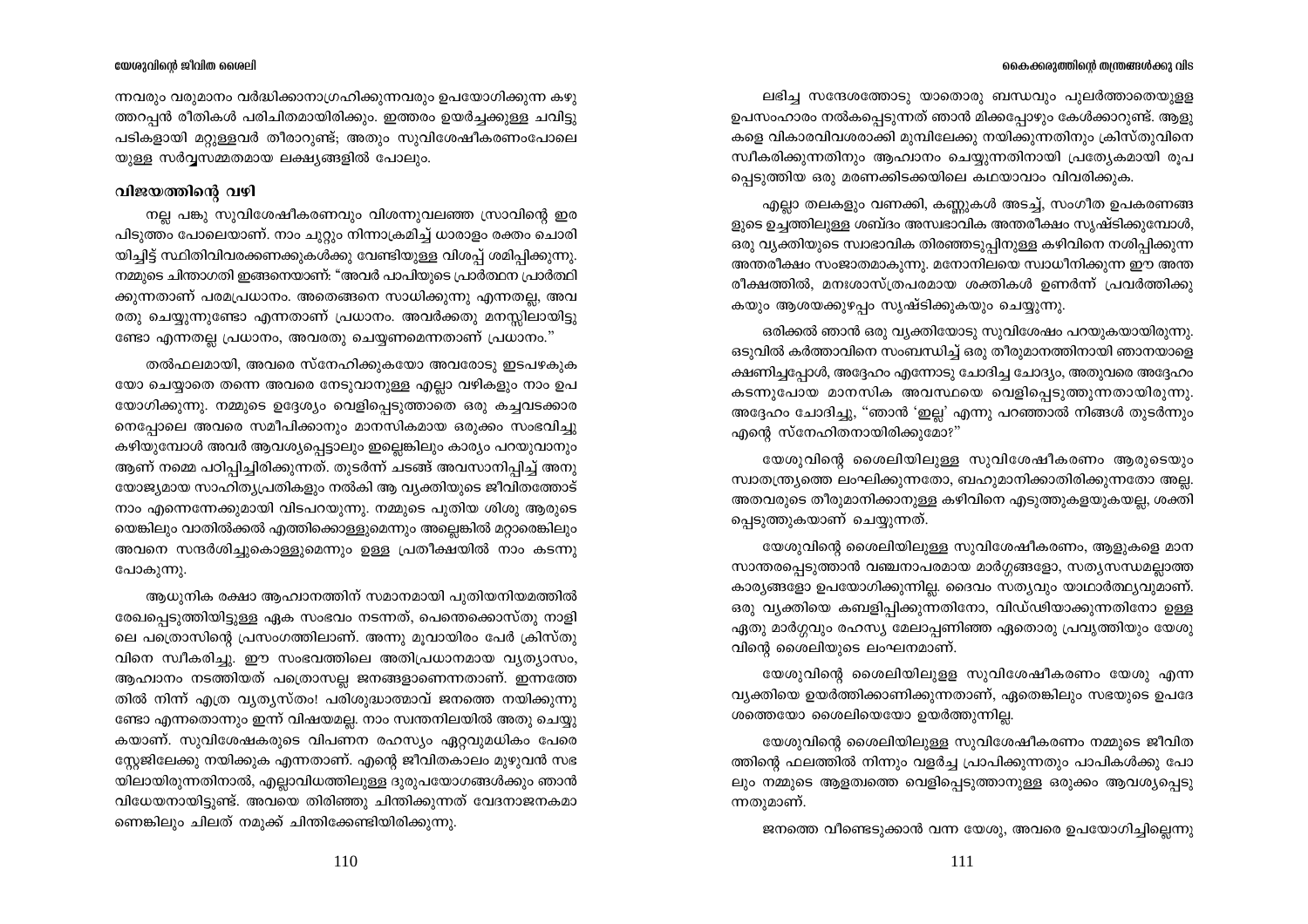#### യേശുവിന്റെ ജീവിത ശൈലി

മാത്രമല്ല ക്രൂശിലേക്കുള്ള തന്റെ യാത്രയിൽ മറ്റുള്ളവരെ മുതലെടുക്കു ന്നത് നിരസിക്കുകയും ചെയ്തു. മാനസാന്തരപ്പെട്ട സക്കായിയെയോ, സത്യാമ്പേഷിയായി വന്ന ധനവായ യൗവനക്കാരനെയോ, അവനെ രാജാ വാക്കാൻ തുനിഞ്ഞ അവൻ പോഷിപ്പിച്ച ജനത്തെയോ, തന്റെ ആവശ്യ ങ്ങൾക്കായി ഉപയോഗിക്കുവാൻ അവന് എളുപ്പത്തിൽ സാധിക്കുമായിരു ന്നു. എന്നാൽ ഉന്നതമായ ലക്ഷ്യത്തിനുവേണ്ടി സമർപ്പിതനായ യേശു, ഉന്നതമായ മാർഗ്ഗത്തിനും തുല്യനിലയിൽ സമർപ്പണമുള്ളവനായിരുന്നു. അവൻ അന്ധമായ ലക്ഷ്യബോധത്താലല്ല, സ്നേഹത്താലും അനുസര ണത്താലും പ്രേരിപ്പിക്കപ്പെട്ടവനായിരുന്നു.

#### $**0**$  $**0**$  $**0**$  $**0**$  $**0**$  $**0**$

- 1. ദാസൻ
- 2. അധികാരം കൈയാളരുത്
- മാതൃക 3.
- താഴ്മയുള്ളവൻ 4.
- ശിശു എന്നപോലെ 5.
- ഇളയവനെപ്പോലെ 6.
- ഒടുക്കത്തവൻ 7.
- ഏറ്റവും ചെറിയവൻ 8.
- ബലം പ്രയോഗിക്കാതെ 9.
- 10. അന്ധമായ അതിമോഹമില്ലാതെ

# ഹലോ, ഞാൻ റവറന്റ്...

"ക്രിസ്തു യേശു... തന്നെത്താൻ ഒഴിച്ചു"

ന്മൂവൻ തന്നെത്താൻ ഒന്നുമല്ലാതാക്കി, തന്നെത്താൻ ഒഴിച്ചു — മഹാ  $\alpha$ ിന്നതാണിറങ്ങൽ (The great kenosis). അവൻ തനിക്കു തന്നെ ഒരു മാന്യ തയും കല്പിച്ചില്ല, വലിയ ആളാക്കിയില്ല.

എന്റെ പിതാവ് ഈ വേദഭാഗം വായിച്ചിട്ട് തലയാട്ടിക്കൊണ്ട് തന്നോടു തന്നെ ഇങ്ങനെ പറയുന്നതു ഞാൻ കേട്ടിട്ടുണ്ട്: "ഇതിന്റെ അർത്ഥം എനിക്കു മനസ്സിലാക്കാൻ കഴിഞ്ഞിരുന്നെങ്കിൽ. അതിശക്തമായ ഒന്ന് ഇതി നകത്തുണ്ട്. എനിക്കത് മനസ്സിലാക്കാൻ കഴിഞ്ഞെങ്കിൽ.'' ചിലപ്പോൾ അതു കൊണ്ടാകാം ഈ വേദഭാഗം എന്റെ മനസ്സിലും ആഴത്തിൽ പതിയുകയും എന്നെയും അലട്ടുകയും ചെയ്തുകൊണ്ടിരിക്കുന്നത്. ബഹുമാനം എന്നെ സംബന്ധിച്ചിടത്തോളം വളരെ പ്രധാനമാണ്. ശരിയായ ആളുകളോടൊപ്പം കാണപ്പെടുവാനും ശരിയായ നിലയിൽ സ്മരിക്കപ്പെടുവാനും ശരിയായ അയൽപക്കത്ത് താമസിക്കുവാനും യോജിച്ച തരത്തിലുള്ള കാറിൽ സഞ്ച രിക്കുവാനും യോജിച്ച വസ്ത്രം ധരിക്കുവാനും ഞാനാഗ്രഹിക്കുന്നു. പക്ഷേ യേശു തനിക്കു തന്നെ ഒരു ബഹുമാനവും കൊടുത്തില്ല.

അമേരിക്കയിലെ പ്രധാനപ്പെട്ട വ്യവസായങ്ങളിലൊന്നാണ് പ്രതിച്ചായ നിർമ്മാണം. പ്രസിഡന്റ് സ്ഥാനത്തേക്ക് മത്സരിക്കുന്ന സ്ഥാനാർത്ഥികളും മറ്റും ജനത്തിന്റെ അംഗീകാരം നേടുന്നതിനുവേണ്ടി തങ്ങളുടെ പ്രതിച്ചായ മെച്ചപ്പെടുത്തുന്നതിനായി ദശലക്ഷക്കണക്കിനു ഡോളറാണ് ചെലവഴി ക്കുന്നത്. പരസ്യ ഏജൻസികൾ തങ്ങളുടെ കക്ഷികളെക്കുറിച്ച് ജനങ്ങളെ അറിയിക്കുന്നതിനും ഉൽപ്പന്നങ്ങളുടെ ഗുണനിലവാരം നോക്കാതെ തന്നെ അവരെ വിശ്വസിക്കുവാൻ തക്ക പ്രതിച്ചായ കെട്ടിപ്പടുക്കുവാനുമായി കോടി കൾ ചെലവഴിക്കുന്നു. അമേരിക്കക്കാരനെ സംബന്ധിച്ചിടത്തോളം ഏറ്റവും നല്ല പ്രതിച്ഛായയാണ് പരമപ്രധാനം.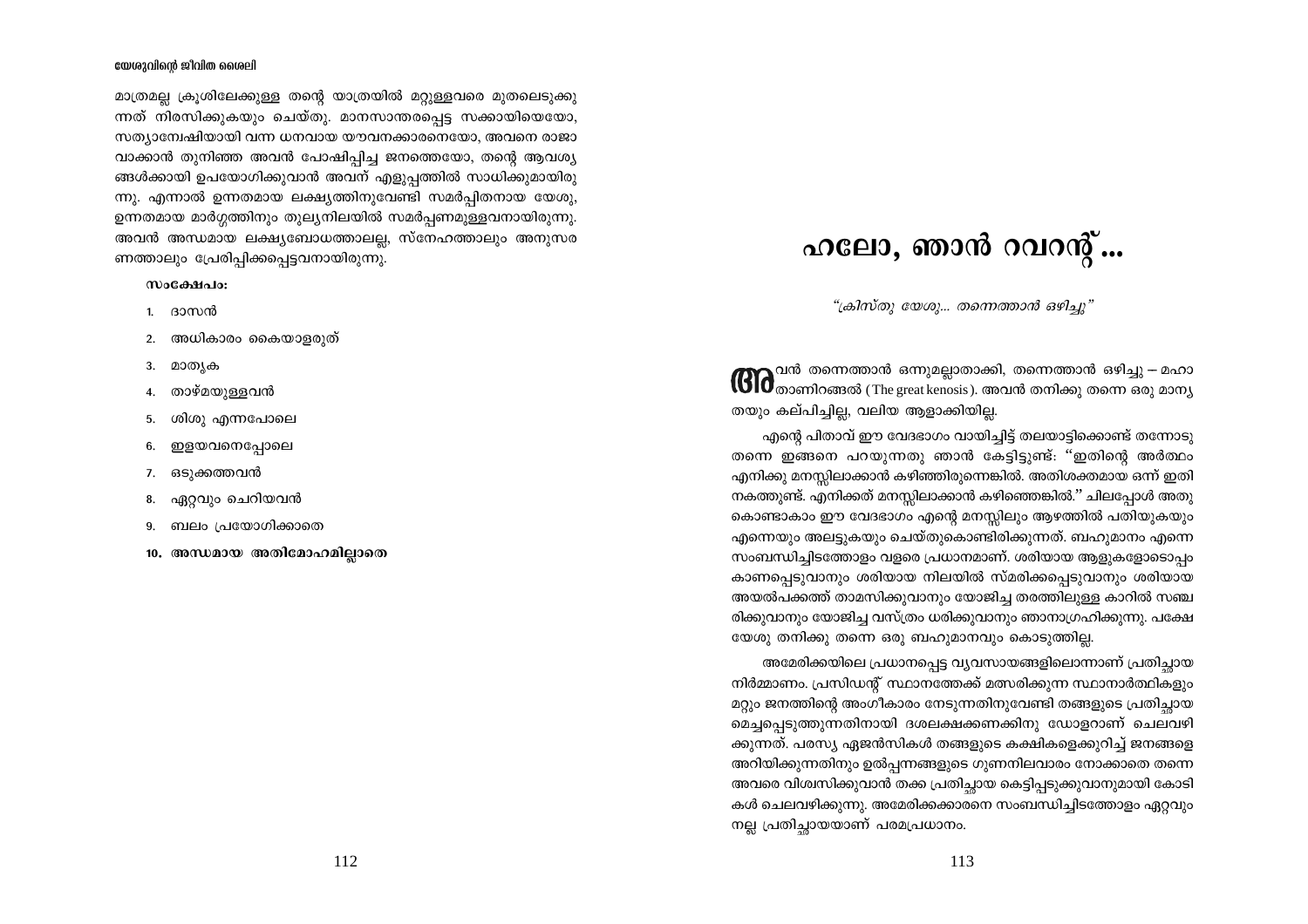#### ഹലോ. ഞാൻ റവറൻ്...

യേശുവിന്റെ ജീവിത ശൈലി

പ്രതിച്ചായ അഥവാ ബഹുമാനം, മറ്റുള്ളവരുടെമേൽ നിയന്ത്രണം സ്ഥാപിക്കുന്നതിനും നമ്മുടെ താൽപ്പര്യങ്ങൾക്കായി അവരെ ഉപയോഗ പ്പെടുത്തുന്നതിനുമുള്ള ഒരു തന്ത്രം മാത്രമാണ്. ഭൂരിപക്ഷം പേരും ഇക്കാ ര്യത്തിൽ കുറ്റക്കാരാണ്, പ്രത്യേകിച്ചു ശുശ്രൂഷകന്മാർ. "ഹലോ, ഞാൻ റവറന്റ് മിസ്റ്റർ ഗെയ്ൽ ഡീൻ എർവിൻ" എന്നു ഞാൻ സ്വയം പരിചയ പ്പെടുത്തുകയാണെങ്കിൽ പെട്ടെന്നു തന്നെ നിങ്ങൾ അസ്വസ്ഥരാകും. നിങ്ങൾ നിങ്ങളുടെ പ്രവൃത്തികൾ ശുദ്ധമാക്കും — ചീത്ത പറച്ചിൽ നിർത്തും, വായിച്ചു കൊണ്ടിരുന്ന പുസ്തകം ഒളിച്ചു വെക്കും, ചുരുക്കത്തിൽ അസ്വാ ഭാവികതയുള്ളവരാകും.

പകരം ഞാനൊരു കറുത്ത സ്യൂട്ടും വെളുത്ത ഷർട്ടും ധരിച്ചു വരി കയും പരിചയപ്പെടുത്താതിരിക്കുകയും ചെയ്താൽ ഞാനൊരു അമ്പ യറോ, ശവദാഹം നടത്തുന്നവനോ, പ്രസംഗകനോ ആണെന്നു നിങ്ങൾ കരുതും. അപ്പോഴും ഫലം ഒന്നുതന്നെ. അല്ലെങ്കിൽ ഒരു പ്രസംഗകന്റെ ശൈലിയിൽ, വിറയലോടുകുടെയുള്ള അൾത്താര ശബ്ദത്തിൽ സംസാ രിച്ചാൽ, പെട്ടെന്ന് നിങ്ങൾക്ക് മനസ്സിലാകും. പ്രസംഗകർ മാത്രമേ അങ്ങനെ സംസാരിക്കുകയുളളുവെന്ന് നിങ്ങൾക്കറിയാം. വീണ്ടും ഞാൻ നിങ്ങളെ അസ്വസ്ഥരാക്കുന്നു.

ഒരിക്കൽ ലോസ് ആഞ്ചലസിൽ നിന്നും ഡാളസിനുള്ള വിമാനത്തിൽ വെച്ച് ഒരു ഇലക്ട്രോണിക്സ് നിർമ്മാണ കമ്പനി ഉടമയോടു സുവിശേഷം പങ്കുവെയ്ക്കാൻ എനിക്കവസരം ലഭിച്ചു. യേശുവിനെ സ്വീകരിക്കുന്ന ഘട്ടം വരെ എത്തിയപ്പോൾ പെട്ടെന്നയാൾ എന്റെ ജോലി എന്താണെന്നന്വേഷി ച്ചു. ഞാനൊരു ശുശ്രുഷകനാണെന്നു ഞാൻ പറഞ്ഞു. പെട്ടെന്ന് താനൊരു പാസ്റ്ററോടാണല്ലോ സംസാരിക്കുന്നത് എന്ന ചിന്ത അയാളുടെ തലയി ലെത്തി. ഞാൻ പാസ്റ്ററാണെന്ന് പറയുന്നത് എതിർവശത്തിരുന്ന ഒരു സ്ത്രീ കേട്ടു. അവൾ വളരെ സന്തോഷത്തോടെ താനൊരു പാസ്റ്ററെ അന്വേഷിക്കുകയായിരുന്നുവെന്നും ചില ചോദ്യങ്ങൾ ചോദിക്കാനു ണ്ടെന്നും പറഞ്ഞു. തുടർന്ന് അവൾ ചോദിച്ച ചോദ്യം, ഒരു മൊട്ടുസൂചി യുടെ മൊട്ടിൽ എത്ര മാലാഖമാർക്കിരിക്കാം എന്നായിരുന്നു. കമ്പനിയുട മയുമായുള്ള എന്റെ സംഭാഷണം അവതാളത്തിലായി. നാം സൃഷ്ടിച്ചെ ടുത്ത അസ്വാഭാവികമായ പ്രതിച്ഛായകൾ എന്റെമേൽ തകർന്നു വീണു.

ഒരു ശുശ്രൂഷകൻ എന്ന നിലയിലുള്ള പ്രതിച്ചായ സൂക്ഷിക്കണമെന്ന് നിർബന്ധിക്കുന്ന, ഉന്നതരായ എഴുത്തുകാരുടെ ഗ്രന്ഥങ്ങൾ എന്നെ അത്ഭു തപ്പെടുത്തുന്നു. ആളുകൾ എന്റെ അടുത്തേക്കു വരാനോ, മുടി വളർന്നി രിക്കുന്നതു കാണാനോ, ഓമനപ്പേരിട്ടു വിളിക്കാനോ അനുവദിക്കരുതെന്ന് ആ പുസ്തകങ്ങൾ ആഹ്വാനം ചെയ്യുന്നു. പാസ്റ്റർ ശുശ്രൂഷയെ ഒരു ഉദ്യോ ഗമായി മനസ്സിലാക്കി ബഹുമാനിപ്പാൻ ജനത്തെ പഠിപ്പിക്കണമെന്നും

അവർ ആഹ്വാനം ചെയ്യുന്നു. അതുകൊണ്ടാകാം ഞാനെന്റെ യാത്രയിൽ ഏകാന്തരും അസ്വസ്ഥരുമായ അനേകം പാസ്റ്റർമാരെ കണ്ടുമുട്ടുന്നത്. എന്നാൽ അങ്ങനെ ജീവിക്കാനല്ല ദൈവം നമ്മെക്കുറിച്ചാഗ്രഹിക്കുന്നത്. ലൂക്കൊസിന്റെ സുവിശേഷമനുസരിച്ച് യേശു അങ്ങനെയല്ല ജീവിച്ചത്: "ചുങ്കക്കാരും പാപികളും എല്ലാം അവന്റെ വചനം കേൾപ്പാൻ അവന്റെ അടുക്കൽ വന്നു. ഇവൻ പാപികളെ കൈക്കൊണ്ടു അവരോടുകൂടി ഭക്ഷി ക്കുന്നു എന്നു പരീശന്മാരും ശാസ്ത്രിമാരും പറഞ്ഞു പിറുപിറുത്തു" (ലൂക്കൊസ് 15:1-2).

യേശു തന്റെ മാന്യതയ്ക്കു കളങ്കം ചാർത്തുന്ന ഇത്തരം കാര്യങ്ങൾ ചെയ്തുകൊണ്ടിരുന്നു. ആരുടെ കൂടെയാണ് നടക്കുന്നതെന്ന കാര്യം അവനു വിഷയമായിരുന്നില്ല. ഒരു മുൻവേശ്യ അവന്റെ സംഘത്തിലെ സ്ഥിരം അംഗമായിരുന്നു. ഒരു വ്യക്തിയുടെ താല്പര്യം സംരക്ഷിക്കുവാൻ ഉതകുന്നതെന്തും, അതിനുവേണ്ടി തനിക്ക് എന്തു നഷ്ടം വരുമെന്നു ചിന്തി ക്കാതെ തന്നെ അവൻ ചെയ്യുമായിരുന്നു.

പരീശന്മാരിൽ ഒരുത്തൻ തന്നോടുകൂടെ ഭക്ഷണം കഴിപ്പാൻ അവനെ ക്ഷണിച്ചു; അവൻ പരീശന്റെ വീട്ടിൽ ചെന്നു ഭക്ഷണ ത്തിനിരുന്നു. ആ പട്ടണത്തിൽ പാപിയായ ഒരു സ്ത്രീ അവൻ പരീശന്റെ വീട്ടിൽ ഭക്ഷണത്തിനിരിക്കുന്നതു അറിഞ്ഞു ഒരു വെൺകൽ ഭരണി പരിമള തൈലം കൊണ്ടുവന്നു, പുറകിൽ അവന്റെ കാല്ക്കൽ കരഞ്ഞുകൊണ്ടു നിന്നു കണ്ണുനീർ കൊണ്ടു അവന്റെ കാൽ നനച്ചുതുടങ്ങി; തലമുടി കൊണ്ടു തുടച്ചു കാൽ ചുംബിച്ചു തൈലം പുശി. അവനെ ക്ഷണിച്ച പരീശൻ അതു കണ്ടിട്ടു: "ഇവൻ പ്രവാചകൻ ആയിരുന്നു എങ്കിൽ, തന്നെ തൊ ടുന്ന സ്ത്രീ ആരെന്നും എങ്ങനെയുള്ളവൾ എന്നും അറിയു മായിരുന്നു; അവൾ പാപിയല്ലോ" എന്നു ഉള്ളിൽ പറഞ്ഞു (ലൂക്കൊസ് 7:36–39).

ഒരു നല്ല പരീശൻ ഒരിക്കലും ഒരു സ്ത്രീ പരസ്യമായി തന്നെ തൊടു വാൻ അനുവദിക്കുകയില്ല; പ്രത്യേകിച്ചും ഇതുപോലെയുള്ള ഒരു സ്ത്രീ. എന്നാൽ ഈ സംഭവത്തിൽ മോശം സ്വഭാവക്കാരിയായ ഒരു സ്ത്രീ തനി ക്കറിയാവുന്ന ഏക രീതിയിൽ യേശുവിന്റെ പാദം പരിചരിക്കാൻ തുടങ്ങി. യേശുവാകട്ടെ, അതിനവളെ ശാസിക്കുന്നതിനു പകരം വിമർശിച്ച പരീശ നെ ശാസിക്കുകയും താൻ വന്ന സമയം മുതൽ ഇടവിടാതെ തന്റെ പാദം ചുംബിച്ച് മാനസാന്തരം വെളിപ്പെടുത്തിയ സ്ത്രീയെ അഭിനന്ദിക്കയും ചെയ്തു.

വേശ്യാവൃത്തി നിയമാനുസൃതമാക്കിയിട്ടുള്ള ഒരു വിദേശ നഗരത്തിൽ എനിക്കൊരു സുഹൃത്തുണ്ട്. അവിടെ ഒരു വലിയ മുറിയിൽ സ്ത്രീകൾ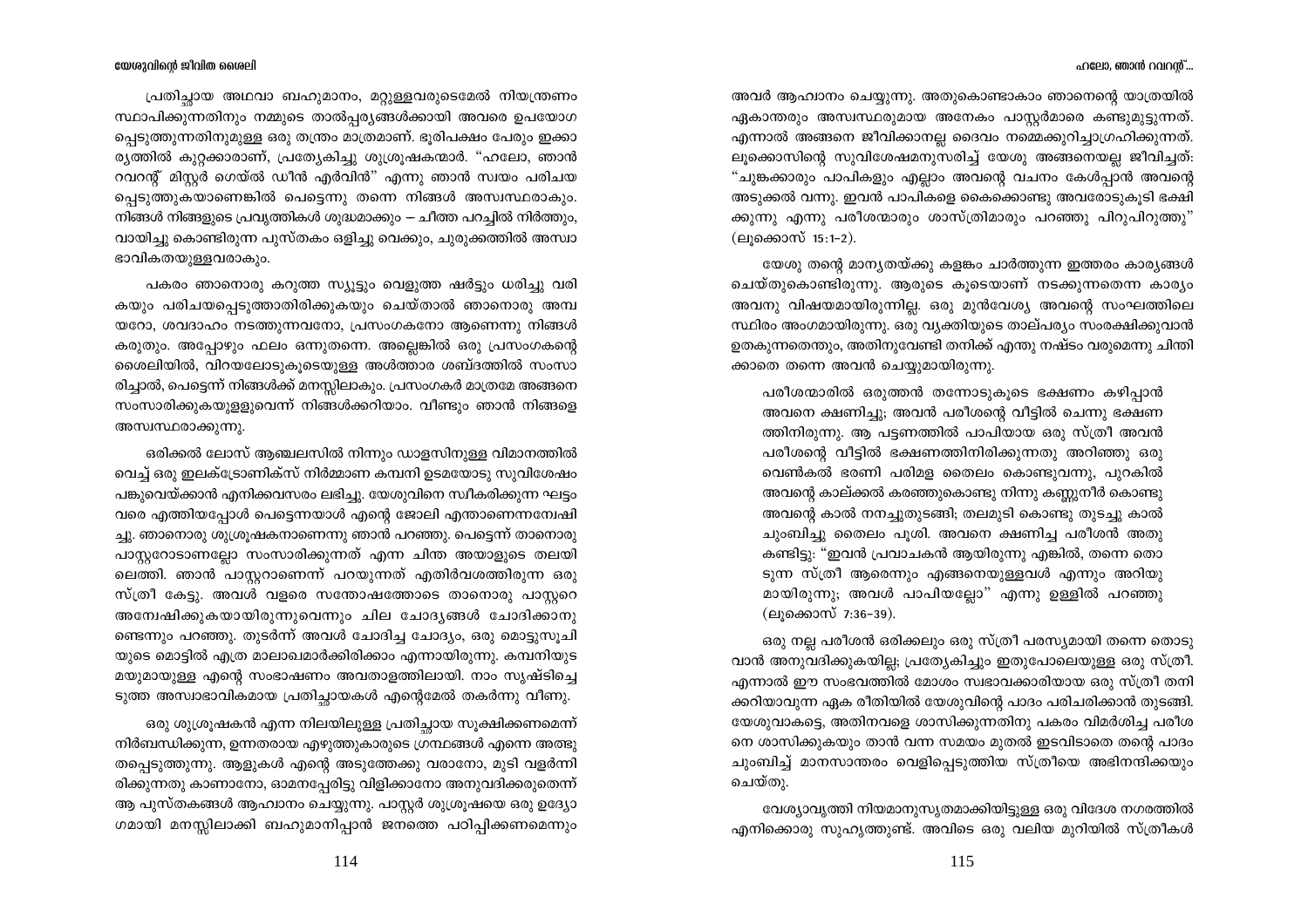നിരന്നിരിക്കും, ആളുകൾക്ക് ഇഷ്ടമുള്ളവരെ തിരഞ്ഞെടുക്കുന്നതിനുള്ള സ്വാതന്ത്ര്യമുണ്ട്. വളരെ ബഹുമാനിതനായ ആ പാസ്ലർക്ക് ഈ സ്ത്രീക ളെക്കുറിച്ച് ഒരു ഭാരം ദൈവം നൽകി. അവരെ ആരും കരുതുന്നില്ല എന്ന ദ്ദേഹം മനസ്സിലാക്കി. അവരെ സഹായിക്കാൻ കഴിയുന്നവരാകട്ടെ മാനൃത നഷ്ടപ്പെടുമെന്നതിനാൽ ആ വഴിക്കു പോകുവാൻ ഭയപ്പെട്ടു. ആ പാസ്റ്റർ അവരുടെ വീടുകൾ സന്ദർശിച്ചു ആ സ്ത്രീകളോടു സംസാരിക്കുവാൻ തുടങ്ങി. ആദ്യമൊക്കെ അവർ അദ്ദേഹത്തോട് ഒരു കക്ഷിയോടെന്ന പോലെ പെരുമാറിയെങ്കിലും തങ്ങളുടെ ശരീരങ്ങളാൽ ആകർഷിക്കപ്പെട്ട തുകൊണ്ടല്ല അദ്ദേഹമവിടെ എത്തിയതെന്ന് വളരെ വേഗം അവർക്കു ബോദ്ധ്യപ്പെടുകയും ക്രിസ്തുവിനെയും യാഥാർത്ഥ്യങ്ങളെയും കുറിച്ച് അദ്ദേഹവുമായി അവർ സംസാരിക്കാനാരംഭിക്കുകയും ചെയ്തു. സ്നേഹ ത്താൽ ഭാരമേറ്റെടുത്തതിനാൽ തന്റെ മാന്യതയും പ്രതിച്ചായയും വേണ്ടെ ന്നുവെക്കാൻ ആ പാസ്റ്റർ തയ്യാറായി. ഇതുപോലെ യേശുവും ഇതു തന്നെ യാണ് ചെയ്തതെന്ന് ഞാൻ കരുതുന്നു.

ഞാൻ ഈ ലോകത്തിൽ ഒരു അന്യനും പരദേശിയുമാണെങ്കിൽ എന്റെ വിജയം ഉറപ്പാക്കുന്ന ഏതെങ്കിലും കാര്യത്തിലോ എന്റെ മാന്യത യിലോ, എന്റെ സമ്പാദ്യത്തിലോ എനിക്ക് ആശ്രയിക്കേണ്ട ആവശ്യം വരി കയില്ല.

#### സമ്പാദ്യം പത്തിലൊൻപതാണ്...

തന്നെത്തന്നെ വെറുമയായി എണ്ണിയത് യേശുവിനെ സംബന്ധിച്ചിട ത്തോളം എന്തായിരുന്നുവെന്ന് 2 കൊരിന്ത്യർ 8:9-ൽ പൗലൊസ് കുറെ ക്കൂടി വ്യക്തമാക്കുന്നുണ്ട്: "നമ്മുടെ കർത്താവായ യേശുക്രിസ്തു സമ്പ ന്നൻ ആയിരുന്നിട്ടും അവന്റെ ദാരിദ്ര്യത്താൽ നിങ്ങൾ സമ്പന്നർ ആകേ ണ്ടതിന് നിങ്ങൾ നിമിത്തം ദരിദ്രനായിത്തീർന്ന കൃപ നിങ്ങൾ അറിയു ന്നുവല്ലോ."

ഇതിനെ ആത്മാവിലുള്ള ദരിദ്രാവസ്ഥയെന്നോ സാമ്പത്തികമായ ദരി ദ്രാവസ്ഥയെന്നോ എങ്ങനെ നാം വ്യാഖ്യാനിച്ചാലും, ഫലം നമ്മുടെ സ്വന്ത പ്രകൃതിയെ ശക്തമായി ഉലയ്ക്കുന്നതാണ്. യേശുവിന്റെ സ്വഭാവത്തെപ്പ റ്റിയുള്ള പുതിയ ഉൾക്കാഴ്ച ലഭിച്ചതിനുശേഷം, യേശുവിന്റെ "ധനവാൻ സ്വർഗ്ഗരാജ്യത്തിൽ കടക്കുന്നതിനെക്കാൾ ഒട്ടകം സുചിക്കുഴയുടെ കടക്കു ന്നത് എളുപ്പം" എന്ന പ്രസ്താവനയുടെ അർത്ഥം എനിക്കു വൃക്തമാ കാൻ തുടങ്ങി. യേശുവിന്റെ ജീവിത ശൈലിയിലേക്കും സ്വഭാവത്തിലേ ക്കുമുള്ള വളർച്ചക്ക് ഒരു പ്രധാന തടസ്സമാണ് ധനം. ഒരു ധനവാൻ വളരെ യധികം തൃജിക്കേണ്ടിയിരിക്കുന്നു.

നീതിയോടെ ജീവിക്കാനും ചിന്തിക്കാനും ആത്മാർത്ഥമായി ആഗ്ര

ഹിച്ച് യേശുവിന്റെ അടുക്കൽ വന്ന ധനിക യുവാവിന്റെ ഹൃദയം കണ്ട യേശു, അവൻ ധനത്തിന്റെ പിടിയിലാണെന്നു അറിഞ്ഞ് അവനോടു പറ ഞ്ഞത്, "പോയി നിനക്കുള്ളതു വിറ്റ് ദരിദ്രർക്കുകൊടുക്ക" എന്നാണ്.

മറ്റുള്ളവരെ സഹായിക്കുന്നതിനുവേണ്ടിയാണ് കുടുതൽ പണം ആഗ്ര ഹിക്കുന്നതെന്ന് പറഞ്ഞ് ധനമോഹത്തെ ന്യായീകരിക്കുന്ന ആളുകളുടെ (ഞാനുൾപ്പെടെ) വാക്കുകളിൽ ഞാൻ മയങ്ങിപ്പോകാറുണ്ട്. അതേസമയം ജനങ്ങളെ സേവിക്കാനാഗ്രഹിക്കുന്ന ഏതെങ്കിലും ഒരു ശുശ്രുഷയെ അവർ സഹായിക്കാറില്ല.

അതേ, യേശു മനുഷ്യന്റെ ഹൃദയത്തെ നന്നായി അറിഞ്ഞിരുന്നു എന്നു മാത്രമല്ല തനിക്കെതിരെയും വരുന്ന പരീക്ഷകളോട് എതിർത്തു നിൽക്കേണ്ടതെങ്ങനെയെന്നും അവൻ അറിഞ്ഞിരുന്നു. അവന്റെ കല്പന "പോയി നിനക്കുള്ളതു വിറ്റ് എന്റെ സംഘടന വഴി ദൈവത്തിനു കൊടു ക്കുക" എന്നായിരുന്നില്ല. "നിനക്കുള്ളതു വിറ്റ് കർത്താവായ എനിക്കു തന്ന് നിന്റെ സ്നേഹം പ്രദർശിപ്പിക്കുക" എന്നുമായിരുന്നില്ല.

ധനിക യുവാവ് മറ്റുള്ള കാര്യങ്ങളെല്ലാം നന്നായി ചെയ്തിരുന്നു. ഒരു പക്ഷേ, ജനങ്ങളെ സ്നേഹിക്കുന്ന കാര്യത്തിൽ അവൻ വെക്കാതിരുന്ന ഒരേയൊരു ചുവട് യേശുവിന്റെ ഈ കല്പനയുടെ അനുസരണമാകാം. എങ്കിലും ധനികയുവാവിനോടു പറഞ്ഞതു പോലെ തന്റെ സകല ധനിക സ്നേഹിതരും തങ്ങൾക്കുള്ളതു വിറ്റ് ദരിദ്രർക്കു കൊടുക്കണമെന്ന് യേശു പറഞ്ഞു എന്നു കരുതേണ്ടതില്ല. നമ്മുടെ നിക്ഷേപവും ഹൃദയവും എവിടെ ഇരിക്കുന്നു എന്നവന് ബോധ്യമുണ്ട്.

ധനത്തെക്കുറിച്ചുള്ള യേശുവിന്റെ പ്രസ്താവനകൾ ശിഷ്യന്മാർക്കു എല്ലായ്പ്പോഴും മനസ്സിലായില്ലെങ്കിലും പരീശന്മാർ സ്വീകരിച്ചില്ലെങ്കിലും അവയുടെ പ്രാധാന്യത്തിൽ നിന്നും അവൻ പിന്നോട്ടുപോയില്ല. ദൈവം തങ്ങളിൽ പ്രസാദിക്കുന്നു എന്നതിന്റെ അടയാളമാണ് തങ്ങളുടെ വസ്തു വകകൾ എന്നും ജനങ്ങൾ ദരിദ്രരായിരിക്കുന്നത് ദൈവത്തിന്റെ അപ്രീ തിയുടെ തെളിവാണെന്നും പരീശന്മാർ വിശ്വസിച്ചു. എന്നാൽ യേശു ലോക ത്തിന്റെ മുല്യങ്ങളെ കീഴ്മേൽ മറിച്ചു:

"ഇതൊക്കെയും ദ്രവ്യാഗ്രഹികളായ പരീശന്മാർ കേട്ടു അവനെ പരിഹസിച്ചു. അവൻ അവരോടു പറഞ്ഞത്: ''നിങ്ങൾ നിങ്ങളെ തന്നേ മനുഷ്യരുടെ മുമ്പാകെ നീതീകരിക്കുന്നവർ ആകുന്നു; ദൈവമോ നിങ്ങളുടെ ഹൃദയം അറിയുന്നു, മനുഷ്യരുടെ ഇട യിൽ ഉന്നതമായതു ദൈവത്തിന്റെ മുമ്പാകെ അറെപ്പത്രേ" (ലുക്കൊസ് 16:14,15).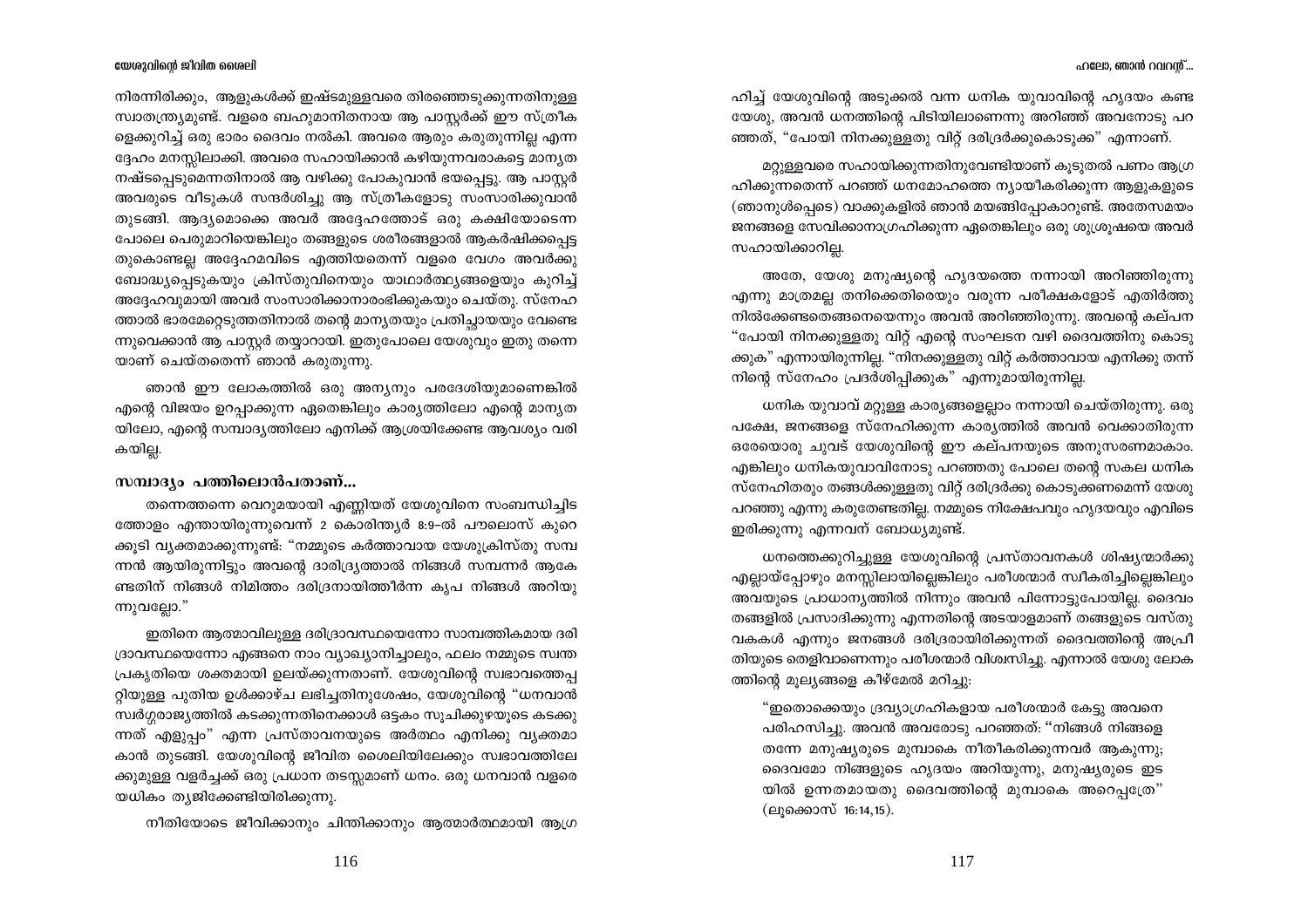#### യേശുവിന്റെ ജീവിത ശൈലി

മനുഷ്യന്റെ മൂല്യം: ദൈവത്തിന്റെ അറെപ്പ്. നമ്മുടെ സംവിധാനങ്ങൾ ക്കെതിരെയുള്ള എത്ര വലിയ കുറ്റപത്രം!

എന്നാൽ യേശുവിന്റെ പ്രകൃതി, മനുഷ്യന്റെ വീഴ്ച സംഭവിച്ച പ്രകൃ തിക്കും വീണ്ടെടുക്കപ്പെട്ട പ്രകൃതിക്കും തികച്ചും വിപരീതമാണ്; മൂല്യ ങ്ങളുടെ ശരിയായ മുൻഗണനയെക്കുറിച്ചുള്ള ഉൾക്കാഴ്ച താഴെക്കാണുന്ന സംഭാഷണത്തിൽ യേശു നൽകുന്നു:

"ഗുരോ, നീ നേർ പറഞ്ഞു ഉപദേശിക്കുകയും മുഖപക്ഷം നോ ക്കാതെ ദൈവത്തിന്റെ വഴി യഥാർത്ഥമായി പഠിപ്പിക്കുകയും ചെ യ്യുന്നു എന്നു ഞങ്ങൾ അറിയുന്നു. നാം കൈസർക്കു കരം കൊ ടുക്കുന്നതു വിഹിതമോ അല്ലയോ എന്നു ചോദിച്ചു. അവരുടെ ഉപായം ഗ്രഹിച്ചിട്ടു അവൻ അവരോടു: ഒരു വെള്ളിക്കാശ് കാണി പ്പിൻ; അതിനുള്ള സ്വരുപവും മേലെഴുത്തും ആരുടേതു എന്നു ചോദിച്ചതിന്നു: കൈസരുടേത് എന്നു അവർ പറഞ്ഞു. എന്നാൽ കൈസർക്കുള്ളതു കൈസർക്കും ദൈവത്തിനുള്ളതു ദൈവ ത്തിനും കൊടുപ്പിൻ എന്നു അവൻ അവരോടു പറഞ്ഞു" (ലൂക്കൊസ് 20:21-25).

കറൻസിയിൽ (ഡോളറിൽ) "ദൈവത്തിൽ ഞങ്ങൾ ആശ്രയിക്കുന്നു" എന്നു രേഖപ്പെടുത്തിയിരുന്നാലും ഇല്ലെങ്കിലും അതു കൈസർക്കുള്ള തിൽപെടും. അതു ലോകത്തിന്റെ വസ്തുവാണ്. ആ പ്രതീകത്തിനു ചുറ്റു മാണ് അത്യാഗ്രഹം പ്രദക്ഷിണം വെക്കുന്നത്.

ഇന്നത്തെ കാലഘട്ടത്തിൽ "കുടുതൽ" എന്ന അഭിനിവേശം, കുടുംബ ത്തിന് ഉയർന്ന ജീവിതസാഹചര്യം ലഭ്യമാക്കാൻ വേണ്ടി ഒന്നിലധികം ജോലികൾ ചെയ്യാൻ മാതാപിതാക്കളെ പ്രേരിപ്പിക്കുന്നു. മികച്ചതിനുവേണ്ടി യുള്ള ഈ പരക്കം പാച്ചിലിൽ അവർ തങ്ങളുടെ കുഞ്ഞുങ്ങൾക്ക് ഏറ്റവും വിലപ്പെട്ട — തങ്ങളെത്തന്നെ — നിഷേധിക്കുന്നു. കുടുബത്തിനും മറ്റുള്ള വർക്കും തങ്ങളെത്തന്നെ ലഭ്യമാക്കാൻ സഹായകരമായ കുറഞ്ഞ ജീവി തസാഹചര്യം സ്വീകരിക്കാൻ തയ്യാറാകുന്ന ഒരു തലമുറയ്ക്കുവേണ്ടി ഞാൻ പ്രാർത്ഥിക്കുകയാണ്.

ആളുകളാണ് ദൈവത്തിന്റെ പ്രവർത്തന മേഖല. അവന്റെ എഴുത്ത് നമ്മുടെ മേലാണ്. തന്റെ സ്വന്ത സാദൃശ്യത്തിൽ അവൻ നമ്മെ സൃഷ്ടിച്ചു; അവന് ഏൽപ്പിക്കപ്പെടേണ്ടവരാണ് നാം. അവൻ തന്നെത്തന്നെ ദരിദ്ര നാക്കിത്തീർത്തത് ലോകത്തിന്റെ മുമ്പിൽ പ്രദർശിപ്പിച്ച് അതിനെ ഭ്രമിപ്പി ക്കാനോ, തനിക്കതിനു കഴിയുമെന്നു തെളിയിക്കാനോ ആയിരുന്നില്ല. അവൻ തന്നെത്തന്നെ ദരിദ്രനാക്കി തീർത്തത് നമ്മുടെ നന്മയ്ക്കു വേണ്ടി യായിരുന്നു; അവന്റെ ദാരിദ്ര്യത്താൽ നാം സമ്പന്നരായിത്തീരേണ്ടതിനാ യിരുന്നു.

#### വലിയ പണ്ടികശാലകൾ പണിയുക

ജീവിതത്തിലെ പ്രായോഗിക തീരുമാനങ്ങളിൽ ശരിയായ മുൻഗണ നകളെപ്പറ്റിയുള്ള കാഴ്ചപ്പാട് നഷ്ടപ്പെട്ടുപോകുന്നത് സാധാരണയാണ്. ഉദാഹരണമായി, ആരാധനാലയങ്ങളുടെ നിർമ്മിതി സംബന്ധിച്ചുള്ള നമ്മുടെ തിരഞ്ഞെടുപ്പ് തന്നെ എടുക്കുക. നാം മനസ്സിലാക്കുന്നതുപോലെ യുള്ള സഭാസംവിധാനങ്ങൾ ആദിമസഭയുടെ ഭാഗമോ യേശുവിന്റെ കല്പ നയോ ആയിരുന്നില്ല. ജാഗ്രതാപൂർവ്വമായ ബോധ്യത്തിന്റെയും ശ്രമത്തി ന്റെയും ഫലമായി മാത്രമേ അവ യേശുവിന്റെ സ്വഭാവത്തോടു ചേർന്നു പോകുകയുള്ളു.

കെട്ടിടത്തിന്റെ സ്ഥാനം നാം തീരുമാനിക്കുമ്പോൾ, അവിടെ വരുന്ന ആളുകളുടെ സൗകര്യം അടിസ്ഥാനമാക്കി സാമൂഹികപരമായ പരിഗണന നാം നൽകുന്നു. തുടർന്ന് കെട്ടിടത്തിന്റെ രുപകൽപ്പനയിൽ, അവിടെ ഇരി ക്കാൻ സാധൃതയുള്ളവരുടെ സൗകര്യത്തിന്റെ അടിസ്ഥാനത്തിൽ മറ്റൊരു സാമൂഹികപരമായ തീരുമാനമെടുക്കുന്നു. ഓരോ തീരുമാനവും ആളുക ളുടെ എണ്ണം കുറയ്ക്കുന്നു. സഭയിൽ ഉപയോഗിക്കുന്ന ആരാധനാക്രമം തിരഞ്ഞെടുക്കുമ്പോൾ, ആരാണ് നമ്മോടൊപ്പം ആരാധിക്കുന്നത് എന്ന തിന്റെ അടിസ്ഥാനത്തിൽ മറ്റൊരു സാമൂഹ്യശാസ്ത്രപരമായ തീരുമാനം കൈക്കൊള്ളുന്നു. വേഷവിധാനങ്ങൾ, വായനാഭാഗം, നിയമങ്ങളും നിബ ന്ധനകളും എന്നിവയെല്ലാം സംബന്ധിക്കുന്നവരുടെ എണ്ണം പിന്നെയും കുറയ്ക്കുന്നു. എന്നാൽ യേശുവിന്റെ സമീപനരീതി ഈ പരിധികളെ യെല്ലാം അതിജീവിക്കുന്നു. അദ്ധ്വാനിക്കുന്നവർക്കും ഭാരം ചുമക്കുന്ന വർക്കുംവേണ്ടി അവൻ തന്റെ കരവലയം വിശാലമാക്കുന്നു. ആ സമൂഹ ത്തിനെതിരെ വാതിലടയ്ക്കുന്ന നമ്മുടെ ഏതൊരു പ്രവൃത്തിയും യേശു വിന്റെ പ്രകൃതിയിൽ നിന്നുമുള്ള അകൽച്ചയാണ്.

സഭാ സംവിധാനം സംബന്ധിച്ചുള്ള നമ്മുടെ തീരുമാന പ്രക്രിയയിൽ കടന്നുകൂടിയിട്ടുള്ള ഏറ്റവും ശക്തിയേറിയ മ്ലേച്ചതകളിലൊന്ന് "യേശു ഏറ്റവും നല്ലത് അർഹിക്കുന്നു" എന്ന പ്രസ്താവനയാണ്. അവനത് അർ ഹിക്കുന്നു എന്നു ഞാൻ സമ്മതിക്കുന്നു, എന്നാൽ യേശുവിന്റെ സ്വഭാവ ത്തെ നാം വ്യക്തമായി മനസ്സിലാക്കുകയും അതിനെ പിന്തുടരുകയും ചെ യ്യുന്നതുവരെ ഏറ്റവും നല്ലത് എന്താണ് എന്നതിനെപ്പറ്റി ഒരു മങ്ങിയ ആശ യംപോലും നമുക്കു ലഭ്യമല്ല എന്നതാണു പ്രശ്നം. അല്ലാത്തപക്ഷം സ്വയ മഹത്വീകരണം പൂർണ്ണമായും ഒഴിവാക്കിയ അവനിൽ ഭൗതിക ഐശ്വര്യ ങ്ങൾ വെച്ചു കൊടുക്കാൻ നാം ശ്രമിക്കും. "നാം ഏറ്റവും നല്ലത് അർഹി ക്കുന്നു" എന്നു പറയുന്നതാണുത്തമമെന്നാണ് ഞാൻ ചിന്തിക്കുന്നത്.

സഭയുടെ വരുമാനം ജനങ്ങൾക്കുവേണ്ടി ചെലവഴിക്കുന്നതിനു പകരം സംവിധാനങ്ങൾക്കുവേണ്ടി ചെലവഴിക്കത്തക്കവിധം സുവിശേഷത്തെ നാം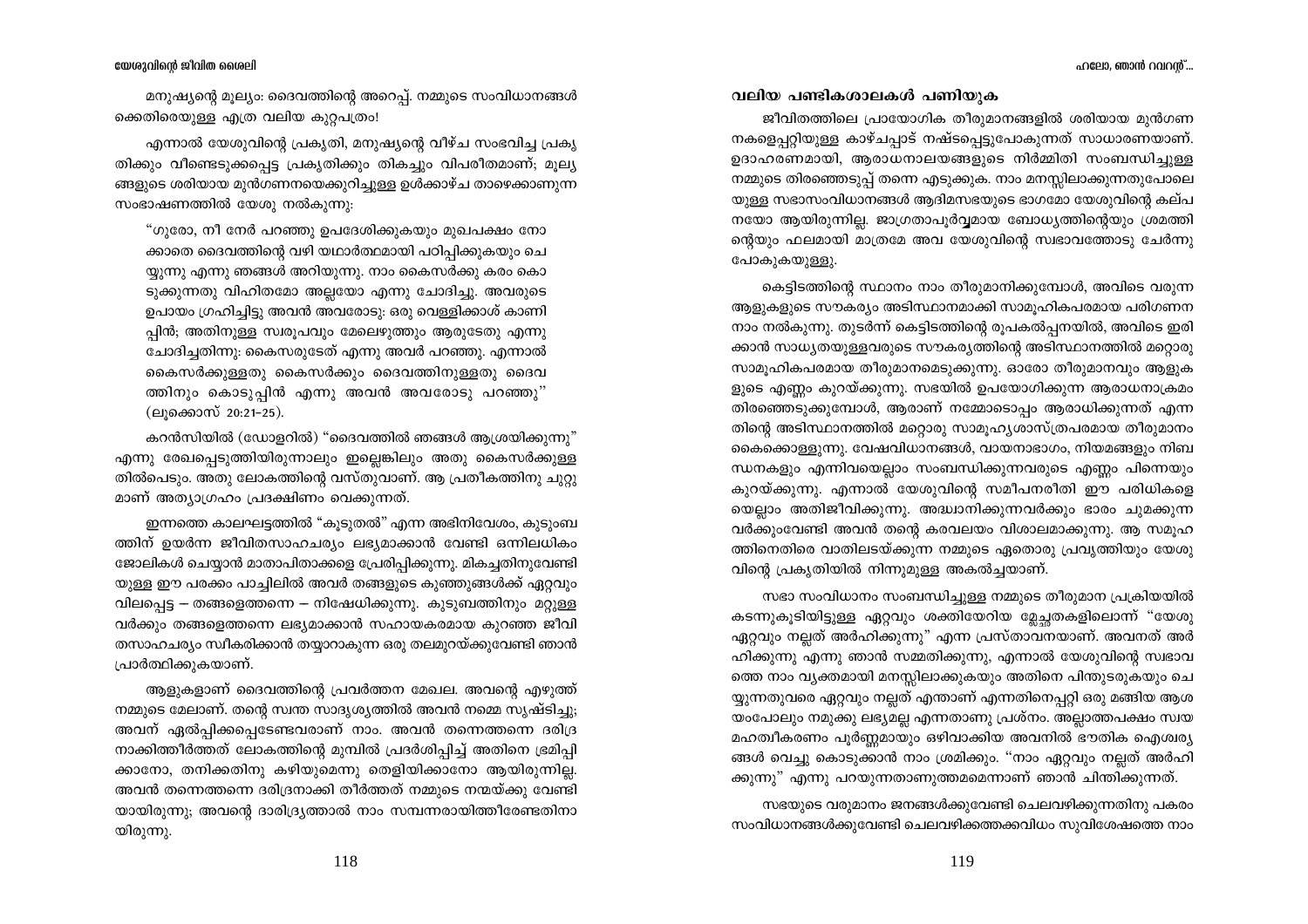എത്രമാത്രം വളച്ചൊടിച്ചിരിക്കുന്നു? ലോകം നമുക്കെതിരെ നിന്നു വിളിച്ചു പറയും "സ്വാർത്ഥതയുള്ളവർ!" നാം യഥാർത്ഥത്തിൽ ലോകത്തിലൂടെ കടന്നുപോകുന്ന വെറും തീർത്ഥാടകർ മാത്രമാണെങ്കിൽ, ജനത്തിന്റെ ആവശ്യങ്ങൾക്കുനേരെ മുഖം തിരിച്ച് നമ്മുടെ സമയത്തിന്റെയും ഊർജ്ജ ത്തിന്റെയും പണത്തിന്റെയും ഭൂരിഭാഗവും കെട്ടിടങ്ങൾക്കുവേണ്ടി വിനി യോഗിക്കുന്നത് എന്തു ലക്ഷ്യത്തോടെയാണ്?

ഒരു കെട്ടിടത്തിലോ കെട്ടിടം പണിയിലോ നിങ്ങൾ കുടുങ്ങിയിരിക്കു ന്നുവെങ്കിൽ നിങ്ങൾ നിങ്ങളോടു തന്നെ ചില ചോദ്യങ്ങൾ ചോദിക്കേ ണ്ടിയിരിക്കുന്നു. നല്ല അടിമകളായിരിക്കാൻ അതു സഹായിക്കുമോ? മറ്റു ള്ളവരുടെ മേൽ കർത്തൃത്വം നടത്താൻ അതു കാരണമാകുന്നുണ്ടോ? ഈ പണിയിലൂടെ എന്തു മാതൃകയാണ് നാം കാണിക്കുന്നത്? ഇവിടെ താഴ്മ യുള്ളവരാകാൻ നമുക്കു കഴിയുന്നുണ്ടോ? ഈ പണിയിൽ ശിശുക്കളെ പോലെയാകാൻ നമുക്കു കഴിയുന്നുണ്ടോ? ഈ കെട്ടിടം നമ്മുടെ അഭി ലാഷത്തിന്റെ സൃഷ്ടിയാണോ? സ്വന്തകൈയിൽ നിന്നും പണം ചെലവാ ക്കേണ്ട പണിയാണതെങ്കിൽ നാമതു ചെയ്യുമോ? നമുക്ക് ഒരു പേരുണ്ടാ ക്കുന്നതിനല്ല ഈ കെട്ടിടം എന്ന് ആളുകൾ ചിന്തിക്കുമോ? ഈ കെട്ടിട ത്തിനുവേണ്ടി നാം മരിച്ചുകളയുമോ അതോ അതു മറ്റുള്ളവർക്ക് ഉപയോ ശപ്പെടുന്നതിനുള്ളതാണോ? ആളുകൾ കെട്ടിടം കേടുവരുത്താതിരിക്കാൻ നാമെന്താണു ചെയ്യുന്നത്? അവർ പരവതാനി ചീത്തയാക്കുവാൻ സമ്മ തിക്കുമോ? നഗ്നപാദരെ അകത്തുവരുവാൻ നാം അനുവദിക്കുമോ? ക്രിസ് തുവിനേക്കാൾ വ്യക്തികളുടെ സ്മരണ നിലനിർത്തുന്ന ഉപകരണങ്ങൾ അതിനകത്തുണ്ടോ? പ്രത്യേക വ്യക്തികൾക്കുവേണ്ടി വേർതിരിക്കപ്പെട്ട സ്ഥലം അതിനകത്തുണ്ടോ? ഈ കെട്ടിടത്തിൽ ധനികരും ദരിദ്രരും തമ്മി ലുള്ള വ്യത്യാസം നിലനിർത്തുന്നത് ഏതെല്ലാം വിധത്തിലാണ്?

കെട്ടിടം അനിവാര്യമാണെന്നുണ്ടെങ്കിൽ കഴിഞ്ഞ നൂറ്റാണ്ടിലെ തിയേ റ്ററുകളുടെ രീതിയിലുള്ള രൂപകല്പന ഒഴിവാക്കുക. അവ നിർമ്മിക്കപ്പെ ട്ടത് സ്റ്റേജിലെ പരിപാടികൾക്ക് പ്രാധാന്യം കൊടുത്ത് സദസ്സ് ആകമാനം അതു ശ്രദ്ധിക്കത്തക്ക നിലയിൽ ഇരിപ്പിടം ക്രമീകരിച്ചായിരുന്നു. ശരീര ത്തിന്റെ പരസ്പര ബന്ധത്തെ ഊട്ടിയുറപ്പിക്കുന്നതിനും അന്യോന്യം സ്നേഹിപ്പാനുള്ള വിളിയെ പൂർത്തീകരിക്കുന്നതിനും സഹായകരമായ രീതിയിലുള്ള കെട്ടിടം ആണു നാം പണിയേണ്ടത്. നമ്മുടെ സഭ പ്രവർത്ത നനിരതമാണെന്നും കെട്ടിടമല്ല, ദൈവമാണ് ആരാധനാകേന്ദ്രമെന്നും അറി യപ്പെടട്ടെ. മറ്റൊരുവന്റെ പുണിയിൽ നിന്നും മീൻപിടിക്കുന്ന നമ്മുടെ പ്രവർ ത്തന പദ്ധതികളെ വിശദീകരിക്കുന്ന ശനിയാഴ്ച പത്രത്തിലെ പരസ്യ പേജ് നമുക്ക് നിർത്തലാക്കാം.

നമുക്കുള്ള കെട്ടിടങ്ങൾ ഏതുതരത്തിലുള്ളവയായിരുന്നാലും

വിശ്വസ്ത ഗൃഹവിചാരകന്മാരായി ആഴ്ചയിൽ എഴു ദിവസവും അതു നമുക്കു പ്രയോജനപ്പെടുത്താം. നാം എന്തു പണിതാലും സ്ഥിരമായതു മാത്രമേ നിലനില്ക്കുകയുള്ളുവെന്നും നിർമ്മിതമായ ഇളക്കത്തിനു മാറ്റം വരുമെന്നും മനസ്സിലാക്കി അതിനെ ലഘുവായി കാണാം.

#### $\omega_0$  $\omega_2$

- 1. ദാസൻ
- അധികാരം കൈയാളരുത് 2.
- 3. മാതൃക
- താഴ്മയുള്ളവരാകുക  $\overline{4}$ .
- 5. ശിശു എന്നപോലെ
- ഇളയവനെപ്പോലെ 6.
- ഒടുക്കത്തവൻ 7.
- 8. ഏറ്റവും ചെറിയവൻ
- 9. ശക്തി പ്രയോഗിക്കാതെ
- 10. അന്ധമായ അതിമോഹമില്ലാതെ
- 11. ബഹുമാനമില്ലാതെ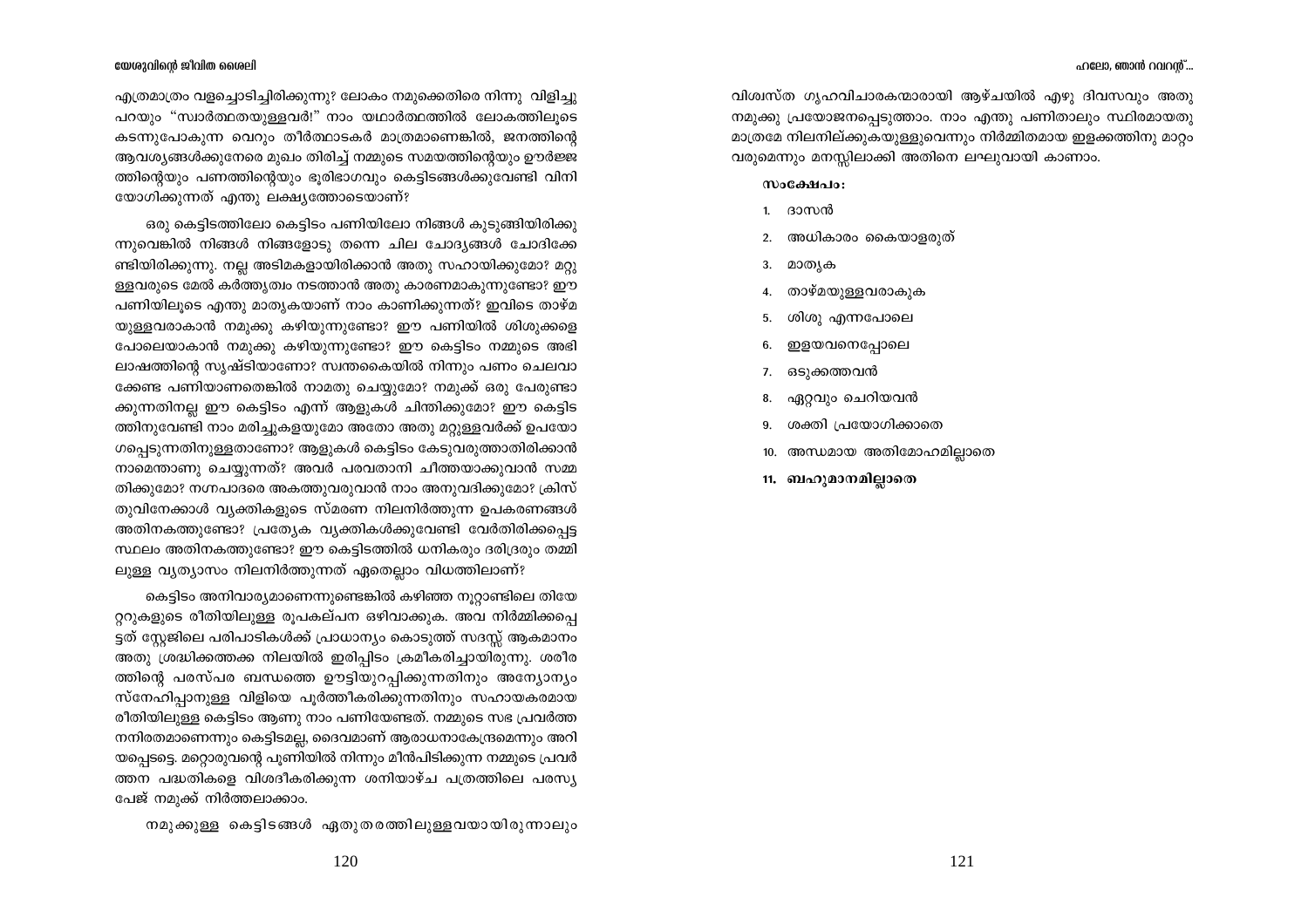### ഭൂമിയോളം താണ്

"ദാസരൂപം എടുത്ത് മനുഷ്യ സാദൃശ്യത്തിലായി വേഷത്തിൽ മനുഷ്യനായി വിളങ്ങി"

<mark>ക</mark>്ക്കൽ ഉന്നതസ്ഥാനീയനായ ഒരു സഭാനേതാവ്, ഞാൻ യേശുവിനെ<br>കൃതനി മാനുഷിക ഭാഷയിൽ വിവരിക്കുന്നതിനെക്കുറിച്ചുള്ള തന്റെ ഉത്ക്കണ്ഠ എന്നെ അറിയിച്ചു. അത് അപകടകരമാം വിധം മനുഷ്യനോട് അടുത്തിരിക്കുന്നതായി അദ്ദേഹത്തിനുതോന്നി. ഒരിക്കലുമില്ല. മനുഷ്യത്വ ത്തിൽ മനുഷ്യനല്ലാതെ ദൈവമില്ല. എന്നാൽ യേശു പൂർണ്ണദൈവവും പൂർണ്ണമനുഷ്യനുമായിരുന്നു. അവൻ പൂർണ്ണമനുഷ്യനായിരുന്നെങ്കിൽ അവൻ എന്നെപ്പോലെ തന്നെയുള്ള, എനിക്കുള്ള അതേ അഭിനിവേശങ്ങ ളും പരീക്ഷകളും ഉള്ള മനുഷ്യനായിരുന്നു.

എബ്രായലേഖന കർത്താവ് അക്കാര്യം വെളിപ്പെടുത്തുന്നുണ്ട്: "നമു ക്കുള്ള മഹാപുരോഹിതൻ നമ്മുടെ ബലഹീനതകളിൽ സഹതാപം കാണി പ്പാൻ കഴിയാത്തവനല്ല; പാപം ഒഴികെ സർവ്വത്തിലും നമുക്കു തുല്യമായി പരീക്ഷിക്കപ്പെട്ടവനത്രേ നമുക്കുള്ളത്" (എബ്രായർ 4:15).

എന്നെപ്പോലെ സകലത്തിലും പരീക്ഷിക്കപ്പെട്ടവനോ? ദൈവപു ത്രനോ? അതു വിശ്വസിക്കാൻ അൽപ്പം പ്രയാസമാണ്, പക്ഷേ അതങ്ങ നെയാണ്. ശരിയായ പാപങ്ങൾ എനിക്കു പലപ്പോഴും ഉണ്ടാകാറുണ്ട് എന്ന് ഞാൻ ചിന്തിക്കുന്നു – യേശു ഒരിക്കലും നേരിടാൻ സാദ്ധ്യതയില്ലാത്തവ. എന്നാൽ അവൻ അവ നേരിട്ടിട്ടുണ്ട്.

യാക്കോബ് എഴുതുന്നു: "ഓരോരുത്തൻ പരീക്ഷിക്കപ്പെടുന്നത് സ്വന്ത മോഹത്താൽ ആകർഷിച്ച് വശീകരിക്കപ്പെടുകയാൽ ആകുന്നു" (യാക്കോബ് 1:14).

അതിന്റെ അർത്ഥം യേശുവിന്റെ മോഹത്തിന്റെ ഘടന എന്റേതുപോ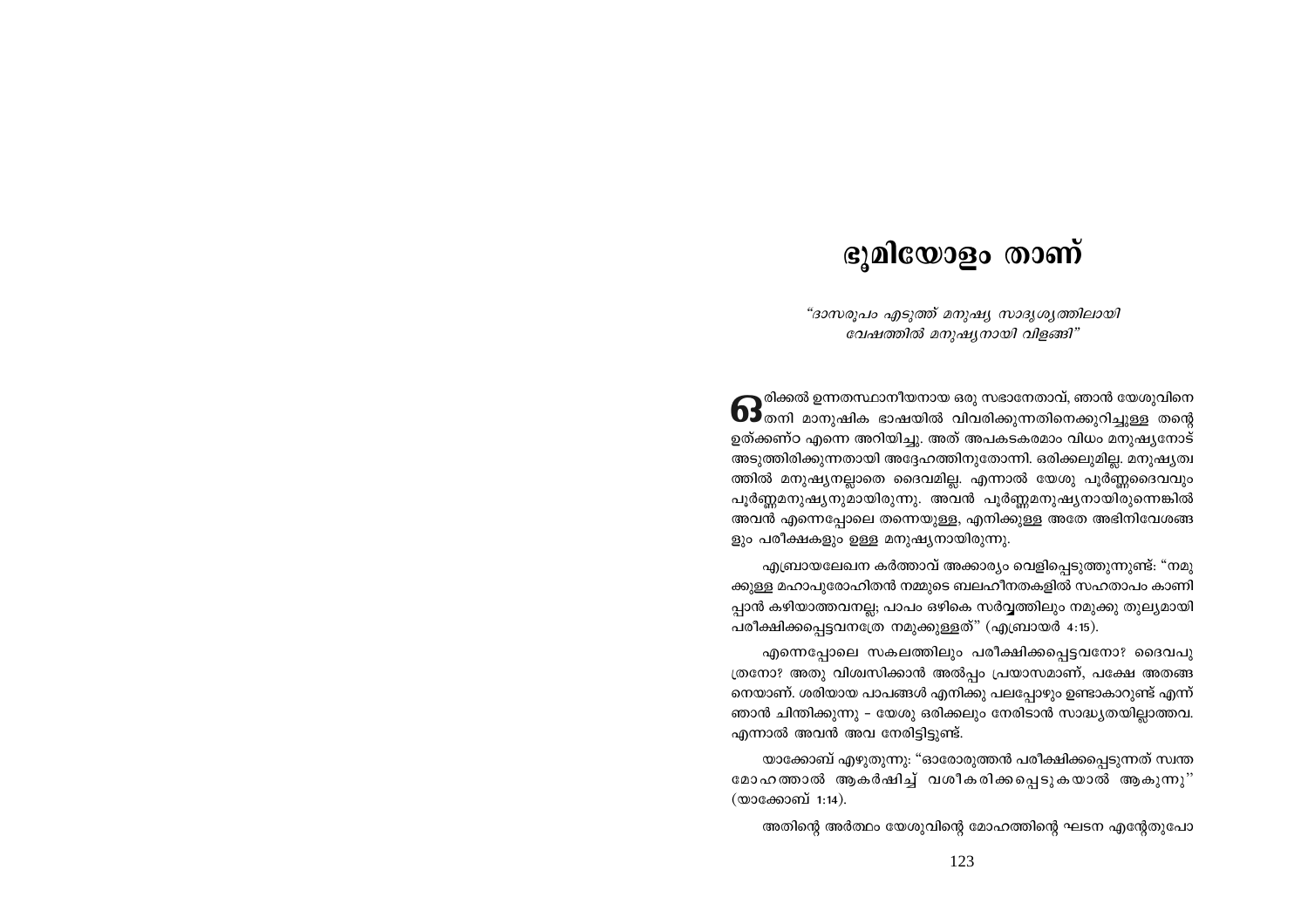#### യേശുവിന്റെ ജീവിത ശൈലി

ലെയാണ് എന്നാണോ? അങ്ങനെ തോന്നാം, കാരണം, സ്വന്തമോഹത്താൽ വശീകരിക്കപ്പെട്ടു പോകുന്നു എന്നതാണ് പരീക്ഷയുടെ ഉറവിടം. എങ്കിലും അവൻ പാപം കുടാതെയുള്ളവനായിരുന്നു. അവൻ എന്നെപ്പോലെയുള്ള വൻ ആയിരുന്നിട്ടും പിതാവിനെ പൂർണ്ണമായി അനുസരിപ്പാൻ അവനു കഴിഞ്ഞു എന്നതും അതിനുള്ള കഴിവും അവന്റെ പാപരഹിത അവ സ്ഥയും എന്നിലേക്കും അവൻ പകരുന്നു എന്നതും എന്നെ ധൈര്യപ്പെടു **ത്തുന്നു.** 

ഇത് എന്റെ സ്വന്തം മാനുഷിക അവസ്ഥ നിലനിർത്താനുള്ള താഴ്മ എനിക്കു നൽകുന്നു. എന്റെ സ്നേഹിതരുടെ മുമ്പിൽ അതു മറയ്ക്കാതി രിക്കാനും ഇല്ലാത്ത ആത്മീയതയുടെ മുഖംമുടി അണിയാതിരിക്കാനും എന്നെക്കുറിച്ചു തന്നെ സത്യസന്ധത പുലർത്തുവാൻ പഠിക്കുന്നതിനും ക്ഷമിക്കുന്നതിനും ഉള്ള സ്വാതന്ത്ര്യം അതെനിക്കു തരുന്നു.

#### ചുമടുകളില്ലാതെ ജീവിക്കുക

ബിൽ അടയ്ക്കുന്നതുപോലെ സ്ഥിരമായി സംഭവിക്കുന്ന മറ്റൊരു കാര്യവുമില്ല. സ്വതന്ത്രരായിരിക്കാൻ നമുക്കാഗ്രഹമുണ്ടെങ്കിലും നമ്മിൽ പലരും കടഭാരത്തിൽ നിന്നും ഒരിക്കലും വിമുക്തരാകുന്നില്ല. അതുപോലെ തന്നെ, മുപ്പത് വയസ്സ് ആകുമ്പോഴേക്കും, നാം പറയുകയോ ചെയ്യുകയോ ചെയ്യാതിരുന്നെങ്കിൽ എന്നു ആഗ്രഹിച്ചു പോകുന്ന ഒട്ടു വളരെ കാര്യങ്ങ ളുടെ പട്ടിക ഉണ്ടാക്കുവാൻ നമുക്കു കഴിയും – മറ്റുള്ളവരോടുള്ള ഈ അതിക്രമങ്ങളുടെ കുറ്റബോധവും വഹിച്ചാണ് നാം നടക്കുന്നത്. കുടാതെ മുപ്പതു വയസ്സാകുമ്പോഴേക്കും നാം അനുഭവിച്ചിട്ടുള്ള അനീതികളുടെ — അവയുടെ ഓർമ്മപോലും നമ്മെ കോപാക്രാന്തരാക്കും — അനീതികളുടെ പട്ടിക നമ്മുടെ ഭാരത്തോടൊപ്പം കൈപ്പും വർദ്ധിപ്പിക്കും.

കടഭാരവും അതിക്രമങ്ങളും കൈപ്പും എല്ലാം നമ്മുടെ സമാധാന ത്തെയും മറ്റുള്ളവരുമായുള്ള നമ്മുടെബന്ധത്തെയും നശിപ്പിക്കുന്ന ഭാര ച്ചുമടുകളാണ്. ക്ഷമിക്കുന്നതിലൂടെ മാത്രമേ ഈ ഭാരങ്ങൾ നീക്കാനാവൂ. കൈപ്പ് ദാസനെ മുടന്തനാക്കുന്നുവെന്നും ഉപയോഗശൂന്യനാക്കുന്നുവെ ന്നും ദാസത്വത്തിനറിയാം. ക്ഷമിക്കുന്നതിലൂടെ ലഭ്യമാകുന്ന സ്വാതന്ത്ര്യം മറ്റുള്ളവർക്കുണ്ടാകണമെന്നും ദാസത്വം ആഗ്രഹിക്കുന്നു. തന്നെ അനു ഗമിക്കുന്നവർക്കുണ്ടായിരിക്കേണ്ട ഏറ്റവും പ്രധാന സ്വഭാവം ക്ഷമയായി രിക്കണമെന്ന് യേശു ആഗ്രഹിച്ചു:

"അപ്പോൾ പത്രൊസ് അവന്റെ അടുക്കൽ വന്നു: കർത്താവേ, സഹോദരൻ എത്രവട്ടം എന്നോടു പിഴച്ചാൽ ഞാൻ ക്ഷമിക്കേ ണം? ഏഴുവട്ടം മതിയോ എന്നു ചോദിച്ചു. യേശു അവനോടു: ഏഴു വട്ടമല്ല, ഏഴു എഴുപതു വട്ടം എന്നു ഞാൻ നിന്നോടു പറ യുന്നു എന്നു പറഞ്ഞു" (മത്തായി 18:21-22).

#### ഭൂമിയോളം താണ്

ഒരു പ്രാവശ്യം കഴിഞ്ഞാൽ വളരെ ശ്രദ്ധയോടെ ഇടപെടുമെങ്കിൽ പോലും മൂന്നു തവണയൊക്കെ ഞാൻ ക്ഷമിക്കാറുണ്ട്. എന്നാൽ മാറ്റം ആഗ്രഹിച്ചിട്ടും അതിനു കഴിയാതെ വിഷമിക്കുന്ന സഹോദരനോട് എന്നെ ഞാൻ അനുരൂപപ്പെടുത്തണമെന്ന് യേശു ആഗ്രഹിക്കുന്നു. ''പിതാവേ, ഇവർ ചെയ്യുന്നത് ഇന്നതെന്നറിയായ്കയാൽ ഇവരോടു ക്ഷമിക്കേണമേ'' എന്നു പറഞ്ഞ് ശിഷ്യന്മാർക്ക് ക്ഷമയുടെ പാഠം നൽകിയ യേശു, ഞാനും സഹോദരനോട് ക്ഷമിക്കുന്നതിലൂടെ അവനെ ക്ഷമ പഠിപ്പിക്കണമെന്ന് ആവശ്യപ്പെടുന്നു.

യേശു, നാം സമ്മാനിച്ച കഠിനമായ മുറിവുകളും ചൂടടയാളങ്ങളും മറന്ന് പിതാവിനോടു പറഞ്ഞത്, "നമുക്കവരെ ഒരു പാഠം പഠിപ്പിക്കണം, നമുക്കവരോടു ക്ഷമിക്കാം" എന്നാണ്. പാപിയെ അവന്റെ പാപത്തോടു കൂടി സ്നേഹിക്കാനും അതവനു മനസ്സിലാക്കിക്കൊടുക്കുവാനും എന്നെ സഹായിക്കേണമേ! നമ്മുടെ സൃഷ്ടിക്കപ്പെട്ട പ്രകൃതിയുടെ വളച്ചൊടി ക്കപ്പെട്ട അവസ്ഥയാണ് പാപം. ആ വളവിനെ നേരെയാക്കുവാനുള്ള അതി ശയകരമായ ശക്തി ക്ഷമയ്ക്കുണ്ട്.

ക്ഷമയ്ക്ക് ആളുകൾ തമ്മിലുള്ള അകലം കുറയ്ക്കുവാനും, പര സ്പരം അടുത്തു കൊണ്ടുവരുവാനും കഴിയും. ദാസത്വത്തിന്റെ പ്രവൃത്തി കളാണിവ. നാം ക്ഷമിക്കുന്നതോടുകൂടി ആർക്കും നമ്മുടെ ജീവിതത്തെ നിയന്ത്രിക്കാൻ കഴിയാത്തതിനാൽ മറ്റാരുടെയെങ്കിലും ഇരയാകുന്നതിൽ നിന്നും ക്ഷമ നമ്മെ സ്വതന്ത്രരാക്കുന്നു.

#### ത്വക്കിൽ പൊതിഞ്ഞ സ്നേഹം

സ്പർശനംപോലെ അംഗീകാരവും സ്നേഹവും വിനിമയം ചെയ്യുന്ന കാര്യങ്ങൾ കുറവാണ്. ഒരു ശിശുവിനുപോലും അതിന്റെ വിലയറിയാം. ഒരിക്കൽ ഇടിമുഴങ്ങിക്കൊണ്ടിരുന്ന ഒരു രാത്രിയിൽ ഒരമ്മ കുഞ്ഞുമകളെ ആശ്വസിപ്പിക്കാൻ അവളുടെ മുറിയിലേക്കു ചെന്നു. അമ്മ പറഞ്ഞു: "പേടി ക്കേണ്ട യേശു ഇവിടെയുണ്ട്. അവൻ നിന്നെ സൂക്ഷിക്കും." മകൾ പറ ഞ്ഞു, "ശരി, മമ്മി ഇവിടെ യേശുവിനൊപ്പം ഉറങ്ങിക്കൊള്ളുക, ഞാൻ അവിടെപ്പോയി ഡാഡിയുടെ കൂടെ ഉറങ്ങിക്കൊള്ളാം." ആ കുട്ടിക്കാവശ്യം സ്പർശനമായിരുന്നു.

നമ്മെ സ്പർശിക്കുന്നവനും തന്നെ സ്പർശിക്കുവാൻ നമ്മെ അനു വദിക്കുന്നവനുമായ ഒരു ദാസരാജാവിനെയാണ് ജഡാവതാരത്തിലൂടെ നമുക്കു ലഭിചതെന്നത് അഭിനന്ദനാർഹമാണ്. യേശു സ്പർശിക്കുന്നതിനെ പ്പറ്റിയുള്ള ഭാഗങ്ങൾകൊണ്ട് തിരുവെഴുത്ത് നിറഞ്ഞിരിക്കുന്നു. മനുഷ്യ നോടുള്ള അവന്റെ സ്നേഹം പൂർണ്ണമായതിനാൽ തൊട്ടുകൂടാത്തവരായ കുഷ്ഠരോഗികൾപോലും അവന്റെ കരങ്ങളുടെ ചൂടറിഞ്ഞു. കുട്ടികളും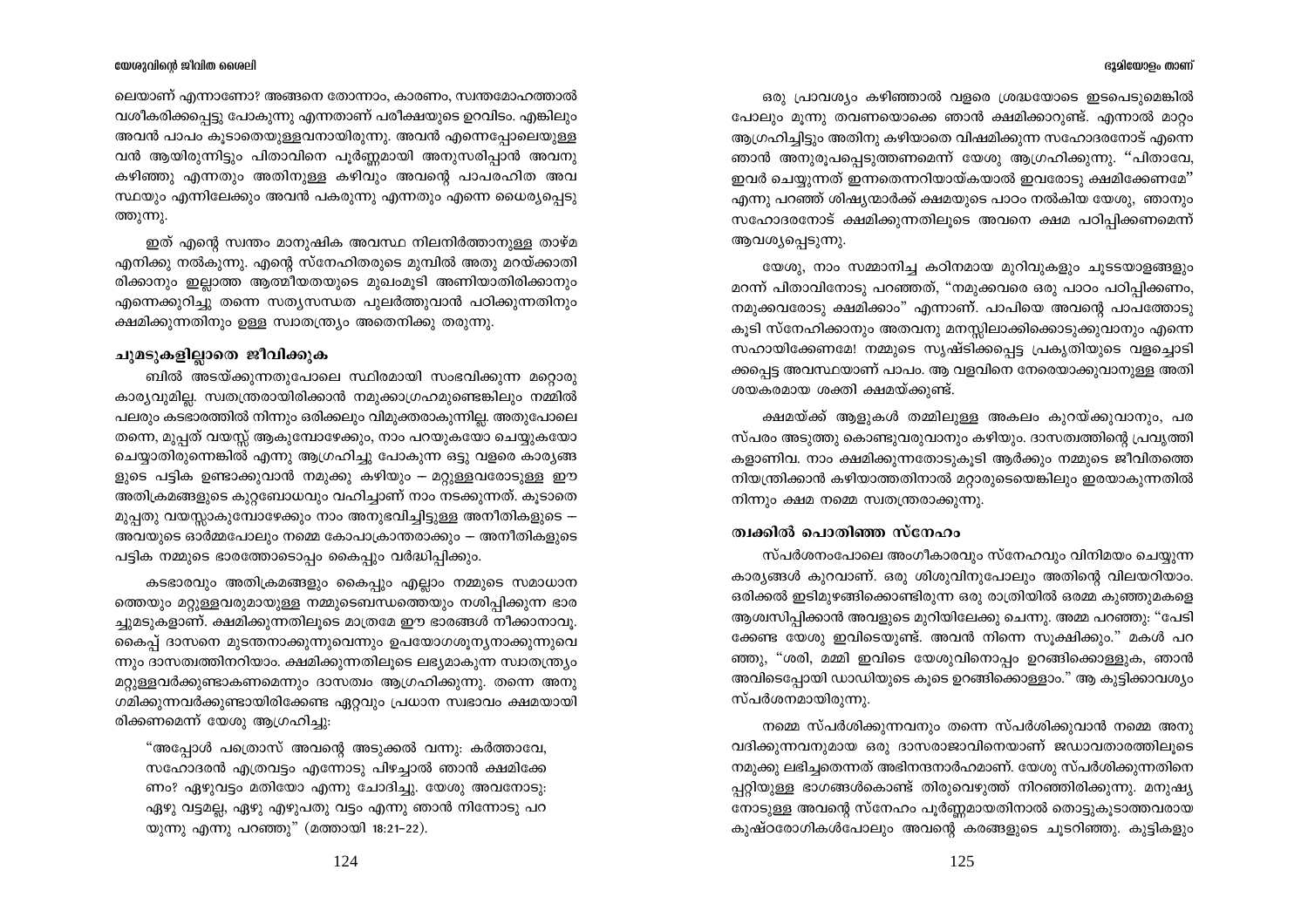#### യേശുവിന്റെ ജീവിത ശൈലി

മൃഗങ്ങളും അവൻ സൃഷ്ടിച്ച മണ്ണും അവന്റെ സ്പർശനമനുഭവിച്ചു. പുതിയനിയമത്തിൽ കാണുന്ന "തമ്മിൽ തമ്മിൽ" മിക്കവയും സ്പർശന ത്താൽ മാത്രം ലഭ്യമാകുന്ന അടുപ്പം പ്രദർശിപ്പിക്കുന്നതിൽ അത്ഭുതപ്പെ ടേണ്ടതില്ല. യേശുവും പത്രൊസും തമ്മിലുള്ള കൂട്ടായ്മക്ക് പാദം കഴുക ലിലുടെയുള്ള സ്പർശനം ആവശ്യമായിരുന്നുവെന്നതിലും അത്ഭുതമില്ല. സ്പർശനം (വസ്ത്രത്തിന്റെ വിളുമ്പു പോലും) സൗഖ്യം പ്രദാനം ചെയ്യു ന്നതിൽ അത്ഭുതമില്ല. ശുശ്രൂഷകന്മാരെ വേർതിരിക്കാൻ ''കൈവെപ്പ്' ആവശ്യമായി വരുന്നതിലും അത്ഭുതമില്ല. കൈവെപ്പിലൂടെ വരങ്ങളും ജന്മാവകാശങ്ങളും പകരപ്പെടുന്നുവെന്നതിലും അത്ഭുതമില്ല. കൈവെപ്പി നെക്കുറിച്ചുള്ള ഉപദേശം അടിസ്ഥാനപരമായി എബ്രായലേഖനകാരൻ കരുതുന്നതിലും അത്ഭുതമില്ല.

യേശു ഭൂമിയിൽ ആയിരുന്നപ്പോൾ ത്വക്കിൽ പൊതിഞ്ഞ സ്നേഹമാ യിരുന്നു. ഇപ്പോഴും യേശു പിതാവിന്റെ മുമ്പിൽ പക്ഷവാദം ചെയ്യുന്നതി ലൂടെ ജഡാവതാരത്തിന്റെ കഥ ഇവിടെ തുടർന്നുകൊണ്ടേയിരിക്കുന്നു. നമ്മുടെ ബലഹീനതകളെക്കുറിച്ചുള്ള ചിന്തകളാൽ അവൻ ഇപ്പോഴും സ്പർശിക്കപ്പെടുന്നു എന്ന് എബ്രായ ലേഖനകാരൻ പറയുന്നു (4:15).

#### $\omega$ ocamalo:

- ി. ദാസൻ
- 2. അധികാരം കൈയാളരുത്
- മാതൃക 3.
- താഴ്മയുള്ളവനായിരിക്കുക 4.
- 5. ശിശു എന്നപോലെ
- ഇളയവനെപ്പോലെ 6.
- ഒടുക്കത്തവൻ  $7.$
- 8. ഏറ്റവും ചെറിയവൻ
- ശക്തി പ്രയോഗിക്കാതെ 9.
- 10. അന്ധമായ അതിമോഹമില്ലാതെ
- 11. ബഹുമാനമില്ലാതെ
- 12. മനുഷൃൻ

# പിതാവിനെപ്പോലെ പുത്രനും

"അവൻ തന്നെത്താൻ താഴ്ത്തി അനുസരണമുള്ളവനായിത്തീർന്നു"

നുസരണത്തിന് വളച്ചൊടിക്കപ്പെട്ട ഒരു അർത്ഥമാണ് എന്റെ മന സ്സിൽ എപ്പോഴുമുള്ളത്. നിങ്ങൾ ചെയ്യാനിഷ്ടപ്പെടാത്തതും ശരി യല്ല എന്നു ചിന്തിക്കുന്നതുമായ കാര്യം, നിങ്ങളേക്കാൾ ശക്തനും വലി യവനുമായ ഒരാൾ നിങ്ങളെക്കൊണ്ട് ചെയ്യിക്കുന്ന, ജോലിക്കു തുല്യമായി രുന്നു എന്നെ സംബന്ധിച്ചിടത്തോളം അനുസരണം. ക്രിസ്തുവിന്റെ ജീവി തത്തിൽ പക്ഷേ, അനുസരണത്തിന്റെ അർത്ഥം ഇതായിരുന്നില്ല. എന്താ യിരുന്നു വ്യത്യാസം?

**RTA** 

അവനെ സംബന്ധിച്ച് അനുസരണം സന്തോഷമുളവാക്കുന്നതായി രുന്നു. കാരണം, ദൈവിക സാദൃശൃത്തിൽ സൃഷ്ടിക്കപ്പെട്ടതും ആദാമും ഹവ്വയും മാലിന്യപ്പെടുത്തുന്നതിനുമുമ്പുള്ളതുമായ യഥാർത്ഥ പ്രകൃതി യായിരുന്നു യേശുവിനുണ്ടായിരുന്നത്. യേശുവിന്റെ ജീവിതത്തിന്റെ യഥാർത്ഥ അടയാളം പിതാവിനോടുള്ള സമ്പൂർണ്ണ അനുസരണമാണ്:

"ആകയാൽ യേശു അവരോടു ഉത്തരം പറഞ്ഞത്: ആമേൻ, ആമേൻ ഞാൻ നിങ്ങളോടു പറയുന്നു; പിതാവു ചെയ്തു കാണു ന്നതു അല്ലാതെ പുത്രനു സ്വതേ ഒന്നും ചെയ്വാൻ കഴികയില്ല; അവൻ ചെയ്യുന്നതു പോലെ എല്ലാം പുത്രനും അവ്വണ്ണം തന്നേ ചെയ്യുന്നു. പിതാവു പുത്രനെ സ്നേഹിക്കുകയും താൻ ചെയ്യു ന്നതു ഒക്കെയും അവനു കാണിച്ചു കൊടുക്കുകയും ചെയ്യുന്നു; നിങ്ങൾ ആശ്ചര്യപ്പെടുമാറു ഇവയിൽ വലിയ പ്രവൃത്തികളും അവനു കാണിച്ചു കൊടുക്കും" (യോഹന്നാൻ 5:19–20).

യേശു ദൈവത്തിന്റെ സ്വഭാവം വെളിപ്പെടുത്തുന്നതിനാൽ ഈ പേജു കളിൽ നാം ചർച്ച ചെയ്ത സ്വഭാവഗുണങ്ങളെല്ലാം സകലസൃഷ്ടിക്കും ദൈവമായവനെക്കുറിച്ചുള്ളതാണെന്ന് നമുക്ക് ഉറപ്പിക്കാം. ദൈവവും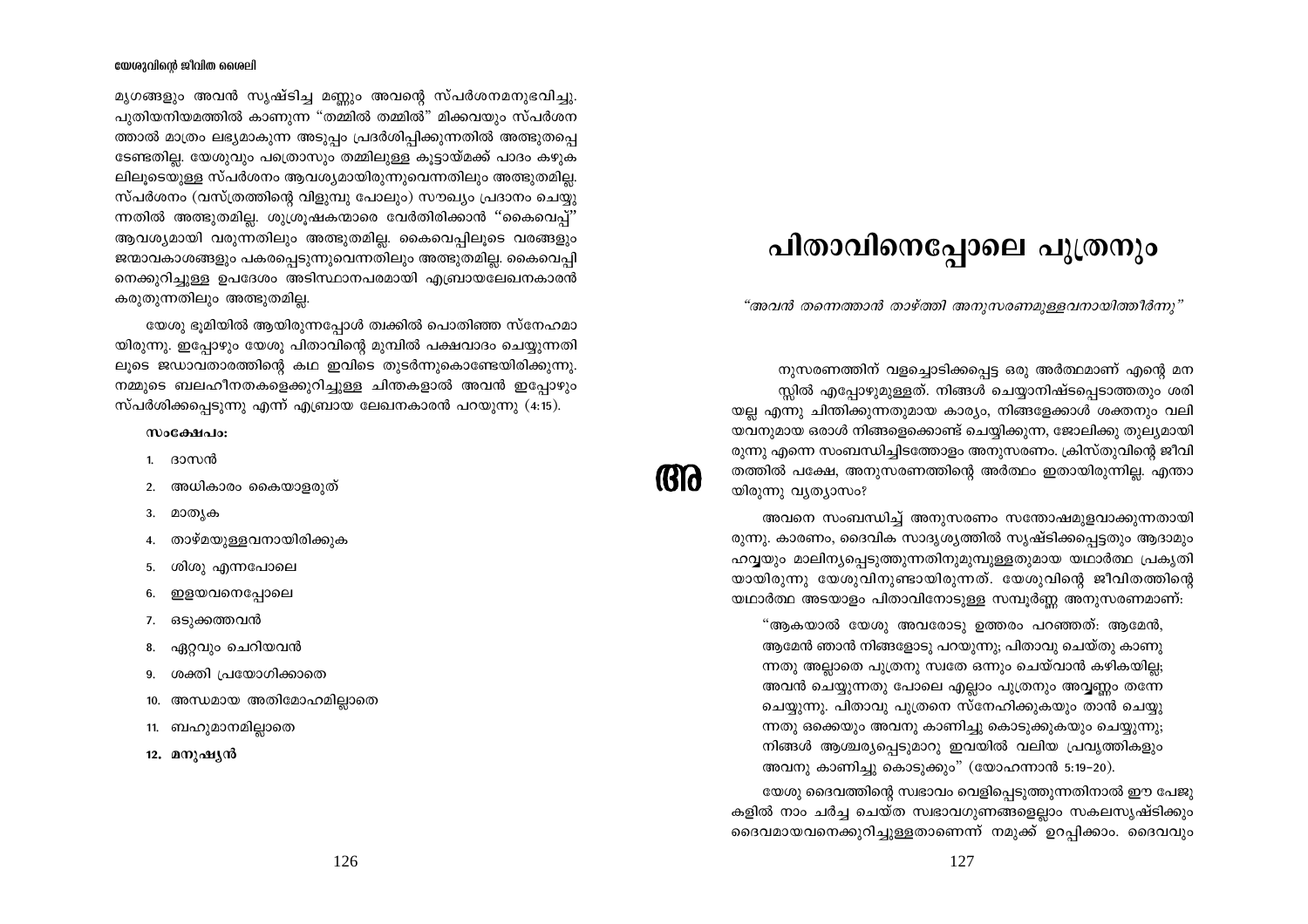#### പിതാവിനെപ്പോലെ പുശനാം

#### യേശുവിന്റെ ജീവിത ശൈലി

അവന്റെ പുത്രനും ഒരുപോലെ ദാസന്മാരും, മാതൃകകളും, താഴ്മയുള്ള വരും, ശിശുക്കളെപ്പോലെയുള്ളവരും, ഇളയവനെപ്പോലെയുള്ളവരും, ഒടു ക്കത്തവനെപ്പോലെയുള്ളവരും, ബലം പ്രയോഗിക്കാത്തവരും തങ്ങളെ തന്നെ ഒഴിച്ചവരും ആണ്. സ്നേഹത്തെക്കുറിച്ച് മാത്രം സംസാരിക്കുന്ന ഈ സ്വഭാവഗുണങ്ങൾ യേശുവിന്റെ ജീവിതത്തിന്റെ മാർഗ്ഗദർശിയായ ആശയങ്ങളാണ്, കല്പനകളാണ്. അവയോട് അവൻ സമ്പൂർണ്ണ വിശ്വ സ്തത പൂലർത്തി.

മനുഷ്യനോടുള്ള ദാസസ്നേഹത്തിൽ യേശു അനുസരണമുള്ളവ നായിരുന്നു; ഗത്ശേമനയിൽ അതിനു കൊടുക്കേണ്ട വില സ്ഥർഗ്ഗത്തോളം ഉയർന്നപ്പോഴും അവനതിൽ പൂർണ്ണ അനുസരണമുള്ളവനായിരുന്നു. ഏറ്റവും നിർണ്ണായക ഘട്ടത്തിൽ പിതാവ് എന്ന യാഥാർത്ഥ്യത്തെ ഏറ്റവും സുന്ദരമായി നമുക്കു വെളിപ്പെടുത്തുന്ന പ്രവൃത്തി അവൻ ചെയ്തു.

എന്റെ സ്വാർത്ഥത മുലം, ആ പ്രത്യേക വിഷയത്തിൽ എല്ലായ്പ്പോഴും മറ്റുള്ളവരെ സ്നേഹിക്കുന്നതു തിരഞ്ഞെടുക്കാനുള്ള എന്റെ കഴിവിൽ ഞാൻ സാധാരണയായി പരാജയപ്പെടാറുണ്ട്. എന്നാൽ സന്തോഷം ഉള വാക്കുന്ന അനുസരണത്തിന്റെ രഹസ്യം യേശു അറിഞ്ഞിരുന്നു. ദൈവ ത്തെക്കുറിച്ചുള്ള ഏറ്റവും സംക്ഷിപ്തമായ രഹസ്യം, സകലതും പണി തുയർത്തിയിട്ടുള്ള ആ അണു, മത്തായി സുവിശേഷത്തിൽ അവൻ ശിഷ്യ ന്മാർക്കു പറഞ്ഞുകൊടുക്കുന്നുണ്ട് :

"പിന്നെ യേശു ശിഷ്യന്മാരോടു പറഞ്ഞത്: ഒരുത്തൻ എന്റെ പിന്നാലെ വരുവാൻ ഇച്ചിച്ചാൽ തന്നെത്താൻ തൃജിച്ചു, തന്റെ ക്രുശ് എടുത്തു എന്നെ അനുഗമിക്കട്ടെ. ആരെങ്കിലും തന്റെ ജീവനെ രക്ഷിക്കാൻ ഇച്ഛിച്ചാൽ അതിനെ കളയും; എന്റെ നിമി ത്തം ആരെങ്കിലും തന്റെ ജീവനെ കളഞ്ഞാൽ അതിനെ കണ്ടെ ത്തും" (മത്തായി 16:24-25).

ഈ തത്ത്വം എന്റെ ജീവിതത്തിൽ പ്രാവർത്തികമാക്കാൻ എനിക്കു കഴിഞ്ഞാൽ ഇവിടെ ചിന്തിച്ച എല്ലാ വിഷയങ്ങളും യഥാസ്ഥാനത്ത് ശരി യായി വന്നുകൊള്ളും. ദൈവം എങ്ങനെ പ്രവർത്തിക്കുന്നുവെന്നതിന്റെ ആകെത്തുകയാണിത്, പ്രപഞ്ചത്തെ ഒന്നിച്ചുനിർത്തുന്നതിന്റെ അടിസ്ഥാ നമാണിത്, എന്റെ ശരീരം പ്രവർത്തിക്കുന്നതിന്റെ അടിസ്ഥാനമാണിത്, ക്രിസ്തുവിന്റെ ശരീരത്തെ പ്രവർത്തനക്ഷമമാക്കുന്നതിന്റെ അടിസ്ഥാന തത്ത്വമാണിത്. ഇത് എന്റെ ജീവിതത്തിൽ പ്രവർത്തനക്ഷമമായാൽ മറ്റെ ന്തിനേക്കാളുമുപരി ദൈവശക്തി എന്നിൽ വ്യാപരിക്കും. ഇത് മാർമ്മിക മായോ സാങ്കൽപ്പികമായോ അല്ല. "എന്റെ ജീവനെ കളയുക" എന്നതിന് മറ്റുള്ള വാകൃങ്ങളുടെ അത്രയും പ്രാധാന്യം എനിക്കു തോന്നാതിരുന്ന തുകൊണ്ട് ഞാനത് എളുപ്പത്തിൽ അവഗണിക്കാറുണ്ട്.

എന്നെത്തന്നെ നഷ്ടപ്പെടുത്തുക എന്ന തത്ത്വത്തിൽ പ്രവർത്തിക്കുക എന്നത് മറ്റേതൊരു തത്ത്വത്തെക്കാളും എന്റെ കൗൺസലിംഗിൽ ഉന്നത ഫലമുളവാക്കിയിട്ടുണ്ട്. അതെന്റെ ജീവിതത്തെ തന്നെ പാടെ മാറ്റിമ റിച്ചു. ദൈവിക ജീവനുമായി, മറ്റുള്ളവരോടുള്ള സ്നേഹത്തിൽ പ്രവർത്തി ക്കാനെന്നെ പ്രേരിപ്പിക്കുന്ന അണുവുമായി ഞാൻ ബന്ധപ്പെട്ടപ്പോൾ, ജീവി തത്തിൽ കഷ്ടതയും അപൂർണ്ണതയും സൃഷ്ടിച്ചിരുന്ന സ്വാർത്ഥതയുടെ ശക്തികൾ എങ്ങോ പോയിമറഞ്ഞു.

ഹർഷോന്മാദം സൃഷ്ടിക്കുന്ന ആത്മവരങ്ങളും ഈ തത്ത്വത്തിനു കീഴടങ്ങിയാണിരിക്കുന്നത്. അവയൊന്നുപോലും സ്വാർത്ഥ കാര്യങ്ങൾ ക്കായി ഉപയോഗിക്കപ്പെടാൻ പാടില്ല. ശരീരത്തിന്റെ വളർച്ചയ്ക്കായി വേണം ഉപയോഗിക്കുവാൻ. മറ്റുള്ളവരുടെ കെട്ടുപണിക്കുവേണ്ടി ഉപയോ ഗിക്കുന്നവയാണ് ശുശ്രൂഷാവരങ്ങൾ. മറ്റുള്ളവർക്കു പ്രയോജനപ്പെടാത്ത ഏതൊരു പ്രവൃത്തിയും അനുസരണക്കേടും, ശരീരത്തിനു ക്ഷതം വരു ത്തുന്നതും ആയിരിക്കും.

നമ്മുടെ വിശുദ്ധിയുടെ മാനദണ്ഡങ്ങൾ പലതും തികച്ചും വൃക്തി പരവും മറ്റുള്ളവരോടു നാം എങ്ങനെ പെരുമാറുന്നു എന്നതിന്റെ അടി സ്ഥാനത്തിൽ അല്ലാത്തതും ആയതിനാൽ നമ്മുടെ ഭക്തിയും മലിനമാ യിരിക്കുന്നു.

ഒരു ക്രിസ്തീയ സമ്മേളനത്തിൽ വെച്ച്, രണ്ടു ദമ്പതികളുമായി ഞാൻ സംസാരിക്കുകയുണ്ടായി. ഉച്ച കഴിഞ്ഞുള്ള മീറ്റിംഗിൽ ഞാൻ പ്രസംഗിച്ച തിനെക്കുറിച്ചായിരുന്നു അത്. അവരിലൊരാൾ ബുദ്ധമതാനുയായി ആയി രുന്നു. സംഭാഷണത്തിനിടയ്ക്ക് ക്രിസ്ത്യാനിയായ പുരുഷൻ സിഗരറ്റ് കത്തിച്ചു. എന്നിട്ട് ക്ഷമാപണത്തോടെ, ആ ശീലം അവന്റെ സാക്ഷ്യത്തെ തടസ്സപ്പെടുത്തുന്നതുകൊണ്ട് ഉപേക്ഷിക്കാനാഗ്രഹിക്കുന്നുവെന്നു പറ ഞ്ഞു.

എന്നാൽ ബുദ്ധമതക്കാരിയായ സ്ത്രീയുടെ പ്രതികരണം എന്നെ വല്ലാതെ ഉലച്ചു. അവൾ പറഞ്ഞു: "അപ്രൈസ്തവരായ ഞങ്ങൾ, ഞങ്ങ ളിൽ ഒരാൾ ക്രിസ്ത്യാനിയാകുമ്പോൾ, അവൻ സ്വയകല്പിതമായ ഭക്തി യുടെ മാനദണ്ഡങ്ങൾ എത്രമാത്രം പാലിക്കുന്നുവെന്നു ശ്രദ്ധിക്കാറില്ല. അവൻ ആളുകളോട് എങ്ങനെ പെരുമാറുന്നു എന്നാണ് ഞങ്ങൾ നോക്കാ റുള്ളത്." അവളുടെ വായിൽ നിന്നും കർത്താവിന്റെ വാക്കുകൾ കേട്ടതു പോലെ എനിക്കു തോന്നി. പരീശന്മാർക്ക് യേശുവിനെ തിന്നിയും കുടി യനുമായ മനുഷ്യൻ എന്നു കുറ്റപ്പെടുത്താൻ കഴിഞ്ഞേക്കും. എന്നാൽ, മനുഷ്യരെ സ്നേഹിക്കാത്തവൻ എന്നു പറയാൻ അവർക്കു കഴികയില്ല. അവൻ വിജയം വരിച്ചു. അവൻ പിതാവിനോട് അനുസരണം പുലർത്തി.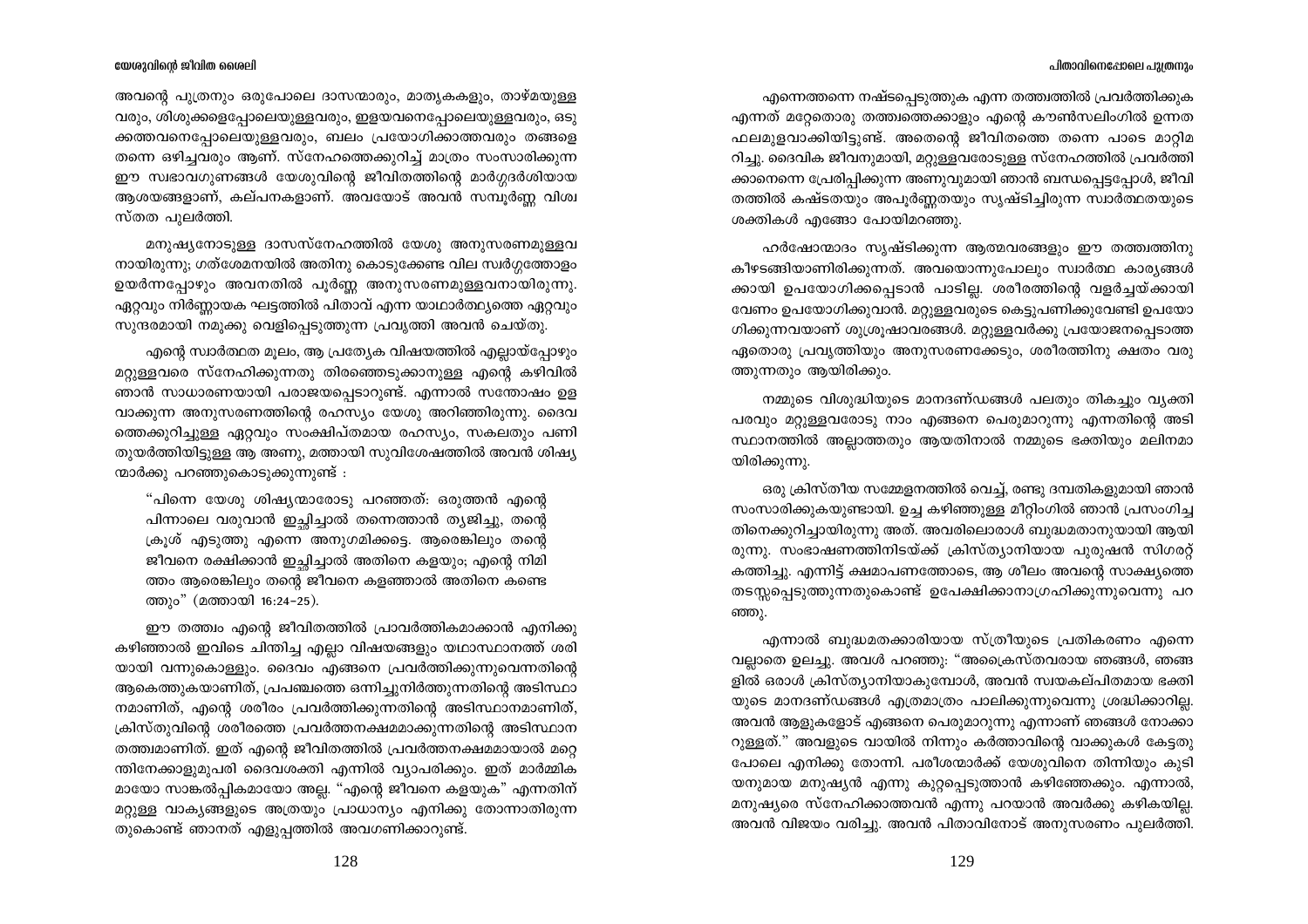#### അസ്വാഭാവികമായ താക്കോൽ പദം

പിതാവിൽ നിന്നും ലഭിച്ച ആത്മാവിന്റെ അഭിഷേകത്താലാണ് പിതാ വിനെ അനുസരിക്കാനുള്ള ശക്തി യേശുവിന് ലഭിച്ചത്. എന്നിരുന്നാലും അഭിഷേകം എല്ലായ്പ്പോഴും വ്യക്തമായി മനസ്സിലാക്കാനാവില്ല. അസ്വാ ഭാവികമായ ഒരു താക്കോൽ പദംപോലെ അതുപയോഗിക്കുന്നത് മുമ്പ് ഞാൻ കേട്ടിട്ടുണ്ട്. തനിക്ക് അഭിഷേകം ഉണ്ടെന്ന് ഒരു പാസ്ലർക്ക് തോന്നി യാൽ അതിന്റെ ശാരീരിക ഫലം ഉടനുണ്ടാകും. ശബ്ദം ഉച്ചത്തിലാകും. പ്രസംഗപീഠത്തിന്മേലുള്ള ഇടിയുടെ എണ്ണം വർദ്ധിക്കും. അതുപോലെ തന്നെ, ഒരു പ്രസംഗകന്റെ അഭിഷേകത്തെക്കുറിച്ച് സഭ വിവരിക്കുന്നത്, അദ്ദേഹം എന്തു പ്രസംഗിച്ചു എന്നതിന്റെ അടിസ്ഥാനത്തിലല്ല, അദ്ദേഹം പ്രസംഗിച്ചതിന്റെ രീതിയെ അടിസ്ഥാനമാക്കിയാണ്.

എന്നാൽ അഭിഷേകം യേശുവിൽ എന്താണു ചെയ്തതെന്നു നമുക്കു നോക്കാം. ഒന്നാമത്, ആത്മാവ് അവനെ മരുഭുമിയിലേക്കു നടത്തി. അവിടെ ഉപവസിക്കുമ്പോൾ അവൻ പിശാചിനാൽ കഠിനമായി പരീക്ഷിക്കപ്പെട്ടു. അവിടെ നമ്മെ വീഴ്ത്തുന്ന പ്രശ്നങ്ങളുടെ ശക്തി അവൻ കണ്ടു. നാം കടന്നു പോകുന്ന പ്രശ്നങ്ങളും നാം എത്രമാത്രം പൊടിയാണെന്നും അവൻ ഗ്രഹിച്ചു. യുദ്ധം ജയിച്ചനന്തരമായി, പള്ളിയിലേക്കു ചെന്നു. യെശയ്യാ പ്രവാചകന്റെ പുസ്തകം അവനു കൊടുത്തു; അവൻ പുസ്തകം വിടർത്തി:

"ദരിദ്രന്മാരോടു സുവിശേഷം അറിയിപ്പാൻ കർത്താവ് എന്നെ അഭിഷേകം ചെയ്കയാൽ അവന്റെ ആത്മാവ് എന്റെമേൽ ഉണ്ട്; ബദ്ധന്മാർക്കു വിടുതലും കുരുടന്മാർക്കു കാഴ്ചയും പ്രസംഗി പ്പാനും പീഡിതന്മാരെ വിടുവിച്ചയപ്പാനും കർത്താവിന്റെ പ്രസാ ദവർഷം പ്രസംഗിപ്പാനും എന്നെ അയച്ചിരിക്കുന്നു." (ലൂക്കൊസ്  $4:18-19)$ 

അഭിഷേകം യേശുവിനു ചെയ്തത് അതാണ്. അത് അവന്റെ അനു സരണമുള്ളവൻ എന്ന പ്രകൃതിയെ നിവർത്തിക്കുവാൻ സഹായിച്ചു.

സാമുഹികവും ചികിത്സാപരവുമായ അഭിഷേകത്തിൽ നിന്നും വൃത്യ സ്തമായ വിശുദ്ധ അഭിഷേകത്തിന് വ്യക്തമായ അർത്ഥമുണ്ട്. ദൈവ ത്തിനു സമർപ്പിക്കുക, വേർതിരിക്കുക, ഒരു പ്രത്യേക ദൗത്യത്തിനായി ശക്തീകരിക്കുക എന്നീ അർത്ഥങ്ങളാണിതിനുള്ളത്. മശീഹാ അഥവാ ക്രിസ്തു എന്ന വാക്കിനർത്ഥം "അഭിഷിക്തൻ" എന്നാണ്. മറ്റു വാക്കിൽ പറഞ്ഞാൽ യേശു പൂർണ്ണമായി സമർപ്പിതനും പൂർണ്ണമായി വേർതിരിക്ക പ്പെട്ടവനും പൂർണ്ണമായി ശക്തീകരിക്കപ്പെട്ടവനും ആയിരുന്നു. അത് ശബ്ദം ഉച്ചത്തിലാകുന്നതിനോ വാക്ചാതുര്യമുണ്ടാക്കുന്നതിനോ അല്ല, ചിലതു ചെയ്യുന്നതിനായിരുന്നു – സുവിശേഷം പ്രസംഗിപ്പാനും സ്വാത ന്ത്ര്യം പ്രഖ്യാപിപ്പാനും കാഴ്ച നൽകാനും സ്വതന്ത്രരായി വിട്ടയപ്പാനും.

ഞാൻ അവന്റെ പാതകളെ പിൻതുടരുമ്പോൾ അഭിഷേകം എന്നിലുളവാ ക്കേണ്ട ഫലങ്ങൾ ഇവയാണ്.

അഭിഷേകം അവനെക്കൊണ്ട് ചെയ്യിച്ച കാര്യങ്ങളോടൊപ്പം തന്നെ, അവൻ അയക്കപ്പെട്ടത് ആരുടെ അടുത്തേക്കാണെന്നും ശ്രദ്ധിക്കുക: ദരി ദ്രർ, തടവുകാർ, അന്ധർ, അടിച്ചമർത്തപ്പെട്ടവർ എന്നിവരുടെ അടുക്ക ലേക്കാണ് അവൻ അയക്കപ്പെട്ടത്. ഏറ്റവും അനാകർഷകരായ കുട്ടർ! ഇവർക്കും അവന്റെ സേവനത്തിനു തക്കപ്രതിഫലം നൽകാൻ പ്രാപ്തി യില്ല. അവർക്ക് വാങ്ങാൻ മാത്രമേ കഴിയൂ. അനുസരണം വാങ്ങുന്നതി നേക്കാൾ കൊടുക്കുന്നതിനെപ്പറ്റിയാണ് ചിന്തിക്കുന്നത്.

യേശുവിനെ അഭിഷേകം ചെയ്ത പരിശുദ്ധാത്മാവിന്റെ പ്രവൃത്തി, യേശുവിന്റെയും അവന്റെ പിതാവിന്റെയും സ്വഭാവത്തിന് പൂർണ്ണമായും യോജിച്ചതാണ്. തന്നെത്തന്നെ മറ്റുള്ളവർക്കു നൽകുകയും അവരെ സേവി ക്കുകയും ചെയ്യുന്ന സമർപ്പണവും അനുസരണവുമായിരുന്നു അതിന്റെ ഫലം. അഭിഷേകം എന്നിൽ ചെയ്യുന്നത് അതിലും ചെറിയ കാര്യമാണോ?

#### $\omega$ ംക്ഷേപം:

- 1. ദാസൻ
- അധികാരം കൈയാളരുത്  $2.$
- മാതൃക 3.
- താഴ്മയുള്ളവനായിരിക്കുക 4.
- ശിശു എന്നപോലെ 5.
- ഇളയവനെപ്പോലെ 6.
- 7. ഒടുക്കത്തവൻ
- ഏറ്റവും ചെറിയവൻ 8.
- 9. ശക്തി പ്രയോഗിക്കാതെ
- 10. അന്ധമായ അതിമോഹമില്ലാതെ
- 11. ബഹുമാനമില്ലാതെ
- 12. മനുഷ്യൻ
- 13. അനുസരണമുള്ളവൻ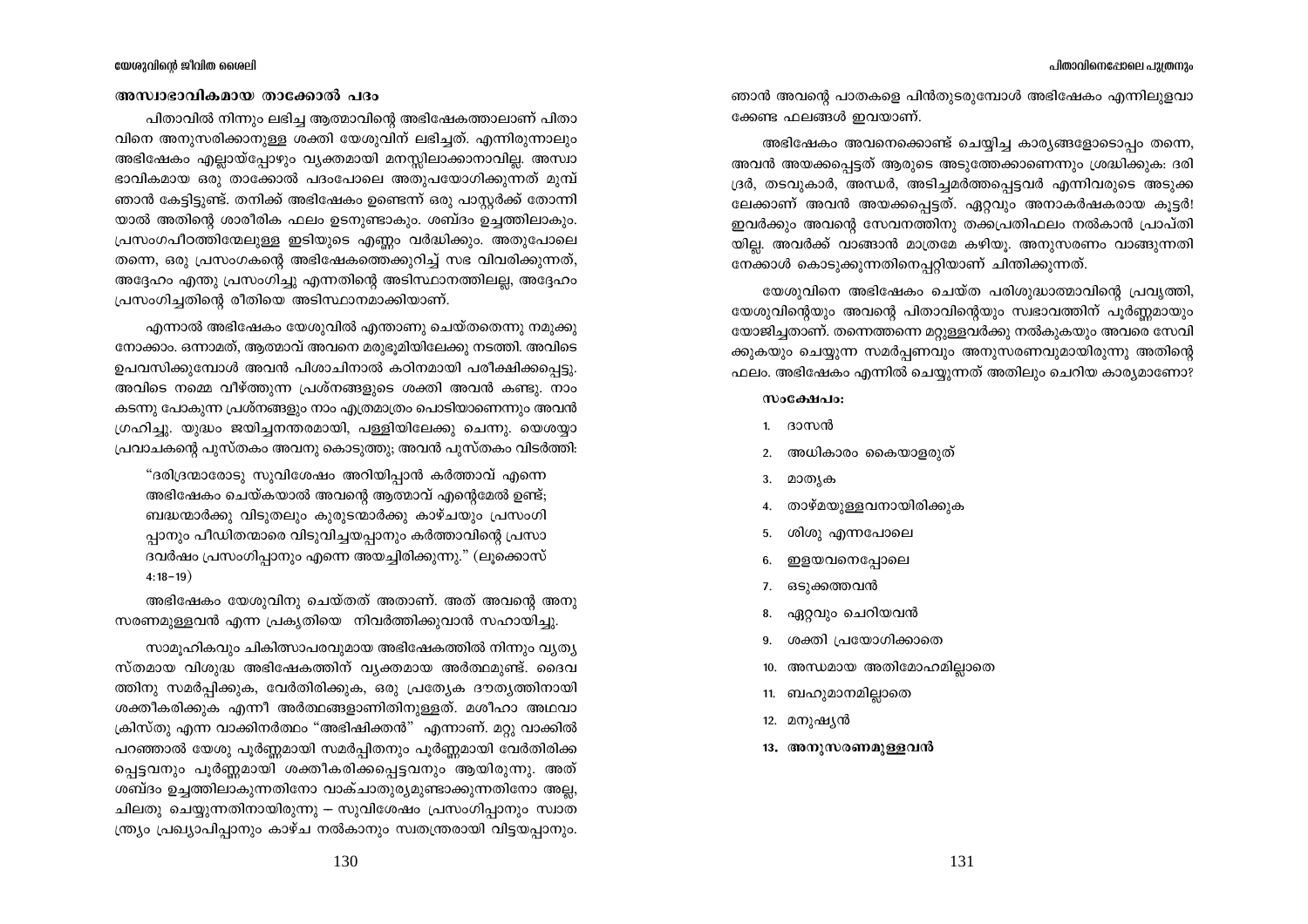### ഇടയന്മാർ ഓടിപ്പോകുകയില്ല

"തന്നെത്താൻ താഴ്ത്തി, മരണത്തോളം ക്രൂശിലെ മരണത്തോളം തന്നേ, അനുസരണമുള്ളവനായിത്തീർന്നു"

ത്തിന്റെ ആത്യന്തികമായ പരീക്ഷണമാണിത്. എന്നെത്തന്നെ നൽകിക്കൊ ണ്ട് അത്രത്തോളം പോകാൻ ഞാൻ തയ്യാറാണോ? ഇതിലേക്കൊന്നിലും യേശു വലിച്ചിഴക്കപ്പെട്ടതല്ല എന്നു നാം ശ്രദ്ധിക്കുന്നത് പരമപ്രധാന മാണ്. സ്നേഹം എപ്പോഴും ഒരു തിരഞ്ഞെടുപ്പാണ്. ആരെയും നിർബ ന്ധിച്ചു സ്നേഹിപ്പിക്കാനാവില്ല. അടിമത്തം വേറെ, ദാസത്വം വേറെ. ദാസത്വം തിരഞ്ഞെടുപ്പാണ്, അതു സ്നേഹത്തിൽ നിന്നുരുത്തിരിഞ്ഞ താണ്. മരണത്തിലേക്കുള്ള ചുവടു പോലും യേശുവിന്റെ സ്നേഹപൂർവ്വ മുള്ള തിരഞ്ഞെടുപ്പായിരുന്നു.

"ഞാൻ നല്ല ഇടയൻ ആകുന്നു; നല്ല ഇടയൻ ആടുകൾക്കു വേണ്ടി തന്റെ ജീവനെ കൊടുക്കുന്നു. ഇടയനും ആടുകളുടെ ഉടമസ്ഥനുമല്ലാത്ത കുലിക്കാരൻ ചെന്നായ് വരുന്നതു കണ്ടു ആടുകളെ വിട്ട് ഓടിക്കളയുന്നു; ചെന്നായ് അവയെ പിടിക്കയും ചിന്നിച്ചുകളകയും ചെയ്യുന്നു. അവൻ കൂലിക്കാരനും ആടുക ളെക്കുറിച്ചു വിചാരമില്ലാത്തവനുമല്ലോ. ഞാൻ നല്ല ഇടയൻ; പിതാവ് എന്നെ അറികയും ഞാൻ പിതാവിനെ അറികയും ചെ യ്യുന്നതുപോലെ ഞാൻ എനിക്കുള്ളവയെ അറികയും എനിക്കു ള്ളവ എന്നെ അറികയും ചെയ്യുന്നു. ആടുകൾക്കുവേണ്ടി ഞാൻ എന്റെ ജീവനെ കൊടുക്കുന്നു. ഈ തൊഴുത്തിൽ ഉൾപ്പെടാത്ത വേറെ ആടുകൾ എനിക്കുണ്ട്; അവയെയും ഞാൻ നടത്തേണ്ട താകുന്നു; അവ എന്റെ ശബ്ദം കേൾക്കും; ഒരാട്ടിൻകുട്ടവും ഒരി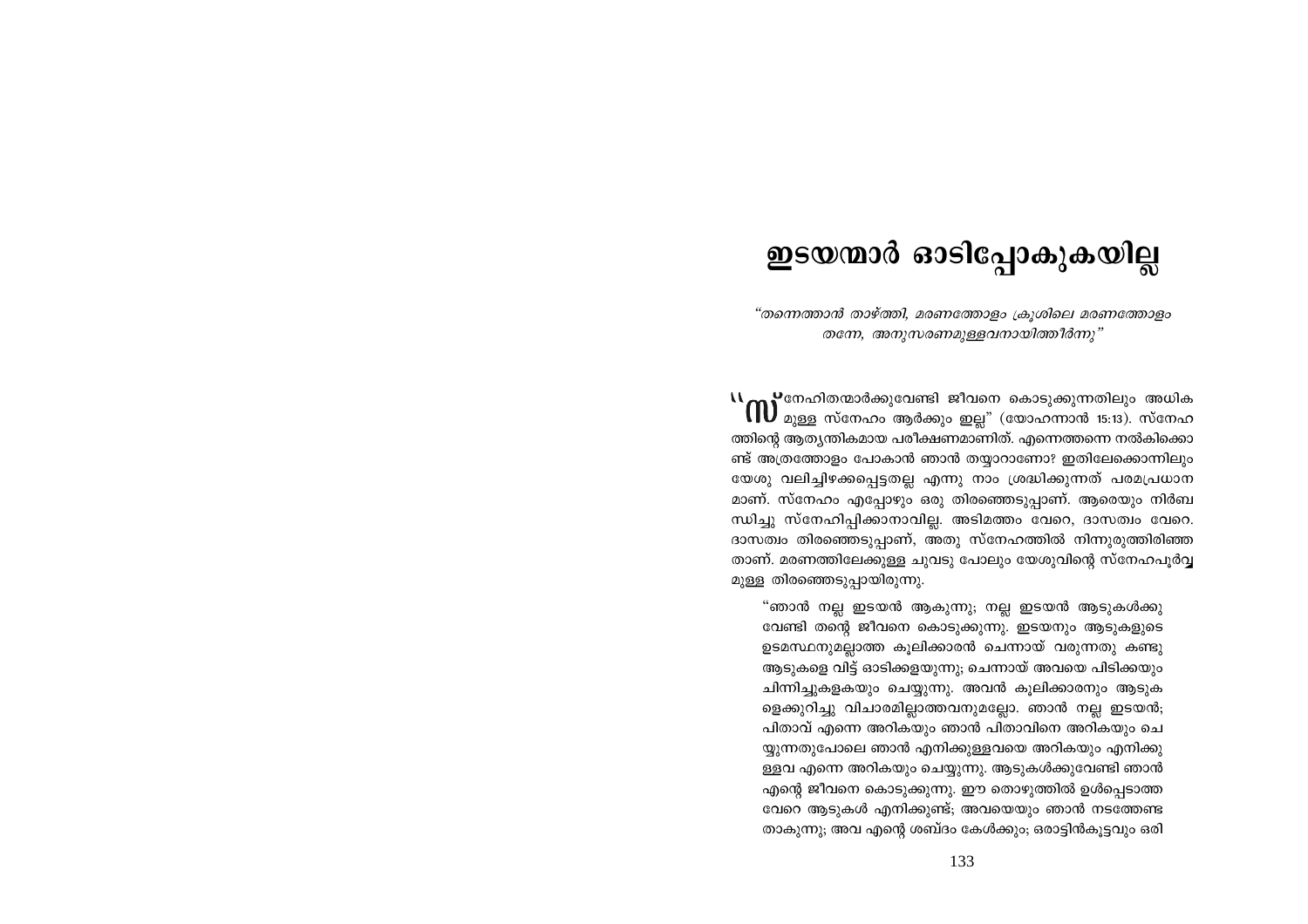#### യേശുവിന്റെ ജീവിത ശൈലി

ടയനും ആകും. എന്റെ ജീവനെ വീണ്ടും പ്രാപിക്കേണ്ടതിനു ഞാൻ അതിനെ കൊടുക്കുന്നതുകൊണ്ടു പിതാവ് എന്നെ സ്നേ ഹിക്കുന്നു. ആരും അതിനെ എന്നോടു എടുത്തുകളയുന്നില്ല; ഞാൻ തന്നേ അതിനെ കൊടുക്കുന്നു; അതിനെ കൊടുപ്പാൻ എനിക്കു അധികാരം ഉണ്ട്. വീണ്ടും പ്രാപിപ്പാനും അധികാരം ഉണ്ട്. ഈ കല്പന എന്റെ പിതാവിങ്കൽ നിന്നും എനിക്കു ലഭി ച്ചിരിക്കുന്നു" (യോഹന്നാൻ 10:11-18).

പിതാവ് എങ്ങനെയുള്ളവനെന്നു മനസ്സിലാക്കുകയും അവന്റെ ശബ്ദം കേൾക്കുകയും ചെയ്യുന്നതിലൂടെ മാത്രമേ ഇപ്രകാരമുള്ള സ്വയ സമർപ്പണത്തിന് ശക്തി ലഭിക്കുകയുള്ളു. ഇപ്പോൾ ആടുകളുടെ സുപ്ര ധാനമായ പ്രതികരണം അവന്റെ ശബ്ദം കേൾക്കുക, എപ്രകാരമുള്ള ശബ്ദമാണ് പിതാവ് ഉണ്ടാക്കുന്നതെന്ന് തിരിച്ചറിയുക, ദാസപ്രകൃതിക്കാ യുള്ള വിളി കേൾക്കുക, അനുസരണമെന്നാൽ സ്വയത്തെ സേവിക്കു ന്നതിലുടെ മറ്റുള്ളവരെ അതിക്രമിക്കുകയല്ല എന്നു മനസ്സിലാക്കുക എന്നി വയാണ്. മരണം അതിനെ അവസാനിപ്പിക്കുകയില്ല എന്ന് യേശു മനസ്സി ലാക്കി; മറിച്ച് പൂർണ്ണതയുള്ള പുതിയ ലോകത്തിന്റെ തുടക്കമായിരുന്നു അത്

ക്രിസ്ത്യാനികളുടെ ജീവനു വലിയ ഭീഷണിയൊന്നും സൃഷ്ടി ക്കാത്ത സംസ്കാരത്തിൽ ജീവിക്കുന്നവരാണ് ഈ ഗ്രന്ഥത്തിന്റെ ഭൂരി പക്ഷം വായനക്കാരും. അതിനാൽ നമുക്കു നമ്മോടു തന്നെ അടിസ്ഥാന പരമായ ചില ചോദ്യങ്ങൾ ചോദിക്കാം:

എന്തിനുവേണ്ടി മരിക്കാനാണ് ഞാൻ ഒരുങ്ങിയിരിക്കുന്നത്? ഒരു വിശ്വാസത്തിനു വേണ്ടിയോ വിശ്വാസപ്രമാണങ്ങൾക്കു വേണ്ടിയോ? ഒരു വ്യക്തിക്കുവേണ്ടിയോ ഒരു ജനതയ്ക്കു വേണ്ടിയോ? "ഞാനിവിടെ നിൽ ക്കുന്നു, ദൈവമേ എന്നെ സഹായിക്കണമേ, ഇതിനുവേണ്ടി ജീവൻ നൽ കേണ്ടിവന്നാലും ഞാനുറച്ചു നിൽക്കും"എന്ന് ഏതു സ്ഥാനത്തു നിന്നു കൊണ്ട് നാം പറയും? ഈ ചോദ്യങ്ങൾക്കുള്ള ഉത്തരം നമ്മുടെ ദാസത്വ ത്തിന്റെ ആഴം നിശ്ചയിക്കും.

#### $\omega$ oca $\omega$

- 1. ദാസൻ
- 2. അധികാരം കൈയാളരുത്
- 3. മാതൃക
- 4. താഴ്മയുള്ളവനായിരിക്കുക
- 5. ശിശു എന്നപോലെ
- 6. ഇളയവനെപ്പോലെ
- 7. ഒടുക്കത്തവൻ
- ഏറ്റവും ചെറിയവൻ 8.
- ശക്തി പ്രയോഗിക്കാതെ 9.
- 10. അന്ധമായ അതിമോഹമില്ലാതെ
- 11. ബഹുമാനമില്ലാതെ
- 12. മനുഷ്യൻ
- 
- 13. അനുസരണമുള്ളവൻ
- 14. മരണം

ഇതോടെ നമ്മുടെ പട്ടിക പൂർത്തിയാവുന്നു.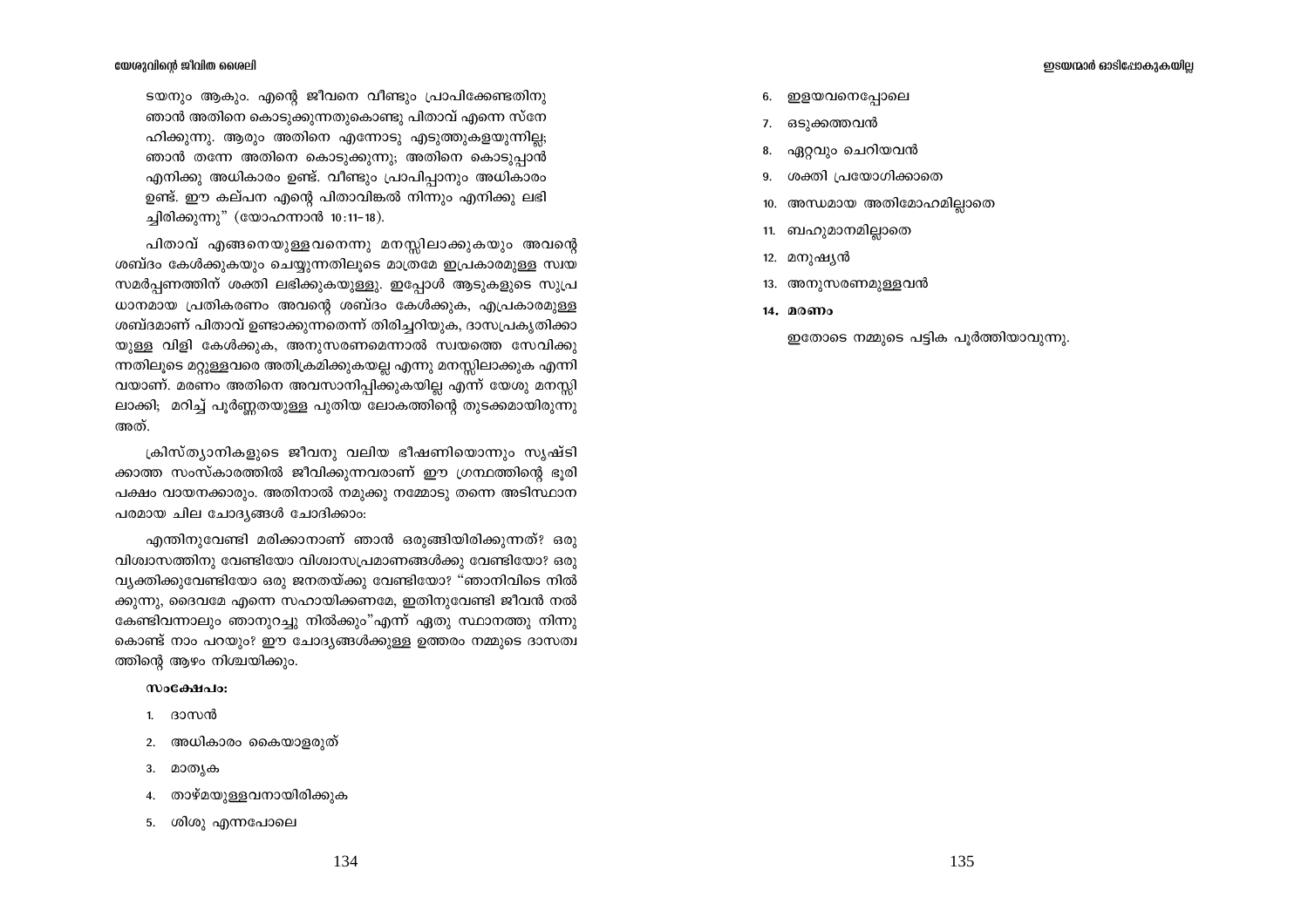### ഭാഗ്യാവസ്ഥ

"അതുകൊണ്ട് ദൈവം അവനെ ഉയർത്തി"

**COD** ശുവിന്റെ പ്രകൃതിയെക്കുറിച്ചുള്ള പഠനം ജഡമയനായ എന്നെ<br>COD തെല്ല് ഭയപ്പെടുത്തുന്നു. മനുഷ്യനായ യേശുവിന്റെ ഗുണഗണ ങ്ങളൊന്നും ലോകത്തെ ജയിക്കാൻ ഉപയോഗപ്രദമല്ലെങ്കിലും സകലജാ തികളെയും ശിഷ്യരാക്കാനുള്ള കല്പന തന്നിട്ടാണ് അവൻ പോയത്. ശക്തിയോ, സ്വാധീനമോ, പണമോ ഇല്ലാതെ എങ്ങനെ അവനെക്കുറിച്ച് അറിയിക്കാൻ നമുക്കു കഴിയും? നിസ്വാർത്ഥമായൊരു പദ്ധതികൊണ്ട് എങ്ങനെ ജോലി പൂർത്തിയാക്കാൻ കഴിയും?

ഇവിടെ യേശുവിന്റെ സ്വഭാവഗുണങ്ങളിൽ അവസാനത്തേത് ദൈവം വെളിപ്പെടുത്തുന്നു. അവന് ഏറ്റവും താൽപ്പര്യമുള്ളത് അവൻ നമുക്കു കാട്ടിത്തരുന്നു. ഫിലിപ്പിയർ 2–ാം അദ്ധ്യായത്തിൽ പിതാവിനോടുള്ള യേശു വിന്റെ അനുസരണ സ്വഭാവം ജീവിതത്തിൽ പകർത്തിയാലുണ്ടാകുന്ന ഫലത്തെക്കുറിച്ച് പൗലൊസ് പറയുന്നു:

"അതുകൊണ്ടു ദൈവവും അവനെ ഏറ്റവും ഉയർത്തി സകല നാമത്തിനും മേലായ നാമം നൽകി; അങ്ങനെ യേശുവിന്റെ നാമ ത്തിങ്കൽ സ്വർല്ലോകരുടെയും ഭൂലോകരുടെയും അധോലോക രുടെയും മുഴങ്കാൽ ഒക്കെയും മടങ്ങുകയും എല്ലാ നാവും "യേശു ക്രിസ്തു കർത്താവ്" എന്നു പിതാവായ ദൈവത്തിന്റെ മഹത്വ ത്തിനായി എറ്റുപറകയും ചെയ്യേണ്ടിവരും." (ഫിലിപ്പിയർ 2:9-11)

ഇപ്പോഴെനിക്കു വ്യക്തമായി, നാം ദൈവത്തിന്റെ രീതിയിൽ ജീവി ച്ചാൽ നമുക്കു ദൈവത്തിന്റെ ഫലം ലഭിക്കും. നമ്മുടെ സ്വന്ത ശക്തി കൊണ്ട് ലോകത്തെ നേടുവാൻ നമുക്കു കഴികയില്ല. അതുകൊണ്ട് നമുക്കു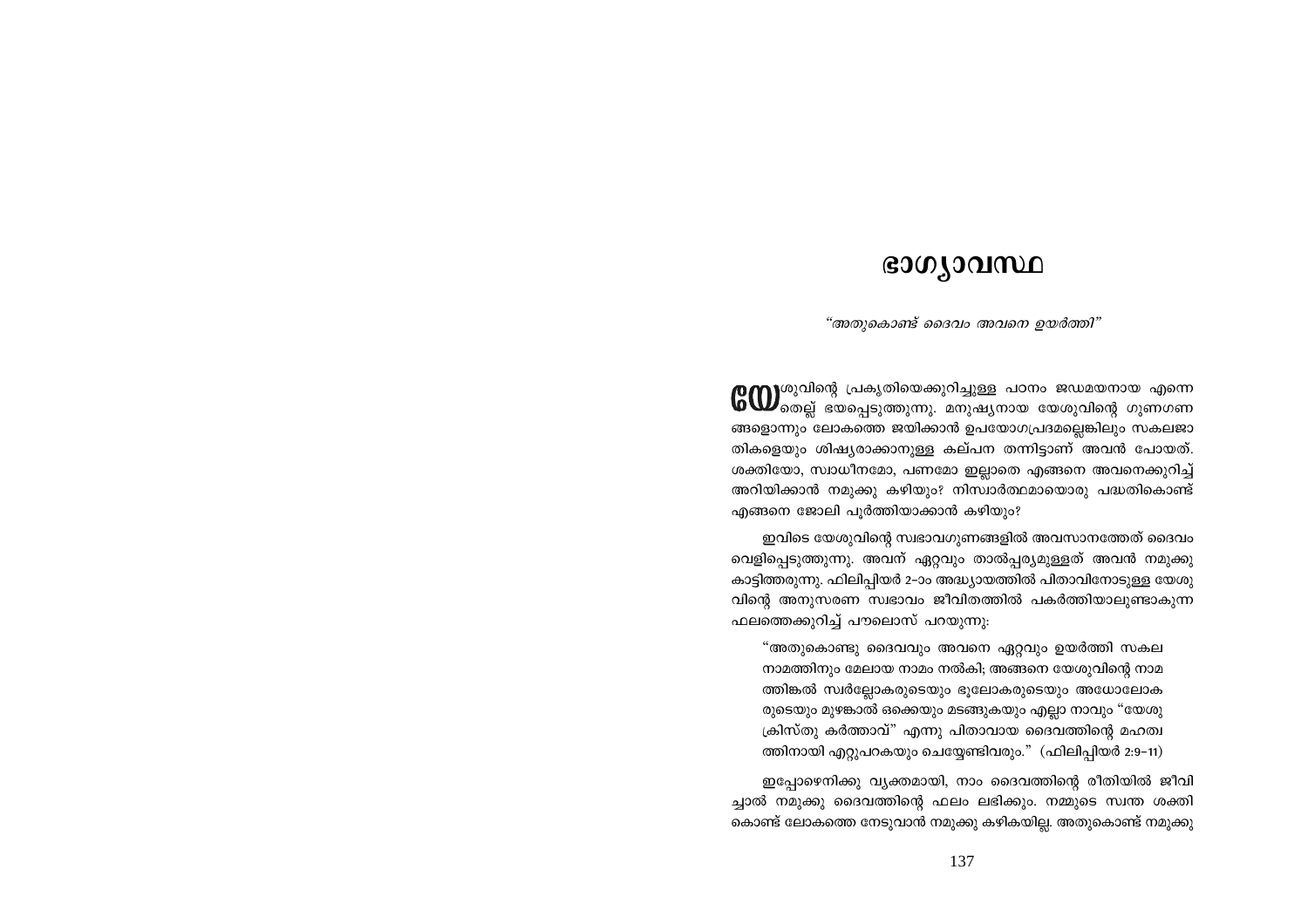വേണ്ടി ദൈവം തന്റെ ശക്തിയുപയോഗിക്കാൻ അനുവദിക്കുന്ന വഴി നാം തേടണം.

യേശുവിന്റെ ജീവിതശൈലി ഉപയോഗിക്കുന്ന ആളുകൾ വിജയം വരി ക്കുന്നത് ക്രിസ്തീയ മണ്ഡലത്തിൽ ഞാൻ കണ്ടിട്ടുണ്ട്. ഒരു പ്രത്യേക വീക്ഷണത്തിൽ അതിനെ കാണുന്നതു വരെ അതെന്നെ അസ്വസ്ഥനാക്കു മായിരുന്നു. അവരുടെ വിജയം, യഥാർത്ഥത്തിൽ അവർക്കു ലഭിക്കേണ്ടിയി രുന്നതിൽ നിന്നും വളരെ ചെറുതാണ്. സ്വന്തകഴിവുകൊണ്ടു നമുക്കു വിജ യിക്കുവാൻ കഴിയും, പക്ഷേ, ആ വിജയം നമ്മുടെ മാനുഷിക കഴിവുക ളുടെ പരിമിതിക്കനുസരിച്ച് പരിമിതമായിരിക്കുമെന്നു മാത്രമല്ല ഇനിയും പൂർത്തീകരിക്കേണ്ട നമ്മുടെ ഉത്തരവാദിത്തങ്ങൾ നിറവേറ്റാൻ അതു തീരെ പര്യാപ്തവുമല്ല. എന്നാൽ യേശുവിന്റെ ശൈലിക്കനുസൃതമായി നാം ജീവിക്കുമ്പോൾ നമ്മുടെ വിജയം ദൈവത്തിന്റെ കഴിവിനനുസരി ച്ചായിരിക്കും പരിമിതപ്പെട്ടിരിക്കുക.

"നൽകുവാൻ വേണ്ടി ജീവിക്കുക" എന്ന മുദ്രാവാക്യം ലോകത്തിന്റെ യുക്തിക്കു തീരെ അനുയോജ്യമല്ലെങ്കിലും അതു നമ്മുടെ വിശ്വാസത്തി നനുയോജ്യവും ചോദ്യം ചെയ്യാതെ അവനിൽ ആശ്രയിക്കാൻ നമ്മോടാ വശ്യപ്പെടുന്നതും ആണ്. അവൻ വിശ്വസ്തനാകയാൽ അവന്റെ ഭാഗം അവൻ കൃത്യമായി നിർവഹിക്കുന്നതാണ്. അവൻ നമ്മോടു പറയുന്നത്: "യജമാനൻ ചെയ്യുന്നത് ദാസൻ അറിയായ്കകൊണ്ട് ഞാൻ നിങ്ങളെ ദാസ ന്മാർ എന്നു ഇനി പറയുന്നില്ല; ഞാൻ എന്റെ പിതാവിനോടു കേട്ടതു എല്ലാം നിങ്ങളോടു അറിയിച്ചതുകൊണ്ട് നിങ്ങളെ സ്നേഹിതന്മാർ എന്നു പറ ഞ്ഞിരിക്കുന്നു" (യോഹന്നാൻ 15:15).

അതാണ് അതിന്റെ മഹത്വകരമായ ഫലം. എങ്ങനെയാണ് പ്രാർത്ഥി ക്കേണ്ടതെന്ന് ഇപ്പോൾ നമുക്കറിയാം. എങ്ങനെയാണ് സ്നേഹിക്കുന്ന തെന്ന് ഇപ്പോൾ നമുക്കറിയാം. ശക്തിയുടെ ഉറവിടമെന്താണെന്ന് നമു ക്കിപ്പോഴറിയാം. ശക്തി എങ്ങനെ ഉപയോഗിക്കണമെന്നും നമുക്കിപ്പോൾ അറിയാം.

### ശക്തിയുടെ ഇടനിലക്കാരൻ

"പിതാവു സകലവും തന്റെ അധികാരത്തിൽ തന്നിരിക്കുന്നു എന്ന് യേശു അറിഞ്ഞു."

**( )** രീരാരോഗ്യം മെച്ചപ്പെടുത്തുന്നതിനെപ്പറ്റിയുള്ള ഒരു പ്രോഗ്രാമിലേക്ക്<br>@ അംഗങ്ങളെ ഇന്റർവ്യൂ ചെയ്യുന്നത് ഞാൻ ടെലിവിഷനിൽ കണ്ടുകൊ ണ്ടിരിക്കുകയായിരുന്നു. അവർ സ്റ്റേജിലേക്ക് കയറിയപ്പോൾ എണ്ണ പുര ട്ടിയ അവരുടെ ശരീരത്തിൽ മസിലുകൾ ഓടിക്കളിക്കുന്ന ചെറിയ ജീവി കളെപ്പോലെ, ഉരുണ്ടുകളിക്കുന്നതു കാണാമായിരുന്നു. അവരുടെ ശക്തി പ്രദർശനം അപാരമായിരുന്നു. തങ്ങളുടെ ശക്തികൊണ്ട് അവർ എന്താണ് ചെയ്യുന്നതെന്ന് അനൗൺസർ ചോദിച്ചപ്പോൾ അവർ മറുപടിയായി പ്രത്യേക പോസിൽ മസിലുകൾ പ്രദർശിപ്പിക്കുകയാണ് ചെയ്തത്. ശക്തി എന്തിനാണുപയോഗിക്കുന്നതെന്ന് അദ്ദേഹം പിന്നെയും ചോദിച്ചപ്പോൾ അവർ കുടുതൽ പോസുകളിൽ ശക്തി പ്രദർശിപ്പിച്ചു. ആ ശക്തി മുഴു വനും നിങ്ങൾക്കു ലഭിച്ചാൽ നിങ്ങൾ എന്തുചെയ്യും?

കഴിഞ്ഞ കാൽനൂറ്റാണ്ടുകൊണ്ട് സൂപ്പർമാൻ അമേരിക്കൻ സംസ്കാ രത്തിന്റെ ഭാഗമായിക്കഴിഞ്ഞു. ചിത്രകഥയായി ആരംഭിച്ച്, ടെലിവിഷൻ സീരിയലായി തുടർന്ന സുപ്പർമാന്റെ സാഹസിക കഥകൾ ഇന്ന് കോടി കൾ മുതൽമുടക്കുള്ള സിനിമകളിൽ എത്തിനിൽക്കുന്നു. വെടിയുണ്ടയേ ക്കാൾ വേഗത്തിലും എൻജിനേക്കാൾ ശക്തിയിലും ഉള്ള പ്രവർത്തനവും ഒറ്റച്ചാട്ടത്തിന് ഉയർന്ന കെട്ടിടത്തിനു മുകളിലെത്താനുള്ള സുപ്പർമാന്റെ കഴിവും നമ്മെ കീഴ്പ്പെടുത്തിയിരിക്കുന്നു. നാം ശക്തിയെ ഇഷ്ടപ്പെടുന്ന തിനാൽ നമ്മുടെ സ്വപ്നങ്ങൾക്ക് സുപ്പർമാൻ നന്നായി ഇണങ്ങുന്നു. എന്നാൽ ആ ശക്തി മുഴുവനും നിങ്ങൾ എന്തിനാണുപയോഗിക്കുന്നത്?

യേശു എന്താണ് ചെയ്തത്? യോഹന്നാൻ 13 പ്രകാരം, തന്റെ നാഴിക വന്നു എന്ന് യേശു അറിഞ്ഞു. തന്റെ സ്നേഹത്തിന്റെ ആഴം ശിഷ്യന്മാരെ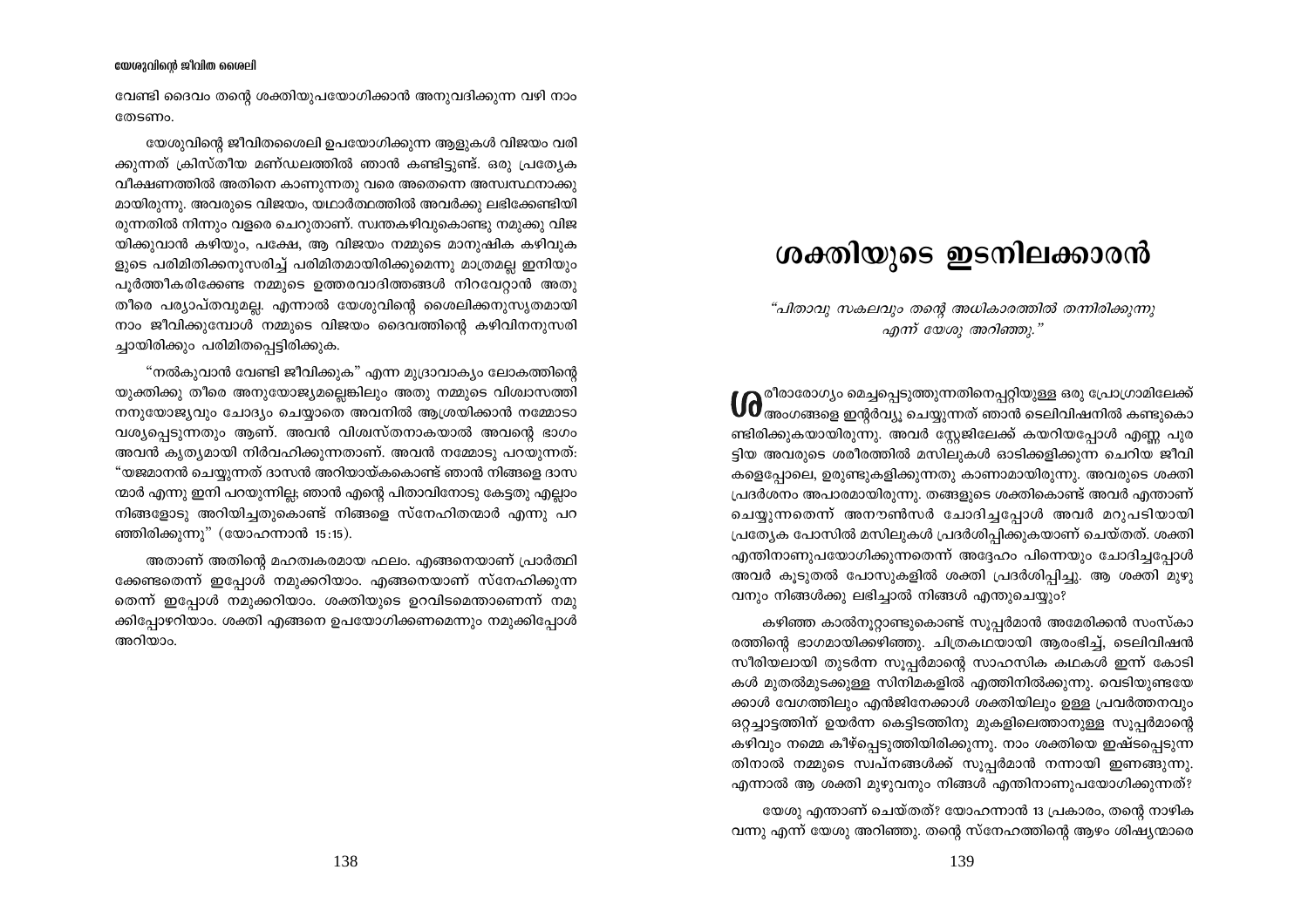#### ശക്തിയുടെ ഇടനിലക്കാരൻ

ഉള്ള വിശദീകരണമായിരുന്നു: "ഞാൻ നിന്നെ കഴുകാഞ്ഞാൽ നിനക്കു എന്നോടുകൂടെ പങ്കില്ല." യേശുവിന്റെ യഥാർത്ഥ സ്വഭാവം നാം മനസ്സി ലാക്കുകയും അവൻ യഥാർത്ഥത്തിൽ ആയിരിക്കുന്ന അവസ്ഥയിൽ നമ്മോട് ഇടപെടുവാൻ അനുവദിക്കുകയും ചെയ്യുന്നില്ലെങ്കിൽ അവനെ പൂർണ്ണമായി, അല്ല, ഭാഗികമായെങ്കിലുമോ മനസ്സിലാക്കുവാൻ നമുക്കു കഴി യുകയില്ല. നാം അവന്റെ ക്ലബ്ബിൽ അംഗമായിരിക്കാം. ശരിയായ പദങ്ങൾ ഉപയോഗിക്കാൻ നാം ശീലിച്ചിരിക്കാം. എങ്കിലും അവൻ നമ്മെ ശുശ്രൂഷി ക്കുന്നില്ലെങ്കിൽ നമുക്കവനുമായി പങ്കോ കൂട്ടായ്മയോ ഇല്ല.

നമ്മുടെ പരസ്പര സമീപനത്തിന്റെ ഉത്തമമാതൃകയാണ് പത്രൊ സിന്റെ പ്രതികരണം. "ഞാൻ യഥാർത്ഥത്തിൽ ആരാണെന്ന് നീ കാണ രുത്" നാം പറയും. "ഞാൻ തന്നെ എന്റെ കാൽ കഴുകികൊള്ളാം, നീ അനുഷ്ഠാനത്തിനുവേണ്ടി ഒന്നു വെള്ളമൊഴിച്ചാൽ മതി." യേശു നമ്മുടെ കാൽ കഴുകുന്നതിനനുവദിക്കാതിരിക്കുന്നത് അവനുമായുള്ള നമ്മുടെ കൂട്ടായ്മ ഇല്ലാതാക്കുന്നതുപോലെ അന്യോന്യം കാൽ കഴുകുവാനുള്ള യേശുവിന്റെ കല്പനയുടെ ലംഘനം പരസ്പരമുള്ള കൂട്ടായ്മയേയും ഇല്ലാ താക്കും. ദിനം തോറുമുള്ള യാത്രയിൽ പറ്റിയ പൊടി കഴുകിക്കളഞ്ഞ് കർത്താവിന്റെ പന്തിഭോജനത്തിനിരിക്കാൻ നമ്മെ പ്രാപ്തരാക്കുന്ന, അന്യോന്യം ശുദ്ധിവരുത്തുന്ന ശുദ്ധീകരണ വസ്തുക്കളായിരിക്കണം നാം.

"അവൻ അവരുടെ കാൽ കഴുകീട്ടു വസ്ത്രം ധരിച്ചു വീണ്ടും ഇരുന്നു. അവരോട് പറഞ്ഞത്: ഞാൻ നിങ്ങൾക്കു ചെയ്തത് ഇന്നതു എന്നു അറിയുന്നുവോ? നിങ്ങൾ എന്നെ ഗുരുവെന്നും കർത്താവെന്നും വിളിക്കുന്നു; ഞാൻ അങ്ങനെ ആകകൊണ്ടു നിങ്ങൾ പറയുന്നതു ശരി. കർത്താവും ഗുരുവുമായ ഞാൻ നിങ്ങ ളുടെ കാൽ കഴുകി എങ്കിൽ നിങ്ങളും തമ്മിൽ തമ്മിൽ കാൽ കഴുകേണ്ടതാകുന്നു. ഞാൻ നിങ്ങൾക്കു ചെയ്തതുപോലെ നിങ്ങളും ചെയ്യേണ്ടതിനു ഞാൻ നിങ്ങൾക്കു ദൃഷ്ടാന്തം തന്നി രിക്കുന്നു. ആമേൻ, ആമേൻ ഞാൻ നിങ്ങളോടു പറയുന്നു: ദാസൻ യജമാനനെക്കാൾ വലിയവൻ അല്ല; ദൂതൻ തന്നെ അയ ച്ചവനെക്കാൾ വലിയവനുമല്ല" (യോഹന്നാൻ 13:12–16).

ചിലർ ഈ ഭാഗത്തെ വ്യാഖ്യാനിക്കുന്നത് യേശു കാൽ കഴുകൽ ശുശ്രൂഷ എന്ന പേരിൽ ഒരു പുതിയ ആചാരം സ്ഥാപിച്ചു എന്നാണ്. അങ്ങ നെ വാദിക്കുന്നവരോട് എനിക്കു തർക്കമൊന്നുമില്ല. കാൽ കഴുകൽ ശുശ്രൂ ഷയിൽ ഞാൻ സംബന്ധിച്ചിട്ടുണ്ട്. അതു വളരെ സന്തോഷകരമായിരുന്നു. എങ്കിലും വൃത്തിയില്ലാത്ത കാലുകളുമായി വരുന്ന ആളുകൾ സംബന്ധി ക്കുന്നിടത്ത് അത്തരം ശുശ്രൂഷകളിൽ ഞാൻ സംബന്ധിച്ചിട്ടില്ല. വിശുദ്ധ ന്മാർ അവയെ സ്പർശിക്കും മുമ്പ് നാം അവ വൃത്തിയാക്കുവാൻ ശ്രദ്ധി ക്കുന്നു.

#### യേശുവിന്റെ ജീവിത ശൈലി

അറിയിക്കാൻ അവൻ ഒരുങ്ങുകയാണ്. താൻ പിതാവിന്റെ അടുക്കൽ നിന്നു വന്നു എന്നും അവിടേക്കു മടങ്ങുകയാണെന്നും പിതാവ് സകലവും തന്റെ അധികാരത്തിൽ തന്നിരിക്കുകയാണെന്നും യേശുവിന് അറിയാമായിരു ന്നു. ഇപ്പോഴെന്താണ് പ്രതീക്ഷിക്കേണ്ടത്? ഒരു സ്ഫോടനം? ശക്തിയുടെ അപാരമായ ഒരു പ്രദർശനം?

തുന്നലില്ലാത്ത തന്റെ ഉടയാടയുമണിഞ്ഞ് തന്റെ ശിഷ്യന്മാരോടൊപ്പം അത്താഴത്തിനിരിക്കുന്ന യേശുവിനെ ഒന്നു സങ്കൽപ്പിച്ചു നോക്കു. ദുഷ്ട ശക്തികൾ മാസങ്ങളായി അവനെ കൊല്ലുവാൻ പദ്ധതികൾ മെനയുക യാണെങ്കിലും ലോകത്തിലുള്ള സകലശക്തിയും അവന്റെ ശരീരത്തി ലുള്ളതിനാൽ ഭയപ്പെടേണ്ട കാര്യമില്ല. അതിഭയങ്കരമായ ദുഷ്ടശക്തികൾ അവനെ വലയം ചെയ്തിരിക്കെ മുഴുശക്തിയുടെയും ഉറവിടമായ അവൻ ശിഷ്യന്മാരുടെ അരികിലേക്ക് ചെന്നു.... എന്നിട്ട് എന്താണ് ചെയ്തെന്നോ? "...വസ്ത്രം ഊരിവെച്ചു ഒരു തുവർത്ത് എടുത്ത് അരയിൽ ചുറ്റി ഒരു പാത്ര ത്തിൽ വെള്ളം പകർന്നു ശിഷ്യന്മാരുടെ കാൽ കഴുകുവാനും അരയിൽ ചുറ്റിയിരുന്ന തുണികൊണ്ട് തുവർത്തുവാനും തുടങ്ങി." അതാണ് അവൻ തന്റെ ശക്തികൊണ്ട് ചെയ്യുന്നത്. അവൻ കാൽ കഴുകുന്നു!

കാൽ കഴുകലിനോട് തുലനപ്പെടുത്താവുന്ന ഒരു ആചാരം നമു ക്കില്ല. കാൽ കഴുകൽ ആതിഥ്യമര്യാദയുടെ ഭാഗമാണ്. അടിമയാണ് അതു ചെയ്യാറുള്ളത്; അടിമകളില്ലാത്ത, തീരെ ദരിദ്രമായ ഭവനങ്ങളിൽ ഗൃഹ നാഥനായിരിക്കും കാൽ കഴുകുന്നത്. അത് ഒരു ഹീനപ്രവൃത്തി ആയിരു ന്നതിനാൽ ഉന്നതസ്ഥാനീയരായവരാരും അതു ചെയ്യാറില്ലായിരുന്നു. അവൻ അതു ചെയ്താൽ മാന്യത നഷ്ടപ്പെട്ടു എന്നർത്ഥം. അമേരിക്കൻ പ്രസിഡന്റ് വിശ്രമമുറി വൃത്തിയാക്കുന്നതുപോലെയും രാജാവ് മുറ്റമടി ക്കുന്നതുപോലെയും ഗണിക്കപ്പെട്ടിരുന്നു അത്. സ്വന്തം വ്യക്തിത്വത്തെ ക്കുറിച്ച് ഉത്തമബോധ്യമില്ലാത്ത ഒരാളും അത്തരം ഹീനമായ പ്രവൃത്തി ചെയ്ത് മാനൃത നഷ്ടപ്പെടുത്താൻ ഒരുങ്ങുകയില്ല. യേശുവിന് താനാരാ ണെന്ന് നന്നായി അറിയാമായിരുന്നതിനാൽ ഒന്നും തെളിയിക്കേണ്ട ആവ ശ്യമില്ലായിരുന്നു. ഏറ്റവും താണ ജോലി ചെയ്യാൻ അവനു കഴിയുമായി രുന്നു.

ഞാനായിരുന്നെങ്കിൽ കാൽ കഴുകുക എന്ന പ്രവൃത്തി എന്റെ അന്ത സ്സിനു ചേർന്നതല്ല എന്നു കരുതുമായിരുന്നു. കാരണം അത്തരമൊരു പ്രവൃ ത്തി എന്റെ നിലവാരത്തിലും വളരെ താഴെയായിരുന്നു.

യേശുവിന്റെ മാനൃതക്കു ചേരാത്ത പ്രവൃത്തിയാണ് അതെന്ന് പത്രൊസ് മനസ്സിലാക്കി. അത്തരത്തിലൊരു സൗജന്യം സ്വീകരിക്കാനുള്ള കഴിവ് തനിക്കില്ലെന്നറിഞ്ഞ്, തന്റെ കാൽ കഴുകുവാൻ അനുവദിക്കയില്ലെന്ന് അവൻ യേശുവിനോടു പറഞ്ഞു. യേശുവിന്റെ മറുപടി, നമുക്ക് അവനോടും തമ്മിൽ തമ്മിലും ഉള്ള ബന്ധത്തെപ്പറ്റിയും നമ്മുടെ പ്രകൃതിയെപ്പറ്റിയും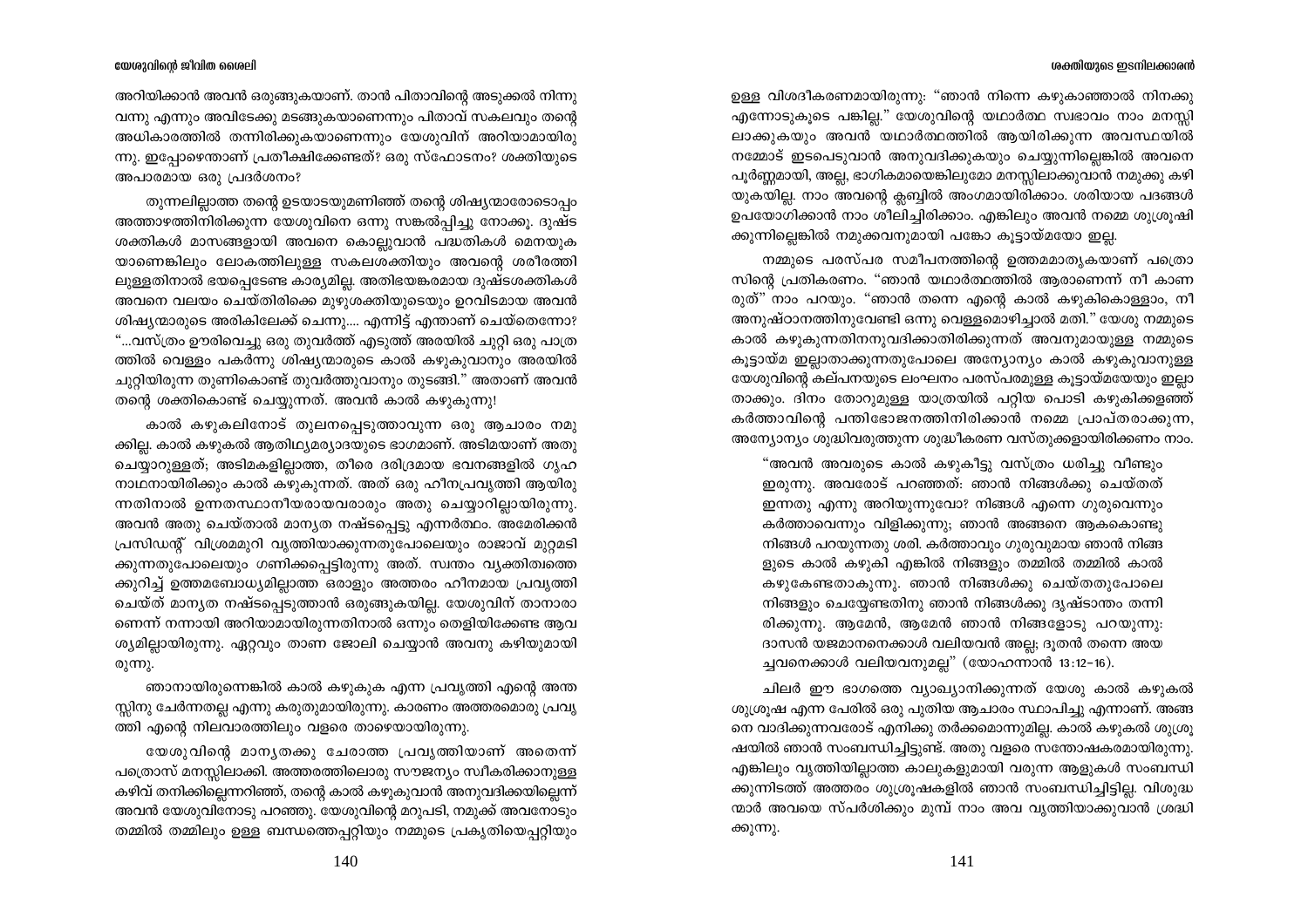യേശു ഒരു ആചാരം സ്ഥാപിക്കുകയായിരുന്നുവെന്നതിൽ വ്യക്തിപ രമായി, എനിക്കു സംശയമുണ്ട്. നാം പരസ്പരം എങ്ങനെ പെരുമാറണം എന്നവൻ പഠിപ്പിക്കുകയായിരുന്നു. അത് അക്ഷരികമായ കാൽ കഴുകൽ അല്ലെങ്കിൽ പിന്നെ എങ്ങനെയാണ് ഈ കൽപ്പന നാം നിവർത്തിക്കേ ണ്ടത്? ഇതോടുള്ള ബന്ധത്തിലുയരുന്ന ഒരു ചോദ്യം ഇതാണ്: യജമാ നന്റെ പന്തിയിലിരിക്കാൻ യോഗ്യനാണെന്നും വൃത്തിയുള്ളവനാണെന്നും നമ്മെ ബോധ്യപ്പെടുത്തുന്ന കാര്യങ്ങൾ എന്തൊക്കെയാണ്?

ഞാൻ പറയുന്ന കാര്യങ്ങൾ കേൾക്കാൻ ഒരാൾ സമയമെടുക്കുമ്പോൾ എന്റെ കാലുകൾ കഴുകുന്നതുപോലെ എനിക്കു തോന്നും. ഒരാൾ എന്നെ അഭിനന്ദിക്കുമ്പോൾ എന്റെ കാൽ കഴുകുകയാണ്. എന്റെ സന്തോഷത്തിൽ മറ്റൊരാൾ പങ്കുചേരുമ്പോൾ എന്റെ കാൽ കഴുകുകയാണ്. എന്നോട് തന്റെ ഭാരം പങ്കുവെക്കാനോ ഏറ്റുപറയാനോ തക്കവണ്ണം ഒരാൾ എന്റെ കാതു കളെ വിശ്വസിക്കുമ്പോൾ എന്റെ കാൽ കഴുകുകയാണ്. കാൽ കഴുകുവാൻ എണ്ണമറ്റ മാർഗ്ഗങ്ങൾ നമുക്കുണ്ട്. നമ്മുടെ സ്വന്തജീവിതത്തിൽ എവിടെ നിന്നാണ് അഴുക്കു കടന്നുവരുന്നത് എന്ന് ശ്രദ്ധിക്കാൻ തുടങ്ങുമ്പോൾ മറ്റുള്ളവർക്കും ശുദ്ധിവരുത്തുവാൻ നമുക്കു കഴിയും.

ഈ ചിന്ത ഞായറാഴ്ചത്തെ പ്രസംഗത്തോടുള്ള എന്റെ സമീപന ത്തെയും മാറ്റി മറിച്ചു. ഭംഗിയായി വസ്ത്രം ധരിച്ച് വരിവരിയായി എന്റെ മുമ്പിലിരിക്കുന്ന ആളുകൾ അകമെ നന്നായിരിക്കുന്നില്ല എന്നു ഞാൻ മനസ്സിലാക്കാൻ തുടങ്ങി. അവരിൽ പലരും അപ്രൈസ്തവരായ ജോലി ക്കാരെക്കൊണ്ടു ബുദ്ധിമുട്ടുന്നവരും സ്ഥിരമായി അശ്ലീല സംസാരങ്ങൾ ശ്രവിക്കുന്നവരും ആണ്. സ്ത്രീകളിൽ നല്ലൊരു പങ്കും കഴിഞ്ഞയാഴ്ച ഇച്ചാഭംഗം സംഭവിച്ചവരാണ്. കുടുംബത്തിലുള്ളവർ കോപിച്ചും പരസ്പരം സംസാരിക്കാതെയും ഇരിക്കുന്നു. യഥാർത്ഥവും സാങ്കൽപ്പികവുമായ കുറ്റ ബോധം അവരെ മുടിയിട്ട് അകത്തെ മനുഷ്യനെ തളർത്തിക്കളയുന്നു.

പ്രസംഗപീഠത്തിൽ നിന്നുകൊണ്ട് കുറ്റപ്പെടുത്തുന്ന വാക്കുകളുപ യോഗിച്ച് ഞാൻ അവരെ നിരാശപ്പെടുത്തണോ? അവർ നന്നായി ജീവി ക്കാത്തതിന് അവരെ ശകാരിക്കണോ? തകർന്ന ഹൃദയത്തിന് ഞാനവരെ കുറ്റപ്പെടുത്തണോ? ഇല്ല, എന്നെപ്പോലെ അവർക്കും കാൽ കഴുകലിന്റെ ആവശ്യമുണ്ട്.

വിശ്വാസികളെന്ന നിലയിലുള്ള നമ്മുടെ ഒന്നിച്ചു ചേരലുകൾ കാൽ കഴുകലിന്റെ അവസരങ്ങളാകുന്നതുവരെ യഥാർത്ഥ കൂട്ടായ്മ എന്തെന്ന് ഗ്രഹിപ്പാൻ നമുക്കു കഴികയില്ല.

> "ഇതു നിങ്ങൾ അറിയുന്നു എങ്കിൽ ചെയ്താൽ ഭാഗൃവാന്മാർ" (യോഹന്നാൻ 13:17).

# ശൈലിയിൽ ജീവിക്കുക

### മധുരവും കൈപ്പും

**G2** പടം നോക്കി യാത്ര ചെയ്യുമ്പോൾ എവിടേക്കു പോകണമെന്ന് നിശ്ച<br>�� യിക്കും മുമ്പ് നാം എവിടെയാണ് എന്ന് ആദ്യം അറിഞ്ഞിരിക്കണം. യേശുവും നാമും തമ്മിൽ വൈരുദ്ധ്യത്തിലായതിനാൽ, നാം എവിടെയാ ണെന്നതിനെപ്പറ്റി ഒരു രുപം നമുക്കുണ്ടായിരിക്കണം. നമ്മുടെ യാത്ര ജീവി തകാലം മുഴുവൻ നീണ്ടുനിൽക്കുന്നതാണെന്ന് വ്യക്തമാണ്, എങ്കിലും നാം അവിടെ എത്തും!

ദൈവത്തിൽ നിന്നും ദർശനം പ്രാപിച്ച യെഹെസ്കേലിനോട്, അ വൻ എഴുതിയ ചുരുൾ തിന്നാൻ ആവശ്യപ്പെട്ടു. അതവന്റെ വായിൽ മധു രവും വയറ്റിൽ കൈപ്പുമായിരുന്നു. ഞാൻ നിങ്ങളുമായി പങ്കുവെക്കുന്ന വാക്കുകൾക്ക് ഇതുമായി സാമ്യമുണ്ട്. അവ കേൾക്കാനും രുചിക്കാനും മധുരമുള്ളതെങ്കിലും ദഹിക്കാൻ ബുദ്ധിമുട്ടുള്ളതാണ്, അവ നമ്മുടെ സ്വാഭാവിക ആഭിമുഖ്യങ്ങൾക്ക് എതിരാണെന്നതാണ് കാരണം. ഈ രക്ഷ പ്രാവർത്തികമാക്കുമ്പോൾ നാം ഭയപ്പെടാനും വിറയ്ക്കാനും തുടങ്ങും.

എങ്കിലും നമുക്കു സഹായം ലഭ്യമാണെന്നതുകൊണ്ട് ദൈവത്തിനു സ്തോത്രം. ക്രിസ്തുവിന്റെ ശരീരത്തിലേക്കും നമ്മുടെ വ്യക്തിപരമായ വളർച്ചയിലുള്ള ദൈവിക ഇടപെടലുകളിലേക്കും നോക്കുമ്പോൾ അതു നമുക്കു മനസ്സിലാക്കും. ദൈവത്തിന്റെ ക്ഷണപത്രികയിൽ ആർ.എസ്.വി. പി. (ദയവായി മറുപടി തന്നാലും) എന്ന അടിക്കുറിപ്പുകൂടി ഉണ്ടെന്നു ള്ളതും നമുക്കു വൃക്തമാകും.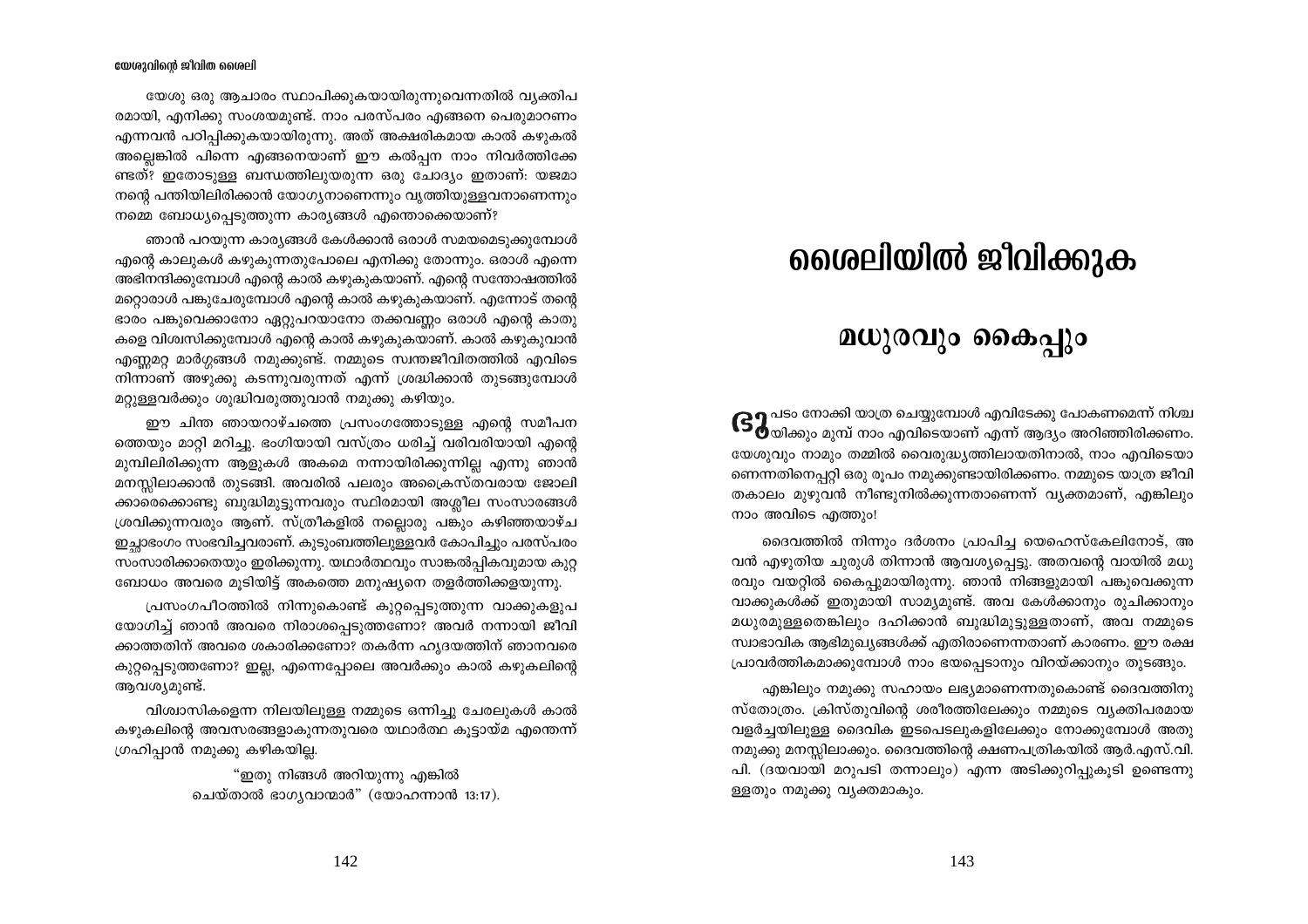# കണങ്കാൽ അസ്ഥി പാദാസ്ഥിയോടു ബന്ധപ്പെട്ടിരിക്കുന്നു

 $\mathbf{W}_{\text{LO}}$ രീരത്തിൽ ഭിന്നത വരാതെ അവയവങ്ങൾ അന്യോന്യം  $\mathsf{U}\mathsf{d}_{\mathsf{sa}_{\mathsf{Q}}\mathsf{sa}_{\mathsf{a}}\mathsf{sa}_{\mathsf{a}}\mathsf{a}}$  കുറ്റുള്ളതിന് അധികം മാനം കൊടുത്തുകൊണ്ടു ശരീരത്തെ കുട്ടിച്ചേർത്തി രിക്കുന്നു. അതിനാൽ ഒരു അവയവം കഷ്ടം അനുഭവിക്കുന്നു എങ്കിൽ അവയവങ്ങൾ ഒക്കെയും കൂടെ കഷ്ടം അനുഭവി ക്കുന്നു; ഒരു അവയവത്തിനു മാനം വന്നാൽ അവയവങ്ങൾ ഒക്കെയുംകൂടെ സന്തോഷിക്കുന്നു. എന്നാൽ നിങ്ങൾ ക്രിസ്തു വിന്റെ ശരീരവും ഓരോരുത്തൻ വെവ്വേറെയായി അവയവങ്ങളും ആകുന്നു" (1 കൊരിന്ത്യർ 12:24-27).

തന്റെ ശിഷ്യന്മാരുടെ പ്രതീകമായി ദൈവം ശരീരത്തെ തിരഞ്ഞെടു ത്തത് തികച്ചും അനുയോജ്യം തന്നെ. അതു ജീവനുള്ളതും വഴക്കമു ള്ളതും വളരുന്നതുമാണ്. യേശുവിന്റെ സ്വഭാവത്തിനനുസരിച്ചു ജീവിക്കു മ്പോൾ മാത്രമേ അതിനു നിലനിൽക്കാൻ കഴിയുകയുള്ളൂ. സ്വാഭാവിക ശരീരത്തിലെ ഒരു അവയവത്തിനും തനിയെ നിലനിൽക്കാൻ കഴിക യില്ല. മനുഷ്യശരീരത്തിലെ ഓരോ ചെറിയ ഭാഗവും ബാക്കി ശരീരത്തെ സേവിക്കുന്നതിനുവേണ്ടിയാണ് സൃഷ്ടിക്കപ്പെട്ടതും അവിടെ സ്ഥാപിക്ക പ്പെട്ടതും. ശരീരത്തിലെ ഏതെങ്കിലുമൊരു ഭാഗം സ്വയകേന്ദ്രീകൃതമാകയും തനിക്കുവേണ്ടി മാത്രം ജീവിക്കാനാരംഭിക്കുകയും ചെയ്യുമ്പോൾ അതു വൈദൃശാസ്ത്രം പറയുന്ന അർബുദം ആയി മാറുന്നു. ഓരോ അവയ വവും ശരീരത്തിന്റെ ദാസനെന്ന നിലയിൽ പ്രവർത്തിക്കുമ്പോൾ മാത്രമേ എന്റെ ഭൗതിക ശരീരത്തിനും ക്രിസ്തുവിന്റെ ശരീരത്തിനും നിലനിൽ പ്പുളളു.

ശരീരത്തിന്റെ പ്രതിരൂപാത്മക പഠനം യുക്തിപരമായി ഇങ്ങനെയൊരു ഉപസംഹാരത്തിനു നമ്മെ സഹായിക്കും. സ്വയലക്ഷ്യങ്ങളുള്ള ഒരു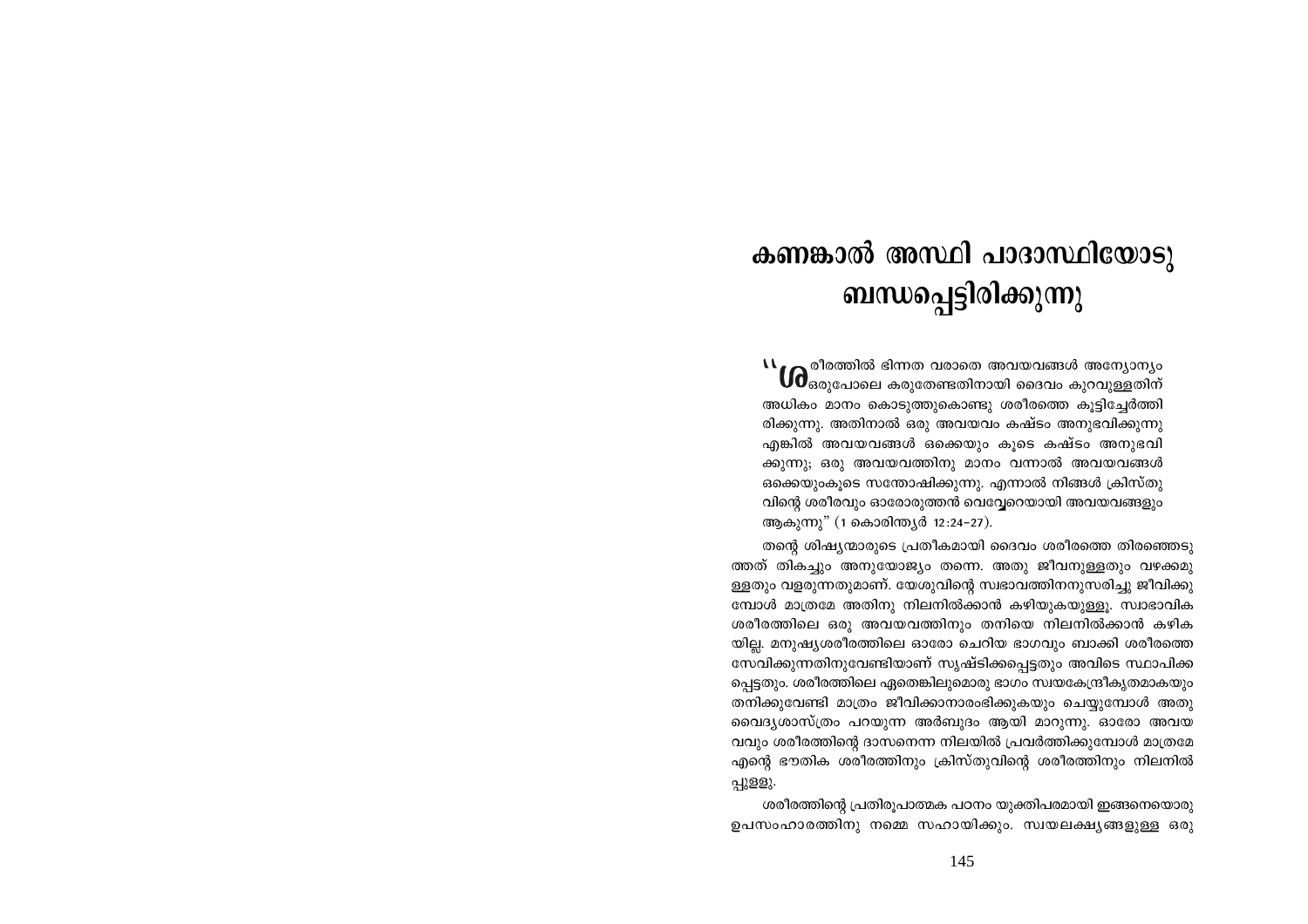# ഭാഗവും ശരീരത്തിലില്ല. "ഞാൻ ഒരു നല്ല തള്ളവിരലാണെങ്കിൽ എനി ക്കെന്തുകൊണ്ട് പ്രവർത്തിച്ച് മുന്നേറി മുട്ടോ കണങ്കാലോ ഒരു മുക്കോ ആയിക്കുടാ?" എന്ന് എന്റെ തള്ളവിരൽ ഒരിക്കലും എന്നോട് ചോദിക്കാ റില്ല. എന്റെ തള്ളവിരലുകൾ കൂടുതൽ സമയവും ഇരുട്ടിലാണു ജീവിക്കു ന്നത്. വളരെക്കുറച്ചു പേർ മാത്രമേ അവയെ കാണാറുള്ളു. മോശമായ അന്തരീക്ഷത്തിൽ കടുത്ത സമ്മർദ്ദത്തിലാണവർ പ്രവർത്തിക്കുന്നത്. എങ്കിലും അവർ ഐസ്ക്രീം കഴിച്ചിട്ടില്ലെന്നോ, അവയെക്കാൾ മുഖത്തിന് കൂടുതൽ ശ്രദ്ധ നൽകുന്നു എന്നോ ഒരിക്കലും പരാതിപ്പെടാറില്ല. "ഇതാണ് എന്റെ സേവനത്തിനുള്ള നന്ദിയെങ്കിൽ ഞാൻ മറ്റൊരു ശരീരത്തിൽ ചേരാൻ പോകുകയാണ്" എന്ന് ഒരിക്കൽപോലും അവ പറഞ്ഞിട്ടില്ല.

കണങ്കാൽ ഉളുക്കി ശരീരം താങ്ങാൻ കഴിയാതെ വന്നാൽ അതിനെ മുറിച്ചു കളയുമെന്ന് ശരീരം ഒരിക്കലും ഭീഷണിപ്പെടുത്താറില്ല. കാരണം, അങ്ങനെ സംഭവിച്ചാൽ ശരീരം മുഴുവനും മുടന്തുള്ളതാകും. മുറിവേറ്റ ഭാഗം ശരിയാകുന്നതുവരെ ശരീരത്തിന്റെ സാവധാനത സഹിക്കാൻ മറ്റ് അവയവങ്ങൾക്ക് സന്തോഷമേയുള്ളു

ആണിയടിക്കുമ്പോൾ ചുറ്റിക എന്റെ നഖത്തിലാണു കൊള്ളുന്നതെ ങ്കിൽ, മുറിവേറ്റ കൈ ചുറ്റിക പിടിച്ചുവാങ്ങി അതിലും ശക്തിയായി മറ്റെ കൈയിൽ അടിക്കുകയില്ല.

ഇടതു കൈ ബലഹീനവും വലതുകൈയുടെ അത്രയും സാമർത്ഥ്യ മില്ലാത്തതുമായതുകൊണ്ട് വലതുകൈ അതിനെ ശകാരിക്കാറില്ല.

ഷേവ് ചെയ്യുമ്പോൾ മുഖത്തെ തൊലി അൽപ്പം പോയാൽ രക്താ ണുക്കൾ വന്ന് അതു നന്നാക്കേണ്ടതാണ്. എല്ലാ ദിവസവും അവരതു ചെയ്യാറുണ്ട്. ഇത്രയുമായിട്ടും ഈ മനുഷ്യൻ പാഠം പഠിക്കാതെ മുഖമി ങ്ങനെ മുറിച്ചാൽ ഇനിയും ഞങ്ങൾ മുറിവ് ഉണക്കുകയില്ല എന്ന് അവ ഒരിക്കലും പരാതി പറയാറില്ല.

എന്റെ വയറ് വേദനിക്കുമ്പോഴോ മുഖത്തു പൊള്ളലേൽക്കുമ്പോഴോ .എന്റെ മുഷ്ടി അതിനെ ഇടിക്കാറില്ല. നേരെ മറിച്ചാണ് സംഭവിക്കുന്നത്. എന്റെ ശരീരം ശ്രദ്ധാപൂർവ്വം സ്വയം സംരക്ഷിക്കുന്നു. സ്വന്ത സുരക്ഷ നോക്കാതെ തന്നെ എന്റെ കൈ മുഖം മൂടി കണ്ണുകളെ സംരക്ഷിക്കുന്നു.

ചിലപ്പോൾ ജോലിക്കൂടുതലുണ്ടാകുമ്പോൾ ശരീരഭാഗങ്ങൾ അവ യുടെ പരാതിയുടെ സൂചനങ്ങൾ നൽകാറുണ്ട്. എങ്കിലും ശരീരത്തിന്റെ ഭാഗമായിരിക്കുന്നത് ഇഷ്ടപ്പെടുന്നില്ല എന്ന തരത്തിലുള്ള ഒരു പരാതിയും എനിക്കൊരിക്കലും കേൾക്കേണ്ടിവന്നിട്ടില്ല.

. ഇത് അർത്ഥമാക്കുന്നതെന്താണെന്നു വ്യക്തമാണ്. നാം ക്രിസ്തു വിന്റെ ശരീരത്തിന്റെ അംഗങ്ങളെങ്കിൽ അന്യോന്യം സേവിക്കുന്നതിനായി നിർമ്മിക്കപ്പെട്ടിട്ടുള്ളവരാണു നാം. അതുമാത്രമാണ് ക്രിസ്തു അതിൽ നിന്നു പ്രതീക്ഷിക്കുന്നത്.

# ചരിത്രത്തിന്റെ തടവുകാർ

 $\boldsymbol{\cap}$ മ്മുടെ വ്യക്തിപരമായ ജീവിതത്തിൽ യേശുവിന്റെ സ്വഭാവം വെളി<br> $\boldsymbol{\cap}$ പ്പെടുത്തേണ്ടതാവശ്യമെങ്കിൽ വ്യക്തികൾ ചേർന്ന സംഘങ്ങളും – സംഘടനകൾ, സഭകൾ — ഇതിൽ നിന്നും ഒഴിവാക്കപ്പെടുന്നില്ല. എങ്കിലും ഏകദേശം എല്ലാ ആത്മീയ പ്രസ്ഥാനങ്ങളും അവ ആരംഭിച്ച് അധികകാലം കഴിയുംമുമ്പേ തന്നെ ഒരു ശരാശരി ബിസിനസ്സ് സ്ഥാപനത്തിന്റെ സ്വഭാവം പ്രദർശിപ്പിച്ചു തുടങ്ങുന്നു. അവയുടെ അധികാരഘടന സ്തുപാകൃതിയി ലാക്കുന്നു. പ്രാപ്തി പരിശോധിക്കുന്ന വിദഗ്ധർ ശരീരത്തിന്റെ ഘടന യെയും ആത്മീയ വരങ്ങളെയും ശ്രദ്ധിക്കുന്നതിനുപകരം സഭാംഗങ്ങളുടെ പ്രവർത്തനം വിലയിരുത്താൻ തുടങ്ങുന്നു. സ്വജന പക്ഷപാതം അരങ്ങു വാഴുന്നു; അവർ വേറിട്ടു വളരുകയും തങ്ങളുടെ പ്രവൃത്തിമണ്ഡലത്തിൽ നിന്നും അകന്നുപോകയും ചെയ്യുന്നു. സംഘടിത പ്രഖ്യാപനങ്ങൾ വ്യക്തി കളായ അംഗങ്ങളുടെ സ്വകാര്യതാൽപ്പര്യങ്ങളിൽ നിന്നു തികച്ചും വ്യത്യാ സപ്പെടുന്നു.

സഭകളുടെ ഉന്നത ബോർഡുകളിലുള്ള പല വൃത്യസ്ത അംഗങ്ങ ളോടും സംസാരിച്ചപ്പോൾ ഞാൻ കണ്ടെത്തിയ ഒരു കാര്യം, അവരെല്ലാം അടിസ്ഥാനപരമായി പുരോഗമന ചിന്താഗതിയുള്ളവരും തങ്ങൾ ഭാഗ ഭാക്കുകളായിരിക്കുന്ന ദൈവശാസ്ത്രപരമായ വിഷയങ്ങളിൽപോലും സന്ദേഹം ഉള്ളവരുമാണെന്നാണ്. എന്നാൽ മീറ്റിംഗുകൾക്കായി ഒന്നിച്ചു കൂടുമ്പോൾ എടുക്കുന്ന തീരുമാനങ്ങൾ അവരുടെ വ്യക്തിതാൽപ്പര്യങ്ങ ളിൽ നിന്നും തികച്ചും വ്യത്യസ്തമായിരിക്കും. അവർക്ക് ആരെങ്കിലും അപ കടസൂചന നൽകിയില്ലെങ്കിൽ, ലോകാനുരൂപമായ ഒരു സംവിധാനത്തി ലേക്ക് അവർ നിപതിക്കുമെന്ന് ഞാൻ ഭയപ്പെടുന്നു. ഒരു സംഘടനയുടെ സംവിധാനം വ്യക്തികളെ ദൈവശബ്ദം കേൾക്കുന്നതിൽ നിന്നു തടയു ന്നതും, ആ അവസ്ഥയിൽ തന്നെ മുന്നോട്ടു പോകാൻ ഉറച്ച തീരുമാനം ഉള്ളതുമാണെങ്കിൽ എവിടെയോ കഠിനമായ പിശകു സംഭവിച്ചിട്ടുണ്ട്. അതു യേശുവിന്റെ ശൈലിയല്ല.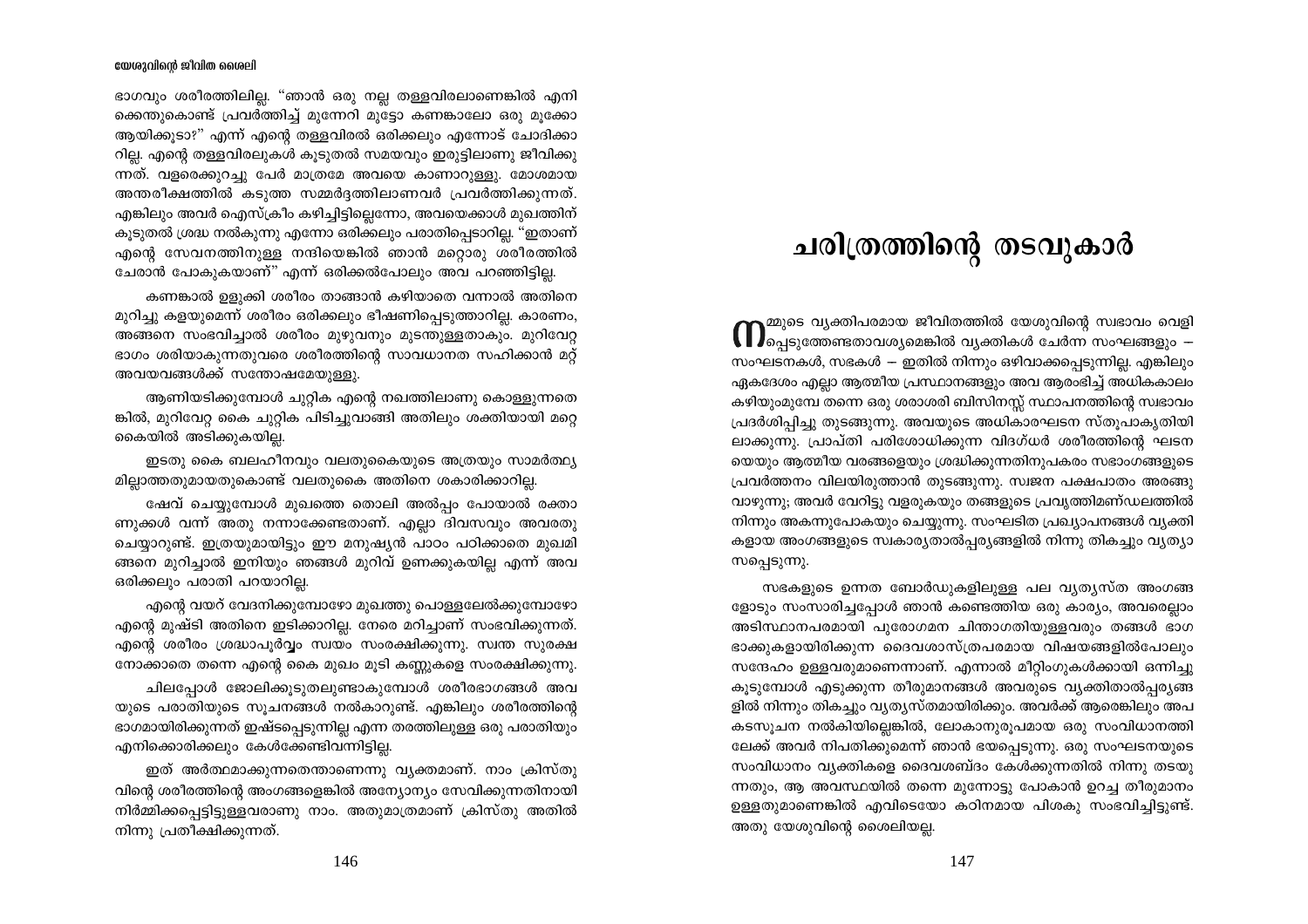#### ചരിത്രത്തിന്റെ തടവുകാർ

#### യേശുവിന്റെ ജീവിത ശൈലി

യേശുവിന്റെ ശൈലി, വ്യക്തികൾക്കുവേണ്ടി തന്നെത്താൻ കൊടു ക്കുന്നതാണ്. സംഘടനയുടെ ശൈലിയാകട്ടെ തനിക്കുവേണ്ടി സുക്ഷി ക്കുന്നതാണ്. സ്വയത്തിനുവേണ്ടി കരുതുന്നത് യേശുവിന്റെ കല്പനയുടെ ലംഘനമാണ്. "തന്റെ ജീവനെ നേടുവാൻ നോക്കുന്നവനെല്ലാം അതിനെ കളയും; അതിനെ കളയുന്നവനെല്ലാം അതിനെ രക്ഷിക്കും" (ലുക്കൊസ്  $17:33$ ).

ഒരു സമയം കഴിയുമ്പോൾ സംഘടനകൾ "വകുപ്പുകളുടെ കഠിന പ്പെടൽ" അനുഭവിക്കുകയും അവർ സേവിക്കുന്ന വ്യക്തികളെക്കാൾ ആ വകുപ്പുകൾ അവർക്കു പ്രാധാന്യമുള്ളതായിത്തീരുകയും ചെയ്യുന്നു. ഈ സ്ഥിതിവിശേഷത്തെ നന്നായി വിവരിക്കുന്നതാണ് ഗ്രീക്കു പുരാണത്തിലെ പ്രോക്രസ്റ്റസിന്റെ കഥ:

രണ്ടു പ്രധാന നഗരങ്ങൾക്കിടയിലായിരുന്ന പ്രോക്രസ്റ്റസിന്റെ വീട്, രണ്ടിൽ നിന്നും ഒരു ദിവസത്തെ വഴി ദുരമുണ്ട് വീട്ടിലേക്ക്. ഈ വീടിന്റെ പ്രത്യേക സ്ഥാനം മൂലം യാത്രക്കാർ രാത്രി പാർക്കുന്നതിനും ഭക്ഷണ ത്തിനുമായി അവിടെയെത്തുമായിരുന്നു. പ്രോക്രസ്റ്റസിന്റെ വീട്ടിലെ അതിഥി സൽക്കാരം അവർ ഇതുവരെ അനുഭവിച്ചിട്ടുള്ളതിനേക്കാൾ വളരെ മേന്മയേറിയതായിരുന്നു. ഭക്ഷണം വിഭവസമൃദ്ധവും മുറികൾ വിശാ ലവുമായിരുന്നു. മാത്രമല്ല അദ്ദേഹം പ്രതിഫലം സ്വീകരിച്ചിരുന്നുമില്ല. അതി ഥികൾ ഒരു നിയമവും പാലിക്കേണ്ടതില്ല എന്നറിയുമ്പോൾ അവരുടെ സന്തോഷം വർദ്ധിക്കും. ഒരു രാത്രി പാർക്കുന്നതിന് ഒരേ ഒരു നിബന്ധന മാത്രം. അവിടെ പാർക്കുന്ന ആൾ കിടക്കുന്ന കട്ടിലിന്റെ കൃത്യമായ അളവായിരിക്കണം. ആൾ ചെറുതാണെങ്കിൽ അവനെ കാലിലും തലയി ലും പിടിച്ച് വലിച്ചു നീട്ടും. കട്ടിലിനേക്കാൾ വലുതാണ് ആളെങ്കിൽ കൃതൃ അളവിൽ മുറിച്ചുമാറ്റും.

താമസത്തിനെത്തിയ പലരും കൃത്യ അളവായിരുന്നു. അവർ നന്നായി ഉറങ്ങി, പ്രോക്രസ്റ്റസിന്റെ ആതിഥ്യമര്യാദയെ ജനം നാടുനീളെ വാഴ്ത്തി പ്പാടി. ആ വഴി സഞ്ചരിക്കുമ്പോൾ അവിടെ കയറി പാർക്കാൻ കൂട്ടുകാരെ അവർ ഉത്സാഹിപ്പിച്ചു. എന്നാൽ പ്രോക്രസ്റ്റസിന്റെ വീട്ടിൽ അനേകർ കൊല്ലപ്പെട്ടു. അവരുടെ സാക്ഷ്യം ആരും കേട്ടില്ല.

സഭകളും ഇതര ആത്മീയ സംഘടനകളും സ്ഥിരപ്പെട്ടു കഴിയുമ്പോൾ അവരുടെ ദൈവശാസ്ത്രവും സാമൂഹിക ഘടനയും കർക്കശമായിത്തീ രുന്നു. ഒരു പുതിയ കാഴ്ചപ്പാടോ പ്രവാചക ശബ്ദമോ പുറപ്പെടുവിക്കു ന്നവൻ സംഘടനയുടെ യെരൂശലേമിൽ (ഹെഡ് ക്വാർട്ടേഴ്സിൽ) നിന്നു പുറത്താക്കപ്പെടുകയോ കല്ലെറിയപ്പെടുകയോ ചെയ്യുന്നു. നിർദ്ദേശിക്കപ്പെട്ട മാതൃകയ്ക്ക് യോജിച്ചവർ മാത്രം നിലനിൽക്കുന്നു. അനുയോജ്യരായവർ മാത്രം തിരഞ്ഞെടുക്കപ്പെടുകയും ഉന്നതങ്ങളിലേക്ക് പടിപടിയായി കയ റാൻ പ്രാപ്തിയുള്ളവർ മാത്രം അംഗീകരിക്കപ്പെടുകയും ചെയ്യുന്നു. രാഷ് ട്രീയ കഴിവിന്റെ കാർക്കശ്യം വിജയം കൊയ്യുമ്പോൾ ആത്മീയ നേതൃത്വം വഴിയരികിൽ നിലംപൊത്തുന്നു. പല പുതിയ പ്രസ്ഥാനങ്ങളുടെയും ആരം ഭകാലങ്ങൾ, പ്രാപ്തി കൊണ്ടുമാത്രം നേതൃത്വ സ്ഥാനത്തെത്തിയ നേതാ ക്കന്മാരെക്കൊണ്ട് ശ്രദ്ധേയമായിരുന്നു. എന്നാൽ പിൽക്കാലത്ത്, പ്രസ്ഥാ നം മരിക്കുകയും നേതൃത്വം കേവലം ഉദ്യോഗസ്ഥന്മാരുടെ ഗണമായിത്തീ രുകയും ചെയ്തു.

ശുശ്രുഷയ്ക്കുവേണ്ടി പരിശീലനം നേടിക്കൊണ്ടിരിക്കുന്ന പലരോടും അവരുടെ സഭയിൽ ഏപ്രകാരമുള്ള ആത്മീക നേതാക്കളെയാണ് അവർ ആഗ്രഹിക്കുന്നതെന്ന് ഞാൻ ചോദിച്ചിട്ടുണ്ട്. ഒരിക്കൽപോലും ഏതെങ്കി ലുമൊരു പ്രസ്ഥാനത്തിന്റെ തിരഞ്ഞെടുക്കപ്പെട്ട നേതാവിന്റെ പേര് ആരും പറഞ്ഞില്ല. എന്നിരുന്നാലും യഥാർത്ഥ നേതൃത്വം ലഭിക്കാനുള്ള നമ്മുടെ അവകാശം അധികാരത്തിനുവേണ്ടിയുള്ള കൃത്രിമ പദ്ധതികളാൽ നിഷേ ധിക്കപ്പെടുന്നു.

അത്തരം പരാജയങ്ങളെ തടയുന്നതിന് ഒരു സംഘടനയ്ക്ക് എന്തു ചെയ്യാൻ കഴിയും? അടിസ്ഥാനപരമായി അതിന് ഒന്നും ചെയ്യാൻ കഴിക യില്ല. അത് മൃഗത്തിന്റെ സ്വഭാവമാണ്. അതിനെ കൈകാര്യം ചെയ്യാനുള്ള ഏകവഴി അതിനെ കൊല്ലുകയെന്നതാണ്. അതു കഠിനമായൊരു നിർദ്ദേ ശമാണുതാനും.

എല്ലാ മതസംഘടനകളുടെയും ആദ്യത്തെ ഭരണഘടനയിൽ, അമ്പതു വർഷത്തിനുശേഷം അതു പിരിച്ചു വിടണമെന്നുള്ള, ഭേദഗതി വരുത്താനാവാത്ത വ്യവസ്ഥ ഉൾപ്പെടുത്തേണ്ടതാണ്. ചിലതിന് സമയപ രിധി 25 വർഷമാകാം. ഇത് ദൈവവുമായി നിരന്തരം ബന്ധപ്പെട്ട് ഉണർവി നുള്ള അവസരം ഒരുക്കുന്നതിനായി സംഘടനയെ സ്വതന്ത്രമാക്കുന്നു. സമ്പത്തും സ്ഥാനമാനവും തേടുന്നതിൽ നിന്നും ഇതു സംഘടനയെ സ്വതന്ത്രമാക്കുന്നു. അതിന്റെ ഫണ്ട് ജനങ്ങളിലേക്ക് തിരിച്ചുവിടണം. ക്രിസ്താനുരൂപമല്ലാത്ത സംഘടന മരിക്കും, ജനത്തെ നശിപ്പിച്ചു എന്ന കുറ്റബോധം സഭയ്ക്ക് ഉണ്ടാകുകയുമില്ല.

എന്തായാലും പരിശുദ്ധാത്മാവിന്റെ പ്രവർത്തന രീതിയാണ് തീർച്ച യായും ഇത്തരത്തിലുള്ള സമീപനം. സജീവവും തന്നോടു ബന്ധപ്പെട്ടി രിക്കുന്നതുമായ പുതിയ പ്രസ്ഥാനങ്ങളെ അവൻ എഴുന്നേൽപ്പിച്ചു കൊ ണ്ടിരിക്കുന്നു. പഴയ പ്രസ്ഥാനങ്ങൾ കോപിഷ്ടരാകുകയും പുതിയതിനെ പുറത്തു ചാടിക്കുകയും ചെയ്യുന്നു. അതാകട്ടെ തനിക്കു ചുറ്റുമുള്ള മറ്റേ തിനെക്കാളും വേഗത്തിൽ വളർന്നുകൊണ്ട് ജീവൻ പ്രദർശിപ്പിക്കുകയും തന്നെ പുറത്താക്കിയ പ്രസ്ഥാനത്തിന്റെ അത്രയും വലുതാകയും ചെയ്യു ന്നു. തുടർന്ന് ആ പ്രസ്ഥാനവും മുൻപത്തേതിനേപ്പോലെ കർക്കശമാകയും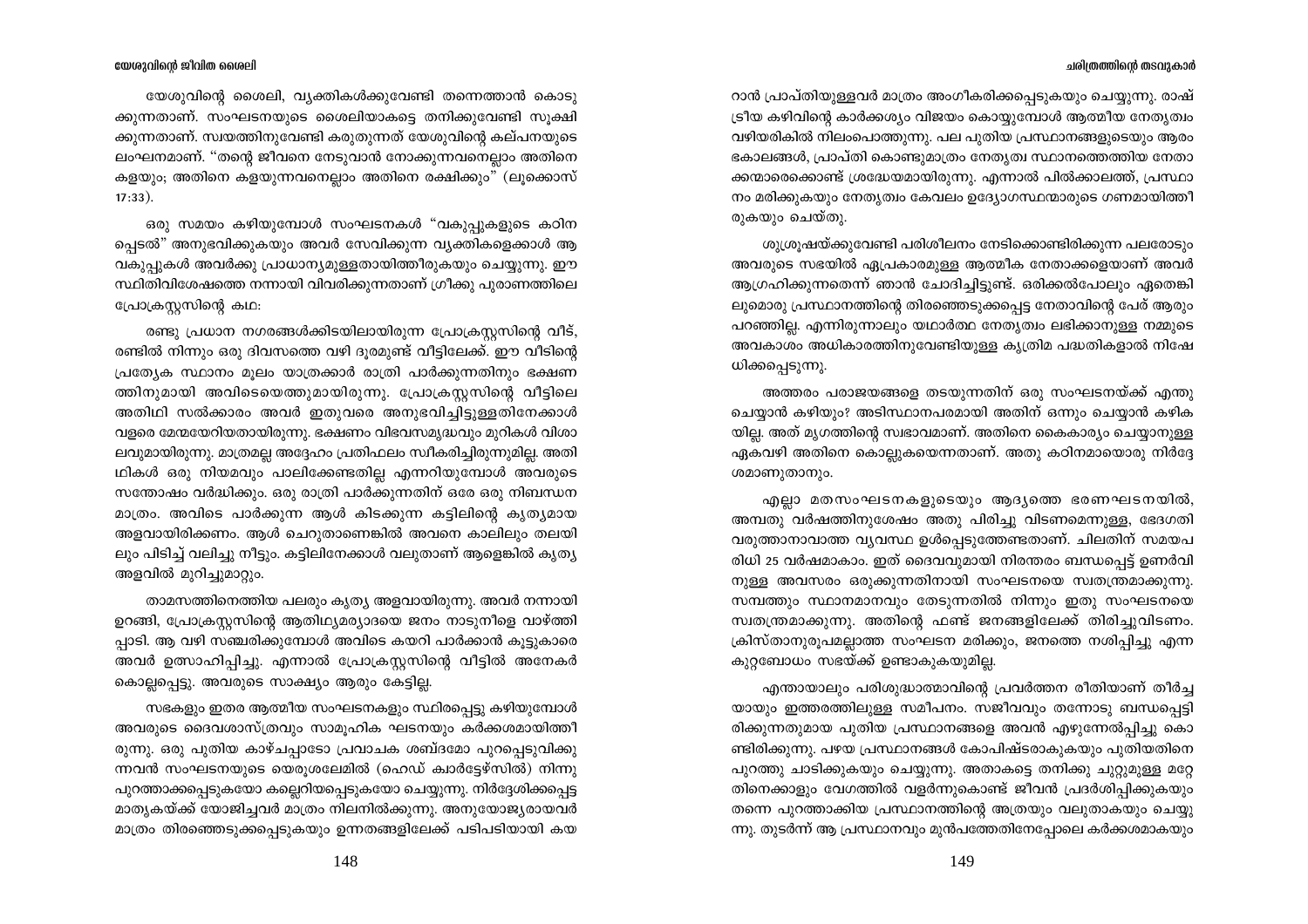#### ചരിത്രത്തിന്റെ തടവുകാർ

ഓരോ പ്രസ്ഥാനത്തിനുമുണ്ടായിരിക്കേണ്ട പ്രഥമ പരിഗണന, സ്നേ ഹിക്കാനുള്ള കല്പന നിവൃത്തിക്കുന്ന പരസ്പരബന്ധം വളർത്തിയെടു ക്കുക എന്നതായിരിക്കേണം. സ്നേഹത്തിനും ഐകൃതയ്ക്കും അതീത മായി അധികാരവും അനുസരണവും ആവശ്യപ്പെടുന്ന ഒരു കീഴ്വഴക്കവും വളർത്തുവാൻ പാടില്ല. പ്രസ്ഥാനത്തിലെ ഒരംഗവും ജനങ്ങളോടുള്ള ബന്ധത്തിൽ നിന്നകന്ന് അധികാരത്തിന്റെ ഒരു പടി മുകളിൽ ആയിരിക്ക രുത്. പദവിയുടെ അടിസ്ഥാനത്തിൽ ഒരു അധികാരവും നൽകപ്പെടരുത്. ദൈവത്താൽ തിരഞ്ഞെടുക്കപ്പെട്ട വ്യക്തികളിൽ മാത്രമേ അധികാരം പക രപ്പെടാവൂ. കഴിവുകൾ അവർക്ക് അംഗീകാരം നേടിക്കൊടുക്കുന്നില്ലെങ്കിൽ പദവികൾക്കൊണ്ട് അതു നേടിയെടുക്കാനനുവദിക്കരുത്. പ്രസ്ഥാനം നൽകുന്ന പദവികൾ ഒരിക്കലും ദൈവദത്തമായ കഴിവുകൾക്കും തന്മുല മുണ്ടാകുന്ന അധികാരത്തിനും പകരമാവില്ല.

വോട്ടെടുപ്പ് തുടങ്ങിയ ലോകത്തിന്റെ രീതികളിൽ നിന്നും (ഭവന ത്തിലെ ഛിദ്രിപ്പ് എന്ന് ഇതിനെ വിളിക്കാം) നാം നമ്മെത്തന്നെ സ്വതന്ത്ര രാക്കുകയും, തുറന്നതും പരസ്പരം കരുതുന്നതുമായ ബന്ധത്താലുള വാകുന്ന ഐക്യതയിൽ നിന്നും ഉരുത്തിരിയുന്ന തീരുമാനങ്ങളെടുക്കാൻ പഠിക്കയും വേണം. അവ സ്വന്തം സാമ്രാജ്യം പണിയാനിഷ്ടമില്ലാത്ത നേതാക്കന്മാരുടെ തീരുമാനങ്ങളും, ആരുടെയും ഇഷ്ടങ്ങളെ അതിലംഘി ക്കാതെ ശ്രദ്ധാപൂർവ്വമെടുത്ത തീരുമാനങ്ങളുമായിരിക്കും!

ഓർഡിനേഷൻ മൂലം ലഭ്യമാകുന്ന അവകാശങ്ങൾ കൊണ്ട് അനു ഗൃഹീതരായ ഉയർത്തപ്പെട്ടവർ എന്ന നിലയിൽ ശുശ്രുഷകന്മാരെ കാണു ന്നതിൽനിന്നും നാം സ്വാതന്ത്ര്യം നേടണം. അത്തരം സംവിധാനങ്ങൾ കേവലം പ്രസംഗകരുടെ സംഘടനമാത്രമാണ്; ദാസത്വവുമായി അതിനു യാതൊരു ബന്ധവുമില്ല. എല്ലാ ഭൗതിക പ്രസ്ഥാനങ്ങളും പൈശാചിക മാണ്. കാരണം, അവ പിശാച് ചെയ്യുന്ന അതേ കാര്യം തന്നെയാണ് ജന ത്തിനു ചെയ്യുന്നത് എന്നു വില്യം സ്ട്രിംഗ്ഫെല്ലോ പ്രസ്താവിച്ചത് സത്യ മാണ്. അദ്ദേഹത്തിന്റെ പ്രസ്താവനയെ എതിർക്കുക എനിക്കു ബുദ്ധിമു ട്ടാണ്.

യേശു ജനത്തിനിടയിൽ നടന്നു. ആളുകൾ ഒരുമിച്ചു കൂടുന്നതും അധി കാര സ്തൂപത്തിന്റെ ചെറിയ ഭാഗം ഇരിക്കുന്നതുമായ സിനഗോഗ് പോലെ യുള്ള സ്ഥലങ്ങളിൽ പോകുന്നതൊഴികെ തന്റെ കാലത്തെ മറ്റൊരു മത പ്രസ്ഥാനങ്ങളുടെയും ഭാഗമായി യേശു മാറിയില്ല. ആത്മീയ മണ്ഡല ത്തിന് ശക്തമായൊരു മാർഗ്ഗദർശിയാണ് ഈ വസ്തുത.

യേശുവിന്റെ ജീവിതം നാം പരിശോധിക്കുമ്പോൾ, അവന്റെ കോപം ജ്വലിപ്പിച്ചത് ജനങ്ങളുടെ ആവശ്യങ്ങൾ കാണാനുള്ള കാഴ്ച നശിച്ചവരും, ദാസത്വം ഉപേക്ഷിച്ചവരും, സ്വയം പോഷിപ്പിക്കപ്പെടുന്ന പ്രസ്ഥാന

പരിശുദ്ധാത്മാവിനോടും ജനങ്ങളോടും കൂടുതൽ ബന്ധം പുലർത്തുന്ന മറ്റൊരു പ്രസ്ഥാനം ഉടലെടുക്കുകയും വീണ്ടും അതും പുറത്താക്കപ്പെ ടുകയും പിന്നീട് തനിയെ വളരുകയും അങ്ങനെ ആ പക്രിയ തുടർന്നു കൊണ്ടേയിരിക്കയും ചെയ്യുന്നു. എന്തുകൊണ്ട് പരിശുദ്ധാത്മാവിനോ ടൊപ്പം സഞ്ചരിച്ച് നമ്മെ മരണത്തിനേൽപ്പിച്ചു കൊടുത്തുകൊണ്ട് ഒരു ഗോതമ്പുമണിപോലെ വലിയ വിളവ് ഉത്പാദിപ്പിച്ചുകൂടാ?

നമ്മോടു തന്നെ സത്യസന്ധത പുലർത്താൻ യേശുവിന്റെ താഴ്മ നമ്മോട് ആവശ്യപ്പെടുന്നു; എന്നാൽ തങ്ങളെത്തന്നെ സംരക്ഷിക്കാൻ ശ്രമി ക്കുന്ന സംവിധാനങ്ങളാകട്ടെ, ആളുകൾ തങ്ങളെ പിന്താങ്ങുന്നതിന് പ്രേരി പ്പിക്കുന്നതും ഉൽപ്പന്ന വിപണനത്തിനു സഹായകരവുമായ സത്യങ്ങൾ മാത്രമേ പുറത്തു പറയാറുള്ളൂ. ചില പ്രസ്ഥാനങ്ങൾ മരിച്ചു നാളുകൾ ക ഴിഞ്ഞും അതു നിലനിൽക്കുന്നുവെന്നും സജീവമാണെന്നും ജനത്തെ ബോധ്യപ്പെടുത്തുവാൻ പോരുന്നവയാണ് അവയുടെ പ്രൊമോഷണൽ തന്ത്രങ്ങൾ. യേശുവിന്റെ ശൈലി പിന്തുടരുമ്പോൾ സ്വയം വളർത്തുന്ന തിനും മഹത്വപ്പെടുത്തുന്നതിനും പരീക്ഷിക്കപ്പെടുകയില്ല. അവയെ സേവി ക്കുവാൻ ലഭിക്കുന്ന അവസരം നന്ദിയോടെ സ്വീകരിക്കുന്ന ആളുകൾ സ്വ മേധയാ നൽകുന്ന സഹായങ്ങൾ മാത്രമേ യേശുവിന്റെ ശൈലി പിൻപ റ്റുന്ന പ്രസ്ഥാനങ്ങൾ സ്വീകരിക്കുകയുള്ളു. ഒരു പ്രസ്ഥാനം അതിനെത്ത ന്നെ ഉയർത്തുവാൻ ആരംഭിക്കുന്ന നിമിഷം അത് ക്രിസ്തുവിന്റെ സ്വഭാവം ലംഘിക്കുകയും സ്വയഹത്യക്കുള്ള വിഷം കുടിക്കുകയും ചെയ്യും.

ആത്മീയ പ്രസ്ഥാനങ്ങൾ തങ്ങളുടെ കരുതൽ ധനം പരിമിതപ്പെടു ത്തേണ്ടതുണ്ട്. എത്ര കൂടുതൽ പണം നാം കരുതുന്നുവോ, പരിശുദ്ധാ ത്മാവിലുള്ള നമ്മുടെ ആശ്രയവും ജനങ്ങളോടുള്ള സേവനതൽപ്പരതയും അത്രകണ്ട് കുറയുന്നതാണ്. പുഴുവും തുരുമ്പും കെടുക്കയും കള്ളന്മാർ തുരന്നു മോഷ്ടിക്കുകയും ചെയ്യുന്നിടത്ത് സഭകൾപോലും തങ്ങളുടെ നിക്ഷേപം സ്വരുപിക്കരുത്. വലിയതുക സംഭരിക്കാനനുവദിക്കുന്നതല്ല ക്രിസ്തുവിന്റെ പ്രകൃതി. ഭീമമായ തുക കൈവശം വെയ്ക്കുന്ന ഒരു സംഘ ടനയെ നിങ്ങൾ കണ്ടാൽ, ആക്ഷേപം പറയാൻ എന്തോ ഒന്ന് അതിലൊ ളിഞ്ഞു കിടപ്പുണ്ടെന്ന് ചിന്തിച്ചു കൊള്ളേണം.

ഒരു പ്രസ്ഥാനവും അതിന്റെ നേട്ടത്തിനുവേണ്ടി ജനങ്ങളിൽനിന്നും എന്തെങ്കിലും ആവശ്യപ്പെട്ടുകൊണ്ട് യേശുവിന്റെ സ്വഭാവത്തെ ലംഘിച്ചു കൂടാ. സ്വമേധയാ പ്രവർത്തകരെക്കൊണ്ടാണ് ദൈവരാജ്യം പണിയപ്പെ ട്ടിരിക്കുന്നത്. ഒരു ദാസനായി, ശിശുവായി, ഏറ്റവും ചെറിയവനായി പ്രവർ ത്തിക്കുന്ന ഒരുവന് മറ്റുള്ളവരിൽ നിന്നും ഒന്നും ആവശ്യപ്പെടാനാവില്ല. അങ്ങനെ ചെയ്യുന്ന പ്രസ്ഥാനം ആശയറ്റതും മരിച്ചുകൊണ്ടിരിക്കുന്നതു മായിരിക്കും.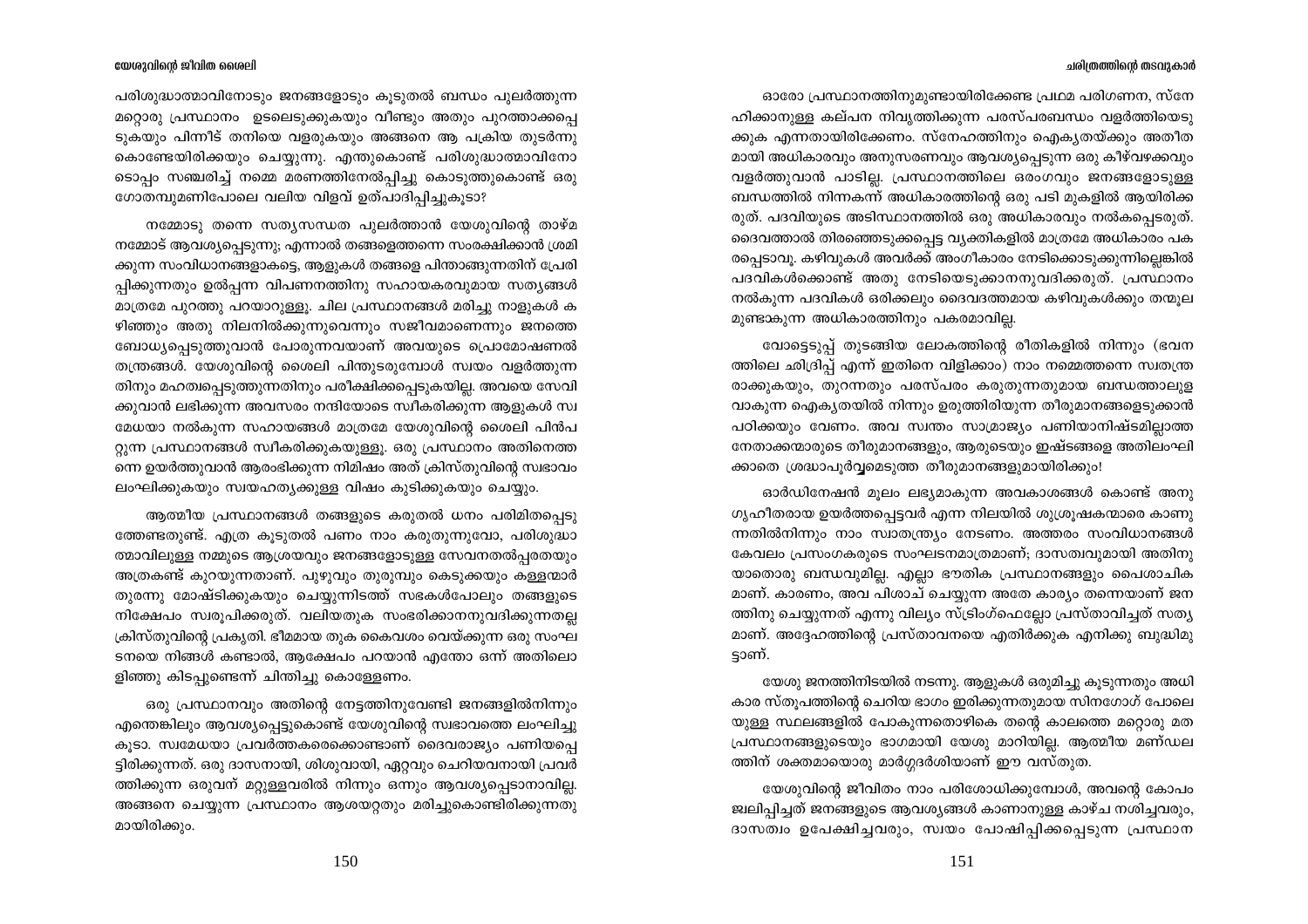ങ്ങൾക്കുള്ളിൽ അടയിരിക്കുന്നവരുമായ വ്യക്തികളാണെന്നു കാണാം. "ശബത്ത്നാളിനെ ശുദ്ധീകരിക്കാൻ ഓർക്ക" തുടങ്ങിയ കഴിഞ്ഞ കാല ഘട്ടത്തിലെ ഏറ്റവും വലിയ കല്പനകൾ പോലും പ്രസ്ഥാനവൽക്കരി ക്കപ്പെട്ടു. യേശു അവയെ ശരിയായ വീക്ഷണത്തിലേക്കു കൊണ്ടുവന്നു: "മനുഷ്യൻ ശബ്ബത്ത് നിമിത്തമല്ല; ശബ്ബത്ത് മനുഷ്യൻ നിമിത്തമത്രേ ഉണ്ടാ യത്" (മർക്കൊസ് 2:27).

ക്രിസ്തുവിന്റെ സ്നേഹം മനുഷ്യന്റെ വീണ്ടെടുപ്പിനെ ലക്ഷ്യമാക്കി യുള്ളതായിരുന്നു; അവൻ സത്യമറികയും സ്വതന്ത്രനാകയും ചെയ്യേണ്ട തിനായിരുന്നു. അല്ലാതെ അവന്റെ ജീവിതത്തെയും പ്രവർത്തനങ്ങളെയും നിയന്ത്രിക്കുന്നതിനായിരുന്നില്ല. പ്രമാണം സ്നേഹത്തിനു കീഴ്പ്പെട്ടു പോകേണ്ടതാണ്. ജനത്തെയും അവരുടെ ആവശ്യങ്ങളെയും തരംതാഴ് ത്തുകയും അവഗണിക്കുകയും ചെയ്യുന്ന ഏതൊരു വ്യക്തിക്കും സംവി ധാനത്തിനും നേരെ യേശുവിന്റെ കോപം ജ്വലിച്ചു.

"കപടഭക്തിക്കാരായ ശാസ്ത്രിമാരും പരീശന്മാരുമായുള്ളോരേ നിങ്ങൾക്കു ഹാ കഷ്ടം; നിങ്ങൾ തുളസി, ചതകുപ്പ, ജീരകം ഇവയിൽ പതാരം കൊടുക്കുകയും ന്യായം, കരുണ, വിശ്വസ്തത ഇങ്ങനെ ന്യായപ്രമാണത്തിൽ ഘനമേറിയവ തൃജിച്ചു കളകയും ചെയ്യുന്നു."

"പാമ്പുകളേ, സർപ്പസന്തതികളേ, നിങ്ങൾ നരകവിധി എങ്ങനെ ഒഴിഞ്ഞുപോകും? അതുകൊണ്ടു ഞാൻ പ്രവാചകന്മാരെയും ജ്ഞാനികളെയും ശാസ്ത്രിമാരെയും നിങ്ങളുടെ അടുക്കൽ അയക്കുന്നു; അവരിൽ ചിലരെ നിങ്ങൾ ക്രൂശിച്ചു കൊല്ലുകയും ചിലരെ നിങ്ങളുടെ പള്ളികളിൽ ചമ്മട്ടി കൊണ്ട് അടിക്കയും പട്ടണത്തിൽ നിന്നു പട്ടണത്തിലേക്ക് ഓടിക്കയും ചെയ്യും." (മത്തായി 23-ൽ നിന്നും)

പരീശന്മാർ തങ്ങൾ തന്നെ പണിതുയർത്തിയ സംവിധാനത്താൽ മസ്തിഷ്കപ്രക്ഷാളനത്തിന് വിധേയപ്പെട്ടിരുന്നതിനാൽ, അതുപയോഗിച്ച് ജനങ്ങളെ എങ്ങനെ നശിപ്പിക്കാം എന്നു മാത്രമേ അവർക്കറിയാമായിരു ന്നുള്ളു. യേശുവിന്റെ ശാപവചസ്സുകൾ ഒരു പ്രത്യേക വിഭാഗത്തിനു നേരെ മാത്രമുള്ളവയാണെന്ന് ചിന്തിക്കത്തക്കനിലയിൽ നാം അന്ധരായിക്കുടാ. അത് ഇക്കാലത്തേക്കുള്ളതാണ്.

ലോകത്തിന്റെ പ്രസ്ഥാനങ്ങളും സംഘടനകളും അവയുടെ ഭരണ സംവിധാനവും ക്രിസ്തുവിന്റെ ജീവനുള്ള ശരീരവുമായി ഒരു ബന്ധവും പുലർത്തുന്നില്ലെന്ന് കാണാൻ തക്കവണ്ണം നമ്മുടെയുള്ളിലെ നുറ്റാണ്ടു കൾ പഴക്കമുള്ള തെറ്റിദ്ധാരണ ദൈവം മായിച്ചുകളയട്ടെ. ലോകസംവി ധാനം എത്ര മികവുറ്റതായാലും അവയെ അതേനിലയിൽ സഭയിൽ പ്രയോ ഗിക്കാൻ കഴികയില.

തന്റെ കാലഘട്ടത്തിലെ ലോകസംവിധാനത്തോടുള്ള ബന്ധത്തിൽ യേശു എങ്ങനെയാണ് ജീവിച്ചതെന്ന് നമ്മെ ബോദ്ധ്യപ്പെടുത്തുന്ന ഒരു വേദഭാഗം കുടി ഉദ്ധരിക്കുവാൻ ഞാനാഗ്രഹിക്കുന്നു. അതു പ്രയോഗത്തി ലാക്കാൻ നിങ്ങൾക്കും പരിശുദ്ധാത്മാവിനും ഞാൻ വിട്ടുതരുന്നു:

"മഹാപുരോഹിതൻ പാപപരിഹാരമായി രക്തം വിശുദ്ധമന്ദിര ത്തിലേക്കു കൊണ്ടു പോകുന്ന മൃഗങ്ങളുടെ ഉടൽ പാളയത്തിനു പുറത്തു വെച്ചു ചുട്ടുകളയുന്നു. അങ്ങനെ യേശുവും സ്വന്ത രക്ത ത്താൽ ജനത്തെ വിശുദ്ധീകരിക്കേണ്ടതിനു നഗരവാതിലിനു പുറത്തുവെച്ചു കഷ്ടം അനുഭവിച്ചു. ആകയാൽ നാം അവന്റെ നിന്ദ ചുമന്നുകൊണ്ടു പാളയത്തിനു പുറത്ത് അവന്റെ അടുക്കൽ ചെല്ലുക. ഇവിടെ നമുക്കു നിലനിൽക്കുന്ന നഗരമില്ലല്ലോ, വരുവാനുള്ളതു അത്രേ നാം അന്വേഷിക്കുന്നത്" (എബ്രായർ  $13:11-14$ ).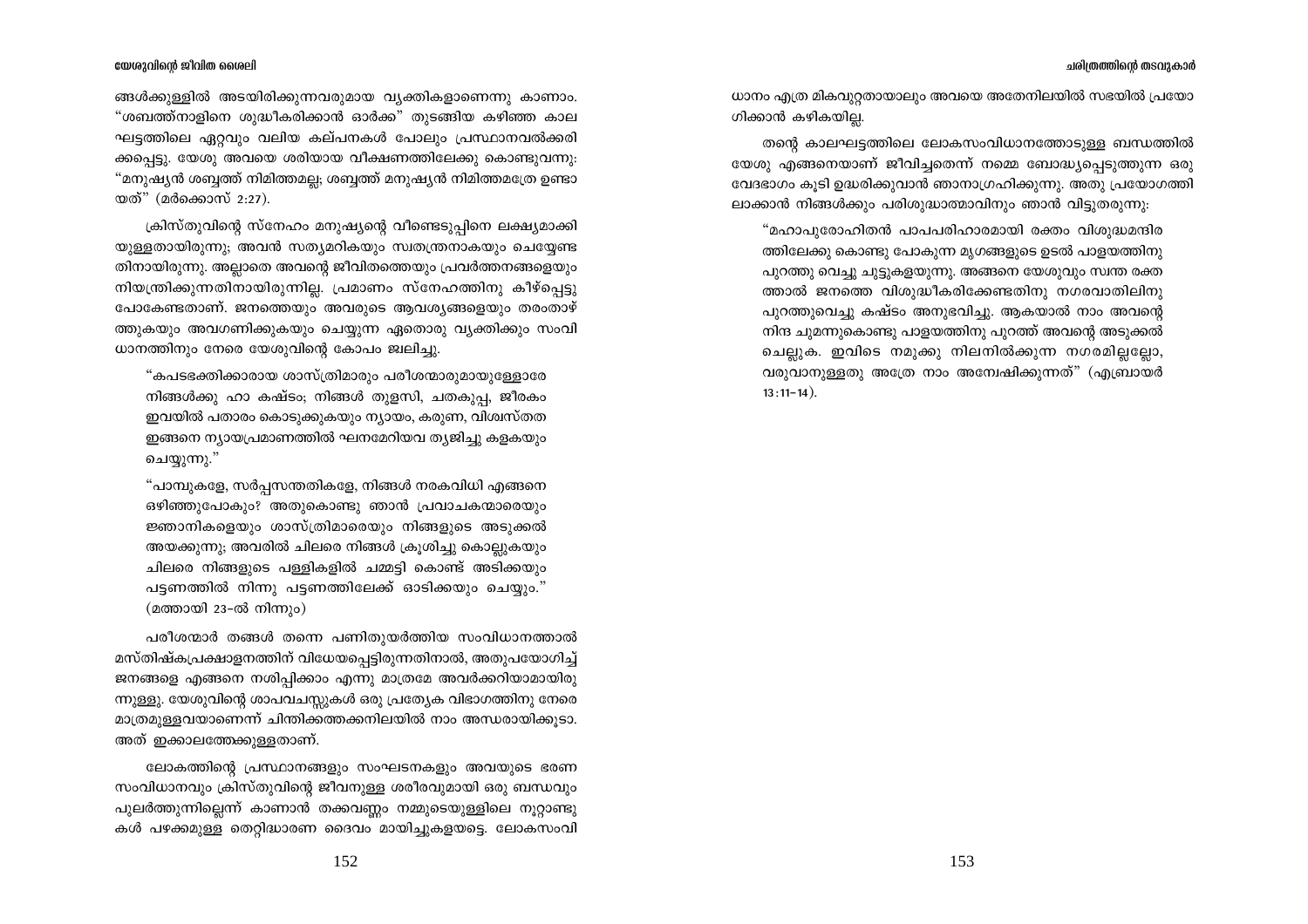# നമ്മെ ഒന്നിച്ചു നിർത്തുന്നത്

**M**കല ക്രിസ്തീയ സമൂഹങ്ങളും യോജിക്കുന്ന ഒരു വിഷയമുണ്ടെ<br>M കിൽ അതു "യേശുവാണ് കർത്താവ്" എന്നതു മാത്രമാണ്. ഉപദേശ വ്യതിയാനങ്ങളും സാംസ്കാരിക വൈജാത്യങ്ങളും വ്യക്തിപരമായ ലാഭേ ച്ചകളും ഇന്നു നാം ആയിരിക്കുന്ന തരത്തിൽ പല ഗ്രൂപ്പുകളായി നമ്മെ ചിതറിച്ചിരിക്കുന്നു. യേശു പ്രാർത്ഥിച്ചതുപോലെ ഒരു ഐക്യതയുണ്ടെങ്കിൽ അത് അവനെ പ്രതി, അവനെ പ്രതി മാത്രമാണ്.

കത്തോലിക്കാ സഭയിലെ കന്യാസ്ത്രീകളുടെ ഒരു മീറ്റിംഗിൽ, എക്യു മെനിസത്തെക്കുറിച്ചും നമ്മെ ഭിന്നിപ്പിക്കുന്ന വിഷയങ്ങൾ എന്തെല്ലാമെന്ന തിനെക്കുറിച്ചും പ്രസംഗിക്കാൻ ക്ഷണിക്കപ്പെട്ട ചുരുക്കം ചില പ്രോട്ടസ്റ്റന്റ് ശുശ്രുഷകന്മാരിൽ ഒരാളായിരുന്നു ഞാൻ. സഭാ ചരിത്രത്തിന്റെയും പാര മ്പര്യത്തിന്റെയും ചുരുൾ നിവർത്തി, ജ്ഞാനവും വാഗൈഭവവും തെളി യിക്കുന്ന പ്രസംഗങ്ങൾക്കൊടുവിൽ പ്രസംഗിക്കാനെഴുന്നേറ്റ എന്റെ ലളി തമായ ആമുഖ പ്രസ്താവന എന്നെത്തന്നെ അമ്പരപ്പിച്ചു. ഞാൻ പറഞ്ഞു: "വളരെ പ്രായം കുറഞ്ഞതെങ്കിലും ഞങ്ങളെത്തന്നെ വേർതിരിച്ചു നിർ ത്താൻ അനേക പാരമ്പര്യങ്ങൾ വികസിപ്പിച്ചെടുത്ത ഒരു സഭയിലെ അംഗ മാണു ഞാൻ. ഞാൻ അവയെ വിശദീകരിക്കുന്നില്ല, നിങ്ങൾ അതറിയു കയും വേണ്ട. ഇന്നു നാം ഇരുകൂട്ടരും ചർച്ച ചെയ്യാൻ ഉദ്ദേശിക്കുന്നതി നേക്കാൾ കുടുതൽ പാരമ്പര്യങ്ങൾ ഉള്ള പഴയ സഭയുടെ അംഗങ്ങളാണ് നിങ്ങൾ. നമ്മുടെ രീതികൾ വ്യത്യാസപ്പെടുത്തുന്നതുകൊണ്ട് നാം ഒന്നി ക്കുകയില്ല. എന്നാൽ ഏതെങ്കിലും സമയത്ത് നിങ്ങൾക്ക് ഒന്നിച്ചുകൂടാനും യേശുവിനെക്കുറിച്ച് സംസാരിക്കാനും ആഗ്രഹമുണ്ടായാൽ എന്നെ വിളി ക്കൂ, ഞാൻ തയ്യാറാണ്." ഇത്രയും പറഞ്ഞിട്ട് ഞാനിരുന്നു. യോഗാവ സാനത്തിൽ തങ്ങളുടെ സ്കൂളുകളിൽ വന്ന് ഇതേ കാര്യം പറയണമെന്ന അഭ്യർത്ഥനകൾ എന്റെ മുമ്പിൽ കുമിഞ്ഞുകുടി.

ചില വർഷങ്ങൾക്കു മുമ്പ് സിംഗപ്പൂരിൽ നടന്ന ഒരു സമ്മേളനത്തിൽ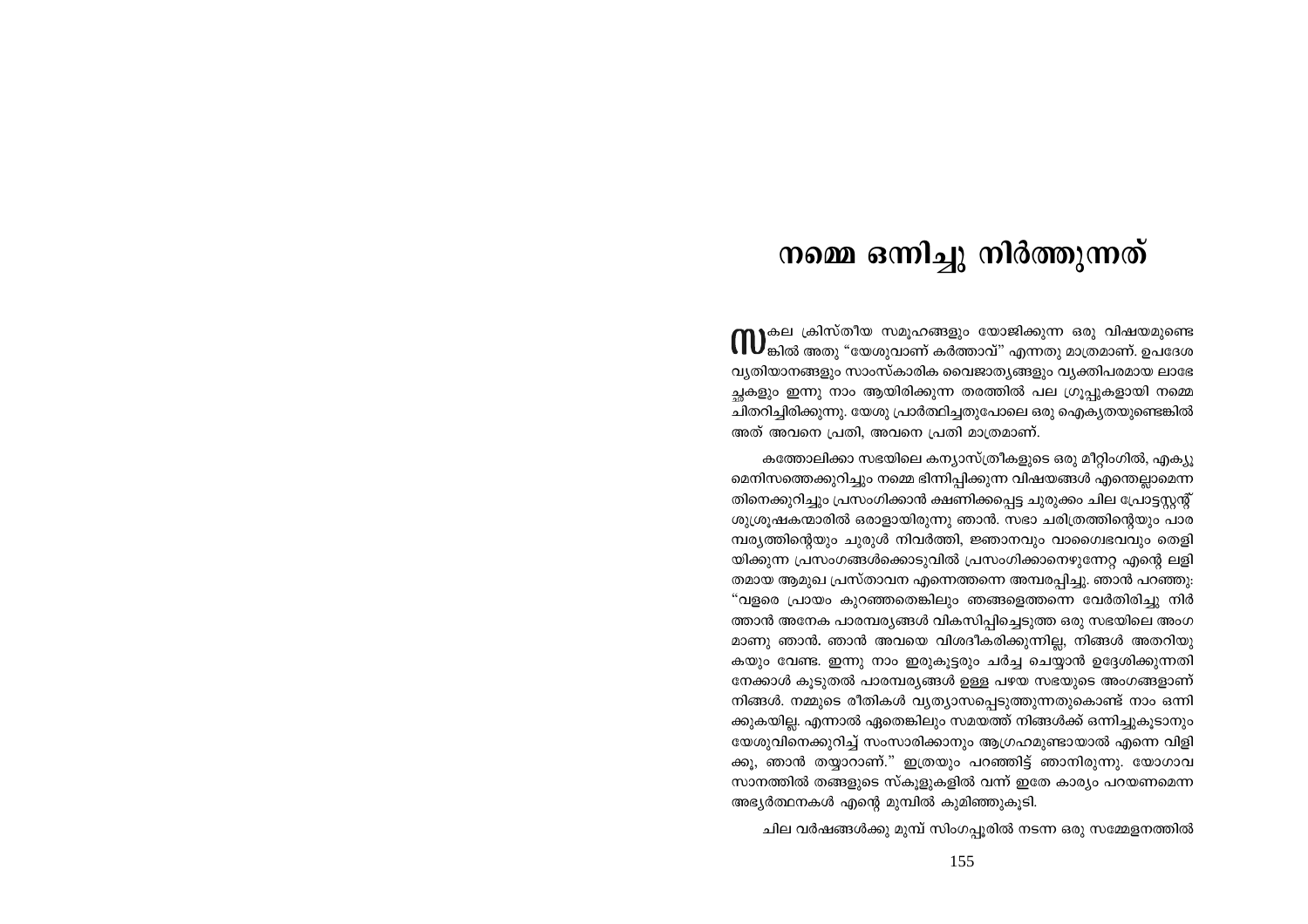ഞാൻ സംബന്ധിച്ചു. സഭാ ഐകൃത്തിന്റെ സാദ്ധ്യകളെക്കുറിച്ച് ചിന്തി ക്കുകയും ദൈവം ഓരോരുത്തരോടും എന്തു സംസാരിക്കുന്നു എന്നു കേൾക്കുകയും ചെയ്യുക എന്നതായിരുന്നു സമ്മേളനത്തിന്റെ ലക്ഷ്യം. ്നാൽപ്പത് വ്യത്യസ്ത സഭകളിൽ നിന്നുള്ള നാനൂറു പേർ സംബന്ധിച്ചി രുന്നു. ഒരാഴ്ചത്തെ തീവ്രമായ ആശയവിനിമയത്തിനു ശേഷം ഉരുത്തി രിഞ്ഞ, എല്ലാവർക്കും സ്വാതന്ത്ര്യമായി ഒപ്പുവെക്കാൻ കഴിഞ്ഞ ഏക പ്രസ് താവന "യേശുക്രിസ്തു കർത്താവ്" എന്നതായിരുന്നു.

സജീവമായ ഒരു അഖിലലോക സഭ ഒരിക്കലും ഉണ്ടാകുകയില്ല, അഥവാ ഒന്നുണ്ടായാൽ അത് ബഹുമാനിക്കപ്പെടുന്നതിനെക്കാൾ കൂടു തൽ ഭയപ്പെടുന്നതായിരിക്കും. എന്നാൽ ഐകൃതയിൽ ജീവിക്കുക എന്നത് സാധ്യമാകുന്നത് യേശുവിന്റെ പ്രാർത്ഥന പിതാവ് കേൾക്കുമ്പോ ഴാണ്: "പരിശുദ്ധപിതാവേ, അവർ നമ്മെപ്പോലെ ഒന്നാകേണ്ടതിനു നീ എനിക്കു തന്നിരിക്കുന്ന നിന്റെ നാമത്തിൽ അവരെ കാത്തുകൊള്ളേണ മേ... നീ എന്നെ അയച്ചിരിക്കുന്നു എന്നും നീ എന്നെ സ്നേഹിക്കുന്നതു പോലെ അവരെയും സ്നേഹിക്കുന്നു എന്നും ലോകം അറിവാൻ നാം ഒന്നായിരിക്കുന്നതു പോലെ അവരും ഒന്നാകേണ്ടതിനു ഞാൻ അവരിലും നീ എന്നിലുമായി അവർ ഐക്യത്തിൽ തികഞ്ഞവരായിരിക്കേണ്ടതിനു തന്നേ." (യോഹന്നാൻ 17:11,23).

സഭാ ഐക്യത നല്ല രീതിയിൽ പുലരുന്നതു കാണാൻ എനിക്കവസരം ഉണ്ടായിട്ടുണ്ട്. യേശുവിന്റെ ദാസശൈലിയിൽ ജനം ജീവിക്കുമ്പോഴാണ് അതു ദൃശ്യമാകുന്നത്. അനേക സഭകൾ പിളരുന്നതു ഞാൻ കണ്ടിട്ടുണ്ട്. ആരാണ് ദാസനാകേണ്ടത്, ആര് ഏറ്റവും ചെറിയവനാകും, ആര് ഒടുക്ക ത്തവനാകും, ആര് ഒരു ബഹുമാനവുമില്ലാത്തവനാകും, ഏറ്റവുമൊടുവിൽ ബലം പ്രയോഗിക്കുന്നതാരായിരിക്കും എന്നീ വിഷയങ്ങളിലാണ് തർക്ക മുയരുന്നതെങ്കിൽ സഭ പിളരുകയില്ലെന്ന് വ്യക്തമാണ്. യേശു നമ്മെ സ്നേ ഹിച്ചതുപോലെ പരസ്പരം സ്നേഹിക്കുമ്പോഴാണ് ഐകൃത ഉണ്ടാകു ന്നത്. അതുകൊണ്ടാണ്, അവൻ നമ്മെ സ്നേഹിച്ചത് എങ്ങനെയെന്നും നമുക്ക് പരസ്പരം സ്നേഹിക്കാൻ എങ്ങനെ കഴിയുമെന്നും സഭയ്ക്ക് എങ്ങനെ ഐക്യപ്പെടാൻ കഴിയുമെന്നും നമ്മെ ബോധ്യപ്പെടുത്തുന്നതിന് അവന്റെ സ്വഭാവത്തെക്കുറിച്ചുള്ള വിവരണം നമുക്കു നൽകിയിരിക്കു ന്നത്.

# ശരീരത്തോടൊപ്പം വീട്ടിൽ

 ${\bf G}0^{\rm m}$  ജീവിതശൈലി ആരംഭിക്കാൻ നിങ്ങൾ തയ്യാറാണെങ്കിൽ<br> ${\bf G}0$ നിങ്ങൾക്ക് ഒരു സ്ഥലവും പോകേണ്ട ദിശയും കാണിച്ചു തരാൻ ഞാനിഷ്ടപ്പെടുന്നു. ഇവിടെപ്പറയുന്ന ശുപാർശകൾ അനനൃസാധാരണ നിർദ്ദേശങ്ങളല്ല എന്നിരുന്നാലും ദാസത്വത്തിന്റെ പൂർത്തീകരണത്തിൽ പലർക്കും അപരിചിതമായ ആത്മാർത്ഥത ആവശ്യമുണ്ട്. അതുകൊണ്ട് നിങ്ങൾക്ക് യാത്ര ആരംഭിക്കാൻ ഉതകുന്ന ചെറിയ സമൂഹങ്ങളുടെ അനു ഭവം ഞാൻ നിങ്ങളുമായി പങ്കുവെയ്ക്കുകയാണ്.

ക്രിസ്ത്യാനിത്വത്തിന്റെ സ്ഫോടനാത്മകശക്തി അനുഭവിച്ചറിയുന്ന തിന് അനുയോജ്യമായ സ്ഥലം ഭവനമാണെന്ന് ആദിമ സഭ കണ്ടെത്തി. അവിടെ ആചാരങ്ങളുടെ കെണികൾക്ക് മുറിയുണ്ടായിരുന്നില്ല. എല്ലാവ രുടെയും പങ്കാളിത്തം സാദ്ധ്യമാക്കുന്നതിനും സാധാരണത്വം പുലർത്തു ന്നതിനും ചെറിയ മുറികൾ സഹായകമായി. എല്ലാവരും പരസ്പരം അറി ഞ്ഞിരുന്നതിനാൽ നല്ല ബന്ധം നിലനിർത്തുന്നതിന് പ്രാഥമികമായ പരി ഗണന നൽകിയിരുന്നു. ഓരോ വ്യക്തിക്കും ശുശ്രൂഷിക്കുന്നതിനും പ്രാർ ത്ഥിക്കുന്നതിനും സമയം ഉണ്ടായിരുന്നു. സംഭാഷണ രൂപത്തിൽ വചനം പഠിക്കുകയും ഉടൻതന്നെ പ്രയോഗത്തിൽ വരുത്തുകയും ചെയ്തിരുന്നു.

തന്റെ പ്രാഥമിക ശുശ്രുഷാ സംഘത്തിലേക്ക് യേശു തന്നെ പന്ത്രണ്ടു പേരെ തിരഞ്ഞെടുത്തു. ആഴമായ വ്യക്തിയന്തര ബന്ധം ആവശ്യപ്പെടുന്ന സ്നേഹമാണ് യേശുവിന്റെ പ്രകൃതി. വ്യക്തികൾക്ക് പ്രാധാന്യം ഇല്ലാത്ത വലിയ സമുഹങ്ങളിൽ ദാസത്വം പാലിക്കുക പ്രയാസകരമാണ്. വഴികാ ട്ടൽ ശക്തിയായി യേശുവിന്റെ പ്രകൃതി ഉപയോഗപ്പെടുത്തുന്നതിൽ ചെ റിയ സമൂഹങ്ങൾക്ക് വിജയിക്കാൻ കഴിയുമെന്ന് ഞാൻ കണ്ടെത്തിയി ട്ടുണ്ട്.

ദാസനായിരിക്കാനാഗ്രഹിക്കുന്ന ചെറിയ ഗ്രൂപ്പിന്റെ നേതാവ് മറ്റുള്ള വർക്ക് സ്വാതന്ത്ര്യം നൽകുന്നതിനായി തന്റെ പങ്കാളിത്തം നിയന്ത്രിക്കാൻ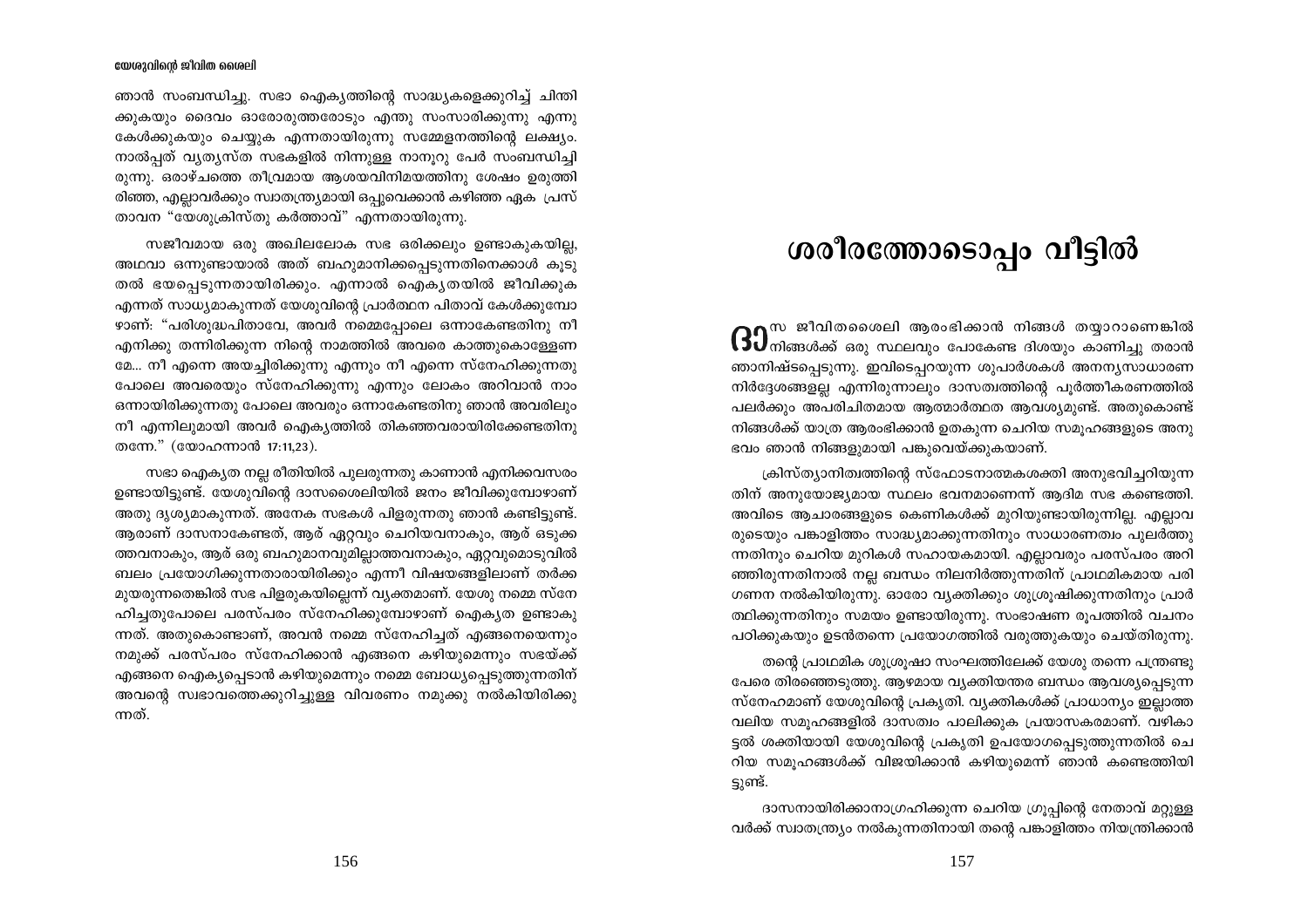ശ്രമിക്കും. അംഗങ്ങളുടെ ആവശ്യങ്ങൾ നിവർത്തിച്ചു കൊടുക്കുന്നതിൽ അദ്ദേഹം എപ്പോഴും ശ്രദ്ധാലുവായിരിക്കും. ഉദാഹരണത്തിനായി താൻ ആദ്യം ഒരാവശ്യം പങ്കുവെയ്ക്കാതെയും ചോദ്യങ്ങൾക്ക് മറുപടി നൽകാ തെയും ഇരിക്കുന്നിടത്തോളം തന്റെ ഗ്രൂപ്പിലെ അംഗങ്ങൾ അവരുടെ ആവശ്യങ്ങൾ പങ്കുവെയ്ക്കണമെന്നും ചോദ്യങ്ങൾക്കു മറുപടി നൽകണ മെന്നും നേതാവിന് പ്രതീക്ഷിക്കാനാവില്ല. താൻ ആദ്യം മറ്റുള്ളവർ പറ യുന്നത് ശ്രദ്ധിച്ചും അവരെ ഉറപ്പിച്ചും തന്റെ വികാരങ്ങൾ സതൃസന്ധ മായി പ്രകടിപ്പിച്ചും മുന്നോട്ടു നയിക്കണം.

താഴ്മ ധരിച്ചുകൊണ്ട് തന്റെ യഥാർത്ഥ വികാരങ്ങൾ പ്രകടിപ്പിക്കുക യും ആവശ്യം വരുമ്പോൾ സ്നേഹത്തോടെ നേരിടുകയും വേണം. ഒരു ശിശുവിനെപ്പോലെ വ്യക്തികളെ മുഖവിലയ്ക്ക് അംഗീകരിക്കുകയും അവ രുടെ ജീവിതത്തിലേക്ക് ഒളിഞ്ഞു നോക്കാതെ, അവരോടൊപ്പം സന്തോ ഷിക്കുകയും കരയുകയും വേണം. ഒരു ബഹുമാനവും ഇല്ലാത്തവനെ പ്പോലെ സത്യസന്ധമായി തന്റെ പരാജയങ്ങളും പോരാട്ടങ്ങളും തന്റെ സമുഹം കാണാൻ അനുവദിക്കുകയും വേണം.

ഇളയവനെപ്പോലെ, ഒരുവനെ മറ്റൊരുവൻ നിന്ദിക്കുന്നതു കാണു വാനുള്ള ശ്രദ്ധ ഉണ്ടായിരിക്കുകയും നിന്ദിക്കപ്പെടുന്നവനെ തലോടുകയും സംരക്ഷിക്കുകയും വേണം

എന്റെ എല്ലാ പഠനങ്ങളിലും ചെറിയ സമൂഹങ്ങളോടൊപ്പമുള്ള സഹ കരണത്തിലും യേശുവിന്റെ സ്വഭാവത്താലല്ലാതെ ശരിയായി പ്രവർത്തി ക്കുന്ന ഒരു നേതൃത്വ പ്രവൃത്തിയും കാണാൻ കഴിഞ്ഞിട്ടില്ല. ചെറിയ സംവി ധാനത്തിലൂടെയുള്ള സഭാജീവിതത്തിന്റെ രഹസ്യം അതാണെന്ന് ഞാൻ കരുതുന്നു. ഈ ബന്ധത്തിന്റെ വളർച്ചയെ സഹായിക്കുന്ന രീതികളെക്കു റിച്ചാണ് അടുത്ത മുന്നു ഭാഗങ്ങളിൽ ചിന്തിക്കുന്നത്.

#### നമ്മുടെ സ്വയത്തെ പങ്കുവെയ്ക്കുക

''അഞ്ചാം ഭേദഗതി, സ്വകാര്യതയ്ക്കുള്ള അവകാശം'' എന്ന ചിന്താ ഗതി ക്രിസ്തുവിന്റെ ശരീരത്തെ, ഒന്നിച്ചുകൂട്ടുകയും എന്നാൽ സംരക്ഷണ കവചത്തിനുള്ളിലിരിക്കുകയും ചെയ്യുന്ന സ്വകാര്യ വ്യക്തികളുടെ ഒരു കൂട്ടം എന്ന അവസ്ഥയിലേക്കു നയിക്കും. ഇതിനെ തകർക്കുന്നതിന് നാം മനഃപൂർവ്വം നമ്മെത്തന്നെ മറ്റുള്ളവർക്ക് പങ്കുവെയ്ക്കണം. നിരീക്ഷണ ത്തിലൂടെ നിങ്ങൾ എന്നെ മനസ്സിലാക്കുന്നതിനെക്കാൾ കൂടുതൽ എന്നെ ശരിയായി മനസ്സിലാക്കാൻ കഴിയുന്നത് ഞാൻ എന്റെ അനുഭവങ്ങൾ അതി ന്റെ യഥാർത്ഥ വികാരങ്ങളോടും പോരാട്ടങ്ങളോടും കൂടെ പങ്കുവെയ്ക്കു മ്പോഴാണ്. എന്റെ കഥ പങ്കുവെയ്ക്കുന്നതും മറ്റുള്ളവരുടെ കൈയിൽ എന്നെ സുതാര്യ അവസ്ഥയിൽ ഏൽപ്പിക്കുന്നതും നിശ്ചയമായും ദാസ ത്വത്തിന്റെ വ്യവസ്ഥയാണ്.

#### സൂര്യപ്രകാശത്തിൽ നടക്കുക

ശരീരത്തിന്റെ പ്രവർത്തനതത്ത്വങ്ങൾക്കനുസരിച്ചല്ലാതെ നിർമ്മിക്ക പ്പെട്ട ഒരു സംഘടനയിലാണ് നിങ്ങൾ അംഗമായിരിക്കുന്നതെങ്കിൽ നിങ്ങ ളുടെ സ്വയം വെളിപ്പെടുത്തലുകൾ ആക്രമണങ്ങളെയും എറ്റുമുട്ടലുകളെ യും നേരിടേണ്ടതായി വരും. എന്നാൽ ശരീരത്തിന്റെ രീതി അതല്ല. ഭീഷണി നേരിടുന്നതോ, ഉത്കണ്ഠപ്പെടുന്നതോ ആയ ഒരംഗത്തോടുള്ള ശരീരത്തി ന്റെ പ്രതികരണം സംരക്ഷണമാണ്. സ്വയം വെളിപ്പെടുത്തുന്ന ആളുക ളോടുള്ള നമ്മുടെ പ്രതികരണം സ്വീകരിക്കലായിരിക്കണം.

ക്രിസ്തുവിന്റെ ശരീരത്തിന്റെ മൊത്തം ഘടനയും പ്രവർത്തനവും, 1 കൊരിന്ത്യർ 12:7-ലെ ഒറ്റ പ്രസ്താവനയിൽ പൗലൊസ് ഉൾക്കൊള്ളിച്ചി രിക്കുന്നു. പരിശുദ്ധാത്മാവിന്റെ വരങ്ങൾ പൊതു പ്രയോജനത്തിനായി ഓരോരുത്തർക്കും നൽകപ്പെടുന്നതായി പൗലൊസ് വ്യക്തമാക്കുന്നു.

എങ്ങനെ പരസ്പരം വീക്ഷിക്കണമെന്നും പ്രതികരിക്കണമെന്നുമുള്ള തന്റെ ശക്തമായ പ്രസ്താവന 2 കൊരിന്ത്യർ 5:16–17 ൽ പൗലൊസ് നൽ കുന്നു: "ആകയാൽ ഞങ്ങൾ ഇന്നുമുതൽ ആരെയും ജഡപ്രകാരം അറി യുന്നില്ല; ക്രിസ്തുവിനെ ജഡപ്രകാരം അറിഞ്ഞു എങ്കിലും ഇനിമേൽ അങ്ങനെ അറിയുന്നില്ല. ഒരുത്തൻ ക്രിസ്തുവിലായാൽ അവൻ പുതിയ സൃഷ്ടി ആകുന്നു; പഴയത് കഴിഞ്ഞുപോയി, ഇതാ, അതു പുതുതായി തീർന്നിരിക്കുന്നു" (2 കൊരിന്ത്യർ 5:16-17).

മറ്റൊരു വാക്കിൽ പറഞ്ഞാൽ നിങ്ങൾ ഒരു പുതിയ സൃഷ്ടി എന്ന പോലെ ഞാൻ കാണണം. ഏറ്റവും നല്ലത് തിരിച്ചറിയാനുള്ള കഴിവെനി ക്കുണ്ടാകണം.

"നിങ്ങൾ ഒരു നല്ല ആളാണ്, പക്ഷേ..." എന്നു പറഞ്ഞിട്ട് നിങ്ങളുടെ മുറിവുകളെ കൂടുതൽ ആഴമുള്ളതാക്കാൻ ഇനിയും എനിക്കു കഴിക യില്ല. ഒരു ദൈവപൈതലെന്ന നിങ്ങളുടെ സ്ഥാനം ഞാൻ സ്ഥിരീകരി ക്കണം.

ഇത്തരം സ്ഥിരീകരണത്തെ ആളുകൾ എതിർക്കുന്നത് ഞാൻ ചില പ്പോൾ കേൾക്കാറുണ്ട്. അതിങ്ങനെയാണ്: "അവരുടെ തെറ്റുകൾ ഞാൻ ചുണ്ടിക്കാണിക്കുന്നില്ലെങ്കിൽ പിന്നെങ്ങനെ അവരുടെ സ്വഭാവത്തിൽ വ്യത്യാസമുണ്ടാകും?"

ഉത്തരം ലളിതമാണ്: യേശു പറഞ്ഞത് നമ്മുടെ ഹൃദയം നമ്മെ കുറ്റം വിധിച്ചു കഴിഞ്ഞു; അതുകൊണ്ട് അവൻ വന്നത് നമ്മെ കുറ്റം വിധിക്കാ നല്ല, സമൃദ്ധിയായ ജീവൻ നൽകാനാണ്.

നിങ്ങളെക്കുറിച്ചു തന്നെ നിങ്ങൾ ഇഷ്ടപ്പെടാത്ത അഞ്ചു കാര്യങ്ങൾ എഴുതാൻ ആവശ്യപ്പെട്ടാൽ, അറുപതു സെക്കന്റിനുള്ളിൽ നിങ്ങൾ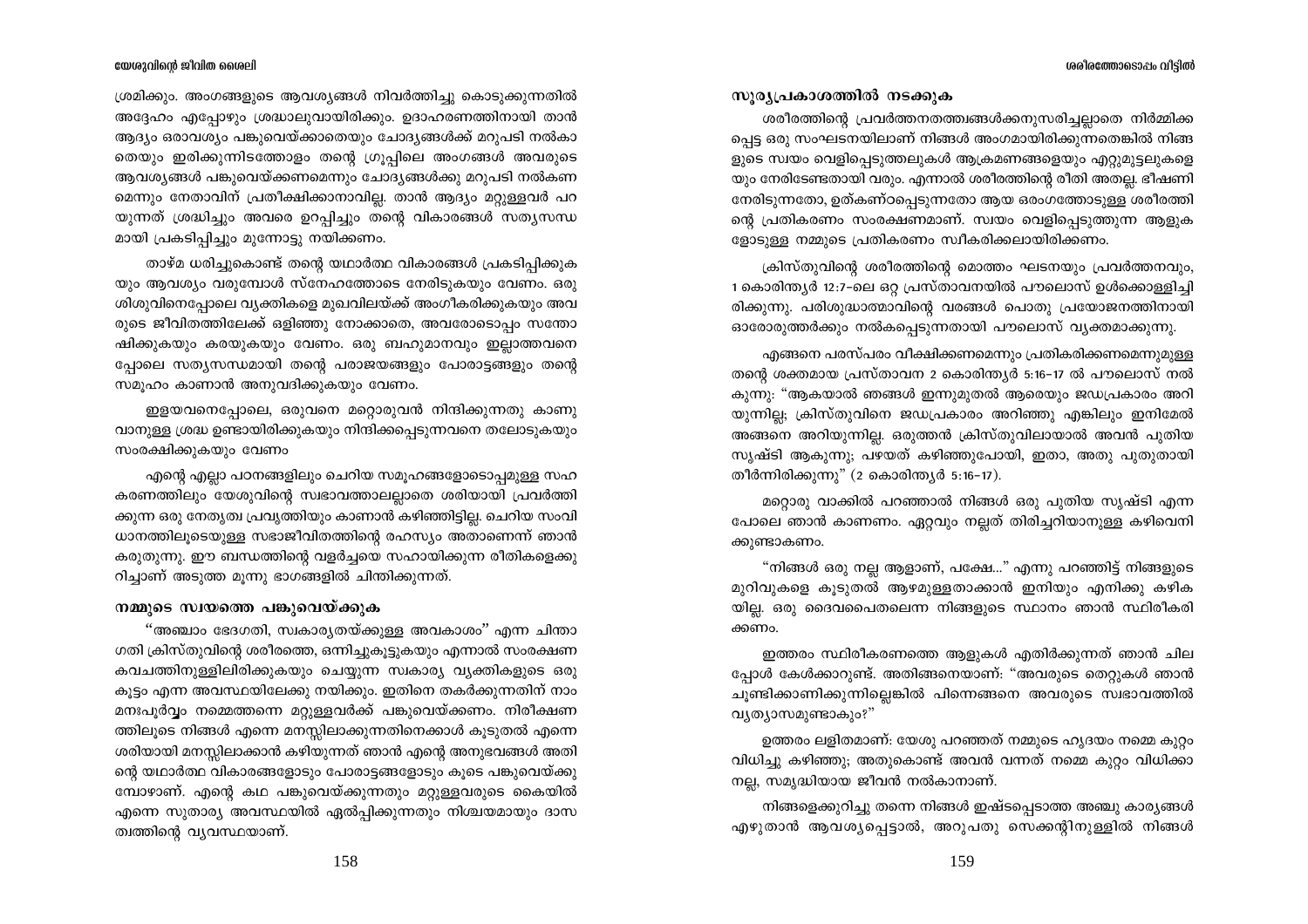#### ശരീരത്തോടൊപ്പം വിടിൽ

#### യേശുവിന്റെ ജീവിത ശൈലി

തീർത്തിരിക്കും. എന്നാൽ അതിന്റെ മറുവശത്ത് നിങ്ങളെക്കുറിച്ചു തന്നെ നിങ്ങൾ ഇഷ്ടപ്പെടുന്ന അഞ്ചു കാര്യങ്ങൾ എഴുതാനാവശ്യപ്പെട്ടാൽ, മണി ക്കുറുകൾ നിങ്ങളെടുക്കും. നമ്മുടെ കഴിവുകേടുകൾ നമ്മെ വേദനിപ്പി ക്കുന്നതാണ്.

ഇതു നന്നായി വെളിപ്പെടുത്തുന്ന ഒരു മുത്തശ്ശിക്കഥയുണ്ട്: ഒരിക്കൽ ഒരു മനുഷ്യൻ കട്ടിയുള്ള പുതപ്പു പുതച്ചു നടക്കുന്നത് സുര്യനും വടക്കൻ കാറ്റും കണ്ടു. ആ മനുഷ്യനെക്കൊണ്ട് പുതപ്പ് മാറ്റിക്കളയിക്കാൻ ആരെ ക്കൊണ്ടു സാധിക്കും എന്ന് അവർ തമ്മിൽ പന്തയം വെച്ചു. ആദ്യ ഊഴം വടക്കൻ കാറ്റിനായിരുന്നു. കാറ്റ് ശക്തിയായി ആ മനുഷ്യനു ചുറ്റും അടി ക്കാനാരംഭിച്ചു. എന്നാൽ എത്ര ശക്തിയായി കാറ്റടിച്ചുവോ അത്രയും ശക്തിയായി അയാൾ പുതപ്പ് ശരീരത്തോടു ചേർത്തു. ''ഇനി എന്റെ ഊഴം'' സുര്യൻ മുമ്പോട്ടു വന്നു. സുര്യൻ ശക്തിയേറിയ രശ്മികൾ അയാളുടെ മേലേക്കു പായിച്ചു. പെട്ടെന്ന് ആ മനുഷ്യൻ സ്വയമേവ പുതപ്പ് വലിച്ചെ റിഞ്ഞ് സുര്യപ്രകാശത്തിൽ സന്തോഷത്തോടെ നടന്നു.

നാം ആളുകളെ ചൂടുകൊണ്ട് പൊതിയുമ്പോൾ, അവർ സ്വയമേവ ഉത്സാഹത്തോടെ, സംരക്ഷണത്തിനായി ഉപയോഗിച്ചിരുന്ന അനാവശ്യ സാധനങ്ങൾ വലിച്ചെറിയും.

നമ്മുടെ ചരിത്രം നാം പരസ്പരം പങ്കുവെയ്ക്കുമ്പോൾ നമുക്കുള്ള ഏറ്റവും വിലപ്പെട്ടവ – നമ്മുടെ വെളിവാക്കപ്പെട്ട സ്വയം – പരസ്പരം നിക്ഷേപിക്കയാണു ചെയ്യുന്നത്. ആ നിക്ഷേപത്തോട് സ്ഥിരീകരണ ത്തിലൂടെ നാം പ്രതികരിക്കുമ്പോൾ ശ്രദ്ധേയമായൊരു വളർച്ച ദൃശ്യമാ കുന്നു. നമ്മുടെ നിക്ഷേപം സുരക്ഷിതമാണെന്നും ഒരു പടികൂടി മുമ്പോട്ടു പോകാമെന്നും നാം മനസ്സിലാക്കുന്നു; ഇപ്പോൾ നമുക്ക് ആശ്രയിക്കാം.

# സമർപ്പണത്തിന്റെ സ്വാതന്ത്ര്യം

ഈ പുതിയ ആശയം കൈവന്നതോടെ, ഒരു പുതിയ സമർപ്പണത്തിന് സ്വാതന്ത്ര്യം നാം പ്രാപിക്കുന്നു. മുമ്പ് അത് വേദനാജനകവും ഫലശൂ ന്യവും ആയിരുന്നു.

പുതിയ സമർപ്പണത്തിന്റെ ഒന്നാമത്തെ സ്വാതന്ത്ര്യം, ഏറ്റുപറച്ചി ലാണ്. യാക്കോബ് 5:16 പറയുന്നു: "എന്നാൽ നിങ്ങൾക്കു രോഗശാന്തി വരേണ്ടതിനു തമ്മിൽ പാപങ്ങളെ ഏറ്റു പറഞ്ഞു ഒരുവനുവേണ്ടി ഒരുവൻ പ്രാർത്ഥിക്കുവിൻ" (യാക്കോബ് 5:16). ആശ്രയം ഇല്ലെങ്കിൽ, ഒന്നുകിൽ ഞാൻ *നിങ്ങളുടെ* പാപങ്ങൾ ഏറ്റുപറയുകയോ അല്ലെങ്കിൽ, "എനിക്കു വേണ്ടത്ര വിശ്വാസമില്ലെന്നോ, പ്രാർത്ഥനയില്ലെന്നോ" മറ്റുമുള്ള സമൂഹം അംഗീകരിക്കുന്ന സാധാരണ പാപങ്ങൾ ഏറ്റുപറയുകയോ ചെയ്യും. ആശ്ര യിക്കുമ്പോൾ എന്റെ പ്രാർത്ഥനയെ യഥാർത്ഥമായി തടയുന്ന പാപങ്ങൾ

ഏറ്റുപറയുകയും മറ്റുള്ളവരുടെ പ്രാർത്ഥനയും സൗഖ്യവും പ്രതീക്ഷിക്കു കയും ചെയ്യും. ശരീരത്തിന്റെ ദിനംതോറുമുള്ള ഒഴിവാക്കൽ പ്രക്രിയയാണ് എറ്റുപറച്ചിൽ. ഏറ്റുപറച്ചിലിലൂടെ അനാവശ്യവും ഉപയോഗശൂന്യവുമായ വസ്തുക്കൾ ഉപേക്ഷിച്ച് സുഖമായി നടക്കാൻ നമുക്കു കഴിയും. വല്ലപ്പോ ഴുമുള്ള ഏറ്റുപറച്ചിൽ ഉപയോഗശുന്യമായവ കെട്ടിക്കിടക്കാനും അവ പിന്നീട് ശസ്ത്രക്രിയ ചെയ്ത് നീക്കം ചെയ്യേണ്ട മുഴകളായി മാറാനും കാരണമാകും.

അത്തരത്തിലുള്ള ഏറ്റുപറച്ചിൽ ശരിയായ ശിക്ഷണം ഉളവാക്കും. ഏറ്റുപറച്ചിലിലൂടെ എനിക്കുവേണ്ടി പ്രാർത്ഥിക്കുവാനും തുടർന്ന് എന്റെ വളർച്ച വിലയിരുത്തുവാനും ഞാൻ മറ്റുള്ളവരെ അധികാരപ്പെടുത്തുക യാണ് ചെയ്യുന്നത്. ഇത്തരത്തിലുള്ള സൗമൃവും സ്ഥിരവുമായ കണക്കു ബോധിപ്പിക്കൽ ഇന്നു സഭയിൽ നഷ്ടപ്പെട്ടിരിക്കുന്നു. തൽഫലമായി നാം സ്വതന്ത്രരും രോഗാതുരരുമായിത്തീർന്നിരിക്കുന്നു.

നമുക്കു ലഭിക്കുന്ന രണ്ടാമത്തെ സ്വാതന്ത്ര്യം, പ്രായോഗിക ബൈ ബിൾ പഠനത്തിലൂടെ ദൈവവചനത്തെ വ്യക്തിപരമായി സമീപിക്കാമെ ന്നതാണ്. പ്രയോഗക്ഷമത ബൈബിൾ പഠനം രണ്ടു വ്യക്തിപരമായ വിഷ യത്തെ സ്പർശിക്കുന്നതിനാൽ അടിസ്ഥാനപരമായി ഏറ്റുപറച്ചിലിനോടു ബന്ധപ്പെട്ടതാണ്: ബൈബിൾ എന്നോട് എന്താണ് സംസാരിക്കുന്നത്? അതിനോടുള്ള എന്റെ പ്രതികരണമെന്താണ്? ഈ രണ്ടു ചോദ്യങ്ങൾക്കു മുള്ള മറുപടി, പരിശുദ്ധാത്മാവ് ഉളവാക്കുന്ന പാപബോധത്തിന്റെ ഏറ്റുപറ ച്ചിലാണ്. അത്തരം പ്രയോഗക്ഷമതയിലേക്ക് യേശുവും യാക്കോബും നമ്മുടെ ശ്രദ്ധയെ ക്ഷണിക്കുന്നു: "ആകയാൽ എന്റെ ഈ വചനങ്ങളെ കേട്ടു ചെയ്യുന്നവൻ ഒക്കെയും പാറമേൽ വീടുപണിത ബുദ്ധിയുള്ള മനു ഷ്യനോടു തുല്യനാകുന്നു" (മത്തായി 7:24). "എങ്കിലും വചനം കേൾക്ക മാത്രം ചെയ്തുകൊണ്ടു തങ്ങളെ തന്നേ ചതിക്കാതെ അതിനെ ചെയ്യുന്ന വരായും ഇരിപ്പിൻ" (യാക്കോബ് 1:22).

നമ്മുടെ സമർപ്പണത്തിന്റെ മൂന്നാമത്തെ സ്വാതന്ത്ര്യം, അഭിമുഖീക രിക്കലാണ്. നമ്മുടെ പരസ്പരബന്ധത്താൽ, ബന്ധത്തെ തകർക്കുന്ന മണ് ഡലങ്ങളെ അഭിമുഖീകരിക്കുന്നതിന് പരസ്പരവിശ്വാസം വളർത്തിയെ ടുക്കുന്നതുവരെ നാം സാധാരണയായി കാത്തിരിക്കാറില്ല. കാത്തിരിക്കാൻ നമുക്കാവില്ലെങ്കിൽ നല്ല ഫലം അനുഭവിക്കാനും നമുക്കു കഴിയില്ല. വിശ്വാ സം വളർത്തുന്ന പ്രക്രിയയിലൂടെ അഭിമുഖീകരിക്കാനുള്ള അവകാശം നാം നേടിയെടുക്കുന്നു. അഭിമുഖീകരിക്കലിന്റെ സന്ദർഭത്തെപ്പറ്റി ഓർമ്മി ക്കുവാൻ താഴ്മയുടെയും മുതലെടുപ്പിന്റെയും ഭാഗം വീണ്ടും വായിക്കുക.

സമർപ്പണത്തിന്റെ നാലാമത്തെ സ്വാതന്ത്ര്യം, പുതിയ നിയമം "കൊ യ്നോനിയ'' എന്നു വിളിക്കുന്ന കൂട്ടായ്മയുടേതാണ്. നാം ഇനിമുതൽ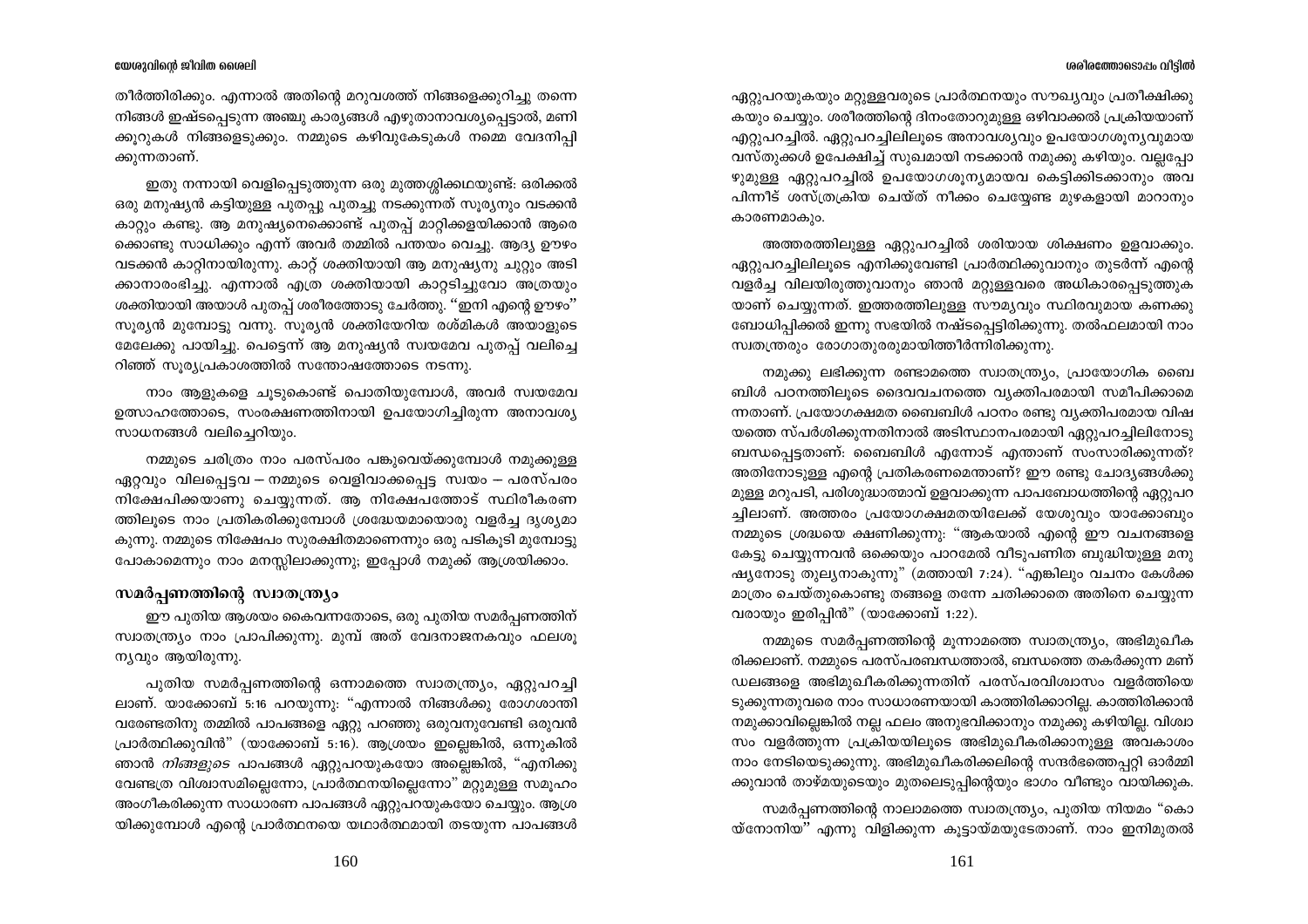സഭ എന്നു വിളിക്കുന്ന ബസിലെ സഹയാത്രക്കാരല്ല, പകരം ആഴമായും ആത്മാർത്ഥമായും നിതൃമായും പരസ്പരം ബന്ധിക്കപ്പെട്ടിരിക്കുന്നവ രാണ്. നമ്മുടെ സ്വപ്നങ്ങളും ദർശനങ്ങളും എന്തിന് വസ്തുവകകൾ പോലും മറ്റൊരാളുടെ വകയായിത്തീരുന്നു. നമ്മൾ "സഭായോഗങ്ങളെ ഉപേക്ഷിക്കുകയുമില്ല."

ഈ ഘട്ടത്തിലാണ് ദാസത്വത്തിന്റെ പൂർത്തീകരണത്തിൽ നാമെത്തു ന്നത്. ദാസത്വം വെളിപ്പെടുത്തുന്ന സ്നേഹം, ശരീരത്തിൽ പരസ്പരമുള്ള കൊടുക്കൽ വാങ്ങലുകൾക്ക് വഴിയൊരുക്കുന്നു. പലപ്പോഴും അത് ബോധ പൂർവ്വമായിരിക്കയില്ല.

ചെറിയ സമുഹങ്ങളിൽ, ക്രിസ്തുവിന്റെ ശരീരം നമ്മുടെ ശരീരം പോ ലെ തന്നെ ഈ ഗ്രന്ഥത്തിൽ സൂചിപ്പിക്കുന്ന മാറ്റത്തിനു പതുക്കെപ്പതുക്കെ വിധേയമായിക്കൊണ്ടിരിക്കും. പഴയ തുരുത്തിയാണ് നിങ്ങളുടെ പക്കലു ള്ളതെങ്കിൽ ഈ പ്രക്രിയ ഫലകരമാകാൻ സാവധാനവും ശ്രദ്ധാപൂർവ്വ വുമായ നീക്കമാവശ്യമാണ്. എന്തായിരുന്നാലും വീഞ്ഞാണ് പ്രധാനം, അതാണ് സംരക്ഷിക്കേണ്ടതും; തുരുത്തിയല്ല.

# വേദന പങ്കുവെയ്ക്കുക

**61000** <sup>ൻ ദാസത്വത്തിന്റെ തത്ത്വങ്ങൾ വിശദീകരിക്കുന്നത് കേൾക്കു<br>തന്നി കയും അതനുസരിച്ച് ജീവിക്കാനാരംഭിക്കുകയും ചെയ്ത ഒരു</sup> കുട്ടം പാസ്റ്റർമാർ ഒരു ആഴ്ചാവസാന സമ്മേളനത്തിനായി എന്നെ വിളി ച്ചു. അവരിലൊരാൾ പറഞ്ഞു: "താങ്കൾ ഞങ്ങൾക്ക് എത്രമാത്രം വേദന തരുന്നുണ്ടെന്നറിയാമോ?" ഞാൻ അതിനു ക്ഷമ പറഞ്ഞുകൊണ്ട് അത് ഞാൻ അറിഞ്ഞിരുന്നില്ലെന്നും, വേണമെങ്കിൽ അവർക്ക് പഴയ ജീവിതരീ തിയിലേക്ക് മടങ്ങിപ്പോകാമെന്നും പറഞ്ഞു. അവരുടെ മറുപടി 'ഒരിക്ക ലുമില്ല' എന്നായിരുന്നു.

സ്വാർത്ഥത അന്വേഷിക്കുന്നതിന്റെ വേദനയിൽ നിന്നും, മറ്റുള്ളവരോ ടൊപ്പം നടന്ന് അവരുടെ വേദന പങ്കിടുന്ന അവസ്ഥയിലേക്ക് അവരുടെ വേദന മാറ്റപ്പെട്ടു. ആ വേദന കഠിനമായിരുന്നുവെങ്കിലും പഴയ അവസ്ഥ യിലേക്കു മടങ്ങാനവർ ആഗ്രഹിച്ചില്ല. എല്ലാവർക്കുമുള്ള സാധാരണ വേദന നമ്മുടെ വീണുപോയ മാനുഷിക പ്രകൃതിയുടെ ഫലമാണ്: അവി ചാരിതമായ മുറിവുകൾ, രോഗം, നിരാശ എന്നിവ. എന്നാൽ വീണ്ടെടു പ്പിന് ആവശ്യമായ വേദന അത്തരത്തിലുള്ളതല്ല.

ഫിലിപ്പിയർ 3:10-ൽ പൗലൊസ് പറയുന്നു, "അവന്റെ പുനരുത്ഥാന ത്തിന്റെ ശക്തിയെയും അവന്റെ കഷ്ടാനുഭവങ്ങളുടെ കൂട്ടായ്മയെയും അനുഭവിച്ചറിയേണ്ടതിനും..." അവന്റെ പുനരുത്ഥാനത്തിന്റെ ശക്തി അനു ഭവിച്ചറിയുന്നതിനുള്ള ആഗ്രഹമാണ് എനിക്കു കൂടുതലായിട്ടുള്ളത്. യേശു കഷ്ടങ്ങളാൽ അനുസരണം പഠിച്ചു തികഞ്ഞവനായതായി എബ്രായർ 5:8–ൽ പറയുന്നു. ഞാൻ മനസ്സിലാക്കിയ വേദഭാഗങ്ങളെല്ലാം പറയുന്നത് യേശുവിന്റെ കഷ്ടാനുഭവങ്ങൾ നമുക്കുവേണ്ടിയായിരുന്നുവെന്നാണ്. അവ നമുക്കുവേണ്ടി അല്ലായിരുന്നുവെങ്കിൽ അവന് സാധാരണ കഷ്ടത കൾ സഹിച്ചാൽ മതിയായിരുന്നു.

അവനോട് ചെയ്തതുപോലെ നമ്മോടും ചെയ്യുമെന്ന് യേശു പറഞ്ഞ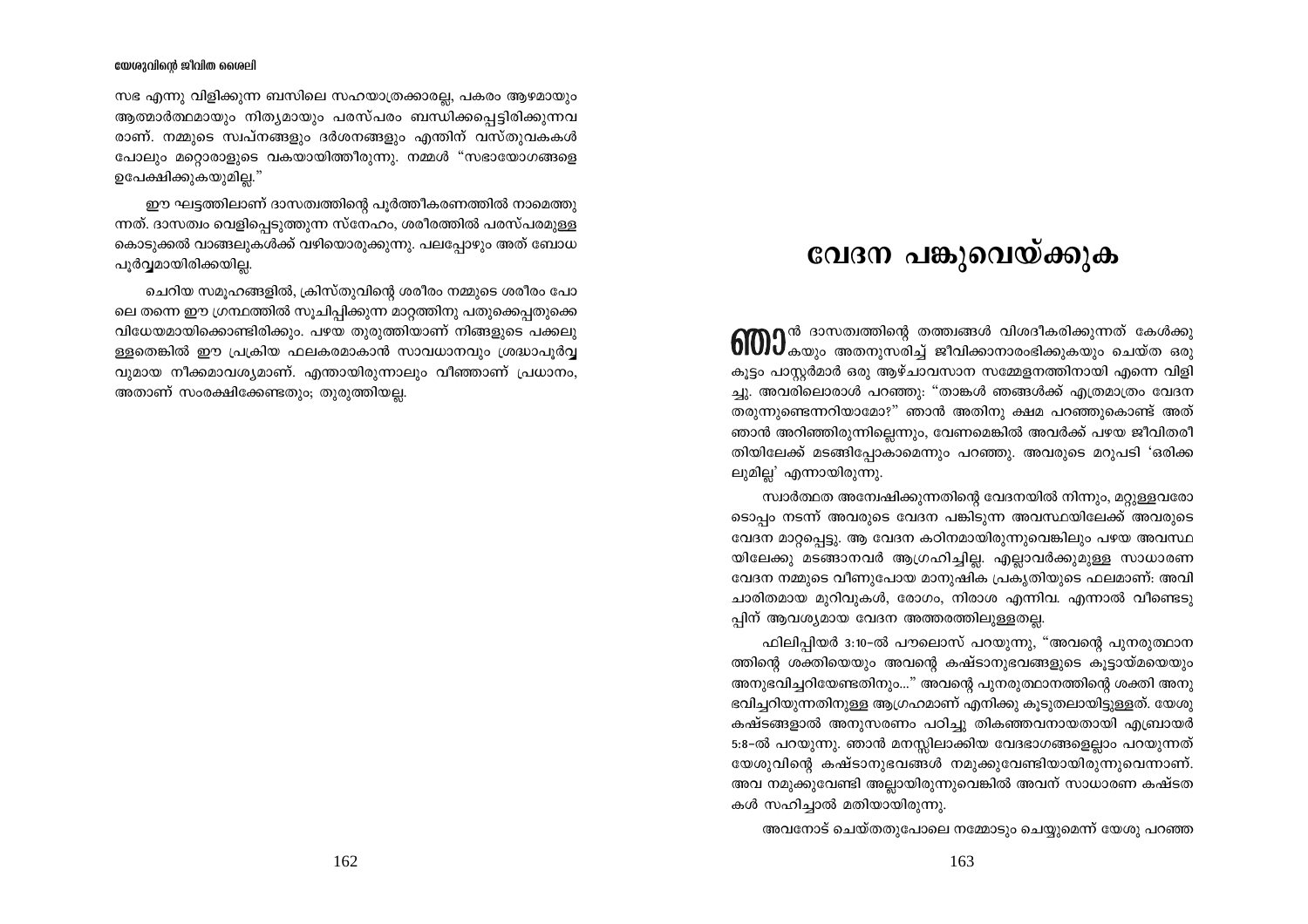തിനാൽ യേശുവിനെ പിൻപറ്റുക എന്നാൽ മറ്റുള്ളവർക്കുവേണ്ടി കഷ്ട പ്പെടുക എന്നാണർത്ഥമെന്ന് യുക്തിപൂർവ്വം ചിന്തിക്കാം.

യേശുവിനെ കോപിപ്പിച്ച സംഗതികളെക്കുറിച്ചുള്ള പഠനം എനിക്ക് കൂടുതൽ കാര്യങ്ങൾ വ്യക്തമാക്കിത്തന്നു. ആളുകൾ എന്റെ വഴിമുടക്കു മ്പോഴും എന്റെ ജീവിതത്തെയും എന്റെ വികാരങ്ങളെയും അസ്വസ്ഥമാ ക്കുമ്പോഴും എനിക്കു കോപം വരും. യേശുവാകട്ടെ മറ്റുള്ളവർക്കുവേണ്ടി യാണ് കോപിച്ചത്. അവന്റെ കോപം പോലും മറ്റുള്ളവരെ കേന്ദ്രീകരിച്ചു ള്ളതായിരുന്നു.

പ്രാർത്ഥിക്കുന്നതിനും യാഗം കഴിക്കുന്നതിനും വിശ്വാസം സ്വീകരി ക്കുന്നതിനും ആഗ്രഹമുണ്ടായിട്ടും ദ്രവ്യാഗ്രഹികളുടെ ഏകാധിപത്യം മൂലം പുറത്തു നിൽക്കേണ്ടിവന്ന ആളുകൾക്കുവേണ്ടിയാണ് അവൻ ദൈ വാലയത്തിലെ പൊൻവാണിഭക്കാരുടെ മേശകളെ മറിച്ചിട്ടത്. വരണ്ട കൈ യുള്ള മനുഷ്യനെ സൗഖ്യമാക്കുന്ന സമയം അവൻ പരീശന്മാരെ കോപ ത്തോടെ നോക്കിയപ്പോൾ അവന്റെ കോപം, സൗഖ്യം ആവശ്യമുള്ള മനു ഷ്യനുവേണ്ടിയും നിയമവാദികളുടെ സ്നേഹരഹിത പ്രവൃത്തികളാൽ കഷ്ടപ്പെടുന്നവർക്കുവേണ്ടിയുമായിരുന്നു. മറ്റു സമയങ്ങളിൽ പരീശന്മാ രോട് അവൻ ഏറ്റുമുട്ടിയത് അവർ മറ്റുള്ളവർക്ക് സ്വർഗ്ഗത്തിന്റെ വാതിൽ അടച്ചുകളയുന്നതുകൊണ്ടായിരുന്നു.

ഞാനത് വളരെ താമസിച്ചാണ് മനസ്സിലാക്കിയതെങ്കിലും അവന് കോപം വരുന്ന വിഷയങ്ങളിലേക്കു മാത്രം എന്റെ കോപം പരിമിതപ്പെടു ത്താനും അവന്റെ ശ്രദ്ധ പിടിച്ചു പറ്റുന്ന ആവശ്യങ്ങളിൽ മാത്രം എന്റെ കഷ്ടതകളൊതുക്കാനും എന്നെ സഹായിക്കണമേ എന്നു പ്രാർത്ഥിക്കാ തിരിക്കാൻ എനിക്കു കഴിഞ്ഞില്ല.

# ഒരു വാക്ക് മറ്റൊന്നിനെ പിന്തുടരുന്നു

 $\mathbf{m}$ കലത്തെയും പരിരംഭണം ചെയ്യുന്ന യേശുവിന്റെ പ്രകൃതിയെ നാം<br> $\mathbf{m}$ ഗ്രഹിക്കുകയും എല്ലാ കാര്യങ്ങളെയും ആ കണ്ണാടിയിലൂടെ കാണാൻ തുടങ്ങുകയും ചെയ്യുമ്പോൾ, മുമ്പ് അവൃക്തമായിരുന്ന തിരു വെഴുത്തുകൾ കൂടുതൽ വ്യക്തമാകാൻ തുടങ്ങും. അതിനാൽ കൂടുതൽ ആഴമേറിയതും ലളിതവുമായ ഒരു വേദപുസ്തക വ്യാഖ്യാനരീതി ഞാനി വിടെ മുന്നോട്ടു വെയ്ക്കുകയാണ്.

ബൈബിളിലുടനീളം ആന്തരികമായ ഒരു പൊരുത്തം നിലനിൽക്കു ന്നുവെന്നു നാം അംഗീകരിക്കുന്നുവെങ്കിൽ നാം ഒരു പടി കുടി കടന്ന് എഴുതപ്പെട്ട വചനം ഒരുകാലത്തും ജീവിക്കുന്ന വചനമായ യേശുവിന് വിരുദ്ധമല്ല എന്നു അംഗീകരിക്കണം. ബൈബിളിന്റെ യഥാർത്ഥമായ ആന്ത രിക പൊരുത്തമെന്നത് ദൈവത്തിന്റെ സമ്പൂർണ്ണ വെളിപ്പാടായ യേശു ക്രിസ്തുവിന്റെ സ്വഭാവത്തെ അത് ശരിവെയ്ക്കുന്നു എന്നതാണ്.

തൽഫലമായി വചനത്തിന്റെ ഒരു വ്യാഖ്യാനവും അവന്റെ ദാസൻ, മാതൃക, താഴ്മയുള്ളവൻ, ശിശു, ഇളയവൻ, ഒടുക്കത്തവൻ, ഏറ്റവും ചെറി യവൻ, ബഹുമാനമില്ലാത്ത, ബലം പ്രയോഗിക്കാത്ത തുടങ്ങിയ സ്വഭാവ ങ്ങൾക്ക് എതിരാകരുത്. യേശുവിന്റെ സ്വഭാവത്തിനു വിരുദ്ധമായി വ്യാഖ്യാ നിക്കപ്പെട്ട ഏതു വാകൃവും, അതു ശരിയായി വ്യാഖ്യാനിക്കാനാവശ്യ മായ ശരിയായ പ്രകാശനം ലഭിക്കും വരെ മാറ്റിവെക്കേണ്ടതാണ്. അതു തിരുവെഴുത്തായി നിലനിന്നുകൊള്ളും. നാം വീക്ഷിക്കുന്ന രീതിയിൽ, ആ വാക്യം യേശുവിന്റെ സ്വഭാവത്തിനനുസൃതമല്ലെന്നു തോന്നിയാലും അതി നെ പ്രഖ്യാപിക്കാൻ തക്കവിധം നാം ആ വാക്യം ഗ്രഹിച്ചിട്ടില്ലെന്ന് സമ്മ തിക്കേണ്ടതാണ്.

ഇതുവരെ ഉപദേശത്തിനും ജീവിതശൈലിക്കും വേണ്ടി നാം ഉപയോ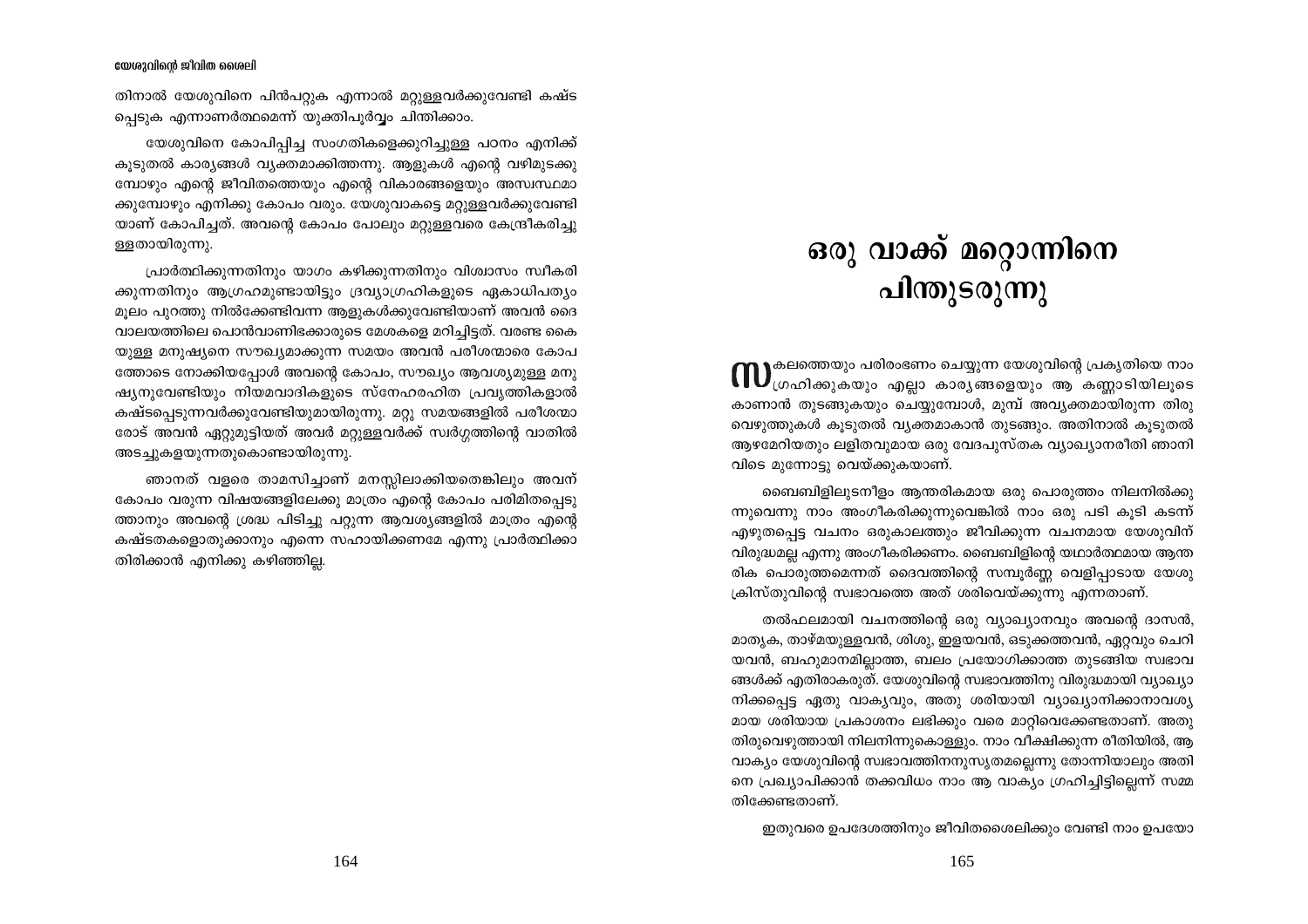ഗിച്ചിരുന്ന വാക്യങ്ങൾ യേശുവിന്റെ സ്വഭാവത്തോടു ചേർത്തു ചിന്തിക്കു മ്പോൾ നാം കുഴപ്പത്തിലാകുമെന്നതിൽ സംശയമില്ല. അതിന്റെയർത്ഥം നാം അവയെ തെറ്റായിട്ടാണ് വ്യാഖ്യാനിച്ചിരുന്നത് എന്നാണ്.

ബൈബിളിനെ ദൈവത്വത്തിലെ നാലാമത്തെ ആളത്വമായി കരുതുന്ന ചിന്താഗതിക്ക് നാം ഇരയാകരുതെന്നതും പ്രധാനപ്പെട്ട കാര്യമാണ്. ബൈ ബിൾ ദൈവത്തിന്റെ എഴുതപ്പെട്ട വെളിപ്പാടാണ്, അതിനെക്കുറിച്ച് നാം എന്തു വിശ്വസിച്ചാലും അതു വെളിപ്പെടുത്താനുദ്ദേശിക്കുന്ന വൃക്തിയെ നാം അതിലംഘിക്കാൻ പാടില്ല.

# എല്ലാക്കാലത്തേക്കുമുള്ള ശൈലി

**റ്റിന്ന**നൂറ്റാണ്ടിൽ ഉണ്ടായിട്ടുള്ള ഉണർവ്വുകൾ പ്രധാനമായും പെന്തെ ക്കാസ്ത് അഥവാ കരിസ്മാറ്റിക് സ്വഭാവമുള്ളവയാണ്. പരിശു ദ്ധാത്മാവിന്റെ വരങ്ങളുടെ പുനർകണ്ടെത്തലും അവരുടെ തീക്ഷ്ണതയും തങ്ങളുടെ ഉണർവ്വ് അന്ത്യകാല ഉണർവ്വാണെന്നു വിശ്വസിക്കുവാനും പഠി പ്പിക്കുവാനും പെന്തെക്കൊസ്തുകാരെ പ്രേരിപ്പിച്ചു. തിരുവെഴുത്തിൽ ഇനി കണ്ടെത്താൻ ഒന്നുമില്ല എന്നവർക്കു തോന്നിയതുകൊണ്ട് അവരുടെ കരി സ്മാറ്റിക് പ്രതിഭാസം ആതൃന്തികവും ഉണർവ്വുകളുടെ ഉണർവ്വുമായി അവർ വ്യാഖ്യാനിച്ചു

പെന്തെക്കൊസ്തുകാർ, സഭയിൽ അവഗണിക്കപ്പെട്ടിരുന്നതും ഒരു പക്ഷേ നഷ്ടപ്പെട്ടതുമായ ശക്തി മടക്കിയെടുത്തുവെങ്കിലും സഭയെയും ലോകത്തെയും പിടിച്ചു കുലുക്കുമായിരുന്ന ഐകൃതയും ഫല പ്രാപ്തി യും — അതാണ് ആതൃന്തികമെങ്കിലും — മടക്കിയെടുക്കാനായില്ല. യേശു കേന്ദ്രീകൃതമായ ആരാധനയും ഉത്സാഹവും അവർക്കുണ്ടെങ്കിലും അവർ ഊന്നൽ കൊടുക്കുന്നത് യേശുവിന്റെ പരിജ്ഞാനം പ്രാപിക്കുന്നതിനല്ല, പരിശുദ്ധാത്മാവുമായുള്ള ചർച്ചകൾക്കാണ്. പെന്തെക്കൊസ്തുകാർക്കും കരിസ്മാറ്റിക്കുകൾക്കും ക്രിസ്തുവിനോടുള്ള ബന്ധം ചോദ്യം ചെയ്യപ്പെ ടാത്തതാണെങ്കിലും ക്രിസ്തു ശാസ്ത്രത്തെക്കാളും അവർക്കു പ്രാധാന്യം അന്യഭാഷാഭാഷണത്തിനാണെന്നത് പ്രകടമാണ്.

ഒരുപക്ഷേ, ഒരു വലിയ പദ്ധതി ഇവിടെ ചുരുൾ നിവരുകയാണ്. സഭ യുടെയും ലോകത്തിന്റെയും പ്രത്യേക ശ്രദ്ധ ആർജ്ജിച്ചുകൊണ്ടിരിക്കുന്ന പരിശുദ്ധാത്മാവ് യേശുവിനെക്കുറിച്ചുള്ള പുരാവൃത്തപരമായ ചിന്താഗ തികളും ഗൃഹാതുരത്വവും മാറ്റി ക്രിസ്തുവിനെ മഹത്വപ്പെടുത്തുക എന്ന തന്റെ സുപ്രധാന ദൗത്യം നിർവ്വഹിക്കാനാരംഭിക്കുകയാണ്.

യോഹന്നാന്റെ സുവിശേഷത്തിൽ പരിശുദ്ധാത്മാവിന്റെ ആഗമനത്തെ ക്കുറിച്ചും പ്രവൃത്തിയെക്കുറിച്ചും യേശു മുൻകൂട്ടി പറഞ്ഞു: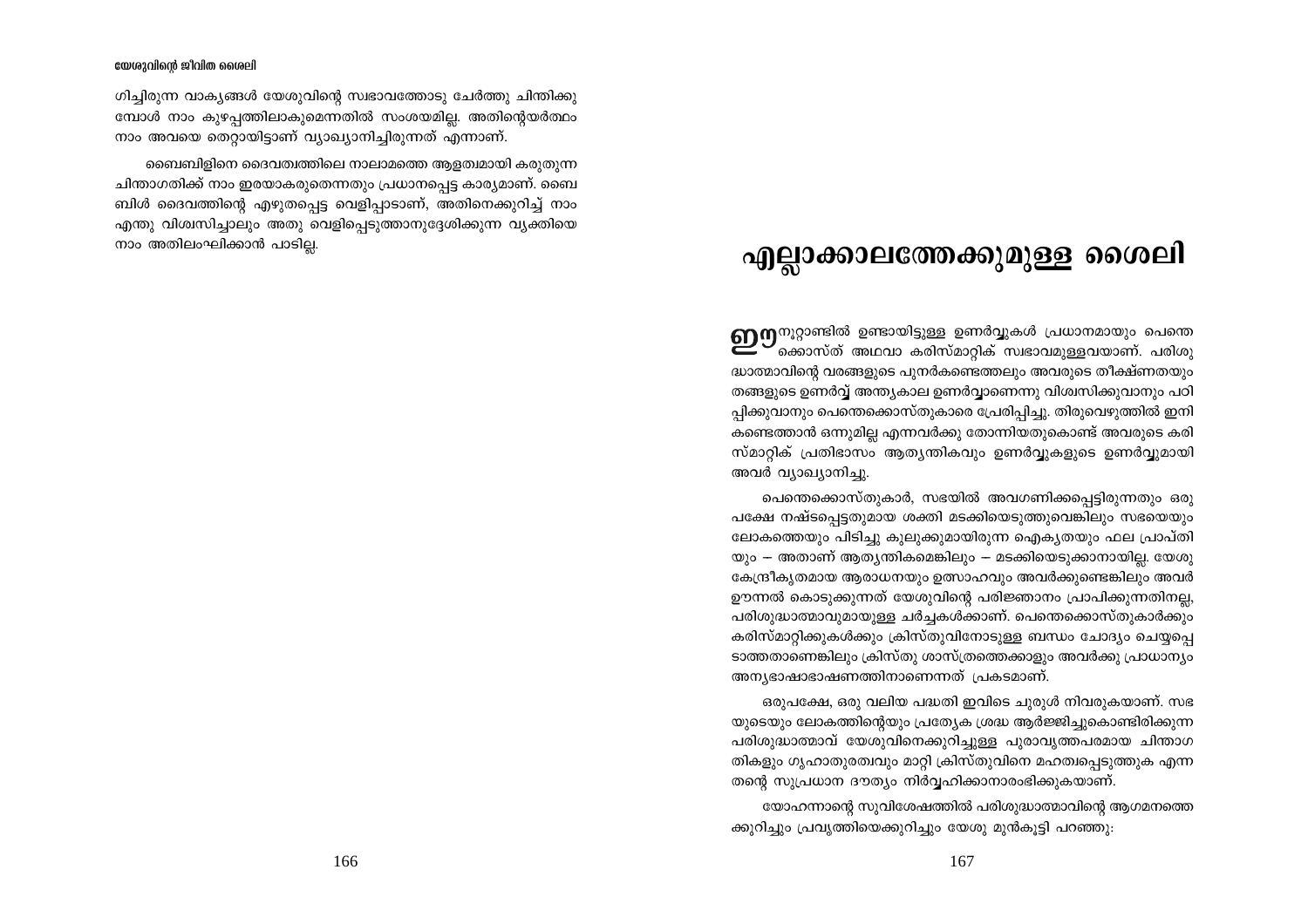#### എലാക്കാലത്തേക്കുമുള്ള ശൈലി

#### യേശുവിന്റെ ജീവിത ശൈലി

"പരിശുദ്ധാത്മാവ് എന്ന കാര്യസ്ഥൻ നിങ്ങൾക്കു സകലവും ഉപ ദേശിച്ചു തരികയും ഞാൻ നിങ്ങളോടു പറഞ്ഞതു ഒക്കെയും നിങ്ങളെ ഓർമ്മപ്പെടുത്തുകയും ചെയ്യും" (യോഹന്നാൻ 14:26).

"...സത്യാത്മാവു വരുമ്പോൾ അവൻ എന്നെക്കുറിച്ചു സാക്ഷ്യം പറയും" (15:26).

"...അവൻ നിങ്ങളെ സകലസത്യത്തിലും വഴി നടത്തും" (16:13).

"അവൻ എനിക്കുള്ളതിൽ നിന്നു എടുത്തു നിങ്ങൾക്കു അറി യിച്ചു തരുന്നതുകൊണ്ടു എന്നെ മഹത്വപ്പെടുത്തും" (16:14).

പരിശുദ്ധാത്മാവിന്റെ പ്രഥമവും പ്രധാനവുമായ ദൗത്യം യേശുവിന്റെ പ്രകൃതിയെ നമുക്കു വെളിപ്പെടുത്തിത്തരികയും ലോകത്തിന് അവനെക്കു റിച്ച് ബോധ്യം വരുത്തുകയുമാണെന്ന് ഈ വാക്യങ്ങളിൽ നിന്നും നമു ക്കനുമാനിക്കാം.

പരിശുദ്ധാത്മാവിന് ഊന്നൽ കൊടുത്തു കൊണ്ടുള്ള ഉണർവ്വുകൾ, നമ്മോടും ലോകത്തോടും യേശുവിനെക്കുറിച്ചു സംസാരിക്കാൻ പരിശു ദ്ധാത്മാവിനെ അനുവദിക്കാതെ പരിശുദ്ധാത്മാവിൽ തന്നെ ശ്രദ്ധയുന്നി ക്കൊണ്ട് ഈ തത്ത്വത്തെ അതിലംഘിക്കുകയാണ് ചെയ്യുന്നത്.

ലോകത്തിലെ അവസാനത്തെ വലിയ ഉണർവ്വ് യേശുവിലും അവന്റെ പ്രകൃതിയിലും കേന്ദ്രീകരിച്ചുള്ളതായിരിക്കുമെന്നെനിക്കുറപ്പുണ്ട്. യേശു വിന്റേതിലും വലിയൊരു ശക്തി ലോകം കണ്ടിട്ടില്ല, യേശുവിന്റെ സുന്ദര മായ ജീവിതശൈലി അനുവർത്തിക്കുന്നതിലൂടെ ലഭിക്കുന്നതിലും ഉന്ന തമായ ഒരു ശക്തി സഭയ്ക്ക് ലഭിച്ചിട്ടുമില്ല.

"നിങ്ങൾക്കു സമാധാനം; പിതാവു എന്നെ അയച്ചതു പോലെ ഞാനും നിങ്ങളെ അയക്കുന്നു" (യോഹന്നാൻ 20:21) എന്ന് യേശു തന്റെ സഭയ്ക്ക് നൽകുന്ന ആഹ്വാനത്തിൽ നിന്നും കല്പനയിൽ നിന്നും രക്ഷപെടാൻ നമുക്കാവില്ല.

പിതാവ് യേശുവിനെ അയച്ചതുപോലെ *ഭാഗികമായി ആണ്* നമ്മെ അയക്കുന്നതെന്ന് നാം ആത്മാർത്ഥമായി വിശ്വസിക്കുന്നുവോ? തീർച്ച യായും ഇല്ല. അവന്റെ അതേ സ്വഭാവത്തോടുകൂടിയും അവന്റെ അതേ മനോഭാവം നമ്മിൽ നിന്നും പ്രതീക്ഷിച്ചുമാണ് നമ്മെയും അയച്ചിരിക്കു ന്നതെന്ന് നാം അംഗീകരിക്കേണ്ടതാണ്.

ക്രിസ്തുവിന്റെ ശരീരത്തിനു ലഭിച്ചിരിക്കുന്ന ആത്മികവരങ്ങളുടെ പ്രവൃത്തി, ക്രിസ്തുവിന്റെ സ്വരൂപത്തോടു നമ്മെ അനുരൂപപ്പെടുത്തുന്ന തിനായി പരസ്പരം ശുശ്രൂഷിക്കുവാൻ നമ്മെ പ്രാപ്തരാക്കുക എന്ന താണ്. "അതു നാമെല്ലാവരും വിശ്വാസത്തിലും ദൈവപുത്രനെക്കുറിച്ചുള്ള

പരിജ്ഞാനത്തിലുമുള്ള ഐകൃതയും തികഞ്ഞ പുരുഷത്വവും ക്രിസ്തു വിന്റെ സമ്പൂർണ്ണതയായ പ്രായത്തിന്റെ അളവും പ്രാപിക്കുവോളം" ആണ് (എഫെസ്യർ 4:12).

നാം പക്വത പ്രാപിക്കുകയെന്നാൽ ക്രിസ്തുവിനോടു നമ്മെ അനു രുപരാക്കുക എന്നതാണ്. നമ്മുടെ ശുശ്രുഷ ക്രിസ്തുവിന് അനുരുപരാക്കി പക്വതയിലേക്ക് വളർത്തുക എന്നതാണ്. നാം അവന്റെ മനസ്സള്ളവ രായിത്തീരുകയും അവന്റെ സ്വഭാവത്തെ നമ്മിൽ സ്വീകരിക്കുകയും വേണം.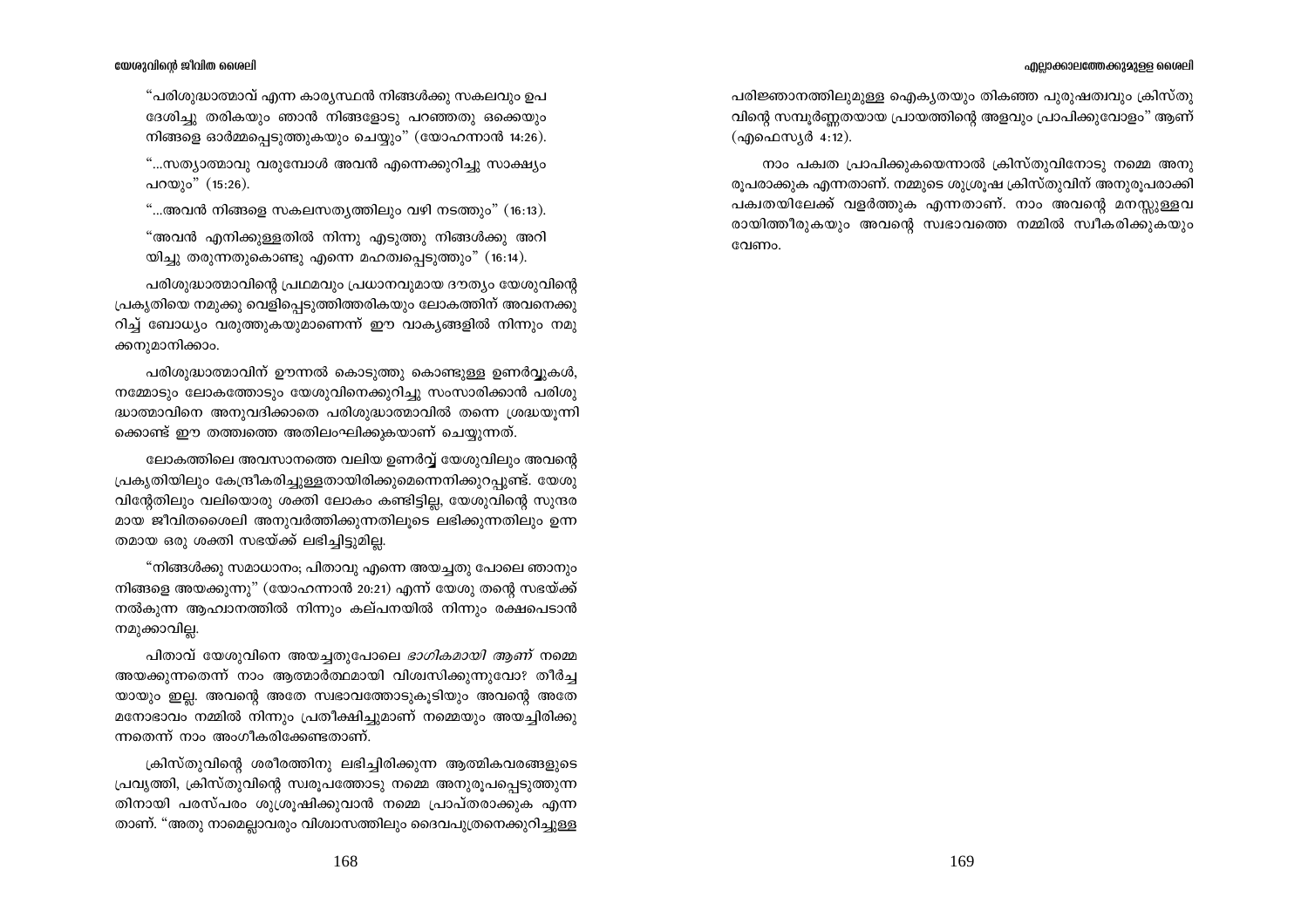# കൃപ വിജയിക്കുന്നു

 $\lfloor \Theta \rfloor^{\text{no}}$ തുവിന്റെ പ്രകൃതിയെക്കുറിച്ച് ഈ ഗ്രന്ഥത്തിൽ പറഞ്ഞിരിക്കുന്ന<br>കാര്യങ്ങൾ സത്യമാണെങ്കിൽ പരിശുദ്ധാത്മാവ് അവയെ നിങ്ങൾ ക്കു പ്രകാശിപ്പിച്ചു തരികയും നിങ്ങളുടേതു മാത്രമായ വിധത്തിൽ അവയെ പ്രയോഗത്തിൽ വരുത്തുവാൻ സഹായിക്കയും ചെയ്യട്ടെ. മുൻ അദ്ധ്യായ ങ്ങളിൽ പരാമർശിച്ചിട്ടുള്ള വസ്തുതകളെല്ലാം തന്നെ എന്റെ ജീവിതത്തിൽ പരിശുദ്ധാത്മാവ് എന്നോട് ഇടപെട്ട കാര്യങ്ങളാണ്. അവ നിങ്ങൾക്ക് പ്രകാ ശിക്കണമെന്നില്ല. അവ നിങ്ങളുടെ ഹൃദയത്തിൽ പതിഞ്ഞാലും ഇല്ലെ ങ്കിലും ക്രിസ്തുവിനെപ്പോലെ ആകാനും അവന്റെ ശക്തി ആസ്വദിക്കാനും അവന്റെ കഷ്ടാനുഭവങ്ങളിൽ പങ്കുകാരനാവാനും അവന്റെ മരണത്തോ ടനുരൂപപ്പെടാനും ഉള്ള വിളിക്കു നിങ്ങൾ ചെവി കൊടുത്തേ മതിയാക യുള്ളു.

അവന്റെ സമ്പൂർണ്ണതയും പക്വതയും നിങ്ങൾക്കൊരിക്കലും പ്രാപി ക്കാൻ കഴികയില്ല എന്ന കുറ്റബോധവും നിരാശയും നിങ്ങൾക്കുണ്ടാകാ തിരിക്കാൻ തിരുവെഴുത്തിൽ നിന്നും ഒരു ഭാഗം നിങ്ങളെ ഓർപ്പിക്കാൻ ഞാനാഗ്രഹിക്കുന്നു.

"ഇച്ചിക്ക എന്നതും പ്രവർത്തിക്ക എന്നതും നിങ്ങളിൽ ദൈവ മല്ലോ തിരുവുള്ളം ഉണ്ടായിട്ടു പ്രവർത്തിക്കുന്നത്" (ഫിലി.2:13).

"നാം അവന്റെ കൈപ്പണിയായി സൽപ്രവൃത്തികൾക്കായിട്ടു ക്രിസ്തുയേശുവിൽ സൃഷ്ടിക്കപ്പെട്ടവരാകുന്നു; നാം ചെയ്തു പോരേണ്ടതിനു ദൈവം അവ മുന്നൊരുക്കിയിരിക്കുന്നു.' (എഫെസ്യർ 2:10).

ഞാൻ മുമ്പ് ജോലി ചെയ്തിരുന്ന ഓഫീസിലുള്ളവർ ചൊവ്വ, വ്യാഴം ദിവസങ്ങളിൽ ഉച്ചകഴിഞ്ഞ് അടുത്തുള്ള ജിംനേഷ്യത്തിൽ പോയി ബാസ്ക റ്റ്ബോൾ കളിക്കുമായിരുന്നു. ബാസ്കറ്റ്ബോളിൽ ഞാനത്ര മിടുക്കനാ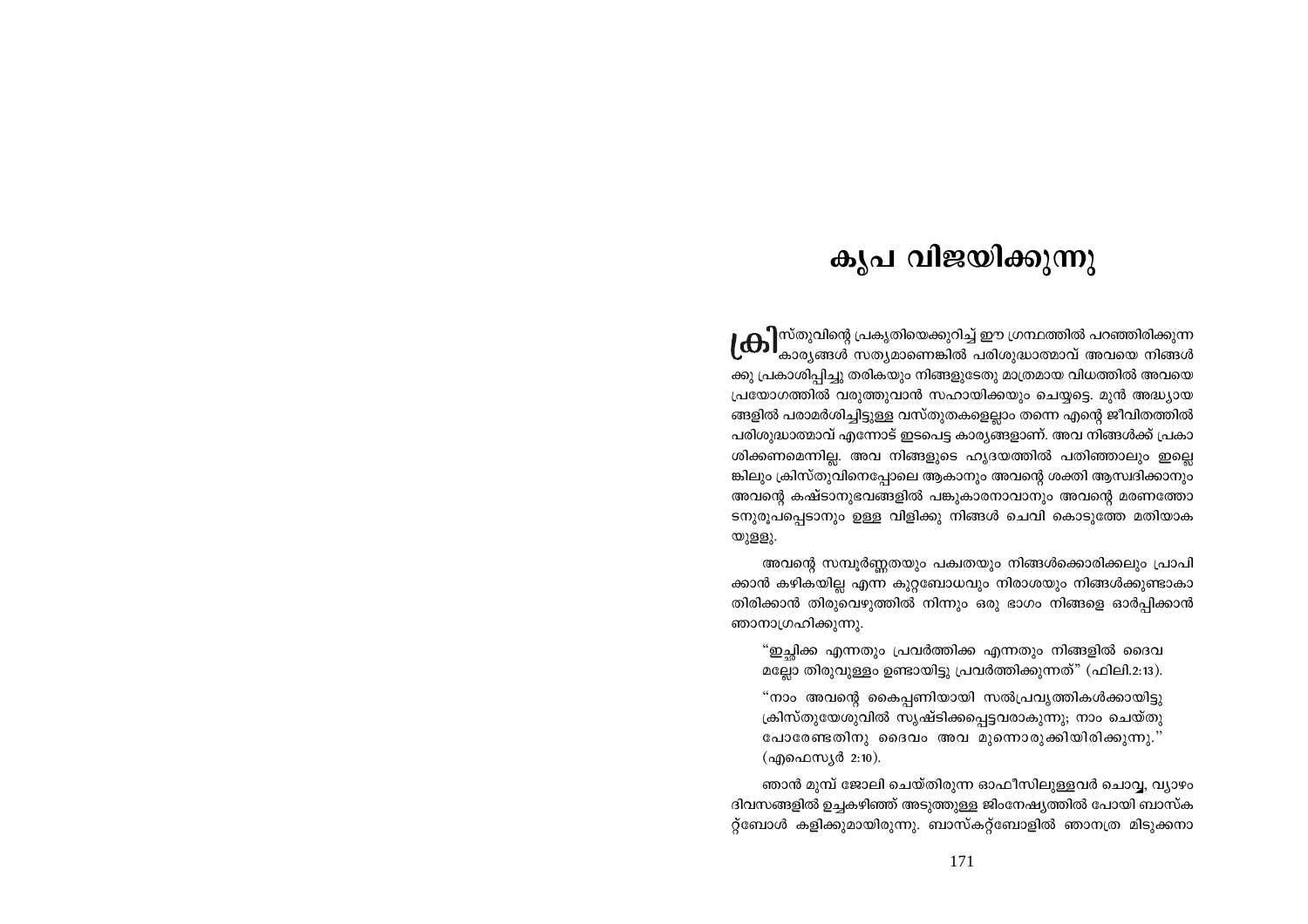#### കപ്ര വിജയിക്കുന്നു

#### യേശുവിന്റെ ജീവിത ശൈലി

യിരുന്നില്ല. എങ്കിലും ഞാൻ ഒരു ടീമിൽ നിൽക്കാനാഗ്രഹിക്കുമ്പോൾ അവർ പറയും, "സുഹൃത്തുക്കളേ, കഴിഞ്ഞ തവണ ഗെയ്ൽ ഞങ്ങളോ ടൊപ്പമായിരുന്നു. ഇത്തവണ നിങ്ങളവനെ എടുത്തുകൊള്ളു."

എക്സർസൈസിനും കൂട്ടായ്മയ്ക്കുമായിട്ടാണ് ഞാൻ അവിടെ എത്തിയിരുന്നത്. അവിടെ ഡേവ് എന്നു പേരുള്ള ആറടി മുന്നിഞ്ച് ഉയര മുള്ള ഒരാളുണ്ടായിരുന്നു. അദ്ദേഹത്തിന്റെ ടീമിൽ കളിക്കുന്നതെനിക്കി ഷ്ടമായിരുന്നു. ഞങ്ങൾ എപ്പോഴും ജയിക്കും. ഞാൻ ഡേവിന് പന്ത് എത്തിച്ചുകൊടുത്താൽ മാത്രം മതി, അദ്ദേഹം സ്കോർ ചെയ്തുകൊള്ളും. പന്തു കൈയിലായിക്കഴിയുമ്പോൾ ഞാനതു കുറെ സമയം തട്ടിക്കൊണ്ടി രുന്നിട്ട് ഡേവിന്റെ കൈയിലേക്കിട്ടുകൊടുക്കുകയും ഡേവ് അത് നെറ്റി ലാക്കി രണ്ടു പോയിന്റുകൾ കുടി കരസ്ഥമാക്കുകയും ചെയ്യും. എന്നിട്ടു ഞാൻ ചോദിക്കും, "നമ്മൾ കൊള്ളാം അല്ലേ?"

യേശുവുമായുള്ള നമ്മുടെ ബന്ധം ഇതുപോലെയാണ്. നാം അവന്റെ ടീമിലാണ്. അവനു രണ്ടാമതൊരു ടീമോ, പകരക്കാരായി നിർത്തിയിരി ക്കുന്നവരോ ഇല്ല. ഒരു ശരീരവും ഒരു ടീമും മാത്രം. എനിക്കൊരു ജോലി മാത്രമേയുള്ളു. യേശുവിന് പന്ത് എറിഞ്ഞു കൊടുക്കുക. ഞാൻ പന്തു തട്ടിക്കൊണ്ടു വരും. യേശുവിന് ഇട്ടുകൊടുക്കും. അവനത് സ്കോറാക്കും. സാത്താൻ ആക്രോശിക്കും എങ്കിലും അവന്റെ ഊഴമാകുമ്പോൾ പകു തിയും ലക്ഷ്യം കാണുകയില്ല. വീണ്ടും എന്റെ ഊഴമാകും, ഞാൻ ജീവി തമാകുന്ന പന്ത് തട്ടിക്കളിച്ച്, ഷോയ്ക്കുവേണ്ടി ചുറ്റും നടന്നിട്ട് യേശുവി ന്റെ കൈയിലേക്കു കൊടുക്കും. അവൻ എനിക്കു ജയം നേടിത്തരുമ്പോൾ ഞാൻ പറയും, "നമ്മൾ കൊള്ളാം അല്ലേ?"

അവിടെ *നമ്മൾ* ഇല്ല. യേശു മാത്രം, അവനാണ് നമ്മിൽ പ്രവർത്തി ക്കുന്നതും അവന്റെ ഇഷ്ടം ചെയ്യാൻ നമ്മെ ആഗ്രഹമുള്ളവരാക്കുന്നതും. എന്നിട്ട് അതു ചെയ്യാൻ നാം ശ്രമിക്കുമ്പോൾ വീണ്ടും അതിനായി നമ്മെ സഹായിക്കുകയും ചെയ്യും. നാം അവന്റെ കൈവേലയാണ്. "നമ്മുടെ വി ശ്വാസത്തിന്റെ നായകനും പൂർത്തിവരുത്തുന്നവനും" ആണ് അവൻ. നമ്മിൽ അവൻ ആരംഭിച്ച പ്രവൃത്തി തികെക്കുവാനും അവൻ വിശ്വസ്ത നാണ്. നാം എന്താണെന്നുള്ളത് അവന്റെ പൂർണ്ണ ഉത്തരവാദിത്തമാണ്, അവനത് അംഗീകരിക്കുകയും ചെയ്യുന്നു. അവനോടു ചേർന്നു നിന്ന് നമ്മുടെ ഭാരങ്ങൾ അവന്റെമേൽ ഇട്ട് സാത്താനെ ജയിക്കാൻ അവനെ അനുവദിക്കുക മാത്രമാണ് നാം ചെയ്യേണ്ടത്. "നിങ്ങളിൽ ഉള്ളവൻ ലോക ത്തിൽ ഉള്ളവനേക്കാൾ വലിയവനല്ലോ" (യോഹന്നാൻ 4:4).

നിങ്ങളെത്തന്നെ അവനു നൽകുക. ക്രിസ്തുവിന്റെ മനസ്സ് നിങ്ങളിൽ പ്രവർത്തിക്കാനാരംഭിക്കുമ്പോൾ അതെപ്പറ്റി നിങ്ങളെ ബോധവാനാക്കു വാൻ നിങ്ങളെത്തന്നെ ഏൽപ്പിച്ചു കൊടുത്ത് വളരുക!

"വിശ്വാസത്തിന്റെ നായകനും പൂർത്തിവരുത്തുന്നവനുമായ യേശുവിനെ നോക്കുക; തന്റെ മുമ്പിൽ വെച്ചിരുന്ന സന്തോഷം ഓർത്തു അവൻ അപമാനം അലക്ഷ്യമാക്കി ക്രൂശിനെ സഹി ക്കയും ദൈവസിംഹാസനത്തിന്റെ വലത്തു ഭാഗത്തു ഇരിക്കയും ചെയ്തു" (എബ്രായർ 12:2).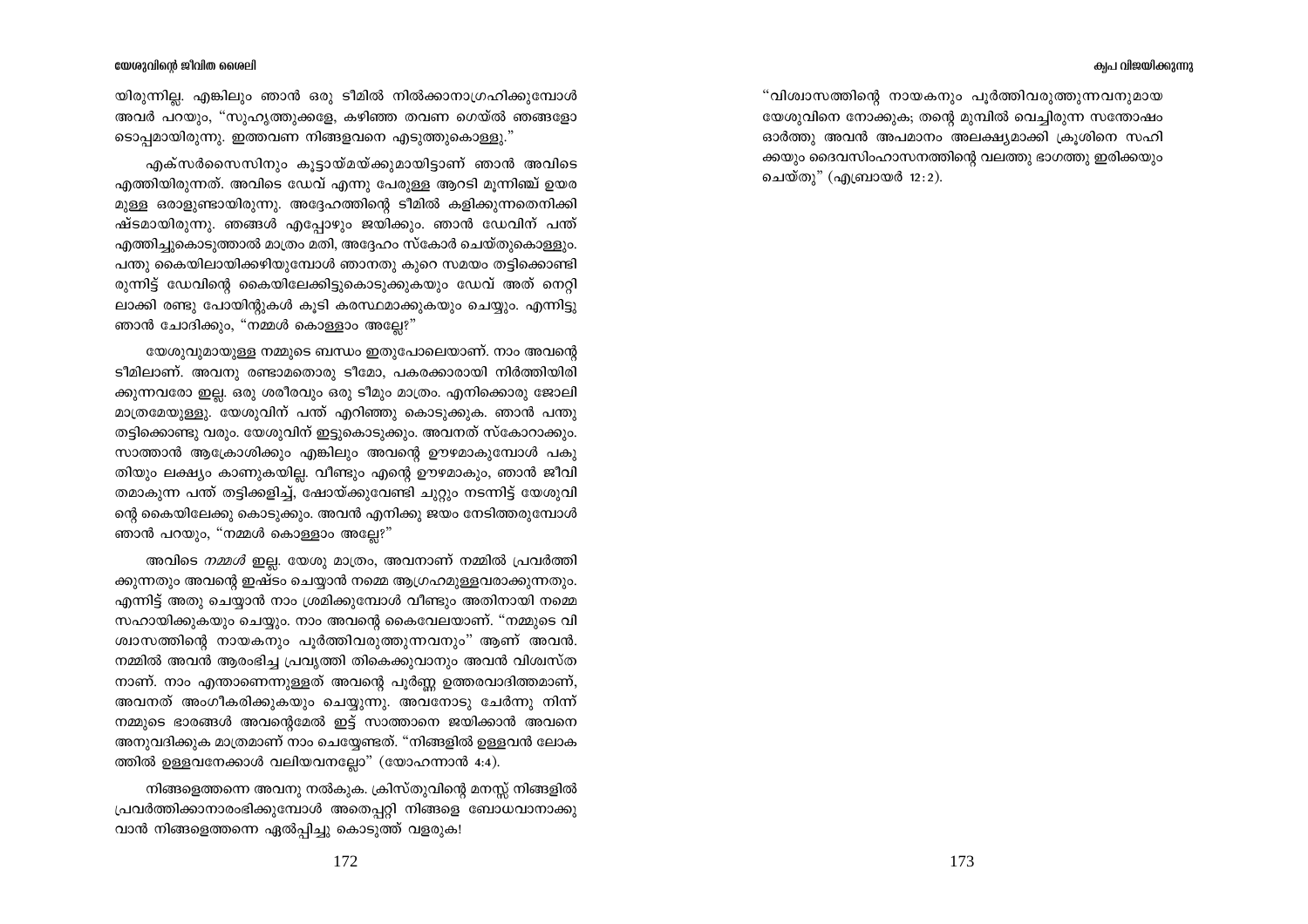# പറന സഹായി

"യേശുവിന്റെ ശൈലി"യുടെ പ്രധാന സന്ദേശം യേശു പിതാവിന്റെ പൂർണ്ണ വെളിപ്പാടാണെന്നും അവന്റെ പ്രകൃതിയെക്കുറിച്ചുള്ള വ്യക്തമായ നിർവചനം യേശുവിന്റെ "ദൈവരാജ്യത്തിലെ വലിയവൻ" എന്ന പഠിപ്പി ക്കലിലും അതിനോടനുന്ധിച്ചുള്ള മറ്റു ഭാഗങ്ങളിലും കാണാം എന്നുമു ള്ളതാണ്. ഈ ഗ്രന്ഥത്തിന്റെ പ്രഥമ ചിന്താധാര "ദാസത്വം" എന്നതാണ്. ആ ആശയത്തെ "മറ്റുള്ളവരിൽ കേന്ദ്രീകരിക്കപ്പെട്ടത്" എന്നു സംക്ഷേ പിക്കാവുന്നതാണ്. ഈ വാക്കിന്റെ അർത്ഥം ഗ്രഹിക്കുകയോ അതു മന സ്റ്റിൽ സുക്ഷിക്കുകയോ ചെയ്താൽ ദാസത്വത്തിന്റെ ഉള്ളടക്കവും പ്രായോ ഗികതയും വേഗത്തിൽ ഗ്രഹിക്കാൻ കഴിയും.

അദ്ധ്യായ നമ്പറില്ലാതെ ചുരുക്കിയെഴുതിയിരിക്കുന്ന അദ്ധ്യായങ്ങൾ കൂട്ടായ പഠനത്തിനും വ്യക്തിപരമായ ധ്യാനത്തിനും ഉത്തമമാണ്. സമൂ ഹപഠനത്തിനാണെങ്കിൽ നേതാവ് മുൻകുട്ടി തയ്യാറെടുക്കേണ്ടതാണ്. ഓരോ ചോദ്യാവലിയും ചിന്തിച്ചു പോകുമ്പോൾ മൊത്തത്തിലുള്ള ആശ യം ലഭിക്കുന്നതിനായി 135-ാം പേജിൽ കൊടുത്തിരിക്കുന്ന സംക്ഷേപ ത്തിലെ പതിനാലു ഗുണങ്ങളും ഈ പഠനസഹായിയിലെ ''യേശുവിന്റെ ശൈലി — നിങ്ങളുടെ കൈയെത്തും ദൂരത്ത്'' എന്ന ഭാഗത്തെ ചോദൃങ്ങ ളുടെ ഉത്തരവും പകർത്തി ഓരോ വിദ്യാർത്ഥിക്കും നൽകുകയോ പോസ്റ്റർ ആക്കി ഭിത്തിയിൽ പതിപ്പിക്കുകയോ ചെയ്യുക.

ഈ പഠനസഹായിയിൽ വിവരശേഖരണത്തിനുള്ള അവസരമുണ്ടെ ങ്കിലും ചോദ്യങ്ങൾ മിക്കവയും പ്രായോഗികത ആവശ്യപ്പെടുന്നതും ചെ റിയ സമൂഹത്തിലെ പഠനത്തിന് അനുയോജ്യവുമാണ്.

# അവന്റെ സ്ഥതം ശൈലി - യേശു വേണം

1. യോഹന്നാൻ സ്നാപകനും യേശുവിന്റെ അപ്പൊസ്തലന്മാരും സാധാരണ നിലയിലുള്ള സാംസ്കാരിക ചിന്തകളിൽ കുടുങ്ങിക്കിടക്കു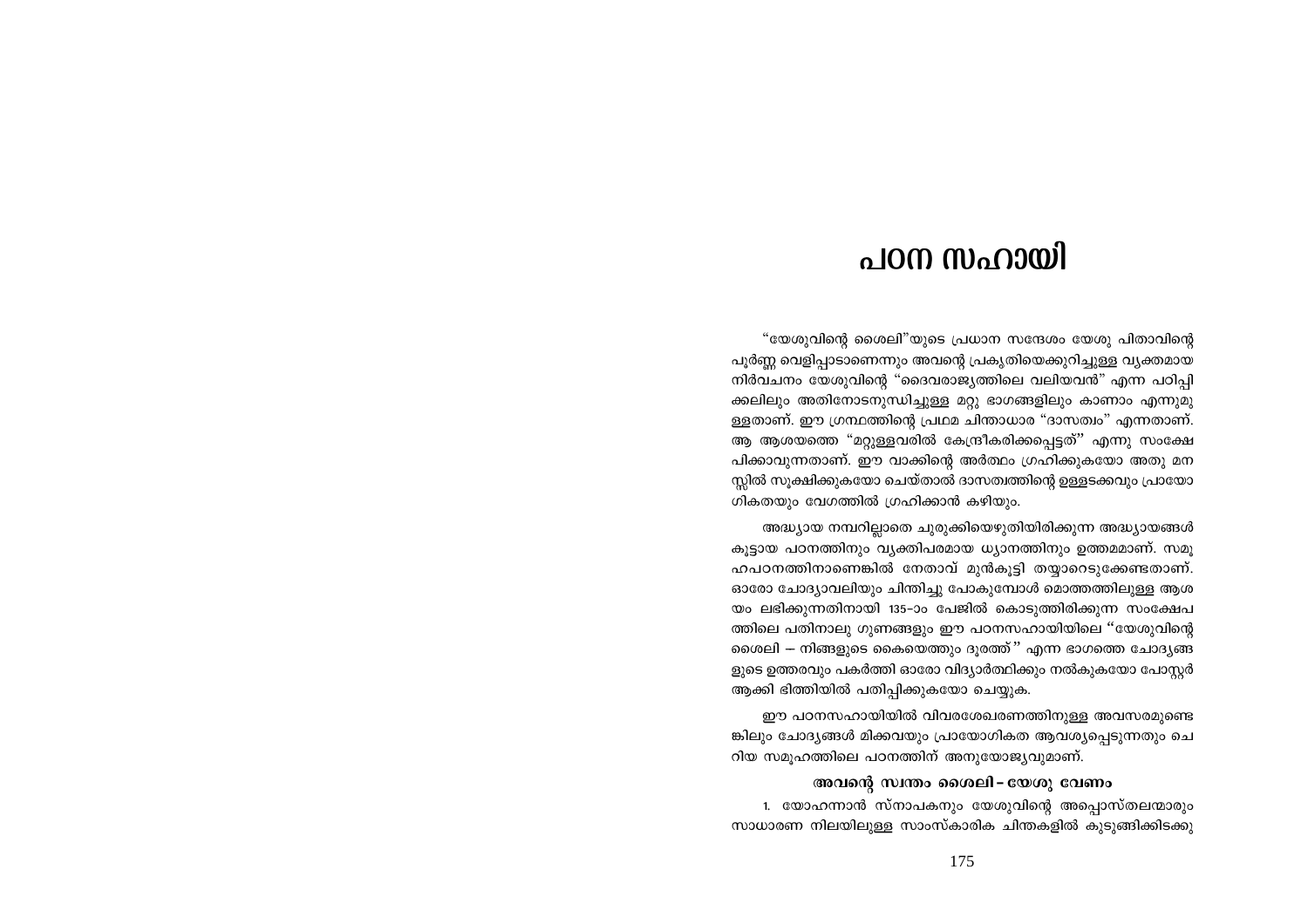അവന്റെ ഏറ്റവുമടുത്ത അനുയായികൾ ബാലിശസ്വഭാവമുള്ളവരും തർക്കിക്കുന്നവരും ആയിരുന്നു ഭരണാധികാരികൾ അവന് നികൃഷ്ടമായ മരണം വിധിച്ചു

2. മുകളിൽ കൊടുത്തിരിക്കുന്നതിൽ ഏതു വിഷയം പത്രങ്ങൾ റിപ്പോർട്ടു ചെയ്താലാണ് ഒരു പൊതുപ്രവർത്തകൻ രാജിവെക്കേണ്ടിവ രിക്

3. അവനെക്കുറിച്ച് ആത്മാർത്ഥമായ തീരുമാനമെടുക്കുന്നതിനുള്ള സ്വാതന്ത്ര്യം നമുക്കു നൽകേണ്ടതിന് അവൻ ''ഭീഷണിയല്ലാത്തതും മുത ലെടുപ്പു നടത്താത്തതുമായ'' സമീപനമാണ് സ്വീകരിച്ചതെന്ന് ഈ അദ്ധ്യാ യത്തിൽ നിന്നും നാം പഠിച്ചു. നിങ്ങളുടെ തീരുമാനങ്ങളെ സ്വാധീനിച്ചി ട്ടുള്ള വൃക്തികളുടെയോ ശക്തികളുടെയോ ഒരു ലിസ്റ്റ് ബുക്കിലെഴു തുക. നിങ്ങൾക്ക് ''അസ്വസ്ഥത'' ഉളവാക്കിയവർക്കു നേരെ ''+'' ചിഹ്നം ഇടുക. എപ്പോഴാണ് നിങ്ങൾ ഏറ്റവും ''സത്യസന്ധമായ'' തീരുമാനങ്ങ ളെടുത്തത് — നിങ്ങളുടെ ഹൃദയത്തിൽ നിന്നും ആഗ്രഹങ്ങളിൽ നിന്നും വന്ന തീരുമാനങ്ങൾ?

4. നിങ്ങളുടെ ആത്മിക പൈതൃകത്തെപ്പറ്റി ഒരു കുറിപ്പെഴുതുക. അത് നിങ്ങളുടെ തീരുമാനങ്ങളുടെമേൽ എന്തു സ്വാധീനം ചെലുത്തിയിട്ടുണ്ട്? ഈ പൈത്യകം നിമിത്തം ഏതെങ്കിലും ആത്മിക സാഹസിക ചുവടു വെയ്പ്പുകളിൽ നിന്നു നിങ്ങൾ പിന്തിരിഞ്ഞിട്ടുണ്ടോ? ആത്മിക പൈതൃകം നിങ്ങളെ പുതിയ ചുവടുവെയ്പുകൾക്ക് പ്രേരിപ്പിച്ചിട്ടുണ്ടോ?

# ശൈലി രൂപപ്പെടുത്തൽ - ഒന്ന്

1. ഈ പുസ്തകവും വിശേഷാൽ ഈ അദ്ധ്യായവും ശക്തമായി ഊന്നുന്ന വിഷയം, ദൈവം എന്തെല്ലാമാണോ അതുതന്നെയാണ് യേശു എന്നും അവൻ ദൈവത്തിന്റെ സമ്പൂർണ്ണവും ഒടുവിലത്തേതുമായ വെളി പ്പാട് ആണെന്നുമാണ്. നിങ്ങളുടെ നോട്ടുബുക്കിൽ രണ്ട് പട്ടിക ഒന്നിനടു ത്തായി മറ്റൊന്ന് എന്ന നിലയിൽ എഴുതുക. ഒന്നിൽ യേശുവിനെക്കുറിച്ച് നിങ്ങൾക്കറിയാമെന്ന് ചിന്തിക്കുന്ന കാര്യങ്ങൾ എഴുതുക. അടുത്ത പട്ടി കയിൽ നിങ്ങൾ അവനെ അനുഭവിച്ചറിഞ്ഞ കാര്യങ്ങൾ എഴുതുക.

2. കൊലൊസ്സ്യർ 1:15 - 2:10 വരെ വായിക്കുക. പൗലൊസ് "സകല വും'' എന്ന പദവും ഇതര വിശേഷണോത്തമ പദങ്ങളും എത്ര പ്രാവശ്യം ഉപയോഗിച്ചിട്ടുണ്ട് എന്നു ശ്രദ്ധിക്കുക. നിങ്ങളുടെ ജീവിതത്തിന്റെ ഏതു മേഖലയിലാണ് യേശുവിനെക്കുറിച്ച് ''സകലവും'' എന്ന പദമുപയോഗി ക്കുവാൻ നിങ്ങൾ ഇഷ്ടപ്പെടുന്നത്?

3. നിങ്ങളുടെ മുമ്പിലിരിക്കുന്ന യേശുവിന്റെ സ്വഭാവത്തിന്റെ പട്ടിക യോടൊപ്പം (ആദ്യ ചോദ്യാവലിയോടൊപ്പം നിങ്ങൾ അതു തയ്യാറാക്കി

കയായിരുന്നു. ഈ പുസ്തകത്തിൽ നിങ്ങൾ വായിച്ചതിൽ നിന്നും, ഇത രവേദഭാഗങ്ങളെ സംബന്ധിച്ച നിങ്ങളുടെ അറിവിൽ നിന്നും, പുതിയ നിയ മത്തിലെ ഏതെല്ലാം സംഭവങ്ങളാണ് യേശു ജീവിതത്തിലും പ്രസംഗത്തി ലും ഒരു പ്രത്യേക ശൈലി പിന്തുടരണമെന്ന് ജനം ആഗ്രഹിച്ചിരുന്നു എന്ന തിന് ഉപോൽബലകമായി ചൂണ്ടിക്കാണിക്കാനുള്ളത്?

2. യേശു ഇക്കാലത്താണ് ആദ്യമായി വരുന്നതെങ്കിൽ നിങ്ങൾക്കും മറ്റുള്ളവർക്കും അവൻ സ്വീകാര്യനാകേണ്ടതിന് എന്തെല്ലാം കാര്യങ്ങളാണ് അവൻ ചെയ്യേണ്ടത്? അവന്റെ വേഷം എങ്ങനെയുള്ളതായിരിക്കണമെ ന്നാണ് നിങ്ങൾ ചിന്തിക്കുന്നത്? ഏതു രാജ്യമായിരിക്കും അവന്റെ ഉപദേ ശങ്ങളോടു നന്നായി പ്രതികരിക്കുക? അവന്റെ പ്രവർത്തനത്തെ തടയാൻ ഏതു രാജ്യമായിരിക്കും ആദ്യം മുന്നോട്ടു വരിക?

3. ദൈവരാജ്യത്തിന്റെ സംസ്കാരവും ലോകസംസ്കാരങ്ങളും ത മ്മിൽ നിരന്തരയുദ്ധത്തിലാണ്. ഇതു എളുപ്പത്തിൽ മനസ്സിലാക്കുവാൻ ഏതെങ്കിലും വിദേശ രാജ്യങ്ങളിൽ നിന്നും നിങ്ങളുടെ അയൽപക്കത്തു വന്നു പാർക്കുന്ന ആളുകളെക്കുറിച്ച് ചിന്തിക്കുക. എത്രമാത്രം വ്യത്യസ്ത രാണവർ? ഭക്ഷണം, വസ്ത്രം, ഭാഷ, ആചാരങ്ങൾ എന്നിവയിൽ എന്തെ ല്ലാം മാറ്റങ്ങളാണ് അവർ വരുത്തേണ്ടത്? നിങ്ങൾ ഏതെങ്കിലും വിദേശ രാജ്യം സന്ദർശിച്ചിട്ടുണ്ടെങ്കിൽ എന്തെല്ലാം മാറ്റങ്ങളാണ് നിങ്ങൾക്ക് വരു ത്തേണ്ടിവന്നിട്ടുള്ളത്? ഏതു വിഷയത്തിലാണ് നിങ്ങൾ സ്വസ്ഥതയനുഭ വിച്ചതും അസ്വസ്ഥമായതും?

#### യേശുവിന്റെ സമീപനം

1. ഈ അദ്ധ്യായത്തിൽ നിന്നുള്ള താഴെപ്പറയുന്ന പട്ടിക നോക്കി അവയിലേതൊക്കെ വസ്തുതകളാണ് ഇതുപോലെയുള്ള ഒരാളെ പിന്തു ടരുന്നതിൽനിന്നും നിങ്ങളെ തടയുന്നതെന്ന് രേഖപ്പെടുത്തുക.

പുൽക്കൂട്ടിലെ ജനനം അപ്രധാന ഗ്രാമത്തിലുള്ള ജനനം പിതൃത്വം ചോദ്യം ചെയ്യപ്പെടുന്ന ജനനം അസ്വസ്ഥപ്പെടുത്തുന്ന പൂർവ്വീകർ ഏറ്റവും താണ നിലവാരത്തിലുള്ള ആളുകളെ മാത്രമാണ് ജനനം ആഘോഷിക്കാൻ വിളിചത് അവൻ സുന്ദരനായിരുന്നില്ല ചീത്ത അയൽപക്കത്തിനു നടുവിൽ വളർന്നു അവൻ ദരിദ്രനും അതിൽ സംതൃപ്തനുമായിരുന്നു അവന്റെ മുന്നോടിയായി വന്നവൻ പരുക്കൻ സ്വഭാവക്കാരനും അപരി ചിതനെപ്പോലെ പെരുമാറുന്നവനും ആയിരുന്നു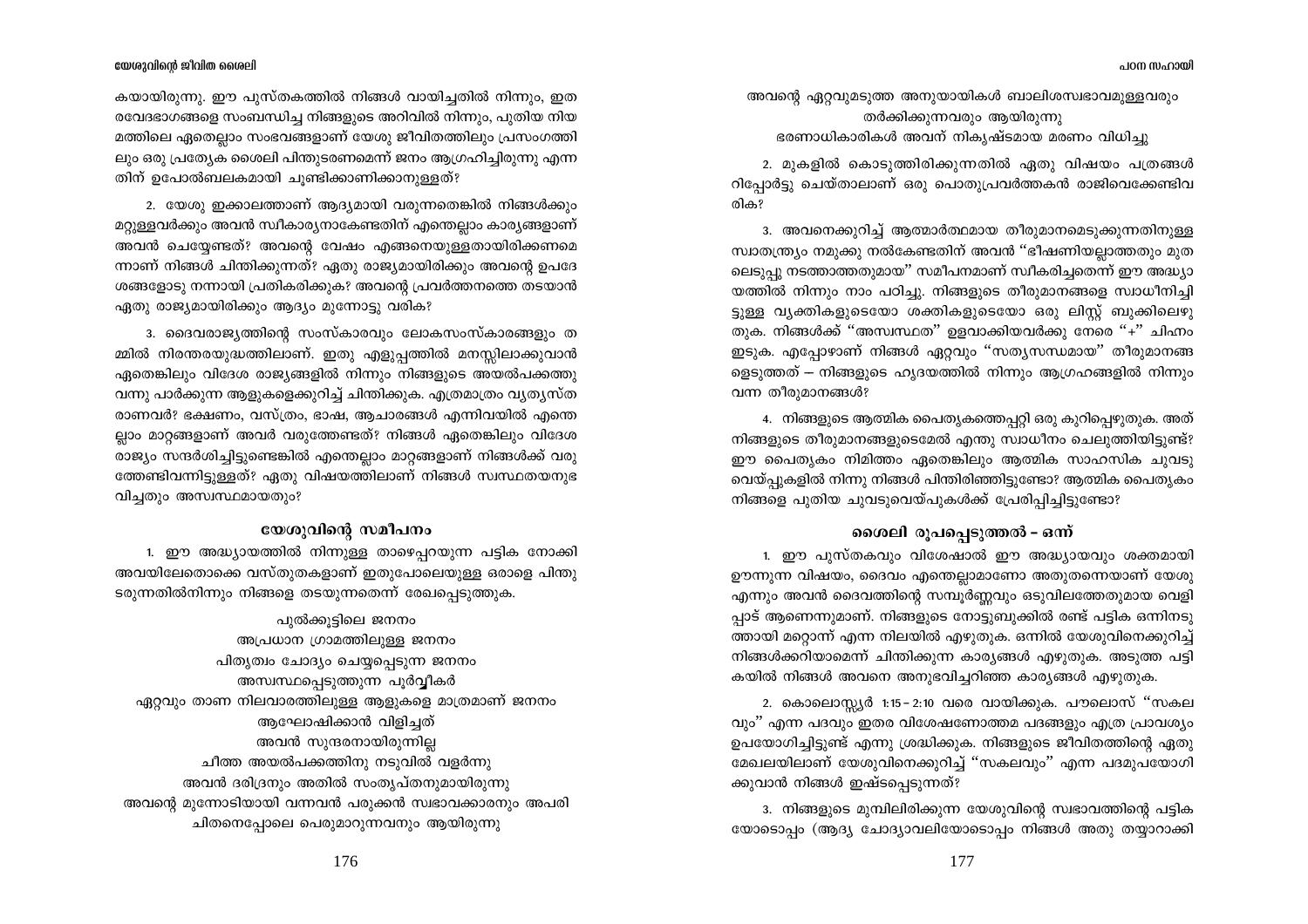#### പഠന സഹായി

#### യേശുവിന്റെ ജീവിത ശൈലി

യിരുന്നു) കൊലൊസ്സ്യർ 2:8 ഉറക്കെ വായിക്കുകയും യേശുവിന്റെ തത്ത്വ ങ്ങൾക്കും സ്വഭാവത്തിനും നിരക്കാത്തതാണെന്നു നിങ്ങൾ ചിന്തിക്കുന്ന "പാരമ്പര്യങ്ങളോ തത്ത്വശാസ്ത്രമോ" ഉണ്ടെങ്കിൽ അതു രേഖപ്പെടുത്തു കയും ചെയ്യുക.

4. യേശുവിനെക്കുറിച്ച് വെറുതെ സംസാരിക്കുന്നത് ആളുകൾക്ക് അസ്വസ്ഥതയുളവാക്കാറുണ്ട്. നിങ്ങൾക്കങ്ങനെ തോന്നാറുണ്ടോ? എങ്ങ നെയുള്ള സ്നേഹിതനോടൊപ്പമാണ് ആ തടസ്സങ്ങളെ തകർത്ത് യേശു വിനെക്കുറിച്ചുള്ള സംസാരത്തിൽ ഏർപ്പെടുവാൻ നിങ്ങൾക്കു കഴിയുക?

5. ഏതൊക്കെ ''വിജയകരമായ'' ശുശ്രുഷകളാണ്, അവ യേശുവിന്റെ സ്വഭാവത്തോടു ചേർന്നു പോകുന്നില്ല എന്ന കാരണത്താൽ നിങ്ങളെ അസ്വസ്ഥപ്പെടുത്തുന്നത്?

#### ശൈലി രൂപപ്പെടുത്തൽ – സകലർക്കുംവേണ്ടി ഒന്ന്

1. യോഹന്നാൻ 13:34,35 വാകൃങ്ങളിൽ രേഖപ്പെടുത്തിയിരിക്കു ്നനതുപോലെ പരസ്പരം സ്നേഹിക്കേണ്ടതിന്റെ അനിവാര്യതയെക്കുറിച്ച് ശക്തമായ ചില പ്രസ്താവനകൾ ഈ അദ്ധ്യായം നൽകുന്നു. ഒരുവൻ ക്രിസ്ത്യാനിയാണെന്ന് സാധാരണ നിലയിൽ നിങ്ങൾക്കു പറയാവുന്ന വഴികൾ എന്തെല്ലാമാണ്? ഈ അളവുകോൽ ഈ കല്പനയുമായി എങ്ങ നെയാണ് താരതമൃപ്പെടുത്തുവാൻ കഴിയുന്നത്?

2. "ഞാൻ നിങ്ങളെ സ്നേഹിച്ചതുപോലെ" തമ്മിൽ തമ്മിൽ സ്നേ ഹിക്കണമെന്ന് യേശു പറഞ്ഞു. നിങ്ങളുടെ മുമ്പിലിരിക്കുന്ന യേശുവിന്റെ സ്വഭാവ ഗുണങ്ങളുടെ പട്ടിക നോക്കി യേശു നിങ്ങളോട് ഇങ്ങനെയാണ് ഇടപെട്ടതെന്ന് ചിന്തിച്ച് ഓരോ സ്വഭാവഗുണവും ധ്യാനിക്കുക. സ്നേഹ ത്തെക്കുറിച്ചുള്ള നിങ്ങളുടെ നിർവചനവുമായി ഇതെങ്ങനെ യോജിക്കും?

3. ഇത്തരത്തിലുള്ള ദാസഗുണങ്ങൾ അല്ലെങ്കിൽ അവയിൽ ചിലതു നിങ്ങളോട് പ്രദർശിപ്പിച്ചവർ ആരൊക്കെയാണ്? നിങ്ങൾ അതു മറ്റുള്ള വർക്കു ചെയ്യാൻ എങ്ങനെയാണ് ശ്രമിക്കുന്നത്?

# ശൈലി രൂപപ്പെടുത്തൽ - ഒന്നിനുവേണ്ടി സകലവും

1. മത്തായി 22:40–ന്റെ അടിസ്ഥാനത്തിൽ ദൈവത്തെ സ്നേഹിക്കു ന്നതും അയൽക്കാരനെ സ്നേഹിക്കുന്നതുമാണ് ബൈബിളിന്റെ ആകെ ത്തുക എന്ന് പ്രഖ്യാപിച്ചുകൊണ്ട് സ്നേഹത്തെക്കുറിച്ച് കുറെക്കൂടി ശക്ത മായ പ്രസ്താവനകൾ ഈ അദ്ധ്യായം നടത്തുന്നു. അതങ്ങനെയായിരി ക്കുന്നത് നിങ്ങളിഷ്ടപ്പെടുന്നുവോ? അതോ അത് ഏതെങ്കിലും വിധത്തിൽ നിങ്ങളെ അസ്ഥസ്ഥപ്പെടുത്തുന്നുവോ? അതു നിങ്ങളെ അസ്വസ്ഥരാക്കു ന്നുവെങ്കിൽ എന്തുകൊണ്ട് എന്ന് രേഖപ്പെടുത്തുക.

178

2. നിങ്ങൾക്കു ലഭിക്കാവുന്ന വിശ്വാസപ്രമാണങ്ങൾ വായിക്കുക. സാധിക്കുമെങ്കിൽ നിങ്ങളുടെ സഭയുടെ വിശ്വാസപ്രമാണം വായിക്കുക. യേശുവിന്റെ അനുയായികൾ തമ്മിലുണ്ടായിരിക്കേണ്ട സ്നേഹത്തെക്കു റിച്ച് ഏതെങ്കിലും പരാമർശം അതിലുണ്ടോ? നിങ്ങളുടെ സഭയിൽ അംഗത്വം ലഭിക്കുന്നതിന് പരസ്പരമുള്ള സ്നേഹം ഒരു മാനദണ്ഡമാ ണോ? ഒരുവൻ സ്നേഹമുള്ളവനാണെന്ന് നിങ്ങളെങ്ങനെയാണ് മനസ്സി ലാക്കുക?

3. സ്നേഹത്തെക്കുറിച്ച് രണ്ടു പട്ടിക ഈ അദ്ധ്യായത്തിലുണ്ട്. ഓരോ ലിസ്റ്റും പ്രത്യേകം കടലാസുകളിലെഴുതുക. ഒരു ഗ്രൂപ്പിലാണ് നിങ്ങളെ ങ്കിൽ ഓരോ അംഗത്തിനും ഓരോ ലിസ്റ്റിന്റെയും കോപ്പി നൽകുക. ഈ രണ്ടു ലിസ്റ്റും അതോടൊപ്പം നിങ്ങളുടെ പക്കലുള്ള യേശുവിന്റെ സ്വഭാവ ഗുണങ്ങളുടെ പട്ടികയും ചേർത്ത് ഉറക്കെ വായിക്കുക – ഗ്രുപ്പിലാണെ ങ്കിൽ എല്ലാവരും ഒരുമിച്ചു വായിക്കുക. വായിക്കുമ്പോൾ നിങ്ങളുടെ മന സ്റ്റിലുണ്ടാകുന്ന ചിന്തകൾ പങ്കുവെയ്ക്കുക. ഒരു ലിസ്റ്റും മറ്റേതിനെ പ്രവൃ ത്തിപദത്തിലെത്തിക്കുന്നതിനു സഹായകരമായി എങ്ങനെ ഉപയോഗിക്കു വാൻ കഴിയും?

4. ഈ മൂന്നുലിസ്റ്റും ഒരു മാർഗ്ഗരേഖയായി ഉപയോഗിച്ച് ഒരു ആത്മിക സ്ഥാപനത്തിന്റെ 'സ്ഥാപക പിതാവ്' എന്ന നിലയിൽ ഒരു വിശ്വാസപ്രമാ ണമോ ദൈവശാസ്ത്ര വിശ്വാസപ്രഖ്യാപനമോ എഴുതുന്നതിന്റെ സന്തോ ഷവും ആവേശവും അനുഭവിക്കുക.

# ശൈലി രൂപപ്പെടുത്തൽ - പലതിൽ ഒന്ന്

1. യോഹന്നാൻ 17-ലെ യേശുവിന്റെ ''മഹാപൗരോഹിത്യ പ്രാർ ത്ഥന"യുടെ അടിസ്ഥാനത്തിലാണ് ഈ അദ്ധ്യായം എഴുതിയിട്ടുള്ളത്. നമ്മുടെ ഇന്നത്തെ സഭാസംവിധാനമനുസരിച്ച് ഈ പ്രാർത്ഥനയുടെ ചില ഭാഗങ്ങൾ അസ്വസ്ഥജനകമാണ്; പ്രത്യേകിച്ചും "നാം ഒന്നാകേണ്ടതിന്" എന്ന പ്രസ്താവന. ഈ പ്രാർത്ഥന ഏതെല്ലാം വിധത്തിലാണ് നിറവേറ്റ പ്പെടുന്നതായി നിങ്ങൾ കാണുന്നത്? ഏതെല്ലാം കാര്യങ്ങളിലാണ് അതു നിവർത്തിക്കപ്പെടാത്തതായി നിങ്ങൾക്കു തോന്നുന്നത്? "നിവർത്തിക്കപ്പെ ടാത്ത" വിഷയങ്ങൾക്കായി പ്രാർത്ഥിക്കുക.

2. സ്നേഹത്തെക്കുറിച്ച് സംസാരിക്കുന്ന ഈ അദ്ധ്യായങ്ങളിൽത്ത ണെയാണ് (അ. 13–17) യേശു ഫലത്തെക്കുറിച്ചും സംസാരിക്കുന്നത്. ഫലം നമ്മുടെ സ്നേഹവും അതിന്റെ അനന്തരഫലവുമാണെങ്കിൽ, നമ്മുടെ ജീവിതത്തിലുള്ള ഏതു ഫലമാണ് നമ്മുടെ അയൽക്കാർ ഏറ്റവുമധികം ശ്രദ്ധിക്കുന്നത്? നമ്മുടെ കൂട്ടുവിശ്വാസികൾ ശ്രദ്ധിക്കുന്നത്?

3. വിജയകരമായ സുവിശേഷീകരണത്തെ നമ്മുടെ "ഒന്നായിരി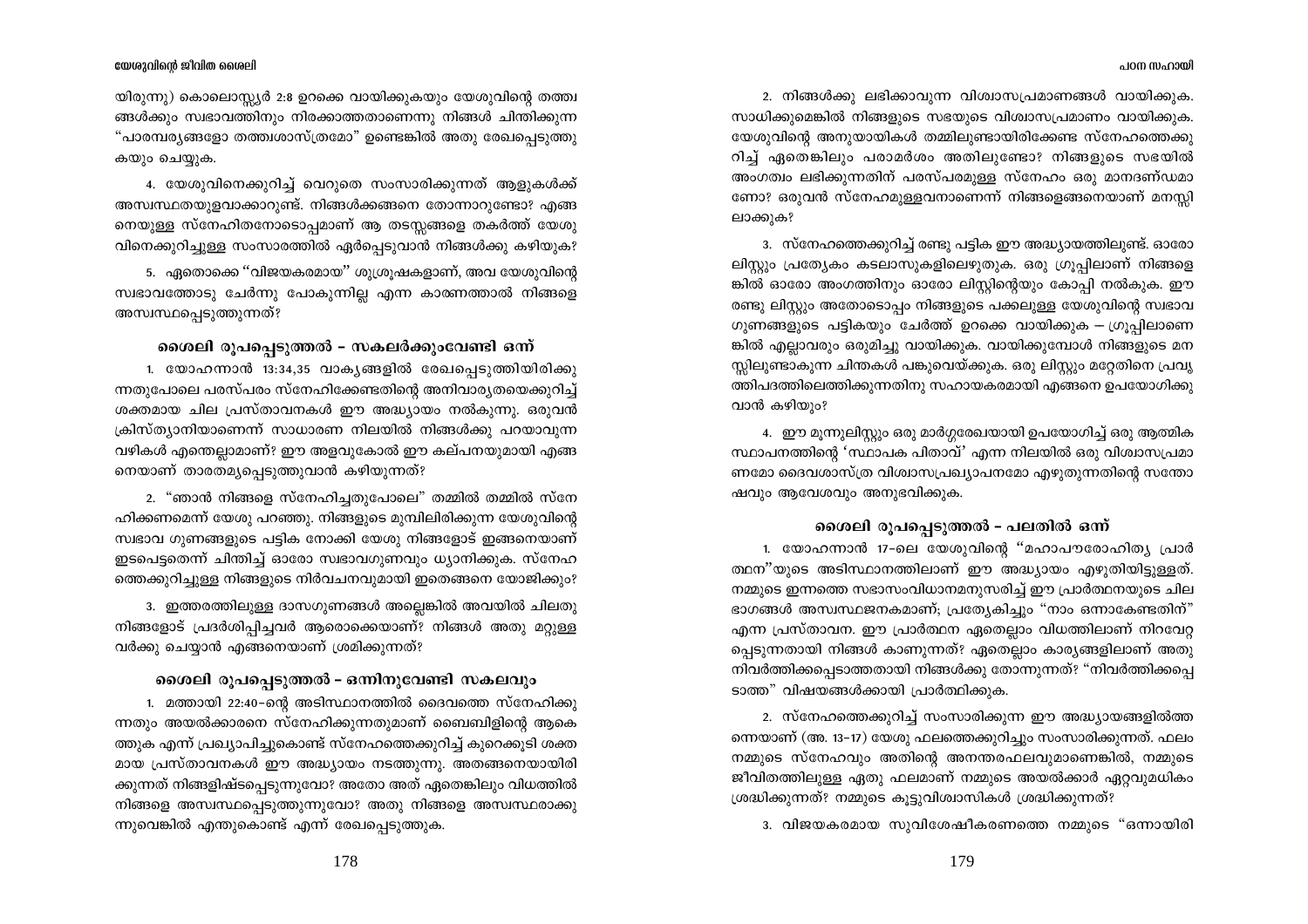#### പറന സഹായി

#### യേശുവിന്റെ ജീവിത ശൈലി

ക്കുക," "തമ്മിൽ തമ്മിൽ സ്നേഹിക്കുക" എന്നീ അവസ്ഥകളുമായി കർത്താവ് ബന്ധിപ്പിച്ചു. മീറ്റിംഗുകളുടെ ഇടവേളയിൽ നിങ്ങളുടെ ഗ്രൂപ്പി ലുള്ള ആളുകളിൽ പത്തുപേരോട് അവർ എങ്ങനെയാണ് ക്രിസ്ത്യാനി യായതെന്ന് ആരായുക. നോട്ടുകളുമായി താരതമ്യം ചെയ്തിട്ട്, അവരിൽ എത്ര പേർ അവരെ സ്നേഹിക്കുന്ന വ്യക്തികൾ മുഖേന രക്ഷാബോധ്യ ത്തിലേക്കു വരികയും കർത്താവിനെ സ്വീകരിക്കുകയും ചെയ്തു എന്നു കണ്ടെത്തുക. നിങ്ങളുടെ സ്വന്ത അനുഭവം രേഖപ്പെടുത്തുകയോ നിങ്ങ ളെങ്ങനെ കർത്താവിന്റെ അനുയായി ആയി എന്ന് നിങ്ങളുടെ ഗ്രുപ്പിൽ പറയുകയോ ചെയ്യുക.

4. ഇപ്പോൾ നിങ്ങളുടെ കൈയിൽ സ്നേഹ സ്വഭാവങ്ങളുടെയും ഫല ത്തിന്റെയും മൂന്നു പട്ടികയുണ്ട്. നിങ്ങൾക്ക് പ്രത്യേകമായി ബലം ആവ ശ്യമുള്ള വിഷയങ്ങളുടെ നാലാമതൊരു പട്ടിക കൂടി തയ്യാറാക്കുകയും ആരോടെങ്കിലും അവയ്ക്കുവേണ്ടി പ്രാർത്ഥിക്കാനാവശ്യപ്പെടുകയും ചെയ്യുക.

#### യേശുവിന്റെ ശൈലി – നമ്മുടെ കൈയെത്തും ദൂരത്ത്

1. ഈ അദ്ധ്യായം, യേശുവിന്റെ സമീപനം എന്ന അദ്ധ്യായത്തിലേക്ക് നമ്മുടെ മനസ്സിനെ മടക്കിക്കൊണ്ടുപോകുന്നു. യേശു തന്നെത്തന്നെ വെളി പ്പെടുത്തിയ വിധങ്ങളുടെ പട്ടിക നമ്മുടേതുമായി പൊരുത്തപ്പെടാൻ കഴി യാത്തതു കൊണ്ട്, നിങ്ങളുടെ സ്വന്തം "പട്ടിക"യിലുള്ള – നിങ്ങളെ മറ്റു ള്ളവർക്ക് സ്പർശിക്കാവുന്നതും അടുക്കാവുന്നതും ആക്കുന്ന വിധത്തി ലുള്ള – കാര്യങ്ങൾ പങ്കുവെയ്ക്കുക.

2. ഈ പുസ്തകത്തിന്റെ ആരംഭം മുതൽ നിങ്ങളുപയോഗിച്ച യേശു വിന്റെ സ്വഭാവ ഗുണങ്ങളുടെ പട്ടിക ആരംഭിക്കുന്നത് ഈ അദ്ധ്യായത്തിൽ കൊടുത്തിരിക്കുന്ന വേദഭാഗങ്ങളിൽ നിന്നാണ്. ആ വേദഭാഗങ്ങൾ ഉച്ച ത്തിലോ ഒരുമിച്ചോ വായിക്കുകയും അവയെ പരസ്പരം ബന്ധിപ്പിക്കുന്ന കണ്ണിയെക്കുറിച്ച് രേഖപ്പെടുത്തുകയും ചെയ്യുക.

3. യേശുവിന്റെ സ്വഭാവങ്ങളുടെ പട്ടിക താഴെക്കൊടുത്തിരിക്കുന്നു. . ഈ പുസ്തകത്തിലെ ഏറ്റവും പ്രധാനപ്പെട്ട അറിവാണിത്. അവ പകർത്തി യെടുത്ത് മനഃപാഠമാക്കുക. അവ നിങ്ങൾക്ക് പ്രയോജനപ്പെടും. മറ്റു ചോ ദ്യാവലികളിൽ ഉപയോഗിക്കുന്നതിനും അവ പ്രയോജനപ്പെടും. ആദ്യത്തെ എട്ടെണ്ണം സുവിശേഷങ്ങളിൽ നിന്നും അവസാനത്തെ ആറെണ്ണം ഫിലി പ്പിയ ലേഖനത്തിൽനിന്നും എടുത്തിട്ടുള്ളവയാണ്. അവയെപ്പറ്റി പിന്നീട് നാം ചിന്തിക്കും. മുഴുപട്ടികയും നിങ്ങളുടെ ഉപയോഗത്തിനായി ഇവിടെ എഴുതുന്നു:

ദാസൻ മറ്റുള്ളവരുടെ മേൽ അധികാരം കൈയാളരുത് മാതൃക താഴ്മയുള്ളവൻ ശിശു എന്നപോലെ ഇളയവനെപ്പോലെ ഏറ്റവും ചെറിയവനെപ്പോലെ ഒടുക്കത്തവനെപ്പോലെ ബലം പ്രയോഗിക്കുന്നില്ല അന്ധമായ അതിമോഹത്താൽ നയിക്കപ്പെടുകയല്ല സ്വയം ബഹുമാനം കൊടുക്കുന്നില്ല പൂർണ്ണമായും മനുഷ്യൻ അനുസരണമുള്ളവൻ സ്വന്ത ജീവൻ ഏല്പിച്ചു കൊടുത്തു

4. യോഹന്നാൻ 13–17 ലെ പഠിപ്പിക്കലിൽ, യേശുവിനെക്കുറിച്ചു സംസാരിക്കുന്നതിൽ പരിശുദ്ധാത്മാവിന്റെ പങ്കിനെക്കുറിച്ച് യേശു വളരെ പറയുന്നുണ്ട്. പരിശുദ്ധാത്മാവുമായിട്ടുള്ള നിങ്ങളുടെ അനുഭവം എന്താണ്? യേശുവിനെക്കുറിച്ചുള്ള നിങ്ങളുടെ അറിവിനെയും വീക്ഷണ ത്തെയും അതെങ്ങനെയാണ് സ്വാധീനിച്ചിട്ടുള്ളത്?

# യേശുവിന്റെ ശൈലി - നിങ്ങളുടെ ശുശ്രുഷയിൽ

1. ഈ പുസ്തകത്തിന്റെ കേന്ദ്ര തന്തു ഈ അദ്ധ്യായത്തിൽ ആരം ഭിക്കുകയും യേശുവിന്റെ പ്രകൃതിയുടെ ഒന്നാമത്തെ ഗുണം — ദാസത്വം സ്ഥാപിക്കുകയും ചെയ്യുന്നു. ദാസത്വത്തിനുള്ള മറ്റൊരു പദം "മറ്റുള്ളവ രിൽ കേന്ദ്രീകൃതം" എന്നതാണ്. ദാസൻ എന്ന പദം നിങ്ങളുടെ മനസ്ലിൽ കൊണ്ടുവരുന്ന പ്രഥമചിന്ത എന്താണ്?

2. നിങ്ങളുടെ ജീവിതം കൂടുതൽ സന്തോഷപ്രദമാക്കുന്ന വ്യക്തി കൾ ആരൊക്കെയാണ്? ആരുടെ ജീവിതമാണ് നിങ്ങൾ കുടുതൽ സന്തോ ഷപ്രദമാക്കുന്നത്?

3. നിങ്ങളുടെ അഭിലാഷങ്ങളെക്കുറിച്ച് നിങ്ങൾ തികച്ചും ബോധവാ നാണെങ്കിൽ, ദാസത്വത്തിനുള്ള വിളിയുമായി എന്തു സംഘർഷമാണ് അവ സൃഷ്ടിക്കുന്നത്?

4. ദാസത്വം നാം നടത്തുന്ന തിരഞ്ഞെടുപ്പാണ് അല്ലാതെ സ്വയം ഉളവാകുന്നതല്ല എന്ന് ഗ്രന്ഥകാരൻ പ്രസ്താവിക്കുന്നു. തുടർന്ന് അദ്ധ്യാ യത്തിന്റെ കൂടുതൽ ഭാഗവും മുതലെടുപ്പു മുഖേനയുണ്ടാകുന്ന പ്രശ്ന ങ്ങളെപ്പറ്റി ചിന്തിക്കുന്നു. മറ്റുള്ളവരിൽ കേന്ദ്രീകൃതമായ ഒരു വൃക്തിയെ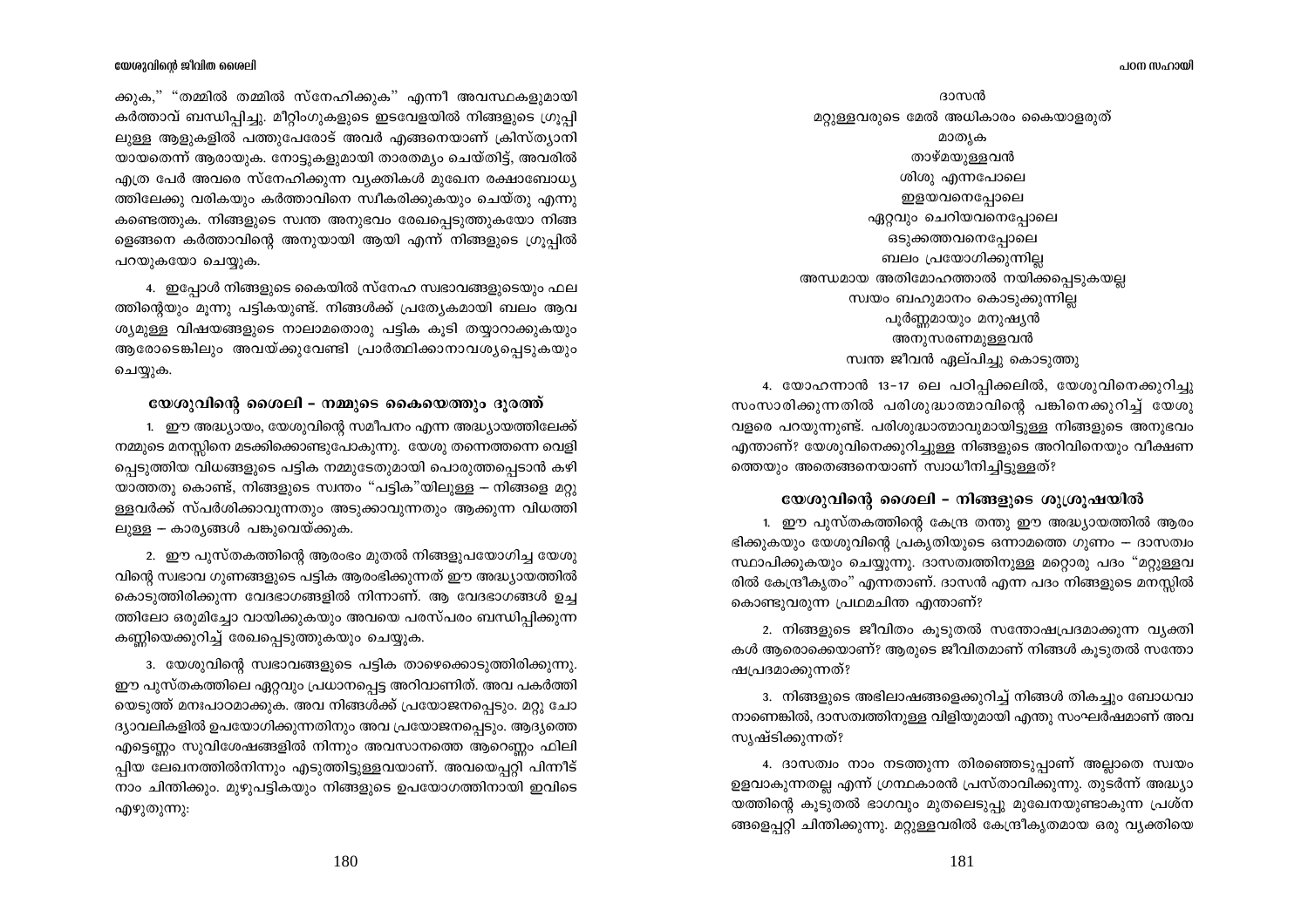#### പഠന സഹായി

#### യേശുവിന്റെ ജീവിത ശൈലി

സംബന്ധിച്ചിടത്തോളം അവൻ മുതലെടുപ്പിനു ഇരയാകുക എന്ന തുടർ മാനമായ അപകടത്തിന്റെ നിഴലിലാണ്. മറ്റുള്ളവർ നിങ്ങളെ മുതലെടു ക്കാൻ ശ്രമിച്ച ചില വഴികളെക്കുറിച്ച് ചിന്തിക്കുക.

ഇതു നിങ്ങൾക്കു സംഭവിച്ചാൽ നിങ്ങൾ എങ്ങനെയായിരിക്കും പ്രതി കരിക്കുന്നത്?

5. നിങ്ങളെ മുതലെടുക്കാൻ ശ്രമിക്കുന്ന ഒരു വ്യക്തിയെ ഒഴിവാക്കു വാൻ നിങ്ങൾ ശ്രമിക്കുമെന്ന കാര്യം നിങ്ങൾ ശ്രദ്ധിച്ചിട്ടുണ്ടായിരിക്കും. നിങ്ങളെക്കൊണ്ട് കാര്യം സാധിപ്പിക്കുന്നതിൽ വിജയിച്ചുകഴിഞ്ഞാൽ അയാൾ നിങ്ങളെ വെറുക്കുമെന്നും നിങ്ങൾ ശ്രദ്ധിച്ചിരിക്കും. മുതലെടുപ്പ് ഒഴിവാക്കുന്നതിന് നിങ്ങളെ സഹായിക്കുന്ന ചില നിർദ്ദേശങ്ങൾ ഇതാ:

"ഇവിടെ ഞാൻ നടത്തേണ്ട തിരഞ്ഞെടുപ്പ് എനിക്കു സന്തോഷകര മല്ലാത്തതിനാൽ 'ഇല്ല' എന്നു എനിക്കു പറയേണ്ടിവരുന്നു."

"ഇപ്പോഴത്തെ സാഹചര്യത്തിൽ സ്നേഹപൂർവ്വമായ ഒരു തിരഞ്ഞെ ടുപ്പു നടത്താനുള്ള കഴിവെനിക്കില്ല. അതിനാൽ ഞാൻ 'ഇല്ല' എന്നു പറ യാൻ പോകയാണ്."

"എന്റെ തിരഞ്ഞെടുപ്പനുസരിച്ചാണ് ഞാനിതു ചെയ്യുന്നത്. അത് ശരിയും ഉത്തമവുമാണെന്ന് ഞാൻ കരുതുന്നു."

6. മുതലെടുപ്പിന്റെ ഒരു സാഹചര്യം നിങ്ങളോടൊപ്പം അഭിനയിക്കു വാൻ ഒരു സുഹൃത്തിനോടോ ഗ്രൂപ്പ് അംഗത്തോടോ ആവശ്യപ്പെടുക. സുഗ മമായി പറയാൻ പഠിക്കുന്നതുവരെ മുകളിൽ കൊടുത്തിരിക്കുന്ന വാചക ങ്ങൾ പരിശീലിക്കുക.

7. ദാസത്വവും ദാസ്യവേലയും ഒരേ കാര്യമല്ല. ദാസത്വം തിരഞ്ഞെ ടുക്കുന്നതും ദാസ്യവേല അടിച്ചേൽപ്പിക്കുന്നതുമാണ്. ദാസത്വവും ദാസ്യ വേലയും രണ്ടു കോളത്തിലെഴുതുക. യോഹന്നാൻ 10:17,18; 1 കൊരിന്ത്യർ 9:19; മത്തായി 5:38-42 എന്നീ വാകൃങ്ങളിൽ നിന്നും ഓരോ കോളത്തിനും യോജിക്കുന്ന ഭാഗങ്ങൾ കണ്ടുപിടിച്ചെഴുതുക.

8. നിങ്ങളെ മുന്നോട്ടു നയിക്കുന്ന ആവശ്യം അല്ലെങ്കിൽ ശക്തി എന്താണ്? ആരെങ്കിലുമായി അതു ചർച്ചചെയ്യുകയും തിരഞ്ഞെടുപ്പിനുള്ള നിങ്ങളുടെ കഴിവ് എവിടെ ഉപയോഗിക്കാൻ കഴിയുമെന്ന് വിശദീകരിക്കു കയും ചെയ്യുക.

## യേശുവിന്റെ ശൈലി – അധികാര സ്തൂപം

1. യേശുവിന്റെ രണ്ടാമത്തെ സ്വഭാവഗുണമായ "മറ്റുള്ളവരുടെ മേൽ കർത്തൃത്വം നടത്തരുത്" എന്നതിനെ ഉറപ്പിക്കുന്നതാണ് ഈ അദ്ധ്യായം. മറ്റുള്ളവരുടെ മേൽ അധികാരം സ്ഥാപിക്കാനുള്ള മനുഷ്യന്റെ ത്വരപോലെ

ജീവിതത്തിൽ വളരെ വേഗം വെളിപ്പെടുന്ന പ്രവൃത്തികൾ കുറവാണ്. ഈ ആഗ്രഹ നിവൃത്തിയുടെ പ്രതിഫലനങ്ങളാണ് നമ്മുടെ വർത്തമാന പത്ര ങ്ങളിൽ മുഴുവനും. നിങ്ങളുടെ പ്രാദേശിക ദിനപത്രമെടുത്തിട്ട്, വ്യക്തിയോ സമൂഹങ്ങളോ മറ്റുള്ളവരുടെമേൽ അധികാരം സ്ഥാപിക്കാൻ ശ്രമിച്ച കാര്യ ങ്ങളെക്കുറിച്ചുള്ള റിപ്പോർട്ടുകൾ കണ്ടെത്തുക.

2. ആത്മിക അധികാരത്തിനുള്ള നിങ്ങളുടെ കീഴ്പ്പെടൽ എപ്രകാര മാണ് നിങ്ങളുടെ വളർച്ചയെ സ്വാധീനിച്ചിട്ടുളളത്? ഏതെല്ലാം വഴികളിൽ ആത്മിക അധികാരം ദുഷിക്കപ്പെടുന്നതാണ് നിങ്ങൾ കണ്ടിട്ടുള്ളത്?

3. വിവാഹം, കുടുംബം എന്നീ മേഖലകളിൽ യേശുവിന്റെ സ്വഭാവം പ്രായോഗികമാക്കുന്നതിനെക്കുറിച്ചാണ് ഈ അദ്ധ്യായം ചിന്തിക്കുന്നത്. പരിപാലിക്കുന്നതിനായി നിങ്ങളുടെ പക്കൽ ഏൽപ്പിക്കപ്പെട്ട ദൈവത്തിന്റെ മക്കളാണ് നിങ്ങളുടെ മക്കൾ എന്നു നിങ്ങൾ മനസ്സിലാക്കുന്നുവെങ്കിൽ, അവരുടെ പിതാവായ ദൈവത്തെക്കുറിച്ച് എന്തെല്ലാം കാര്യങ്ങൾ അവർ അറിയണമെന്നും നിങ്ങളുടെ ഉത്തരവാദിത്തത്തെക്കുറിച്ച് എന്തെല്ലാം കാര്യങ്ങൾ അവരോടു പറയണമെന്നും നിങ്ങൾ ആഗ്രഹിക്കുന്നു?

4. നിങ്ങൾ ഒരു ഭർത്താവാണെങ്കിൽ, യേശുവിന്റെ സ്വഭാവഗുണങ്ങ ളുടെ പട്ടിക നോക്കി, "യേശു സഭയെ സ്നേഹിച്ചതുപോലെ നിങ്ങളുടെ ഭാര്യയെ സ്നേഹിക്കുന്ന" വിഷയത്തിൽ ഏതെല്ലാം സ്വഭാവങ്ങളാണ് പ്രയോജനപ്പെടുന്നതെന്ന് നിങ്ങളുടെ നോട്ട്ബുക്കിൽ എഴുതുക. നിങ്ങൾ ഒരു ഭാര്യയാണെങ്കിൽ കർത്താവിന് നിങ്ങളെത്തന്നെ കീഴ്പ്പെടുത്തി കൊടു ക്കേണ്ട വിഷയങ്ങൾ കുറിച്ചിടുകയും അത് ഭർത്താവുമായുള്ള നിങ്ങളുടെ ബന്ധത്തിൽ എങ്ങനെ പ്രായോഗികമാക്കാമെന്ന് രേഖപ്പെടുത്തുകയും ചെയ്യുക.

5. നിങ്ങളുടെ ദാമ്പത്യത്തെ ശക്തിപ്പെടുത്തുകയും അങ്ങനെ നിങ്ങ ളുടെ പരസ്പരമുള്ള കീഴ്പ്പെടലിനെ ശക്തിപ്പെടുത്തുകയും ചെയ്യുന്ന കാര്യങ്ങൾ എന്തൊക്കെയാണ്? ആ "ദാമ്പത്യ" പ്രവർത്തനങ്ങളുടെ എണ്ണ വും നിങ്ങളുടെ വ്യക്തിത്വം പ്രകടിപ്പിക്കാനുള്ള ശ്രമങ്ങളുടെ എണ്ണവും എങ്ങനെ താരതമ്യപ്പെടുത്താം?

6. നിങ്ങളുടെ ചുറ്റുപാടുകളിൽ നിങ്ങൾ ശ്രദ്ധിച്ചിട്ടുള്ള ശക്തമായ അധികാര സംവിധാനങ്ങൾ എന്തെല്ലാമാണ്?

7. ആർക്ക് ശ്രദ്ധ കൊടുക്കാനാണ് നിങ്ങൾക്ക് താൽപ്പര്യം? അവർക്ക് നിങ്ങളുടെ മേലുള്ള അധികാരത്തെ എങ്ങനെയാണ് നിങ്ങൾ വിശദീകരി ക്കുന്നത്?

8. നിങ്ങൾ അധികാരിയായിരിക്കുമ്പോൾ എങ്ങനെ നിങ്ങൾ പെരു മാറുമെന്ന് വിശദീകരിക്കുക.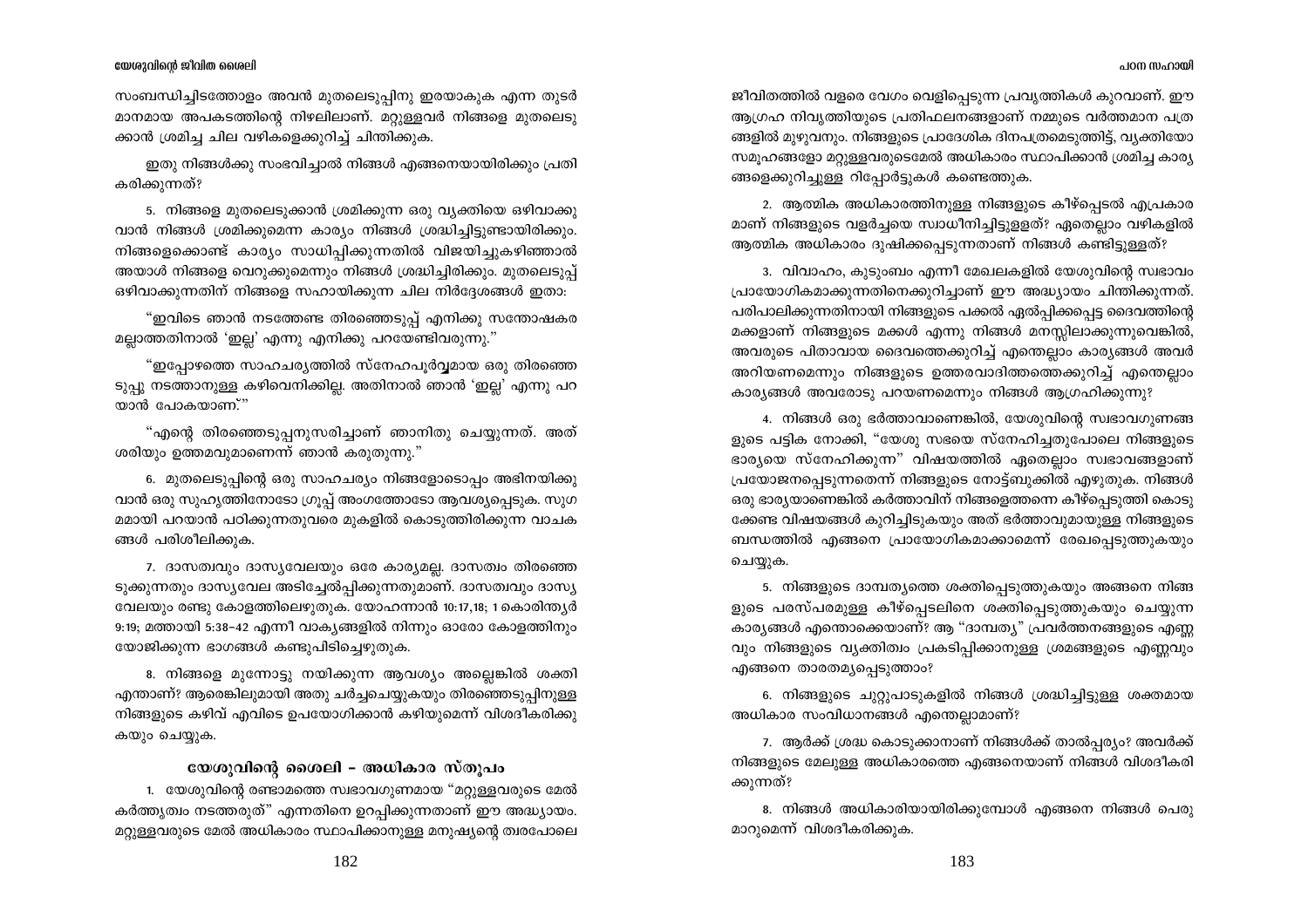#### യേശുവിന്റെ ശൈലി – എനിക്കു പ്രസംഗം കാണാനിഷ്ടം

1. യേശുവിന്റെ സ്വഭാവത്തിലെ മുന്നാമത്തെ ഗുണവിശേഷമായ "മാതൃക"യെപറ്റിയുള്ളതാണ് ഈ അദ്ധ്യായം. നിങ്ങളുടെ ബാല്യകാല ത്തിലേക്കു മടങ്ങിപ്പോയിട്ട് കാര്യങ്ങൾ എങ്ങനെ ചെയ്യാം എന്നു നിങ്ങൾ ക്കു കാണിച്ചു തന്നിട്ടുള്ള വ്യക്തികളെക്കുറിച്ച് ചിന്തിക്കുക. പുതിയ കാര്യ ങ്ങൾ പഠിച്ചു കഴിയുമ്പോൾ നിങ്ങൾക്കുണ്ടായിട്ടുള്ള വികാരങ്ങൾ വിശ ദീകരിക്കുക. ആർക്കാണ് നിങ്ങൾ "എങ്ങനെയെന്ന് കാണിച്ചു കൊടു ക്കുന്ന" വ്യക്തിയായി മാറിയിട്ടുള്ളത്?

2. ഒരു പാസ്റ്റർ ഒരിക്കൽ "എനിക്ക് അസുഖകരവും എന്നെ മടുപ്പി ക്കുന്നതുമായ കാര്യങ്ങൾ" എന്ന വിഷയത്തെപറ്റി പ്രസംഗിക്കുകയു ണ്ടായി. അദ്ദേഹം ഇങ്ങനെ പ്രസംഗിച്ചു: "ഞാൻ പ്രാർത്ഥിക്കാതെയിരി ക്കുമ്പോൾ നിങ്ങൾ പ്രാർത്ഥിക്കണമെന്നു പ്രതീക്ഷിക്കുന്നത് എനിക്ക് അസുഖകരവും എന്നെ മടുപ്പിക്കുന്നതുമാണ്. ഞാൻ സാക്ഷിയാകാതെ യിരിക്കുമ്പോൾ നിങ്ങൾ സാക്ഷിയാകണമെന്നു പ്രതീക്ഷിക്കുന്നത് എനിക്ക് അസുഖകരവും എന്നെ മടുപ്പിക്കുന്നതുമാണ്." ഇതു രസകര മായി തോന്നുന്നില്ലേ? നിങ്ങൾക്കുണ്ടെന്നു നിങ്ങൾ ചിന്തിക്കുന്ന ആത്മിക കഴിവുകൾ എന്തെല്ലാമാണ്? അത് ആരാണ് നിങ്ങൾക്കു "കാണിച്ചു തന്ന ത്?" ആരെങ്കിലും നിങ്ങളെ പഠിപ്പിക്കണമെന്നു നിങ്ങളാഗ്രഹിക്കുന്ന ആത്മിക കഴിവുകൾ എന്തെല്ലാമാണ്?

3. വിദ്യാഭ്യാസം, വിദ്യാഭ്യാസ സമ്പ്രദായങ്ങൾ എന്നിവയെക്കുറിച്ച് ചില ശക്തമായ വിലയിരുത്തൽ ഈ അദ്ധ്യായം നടത്തുന്നു. നിങ്ങൾക്കറി യാവുന്ന വിദ്യാഭ്യാസത്തെപ്പറ്റി നിങ്ങളുടെ അഭിപ്രായമെന്താണ്? ഒരു വിദ്യാർത്ഥിയെ അദ്ധ്യാപകനെപ്പോലെയാക്കുന്നതാണ് വിദ്യാഭ്യാസം. എങ്ങനെയാണ് നിങ്ങളുടെ മക്കൾക്കുവേണ്ടി ഒരു അദ്ധ്യാപകനെ നിങ്ങൾ കണ്ടെത്തുന്നത്? അനുകരിക്കാൻ കൊള്ളാവുന്ന സ്വഭാവവിശേഷത്തി നുടമ എന്നതിന്റെ അടിസ്ഥാനത്തിൽ അദ്ധ്യാപകരെ നിയമിക്കുന്ന ഏതെ ങ്കിലും സ്ഥാപനം നിങ്ങൾക്കറിയാമോ? നിങ്ങളുടെ വിദ്യാർത്ഥികൾ നിങ്ങ ളുടെ ജീവിതത്തെക്കുറിച്ച് എത്ര അളവുവരെ അറിയണമെന്ന് നിങ്ങൾ ആഗ്രഹിക്കുന്നു?

4. ആവർത്തനം 6:6,7-ൽ യിസ്രായേൽ ജനം, ദൈവം അവരോടു കൽപ്പിച്ച പ്രമാണങ്ങൾ മക്കളെ പഠിപ്പിക്കണമെന്ന് ദൈവം കൽപ്പി ക്കുന്നു. ഇന്നു നിങ്ങളോട് ദൈവം എന്താണ് സംസാരിച്ചത്? അതിനെ പ്പറ്റി മറ്റാർക്കെങ്കിലും വിശേഷാൽ നിങ്ങളുടെ മക്കൾക്ക് അറിയാമോ? ദൈവം ഇന്നു നിങ്ങളോടു സംസാരിക്കുന്ന കാര്യങ്ങൾ ഗ്രൂപ്പിൽ പങ്കുവെ യ്ക്കുകയോ ബുക്കിൽ കുറിച്ചിടുകയോ ചെയ്യുക.

5. യേശുവിന്റെ സ്വഭാവഗുണങ്ങളുടെ പട്ടിക മുമ്പിൽ വെച്ചുകൊണ്ട്.

യേശുവിനെ പകർത്തുന്നതും ആ സ്വഭാവഗുണങ്ങൾ വിദ്യാർത്ഥികളി ലേക്ക് പകർന്നു കൊടുക്കുന്നതുമായ ഒരു വിദ്യാഭ്യാസ സമ്പ്രദായം രൂപ പ്പെടുത്താൻ കഴിയുമോ എന്നു ചിന്തിക്കുക.

6. നിങ്ങൾ പഠിച്ചതും നിരീക്ഷണത്തിലൂടെ മാത്രമേ പഠിക്കാൻ കഴിയു എന്നു നിങ്ങൾ കരുതുന്നതുമായ കാര്യങ്ങൾ വിവരിക്കുക.

7. കേട്ടും വായിച്ചും മാത്രം നിങ്ങൾ പഠിച്ച കാര്യങ്ങൾ എന്തെല്ലാ മാണ്?

8. നിങ്ങൾ പിന്തുടരാൻ ഇഷ്ടപ്പെടാത്ത മാതൃകയും യഥാർത്ഥ മാതൃകയും കണ്ടിട്ട് നിങ്ങൾ എത്രമാത്രം ആത്മിക കാര്യങ്ങൾ പഠിച്ചി ട്ടുണ്ട്?

9. പിന്തുടരാൻ ഒരു നല്ല മാതൃക കിട്ടണമെന്ന് നിങ്ങൾ ആഗ്രഹി ക്കുന്നതും, നിങ്ങൾക്കു ബുദ്ധിമുട്ടുന്നതുമായ വളർച്ചയുടെ മേഖല ഏതാണ്?

10. നിങ്ങളുടെ മാതൃക കണ്ട് ജീവിതത്തിൽ വ്യത്യാസം വന്നവർ ആരൊക്കെയാണ്?

11. മാതൃക കാട്ടി നിങ്ങൾക്ക് പഠിപ്പിക്കാൻ കഴിയുന്ന ശക്തമായ മേഖ ലകൾ ഏതൊക്കെയാണ്?

## യേശുവിന്റെ ശൈലി – കൂടുതലില്ല, കുറവുമില്ല

1. യേശുവിന്റെ സ്വഭാവത്തിലെ നാലാമത്തെ ഗുണമായ താഴ്മയെ പ്രഖ്യാപിക്കുന്നതാണ് ഈ അദ്ധ്യായം. "താഴ്മ" എന്ന വാക്കു കേൾക്കു മ്പോൾ നിങ്ങളുടെ മനസ്സിൽ വരുന്നതെന്താണ്?

2. "സത്യസന്ധതയുടെയും തുറന്ന പ്രകൃതത്തിന്റെയും" തത്ത്വമായി താഴ്മയെ വിശദീകരിക്കാൻ കഴിയും. താഴ്മ കൂടാതെയും മറ്റുള്ളവർക്കു കാണത്തക്കവണ്ണമുള്ള ജീവിതം നയിപ്പാൻ തയ്യാറില്ലാതെയും മറ്റുള്ളവരെ താഴ്മ പഠിപ്പിക്കാൻ പ്രയാസമാണ്. മറ്റുള്ളവരുടെ മുമ്പിൽ പ്രദർശിപ്പിക്കാൻ നിങ്ങളാഗ്രഹിക്കുന്ന പ്രതിച്ചായ എന്താണ്? ആ പ്രതിച്ചായ ഉയർത്തിപ്പി ടിക്കാൻ നിങ്ങൾ സ്ഥീകരിക്കുന്ന മാർഗ്ഗങ്ങൾ എന്തെല്ലാമാണ്? അതെത്ര മാത്രം ചെലവുള്ളതും സമയം നഷ്ടപ്പെടുത്തുന്നതുമാണ്? നിങ്ങൾ പ്രദർ ശിപ്പിക്കാൻ ആഗ്രഹിക്കുന്ന പ്രതിച്ചായ എത്രമാത്രം കൃത്യതയുള്ളതാണ്?

3. അമേരിക്കയിൽ സ്വകാര്യതക്കുള്ള അവകാശത്തിന് നിയമ പരിര ക്ഷയുണ്ട്. സമൂഹത്തിൽ അത് ഉത്തമമാണെങ്കിലും ക്രിസ്തുവിന്റെ ശരീ രത്തോടുള്ള ബന്ധത്തിൽ അതു പരാജയമാണ്. നിങ്ങളെക്കുറിച്ച് നിങ്ങ ളുടെ ക്രിസ്തീയ സ്നേഹിതൻ അറിയരുതെന്ന് നിങ്ങൾ ആഗ്രഹിക്കുന്ന കാര്യങ്ങൾ എന്തെല്ലാമാണ്? അവ കർത്താവിനോട് ഏറ്റു പറയുവാൻ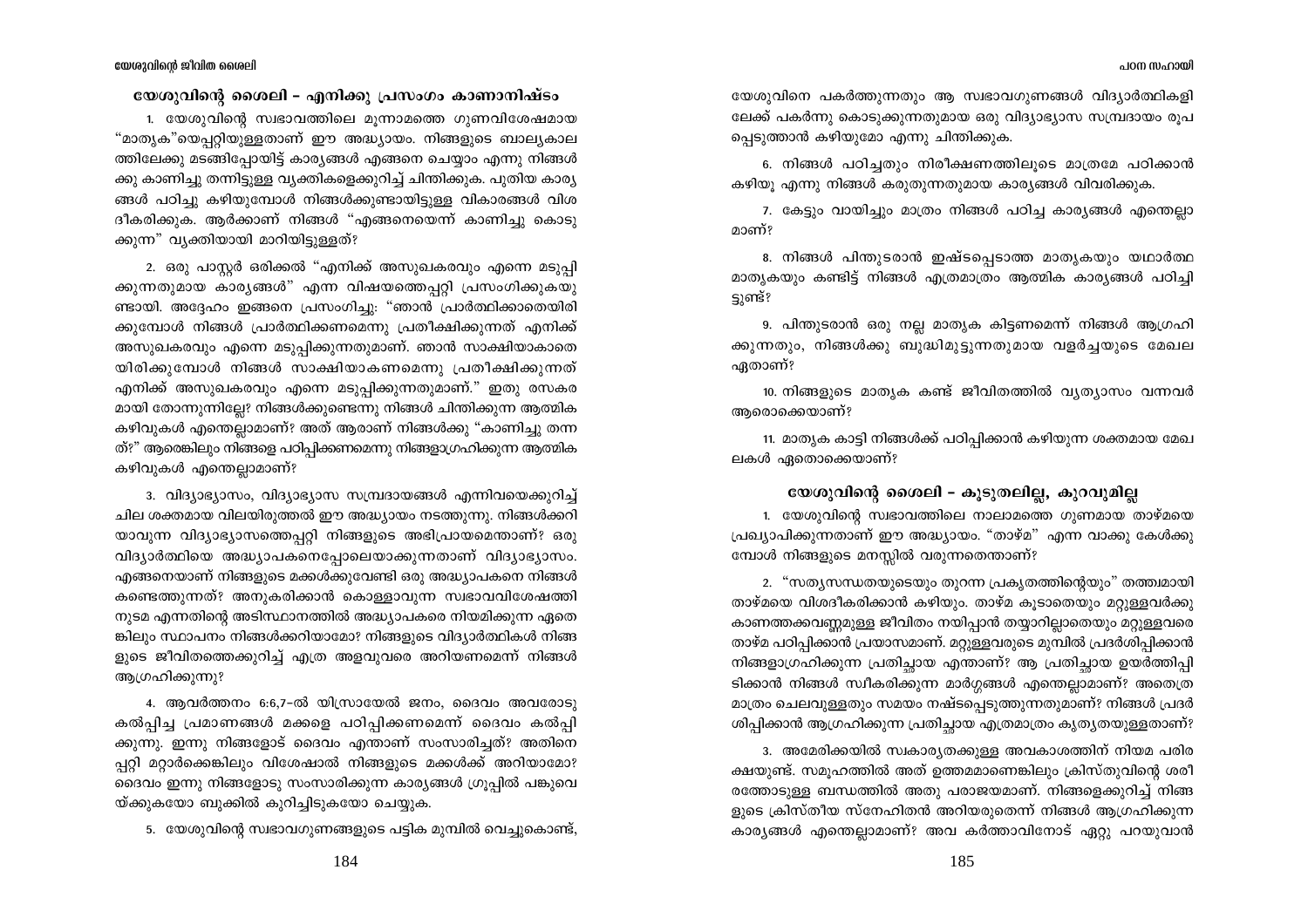കുറച്ചു സമയം വേർതിരിക്കുക. കഴിയുമെങ്കിൽ വിശ്വസ്തനായ ഒരു സുഹൃ ത്തിനോടും പ്രാർത്ഥനക്കായി ഈ വിഷയം പങ്കുവെയ്ക്കുക.

4. 2 കൊരിന്ത്യർ 3:17,18 വാക്യങ്ങളിൽ ശ്രദ്ധിക്കപ്പെടാത്തതും എന്നാൽ അതിശക്തവുമായ ഒരു തത്ത്വം അടങ്ങിയിരിക്കുന്നു. നമ്മെ ത്തന്നെ ദൈവത്തിനു വെളിപ്പെടുത്തുക എന്നതാണത്. ദൈവം തന്റെ മഹ ത്വം നമ്മിൽ പ്രകാശിപ്പിക്കുവാനും നമ്മെ തന്റെ സ്വരുപത്തോട് അനുരു പമാക്കുവാനും ഇതു കാരണമാകും. നിങ്ങൾ ദൈവത്തോട് ഏറ്റു പറ ഞ്ഞതും തൽഫലമായി ജീവിതത്തിൽ വ്യത്യാസം വന്നതുമായി മേഖല കൾ നിങ്ങളുടെ ബുക്കിൽ രേഖപ്പെടുത്തുകയും ഗ്രൂപ്പിൽ പങ്കുവെയ്ക്കു കയും ചെയ്യുക.

5. നിങ്ങളുടെ വികാരങ്ങൾ (ചിന്തകൾ അല്ല) ഒരു സ്ക്രീനിൽ പ്രതി ഫലിപ്പിച്ചാൽ ആളുകൾ എത്രമാത്രം അത്ഭുതപ്പെടും എന്നാണ് നിങ്ങൾ വിചാരിക്കുന്നത്? ഏതു വികാരം ആയിരിക്കും അവരെ കുടുതൽ അത്ഭു തപ്പെടുത്തുന്നത്?

6. എപ്പോഴാണ്, പ്രത്യേകിച്ചും സഭയിലായിരിക്കുന്ന സമയങ്ങളിൽ, നിങ്ങളുടെ വികാരങ്ങൾ മറ്റുള്ളവരുടേതിൽനിന്നും വൃതൃസ്തമായി നിങ്ങൾക്കു തോന്നുന്നത്? ആ വ്യത്യാസം വെളിപ്പെടുത്തേണ്ടി വന്നാൽ നിങ്ങൾക്കെന്തുതോന്നും?

7. സ്വയം വെളിപ്പെടുത്തേണ്ടിവരുന്നതിനെക്കുറിച്ചു എന്തു ഭയം നിങ്ങൾക്കുണ്ടെങ്കിലും അവ ശ്രദ്ധിക്കുകയും തന്റെ കൃപ നിങ്ങളുടെമേൽ പകർന്ന് ഭയത്തെ ദുരീകരിക്കുവാൻ കർത്താവിനോടപേക്ഷിക്കുകയും ചെ യ്യുക.

## യേശുവിന്റെ ശൈലി – ഒരു ശിശു എന്നാൽ...

1. യേശുവിന്റെ സ്വഭാവത്തിൽ അഞ്ചാമത്തെ ഗുണമായ ''ശിശുവി നെപ്പോലെ'' എന്നതിനെ വിശാലമായി ചിന്തിക്കുകയാണ് ഈ അദ്ധ്യായ ത്തിൽ. നിങ്ങളുടെ ബാല്യത്തെപ്പറ്റി അൽപ്പനേരം ചിന്തിക്കുക; നിങ്ങളുടെ കളികൾ, സ്നേഹിതർ, ക്രിസ്തുമസ്, വിനോദങ്ങൾ എല്ലാം ഓർക്കുക. ബാല്യത്തിൽ നിങ്ങളുടെ വിശ്വാസം വളർന്നത് എങ്ങനെയാണ്? നിങ്ങ ളുടെ ഗ്രൂപ്പിലുള്ളവരുമായി ഒരു ബാല്യകാല കളി നടത്തുക: കുട്ടിയും കോലും, ഗോലികളി, സാറ്റ് തുടങ്ങിയവ. നിങ്ങളുടെ സ്വന്തവികാരങ്ങളും ഗ്രൂപ്പിലുള്ളവരുടെ ആഹ്ലാദവും വിലയിരുത്തുക.

2. യേശുവിന്റെ സ്വഭാവത്തിൽ നൈപുണ്യം നേടുന്നതിനായി കുട്ടി കളോടൊപ്പം കുറച്ചു സമയം ചെലവഴിക്കുക. കഴിയുമെങ്കിൽ അവരോ ടൊപ്പം തറയിലിരിക്കുക. അവർ ഭയപ്പെടാതിരിക്കാൻ അവർക്കു സ്വാത ന്ത്ര്യം കൊടുക്കുക, അവർ വേഗത്തിൽ നിങ്ങളുമായി ഇണങ്ങും. അമ്മ

യുടെ കൈയിലിരിക്കുന്ന ഒരു കുഞ്ഞിനെ കണ്ടാൽ അവന്റെ ദൃഷ്ടി ആകർ ഷിക്കുവാനും അവനെ ചിരിപ്പിക്കുവാനും ശ്രമിക്കുക.

3. നമ്മുടെ പ്രകൃതിക്കു വിരുദ്ധമായി ഭീഷണിയില്ലാത്തവരാകുക. നാം ശക്തന്മാരായി അറിയപ്പെടുന്നവരാണ് – "എന്നെ ചവിട്ടരുത്" എന്ന ലേബലുള്ളവർ. അമേരിക്കയിലെ സഭാരാഷ്ട്രീയം മറ്റു രാജ്യങ്ങളിലുള്ള വരുടേതുമായി എങ്ങനെ താരതമ്യപ്പെടുത്താം? ആരുടെ സമർപ്പണവും വളർച്ചയുമാണ് മികച്ചു നിൽക്കുന്നത്, നമ്മുടേതോ അതോ അവരുടേതോ? നിങ്ങൾ ഭയപ്പെടാത്ത ആളുകളോടുള്ള നിങ്ങളുടെ പ്രതികരണം (ഒരു പക്ഷേ, കൂടുതൽ സതൃസന്ധമായത്) വൃതൃസ്തമാണോ? നിങ്ങളെ അസ്വ സ്ഥമാക്കുന്ന ആളുകളെപ്പറ്റി ചിന്തിക്കുക. അവരിൽ നിന്നും എങ്ങനെ യാണ് നിങ്ങളെത്തന്നെ നിങ്ങൾ സൂക്ഷിക്കുന്നത്?

4. വഞ്ചിക്കുവാൻ കഴിവില്ലാത്തവനാണ് ശിശു. നിങ്ങളിൽ നിന്നും ചില കാര്യങ്ങൾ ഒളിക്കുന്നു എന്ന് നിങ്ങൾക്കു തോന്നുന്ന ആളുകളുടെ സാന്നിധ്യത്തിൽ എന്തു വികാരമാണ് നിങ്ങൾക്കുണ്ടാവുക? ഒളിക്കുന്ന തിനുള്ള കഴിവ് നമുക്ക് പെട്ടെന്ന് നഷ്ടപ്പെട്ടാൽ സഭയിൽ എന്തു സംഭ വിക്കുമെന്ന് നിങ്ങൾ വിചാരിക്കുന്നു?

5. ഉൽപത്തി പുസ്തകത്തിൽ ആദാമിന്റെയും ഹവ്വയുടേയും കഥ വായിക്കുമ്പോൾ പാപത്തിനുശേഷം അവർ ആദ്യം ചെയ്ത കാര്യം ഒളി ക്കാൻ ശ്രമിക്കുകയായിരുന്നു എന്നു നിങ്ങൾ ശ്രദ്ധിച്ചിരിക്കും. പുതിയ ആദാമായ യേശു നമ്മോടു പറയുന്നത് നാം, "മറഞ്ഞിരിക്കാനാവാത്ത മലമേലിരിക്കുന്ന പട്ടണവും," "ലോകത്തിന്റെ വെളിച്ചവും" ആണെ ന്നാണ്. ഈ പ്രസ്താവന നിങ്ങളോടുള്ള ബന്ധത്തിൽ എങ്ങനെയാണെന്ന് ബുക്കിൽ രേഖപ്പെടുത്തുകയോ ഗ്രൂപ്പിൽ ചർച്ച ചെയ്യുകയോ ചെയ്യുക.

6. ഒരു ശിശുവിന്റെ സാധകാത്മകവും നിഷേധാത്മകവുമായ ഗുണ ങ്ങൾ നിങ്ങളുടെ അഭിപ്രായത്തിൽ എന്തെല്ലാമാണ്?

7. മുതിർന്നവർ നിങ്ങൾക്കു തന്നിട്ടുള്ള ചില കല്പനകളെക്കുറിച്ചു ചിന്തിക്കുക. ഒരു ശിശുവിൽ നിന്നാണ് അവ വരുന്നതെങ്കിൽ അതു കേൾ ക്കുന്നത് എങ്ങനെയായിരിക്കും?

8. നിങ്ങളിലുള്ള ശിശുഭാവത്തെയോ വിനോദസ്വഭാവത്തെയോ പുറത്തുകൊണ്ടുവന്നതാരാണ്? അവരെങ്ങനെയാണ് അതു ചെയ്തത്?

# യേശുവിന്റെ ശൈലി – ഇളയവനെപ്പോലെ

1. "ഇളയവനെപ്പോലെ" എന്ന യേശുവിന്റെ സ്വഭാവത്തിലെ ആറാ മത്തെ സ്വഭാവഗുണത്തെക്കുറിച്ചുള്ളതാണ് ഈ അദ്ധ്യായം. യേശു അർത്ഥ മാക്കിയ രീതിയിൽ "ഇളയവന്റെ" സ്ഥാനത്തെ വ്യക്തമാക്കാൻ പറ്റിയ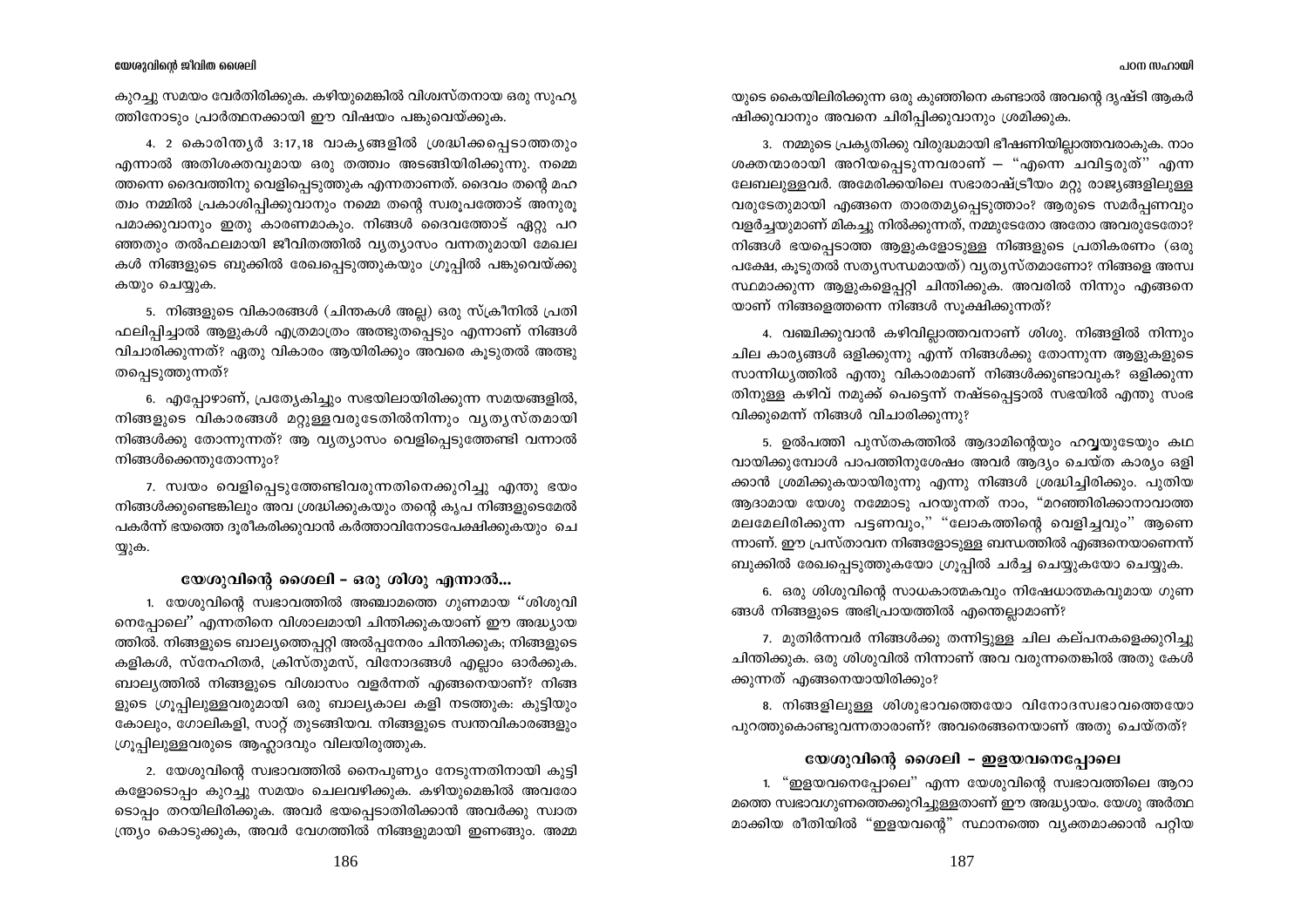#### പഠന സഹായി

ഏറ്റവും നല്ല വാക്ക് "തീർത്ഥാടകൻ" എന്നതാണ്. തീർത്ഥാടകൻ കടന്നു പോകുന്നവനാണ്. ലോകത്തോടോ അതിന്റെ സംവിധാനങ്ങളോടോ അവനു പറ്റുമാനങ്ങളില്ല. എബ്രായർ 11:8–10; 11:13–15 എന്നീ ഭാഗങ്ങൾ ഉറ ക്കെ വായിക്കുക. നിങ്ങളുടെ ബുക്കിൽ രണ്ടു പട്ടികകൾ ഉണ്ടാക്കുക. ഒരു പട്ടികയിൽ ഒരുവൻ തീർത്ഥാടകൻ എന്ന നിലയിൽ ചെയ്യുന്നതും ചെയ്യാ ത്തതുമായ കാര്യങ്ങൾ എഴുതുക. അടുത്തതിൽ ഒരു രാജ്യത്തെ പൗരൻ അഥവാ സ്ഥിരതാമസക്കാരൻ എന്ന നിലയിൽ ചെയ്യുന്നതും ചെയ്യാത്ത തുമായ കാര്യങ്ങൾ എഴുതുക. ഏറ്റവും പ്രയാസമായ ചോദ്യം, "ആത്മിക മായി ഇതിൽ ഏതു പട്ടികയിലാണ് ഞാൻ ഉൾപ്പെടുന്നത്?" എന്നതാണ്. ഏതെല്ലാം വിഷയങ്ങളിലാണ് ദൈവം നിങ്ങളെ സ്വതന്ത്രമാക്കേണ്ടത് എന്ന തിനെക്കുറിച്ച് ഒരു പട്ടിക ഉണ്ടാക്കുകയോ ഗ്രുപ്പിൽ ചർച്ച ചെയ്യുകയോ ചെയ്യുക.

2. നിങ്ങളുടെ കുടുംബത്തിൽ നിങ്ങൾ എത്രാമത്തെ ആളാണ്? അതു നിങ്ങളെ എപ്രകാരമാണ് സ്വാധീനിച്ചിട്ടുള്ളത്?

3. നിങ്ങൾ ഉപേക്ഷിക്കാൻ ഇഷ്ടപ്പെടാത്ത എന്തെല്ലാം പദവികളാണ് നിങ്ങൾക്കുള്ളത്?

4. സമുഹങ്ങൾ അവരുടെ "അവകാശങ്ങളെ" സംരക്ഷിക്കുന്നതി നായി സമരം ചെയ്യുമ്പോൾ നിങ്ങൾക്കുണ്ടാകുന്ന വികാരം എന്താണ്? നിങ്ങളുടെ സ്വന്തം അവകാശങ്ങളെ സംരക്ഷിക്കുന്നതിനായി നിങ്ങൾ സമരം ചെയ്യുമോ? മറ്റു ക്രിസ്ത്യാനികളുടെ അവകാശസംരക്ഷണത്തി നായി നിങ്ങൾ സമരം ചെയ്യുമോ? മറ്റു രാജ്യങ്ങളിലെ ക്രിസ്ത്യാനികളുടെ സ്വാതന്ത്ര്യത്തെക്കുറിച്ച് നിങ്ങൾ ബോധവാനാണോ? നിങ്ങളുടെ ഗ്രൂപ്പിൽ ആ വിഷയം ചർച്ച ചെയ്യുക.

5. യാത്രയ്ക്കുവേണ്ടി ആവശ്യത്തിലധികം സാധനങ്ങൾ പായ്ക്ക് ചെയ്തിട്ട് അതും ചുമന്നു പോകുമ്പോൾ കുറച്ചു ഭാരം എടുത്താൽ മതി യായിരുന്നു എന്ന് എപ്പോഴെങ്കിലും ചിന്തിച്ചിട്ടുണ്ടോ? ക്രിസ്തീയ ജീവിതം നയിക്കുന്നതിന് ആവശ്യമായ ഏറ്റവും കുറച്ച് വസ്തുക്കൾ എന്നു നിങ്ങൾ കരുതുന്നവ എന്തൊക്കെയാണ്? ആദിമസഭയ്ക്ക് ഇല്ലാതിരുന്നതും ഇന്ന് സഭയ്ക്കുള്ളതുമായ വസ്തുക്കൾ എന്നു നിങ്ങൾ ചിന്തിക്കുന്നവ നിങ്ങ ളുടെ ബുക്കിൽ രേഖപ്പെടുത്തുക.

#### യേശുവിന്റെ ശൈലി – പിൻനിരയെ വളർത്തുക

1. യേശുവിന്റെ സ്വഭാവത്തിലെ ഏഴാമത്തെ വസ്തുതയായ "ഒടുക്ക ത്തവനായിരിക്കുക" എന്നതിനെപ്പറ്റിയാണ് ഈ അദ്ധ്യായം. ഒടുക്കത്തവ നായിരിക്കുകയെന്നത്, നമുക്ക് സംഭവിക്കുന്ന ഏറ്റവും ഒടുവിലത്തെ കാര്യ മായിരിക്കണമെന്ന് നാമാഗ്രഹിക്കുന്നു. ഒടുക്കത്തവനായിരിക്കുകയെന്നത്

നാം എത്ര ഉന്നതനാണെന്നു കാണിക്കുകയല്ലെങ്കിൽ പിന്നെ എന്താണ്? ഒടുക്കത്തവനായിരിക്കുന്നതിനെക്കുറിച്ചുള്ള യേശുവിന്റെ ഈ പ്രസ്താ വന അനുസരിക്കാനുള്ള വഴികളെക്കുറിച്ച് നിങ്ങളുടെ അഭിപ്രായമെ ന്താണ്? നിങ്ങൾ സാധാരണയായി ഒന്നാമനാകാൻ ശ്രമിക്കുന്നതെപ്പോ ഴാണ്?

2. നിങ്ങൾ ഒടുക്കത്തവനായിരിക്കുന്നതു മൂലം മറ്റുള്ളവർക്ക് പ്രയോ ജനമുണ്ടാകുന്ന സന്ദർഭങ്ങൾ ഏതെല്ലാമാണ്?

3. ക്രിസ്തുവിന്റെ ശരീരത്തിൽ മത്സരം ഉളവാകുന്നത് ചിന്തിക്കാൻ പോലും കഴികയില്ലെന്ന് ഈ അദ്ധ്യായം വ്യക്തമാക്കുന്നു. അതിനെപ്പറ്റി നിങ്ങൾക്കെന്തു തോന്നുന്നു? ഏതു തരം മത്സരത്തിലാണ് നിങ്ങൾ പങ്കാ ളിയാകുന്നത്? വിജയിയെ എങ്ങനെയാണ് നിങ്ങൾ നിശ്ചയിക്കുന്നത്? ആ മത്സരത്തിൽ എത്ര പരാജിതർ ഉണ്ടാകും? നിങ്ങൾ വിജയിയോ പരാജി തനോ? നിങ്ങൾ വിജയിയാണെങ്കിൽ മത്സരത്തെക്കുറിച്ച് നിങ്ങളുടെ അഭി പ്രായമെന്താണ്? നിങ്ങൾ പരാജയപ്പെട്ടുവെന്ന് നിങ്ങൾക്കു തോന്നുന്നുവെ ങ്കിൽ മത്സരത്തെക്കുറിച്ച് നിങ്ങളുടെ അഭിപ്രായമെന്താണ്?

4. വിനോദത്തിനു വേണ്ടി, സ്നേഹം, വിശ്വസ്തത, ദാസത്വം എന്നീ ശ്രേഷ്ഠഗുണങ്ങൾ അളക്കാൻ കഴിയുന്ന ഒരു മത്സരം രൂപപ്പെടുത്താൻ നിങ്ങൾക്കു കഴിയുമോ എന്നു ശ്രമിച്ചു നോക്കുക.

5. മത്സരത്തെ ചില രീതികളിലൂടെ വീണ്ടെടുക്കാൻ കഴിയുമെന്ന് താൻ വിശ്വസിക്കുന്നതായി ഗ്രന്ഥകാരൻ പറയുന്നു. മത്സരത്തെ വീണ്ടെ ടുക്കാൻ കഴിയുന്ന ഒരു കളി നിങ്ങൾക്കു രുപപ്പെടുത്താൻ കഴിയുമോ എന്നു ശ്രമിച്ചു നോക്കുക.

6. ക്രിസ്തീയ അത്ലറ്റുകൾക്കും ടീമുകൾക്കുംവേണ്ടി ഒരു വിശ്വാസ പ്രമാണം ഗെയ്ൽ എർവിൻ എഴുതിയിട്ടുണ്ട്. നിങ്ങളുടെ ഗ്രുപ്പിലോ, അല്ലെ ങ്കിൽ നോട്ടുബുക്കിലോ അതിനോടു പ്രതികരിക്കുക. ഈ വിശ്വാസപ്ര മാണം പിന്തുടർന്നാൽ കായികമത്സരങ്ങൾ എത്ര വ്യത്യസ്തമാകുമെ ന്നാണ് നിങ്ങൾ ചിന്തിക്കുന്നത്?

#### അത്ലറ്റിന്റെ വിശ്വാസപ്രമാണം

ഞാൻ യേശുക്രിസ്തുവിന്റെ ഒരു അനുയായിയും മറ്റേതൊരു അംഗത്വ ത്തേക്കാളും അവന്റെ ശരീരത്തിന്റെ അംഗവുമാണ്.

എല്ലാ പ്രവർത്തനങ്ങളിലും ക്രിസ്തുവിന്റെ ശരീരത്തെ പണിയു വാനും ശക്തിപ്പെടുത്താനും ഞാൻ ഉത്സാഹിക്കും.

കൂട്ടായ്മയിൽ നിന്നും ഉരുത്തിരിഞ്ഞതും കൂട്ടായ്മയെ വളർത്തുന്ന തുമായ വിനോദങ്ങൾ ഞാൻ അമ്പേഷിക്കും.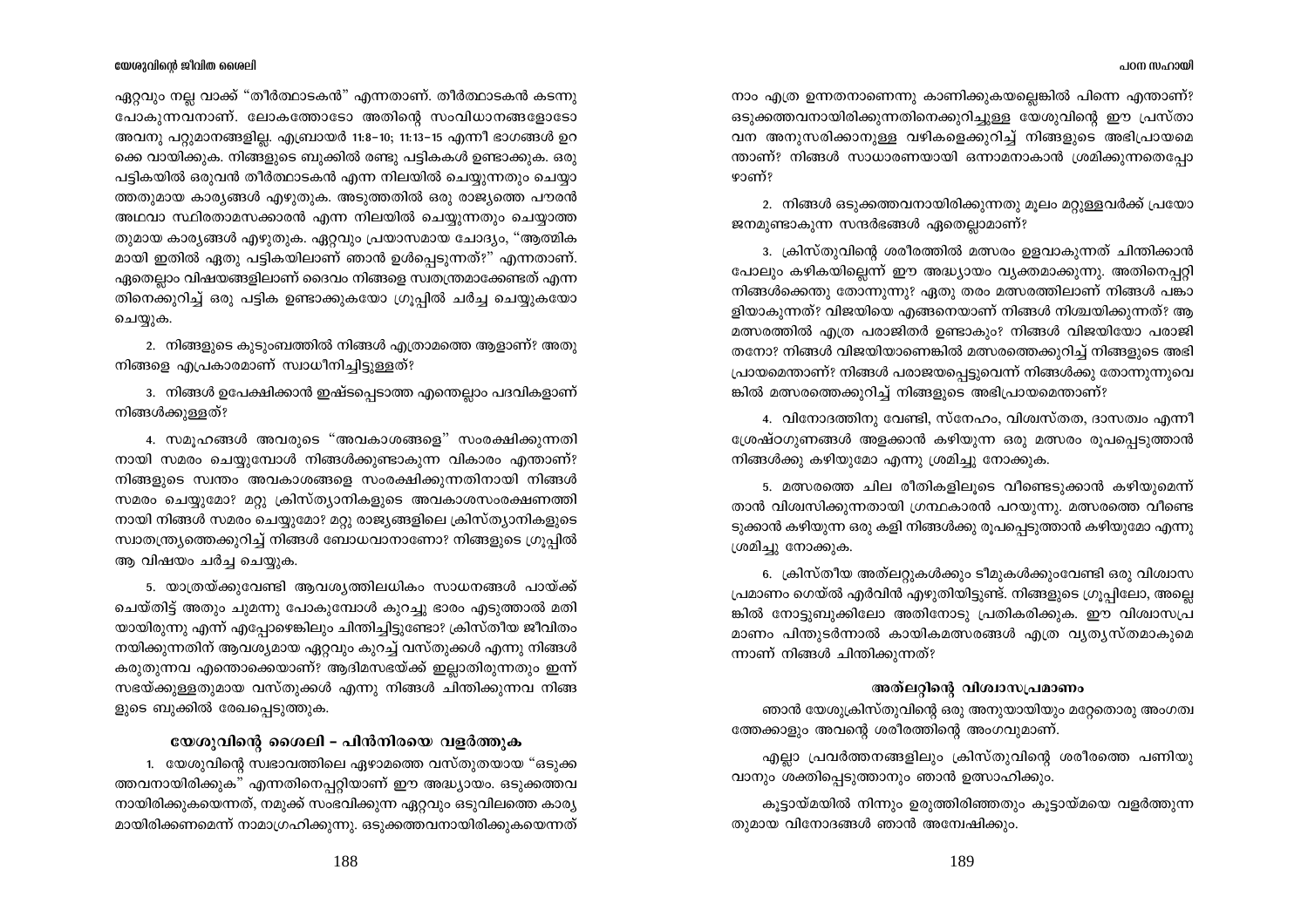സ്പോർട്ട്സിന്റെ എല്ലാ മേഖലകളിലും സ്വർഗ്ഗരാജ്യത്തിന്റെ തത്ത്വ ങ്ങൾ ഞാൻ പിന്തുടരുകയും എന്നെക്കാൾ മറ്റുള്ളവരെ മാനിക്കുകയും ചെയ്യും.

സ്കോർ കണക്കാക്കാതെ തന്നെ എന്റെ സഹോദരന്മാർ വിജയി ക്കത്തക്ക നിലയിൽ എന്റെ വിനോദ പ്രവർത്തനങ്ങളിൽ ഞാൻ പ്രവർത്തി ക്കും.

യേശു എന്റെ സഹകളിക്കാരനും എതിരാളിയും എന്നപോലെ ഞാൻ കളിക്കും.

7. പ്രശ്നങ്ങൾ ഉള്ളപ്പോൾ ഒന്നാമനായിരിക്കുന്നത് ഒടുക്കത്തവനാ യിരിക്കുന്നതിനു തുല്യമാണ്. മറ്റുള്ളവരുടെ നേട്ടത്തിനു വേണ്ടി നിങ്ങൾ എപ്പോഴാണ് ഒന്നാമനായിരുന്നിട്ടുള്ളത്?

# യേശുവിന്റെ ശൈലി – പുൽക്കുട്ടിലെ മുറി

1. യേശുവിന്റെ പ്രകൃതത്തിലെ എട്ടാമത്തെ ഗുണം — ഏറ്റവും ചെറി യവൻ – ഈ അദ്ധ്യായത്തിൽ വിശദീകരിക്കുന്നു. ബഹുമാനത്തിനും അംഗീകാരത്തിനും പ്രശംസയ്ക്കും വേണ്ടി ഇന്നു സഭയിൽ കാണുന്ന പരക്കംപാച്ചിൽ "മ്ലേച്ചം," "ലജ്ജയില്ലാത്ത അനുരഞ്ജനം" തുടങ്ങിയ കടുത്ത പദങ്ങൾ ഉപയോഗിക്കാൻ ഗ്രന്ഥകാരനെ പ്രേരിപ്പിക്കുന്നു. സഭ യിലെ അംഗീകാര സംവിധാനത്തെപ്പറ്റി നിങ്ങൾക്കെന്തു തോന്നുന്നു? ഃ ഒരു വന് ഹോണററി ബിരുദം ലഭിച്ചെന്നു കേൾക്കുമ്പോൾ നിങ്ങൾക്കെ ന്താണു തോന്നുന്നത്?

2. എഴുത്തുകാരന്റെ അഭിപ്രായത്തിൽ കഴിവുകെട്ടവനും പക്വതയി ്ലാത്തവനുമല്ല "ചെറിയവൻ" മറിച്ച് അത് ഒരുവന്റെ താല്പര്യപൂർവ്വമുള്ള തിരഞ്ഞെടുപ്പാണ്. നിങ്ങൾ സ്നേഹിക്കുന്നതുകൊണ്ടും അവർ നന്മ ആഗ്ര ഹിക്കുന്നതുകൊണ്ടും നിങ്ങൾ ഒന്നാമതെത്തിക്കുവാൻ പരിശ്രമിക്കുന്ന ആരെങ്കിലും ഉണ്ടോ? ഒരുവനെ അനുഗ്രഹിക്കുവാനും ബഹുമാനിക്കു വാനുംവേണ്ടി നിങ്ങൾ രഹസ്യമായി ചെയ്യുന്ന കാര്യങ്ങളെപ്പറ്റി ശാന്തമാ യും സ്വകാര്യമായും ചിന്തിക്കുക.

3. യേശുവിന്റെ ജനനത്തെപ്പറ്റിയുള്ള ദൂതന്റെ പ്രഖ്യാപനത്തിനു മറു പടിയായി മറിയ പാടിയ പാട്ട് ഉറക്കെ വായിക്കുക (ലൂക്കൊസ് 1:46-55). ഇതിന്റെ അടിസ്ഥാനത്തിൽ, യേശു വളർന്നു വന്നപ്പോൾ എന്തു കാര്യ ങ്ങൾ ആയിരിക്കും യേശുവിനെ പഠിപ്പിച്ചിരിക്കുക?

യേശുവിന്റെ ശൈലി – കൈക്കരുത്തിന്റെ തന്ത്രങ്ങൾക്കു വിട 1. നമ്മുടെ ശ്രദ്ധയെ സുവിശേഷങ്ങളിൽ നിന്നും പൗലൊസ് ഫിലി പ്പിയർക്ക് എഴുതിയ ലേഖനത്തിലേക്കും 2:5–11 ലെ "ക്രിസ്തുവിന്റെ മനസ്സ്'

എന്ന ഗീതത്തിലേക്കും തിരിക്കുന്നു. ആ ഭാഗം ഉറക്കെ വായിക്കുക. യേശു വിന്റെ സ്വഭാവത്തിലെ ഒൻപതും പത്തും ഗുണങ്ങൾ ഈ അദ്ധ്യായത്തിൽ വിശദീകരിക്കുന്നു— "ബലം പ്രയോഗിക്കാതെയും, അന്ധമായ മോഹ ത്താൽ നയിക്കപ്പെടാതെയും."

2. കുറ്റകൃത്യങ്ങളും തിന്മകളും നിർത്തലാക്കുന്നതിനായി യേശു തന്റെ ശക്തിമുഴുവൻ ഉപയോഗിച്ചിരുന്നുവെങ്കിൽ എന്നു നിങ്ങൾ എപ്പോ ഴെങ്കിലും ആഗ്രഹിച്ചിട്ടുണ്ടോ? നിങ്ങൾക്ക് ഇഷ്ടമില്ലാത്ത ഒരു കാര്യം ചെയ്യാൻ നിർബന്ധിക്കപ്പെട്ടാൽ നിങ്ങൾക്ക് എന്തു വികാരമാണുണ്ടാവുക? യേശു ആരുടെമേലും ബലം പ്രയോഗിച്ചില്ല. സാധാരണയായി, തന്റെമേൽ ബലം പ്രയോഗിക്കപ്പെടുന്നു എന്ന് ഒരുവനു തോന്നിയാൽ ആ സാഹച ര്യത്തെ തടയുവാൻ അവൻ ശ്രമിക്കും. ഇത്തരത്തിൽ "ബലം പ്രയോഗി ക്കപ്പെട്ട" സാഹചര്യത്തിൽ നിങ്ങൾ ചെറുത്തുനിന്നതിനെപ്പറ്റി ചർച്ച ചെ യ്യുക.

3. ബാഹ്യസമ്മർദ്ദങ്ങൾ ഒന്നും കൂടാതെ സ്വയം തിരഞ്ഞെടുക്കാൻ നിങ്ങൾക്കു സ്വാതന്ത്ര്യം ലഭിച്ച അവസരം നിങ്ങളുടെ ഓർമ്മയിലുണ്ടോ?

4. "ചുഷണം" നിമിത്തം തളർന്നുപോയ ഒരുവനെ നിങ്ങൾ എപ്പോ ഴാണ് കണ്ടിട്ടുള്ളത്? അതിനെക്കുറിച്ച് നിങ്ങൾക്കെന്തു തോന്നി? എന്തെ ങ്കിലും ചെയ്യുവാൻ നിങ്ങൾക്കു പ്രേരണയുണ്ടായോ?

5. അന്ധമായ അതിമോഹത്താൽ നിറഞ്ഞ ഒരു രംഗമായി സുവി ശേഷീകരണത്തെ അവതരിപ്പിച്ചിരിക്കുന്നു. ഉന്നതമായ "ലക്ഷ്യ"ത്തി നുവേണ്ടി "സംശയാസ്പദമായ" മാർഗ്ഗം ഉപയോഗിക്കുന്നതിന്റെ ഉദാഹ രണമാണിത്. ശരിയായ മാർഗ്ഗത്തിലൂടെ ഫലപ്രദമായി സാക്ഷിയാകുവാൻ കഴിയുന്ന ചില വഴികൾ നിങ്ങൾക്കു ചൂണ്ടിക്കാട്ടാനാവുമോ എന്നു ചിന്തി ക്കുക. അത്തരത്തിലുള്ള എത്ര പ്രവർത്തനങ്ങൾ നിങ്ങൾക്ക് ചെയ്യുവാൻ കഴിയും അല്ലെങ്കിൽ ചെയ്യും എന്നത് ചർച്ച ചെയ്യുകയോ രേഖപ്പെടുത്തു കയോ ചെയ്യുക.

6. ശ്രേഷ്ഠമായ ഒരു ശുശ്രൂഷാലക്ഷ്യം കൈവരിക്കാൻ ചോദ്യം ചെയ്യ പ്പെടാവുന്ന മാർഗ്ഗം ഉപയോഗിക്കാൻ തയ്യാറാകുന്നതിന്റെ കാരണം എന്താ ണെന്ന് നിങ്ങൾ ചിന്തിക്കുന്നു? ഒരു നല്ല ലക്ഷ്യം നേടുവാൻ നിങ്ങളെ ആ രെങ്കിലും കരുവാക്കിയിട്ടുണ്ടോ? ഉണ്ടെങ്കിൽ എങ്ങനെ?

7. ലോകത്തെ നേടുവാനായി സാത്താൻ യേശുവിനെ പരീക്ഷിച്ചു വെങ്കിലും യേശു ദൈവത്തോടു വിശ്വസ്തത പുലർത്തി. നിങ്ങളുടെ ജീവി തത്തിന്റെ ലക്ഷ്യമായി നിങ്ങൾ കരുതുന്നതെന്താണ്? അവ നേടാനായി നിങ്ങൾ എങ്ങനെയാണ് പ്രവർത്തിക്കുന്നത്? ആ ലക്ഷ്യങ്ങൾ നേടാൻ യോഗ്യമല്ലാത്ത മാർഗ്ഗങ്ങൾ ഉപയോഗിക്കുന്നതിനു നിങ്ങൾ പരീക്ഷിക്ക പ്പെടാറുണ്ടോ?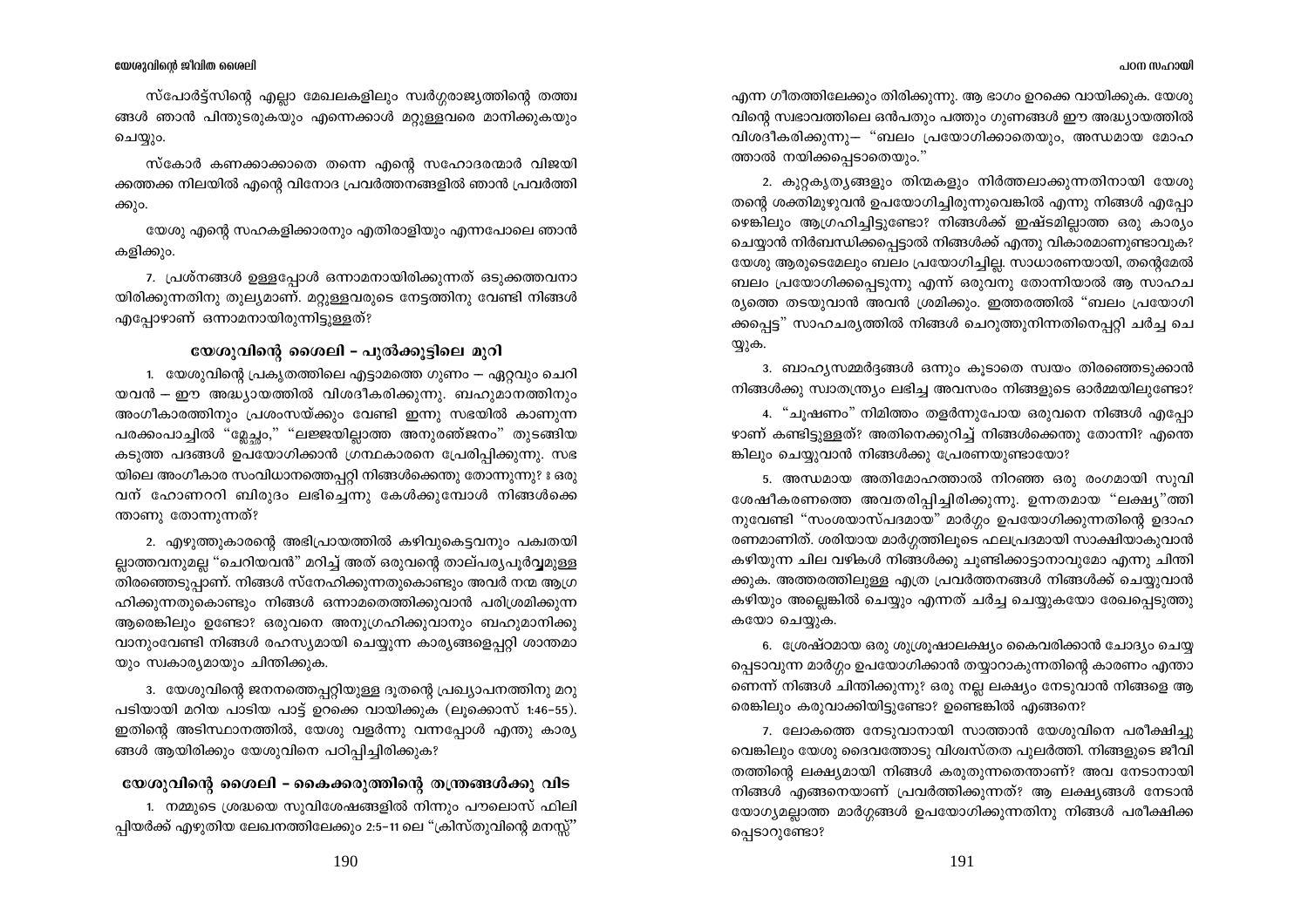# യേശുവിന്റെ ശൈലി - ഭൂമിയോളം താണ്

1. യേശുവിനെ മനുഷ്യനായി കാണുക സത്യത്തിൽ ബുദ്ധിമുട്ടാണ്; അവനെ നമ്മുടെ നിലവാരത്തിലേക്കു താഴ്ത്തുകയെന്നത് നമ്മുടെ ചിന്താ ഗതികളെ അതിലംഘിക്കുകയാവും. എന്നാൽ അവൻ മനുഷ്യനായിരു ന്നു, യേശുവിന്റെ സ്വഭാവഗുണങ്ങളിൽ പന്ത്രണ്ടാമത്തേത് അതാണ്. യേശു ചെയ്തിരിക്കുമെന്ന് ഒരിക്കലും നിങ്ങൾക്കു ചിന്തിക്കാനാവാത്ത സാധാ രണ "മാനുഷിക" പ്രവൃത്തികൾ എന്തെല്ലാമാണ്? അവന് ഒരിക്കലും തുണി അലക്കേണ്ടി വന്നിട്ടില്ല എന്നു നിങ്ങൾ കരുതുന്നുണ്ടോ?

2. നിങ്ങൾ നേരിടുന്ന ചില പരീക്ഷകളെക്കുറിച്ചു ചിന്തിക്കുക. അതേ കാര്യത്തിൽ യേശു പരീക്ഷിക്കപ്പെട്ടത് ഏതു വിധത്തിലായിരുന്നുവെന്ന് നിങ്ങൾക്കു ചിന്തിക്കാൻ കഴിയുമോ?

3. യേശു നിങ്ങളിൽനിന്നും എത്രമാത്രം വ്യതൃസ്തനാണെന്നാണ് നിങ്ങൾ കരുതുന്നത്? എന്തുകൊണ്ടാണ് അങ്ങനെ കരുതുന്നത്?

4. "പൂർണ്ണമനുഷ്യൻ" ആയിരിക്കുക എന്നുള്ളതിനെ നിങ്ങളെങ്ങനെ യാണ് മനസ്സിലാക്കുന്നത്?

5. "ഭാരമില്ലാതെ ജീവിക്കുക" എന്ന തലക്കെട്ടിൽ ക്ഷമയെക്കുറിച്ച് സംസാരിക്കുവാൻ എഴുത്തുകാരൻ ഈ അദ്ധ്യായം ഉപയോഗിക്കുന്നു. അതിവിടെയുണ്ടെന്ന് നിങ്ങൾ കരുതുന്നതെന്തു കൊണ്ടാണ്? ഒരു മനു ഷ്യൻ എന്ന നിലയിൽ മറ്റൊരാളോട് "താദാത്മ്യപ്പെടുക" എന്നത് നിങ്ങ ളുടെ വീക്ഷണത്തിൽ എങ്ങനെയാണ്? നിങ്ങളുടെ സ്വന്ത മാനുഷീകത മനസ്സിലാക്കുന്നത് മറ്റുള്ളവരോടു ക്ഷമിക്കുവാൻ എങ്ങനെയാണ് നിങ്ങളെ സഹായിക്കുന്നത്?

6. സ്പർശനത്തിന്റെ ശക്തിയെക്കുറിച്ച് താൽപ്പര്യം ജനിപ്പിക്കുന്നതും ഉത്തേജനം നൽകുന്നതുമായ പഠനം നടത്തിയിരിക്കുന്നു. യേശു എല്ലാ യിടത്തും ആളുകളെ തൊട്ടുകൊണ്ട് സഞ്ചരിച്ചു എന്ന് ബൈബിൾ വെളി പ്പെടുത്തുന്നു. തൊട്ടുകൂടാത്തവരെപ്പോലും അവൻ തൊട്ടു. സ്പർശനം എന്നതുകൊണ്ട് നിങ്ങൾ എന്താണ് അർത്ഥമാക്കുന്നത്? യേശുവിന്റെ മനു ഷ്യത്വവുമായി ഇത് എങ്ങനെ ബന്ധപ്പെട്ടിരിക്കുന്നു? മറ്റൊരു പട്ടിക ഉണ്ടാ ക്കാൻ നിങ്ങൾക്കു താല്പര്യമുണ്ടെങ്കിൽ പുതിയനിയമത്തിൽ യേശു തൊട്ട എല്ലാ ആളുകളെയും കണ്ടെത്തി രേഖപ്പെടുത്തുക.

# യേശുവിന്റെ ശൈലി - പിതാവിനെപ്പോലെ പുത്രനും

1. യേശുവിന്റെ പതിമൂന്നാമത്തെ സ്വഭാവം അനുസരണമാണ്. പിതാ വിൽനിന്നു കേട്ടതു മാത്രമാണ് താൻ സംസാരിക്കുന്നതും പിതാവ് ചെയ്തു കണ്ടതു മാത്രമാണ് താൻ ചെയ്യുന്നതും എന്ന് യേശു പറഞ്ഞു. അതിന്റെ യർത്ഥം യേശുവിന്റെ സ്വഭാവത്തിന്റെ പട്ടിക പിതാവിന്റെ സ്വഭാവത്തിന്റെ

# യേശുവിന്റെ ശൈലി – ഹലോ, ഞാൻ റവറന്റ്

1. യേശുവിന്റെ പ്രകൃതിയിലെ പതിനൊന്നാമത്തെ ഗുണം വലി യൊരു അടിയാണ് — അവൻ തന്നെത്തന്നെ, വെറുമയായി എണ്ണി. എന്റെ പ്രതിച്ചായ ഉയർത്തുന്ന ഉയർന്ന ആളുകൾക്കൊപ്പം നടക്കാനെനിക്കിഷ്ട മാണ്. യേശു അയോഗൃരായ വൃക്തികൾക്കൊപ്പമാണ് സമയം ചെലവഴി ച്ചത് എന്ന കാര്യം നമ്മെ അസ്വസ്ഥരാക്കും. അതിനാലാണ് അയോഗ്യർ യേശുവിന്റെ സാന്നിദ്ധ്യത്തിൽ തിമിർത്തുല്ലസിച്ചത്. ഏറ്റവും താണ വ്യക്തിക്കുപോലും യേശുവിന്റെ അടുക്കൽ ചെല്ലാമായിരുന്നു — ചങ്ങല യിൽ കിടന്ന ഭൂതഗ്രസ്തനു പോലും. നിങ്ങൾ കണ്ടുമുട്ടിയിട്ടുള്ള, പരിച യമുള്ള പ്രശസ്തരും അധികാരസ്ഥാനീയരുമായ ആളുകൾ ആരൊക്കെ യാണ്? അവരുടെ സാന്നിദ്ധ്യത്തിൽ എത്രമാത്രം നിങ്ങൾ അസ്വസ്ഥരാ കാറുണ്ട്? ആ അസ്വസ്ഥതയെ മാറ്റുവാൻ എങ്ങനെ കഴിയും?

2. മാന്യതയും പ്രശസ്തിയും നിമിത്തം നിങ്ങൾക്ക് സമീപിക്കാൻ ബുദ്ധിമുട്ടു തോന്നുന്ന ഏതെങ്കിലും സ്ത്രീയോ പുരുഷനോ ഉണ്ടോ?

3. നിങ്ങളുടെ പട്ടണത്തിൽ "ഏറ്റവും മാന്യത കുറഞ്ഞ" വ്യക്തി എന്നു നിങ്ങൾ കരുതുന്ന ആളാരാണ്? അവർക്ക് നിങ്ങളുടെ മുമ്പിൽ കുറേ ക്കൂടി സ്വസ്ഥമാകുന്നതിന് എന്തെങ്കിലും മാർഗ്ഗം നിങ്ങൾ ചിന്തിക്കു ന്നുണ്ടോ?

4. ആളുകൾ നിങ്ങളെ ഏതു വിധത്തിലാണ് കാണുന്നത്? ആ രീതി യിൽ ആളുകൾ നിങ്ങളെ കാണുന്നതിന് നിങ്ങൾ എന്താണു ചെയ്യുന്നത്? മറ്റുള്ളവർക്ക് അസുയ തോന്നുന്ന എന്തു ഔദ്യോഗിക സ്ഥാനമാണ് നിങ്ങൾക്കുള്ളത്? എന്തു വസ്തുവാണ് സ്വന്തമാക്കിയിട്ടുള്ളത്?

5. നാം സമ്പന്നരാകേണ്ടതിന് സ്വയം ദരിദ്രനായതിലൂടെ യേശു തന്നെത്താൻ ഒഴിച്ചു. ധനികരായവരുടെ മുമ്പിൽ ചെല്ലുമ്പോൾ നിങ്ങൾക്ക് എന്താണ് തോന്നുക? നിങ്ങൾ ധനികനാണെങ്കിൽ നിങ്ങളുടെ മുമ്പിൽ ദരിദ്രർ അസ്വസ്ഥരാകാതിരിക്കാൻ നിങ്ങൾക്ക് എന്തുചെയ്യാനാവും?

6. നിങ്ങളുടെ സമ്പാദ്യം കാത്തു സൂക്ഷിക്കാൻ എത്ര സമയം നിങ്ങൾ ചെലവഴിക്കാറുണ്ട്? അവയിൽ നിന്നെല്ലാം ഒഴിഞ്ഞുമാറി നിൽക്കണമെന്ന് എപ്പോഴെങ്കിലും ചിന്തിച്ചിട്ടുണ്ടോ? എന്തുകൊണ്ടാണ് ആ വിധത്തിൽ ചി ന്തിക്കുന്നത്? നിങ്ങൾക്ക് കുറച്ച് "അധികവരുമാനം" ലഭിക്കുമ്പോൾ നിങ്ങൾ എന്താണ് ചെയ്യാറുള്ളത്?

7. സഭ പണത്തിന്റെ ധാരാളിത്തം പ്രദർശിപ്പിക്കുന്നത് (ആഡംബര പൂർണ്ണമായ കെട്ടിടം തുടങ്ങിയവ) യേശുവിന്റെ പ്രകൃതിക്കു നിരക്കുന്ന താണെന്നു നിങ്ങൾക്കു തോന്നുന്നുണ്ടോ?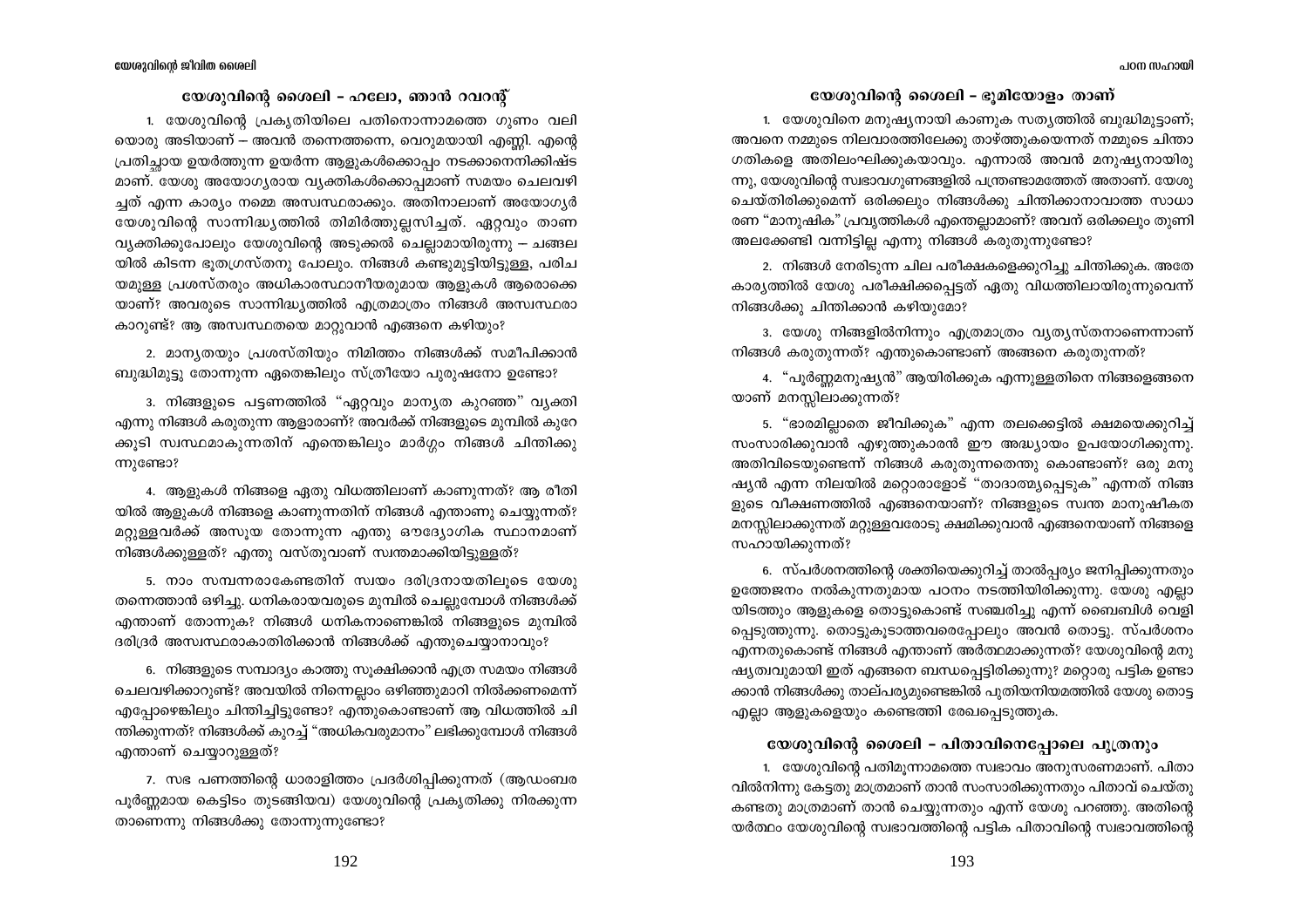#### പഠന സഹായി

#### യേശുവിന്റെ ജീവിത ശൈലി

പട്ടിക കൂടെയാണെന്നും ആ സ്വഭാവത്തോട് യേശു അനുസരണമുള്ളവ നായിരുന്നുവെന്നുമാണ്. മത്തായി 16:24,25 ഉറക്കെ വായിക്കുകയും, യേശു വിന്റെ സ്വഭാവഗുണങ്ങളുടെ പട്ടിക മുമ്പിൽ വെച്ചുകൊണ്ട്, ഈ വാക്യം നിങ്ങളോടുള്ള ബന്ധത്തിൽ എങ്ങനെ പ്രവർത്തിക്കുന്നുവെന്നും ചർച്ച ചെയ്യുക. "എന്റെ പിന്നാലെ വരിക" എന്നതിന് നിങ്ങൾ കൊടുക്കുന്ന അർത്ഥമെന്താണ്?

2. നിങ്ങൾ "അഭിഷിക്തൻ" ആണെന്നറിഞ്ഞാൽ നിങ്ങളുടെ ജീവി തത്തിൽ എന്തു സംഭവിക്കുമെന്നു നിങ്ങൾ കരുതുന്നു? ലുക്കൊസ് 4:18 ൽ തന്റെമേൽ ഉണ്ടെന്ന് യേശു അവകാശപ്പെട്ട അഭിഷേകം, പിതാവിനോട് അനുസരണം പുലർത്തുവാൻ അവനെ ശക്തിപ്പെടുത്തി. അവന്റെ അഭി ഷേകം പ്രയോജനപ്പെട്ട ആളുകളുടെ പട്ടികയും യേശുവിന്റെ സ്വഭാവഗു ണങ്ങളുടെ പട്ടികയും തമ്മിൽ താരതമ്യപ്പെടുത്തുക.

3. നിങ്ങളുടെ നോട്ടുബുക്കിൽ പേജിന്റെ ഒരു വശത്ത് അഭിഷേക ത്തിന്റെ ഫലമായ പ്രവൃത്തികളുടെ പട്ടിക രേഖപ്പെടുത്തുക. ഓരോ പ്രവൃ ത്തിക്കും നേരെ, അത്തരം ആളുകളോട് നിങ്ങൾ ആ പ്രവൃത്തി ചെയ്യുന്ന തിന്റെ തോതനുസരിച്ച് പുജ്യം മുതൽ പത്തു വരെയുള്ള ഒരു സംഖ്യ രേഖപ്പെടുത്തുക. ബൈബിളിന്റെ വിവിധ പരിഭാഷകൾ ഉപയോഗപ്പെടു ത്തി, യെശയ്യാവ് 61–ാം അദ്ധ്യായത്തിൽ നിന്നും നിങ്ങളുടെ പട്ടിക വിപു ലപ്പെടുത്തുകയും ചെയ്യുക (താഴെക്കൊടുത്തിരിക്കുന്ന പട്ടിക ശ്രദ്ധി ക്കുക).

## അഭിഹ്ഷേകം

ദരിദ്രരോടു സുവിശേഷം പ്രസംഗിക്കുക ഹൃദയം തകർന്നവരുടെ മുറിവു കെട്ടുക പ്രവാസികൾക്കു സ്വാതന്ത്ര്യം പ്രഖ്യാപിക്കുക തടവുകാരെ വിട്ടയയ്ക്കുക കുരുടന്മാർക്കു കാഴ്ച നൽകുക തകർന്നവരെ സ്വതന്ത്രരാക്കുക പീഡിതരെ വിടുവിക്കുക

കർത്താവിന്റെ പ്രസാദവർഷം പ്രസംഗിക്കുക

4. നിങ്ങൾ എങ്ങനെയാണ് കർത്താവിന്റെ പ്രസാദവർഷം മറ്റൊരാ ളോടു പങ്കുവെയ്ക്കുന്നത്? നിങ്ങളുടെ അഭിപ്രായത്തിൽ എന്തുകൊണ്ടാണ് കർത്താവിന്റെ ക്രോധം വെളിപ്പെടുത്താൻ അഭിഷേകം തന്റെ മേൽ ഉണ്ട് എന്നു യേശു പറയാതിരുന്നത്?

## യേശുവിന്റെ ശൈലി – ഇടയന്മാർ ഓടിപ്പോകയില്ല

1. യേശു ദാസത്വത്തിന് ഏറ്റവും വലിയ വില, തന്റെ ജീവൻ,

കൊടുത്തു. അതാണ് നമ്മുടെ പട്ടികയിലെ പതിനാലാമത്തേതും ഒടുവി ലത്തേതുമായ സ്വഭാവഗുണം – മരണം. ഇതു ചില ചോദ്യങ്ങൾ ഉളവാ ക്കുന്നു: എന്നെ യഥാർത്ഥത്തിൽ നയിക്കുന്നതെന്താണ്? ഞാൻ മരിക്കാൻ തയ്യാറാകുന്നത് എന്തിനുവേണ്ടിയാണ്?

2. നമുക്കു ചില സൗഭാഗ്യങ്ങൾ നേടിത്തരാനും ഉറപ്പാക്കാനും വേണ്ടി കഴിഞ്ഞ കാലങ്ങളിൽ അനേകർ മരണം വരിച്ചിട്ടുണ്ട്. അങ്ങനെ മരണം വരിച്ചവരിൽ നിങ്ങൾ നന്ദിയോടെ ഓർക്കുന്ന ആരെങ്കിലും ഉണ്ടോ?

3. നിങ്ങളുടെ ഏതെല്ലാം സ്വപ്നങ്ങളാണ് മരിക്കുകയും പിന്നീട് ഉയിർക്കുകയും ചെയ്തിട്ടുള്ളത്?

4. യേശുവിന്റെ മരണം കേവലം ഒരു "സ്വാഭാവിക" മരണമായിരു ന്നില്ല, മറിച്ച്, അവന്റെ ദാസത്വത്തിന്റെ ഫലമായ മരണമായിരുന്നു. പറ യുവാൻ നാം മടിക്കുന്ന ആ വിഷയം – നിങ്ങളുടെ മരണവും അതിനു വേണ്ടിയുള്ള നിങ്ങളുടെ തയ്യാറെടുപ്പും — സംബന്ധിച്ച് സംസാരിക്കുവാ നോ അല്ലെങ്കിൽ എഴുതുവാനോ സമയമെടുക്കുക. ജീവനോടെയിരിക്കു ന്നതിന് നിങ്ങൾക്കുള്ള കാരണങ്ങൾ എഴുതുവാനോ പങ്കുവെയ്ക്കുവാനോ സമയമെടുക്കുക.

#### യേശുവിന്റെ ശൈലി – ഭാഗ്യാവസ്ഥ

1. യേശുവിന്റെ മരണത്തോടെ എല്ലാം അവസാനിച്ചുവെന്ന് ചിന്തി ക്കുന്നത് യുക്തിസഹമാണെങ്കിലും ഫിലിപ്പിയർ 2:9–11 ലെ വിജയഗീതം നമ്മുടെ ആത്മാവിനെ ഉന്നതികളിലേക്കുയർത്തുന്നു. അത് ഉച്ചത്തിൽ വായിക്കുക.

2. ദൈവം തന്നെയാണ് ദാസത്വത്തെ വിജയത്തിലെത്തിക്കുന്നതെന്ന് വ്യക്തമാണ്. താഴ്മയും ദാസത്വവും പ്രതിഫലം പ്രാപിക്കുന്ന മറ്റു വേദ ഭാഗങ്ങളും കണ്ടെത്താൻ സമയമെടുക്കുക.

3. ഈ ഭാഗം വായിക്കുമ്പോൾ നമ്മിൽ ആരാധനയാണ് ഉളവാ കുന്നത്. പുതിയനിയമത്തിലെ അവസാന പുസ്തകമായ വെളിപ്പാട് പുസ്തകത്തിൽ കാണുന്ന, ഇതുപോലെ സന്തോഷവും ആരാധനയും ഉളവാക്കുന്ന ഭാഗങ്ങൾ പഠിക്കുക.

4. രഹസ്യമായോ, പിന്നണിയിൽ നിന്നോ അല്ലെങ്കിൽ ഒരു ദാസന്റെ ഹൃദയത്തോടെയോ നിങ്ങൾ പ്രവർത്തിച്ചതിനെ ദൈവം എപ്രകാരമാണ് മാനിച്ചത്?

യേശുവിന്റെ ശൈലി - ശക്തിയുടെ ഇടനിലക്കാരൻ

1. യേശു കാൽ കഴുകൽ എന്ന ദാസത്വ പ്രവൃത്തി ഉപയോഗിച്ച് മൂന്നു പ്രധാന പാഠങ്ങൾ നമ്മെ പഠിപ്പിക്കുന്നു.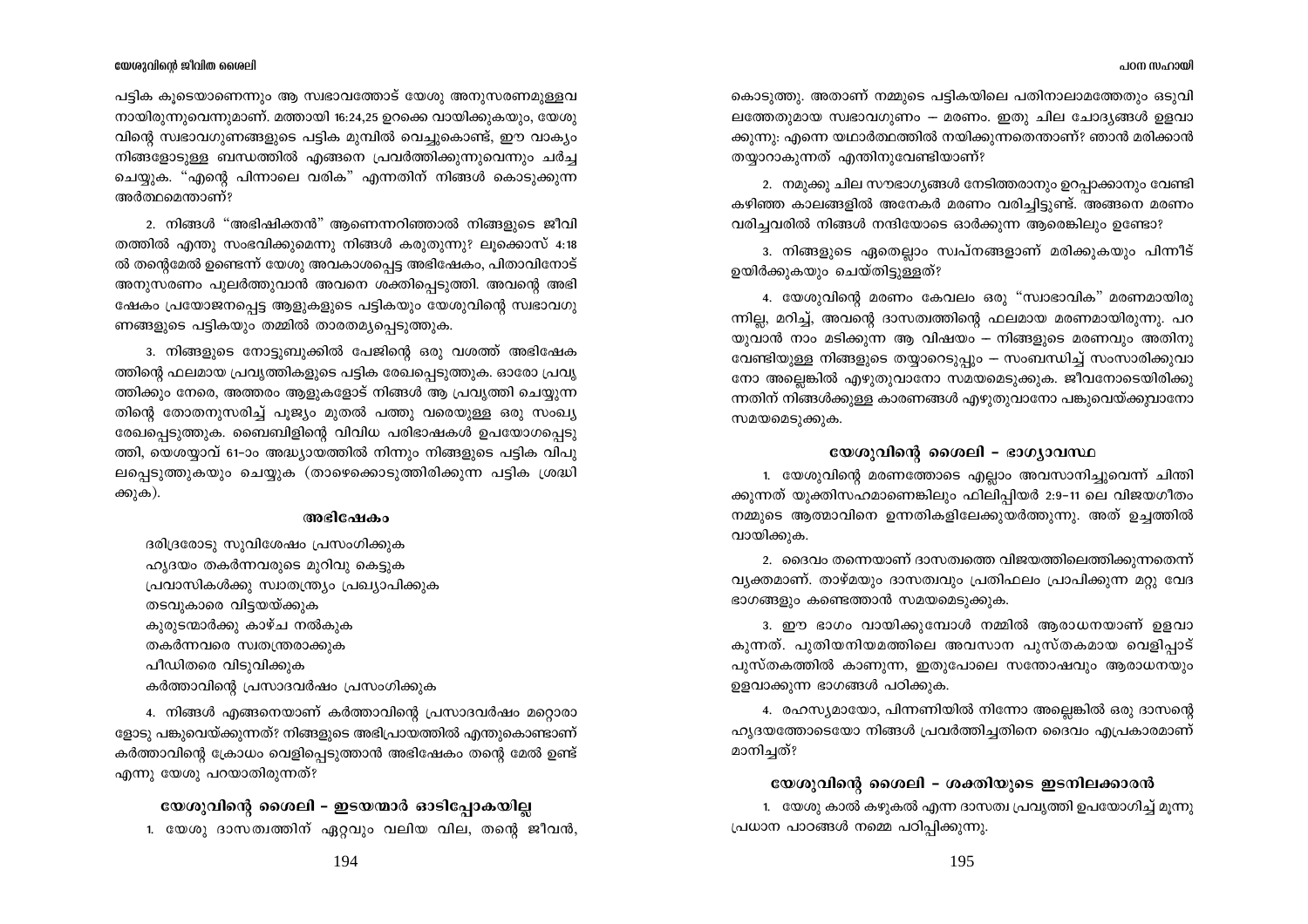A. പൂർണ്ണസ്നേഹം പ്രദർശിപ്പിക്കാൻ എന്തു ചെയ്യണം

B. നാം ആരാണെന്ന് മനസ്സിലാക്കുമ്പോൾ നാം എന്തു ചെയ്യും.

C. അധികാരം ദുഷിക്കാതിരിക്കാൻ അതിനെ എപ്രകാരം കൈകാര്യം ചെയ്യണം.

കാൽ കഴുകൽ ഭവനത്തിലെ ഏറ്റവും താണ ജോലിയായതിനാൽ, ഒന്നാമത്തെ പാഠം ചില ചോദ്യങ്ങൾ ഉയർത്തുന്നുണ്ട്: ആർക്കുവേണ്ടി യാണ് ഏറ്റവും മോശമായ ജോലി ചെയ്യാൻ നിങ്ങൾ തയ്യാറാകുന്നത്? നിങ്ങളുടെ വീട്ടിലെ ഏറ്റവും മോശമായ ജോലി ഏതാണ്? ആരാണത് ചെയ്യുന്നത്?

രണ്ടാമത്തെ പാഠത്തിൽ നിന്നുയരുന്ന ചോദ്യമിതാണ്: നിങ്ങൾ ആരാ ണെന്ന് ആരെങ്കിലും ചോദിച്ചാൽ നിങ്ങൾ എന്തുത്തരം പറയും? നിങ്ങ ളെക്കുറിച്ചുള്ള ഈ കാര്യങ്ങൾ നിങ്ങൾ വിശ്വാസിക്കാൻ കാരണമെന്താണ്? നിങ്ങളുടെ "മുഖം നഷ്ടപ്പെടു"മെന്നു നിങ്ങൾ ചിന്തിക്കുന്ന വഴികൾ ഏതെ ല്ലാമാണ്? കാൽ കഴുകിയതിലൂടെ യേശുവിനു തന്റെ മുഖം നഷ്ടപ്പെട്ടു വെന്ന് ശിഷ്യന്മാർ ചിന്തിച്ചു എന്നു നിങ്ങൾ കരുതുന്നുണ്ടോ? ഇല്ലെങ്കിൽ, എന്തുകൊണ്ട്?

അധികാരം ദുഷിപ്പിക്കുന്നു, പരമാധികാരം പരമമായി ദുഷിപ്പിക്കുന്നു എന്ന പ്രസ്താവന നിങ്ങൾ കേട്ടിരിക്കും. മുന്നാമത്തെ പാഠത്തിനുള്ള പ്രതി കരണമായി നിങ്ങളുടെ അധികാരമേഖലയുടെ പട്ടിക തയ്യാറാക്കുക. നിങ്ങ ളുടെ പണം, ത്വക്കിന്റെ നിറം, പാസ്പോർട്ട് എന്നിവ അധികാരത്തിന്റെ ചിഹ്നങ്ങളാണെന്ന കാര്യം മനസ്സിൽ വെക്കുക. ഏതൊക്കെ നിലയിലാണ് ഈ അധികാരം "കാൽ കഴുകാൻ"വേണ്ടി നിങ്ങളുപയോഗിക്കുന്നത്? ഈ പ്രസ്താവന ചർച്ച ചെയ്യുക: നിങ്ങളെ ദുഷിപ്പിക്കാതെയും മറ്റുള്ളവർക്ക് ദോഷം വരുത്താതെയും അധികാരം ഉപയോഗിക്കാനുള്ള ഏകമാർഗ്ഗം ദാസമനോഭാവത്തോടെയുള്ളതും മറ്റുള്ളവരിൽ കേന്ദ്രീകരിക്കപ്പെട്ടതുമായ ്പവർത്തനമാണ്.

2. അന്ത്യ അത്താഴത്തിലെ ഇരിപ്പിട ക്രമീകരണം പദവി അനുസരി ച്ചായിരുന്നു (അപ്പൊസ്തലന്മാർ കൂടെക്കൂടെ തർക്കിച്ചിരുന്നതിന്റെ കാരണം അതായിരുന്നിരിക്കാം). പദവിക്കനുസരിച്ചുള്ള എന്ത് ഇരിപ്പിട ക്രമീകരണമാണ് നിങ്ങൾ അനുഭവിച്ചിട്ടുള്ളത്? അതെങ്ങനെയാണ് നിങ്ങളെ സ്വാധീനിച്ചത്? പന്തിയിൽ പ്രധാന സ്ഥലത്ത് എപ്പോഴെങ്കിലും നിങ്ങൾ ഇരുന്നിട്ടുണ്ടോ? തലപ്പത്തിരിക്കുന്ന ചിലർക്ക് അവിടെയിരിക്കാൻ അർഹതയുണ്ടോ എന്നു നിങ്ങൾ ചോദ്യം ചെയ്തിട്ടുണ്ടോ?

3. ഈ സമയത്തു നിങ്ങളുടെ സ്വന്തം ലക്ഷ്യങ്ങളും മോഹങ്ങളും സംബന്ധിച്ച് ചർച്ച ചെയ്യുകയോ എഴുതുകയോ ചെയ്യുക.

ശൈലിയിൽ ജീവിക്കുക – മധുരവും കൈപ്പും

1. യേശുവിന്റെ പ്രകൃതിയെക്കുറിച്ച് ഇതുവരെയുള്ള നമ്മുടെ പഠന ത്തെപ്പറ്റി നിങ്ങൾക്കെന്തു തോന്നുന്നു? ചോദ്യങ്ങൾ നിങ്ങൾക്ക് സന്തോ ഷകരമാണോ അതോ അസ്വസ്ഥപ്പെടുത്തുന്നുവോ?

2. സന്ദേശം ഹൃദ്യമായും അതനുസരിച്ച് ജീവിക്കുന്നത് പ്രയാസക രമായും തോന്നുന്നുവോ? ഏതു മേഖലയാണ് ഏറ്റവും പ്രയാസകരമായി തോന്നുന്നത്?

3. ഈ ജീവിതശൈലി അസാദ്ധ്യമാകാൻ സാദ്ധ്യതയുണ്ടോ? അങ്ങ നെയെങ്കിൽ എന്തുകൊണ്ട്? അല്ലെങ്കിൽ എന്തുകൊണ്ട്?

# ശൈലിയിൽ ജീവിക്കുക – കണങ്കാൽ അസ്ഥി പാദാസ്ഥിയോടു ബന്ധപ്പെട്ടിരിക്കുന്നു

1. ക്രിസ്തുവിന്റെ ശരീരത്തിനു വിജയിക്കാനുള്ള — അല്ല ജീവിക്കു വാനുള്ള – ഏക മാർഗ്ഗം ഓരോ അവയവവും ബാക്കി ശരീരത്തിനു ദാസ നാകുക എന്നതാണെന്ന് ഗ്രന്ഥകാരൻ വിശ്വസിക്കുന്നു. നിങ്ങളുടെ അനു ഭവത്തിൽ, ഈ ആശയം ഏതു വിധത്തിലൊക്കെയാണ് പ്രാവർത്തി കമാകുന്നതോ പ്രാവർത്തികമാകാതിരിക്കുന്നതോ ആയി നിങ്ങൾ കണ്ടിട്ടു ള്ളത്?

2. മനുഷ്യശരീരത്തിലെ അവയവങ്ങൾ ആ വിധത്തിൽ പ്രവർത്തി ച്ചാൽ ചില സഭാപ്രവർത്തനങ്ങൾ എത്രമാത്രം അപഹാസ്യമായിരിക്കും എന്നതിന് രസകരമായ പല ഉദാഹരണങ്ങളും ഈ അദ്ധ്യായത്തിൽ ഉപ യോഗിച്ചിട്ടുണ്ട്. കുറേക്കുടി ഉദാഹരണങ്ങൾ പറയുവാൻ നിങ്ങൾക്കു കഴി  $\omega$ ) CDO?

3. ശരീരത്തിന്റെ ചിലവിൽ സ്വയം സേവിച്ച് വളരുന്ന സ്വാർത്ഥകോ ശമാണ് കാൻസർ. ക്രിസ്തുവിന്റെ ശരീരത്തിന്റെ പ്രവർത്തനങ്ങളെ വിവേ ചിക്കാൻ ഈ അറിവ് എങ്ങനെ നിങ്ങൾ പ്രയോജനപ്പെടുത്തും? നിങ്ങ ളുടെ അനുഭവത്തിൽ ഇപ്പോഴുള്ള ഏതു പ്രവൃത്തികളാണ് കാൻസറായി നിങ്ങൾ തിരിച്ചറിയുന്നത്?

4. നിങ്ങളുടെ ശരീരം തന്നെത്തന്നെ കരുതുവാൻ എത്ര സമയം എടു ക്കാറുണ്ട്? നിങ്ങളുടെ സഭ അതിനെത്തന്നെ കരുതുവാൻ എത്രസമയം എടുക്കാറുണ്ട്?

## ശൈലിയിൽ ജീവിക്കുക – ചരിത്രത്തിന്റെ തടവുകാർ

1. ഈ ഗ്രന്ഥത്തിലെ ഏറ്റവും വിവാദപരമായ അദ്ധ്യായങ്ങളിലൊന്നാ ണിത്. സഭകളും ആത്മീയ പ്രസ്ഥാനങ്ങളും അവയുടെ പ്രകൃതിയിൽ തന്നെ യേശുവിന്റെ സ്വഭാവത്തെ ലംഘിക്കുന്നു എന്ന് ഗ്രന്ഥകാരൻ അവ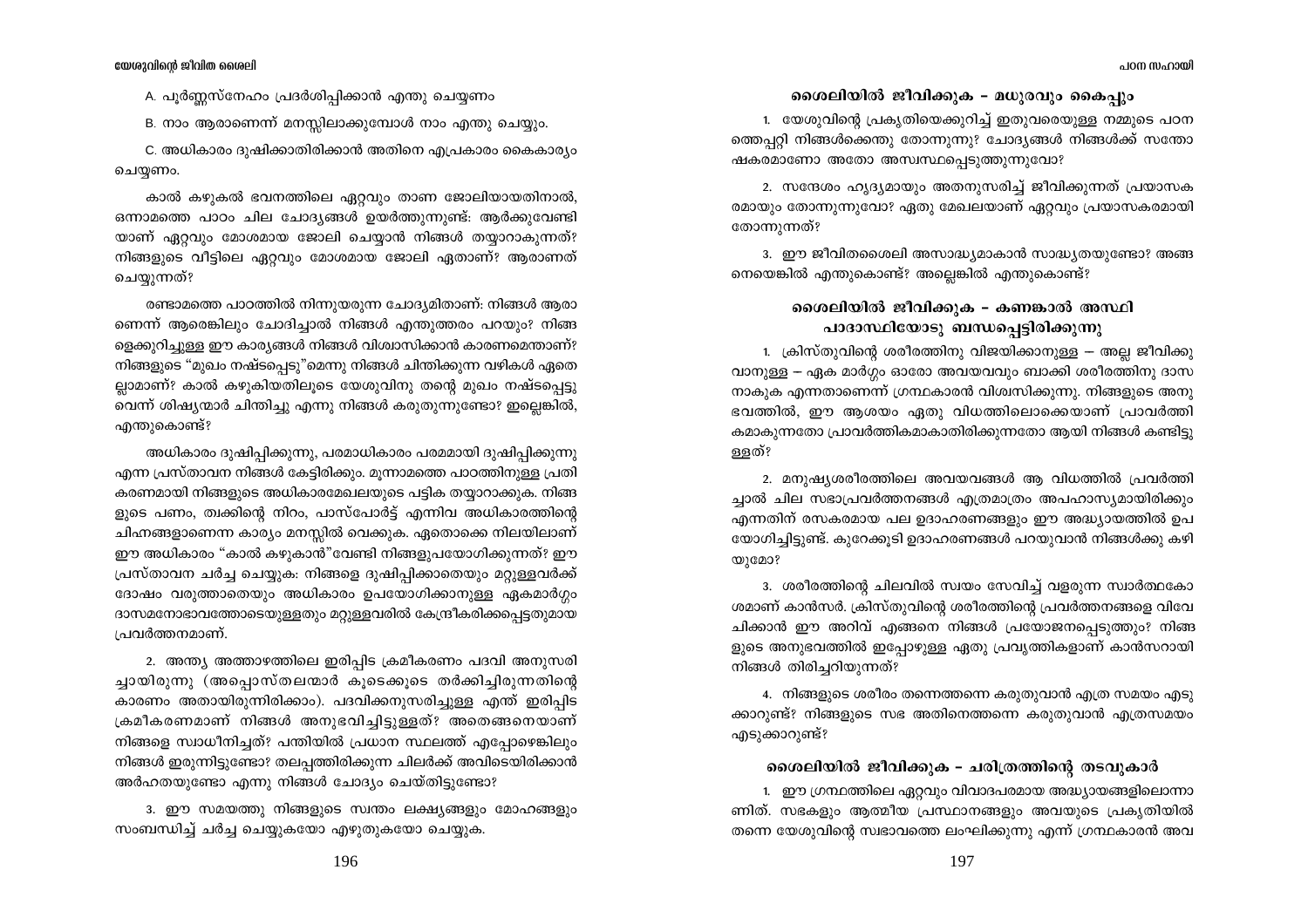കാശപ്പെടുന്നു. മറ്റുള്ളവരെ സേവിക്കാൻവേണ്ടി ആരംഭിക്കുന്ന പുതിയ പ്രസ്ഥാനങ്ങൾ കാലക്രമത്തിൽ അതിനെക്കുറിച്ചുതന്നെ പ്രചരിപ്പിക്കു ന്നതും അതിൽതന്നെ ഒതുങ്ങിക്കുടുന്നതുമായ അവസ്ഥയിലേക്ക് വഴു തിപ്പോകുന്നതായി അദ്ദേഹം പ്രസ്താവിക്കുന്നു. ഈ പ്രതിസന്ധിയെക്കു റിച്ച് നിങ്ങളുടെ അഭിപ്രായമെന്താണ്? ഇന്ന് സഭകളുടെ പങ്കിനെക്കുറിച്ച് നിങ്ങൾ ചിന്തിക്കുന്നതെന്താണ്? നിങ്ങളുടെ സഭ എങ്ങനെയാണ് നിങ്ങളെ ചില ആളുകളിലേക്കോ സ്വഭാവഗുണത്തിലേക്കോ അടുപ്പിക്കുകയും ചില തിൽ നിന്നും അകറ്റിക്കളയുകയും ചെയ്യുന്നത്?

2. നിങ്ങളുടെ സഭ ഒരു ദാസന്റെ ഹൃദയത്തോടെ പ്രവർത്തിക്കുന്നു വെന്ന് നിങ്ങൾ കരുതുന്നുണ്ടോ? അതിനെ കുറെക്കുടി ദാസഹൃദയമുള്ള താക്കാൻ നിങ്ങൾ എങ്ങനെയാണ് എപ്പോഴെങ്കിലും പ്രവർത്തിച്ചിട്ടുള്ളത്? അതു പ്രാവർത്തികമായോ? എങ്കിൽ എത്ര കാലം?

3. എല്ലാ പുതിയ സംഘടനകളും 25-50 വർഷങ്ങൾക്കുശേഷം പിരിച്ചു വിട്ടിട്ട് ആസ്തി മുഴുവനും ദരിദ്രർക്കു കൊടുക്കണമെന്ന നിർദ്ദേശം ഗ്രന്ഥകാരൻ മുന്നോട്ടുവെയ്ക്കുന്നു. അതു സംഭവിക്കാൻ സാദ്ധ്യതയി ല്ലാത്തതുകൊണ്ട്, 25-50 വർഷത്തിനുശേഷം നിഷ്പ്രഭമാകുന്ന ഒരു സംഘടനയുടെ ആവേശം നിലനിർത്താനും ഉണർവ്വു പകരാനും പകരം എന്തു ചെയ്യാൻ കഴിയുമെന്നാണ് നിങ്ങൾ ചിന്തിക്കുന്നത്?

4. നിങ്ങൾക്ക് എപ്പോഴെങ്കിലും യേശുവിനോടോ, ക്രിസ്തുവിന്റെ ശരീ രത്തോടോ ഉള്ളതിനേക്കാൾ കൂടുതൽ ആത്മാർത്ഥത ഒരു സംഘ ടനയോടു തോന്നിയിട്ടുണ്ടോ? അനനൃസാധാരണത്വവും യേശുവിന്റെ പ്രകൃതവും തമ്മിൽ എങ്ങനെയാണ് നിങ്ങൾ യോജിച്ചു കൊണ്ടുപോകൂ ന്നത്?

## ശൈലിയിൽ ജീവിക്കുക - നമ്മെ ഒന്നിച്ചു നിർത്തുന്നത്

1. അവസാന അദ്ധ്യായത്തിൽ ചില കണ്ടെത്തലുകൾ നടത്തി യിട്ടുണ്ടെങ്കിലും അസാധാരണമായ രീതിയിൽ പക്ഷപാതരഹിതമായ ഒരു ഗ്രന്ഥമാണിത്. സംഘടനയുടെയോ സഭയുടെയോ വീക്ഷണകോണിൽ നിന്നു നോക്കുമ്പോൾ, ഏതു പക്ഷത്താണ് ഗ്രന്ഥകാരനെന്നു കണ്ടെത്തുക പ്രയാസമാണ്. പകരം ഈ പഠനങ്ങൾ നമ്മുടെ ശ്രദ്ധയെ യേശുവിങ്ക ലേക്കും അവനോടുള്ള നമ്മുടെ പ്രതികരണത്തിലേക്കും തിരിക്കുന്നു. അതുകൊണ്ടാണ് ഈ ഗ്രന്ഥം വൃതൃസ്ത ഗ്രൂപ്പുകൾ വ്യാപകമായി ഉപ യോഗിക്കുന്നത്. യഥാർത്ഥവും ക്രിയാത്മകവുമായ ഒരു ആത്മീയ അനു ഭവം നിങ്ങൾ ആഗ്രഹിക്കുന്നുവെങ്കിൽ, വ്യത്യസ്ത സഭാവിഭാഗങ്ങളിൽ പെട്ട എട്ടു മുതൽ പന്ത്രണ്ടു വരെ ആളുകളെ കൂട്ടി ഒരു പഠനം ആരംഭി ക്കുക.

2. നിങ്ങളുടെ ദേശത്തുള്ള എല്ലാ സഭകളുടെയും പട്ടിക ഉണ്ടാക്കി, ഓരോന്നിന്നംവേണ്ടി ഓരോ ദിവസവ്വം പ്രാർത്ഥിക്കുക.

3. സഭകളെ സംബന്ധിച്ചുള്ള നിർഭാഗ്യകരമായ ഒരു വിരോധാഭാസം അവയിൽ മിക്കവയും ആന്തരിക പ്രശ്നങ്ങളിലാണെന്നതാണ്. അത്തരം മത്സരങ്ങളാൽ തകർന്നുകൊണ്ടിരിക്കുന്നു എന്നു നിങ്ങൾക്കറിയാവുന്ന സഭകളുടെ മറ്റൊരു പട്ടിക ഉണ്ടാക്കുക. യേശുവിന്റെ സ്വഭാവങ്ങളുടെ പട്ടി കയുടെ അടിസ്ഥാനത്തിൽ ഈ സഭകളുടെ ഐകൃത്തിനും സൗഖൃത്തി നുംവേണ്ടി പ്രാർത്ഥിക്കുക.

4. നിങ്ങളുടെ സ്വന്തം വിശ്വാസപ്രമാണങ്ങൾ പരിശോധിച്ചിട്ട്, അവ രുമായി കൂട്ടായ്മ ആചരിക്കുന്നതിനു മുമ്പ് ഒരുവൻ നിർബന്ധമായും വിശ്വ സിക്കേണ്ട വിഷയങ്ങളുണ്ടോ എന്നു നോക്കുക. ആ വിഷയങ്ങൾക്ക് യേശു വുമായി എന്തെങ്കിലും ബന്ധമുണ്ടോ? നിങ്ങളുടെ പട്ടികയിലില്ലാത്തതും നിങ്ങൾക്ക് അവരുമായി കുട്ടായ്മ ആചരിക്കാൻ തടസ്സമുണ്ടാക്കുന്നതു മായ എന്തെങ്കിലും വിശ്വാസങ്ങൾ അവർക്കുണ്ടോ? ആ അംഗീകരിക്കാ നാവാത്ത വിശ്വാസത്തിന് യേശുവുമായി എന്തെങ്കിലും ബന്ധമുണ്ടോ?

5. മറ്റു സഭകളിലെ പാസ്റ്റർമാരെയോ അംഗങ്ങളെയോ വിളിച്ചിട്ട് അവർ ദൈവത്തിനുവേണ്ടി ചെയ്യുന്ന പ്രവർത്തനങ്ങളെ നിങ്ങൾ അഭിന ന്ദിക്കുന്നുവെന്നും ദൈവം അവരോടു കുടെയിരുന്ന് ശുശ്രുഷകളെ വിശാ ലമാക്കുവാൻ നിങ്ങൾ പ്രാർത്ഥിക്കുന്നുവെന്നും പറയുക.

6. നിങ്ങളുടെ ജീവിതത്തിൽ "ചൂടേറിയ" വാദപ്രതിവാദങ്ങൾക്ക് ഇട വരുത്തിയിട്ടുള്ള ആത്മിക വിഷയങ്ങളെപ്പറ്റി ചിന്തിക്കുക. യേശുവിനെ ക്കുറിച്ചല്ലാതെ മറ്റെന്തെങ്കിലും വിഷയത്തെക്കുറിച്ചായിരുന്നോ അത്? അടുത്ത തവണ ഒരു ആത്മിക വിഷയം ചർച്ച ചെയ്യേണ്ടിവരുമ്പോൾ ഇങ്ങനെ പറയുക: "നമുക്ക് യേശുവിനെക്കുറിച്ചു സംസാരിക്കാം." പരി ണത ഫലം നിങ്ങളുടെ ഗ്രൂപ്പിനെ അറിയിക്കുക.

7. നിങ്ങളുടെ അയൽപക്കങ്ങളിലുടെ സഞ്ചരിച്ച് നിങ്ങൾ കടന്നു പോ കുന്ന ഓരോ ഭവനത്തിനും വേണ്ടി പ്രാർത്ഥിക്കുക.

#### ശൈലിയിൽ ജീവിക്കുക - ശരീരത്തോടൊപ്പം വീട്ടിൽ

1. യോഹന്നാൻ 13:34,35 ലെ തമ്മിൽ തമ്മിൽ സ്നേഹിക്കാനുള്ള യേശുവിന്റെ പ്രസ്താവന വിശ്വസിക്കാമെങ്കിൽ, ബന്ധങ്ങൾ ക്രിസ്ത്യാനി ത്വത്തിന്റെ അടിസ്ഥാനശിലയാണ്. ബന്ധങ്ങൾ സ്ഥാപിക്കുന്നതിനുവേണ്ടി നിങ്ങൾ എന്താണ് ചെയ്യാൻ പോകുന്നത്? നിങ്ങളുടെ അയൽക്കാരൻ പുതിയ വിശ്വാസിയാണെന്നറിഞ്ഞാൽ നിങ്ങൾ എന്തുചെയ്യും?

2. ഗ്രന്ഥകാരൻ ഈ അദ്ധ്യായത്തിൽ ചെറിയ സമൂഹങ്ങളിലെ വച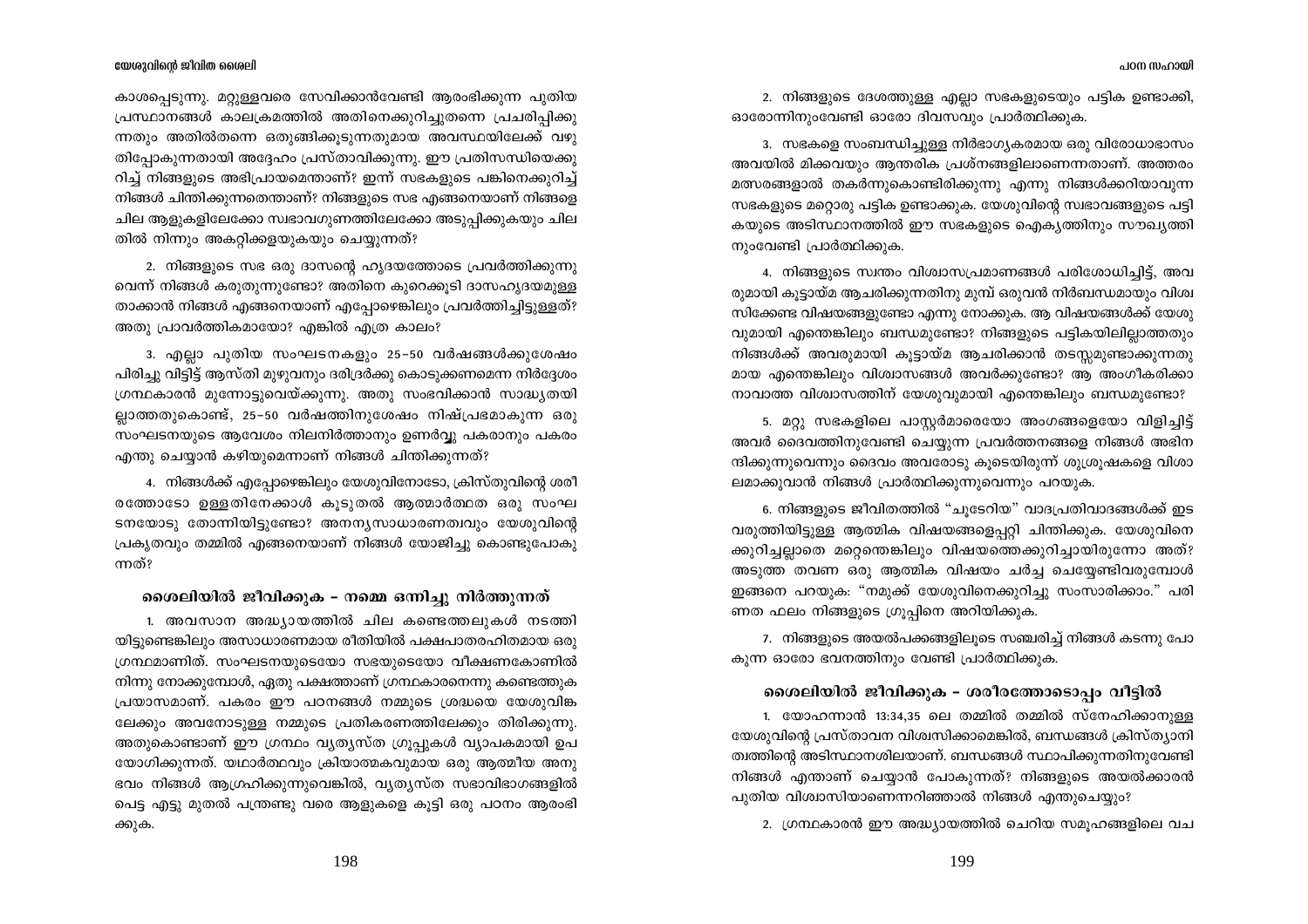ദൈവത്തോടു പറയുക. നിങ്ങളുടെ പ്രാർത്ഥന ഫലപ്രദമാകുന്നില്ലെങ്കിൽ അതും പറയുക. ചില പ്രശ്നങ്ങളെ അതിജീവിക്കാൻ നിങ്ങൾ അശക്ത നെന്നു നിങ്ങൾക്കു തോന്നിയാൽ അതു പറയുക. അവനോടു വെളിപ്പെ ടുത്താതെ ഒന്നും ബാക്കി വെക്കരുത്.

#### ശൈലിയിൽ ജീവിക്കുക - വേദന പങ്കിടുക

1. മറ്റുള്ളവർക്കു വേണ്ടി ജീവിക്കുന്നത് നിങ്ങളുടെ വേദന വർദ്ധി പ്പിക്കും. ഇപ്പോൾ മുമ്പത്തെക്കാളധികം മറ്റുള്ളവരുടെ മുറിവുകൾ നിങ്ങൾ ശ്രദ്ധിക്കുകയും ലോകത്തിന്റെ ദൈനംദിന യാതനകളെക്കുറിച്ച് ബോധ മുള്ളവരാകുകയും ചെയ്യും. ഇതു നിങ്ങളിൽ ആരംഭിച്ചു കഴിഞ്ഞുവെങ്കിൽ, നിങ്ങളുടെ ഗ്രൂപ്പുമായി പങ്കു വെയ്ക്കുകയോ നോട്ടുബുക്കിൽ രേഖപ്പെ ടുത്തുകയോ ചെയ്യുക.

2. കഷ്ടതയ്ക്ക് നിങ്ങളുടെ ജീവിതത്തിൽ എന്തു സ്ഥാനമാണുള്ളത്?

3. "ക്രിസ്തുവിനുവേണ്ടി കഷ്ടം സഹിച്ചു" എന്നു നിങ്ങൾക്കു തോന്നുന്ന എന്തനുഭവമാണ് നിങ്ങൾക്കുള്ളത്? അവനുവേണ്ടി ഇപ്പോൾ കഷ്ടം സഹിക്കുന്നവർക്കുവേണ്ടി പ്രാർത്ഥിക്കുക.

4. വില്യം ബൂത്തിന്, ഒരു ക്രിസ്തുമസ് ദിനത്തിൽ ലോകമെ മ്പാടുമുള്ള സാൽവേഷൻ ആർമിയുടെ എല്ലാ കേന്ദ്രങ്ങളിലേക്കും ഒരു ധൈര്യത്തിന്റെ സന്ദേശം നൽകണമെന്ന് അതിയായ വാഞ്ഛയുണ്ടായി. അവർ സാമ്പത്തിക പ്രതിസന്ധിയിലൂടെ കടന്നുപോകുകയായിരുന്നു. അദ്ദേഹം ഇക്കാര്യം തന്റെ സഹായിയുമായി ചർച്ച ചെയ്തു. സഹായി യുടെ നിർദ്ദേശം എല്ലാ കേന്ദ്രത്തിലേക്കും ഒരു ടെലിഗ്രാം അയക്കാമെ ന്നായിരുന്നു. എന്നാൽ അതിനുള്ള സാമ്പത്തിക ചെലവ് കണക്കുകൂട്ടി യിട്ട് അദ്ദേഹം പറഞ്ഞത് ഒരു വാക്ക് മാത്രമേ അയക്കാൻ കഴിയു എന്നാണ്. ജനറൽ പ്രാർത്ഥനയ്ക്കായി തന്റെ മുറിയിലേക്കു കയറിപ്പോയി. കർത്താ വിനോടു മദ്ധ്യസ്ഥത ചെയ്തശേഷം ആ "ഒരു" വാക്കുമായി അദ്ദേഹം ഇറങ്ങി വന്നു. ആ വാക്ക് "മറ്റുള്ളവർ" എന്നതായിരുന്നു.

നിങ്ങൾക്കുവേണ്ടി ഒരു പോസ്റ്റർ കൂടി തയ്യാറാക്കുക. മദ്ധ്യത്തിൽ "മറ്റു ള്ളവർ" എന്നെഴുതി എപ്പോഴും കാണാവുന്ന സ്ഥലത്ത് പതിക്കുക.

# ശൈലിയിൽ ജീവിക്കുക – ഒരു വാക്ക് മറ്റൊന്നിനെ പിന്തുടരുന്നു

1. ജീവിതത്തെ മുഴുവനായി വീക്ഷിക്കാവുന്ന ഒരു ലെൻസാണ് യേശു വിന്റെ സ്വഭാവഗുണങ്ങളുടെ പട്ടിക; തിരുവചനത്തെയും അതിലൂടെ വീക്ഷിക്കാം. മത്തായി 18:21-35 ആധാരമാക്കി മറ്റൊരു പ്രായോഗിക വച നപഠനം നിർവഹിക്കുക. മൂന്നു ചോദ്യങ്ങൾ ചോദിക്കുവാൻ ഓർമ്മിക്കുക:

നപഠനത്തിനും കൂട്ടായ്മക്കുമായി ഒരു പദ്ധതി മുന്നോട്ടുവെയ്ക്കുന്നു. ചെറിയ സമുഹങ്ങളോടൊത്തുള്ള എന്തനുഭവങ്ങളാണ് നിങ്ങൾക്കുള്ളത്?

3. ഈ അദ്ധ്യായത്തിൽ ലിമാൻ കോൾമാന്റെ "ബന്ധങ്ങൾ പണിയ പ്പെടുന്നതിന്റെ ക്രമാനുഗതമായ വളർച്ച" കടമെടുക്കുന്നു. വളർച്ചയുടെ ഈ പടികൾ ആരംഭിക്കുന്നത് പരസ്പരമുള്ള വെളിപെടുത്തലിലാണ് (നമ്മുടെ ജീവിതകഥ പറയുക തുടങ്ങിയവ). തുടർന്ന് പരസ്പരം അംഗീ കരിക്കുകയും പരസ്പരം സമർപ്പിക്കുകയും ചെയ്യുക. ആർക്കാണ് നിങ്ങ ളുടെ ജീവിതകഥ അഥവാ സാക്ഷ്യം അറിയാവുന്നത്? മറ്റൊരാളുടെ അനു ഭവം കേൾക്കാനും നിങ്ങളുടെ അനുഭവം പറയാനും സമയമെടുക്കുക. ഇതിന് ചില മണിക്കുറുകൾ എടുക്കുമെങ്കിലും അതിനു സമയം കണ്ടെ ത്തുക. ഒരു പുതിയ ഗ്രൂപ്പാണ് നിങ്ങൾ ആരംഭിച്ചിരിക്കുന്നതെങ്കിൽ ഓരോ മീറ്റിംഗിലും ഒരു മണിക്കൂർ ഒരാളുടെ സാക്ഷ്യം കേൾക്കുവാൻ എടു ക്കുക. സാക്ഷ്യം പറഞ്ഞ വ്യക്തിയോട്, അവനിൽ നിങ്ങൾ യേശുവിനെ ദർശിച്ച വിധങ്ങൾ പറയുക.

4. ബന്ധങ്ങളുടെ മൂന്നാം ഘട്ടം – സമർപ്പണം – പരസ്പരം കൂടു തൽ തുറന്ന മനസ്ഥിതി പുലർത്തുവാനും ഏറ്റുപറയുവാനും അവസര മൊരുക്കുന്നു. ഈ ഘട്ടത്തിൽ നിങ്ങൾ എത്തുമ്പോൾ പ്രാർത്ഥന കൂടു തൽ ശാന്തവും സത്യസന്ധവുമായി നിങ്ങൾക്കനുഭവപ്പെടും. നിങ്ങളുടെ യഥാർത്ഥ ആവശ്യങ്ങൾ മനസ്സിലാക്കുകയും നിങ്ങൾക്കുവേണ്ടി പ്രാർത്ഥി ക്കുകയും ചെയ്യുന്ന വ്യക്തികളുടെ പേരുകൾ എഴുതി വെയ്ക്കുകയോ, പങ്കുവെയ്ക്കുകയോ ചെയ്യുക. നിങ്ങൾ ആവശ്യങ്ങൾ മനസ്സിലാക്കി പ്രാർത്ഥി ക്കുന്ന വ്യക്തികളുടെ ഒരു ലിസ്റ്റ് തയ്യാറാക്കുക.

5. പ്രായോഗിക വചനപഠനത്തിനായി മത്തായി 20:1-16 പരീക്ഷി ക്കുക. താഴെക്കാണുന്ന ചോദ്യങ്ങൾ ക്രമമായി നിങ്ങളുടെ ഗ്രുപ്പിലോ വ്യക്തിപരമായോ ഉന്നയിക്കുക.

- A. ഈ ഭാഗം ദൈവത്തെക്കുറിച്ച് എന്താണ് എനിക്ക് വെളിപ്പെ ടുത്തിത്തരുന്നത്?
- B. ഈ ഭാഗം എന്നെക്കുറിച്ച് എന്താണ് എനിക്ക് വെളിപ്പെടുത്തി ത്തരുന്നത്?
- C. ഞാൻ അനുസരിക്കേണ്ടതായിട്ടുള്ള എന്തു കല്പനയാണ് ഇവി ടെയുള്ളത്?

നിങ്ങളുടെ പഠനം എത്ര ആഴത്തിൽ എത്തി എന്നു വെളിപ്പെടുത്തു ന്നത് നിങ്ങളുടെ ഗ്രുപ്പുമായുള്ള നിങ്ങളുടെ ബന്ധമാണ്.

6. നിങ്ങളുടെ സ്വകാര്യപ്രാർത്ഥനയിൽ 2 കൊരിന്ത്യർ 3:18-ൽ പറ യുന്നതുപോലെ നിങ്ങളെത്തന്നെ ദൈവമുമ്പാകെ വെളിപ്പെടുത്താൻ പരി ശീലിക്കുക. നിങ്ങളുടെ വികാരങ്ങളെയും ആഗ്രഹങ്ങളെയും കുറിച്ച്